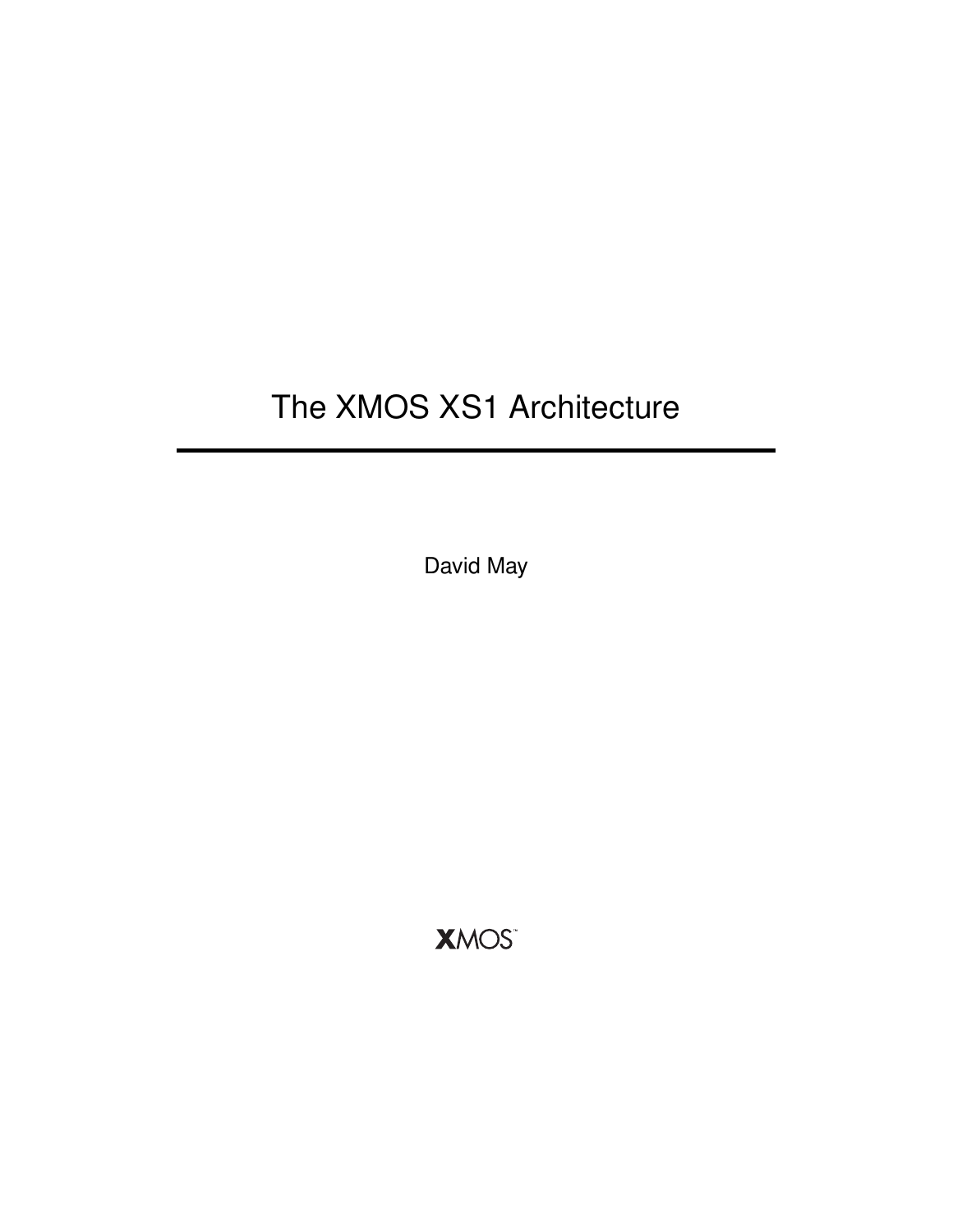#### **The XMOS XS1 Architecture**

*by* David May

The authors have taken care in the preparation of this book, but make no expressed or implied warranty of any kind and assume no responsibility for errors or omissions. No liability is assumed for direct, indirect, incidential or consequential damages in connection with or arising out of the use of the information or programs contained herein. No representation is made that the information or programs are or will be free from any claims of infringement and again, the authors shall have no liability in relation to any such claims.



Copyright © 2009 by XMOS Limited. Cover photo by Jason Mayes, copyright © 2009 by XMOS Limited.

All rights reserved. No part of this publication may be reproduced, stored in a retrieval system, or transmitted in any form, or by any means, electronic, mechanical, photocopying, recording, or otherwise, without the prior written permission of the publisher.

**Trademarks:** XMOS and the XMOS logo are registered trademarks of XMOS Limited in the United Kingdom and other countries, and may not be used without written permission. All other trademarks are property of their respective owners. Where those designations appear in this book, and XMOS was aware of a trademark claim, the designations have been printed with initial capital letters or in all capitals.

XMOS also publishes its books in electronic formats. Some content that appears in print may not be available in electronic books.

For information on XMOS products, visit us on the Web: www.xmos.com.

Because of the dynamic nature of the Internet, any Web addresses or links contained in this book may have changed since publication and may no longer be valid.

Printed and bound by CPI Antony Rowe, Chippenham.

ISBN: 978-1-907361-01-2 (PBK) ISBN: 978-1-907361-04-3

Published by XMOS Limited.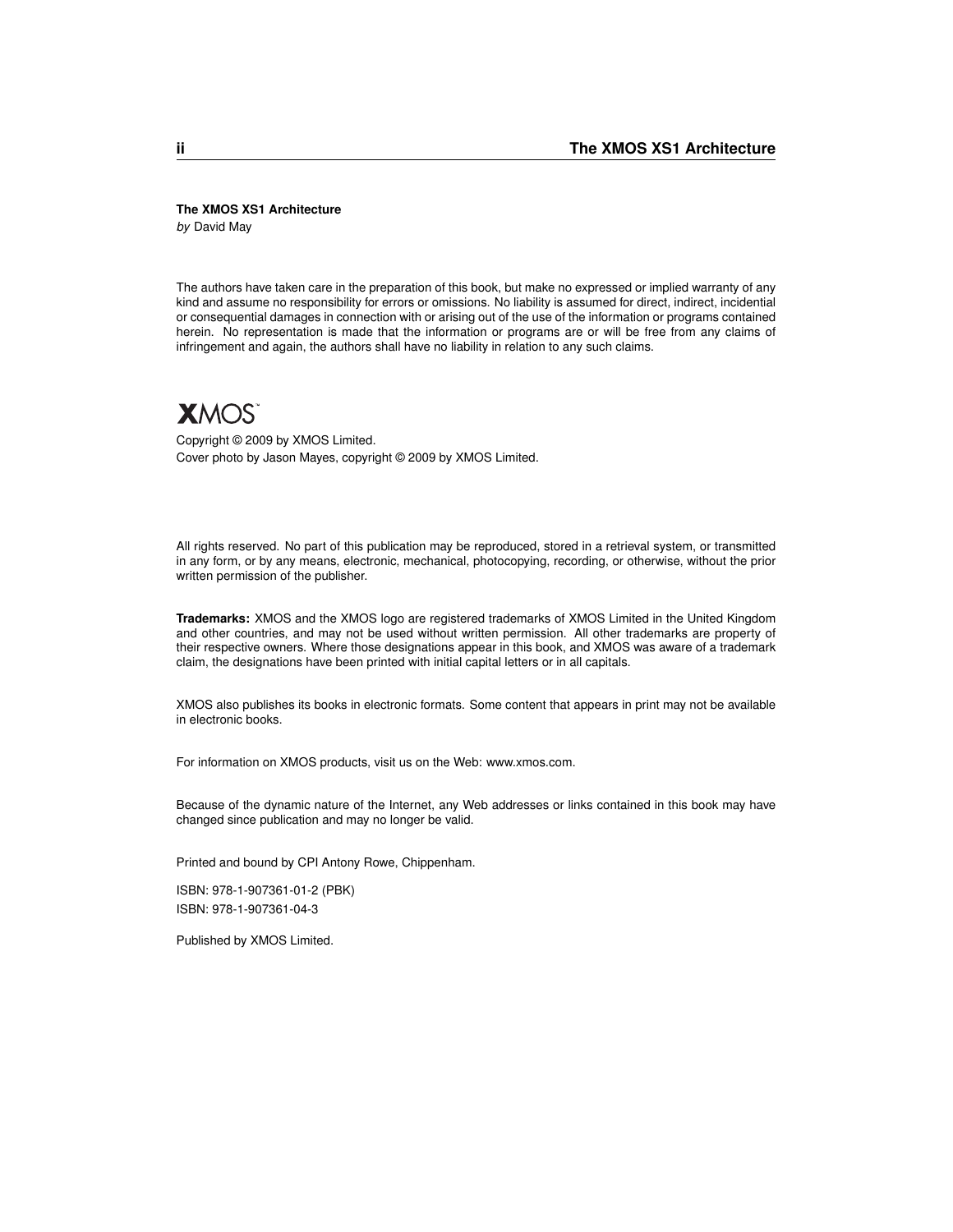# **Contents**

| 1            | <b>Background</b>                                      | 1                                            |
|--------------|--------------------------------------------------------|----------------------------------------------|
| $\mathbf{2}$ | Interconnect<br>2.1<br>$2.2^{\circ}$<br>2.3            | 1<br>3<br>3<br>4                             |
| 3            | <b>Concurrent Threads</b>                              | 5                                            |
| 4            | <b>The XCore Instruction Set</b>                       | 6                                            |
| 5            | <b>Instruction Issue and Execution</b><br>5.1          | 8<br>9                                       |
| 6            | <b>Instruction Set Notation and Definitions</b><br>6.1 | 11<br>11                                     |
| 7            | Data Access                                            | 12                                           |
| 8            | <b>Expression Evaluation</b>                           | 14                                           |
| 9            | <b>Branching, Jumping and Calling</b>                  | 15                                           |
|              | 10 Resources and the Thread Scheduler                  | 16                                           |
|              | 11 Concurrency and Thread Synchronisation              | 18                                           |
|              | <b>12 Communication</b>                                | 21                                           |
|              | 13 Locks                                               | 24                                           |
|              | <b>14 Timers and Clocks</b>                            | 24                                           |
|              | 15 Ports, Input and Output<br>15.1<br>15.2             | 26<br>26<br>27<br>29<br>29<br>29<br>30<br>30 |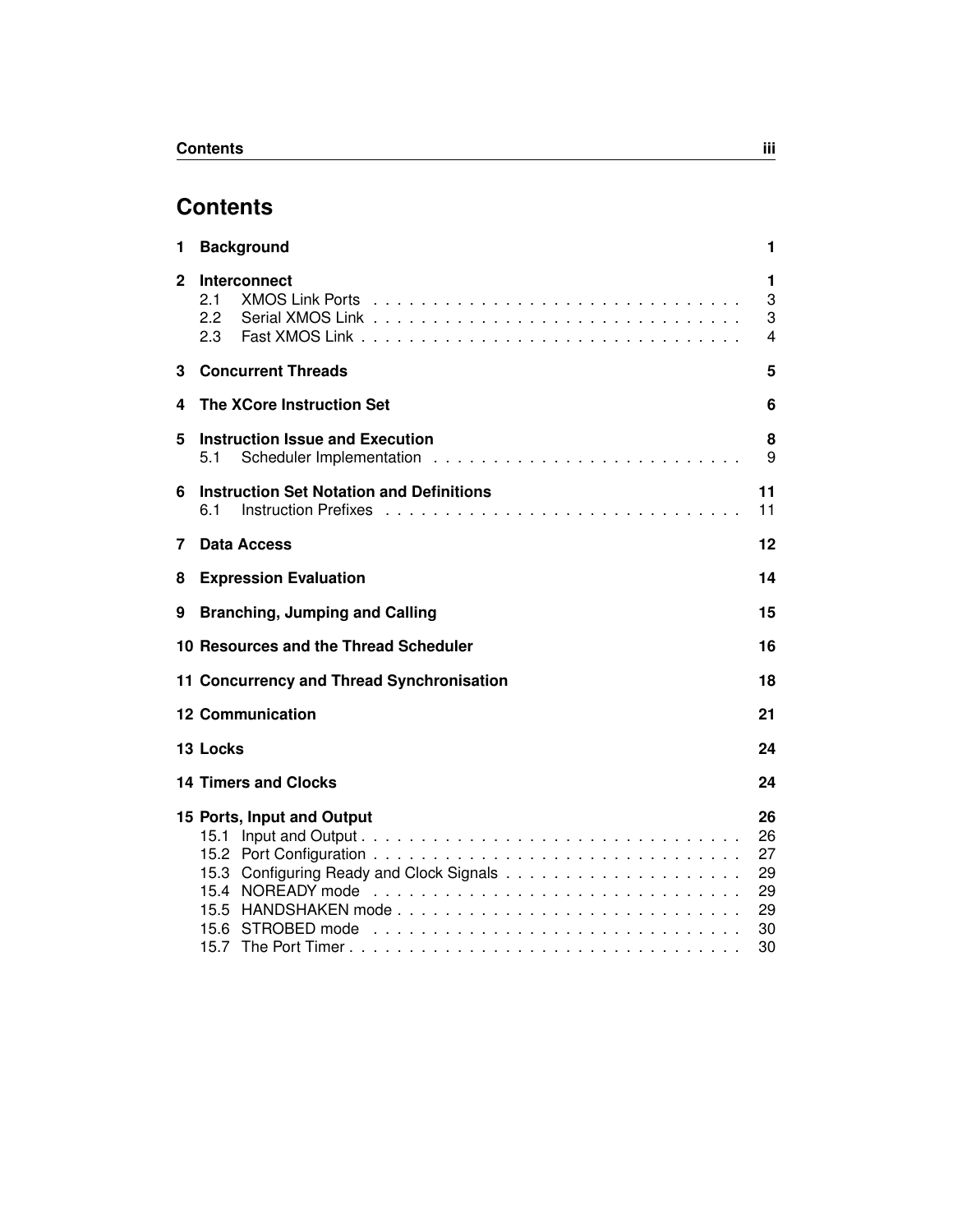|                                      | -31 |
|--------------------------------------|-----|
|                                      | 32  |
|                                      | 34  |
|                                      | 34  |
| 16 Events, Interrupts and Exceptions | 35  |
| 17 Initialisation and Debugging      | 41  |
| <b>18 Specialised Instructions</b>   | 42  |
| <b>19 Instruction Details</b>        | 45  |
|                                      | 45  |
|                                      |     |
|                                      |     |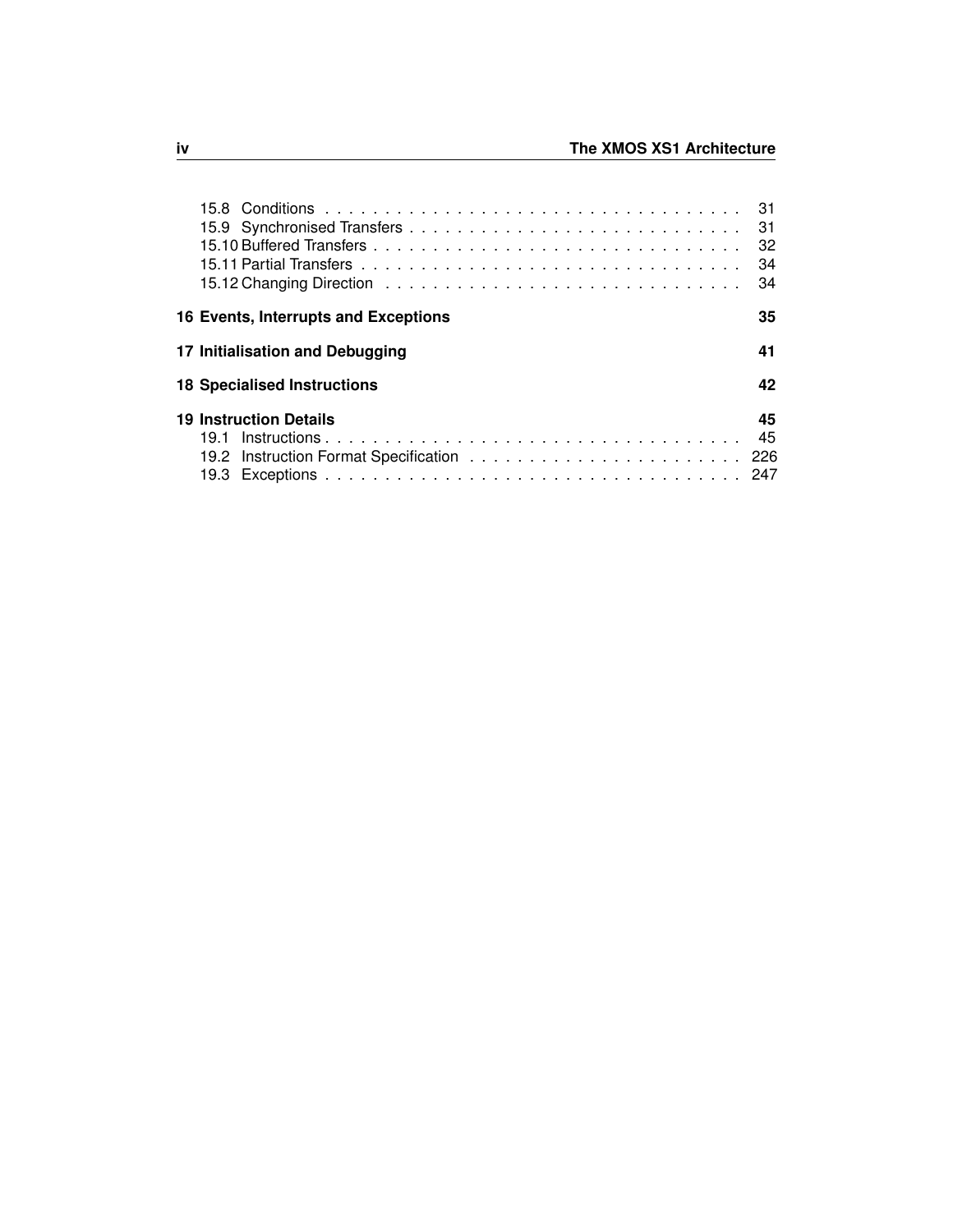# <span id="page-4-0"></span>**1 Background**

An XS1 combines a number of XCore processors, each with its own memory, on a single chip. The programmable processors are *general purpose* in the sense that they can execute languages such as C; they also have direct support for concurrent processing (multi-threading), communication and input-output. A high-performance *switch* supports communication between the processors, and inter-chip XMOS Links are provided so that systems can easily be constructed from multiple chips.

The XS1 products are intended to make it practical to use software to perform many functions which would normally be done by hardware; an important example is interfacing and input-output controllers.

# <span id="page-4-1"></span>**2 Interconnect**

The interconnect provides communication between all XCores on the chip (or system if there is more than one chip). In conjunction with simple programs, it can also be used to support access to the memory on any XCore from any other XCore, and to allow any XCore to initiate programs on any other XCore.

The interface between an XCore and the interconnect is a group of XMOS Links which carry *control tokens* and *data tokens*. The data tokens are simply bytes of data; the control tokens are as follows.

- Tokens 0-127 (*Application tokens*). These are intended for use by compilers or applications software to implement streamed, packetised and synchronised communications, to encode data-structures and to provide run-time type-checking of channel communications.
- Tokens 128-191 (*Special tokens*) are architecturally defined and may be interpreted by hardware or software. They are used to give standard encodings of common data types and structures.
- Tokens 192-223 (*Privileged tokens*) are architecturally defined and may be interpreted by hardware or privileged software. They are used to perform system functions including hardware resource sharing, control, monitoring and debugging. An attempt to transfer one of these tokens to or from unprivileged software will cause an exception.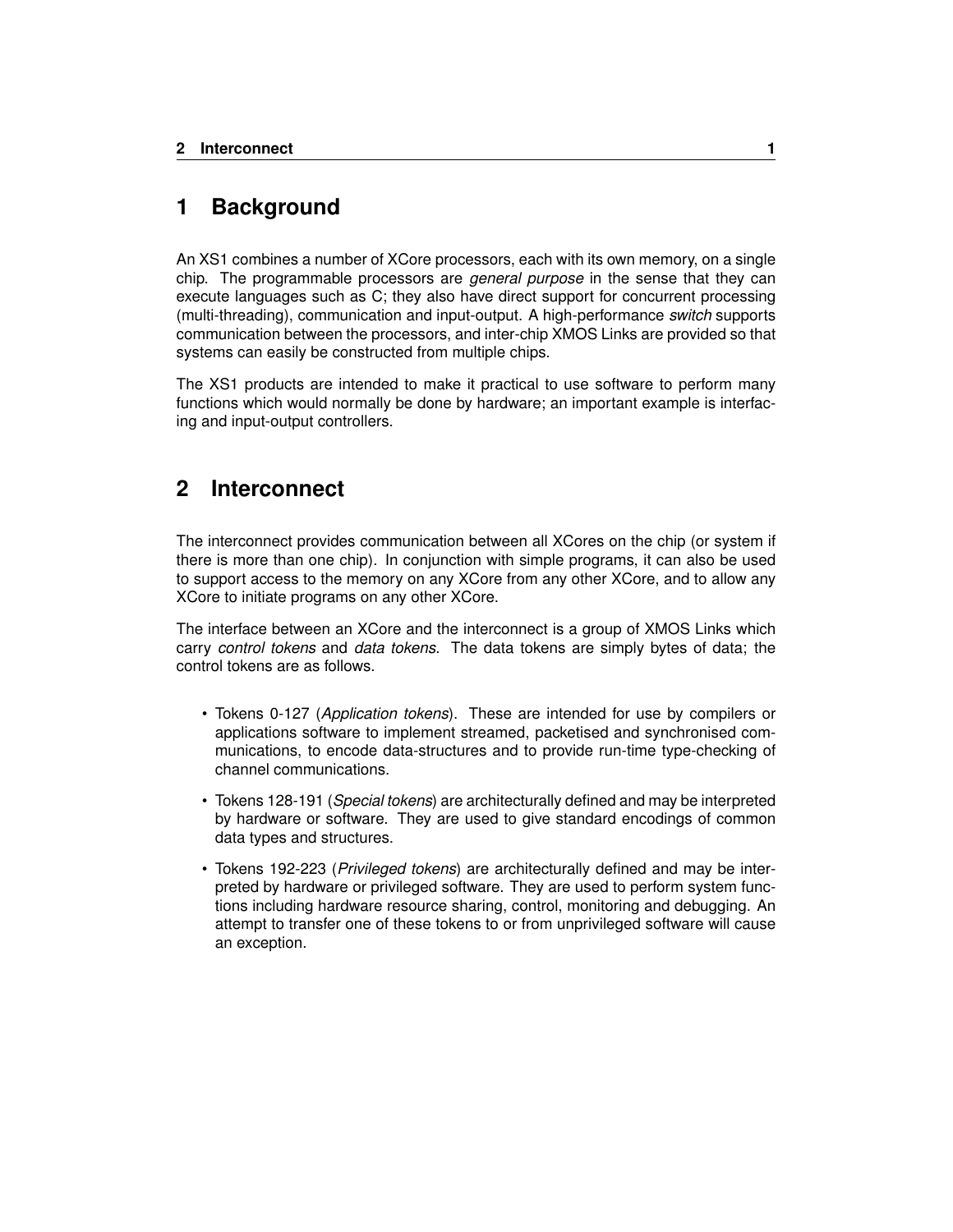• Tokens 224-255 (*Hardware tokens*) are only used by hardware; they control the physical operation of the link. An attempt to transfer one of these tokens using an output instruction will cause an exception.

The four XMOS Links from each XCore connect directly to an on-chip switch which provides non-blocking communication between the XCores. The switch also provides 16 off-chip XMOS Links allowing multiple XS1 chips to be combined in a system. The structure and performance of the XMOS Link connections in a system can be varied to meet the needs of applications.

The links between XCores and switches and the XMOS Links can be partitioned into independent networks. This can be used, for example, to provide independent networks carrying long and short messages or to provide independent networks for control and data messages.

Messages are routed through the XMOS Links using a *message header* which contains the number of the destination chip, the number of the destination processor and the number of a destination channel within the processor. These can be encoded using either 24 bits (16 bits chip and processor address, 8 bits channel address) or 8 bits (3 bits chip and processor address, 5 bits channel address).

Each switch has a configurable identifier and can also be configured to route messages according to the first component of each message header. It compares this bit-by-bit with its own switch identifier; if all bits match it then uses the second component to route the message to the destination XCore. Otherwise it uses the number of the first nonmatching pair of bits to select an outgoing direction. The direction of each XMOS Link is set when the switch is configured and it is possible for several XMOS Links to share the same direction thereby providing several independent routes between the same two switches.

The header establishes a route through the interconnect and subsequent tokens will follow the same route until one of two special control tokens is sent: these are end-ofmessage (END) and pause (PAUSE).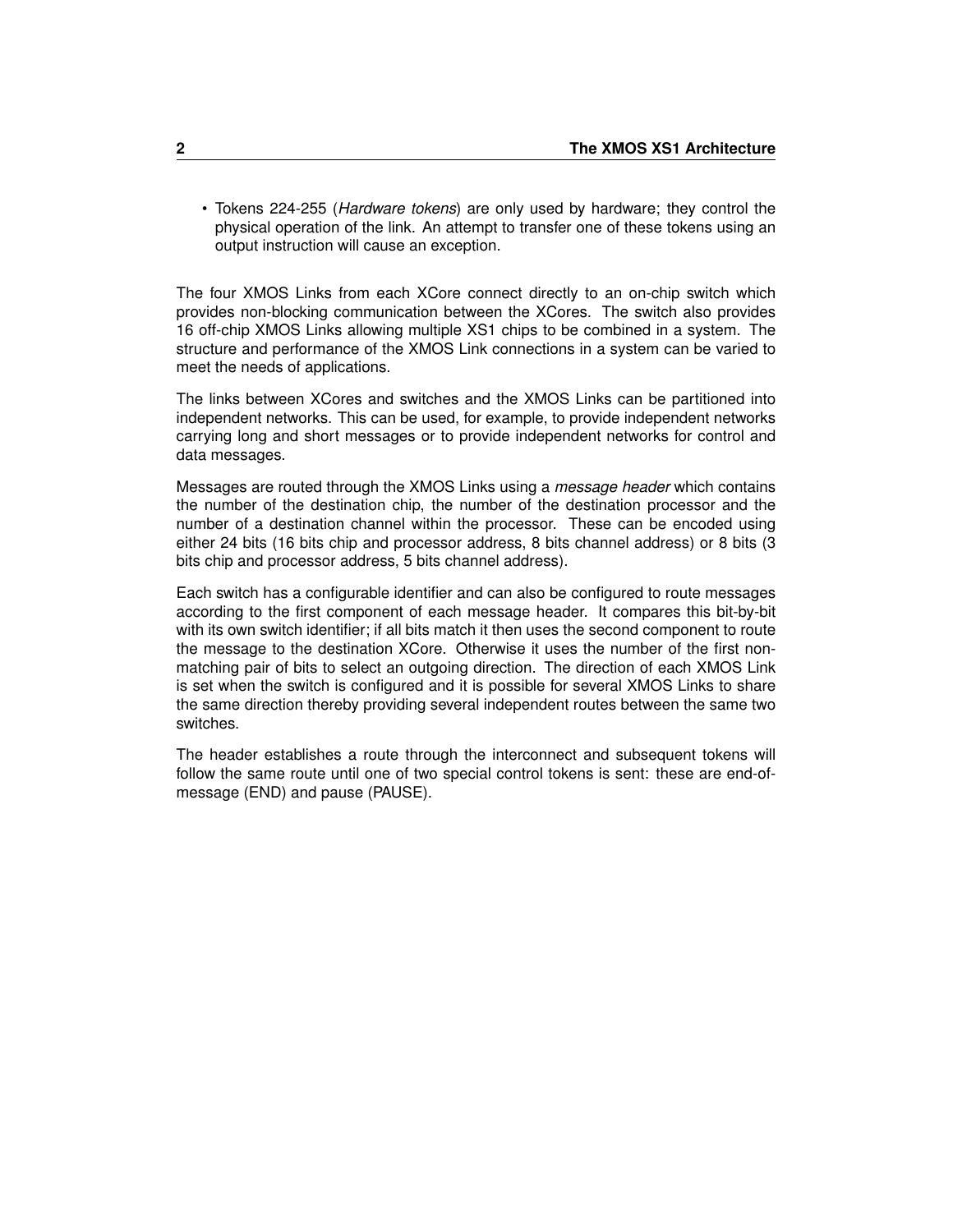#### <span id="page-6-0"></span>**2.1 XMOS Link Ports**

The ports used for inter-chip XMOS Link communication use a transition-based non return-to-zero signalling scheme. Bits are sent at a rate derived from the XS1 clock; this rate can be programmed to meet applications requirements.

The XMOS Links can be switched between between a fast, wide mode and a slower, serial mode. Two encoding schemes are used.

#### <span id="page-6-1"></span>**2.2 Serial XMOS Link**

The serial XMOS Link uses two data wires in each direction. A transition on one wire represents a one bit and a transition on the other wire represents a zero bit. The first bit of a *control* token is a one; the first bit of a *data* token is a zero; the next 8 bits are the token value. The two signal wires are both at rest between tokens and the final bit of each token is chosen to return the non-zero signal wire to the rest state; one of the signal wires must be non-zero at this point as nine bits have been sent.

On the serial link, the END and PAUSE tokens are coded directly as application tokens 1 and 2.

The link also uses several hardware tokens. The credit tokens are transmitted by the receiver to control the flow of data; each CREDIT*n* token issues credit to the sender to allow it to send *n* tokens. The LRESET token is used to cause the destination link to reset and the CRESET is used to reset the issued credit to 0.

#### **token use**

224 CREDIT8 225 CREDIT64 226 LRESET 227 CRESET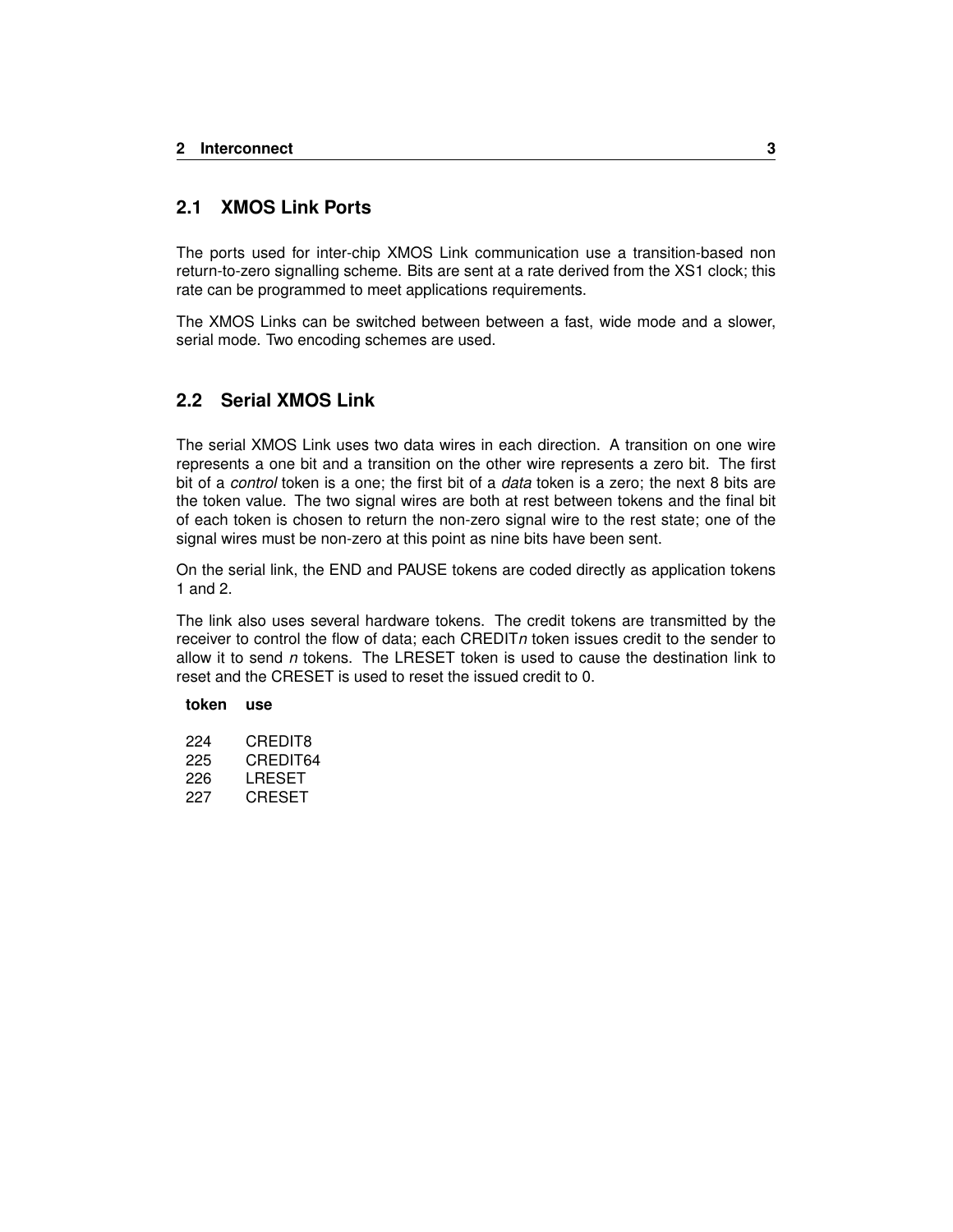### <span id="page-7-0"></span>**2.3 Fast XMOS Link**

The fast XMOS Link uses 1-of-5 codes with five data wires in each direction; a *symbol* is transmitted by changing the state of one of the wires. Each symbol has the following meaning:

| symbol | meaning |    |
|--------|---------|----|
| 00001  | value   | 00 |
| 00010  | value   | 01 |
| 00100  | value   | 10 |
| 01000  | value   | 11 |
|        |         |    |
| 10000  | escape  |    |

A sequence of symbols are used to encode each token. In the following *e* is an escape and *v* is one of 00, 01, 10, 11.

| token |    | use |  |                                       |
|-------|----|-----|--|---------------------------------------|
|       |    |     |  | $V$ v v v 256 data tokens             |
| e     |    |     |  | $V$ $V$ $V$ 64 control tokens 192-255 |
| V     |    |     |  | $e$ v v 64 control tokens 128-191     |
| v     | V. |     |  | $e \times 64$ control tokens 64-127   |
| v.    |    |     |  | $v$ e 64 control tokens 0-63          |

There are some additional codes in which more than one symbol is an escape. These are used to code certain control tokens.

| token |         |        | use                         |
|-------|---------|--------|-----------------------------|
|       |         |        | <b>END tokens</b>           |
|       |         |        |                             |
| v     | е       | е      | <b>PAUSE</b> tokens         |
| v     | v       | е      | NOP (return to zero) tokens |
| 11    | 11      | v      | NOP (return to zero) tokens |
|       |         |        | CREDIT8                     |
|       |         |        |                             |
| 01    | е       | 01     | CREDIT64                    |
| 10    | е       | 10     | LRESET                      |
| 11    | е       |        | CRESET                      |
|       | е<br>00 | v<br>е | v<br>იი                     |

Because each token contains four symbols, at the end of each token there are always an even number of signal wires in a non-zero state. To send an END or PAUSE, one of the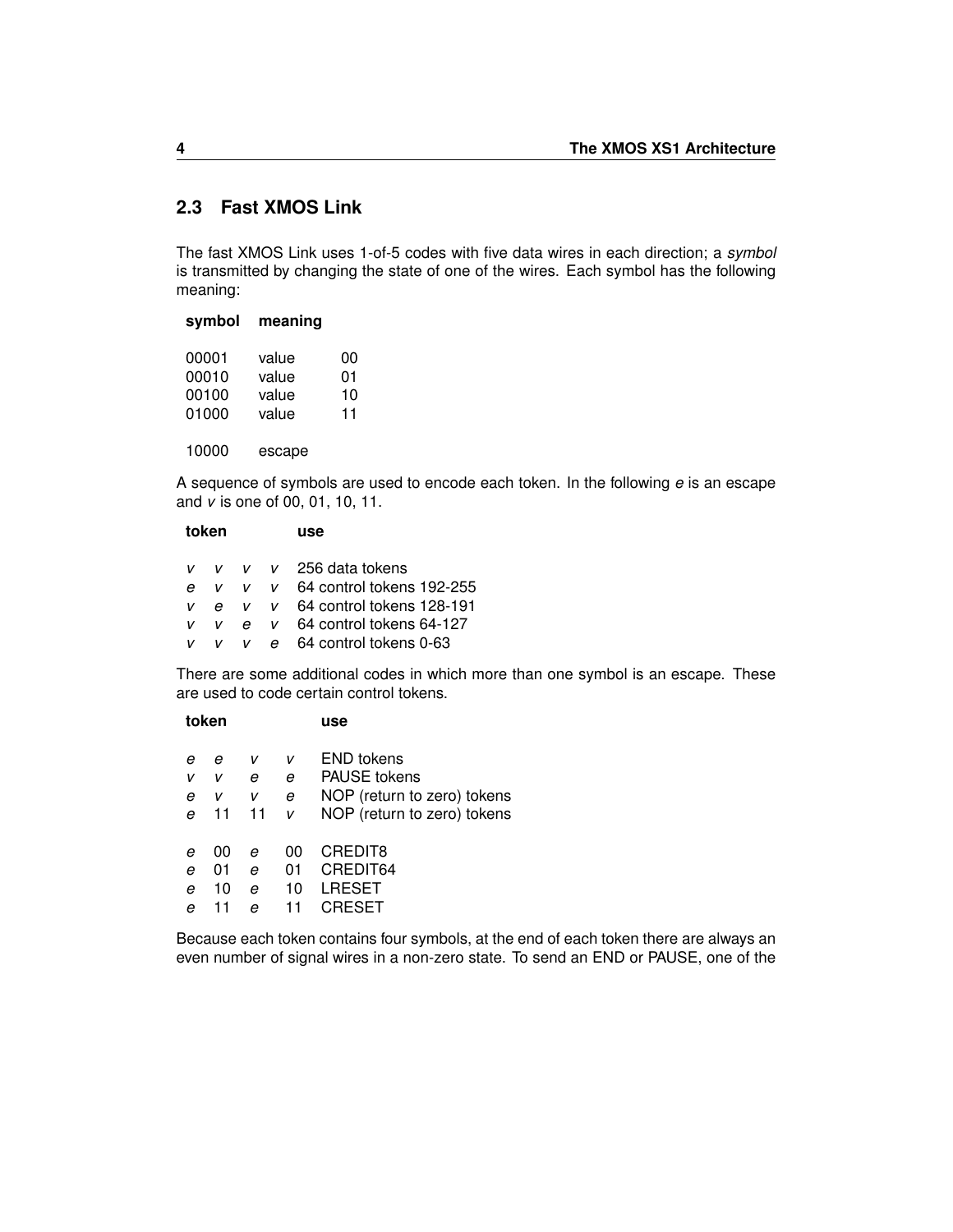END or PAUSE tokens is chosen to leave at most two signal wires in a non-zero state; this can be followed by a NOP token which is chosen to leave all of the signal wires in a zero state.

The encoding of the credit and reset tokens has been chosen so that the state of the signal wires after the token is the same as it was before the token.

# <span id="page-8-0"></span>**3 Concurrent Threads**

Each XCore has hardware support for executing a number of concurrent threads. This includes:

- a set of registers for each thread.
- a thread scheduler which dynamically selects which thread to execute.
- a set of synchronisers to synchronise thread execution.
- a set of channels used for communication with other threads.
- a set of ports used for input and output.
- a set of timers to control real-time execution.
- a set of clock generators to enable synchronisation of the input-output with an external time domain.

Instructions are provided to support initialisation, termination, starting, synchronising and stopping threads; also there are instructions to provide input-output and inter-thread communication.

The set of threads on each XCore can be used:

- to implement input-output controllers executed concurrently with applications software.
- to allow communications or input-output to progress together with processing.
- to allow latency hiding in the interconnect by allowing some threads to continue whilst others are waiting for communication to or from remote XCores.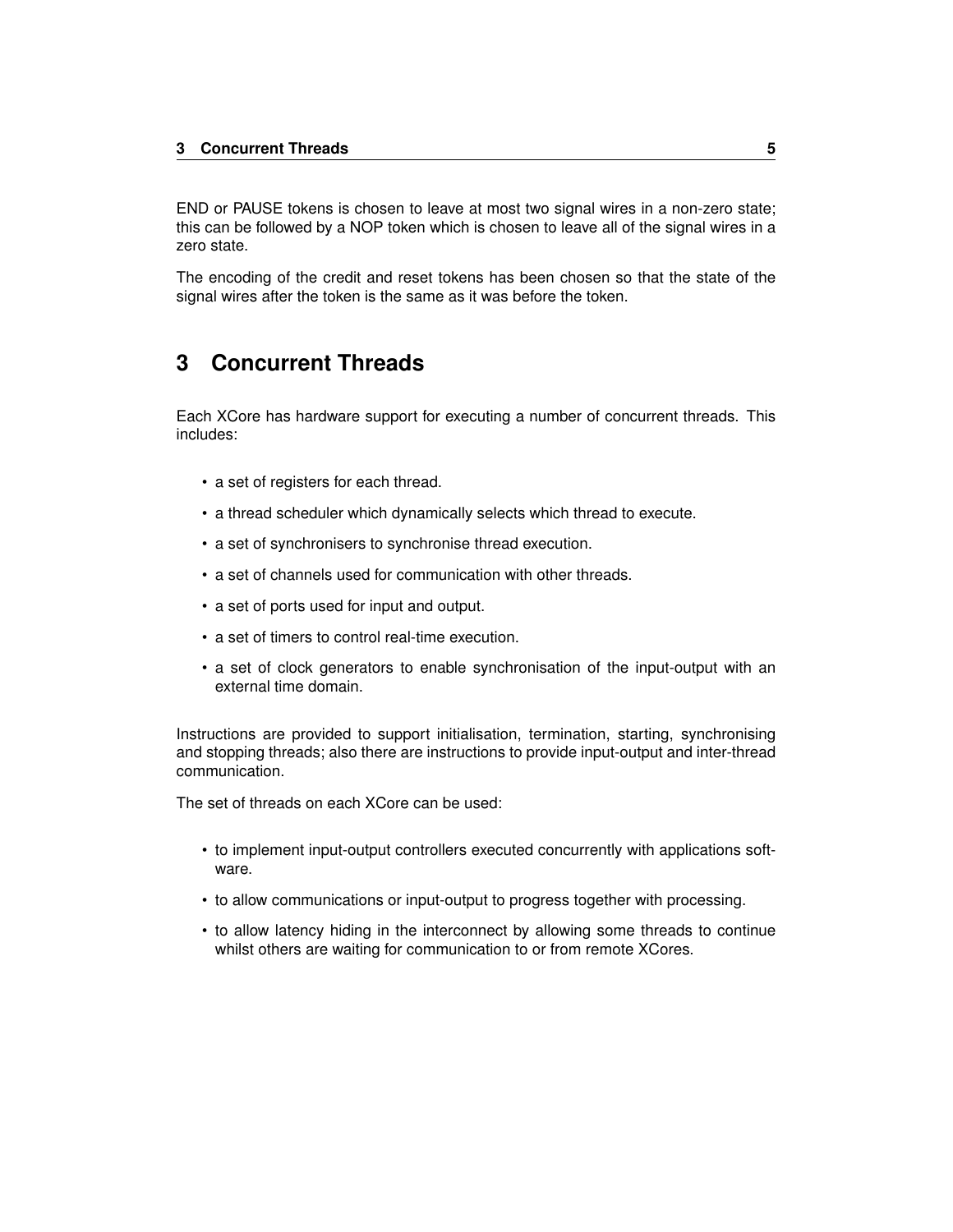The instruction set includes instructions that enable the threads to communicate and perform input and output. These:

- provide event-driven communications and input-output with waiting threads automatically descheduled.
- support streamed, packetised or synchronised communication between threads anywhere in a system.
- enable the processor to idle with clocks disabled when all of its threads are waiting so as to save power.
- allow the interconnect to be pipelined and input-output to be buffered.

# <span id="page-9-0"></span>**4 The XCore Instruction Set**

The main features of the instruction set used by the XCore processors are as follows.

- Short instructions are provided to allow efficient access to the stack and other data regions allocated by compilers; these also provide efficient branching and subroutine calling. The short instructions have been chosen on the basis of extensive evaluation to meet the needs of modern compilers.
- The memory is byte addressed; however all accesses must be aligned on natural boundaries so that, for example, the addresses used in 32-bit loads and stores must have the two least significant bits zero.
- The processor supports a number of threads each of which has its own set of registers. Some registers are used for specific purposes such as accessing the stack, the data region or large constants in a constant pool.
- Input and output instructions allow very fast communications between threads within an XCore and between XCores. They also support high speed, low-latency, input and output. They are designed to support high-level concurrent programming techniques.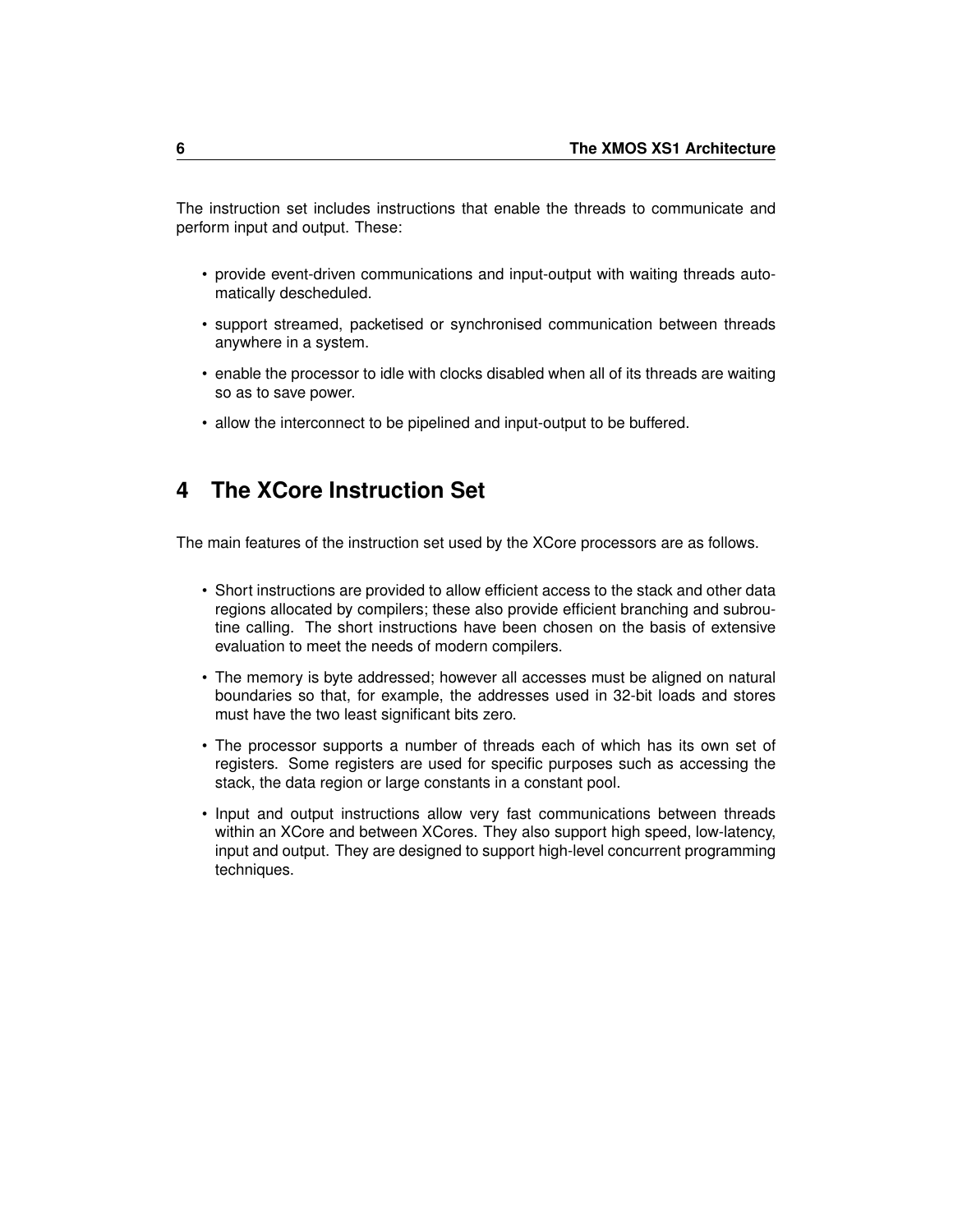Most instructions are 16-bit. Many instructions use operands in the range 0 ... 11 as this allows sufficient three-address instructions to be encoded using 16 bit instructions. Instruction prefixes are used to extend the range of immediate operands and to provide more inter-register operations (and inter-register operations with more operands). The prefixes are:

- PFIX which concatenates its 10-bit immediate with the immediate operand of the next 16-bit instruction.
- EOPR which concatenates its 11-bit operation set with the following instruction.

The prefixes are inserted automatically by compilers and assemblers.

The normal state of a thread is represented by 12 operand registers, 4 access registers and 2 control registers.

The twelve operand registers *r*0 ...*r*11 are used by instructions which perform arithmetic and logical operations, access data structures, and call subroutines.

The access registers are:

#### **register number use**

| cp | 12 | constant pool pointer |
|----|----|-----------------------|
| dp | 13 | data pointer          |
| sp | 14 | stack pointer         |
| Ir | 15 | link register         |

The control registers are:

| register number use |  |
|---------------------|--|
|                     |  |

| pс | 16 | program counter |
|----|----|-----------------|
| sr | 17 | status register |

Each thread has seven additional registers which have very specific uses:

| number<br>use        |
|----------------------|
|                      |
| saved pc             |
| saved status         |
| exception type       |
| exception data       |
| saved exception data |
| kernel entry pointer |
| kernel stack pointer |
|                      |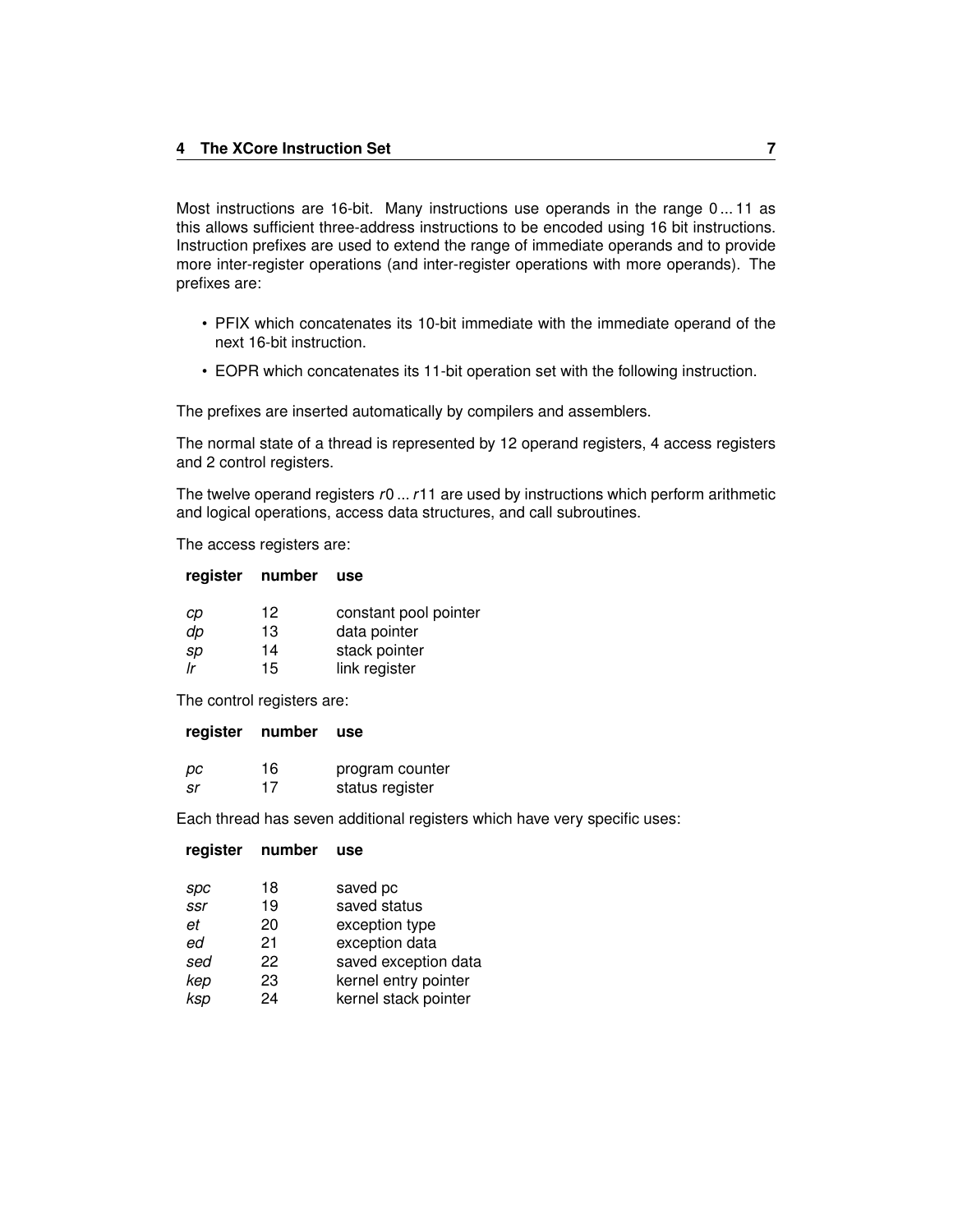The status register *sr* contains the following information:

| bit     | use                                           |
|---------|-----------------------------------------------|
| eeble   | event enable                                  |
| ieble   | interrupt enable                              |
| inenb   | thread is enabling events                     |
| inint   | thread is in interrupt mode                   |
| ink     | thread is in kernel mode                      |
| sink    | saved <i>ink</i>                              |
| waiting | thread waiting to execute current instruction |
| fast    | thread enabled for fast input-output          |

# <span id="page-11-0"></span>**5 Instruction Issue and Execution**

The processor is implemented using a short pipeline to maximise responsiveness. It is optimised to provide deterministic execution of multiple threads. There is no need for forwarding between pipeline stages and no need for speculative instruction issue and branch prediction.

Typically over 80% of instructions executed are 16-bit, so that the XS1 processors fetch two instructions every cycle. As typically less than 30% of instructions require a memory access, each processor can run at full speed using a unified memory system.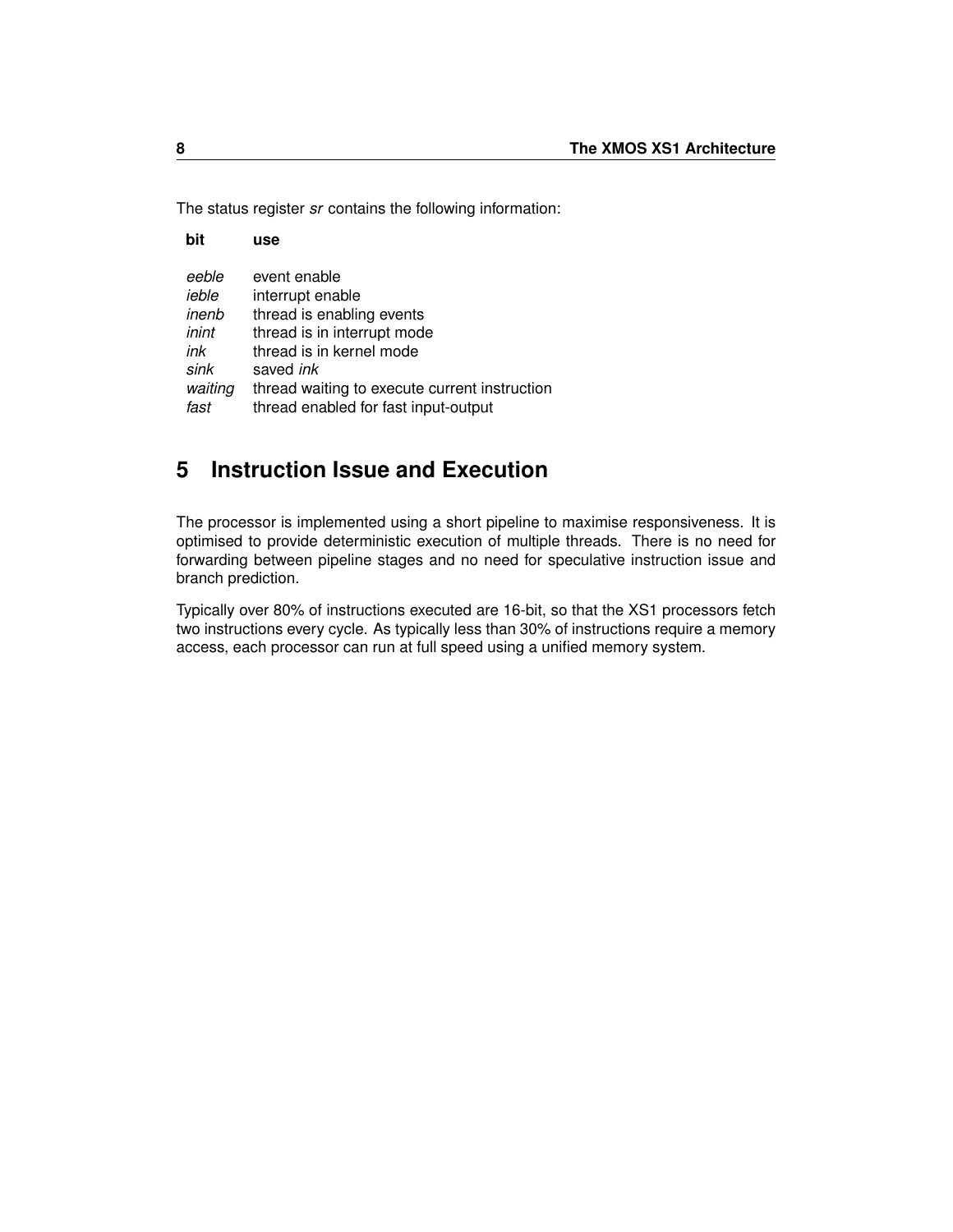#### <span id="page-12-0"></span>**5.1 Scheduler Implementation**

The threads in an XCore are intended to be used to perform several simultaneous realtime tasks such as input-output operations, so it is important that the performance of an individual thread can be guaranteed. The scheduling method used allows any number of threads to share a single unified memory system and input-output system whilst guaranteeing that with *n* threads able to execute, each will get at least 1/*n* processor cycles. In fact, it is useful to think of a *thread cycle* as being *n* processor cycles.

From a software design standpoint, this means that the minimum performance of a thread can be calculated by counting the number of concurrent threads at a specific point in the program. In practice, performance will almost always be higher than this because individual threads will sometimes be delayed waiting for input or output and their unused processor cycles taken by other threads. Further, the time taken to re-start a waiting thread is always at most one thread cycle.

The set of *n* threads can therefore be thought of as a set of virtual processors each with clock rate at least 1/*n* of the clock rate of the processor itself. The only exception to this is that if the number of threads is less than the pipeline depth *p*, the clock rate is at most 1/*p*.

Each thread has a 64-bit instruction buffer which is able to hold four short instructions or two long ones. Instructions are issued from the runnable threads in a round-robin manner, ignoring threads which are not in use or are paused waiting for a synchronisation or input-output operation.

The pipeline has a memory access stage which is available to *all* instructions. The rules for performing an instruction fetch are as follows.

- Any instruction which requires data-access performs it during the memory access stage.
- Branch instructions fetch their branch target instructions during the memory access stage unless they also require a data access (in which case they will leave the instruction buffer empty).
- Any other instruction (such as ALU operations) uses the memory access stage to perform an instruction fetch. This is used to load the thread's own instruction buffer unless it is full.
- If the instruction buffer is empty when an instruction should be issued, a special *fetch no-op* is issued; this will use its memory access stage to load the issuing thread's instruction buffer.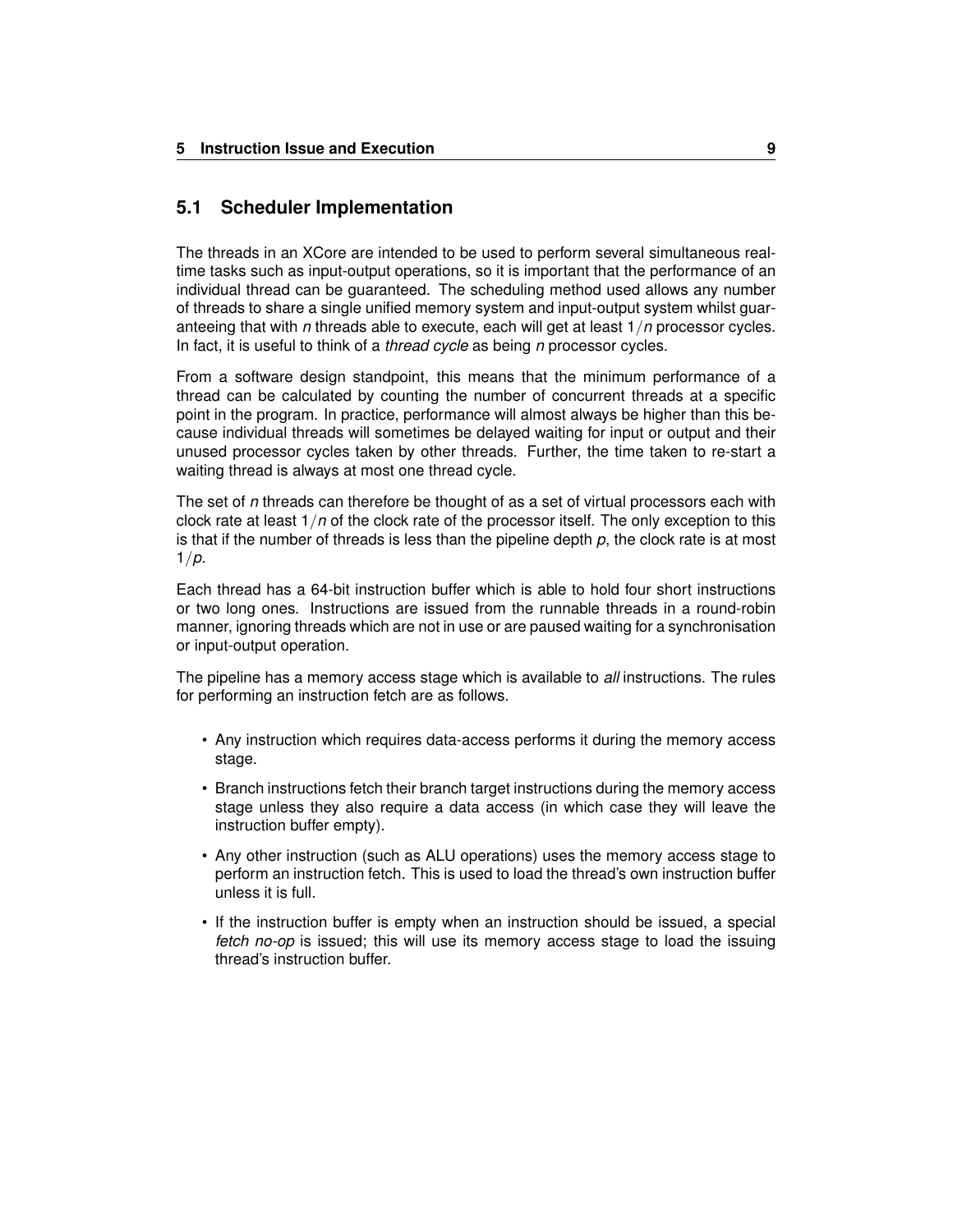There are very few situations in which a *fetch no-op* is needed, and these can often be avoided by simple instruction scheduling in compilers or assemblers. An obvious example is to break long sequences of loads or stores by interspersing ALU operations.

Certain instructions cause threads to become non-runnable because, for example, an input channel has no available data. When the data becomes available, the thread will continue from the point where it paused. A ready request to a thread must be received and an instruction issued rapidly in order to support a high rate of input and output.

To achieve this, each thread has an individual ready request signal. The thread identifier is passed to the resource (port, channel, timer etc) and used by the resource to select the correct ready request signal. The assertion of this will cause the thread to be restarted, normally by re-entering it into the round-robin sequence and re-issuing the input instruction. In most situations this latency is acceptable, although it results in a response time which is longer than the virtual cycle time because of the time for the re-issued instruction to pass through the pipeline.

To enable the virtual processor to perform one input or output per virtual cycle, a *fastmode* is provided. When a thread is in fast-mode, it is not de-scheduled when an instruction can not complete; instead the instruction is re-issued until it completes.

Events and interrupts are slightly different from normal input and output, because a vector must also be supplied and the target instruction fetched before execution can proceed. However, the same ready request system is used. The result will be to make the thread runnable but with an empty instruction buffer.

A variation on the *fetch no-op* is the *event no-op*; this is used to access the resource which generated the event (or interrupt) using the thread identifier; the resource can then supply the appropriate vector in time for it to be used for instruction fetch during the event no-op memory access stage. This means that at most one virtual cycle is used to process the vector, so there will be at most two virtual cycles before instruction issue following an event or interrupt.

The XCore scheduler therefore allows threads to be treated as virtual processors with performance predicted by tools. There is no possibility that the performance can be reduced below these predicted levels when virtual processors are combined.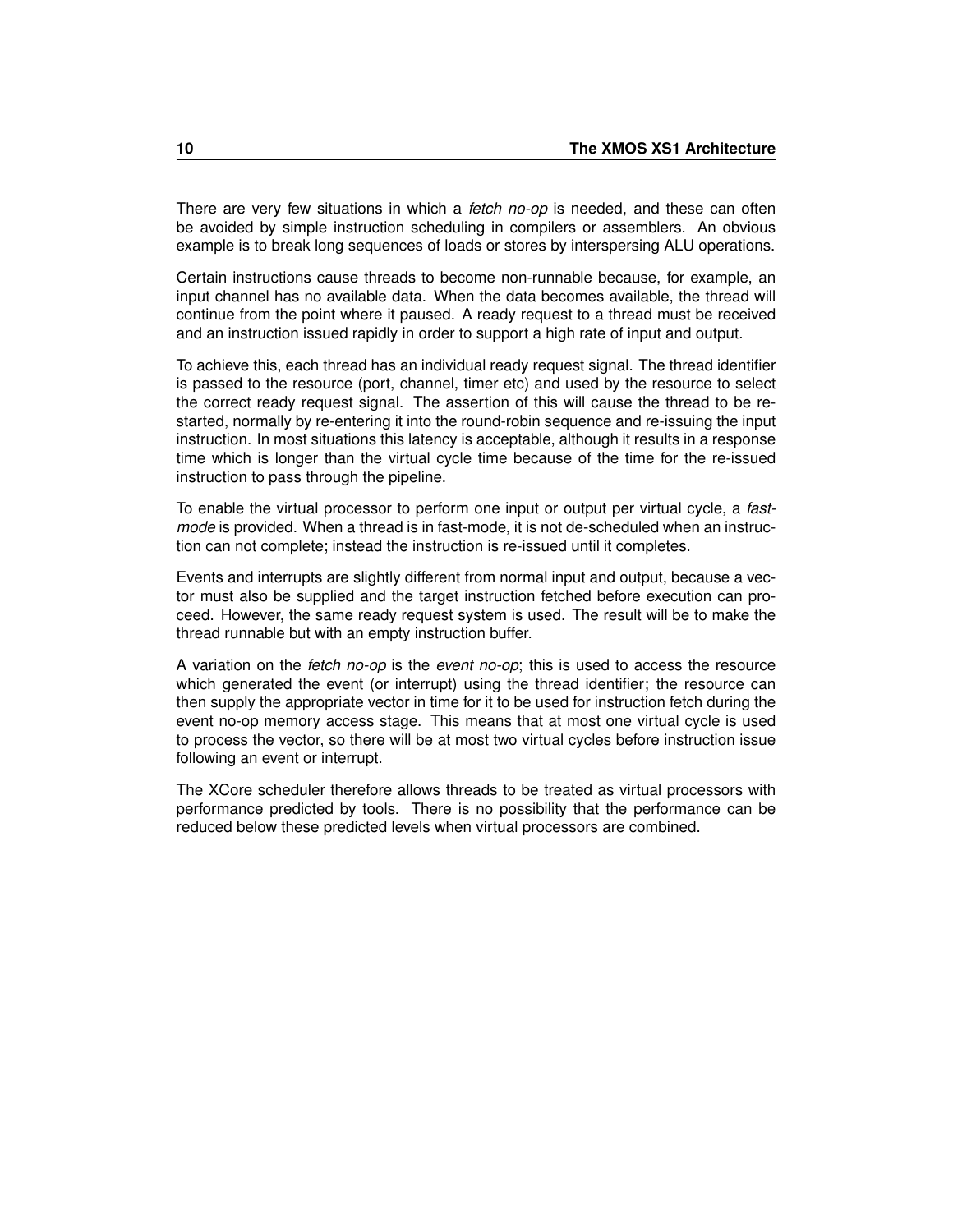# <span id="page-14-0"></span>**6 Instruction Set Notation and Definitions**

In the following description

| Bpw         | is the number of bytes in a word                                        |
|-------------|-------------------------------------------------------------------------|
| bpw         | is the number of bits in a word                                         |
| mem         | represents the memory                                                   |
| pс          | represents the program counter                                          |
| sr          | represents the status register                                          |
| sp          | represents the stack pointer                                            |
| dp          | represents the data pointer                                             |
| cр          | represents the constant pool pointer                                    |
| Ir          | represents the link register                                            |
| r0r11       | represent specific operand registers                                    |
| x           | (a single small letter) represents one of $r0r11$                       |
| X           | (a single large letter) represents one of r0 r11, sp, dp, cp or Ir      |
| $U_{\rm S}$ | is a small unsigned source operand in the range 011                     |
| bitp        | is one of $bpw$ , 1, 2, 3, 4, 5, 6, 7, 8, 16, 24, 32 encoded as a $u_s$ |
| $U_{16}$    | is a 16-bit source operand in the range $0 \dots 65535$                 |
| $U_{20}$    | is a 20-bit source operand in the range 0 1048575 which                 |

Some useful functions are

*zext*(*x*, *n*) =  $x \wedge (2^n - 1)$  zero extend

 $sext(x, n) = -(2^{n-1} \wedge x) \vee x$  sign extend

#### <span id="page-14-1"></span>**6.1 Instruction Prefixes**

If the most significant 10 bits of a  $u_{16}$  or  $u_{20}$  instruction operand are non-zero, a 16-bit prefix (PFIX) preceding the instruction is used to encode them. The least significant bits are encoded within the instruction itself.

A different kind of 16-bit prefix (EOPR) is used to encode instructions with more than three operands, or to encode the less common instructions.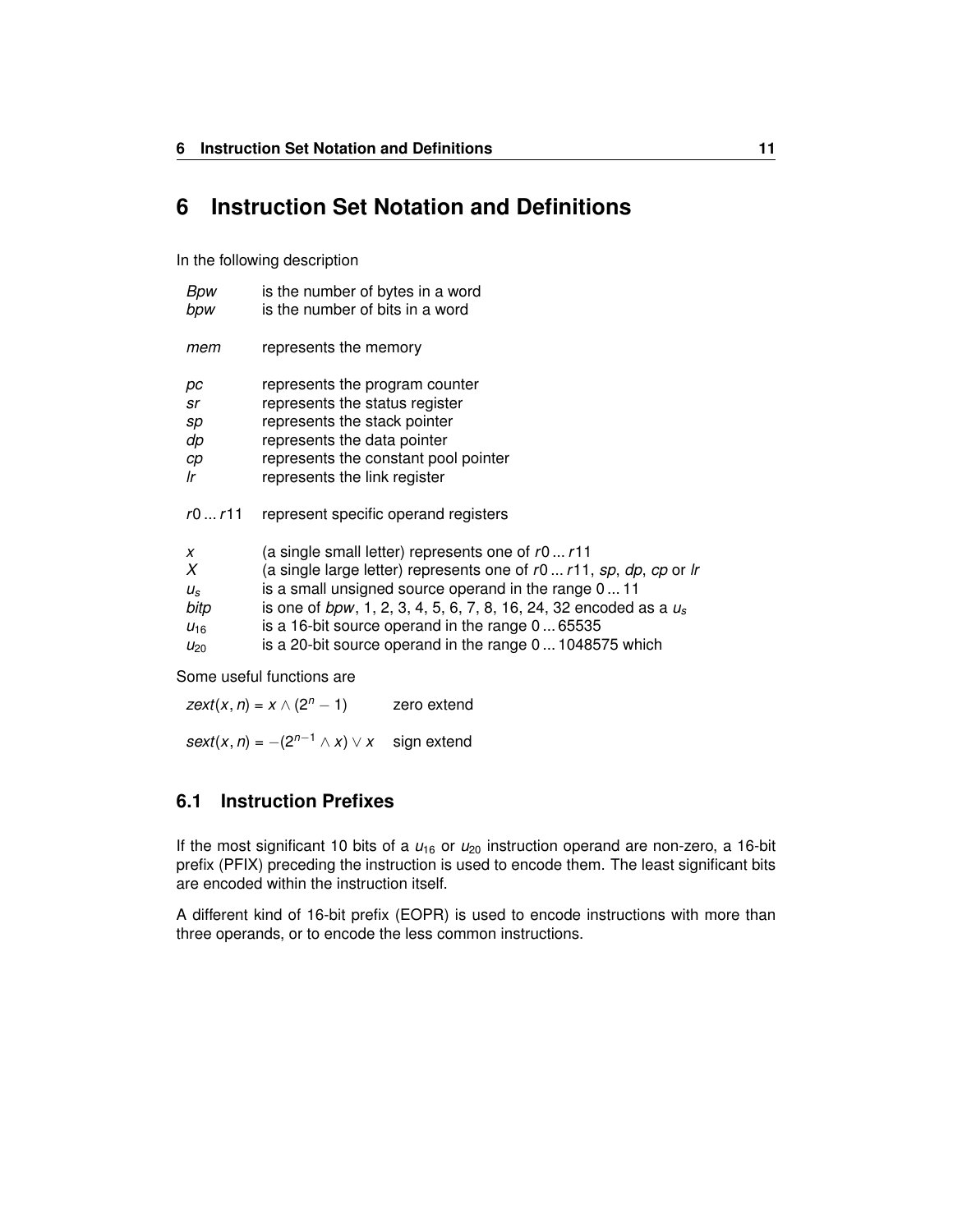# <span id="page-15-0"></span>**7 Data Access**

The data access instructions fall into several groups. One of these provides access via the stack pointer.

| LDWSP | $D \leftarrow \textit{mem}$ sp + $u_{16} \times Bpw$ load word from stack                       |                               |
|-------|-------------------------------------------------------------------------------------------------|-------------------------------|
| STWSP | <i>mem[sp + u</i> <sub>16</sub> $\times$ <i>Bpw</i> ] $\leftarrow$ <i>S</i> store word to stack |                               |
|       | LDAWSP $D \leftarrow sp + u_{16} \times Bpw$                                                    | load address of word in stack |

Another is similar, but provides access via the data pointer.

| LDWDP | $D \leftarrow \text{mem}[dp + u_{16} \times Bpw]$ load word from data     |                              |
|-------|---------------------------------------------------------------------------|------------------------------|
| STWDP | <i>mem</i> [ $dp + u_{16} \times Bpw$ ] $\leftarrow$ S store word to data |                              |
|       | LDAWDP $D \leftarrow dp + u_{16} \times Bpw$                              | load address of word in data |

Access to constants and program addresses is provided by instructions which either load values directly or load them from the constant pool.

| LDC.   | $D \leftarrow \mu_{16}$                                 | load constant                      |
|--------|---------------------------------------------------------|------------------------------------|
| LDWCP  | $D \leftarrow \text{mem[cp} + u_{16} \times Bpw$        | load word from constant pool       |
| LDAWCP | r11 $\leftarrow$ cp + u <sub>16</sub> $\times$ Bpw]     | load word address in constant pool |
| LDWCPL | r11 $\leftarrow$ mem[cp + u <sub>20</sub> $\times$ Bpw] | load word from constant pool long  |
| LDAPF  | $r11 \leftarrow pc + u_{20} \times 2$                   | load address in program forward    |
| LDAPB  | $r11 \leftarrow pc - u_{20} \times 2$                   | load address in program backward   |

Access to data structures is provided by instructions which use any of the operand registers as a base address, and combine this with a scaled offset. In the case of word accesses, the operand may be a small constant or another operand register, and the instructions are as follows:

| LDWI          | $d \leftarrow \textit{mem}[b + u_s \times Bpw]$        | load word                     |
|---------------|--------------------------------------------------------|-------------------------------|
| STWI          | $mem[b + u_s \times Bpw] \leftarrow s$                 | store word                    |
| LDAWFI        | $d \leftarrow b + u_s \times Bpw$                      | load address of word forward  |
| <b>LDAWBI</b> | $d \leftarrow b - u_s \times B \rho w$                 | load address of word backward |
| <b>LDW</b>    | $d \leftarrow \textit{mem}[b + i \times \textit{Bpw}]$ | load word                     |
| <b>STW</b>    | $mem[b + i \times Bpw] \leftarrow s$                   | store word                    |
| LDAWF         | $d \leftarrow b + i \times Bpw$                        | load address of word forward  |
| <b>LDAWB</b>  | $d \leftarrow b - i \times Bpw$                        | load address of word backward |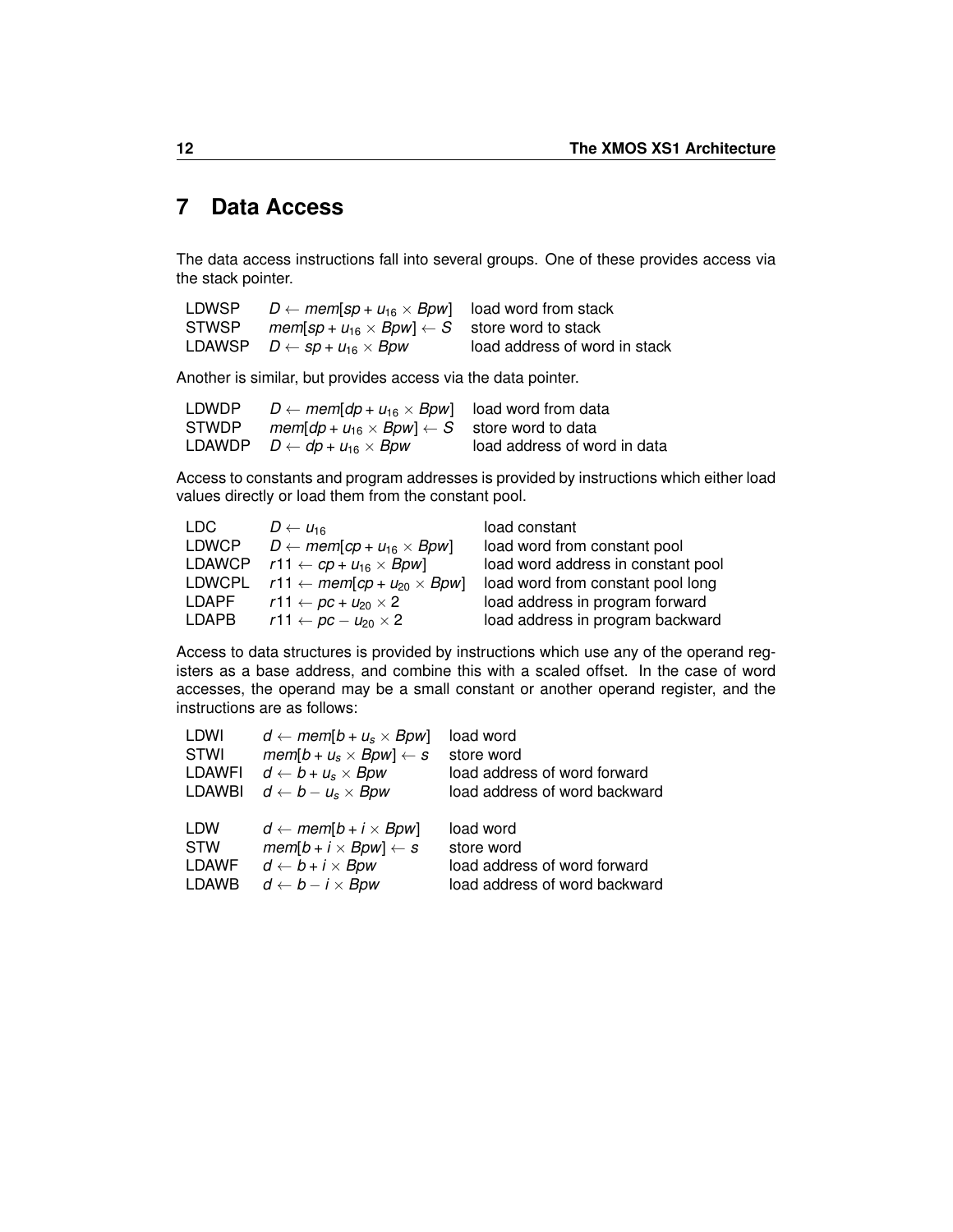In the case of access to 16-bit quantities, the base address is combined with a scaled operand, which must be an operand register. The least significant bit of the resulting address must be zero. The 16-bit item is loaded and sign extended into a 32-bit value.

| LD16S            | $d \leftarrow sext(mem[b + i \times 2], 16)$ | load 16-bit signed item              |
|------------------|----------------------------------------------|--------------------------------------|
| ST <sub>16</sub> | $mem[b + i \times 2] \leftarrow s$           | store 16-bit item                    |
|                  | LDA16F $d \leftarrow b + i \times 2$         | load address of 16-bit item forward  |
|                  | LDA16B $d \leftarrow b - i \times 2$         | load address of 16-bit item backward |

In the case of access to 8-bit quantities, the base address is combined with an unscaled operand, which must be an operand register. The 8-bit item is loaded and zero extended into a 32-bit value.

|     | LD8U $d \leftarrow zext(mem[b + i], 8)$ load byte unsigned |            |
|-----|------------------------------------------------------------|------------|
| ST8 | $mem[b + i] \leftarrow s$                                  | store byte |

Access to part words, including bit-fields, is provided by a small set of instructions which are used in conjunction with the shift and bitwise operations described below. These instructions provide for mask generation of any length up to 32 bits, sign extension and zero-extension from any bit position, and clearing fields within words prior to insertion of new values.

| <b>MKMSK</b>  | $d \leftarrow 2^s - 1$                     | make mask             |
|---------------|--------------------------------------------|-----------------------|
| <b>MKMSKI</b> | $d \leftarrow 2^{bity} - 1$                | make mask immediate   |
| <b>SEXT</b>   | $d \leftarrow \text{sext}(d, s)$           | sign extend           |
| <b>SEXTI</b>  | $d \leftarrow \text{sext}(d, \text{bitp})$ | sign extend immediate |
| <b>ZEXT</b>   | $d \leftarrow zext(d, s)$                  | zero extend           |
| <b>ZEXTI</b>  | $d \leftarrow zext(d, bitp)$               | zero extend immediate |
| <b>ANDNOT</b> | $d \leftarrow d \wedge \neg s$             | and not (clear field) |

The SEXTI and ZEXTI instructions can also be used in conjunction with the LD16S and LD8U instructions to load unsigned 16-bit and signed 8-bit values.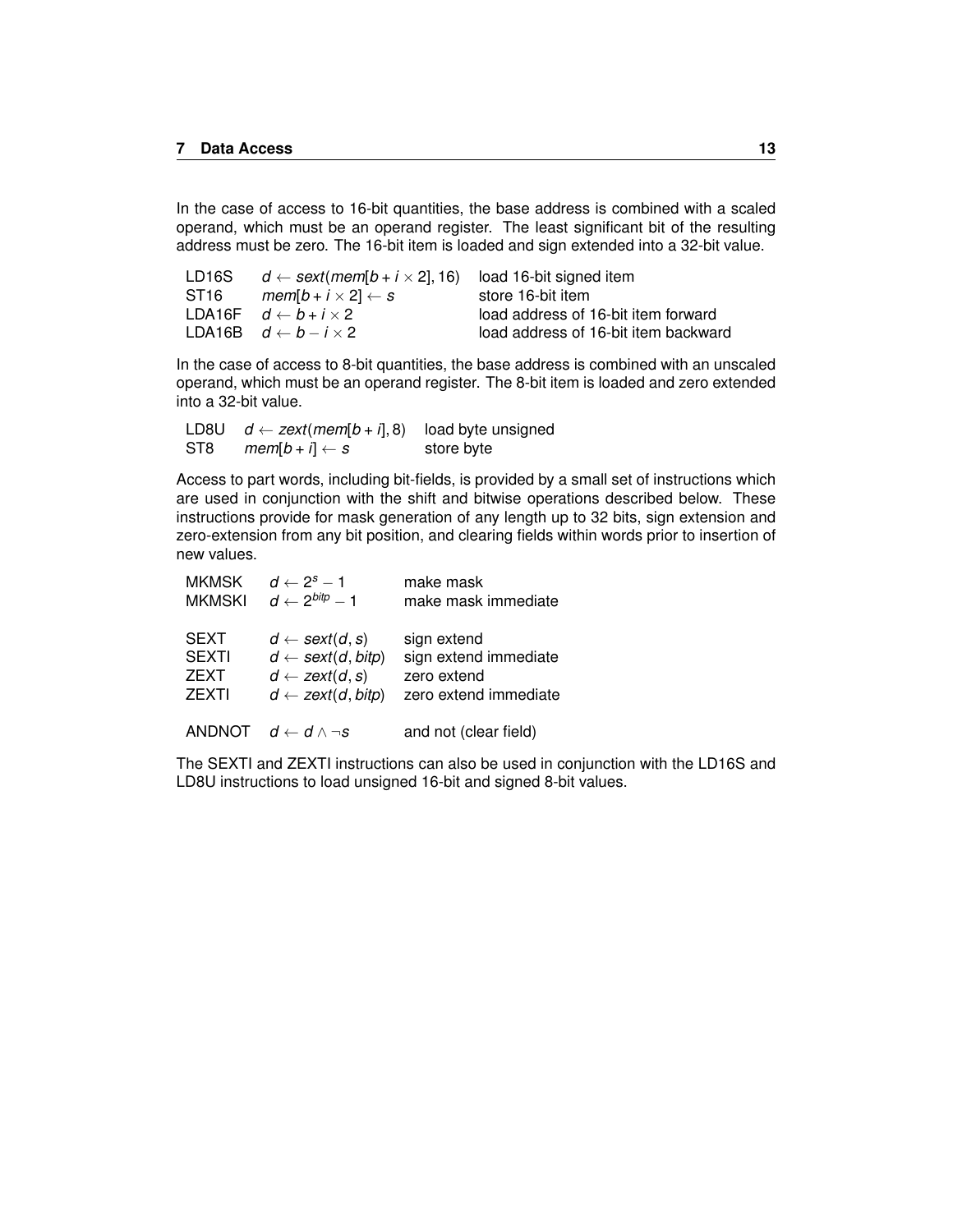# <span id="page-17-0"></span>**8 Expression Evaluation**

| <b>ADDI</b><br>ADD<br><b>SUBI</b><br><b>SUB</b><br><b>NEG</b>   | $d \leftarrow l + u_s$<br>$d \leftarrow l + r$<br>$d \leftarrow l - u_s$<br>$d \leftarrow l - r$<br>$d \leftarrow -s$                                    | add<br>subtract<br>negate | add immediate<br>subtract immediate                                        |
|-----------------------------------------------------------------|----------------------------------------------------------------------------------------------------------------------------------------------------------|---------------------------|----------------------------------------------------------------------------|
| EQI<br>EQ<br><b>LSU</b><br><b>LSS</b>                           | $d \leftarrow l = u_s$<br>$d \leftarrow l = r$<br>$d \leftarrow l < r$<br>$d \leftarrow l <_{\text{sgn}} r$                                              | equal                     | equal immediate<br>less than unsigned<br>less than signed                  |
| AND                                                             | $d \leftarrow l \wedge r$                                                                                                                                | and                       |                                                                            |
| <b>OR</b>                                                       | $d \leftarrow l \vee r$                                                                                                                                  | or                        |                                                                            |
| <b>XOR</b>                                                      | $d \leftarrow l \oplus r$                                                                                                                                | exclusive or              |                                                                            |
| <b>NOT</b>                                                      | $d \leftarrow (-1) \oplus s$                                                                                                                             | not                       |                                                                            |
| <b>SHLI</b>                                                     | $d \leftarrow l \leftarrow$ bitp                                                                                                                         |                           | logical shift left immediate                                               |
| <b>SHL</b>                                                      | $d \leftarrow l \ll r$                                                                                                                                   |                           | logical shift left                                                         |
| <b>SHRI</b>                                                     | $d \leftarrow l >> bitp$                                                                                                                                 |                           | logical shift right immediate                                              |
| <b>SHR</b>                                                      | $d \leftarrow l >> r$                                                                                                                                    |                           | logical shift right                                                        |
| ASHRI                                                           | $d \leftarrow l \rightarrow >_{\text{sgn}}$ bitp                                                                                                         |                           | arithmetic shift right immediate                                           |
| <b>ASHR</b>                                                     | $d \leftarrow l \gg_{sgn} r$                                                                                                                             |                           | arithmetic shift right                                                     |
| <b>MUL</b><br><b>DIVU</b><br><b>DIVS</b><br>REMU<br><b>REMS</b> | $d \leftarrow l \times r$<br>$d \leftarrow l \div r$<br>$d \leftarrow l \div_{sgn} r$<br>$d \leftarrow l \mod r$<br>$d \leftarrow l \mod_{\text{sgn}} r$ | multiply                  | divide unsigned<br>divide signed<br>remainder unsigned<br>remainder signed |
| <b>BITREV</b>                                                   | $d: \forall_{ix} d$ [bit $ix$ ] = s[bit bpw – $ix - 1$ ]                                                                                                 |                           | bit reverse                                                                |
| <b>BYTEREV</b>                                                  | $d: \forall_{ix} d$ [byte $ix$ ] = s[byte Bpw – $ix - 1$ ]                                                                                               |                           | byte reverse                                                               |
| CLZ                                                             | d : first $d$ : $s[bit\; bpw - d] = 1$                                                                                                                   |                           | count leading zeros                                                        |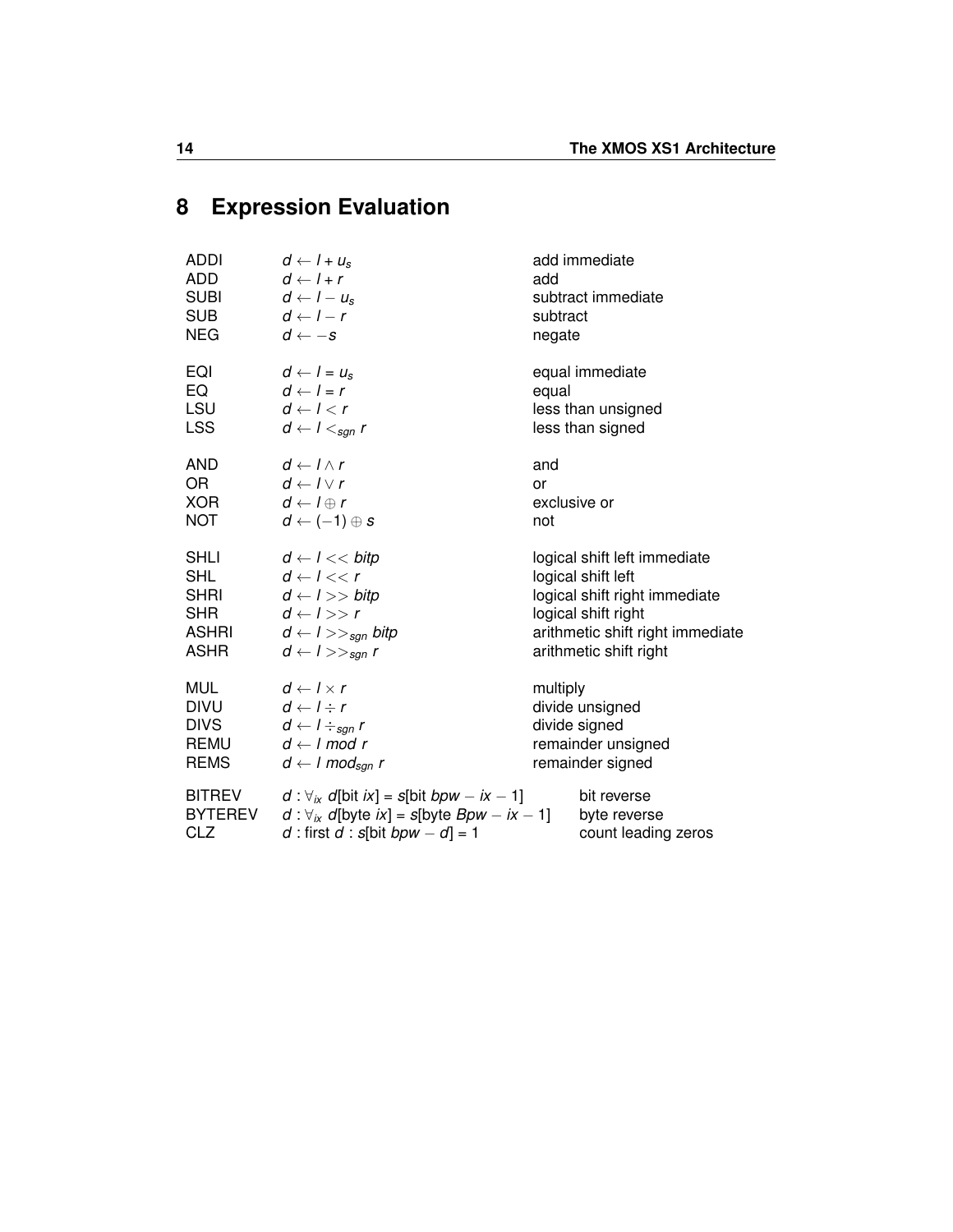# <span id="page-18-0"></span>**9 Branching, Jumping and Calling**

The branch instructions include conditional and unconditional relative branches. A branch using the address in a register is provided; a relative branch which adds a scaled register operand to the program counter is provided to support jump tables.

| <b>BRFT</b> | if c then $pc \leftarrow pc + u_{16} \times 2$        | branch relative forward true                 |
|-------------|-------------------------------------------------------|----------------------------------------------|
| <b>BRFF</b> | if $\neg c$ then $pc \leftarrow pc + u_{16} \times 2$ | branch relative forward false                |
| <b>BRBT</b> | if c then $pc \leftarrow pc - u_{16} \times 2$        | branch relative backward true                |
| <b>BRBF</b> | if $\neg c$ then $pc \leftarrow pc - u_{16} \times 2$ | branch relative backward false               |
| <b>BRFU</b> | $pc \leftarrow pc + u_{16} \times 2$                  | branch relative forward unconditional        |
| <b>BRBU</b> | $pc \leftarrow pc - u_{16} \times 2$                  | branch relative backward unconditional       |
| <b>BRU</b>  | $pc \leftarrow pc + s \times 2$                       | branch relative unconditional (via register) |
| <b>BAU</b>  | $\mathit{DC} \leftarrow S$                            | branch absolute unconditional (via register) |

In some cases, the calling instructions described below can be used to optimise branches; as they overwrite the link register they are not suitable for use in leaf procedures which do not save the link register.

The procedure calling instructions include relative calls, calls via the constant pool, indexed calls via a dedicated register (*r*11) and calls via a register. Most calls within a single program module can be encoded in a single instruction; inter-module calling requires at most two instructions.

| <b>BLRF</b>  | $Ir \leftarrow \textit{pc};$                                                                         | branch and link relative forward           |
|--------------|------------------------------------------------------------------------------------------------------|--------------------------------------------|
| <b>BLRB</b>  | $pc \leftarrow pc + u_{20} \times 2$<br>$Ir \leftarrow pc$ ;<br>$pc \leftarrow pc - u_{20} \times 2$ | branch and link relative backward          |
| <b>BLACP</b> | $Ir \leftarrow DC$<br>$pc \leftarrow \textit{mem}[\textit{cp} + u_{20} \times \textit{Bpw}]$         | branch and link absolute via constant pool |
| <b>BLAT</b>  | $Ir \leftarrow pc$ ;<br>$pc \leftarrow \textit{mem}[r11 + u_{16} \times Bpw]$                        | branch and link absolute via table         |
| <b>BLA</b>   | $Ir \leftarrow pc;$<br>$\textit{DC} \leftarrow \textit{S}$                                           | branch and link absolute (via register)    |

Notice that control transfers which do not affect the link (required for tail calls to procedures) can be performed using one of the LDWCP, LDWCPL, LDAPF or LDAPB instructions followed by BAU *r*11.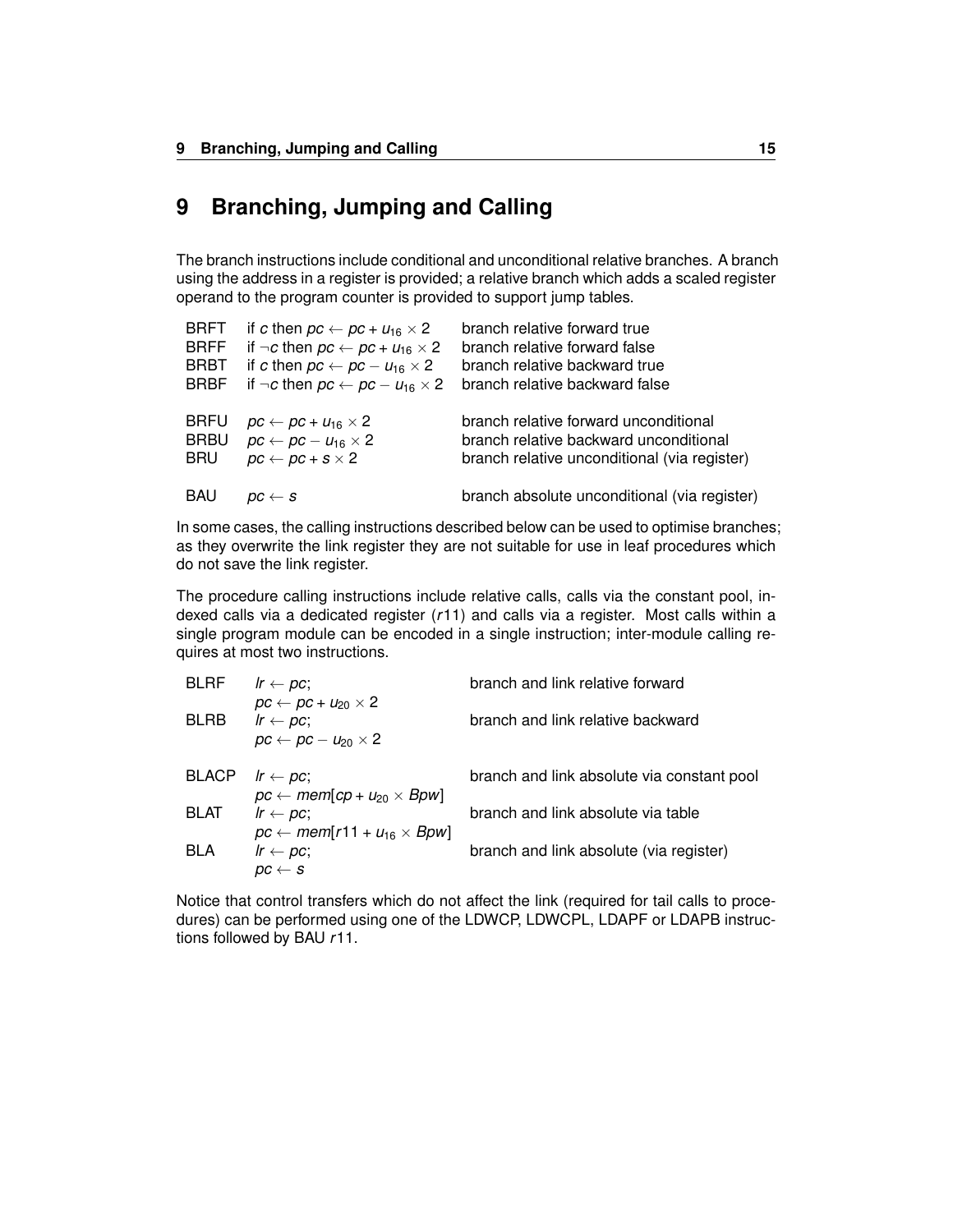Calling may require modification of the stack. Typically, the stack is extended on procedure entry and contracted on exit. The instructions to support this are shown below.

|              | EXTSP $sp \leftarrow sp - u_{16} \times Bpw$<br>EXTDP $dp \leftarrow dp - u_{16} \times Bpw$                                       | extend stack<br>extend data  |
|--------------|------------------------------------------------------------------------------------------------------------------------------------|------------------------------|
| ENTSP        | if $u_{16}>0$<br>${rem[sp] \leftarrow lr; sp \leftarrow sp - u_{16} \times Bpw}$                                                   | entry and extend stack       |
| <b>RETSP</b> | if $u_{16} > 0$ then<br>$\{sp \leftarrow sp + u_{16} \times Bpw; lr \leftarrow mem[sp]\};$<br>$\mathit{pc} \leftarrow \mathit{lr}$ | contract stack<br>and return |

Notice that the stack and data area can be contracted using the LDAWSP and LDAWDP instructions.

In some situations, it is necessary to change to a new stack pointer, data pointer or pool pointer on entry to a procedure. Saving or restoring any of the existing pointers can be done using normal STWS, STWD, LDWS or LDWD instructions; loading them from another register can be optimised using the following instructions.

SETSP  $sp \leftarrow s$  set stack pointer<br>SETDP  $dp \leftarrow s$  set data pointer  $dp \leftarrow s$  set data pointer SETCP  $\mathcal{CD} \leftarrow \mathcal{S}$  set pool pointer

# <span id="page-19-0"></span>**10 Resources and the Thread Scheduler**

Each XCore manages a number of different types of *resource*. These include threads, synchronisers, channel ends, timers and locks. For each type of resource a set of available items is maintained. The names of these sets are used to identify the type of resource to be allocated by the GETR (get resource) instruction. When the resource is no longer needed, it can be released for subsequent use by a FREER (free resource) instruction.

| GETR $r \leftarrow$ first res $\in$ setof(us) : $\neg$ inuse <sub>res</sub> ; get resource |  |  |
|--------------------------------------------------------------------------------------------|--|--|
| inuse, $\leftarrow$ true                                                                   |  |  |

| FREER <i>inuse<sub>r</sub></i> $\leftarrow$ false | free resource |
|---------------------------------------------------|---------------|
|                                                   |               |

In the above *setof*(*r*) returns the set corresponding to the source operand of *r*.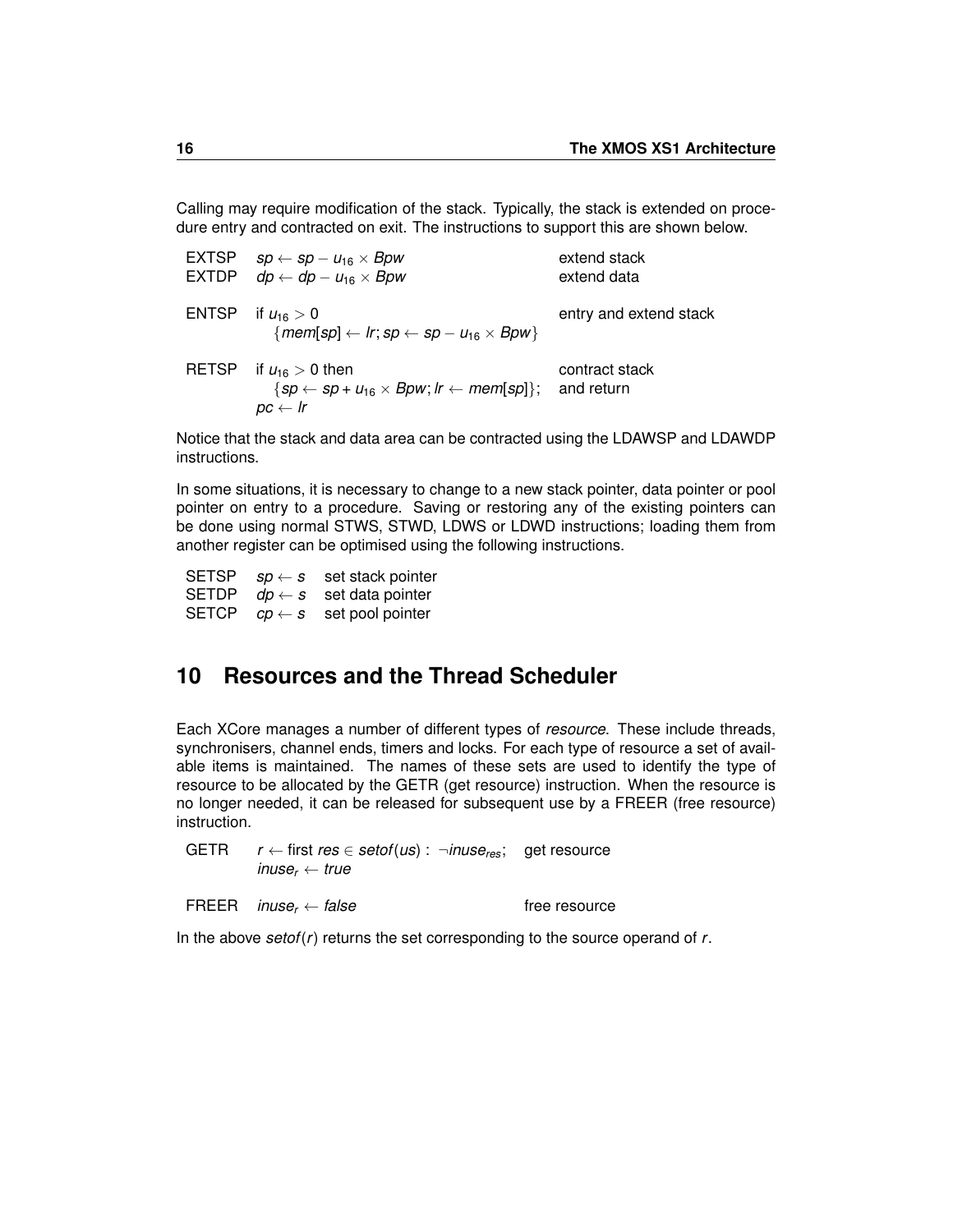The resources are:

| resource name  | set           | use                    |
|----------------|---------------|------------------------|
| <b>THREAD</b>  | threads       | concurrent execution   |
| <b>SYNC</b>    | synchronisers | thread synchronisation |
| <b>CHANEND</b> | channel ends  | thread communication   |
| <b>TIMER</b>   | timers        | timing                 |
| . OC.K         | locks         | mutual exclusion       |

Some resources have associated control *modes* which are set using the SETC instruction.

SETC *control<sub>r</sub>*  $\leftarrow u_{16}$  set resource control

Many of the mode settings are defined only for a specific kind of resource and are described in the appropriate section; the ones which are used for several different kinds of resource are:

| mode         | effect                     |
|--------------|----------------------------|
| OFF          | resource off               |
| ON           | resource on                |
| <b>START</b> | resource active            |
| <b>STOP</b>  | resource inactive          |
| <b>EVENT</b> | port will cause events     |
| INTERRUPT    | port will raise interrupts |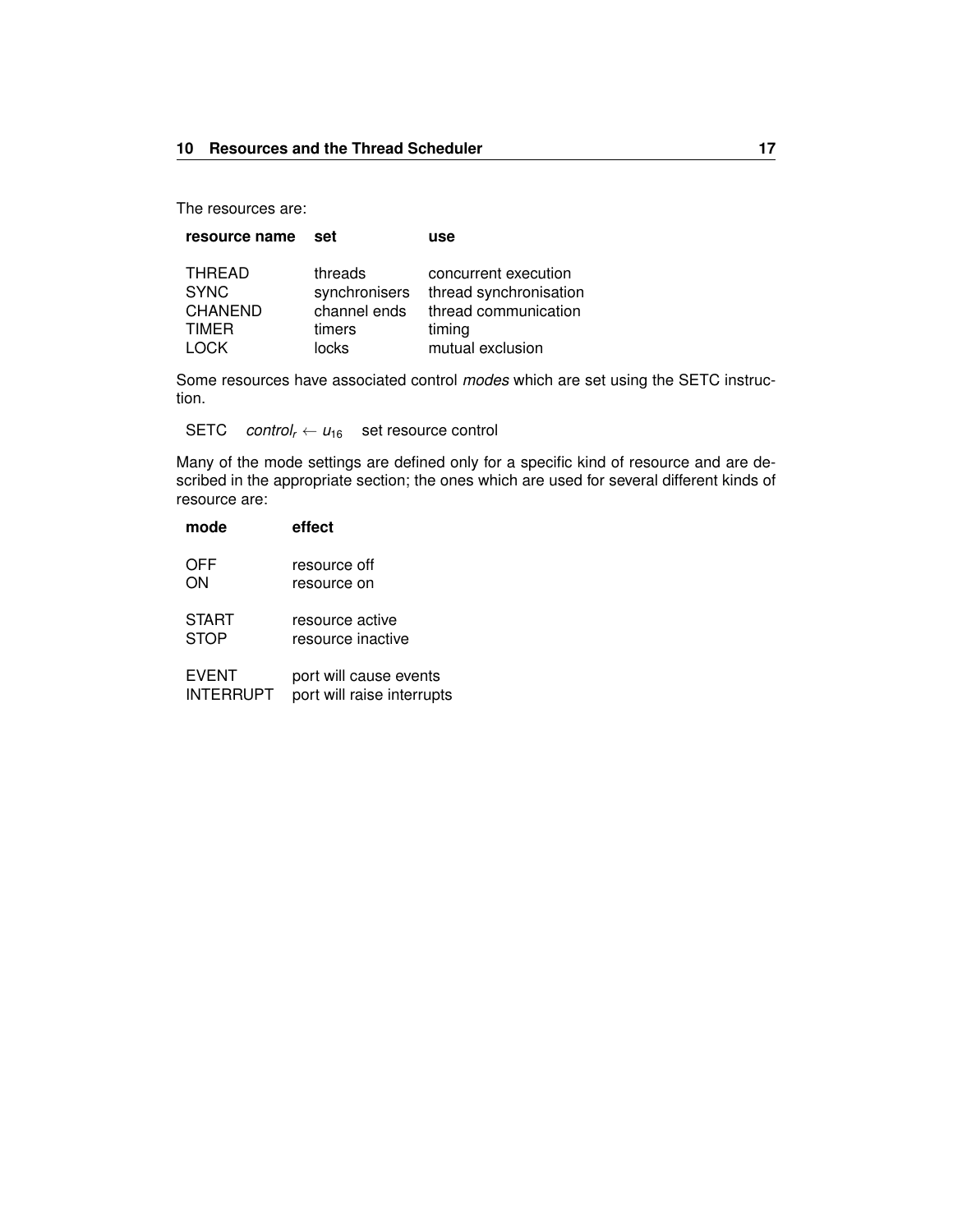Execution of instructions from each thread is managed by the *thread scheduler*. This maintains a set of runnable threads, *run*, from which it takes instructions in turn. When a thread is unable to continue, it is *paused* by removing it from the *run* set. The reason for this may be any of the following.

- Its registers are being initialised prior to it being able to run.
- It is waiting to synchronise with another thread before continuing.
- It is waiting to synchronise with another thread and terminate (a *join*).
- It has attempted an input from a channel which has no data available, or a port which is not ready, or a timer which has not reached a specified time.
- It has attempted an output to a channel or a port which has no room for the data.
- It has executed an instruction causing it to wait for one of a number of events or interrupts which may be generated when channels, ports or timers become ready for input.

The thread scheduler manages the threads, thread synchronisation and timing (using the synchronisers and timers). It is directly coupled to resources such as the ports and channels so as to minimise the delay when a thread becomes runnable as a result of a communication or input-output.

# <span id="page-21-0"></span>**11 Concurrency and Thread Synchronisation**

A thread can initiate execution on one or more newly allocated threads, and can subsequently synchronise with them to exchange data or to ensure that all threads have completed before continuing. Thread synchronisation is performed using hardware *synchronisers*, and threads using a synchroniser will move between running states and paused states. When a thread is first created, it is in a paused state and its access registers can be initialised using the following instructions.

| <b>TINITPC</b> | $\mathit{DC}_t \leftarrow S$              | set thread pc    |
|----------------|-------------------------------------------|------------------|
| <b>TINITSP</b> | $\textit{SD}_\textit{f} \gets \textit{S}$ | set thread stack |
| <b>TINITDP</b> | $dp_t \leftarrow s$                       | set thread data  |
| <b>TINITCP</b> | $CD_t \leftarrow S$                       | set thread pool  |
| <b>TINITLR</b> | $Ir_t \leftarrow s$                       | set thread link  |
|                |                                           |                  |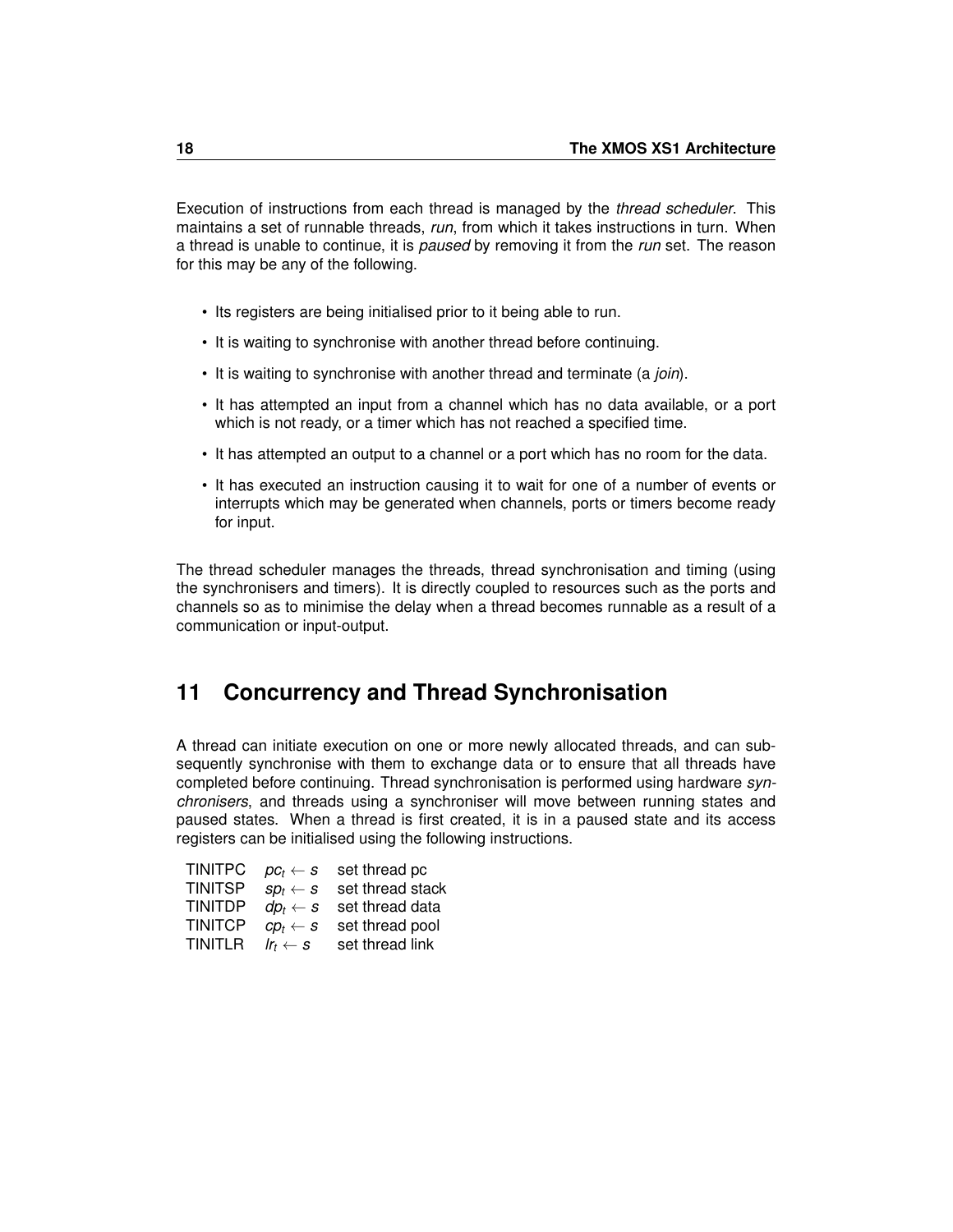These instructions can only be used when the thread is paused. The TINITLR instruction is intended primarily to support debugging.

Data can be transferred between the operand registers of two threads using TSETR and TSETMR instructions, which can be used even when the destination thread is running.

| <b>TSETR</b> | $a_t \leftarrow s$ | set thread operand register                                     |
|--------------|--------------------|-----------------------------------------------------------------|
| TSETMR       |                    | $d_{mstr(tid)} \leftarrow s$ set master thread operand register |

To start a *synchronised* slave thread a master must first acquire a synchroniser. This is done using a GETR SYNC instruction. If there is a synchroniser available its resource ID is returned, otherwise the invalid resource ID is returned. The GETST instruction is then used to get a synchronised thread. It is passed the synchroniser ID and if there is a free thread it will be allocated, attached to the synchroniser and its ID returned, otherwise the invalid resource ID is returned.

The master thread can repeat this process to create a group of threads which will all synchronise together. To start the slave threads the master executes an MSYNC instruction using the synchroniser ID.

| <b>GETST</b> | $d \leftarrow$ first thread $\in$ threads : $\neg$ inuse <sub>thread</sub> ;<br>inuse <sub>d</sub> $\leftarrow$ true;<br>spaused $\leftarrow$ spaused $\cup$ {d};<br>slaves <sub>s</sub> $\leftarrow$ slaves <sub>s</sub> $\cup$ {d}<br>$mstr_{s} \leftarrow tid$ | get synchronised thread |
|--------------|-------------------------------------------------------------------------------------------------------------------------------------------------------------------------------------------------------------------------------------------------------------------|-------------------------|
| MSYNC        | if (slaves <sub>s</sub> \ spaused = $\emptyset$ )<br>then $\{$<br>spaused $\leftarrow$ spaused \ slaves <sub>s</sub> }<br>else $\{$<br>mpaused $\leftarrow$ mpaused $\cup$ {tid};<br>$msyn_s \leftarrow true$                                                     | master synchronise      |

The group of threads can synchronise at any point by the slaves executing the SSYNC and the master the MSYNC. Once all the threads have synchronised they are unpaused and continue executing from the next instruction. The processor maintains a set of paused master threads *mpaused* and a set of paused slave threads *spaused* from which it derives the set of runnable threads *run*:

*run* = {*thread* ∈ *threads* : *inuse<sub>thread</sub>*  $\setminus$  (*spaused* ∪ *mpaused*)

Each synchroniser also maintains a record *msyn<sup>s</sup>* of whether its master has reached a synchronisation point.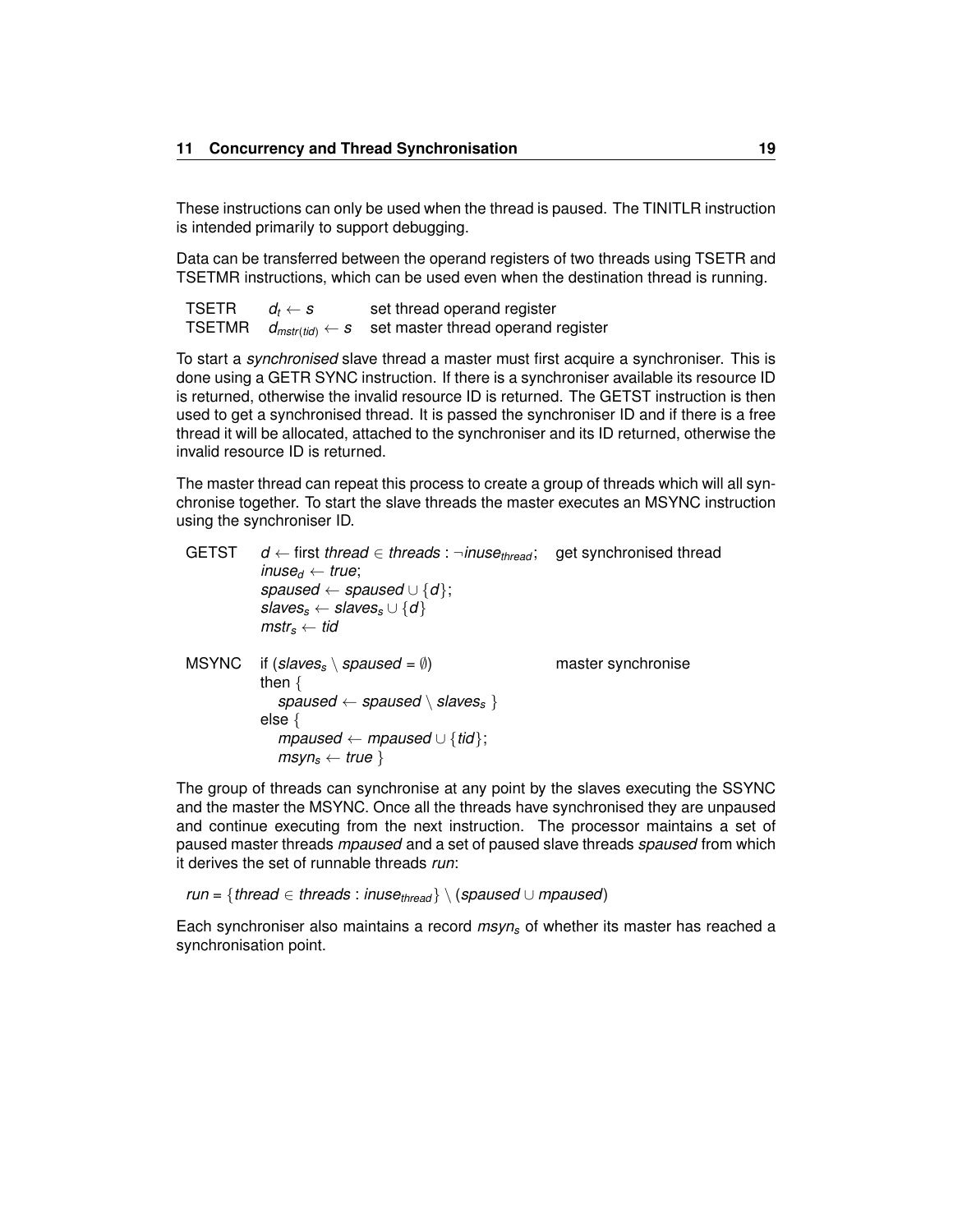SSYNC if (*slavessyn*(*tid*) \ *spaused* = {*tid*}) ∧ *msynsyn*(*tid*) slave synchronise then { if *mjoinsyn*(*tid*) then { forall *thread* ∈ *slavessyn*(*tid*) : *inusethread* ← *false*; *mjoinsyn*(*tid*) ← *false* } else *spaused* ← *spaused* \ *slavessyn*(*tid*) ;  $mpaused \leftarrow mpaused \setminus \{mstr_{syn(tid)}\};$  $msyn_{syn(tid)} \leftarrow false$ else *spaused* ← *spaused* ∪ {*tid*}

To terminate all of the slaves and allow the master to continue the master executes an MJOIN instruction instead of an MSYNC. When this happens, the slave threads are all freed and the master continues.

```
MJOIN if (s\vert a \vert \text{ves}_{s} \setminus spa \vert \text{vse}_{s} = \emptyset) master join
then {
   forall thread ∈ slavess : inusethread ← false;
   mjoin<sub>syn(tid)</sub> ← false }
else {
   mpaused ← mpaused ∪ {tid};
   mjoins ← true;
   msyns ← true }
```
A master thread can also create threads which can terminate themselves. This is done by the master executing a GETR THREAD instruction. This instruction returns either a thread ID if there is a free thread or the invalid resource ID. The unsynchronised thread can be initialised in the same way as a synchronised thread using the TINITPC, TINITSP, TINITDP, TINITCP, TINITLR and TSETR instructions.

The unsynchronised thread is then started by the master executing a TSTART instruction specifying the thread ID. Once the thread has completed its task it can terminate itself with the FREET instruction.

TSTART *spaused* ← *spaused* \ {*tid*} start thread

FREET *inusetid* ← *false*; free thread

The identifier of an executing thread can be accessed by the GETID instruction.

GETID  $t \leftarrow tid$  get thread identifier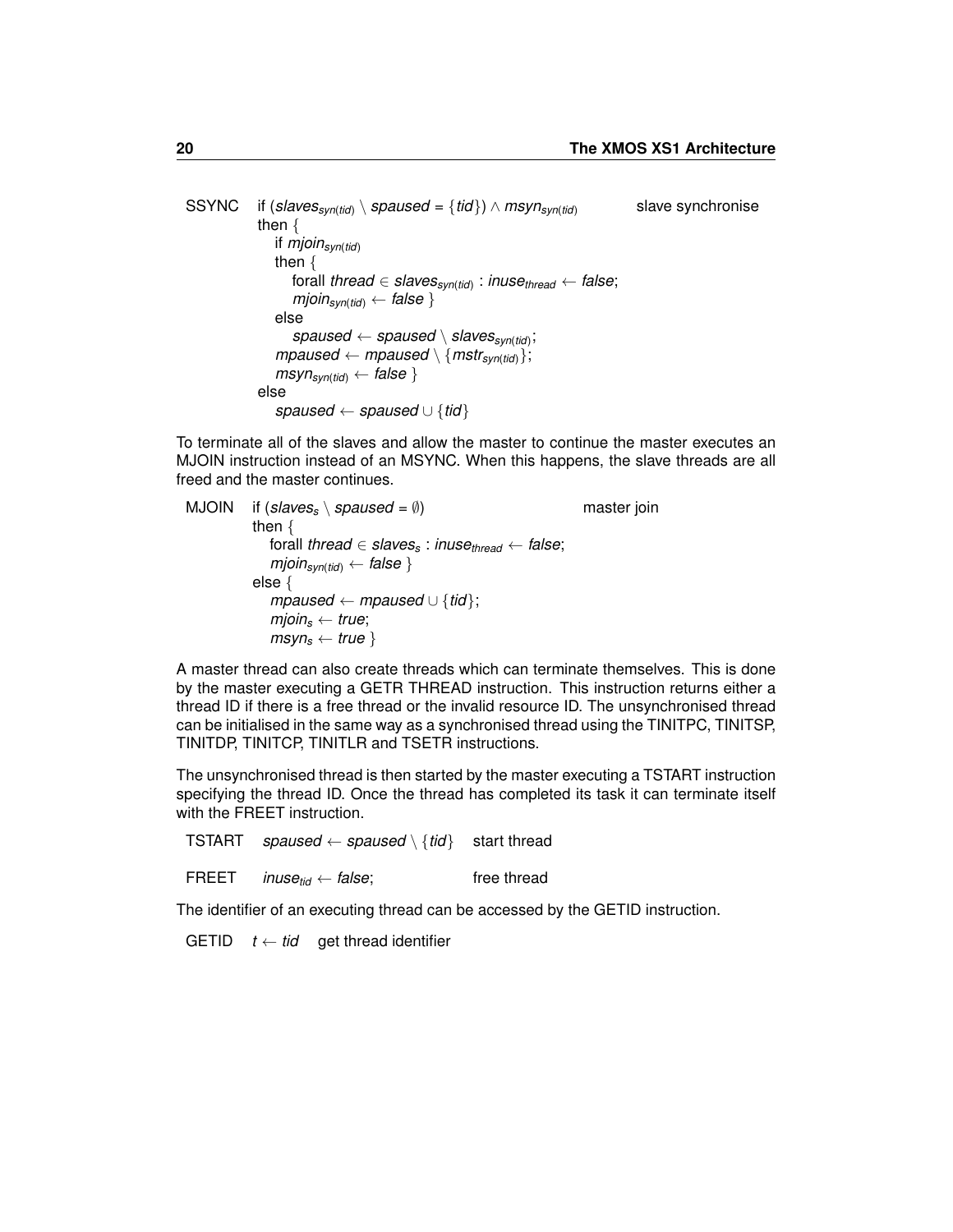# <span id="page-24-0"></span>**12 Communication**

Communication between threads is performed using *channels*, which provide full-duplex data transfer between *channel ends*, whether the ends are both in the same XCore, in different XCores on the same chip or in XCores on different chips. Channels carry messages constructed from data and control *tokens* between the two channel ends. The control tokens are used to encode communication protocols. Although most control tokens are available for software use, a number are reserved for encoding the protocol used by the interconnect hardware, and can not be sent and received using instructions.

A channel end can be used to generate events and interrupts when data becomes available as described below. This allows a thread to monitor several channels, ports or timers, only servicing those that are ready.

To communicate between two threads, two channel ends need to be allocated, one for each thread. This is done using the GETR *c*, CHANEND instruction. Each channel end has a *destination* register which holds the identifier of the destination channel end; this is initialised with the SETD instruction. It is also possible to use the identifier of a channel end to determine its destination channel end.

| SETD | $r_{dest} \leftarrow s$ | set destination                              |
|------|-------------------------|----------------------------------------------|
|      |                         | GETD $d \leftarrow r_{dest}$ get destination |

The identifier of the channel end *c*1 is used to initialise the channel end for thread *c*2, and vice versa. Each thread can then use the identifier of its own channel end to transfer data and messages using output and input instructions.

The interconnect can be partitioned into several independent networks. This makes it possible, for example, to allocate channels carrying short control messages to one network whilst allocating channels carrying long data messages to another. There are instructions to allocate a channel to a network and to determine which network a channel is using.

| <b>SETN</b> | $c_{net} \leftarrow s$ | set network                        |
|-------------|------------------------|------------------------------------|
| GETN        |                        | $d \leftarrow c_{net}$ get network |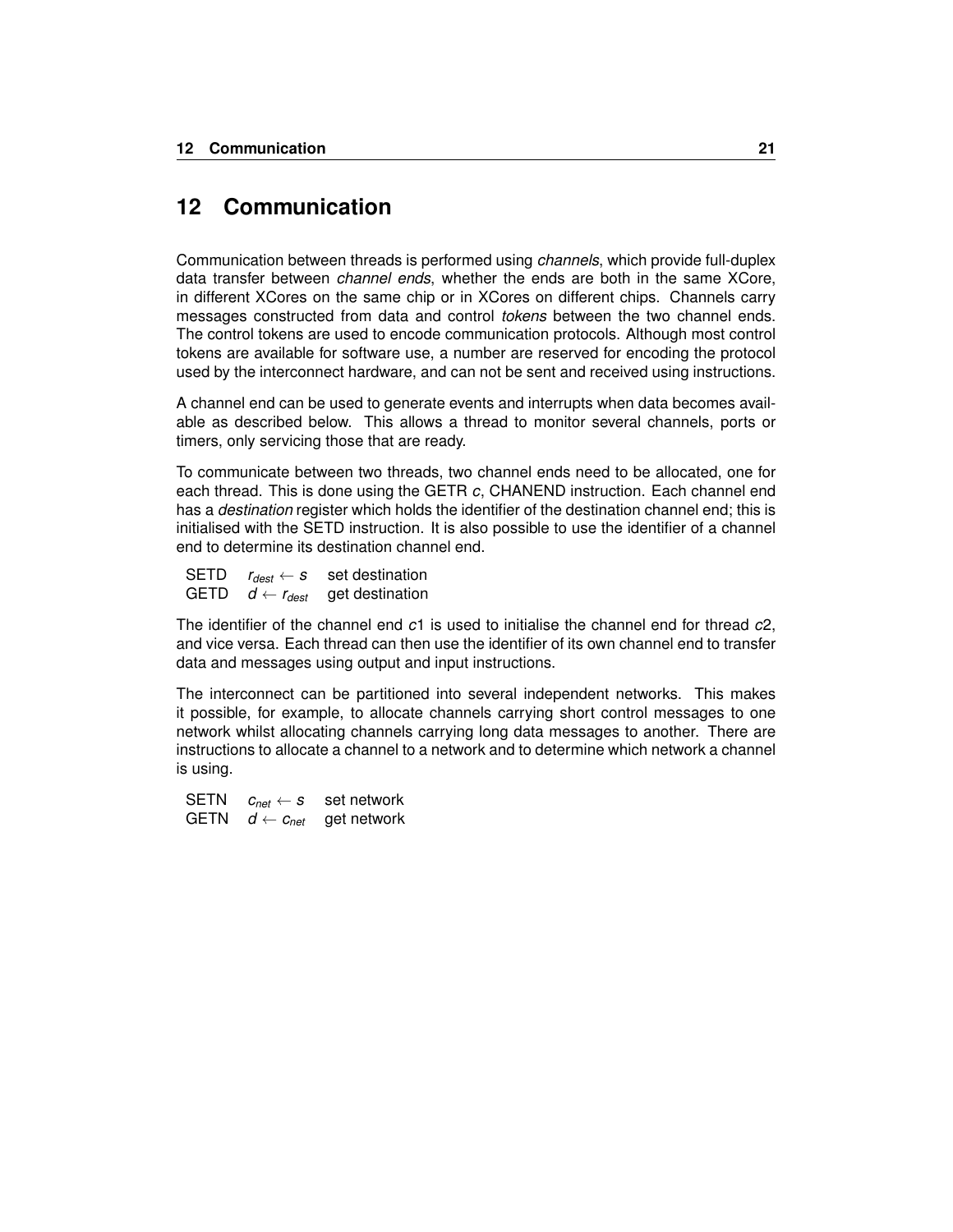In the following,  $c \triangleleft s$  represents an output of *s* to channel *c* and  $c \triangleright d$  represents an input from channel *c* to *d*.

| <b>OUTT</b><br><b>OUTCT</b><br><b>OUTCTI</b> | $c \triangleleft dtoken(s)$<br>$c \triangleleft c$ token $(s)$<br>$c \triangleleft c$ token(us) | output token<br>output control token<br>output control token immediate |
|----------------------------------------------|-------------------------------------------------------------------------------------------------|------------------------------------------------------------------------|
| INT                                          | if hasctoken(c)<br>then trap<br>else $c \triangleright d$                                       | input token                                                            |
| <b>INCT</b>                                  | if hasctoken $(c)$<br>then $c \triangleright d$<br>else trap                                    | input control token                                                    |
| <b>CHKCT</b>                                 | if hasctoken(c) $\wedge$ (s = token(c))<br>then skiptoken(c)<br>else trap                       | check control token                                                    |
| <b>CHKCTI</b>                                | if hasctoken(c) $\wedge$ (s = token(c))<br>then skiptoken(c)<br>else trap                       | check control token immediate                                          |
| OUT<br>IN                                    | $C \triangleleft S$<br>if containsctoken $(c)$<br>then <i>trap</i><br>else $c \triangleright d$ | output data word<br>input token                                        |
| <b>TESTCT</b><br><b>TESTWCT</b>              | $d \leftarrow$ hasctoken(c)<br>$d \leftarrow$ containsctoken(c)                                 | test for control token<br>test word for control token                  |

The channel connection is established when the first output is executed. If the destination channel end is on another XCore, this will cause the destination identifier to be sent through the interconnect, establishing a route for the subsequent data and control tokens. The connection is terminated when an END control token is sent. If a subsequent output is executed using the same channel end, the destination identifier will be used again to establish a new route which will again persist until another END control token is sent.

A destination channel end can be shared by any number of outputting threads; they are served in a round-robin manner. Once a connection has been established it will persist until an END is received; any other thread attempting to establish a connection will be queued. In the case of a shared channel end, the outputting thread will usually transmit the identifier of its channel end so that the inputting thread can use it to reply.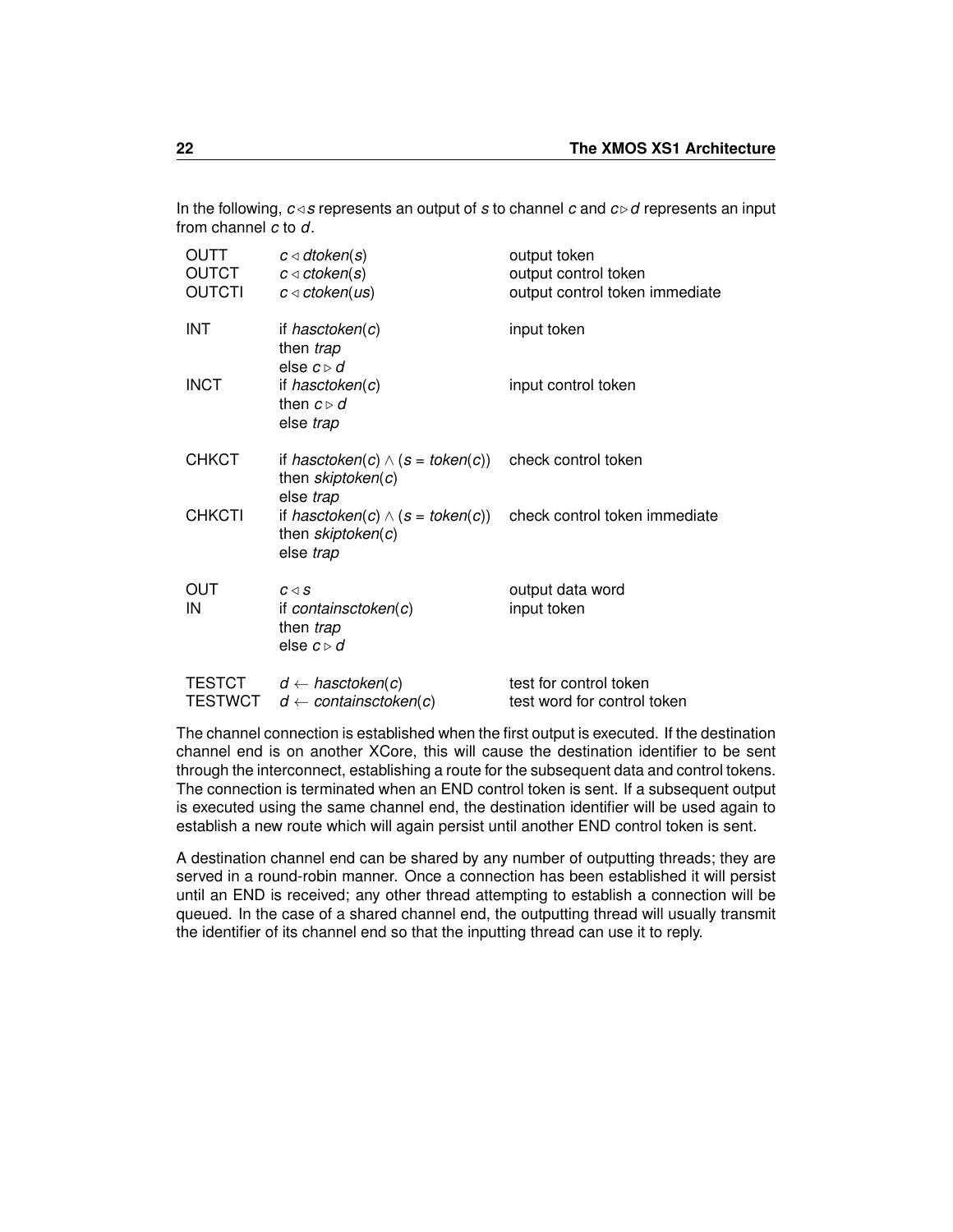The OUT and IN instructions are used to transmit words of data through the channel; to transmit bytes of data the OUTT and INT instructions are used. Control tokens are sent using OUTCT or OUTCTI and received using INCT. To support efficient runtime checks that the type, length or structure of output data matches that expected by the inputer, CHKCT and CHKCTI instructions are provided. The CHKCT instruction inputs and discards a token provided that the input token matches its operand; otherwise it traps. The normal IN and INT instructions trap if they encounter a control token. To input a control token INCT is used; this traps if it encounters a data token.

The END control token is one of the 12 tokens which can be sent using OUTCTI and checked using CHKCTI. By following each message output with an OUTCTI *c*, END and each input with a CHKCTI *c*, END it is possible to check that the size of the message is the same as the size of the message expected by the inputting thread. To perform synchronised communication, the output message should be followed with (OUTCTI *c*, END; CHKCTI *c*, END) and the input with (CHKCTI *c*, END; OUTCTI *c*, END).

Another control token is PAUSE. Like END, this causes the route through the interconnect to be disconnected. However the PAUSE token is not delivered to the receiving thread. It is used by the outputting thread to break up long messages or streams, allowing the interconnect to be shared efficiently. The remaining control tokens are used for runtime checking and for signalling the type of message being received; they have no effect on the interconnect. Note that in addition to END and PAUSE, ten of these can be efficiently handled using OUTCTI and CHKCTI.

A control token takes up a single byte of storage in the channel. On the receiving end the software can test whether the next token is a control token using the TESTCT instruction, which waits until at least one token is available. It is also possible to test whether the next word contains a control token using the TESTWCT instruction. This waits until a whole word of data tokens has been received (in which case it returns 0) or until a control token has been received (in which case it returns the byte position after the position of the byte containing the control token).

Channel ends have a buffer able to hold sufficient tokens to allow at least one word to be buffered. If an output instruction is executed when the channel is too full to take the data then the thread which executed the instruction is paused. It is restarted when there is enough room in the channel for the instruction to successfully complete. Likewise, when an input instruction is executed and there is not enough data available then the thread is paused and will be restarted when enough data becomes available.

Note that when sending long messages to a shared channel, the sender should send a short request and then wait for a reply before proceeding as this will minimise interconnect congestion caused by delays in accepting the message.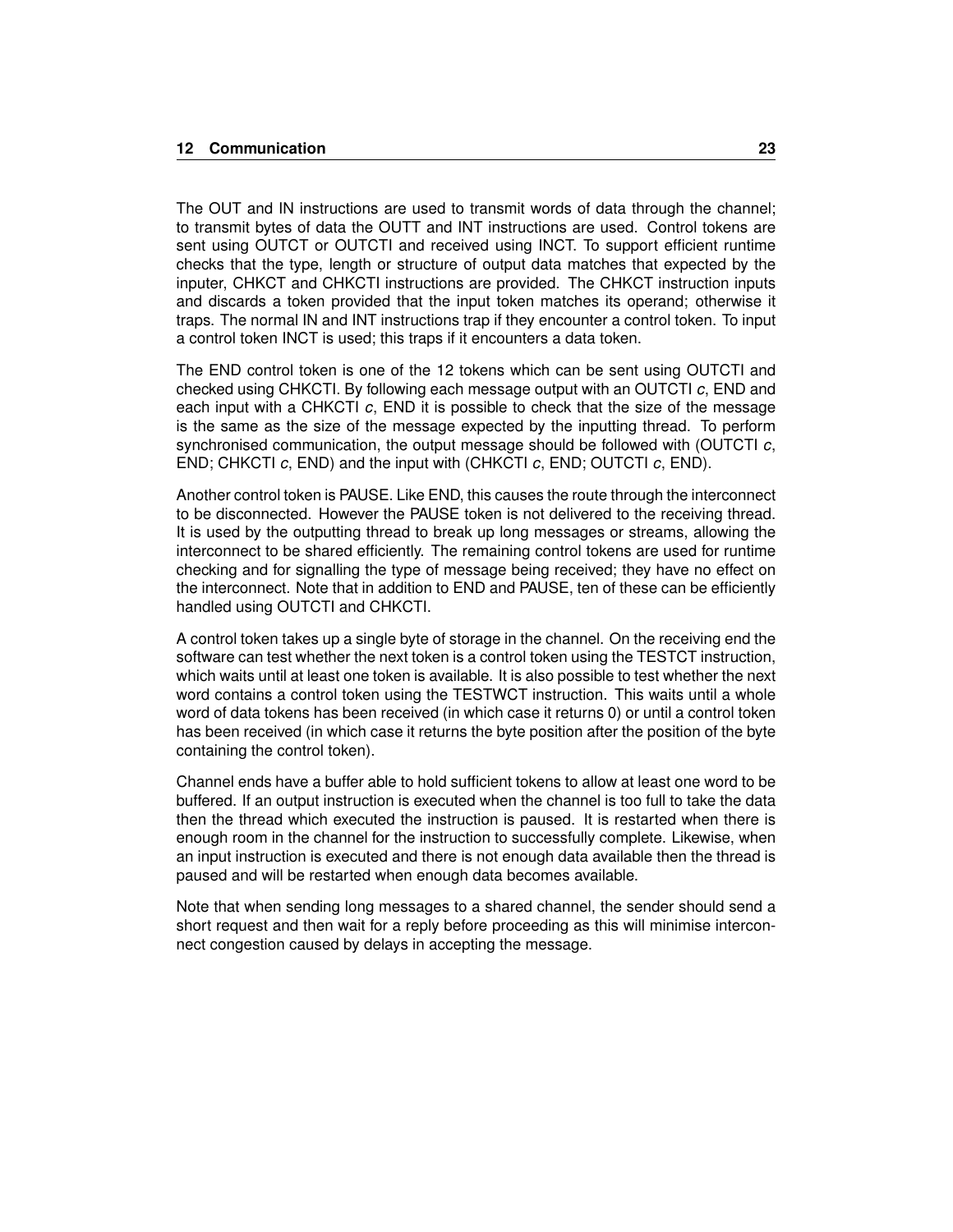When a channel end *c* is no longer required, it can be freed using a FREER *c* instruction. Otherwise it can be used for another message.

It is sometimes necessary to determine the identifier of the destination channel end *c*2 stored in channel end *c*1. For example, this enables a thread to transmit the identifier of a destination channel end it has been using to a thread on another processor. This can be done using the GETD instruction. It is also useful to be able to determine quickly whether a destination channel end *c*2 stored in channel end *c*1 is on the same processor as *c*1; this makes it possible to optimise communication of large data structures where the two communicating threads are executed by the same processor.

```
TESTLCL d \leftarrow \text{islocal}(c) test destination local
```
# <span id="page-27-0"></span>**13 Locks**

Mutual exclusion between a number of threads can be performed using *locks*. A lock is allocated using a GETR *l*, LOCK instruction. The lock is initially *free*. It can be *claimed* using an IN instruction and freed using an OUT instruction.

When a thread executes an IN on a lock which is already claimed, it is paused and placed in a queue waiting for the lock. Whenever a lock is freed by an OUT instruction and the lock's queue is not empty, the next thread in the queue is unpaused; it will then succeed in claiming the lock.

When inputting from a lock, the IN instruction always returns the lock identifier, so the same register can be used as both source and destination operand. When outputting to a lock, the data operand of the OUT instruction is ignored.

When the lock is no longer needed, it can be freed using a FREER *l* instruction.

# <span id="page-27-1"></span>**14 Timers and Clocks**

Each XCore executes instructions at a speed determined by its own clock input. In addition, it provides a reference clock output which ticks at a standard frequency of 100MHz. A set of programmable timers is provided and all of these can be used by threads to provide timed program execution relative to the reference clock.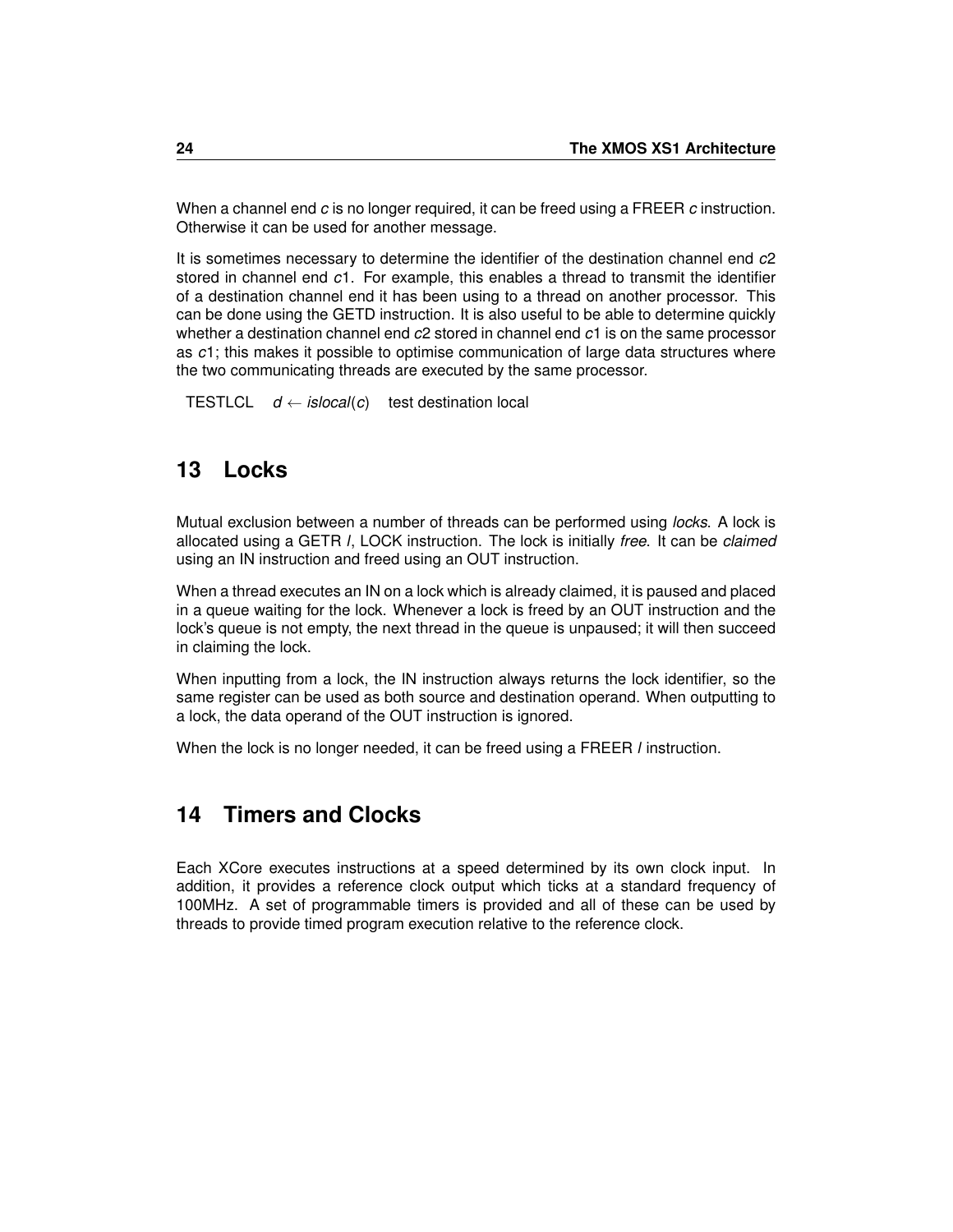Each timer can be used by a thread to read its current time or to wait until a specified time. A timer is allocated using the GETR *t*, TIMER instruction. It can be configured using the SETC instruction; the only two modes which can be set are UNCOND and AFTER.

#### **mode effect**

| <b>UNCOND</b> | timer always ready; inputs complete immediately           |
|---------------|-----------------------------------------------------------|
| AFTER         | timer ready when its current time is after its DATA value |

In unconditional mode, an IN instruction reads the current value of the timer. In AFTER mode, the IN instruction waits until the value of its current time is after (later than) the value in its DATA register. The value can be set using a SETD instruction. Timers can also be used to generate events as described below.

A set of programmable clocks is also provided and each can be used to produce a clock output to control the action of one or more ports and their associated port timers. The ports are connected to a clock using the SETCLK instruction.

#### $SETCLK$   $clock_d \leftarrow s$  set clock source

Each port *p* which is to be clocked from a clock *c* can be connected to it by executing a SETCLK *p*, *c* instruction.

Each clock can use a one bit port as its clock source. A clock *c* which is to use a port *p* as its clock source can be connected to it by executing a SETCLK *c*, *p* instruction. Alternatively, a clock may use the reference clock as its clock source (by SETCLK *c*, REF) and in this case the clock can be configured to divide the reference frequency using an 8-bit divider. When this is set to 0, the reference clock passes directly to the output. The falling edge of the clock is used to perform the division. Hence a setting of 1 will result in an output from the clock which changes each falling edge of the input, halving the input frequency *f*; and a setting of *n* will produce an output frequency of *f* /2*n*. The division factor is set using the SETD instruction. The lowest eight bits of the operand are used and the rest ignored.

To ensure that the timers in the ports which are attached to the same clock all record the same time, the clock should be started using a SETC *c*, START instruction *after* the ports have all been attached to the clock. All of the clocks are initially stopped and a clock can be stopped by a SETC *c*, STOP instruction.

The data output on the pins of an output port changes state synchronously with the port clock. If several output ports are driven from the same clock, they will appear to operate as a single output port, provided that the processor is able to supply new data to all of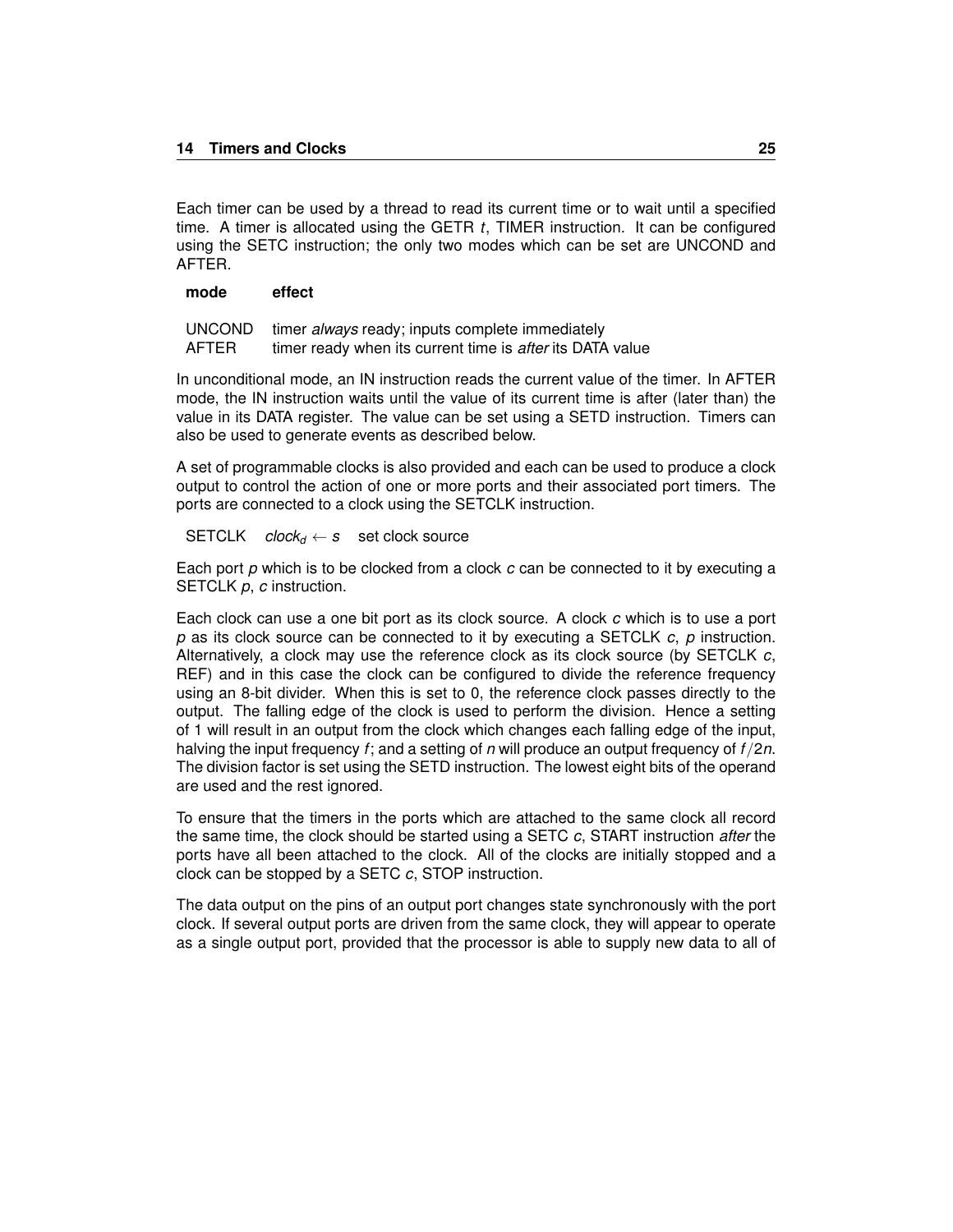them during each clock cycle. Similarly, the data input by an input port from the port pins is sampled synchronously with the port clock. If several input ports are driven from the same clock they will appear to operate as a single input port provided that the processor is able to take the data from all of them during each clock cycle.

The use of clocked ports therefore decouples the internal timing of input and output program execution from the operation of synchronous input and output interfaces.

# <span id="page-29-0"></span>**15 Ports, Input and Output**

Ports are interfaces to physical pins. A port can be used for *input* or *output*. It can use the reference clock as its port clock or it can use one of the programmable clocks. Transfers to and from the pins can be *synchronised* with the execution of input and output instructions, or the port can be configured to *buffer* the transfers and to convert automatically between serial and parallel form. Ports can also be *timed* to provide precise timing of values appearing on output pins or taken from input pins. When inputting, a *condition* can be used to delay the input until the data in the port meets the condition. When the condition is met the captured data is *time stamped* with the time at which it was captured.

The port clock input is initially the reference clock. It can be changed using the SETCLK instruction with a clock ID as the clock operand. This port clock drives the port timer and can also be used to determine when data is taken from or presented to the pins.

A port can be used to generate events and interrupts when input data becomes available as described below. This allows a thread to monitor several ports, channels or timers, only servicing those that are ready.

# <span id="page-29-1"></span>**15.1 Input and Output**

Each port has a *transfer register*. The input and output instructions used for channels, IN and OUT, can also be used to transfer data to and from a port transfer register. The IN instruction zero-extends the contents of a port transfer register and transfers the result to an operand register. The OUT instruction transfers the least significant bits from an operand register to a port transfer register.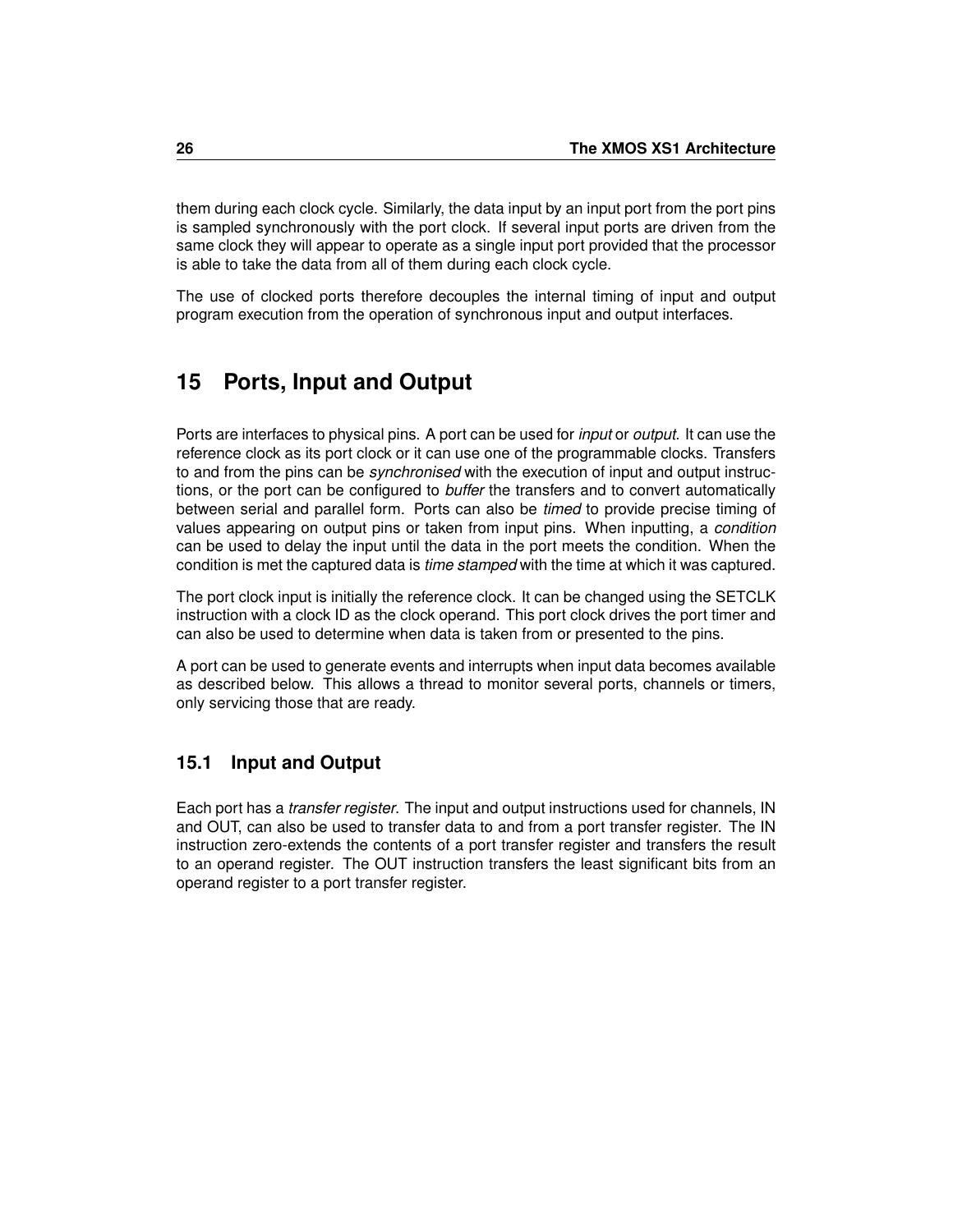Two further instructions, INSHR and OUTSHR, optimise the transfer of data. The INSHR instruction shifts the contents of its destination register right, filling the left-most bits with the data transferred from the port. The OUTSHR instruction transfers the least significant bits of data from its source register to the port and shifts the contents of the source register right.

|              | OUTSHR $p \triangleleft s$ [bits 0 for <i>trwidth(p)</i> ];<br>$s \leftarrow s \gg$ trwidth(p)                             | output to port<br>and shift  |
|--------------|----------------------------------------------------------------------------------------------------------------------------|------------------------------|
| <b>INSHR</b> | $s \leftarrow s \rightarrow$ trwidth(p);<br>$p \triangleright s$ [bits ( <i>bpw – trwidth(p)</i> ) for <i>trwidth(p)</i> ] | shift and<br>input from port |

The transfer register is accessed by the processor; it is also accessed by the port when data is moved to or from the pins. When the processor writes data into the transfer register it *fills* the transfer register; when the processor takes data from the transfer register it *empties* the transfer register.

### <span id="page-30-0"></span>**15.2 Port Configuration**

A port is initially OFF with its pins in a high impedance state. Before it is used, it must be configured to determine the way it interacts with its pins, and set ON, which also has the effect of starting the port. The port can subsequently be stopped and started using SETC *p*, STOP and SETC *p*, START; between these the port configuration can be changed.

The port configuration is done using the SETC instruction which is used to define several independent settings of the port. Each of these has a default mode and need only be configured if a different mode is needed. The effect of the SETC mode settings is described below. The **bold** entry in each setting is the default mode.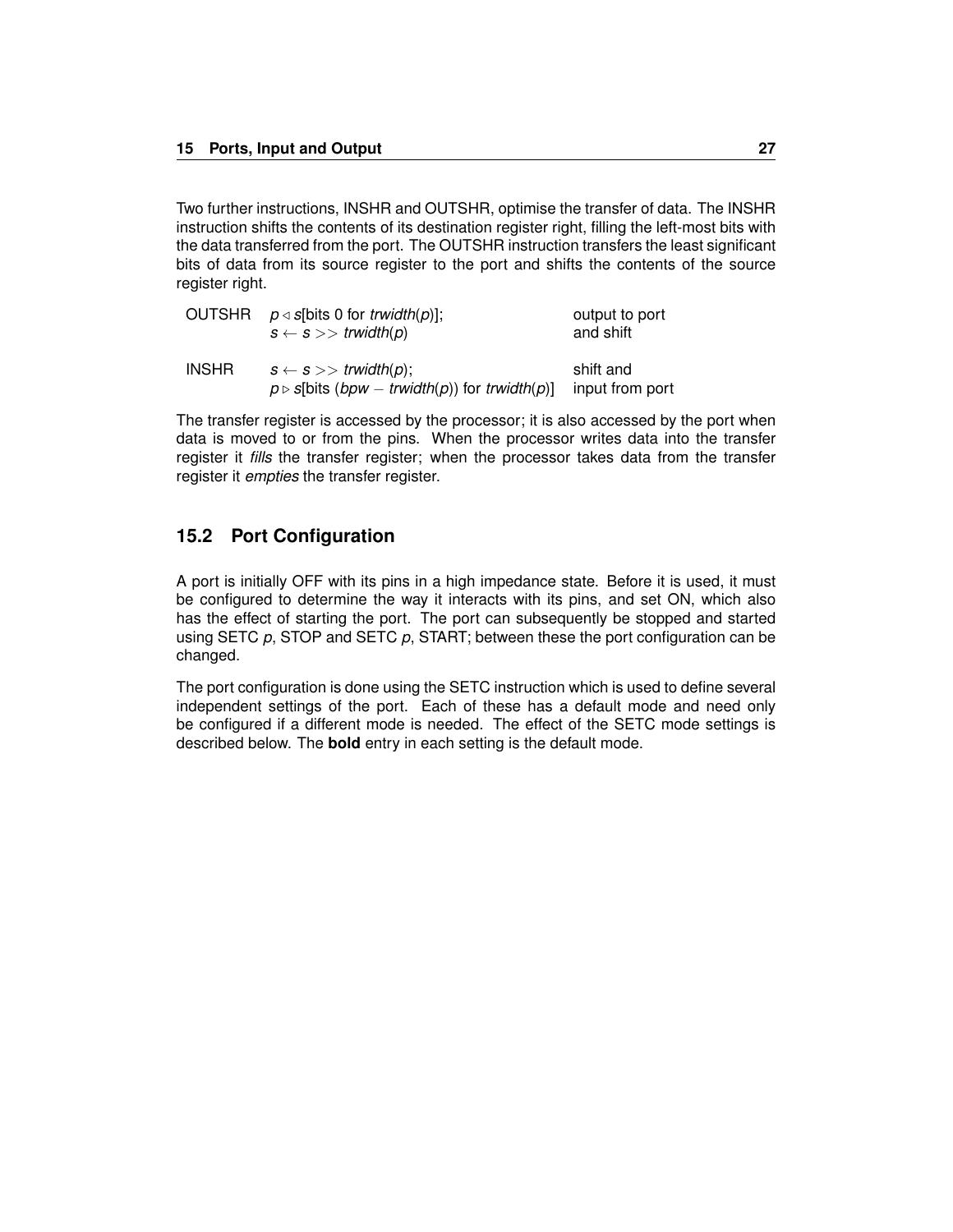| mode                | effect                                                      |
|---------------------|-------------------------------------------------------------|
| <b>NOREADY</b>      | no ready signals are used                                   |
| HANDSHAKEN          | both ready input and ready output signals are used          |
| <b>STROBED</b>      | one ready signal is used (output on master, input on slave) |
| <b>SYNCHRONISED</b> | processor synchronises with pins                            |
| <b>BUFFERED</b>     | port buffers data between pins and processor                |
| <b>SLAVE</b>        | port acts as a slave                                        |
| <b>MASTER</b>       | port acts as a master                                       |
| <b>NOSDELAY</b>     | input sample not delayed                                    |
| <b>SDELAY</b>       | input sample delayed half a clock period                    |
| <b>DATAPORT</b>     | port acts as normal                                         |
| <b>CLOCKPORT</b>    | the port outputs its source clock                           |
| <b>READYPORT</b>    | the port outputs a ready signal                             |
| <b>DRIVE</b>        | pins are driven both high and low                           |
| <b>PULLDOWN</b>     | pins pull down for 0 bits, are high impedance otherwise     |
| <b>PULLUP</b>       | pins pull up for 1 bits, but are high impedance otherwise   |
| <b>NOINVERT</b>     | data is not inverted                                        |
| <b>INVERT</b>       | data is inverted                                            |

The DRIVE, PULLDOWN and PULLUP modes determine the way the pins are driven when outputting, and the way they are pulled when inputting. The CLOCKPORT, READY-PORT and INVERT settings can only be used with 1-bit ports.

Initially, the port is ready for input. Subsequently, it may change to output data when an output instruction is executed; after outputting it may change back to inputting when an input instruction is executed.

It is sometimes useful to read the data on the pins when the port is outputting; this can be done using the PEEK instruction:

PEEK  $d \leftarrow \text{pins}(p)$  read port pins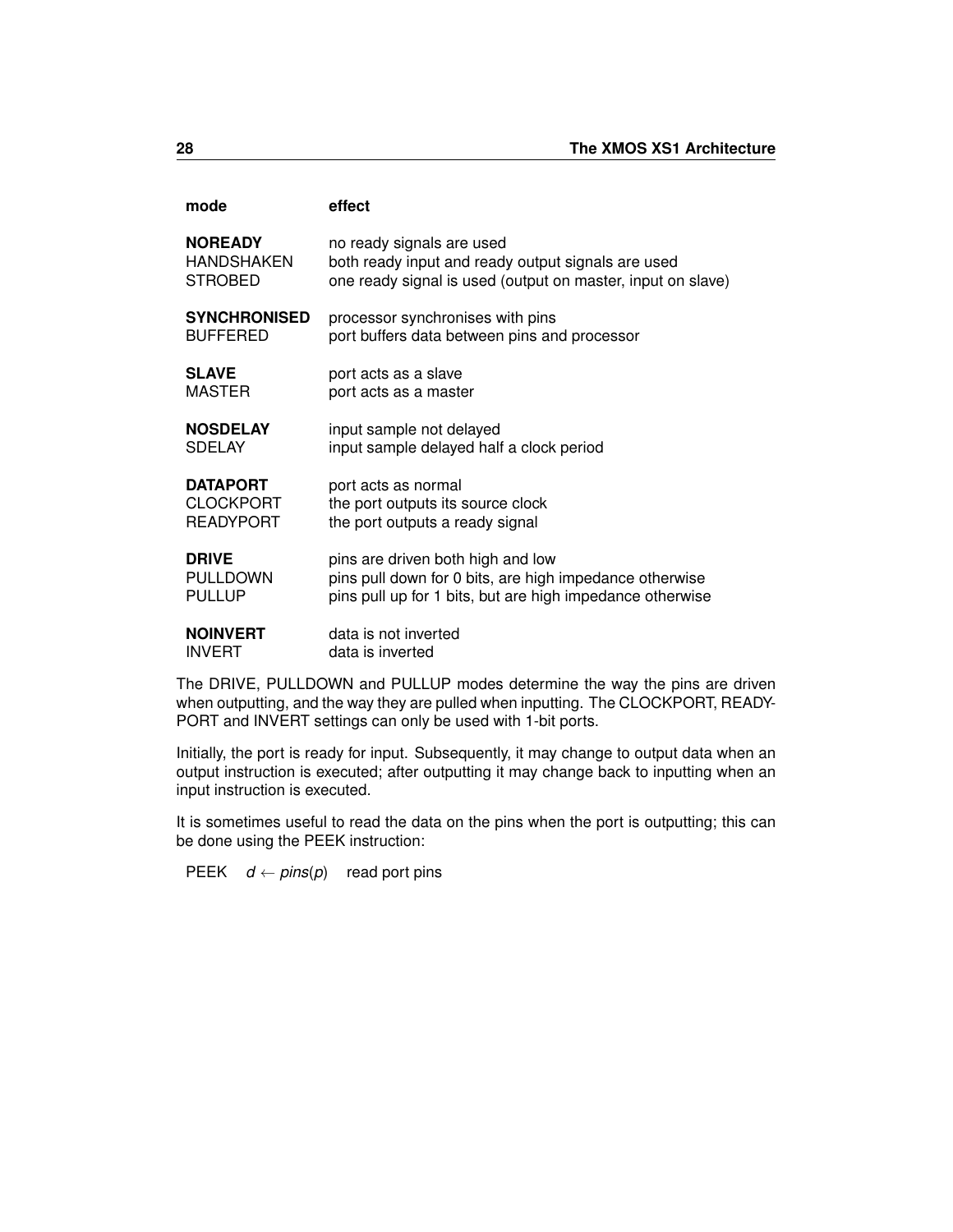### <span id="page-32-0"></span>**15.3 Configuring Ready and Clock Signals**

A port can be configured to use *ready input* and *ready output* signals.

A port's ready input signal is input by an associated one-bit port. This association is made using the SETRDY instruction.

SETRDY *ready<sub>p</sub>*  $\leftarrow$  *s* set source of port ready input

A port's ready output signal is output by another associated one-bit port. A one-bit port *r* which is to be used as a ready output must first be configured in READYPORT mode by SETC *r*, READYPORT. This ready port *r* can then be associated with a port *p* by SETRDY *r*, *p*.

A one-bit port can be used to output a clock signal by setting it into CLOCKPORT mode; its clock source is set using the SETCLK instruction.

When a 1-bit port is configured to be in CLOCKPORT or READYPORT mode, the drive mode and invert mode are configurable as normal.

### <span id="page-32-1"></span>**15.4 NOREADY mode**

If the port is in NOREADY mode, no ready signals are used and data is moved to and from the pins either asynchronously (at times determined by the execution of input and output instructions) or synchronously with the port clock, irrespective of whether the port is in MASTER or SLAVE mode.

At most one input or output is performed per cycle of the port clock.

#### <span id="page-32-2"></span>**15.5 HANDSHAKEN mode**

In HANDSHAKEN mode, ready signals are used to control when data is moved to or from a port's pins.

A port in MASTER HANDSHAKEN mode initiates an output cycle by moving data to the pins and asserting the ready output (request); it then waits for the ready input (reply) to be asserted. It initiates an input cycle by asserting the ready output (request) and waiting for the ready input (reply) to be asserted along with the data; it then takes the data.

A port in SLAVE HANDSHAKEN mode waits for the ready input (request) to be asserted.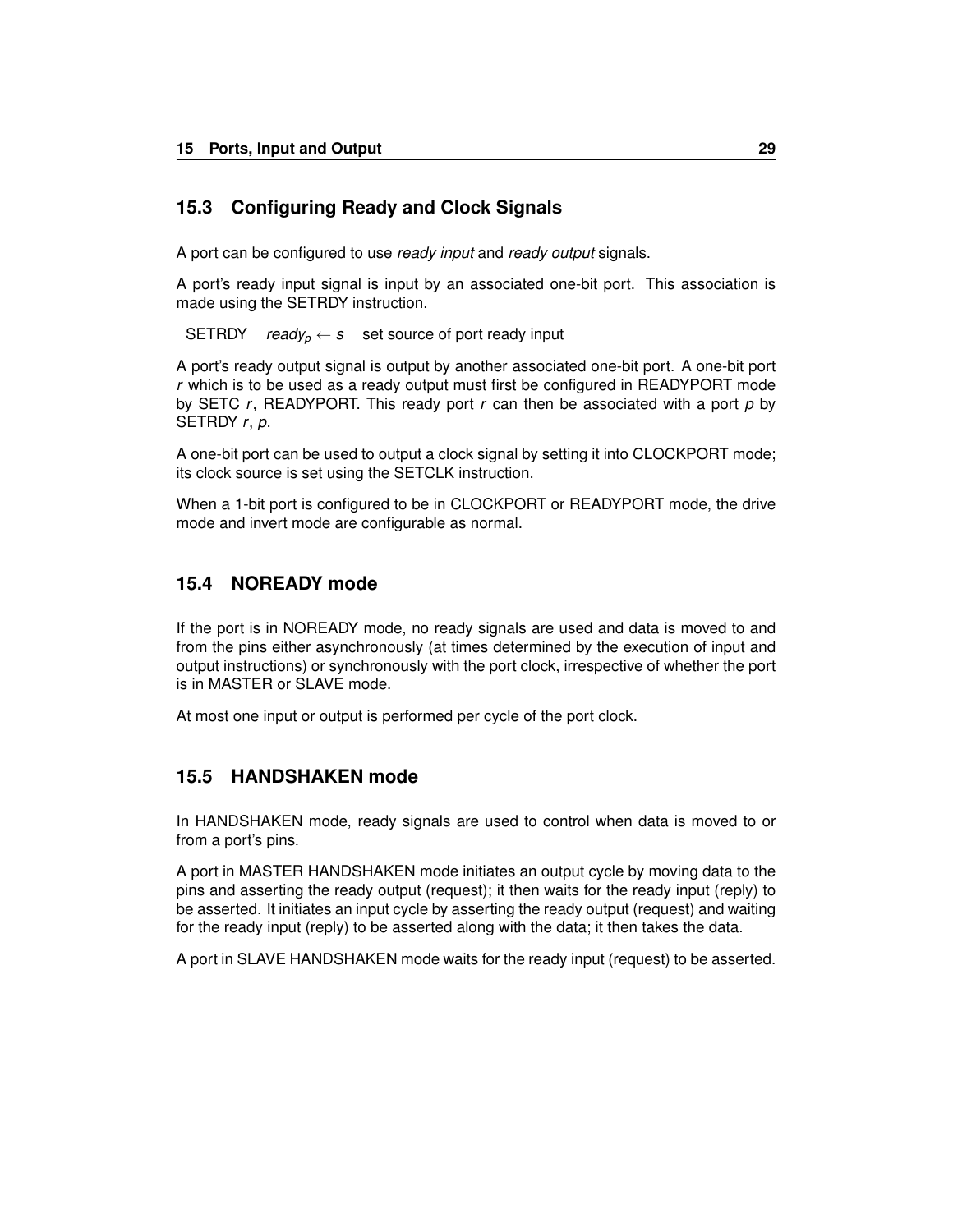It performs an input cycle by taking the data and asserting the ready output (reply); it performs an output cycle by moving data to the pins and asserting the ready output (reply).

The ready signals accompany the data in each cycle of the port clock. The *falling edge* of the port clock initiates the set up of data or a change of port direction; the port timer also advances on this edge. On output, the data and the ready output will be valid on the *rising edge* of the port clock. On input, data and the ready input will be sampled on the rising edge of the port clock unless the port is configured as SDELAY, in which case they are sampled on the falling edge.

### <span id="page-33-0"></span>**15.6 STROBED mode**

In STROBED mode only one ready signal is used and the port can be in MASTER or SLAVE mode. A MASTER port asserts its ready output and the slave has to keep up; a SLAVE port has to keep up with the ready input.

Note that a port in NOREADY mode behaves in the same way as a port in STROBED mode which is always ready.

# <span id="page-33-1"></span>**15.7 The Port Timer**

A port has a timer which can be used to cause the transfer of data to or from the pins to take place at a specified time. The time at which the transfer is to be performed is set using the SETPT (set port time) instruction. Timed ports are often used together with timestamping as this allows precise control of response times.

| <b>SETPT</b> | porttime $_p \leftarrow s$            | set port time      |
|--------------|---------------------------------------|--------------------|
| <b>CLRPT</b> | clearporttime(p)                      | clear port time    |
| <b>GETTS</b> | $d \leftarrow$ timestamp <sub>p</sub> | get port timestamp |

The CLRPT instruction can be used to cancel a timed transfer.

The timestamp which is set when a port becomes ready for input can be read using the GETTS instruction.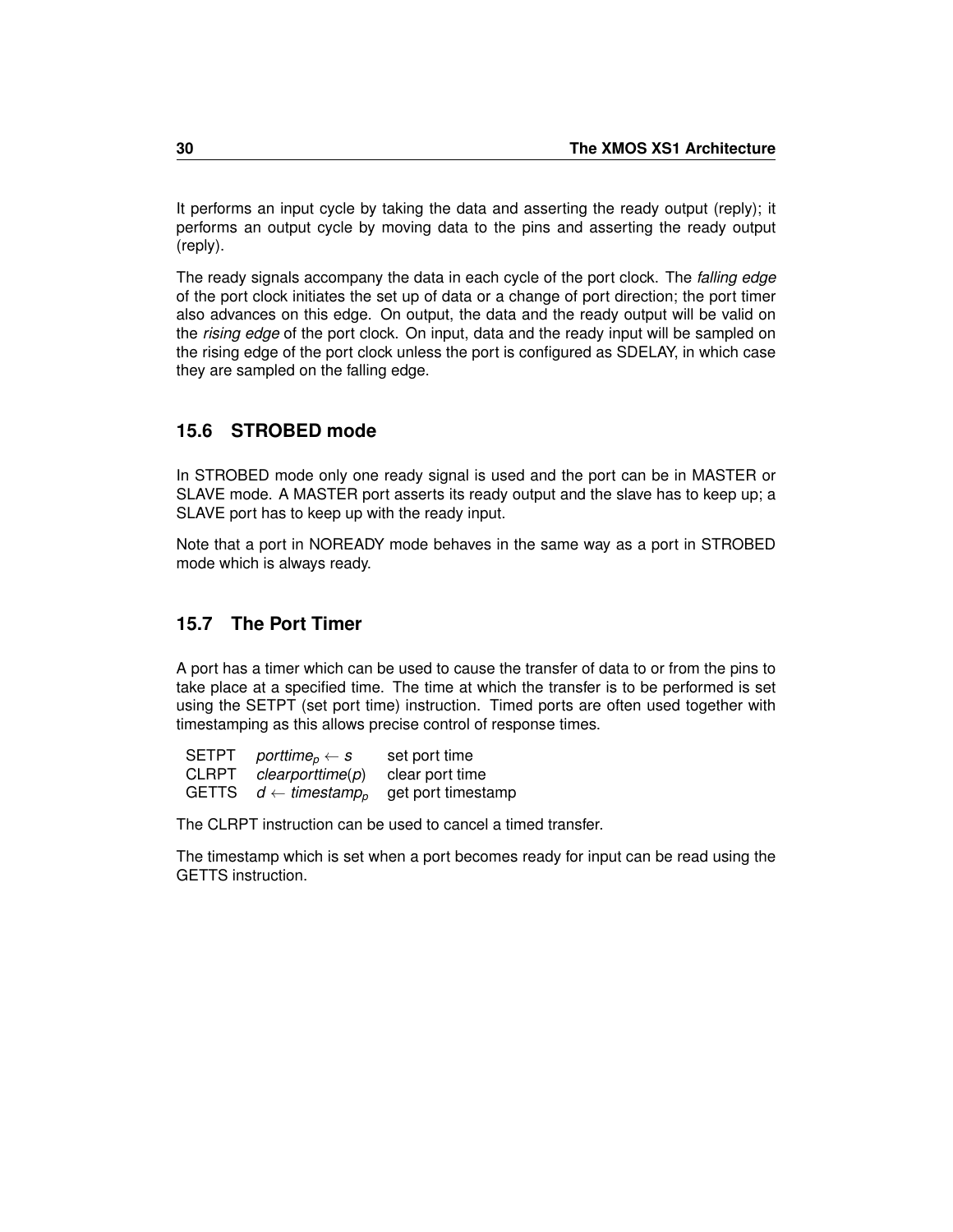#### <span id="page-34-0"></span>**15.8 Conditions**

A port has an associated *condition* which can be used to prevent the processor from taking input from the port when the condition is not met. The conditions are set using the SETC instruction. The value used for comparison in some of the conditions is held in the port data register, which can be set using the SETD instruction.

#### **mode port ready condition**

|      | NONE no condition                                          |
|------|------------------------------------------------------------|
| EQ.  | value on pins <i>equal to</i> port data register value     |
| NEQ. | value on pins <i>not equal to</i> port data register value |

The simplest condition is NONE. The other conditions all involve comparing the value from the pins with the value in the port data register.

When the condition is met a timestamp is set and the port becomes ready for input.

When a port is used to generate an event, the data which satisfied the condition is held in the transfer register and the timestamp is set. The value returned by a subsequent input on the port is guaranteed to meet the condition and to correspond to the timestamp even if the value on the port has changed.

### <span id="page-34-1"></span>**15.9 Synchronised Transfers**

A port in SYNCHRONISED mode ensures that the signalling operation of the port pins is synchronised with the processor instruction execution.

When a SETPT instruction is used, the movement of data between the pins and the transfer register takes place when the current value of the port timer matches the time specified with the SETPT instruction.

If the port is used for output and the transfer register is full, the SETPT instruction will pause until the transfer register is empty. This ensures that the port time is not changed until the pending output has completed.

If a condition other than NONE is used the port will only be ready for input when the data in the transfer register matches the condition. If an input instruction is executed and the specified condition is not met, the thread executing the input will be paused until the condition is met; the thread then resumes and completes the input. The value of the port timer corresponding to the data in the transfer register when a port condition is met is recorded in the port timestamp register. The timestamp register is read at any time using the GETTS instruction.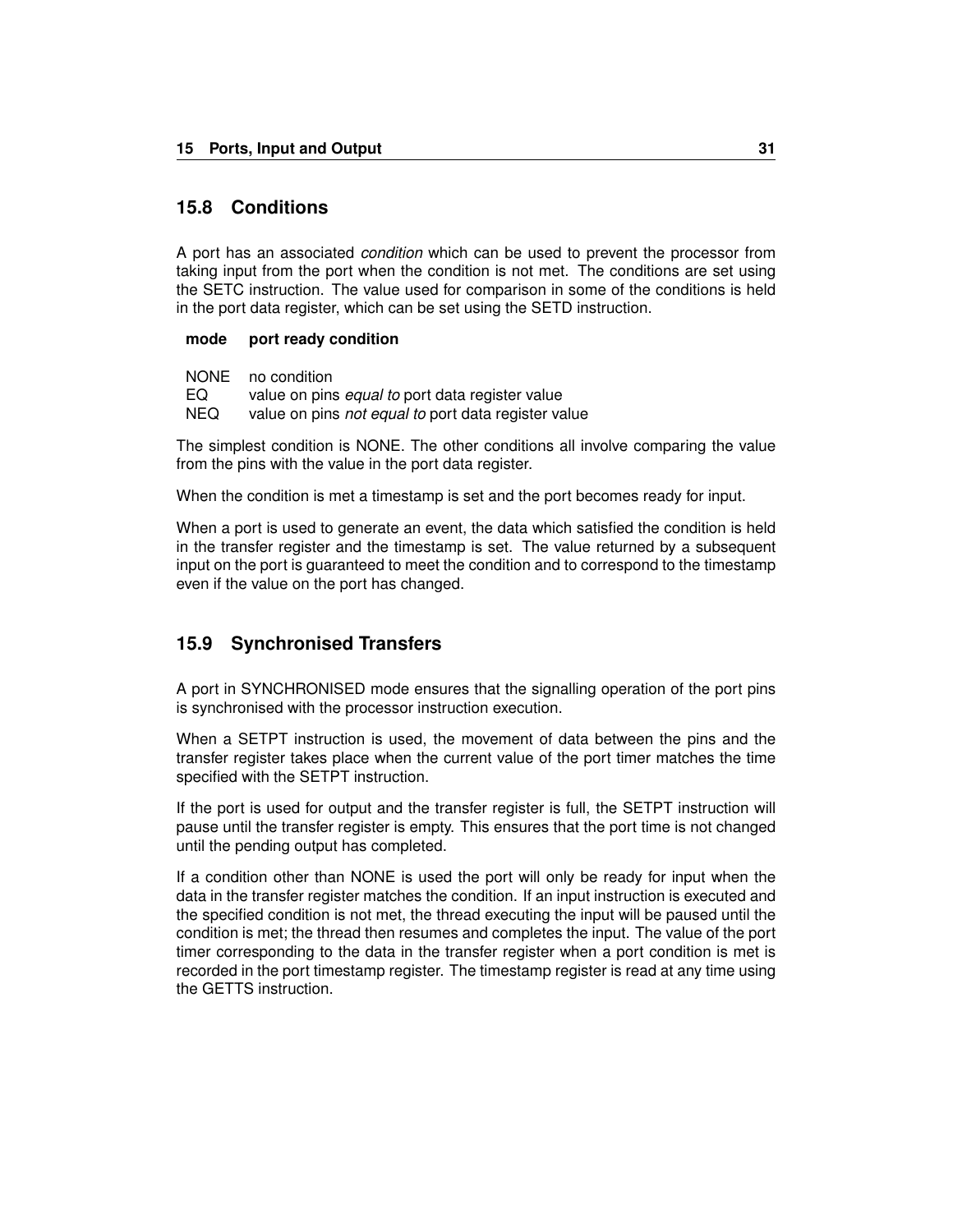### <span id="page-35-0"></span>**15.10 Buffered Transfers**

A port in BUFFERED mode buffers the transfer of data between the processor and the pins through the use of a *shift register*, which is situated between the transfer register and the pins. A buffered port can be used to convert between parallel and serial form using its shift register. The number of bits in the transfer register and the shift register determines the width of the transfers (the *transfer width*) between the processor and the port; this is a multiple of the *port width* (the number of pins) and can be set by the SETTW instruction.

SETTW *width*<sub>p</sub>  $\leftarrow$  *s* set port transfer width

For a 32-bit wordlength, the transfer width is normally 32, 8, 4 or 1 bit.

Note that in contrast to a synchronised transfer, where the transfer width and the port width are equal, the transfer width of a buffered transfer can differ from the port width.

On input, the shift register is full when *n* values have been taken from the *p* pins, where  $n \times p$  is the transfer width; it will then be emptied to the transfer register ready for an input instruction. On output the shift register is filled from the transfer register and will be empty when *n* values have been moved to the *p* pins, where  $n \times p$  is the transfer width.

The port operates as follows:

- **HANDSHAKEN**: A handshaken transfer only shifts data from the pins to the shift register on input when the shift register is not full; on output it only shifts data from the shift register to the pins when the shift register is not empty. On input, the shift register will become full if the processor does not input data to empty the transfer register; when the processor inputs the data, the transfer register is filled from the shift register and the shift register will start to be re-filled from the pins. On output, the shift register will become empty if the processor does fill the transfer register; when the processor outputs data to fill the transfer register, the shift register will be filled from the transfer register and the shift register will then start to be emptied to the pins.
- **STROBED SLAVE Input**: Data is shifted into the shift register from the pins whenever the ready input is asserted. Provided that the transfer register is empty, when the shift register is full the transfer register is filled from the shift register. When the processor executes an input instruction to take data from the transfer register, the transfer register is emptied.

If the processor does not take the data from the transfer register by the time the shift register is next full, data will continue to be shifted into the shift register and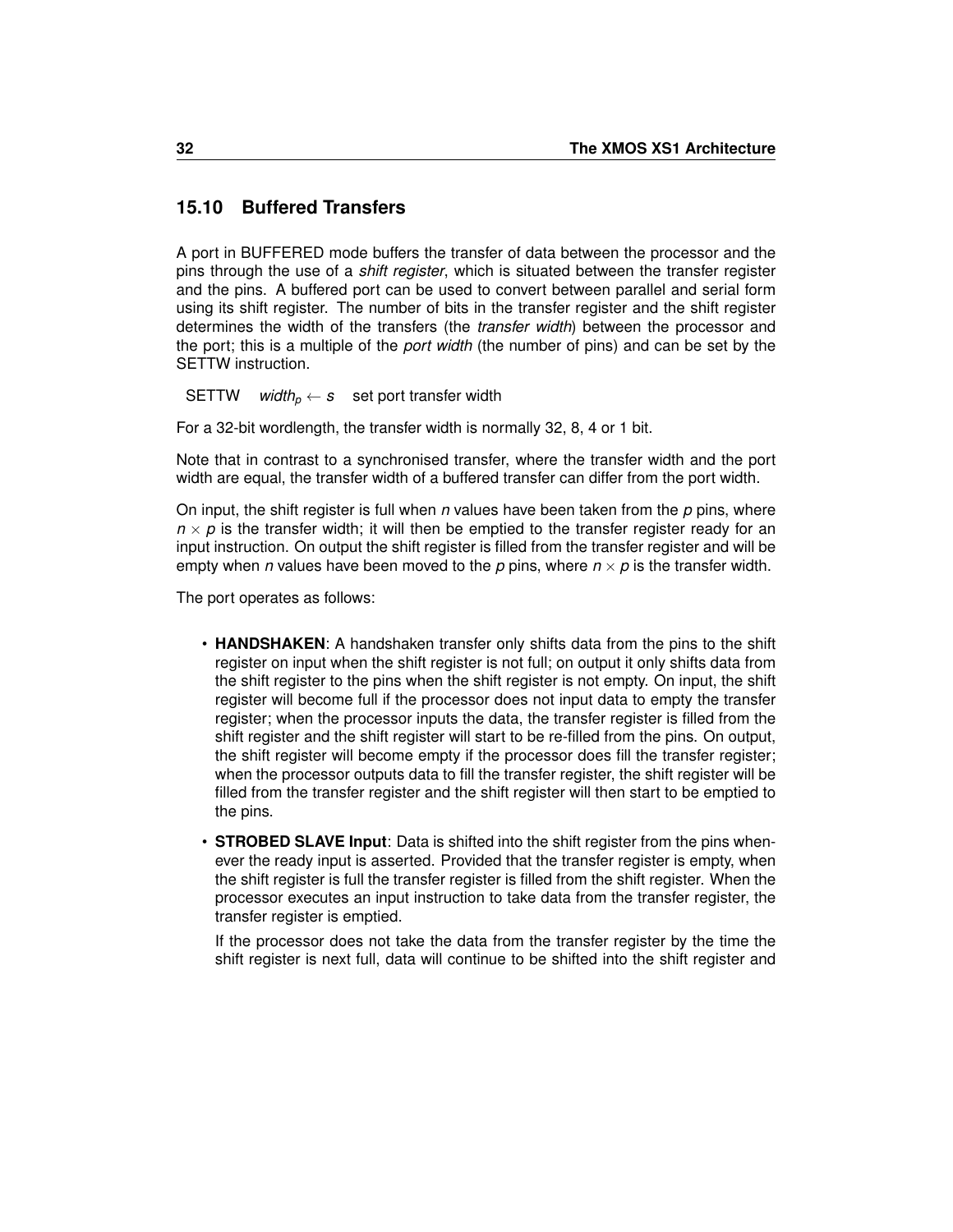only the most recent values will be kept; as soon as an input instruction empties the transfer register the transfer register will be filled from the shift register.

• **STROBED SLAVE Output**: Data is shifted out to the pins whenever the ready input is asserted. Provided that the transfer register is full, when the shift register is empty, it is filled from the transfer register. When the processor executes an output instruction it fills the transfer register.

If the processor has not filled the transfer register by the time the shift register is next empty, the data is held on the pins. As soon as the processor executes and output instruction it fills the transfer register; the shift register is then filled from the transfer register and the it will start to be emptied to the pins.

• **STROBED MASTER**: The transfer operates in the same way as a handshaken transfer in which the ready input is always asserted.

The SETPT instruction can be used to delay the movement of data between the shift register and the transfer register until the current value of the port timer matches the time specified.

Note that this can be used to provide synchronisation with a stream of data in a BUFFERED port in NOREADY mode, because exactly one item will be shifted to or from the pins in each clock cycle.

If the port is outputting and the transfer register is full the SETPT instruction will pause until it is empty. This ensures that the port time is not changed until the pending output has completed.

The port condition can be used to locate the first item of data on the pins that matches a condition. If the condition is different from NONE, data will be held in the shift register until the data meets the condition; the data is then moved to the transfer register, the timestamp is set and the port changes the condition to NONE so that data can continue to fill the shift register in the normal way. Only the top port-width bits of the shift register are used for comparison when the condition is checked.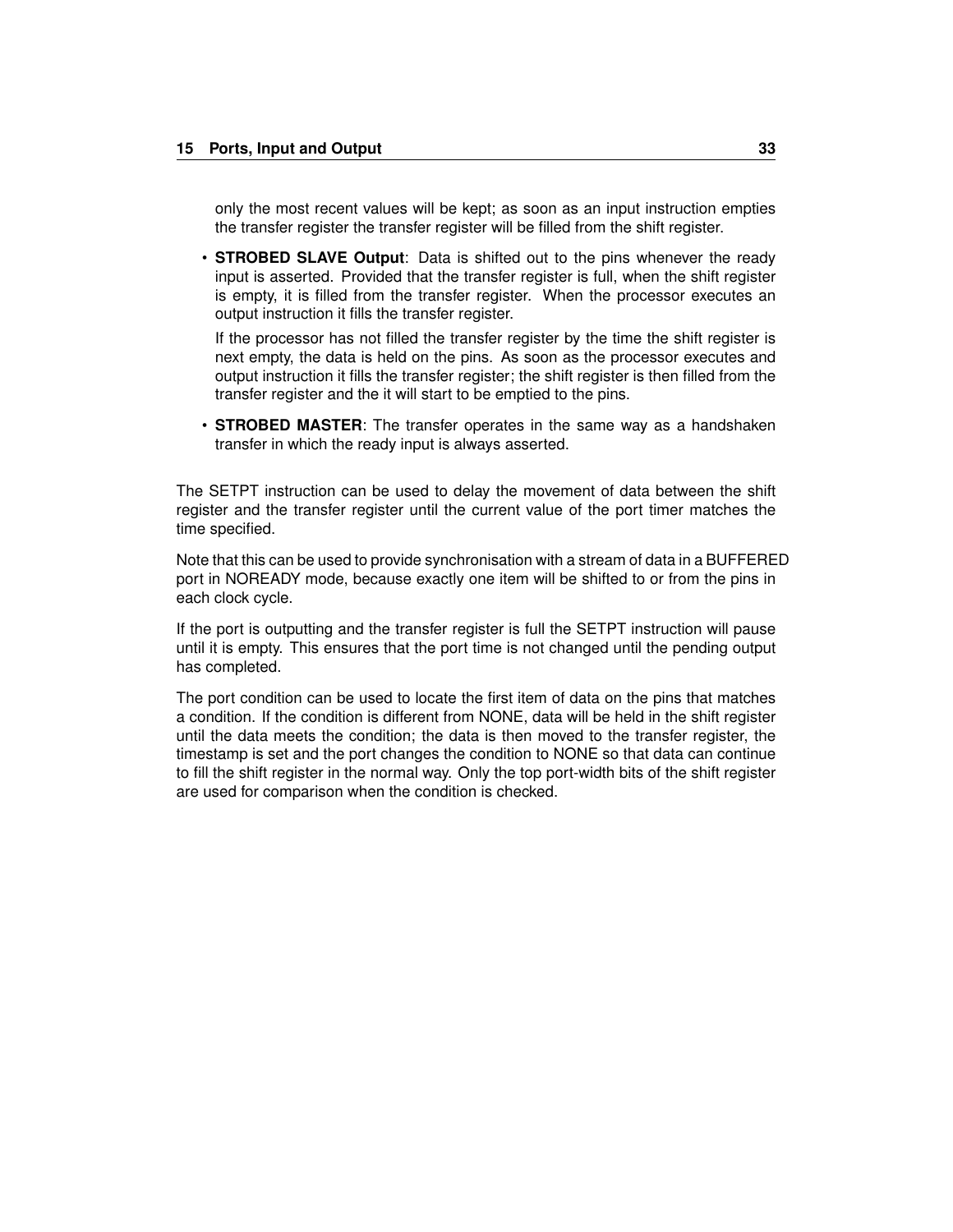# **15.11 Partial Transfers**

Buffered transfers permit data of less than the transfer width to be moved between the shift register and the transfer register. The length of the items in a buffered transfer can be set by a SETPSC instruction, which sets the port shift register count. On input, this will cause the shift register contents to be moved to the transfer register when the specified amount of data has been shifted in; on output it will cause only the specified amount of data to be shifted out before the shift register is ready to be re-loaded. This is useful for handling the first and last items in a long transfer.

SETPSC *shiftcount<sub>p</sub>*  $\leftarrow$  *s* set port shift register count

A buffered input can be terminated by executing an ENDIN instruction which returns the number of items buffered in the port (which will include the shift register and transfer register contents) and also sets the port shift register count to the amount of data remaining in the shift register, enabling a following input to complete.

ENDIN  $d \leftarrow \text{buffercount}_p$  end input

To optimise the transfer of partwords two further instructions are provided:

OUTPW *shiftcount<sub>p</sub>*  $\leftarrow$  *bitp*; output part word  $p \triangleleft s$ INPW *shiftcount<sub>p</sub>* ← *bitp*; input part word *p* . *d*

These encode their immediate operand in the same way as the shift instructions.

# **15.12 Changing Direction**

A SYNCHRONISED port can change from input to output, or from output to input. The direction changes at the start of the next setup period. For a transfer initiated by a SETPT instruction, the direction will be input unless an output is executed before the time specified by the SETPT instruction.

A BUFFERED port can change direction only after it has completed a transfer. This is done by stopping and re-starting the port using SETC *p*, STOP and SETC *p*, START instructions.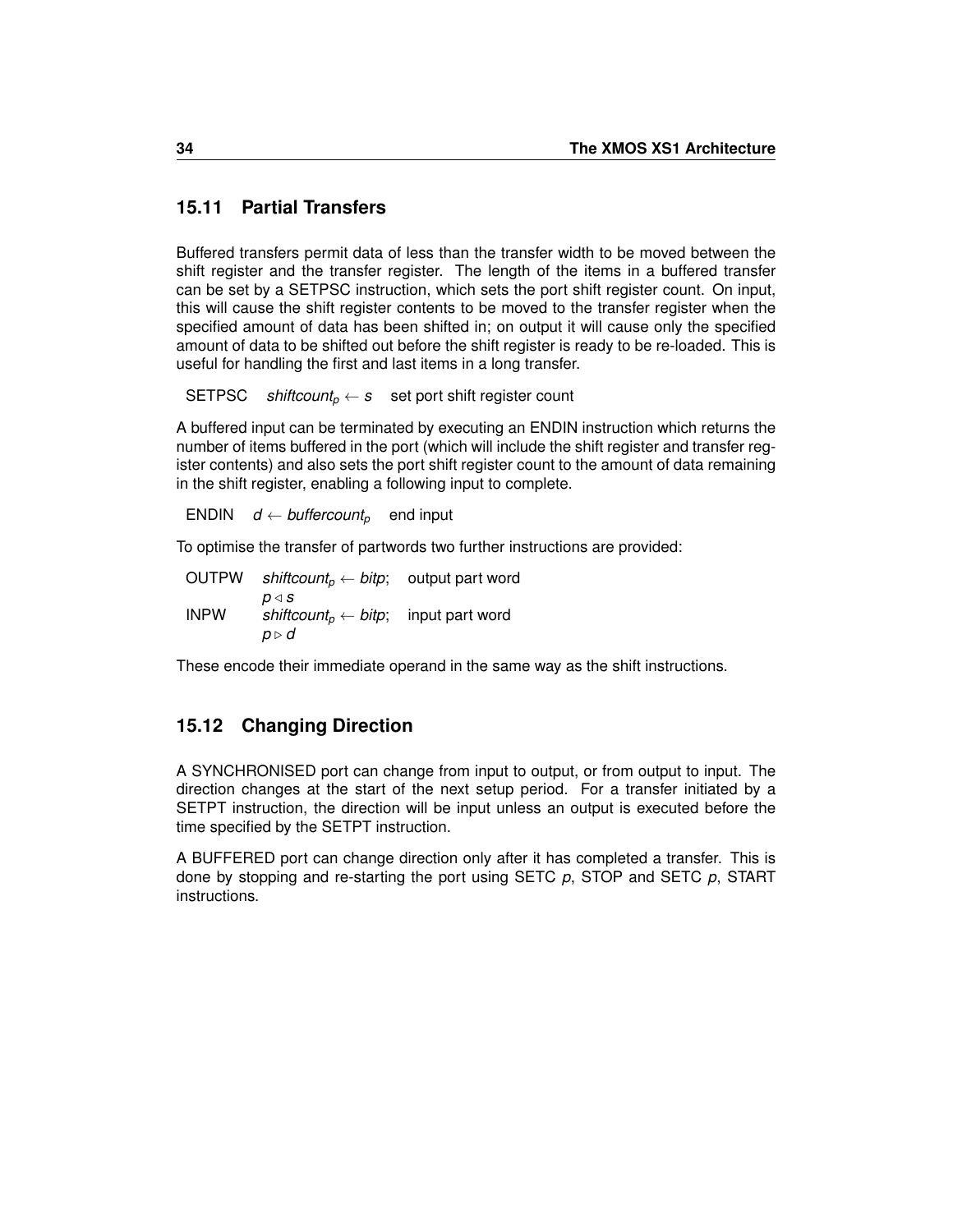# **16 Events, Interrupts and Exceptions**

Events and interrupts allow timers, ports and channel ends to automatically transfer control to a pre-defined event handler. The ability of a thread to accept events or interrupts is controlled by information held in the thread status register (*sr*), and may be explicitly controlled using SETSR and CLRSR instructions with appropriate operands.

| SETSR $sr \leftarrow sr \vee \mu 6$ | set thread state                                            |
|-------------------------------------|-------------------------------------------------------------|
|                                     | CLRSR $sr \leftarrow sr \land \neg \psi$ clear thread state |
|                                     | GETSR $r11 \leftarrow sr \wedge u6$ get thread state        |

The operand of these instructions should be one (or more) of

| FEBLE.         | enable events                                                     |
|----------------|-------------------------------------------------------------------|
| <b>IEBLE</b>   | enable interrupts                                                 |
| <b>INENB</b>   | determine if thread is enabling events                            |
| <b>ININT</b>   | determine if thread is in interrupt mode                          |
| <b>INK</b>     | determine if thread is in kernel mode                             |
| <b>SINK</b>    | determine if thread was in kernel mode                            |
| <b>WAITING</b> | determine if thread is waiting to execute the current instruction |
| <b>FAST</b>    | determine if thread is in fast mode                               |

A thread normally enables one or more events and then waits for one of them to occur. Hence, on an event all the thread's state is valid, allowing the thread to respond rapidly to the event. The thread can perform input and output operations using the port, channel or timer which gave rise to an event whilst leaving some or all of the event information unchanged. This allows the thread to complete handling an event and immediately wait for another similar event.

Timers, ports and channel ends all support events, the only difference being the ready conditions used to trigger the event. The program location of the event handler must be set prior to enabling the event using the SETV instruction. The SETEV instruction can be used to set an environment for the event handler; this will often be a stack address containing data used by the handler. Timers and ports have conditions which determine when they will generate an event; these are set using the SETC and SETD instructions. Channel ends are considered ready as soon as they contain enough data.

Event generation by a specific port, timer or channel can be enabled using an event enable unconditional (EEU) instruction and disabled using an event disable unconditional (EDU) instruction. The event enable true (EET) instruction enables the event if its condition operand is true and disables it otherwise; conversely the event enable false (EEF) instruction enables the event if its condition operand is false, and disables it otherwise.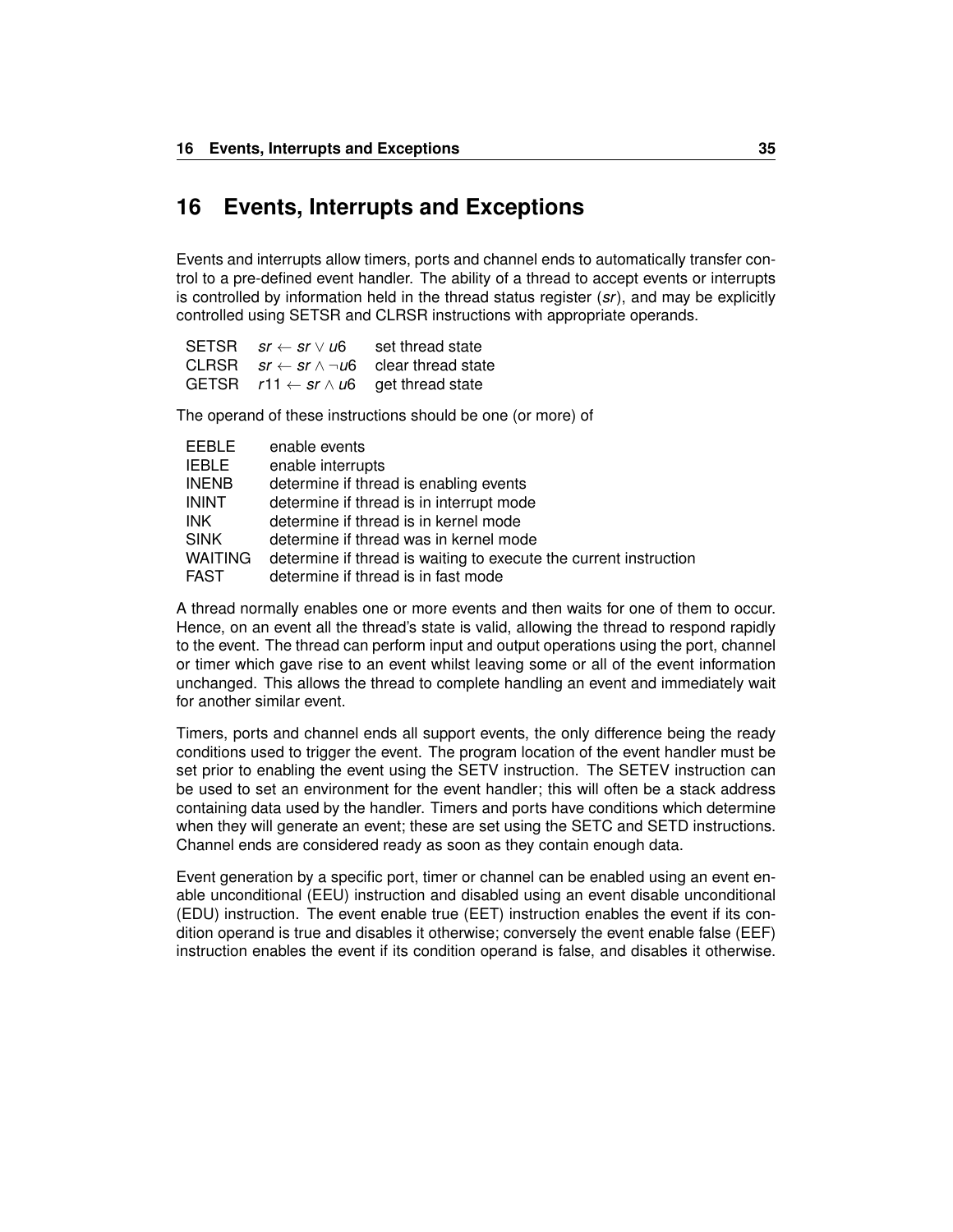These instructions are used to optimise the implementation of guarded inputs.

| <b>SETV</b>  | vector, $\leftarrow$ s                                           | set event vector             |
|--------------|------------------------------------------------------------------|------------------------------|
| <b>SETEV</b> | $envector_r \leftarrow s$                                        | set event environment vector |
| <b>SETD</b>  | data $\kappa \leftarrow s$                                       | set resource data            |
| <b>GETD</b>  | $d \leftarrow data_r$                                            | get resource data            |
| <b>SETC</b>  | $cond_r \leftarrow s$                                            | set event condition          |
| EET.         | $enb_r \leftarrow c$ ; thread <sub>r</sub> $\leftarrow$ tid      | event enable true            |
| EEF          | $enb_r \leftarrow \neg c$ ; thread <sub>r</sub> $\leftarrow$ tid | event enable false           |
| EDU          | $enb_r \leftarrow false$ ; thread <sub>r</sub> $\leftarrow$ tid  | event disable                |
| FFU          | $enb_r \leftarrow true$ ; thread <sub>r</sub> $\leftarrow$ tid   | event enable                 |

Having enabled events on one or more resources, a thread can use a WAITEU, WAITET or WAITEF instruction to wait for at least one event. The WAITEU instruction waits unconditionally; the WAITET instruction waits only if its condition operand is true, and the WAITEF waits only if its condition operand is false.

| WAITET if c then eeble <sub>tid</sub> $\leftarrow$ true                            | event wait if true |
|------------------------------------------------------------------------------------|--------------------|
| WAITEF if $\neg$ c then eeble <sub>tid</sub> $\leftarrow$ true event wait if false |                    |
| WAITEU eeble <sub>tid</sub> $\leftarrow$ true                                      | event wait         |

This may result in an event taking place immediately with control being transferred to the event handler specified by the corresponding event vector with events disabled by clearing the thread's *eeble* flag. Alternatively the thread may be paused until an event takes place with the *eeble* flag enabled; in this case the *eeble* flag will be cleared when the event takes place, and the thread resumes execution.

event  $ed \leftarrow ev_{res}$ ;  $pc \leftarrow v_{res}$ ; *sr*[bit *inenb*] ← *false*; *sr*[bit *eeble*] ← *false*; *sr*[bit *waiting*] ← *false*

Note that the environment vector is transferred to the event data register, from where it can be accessed by the GETED instruction. This allows it to be used to access data associated with the event, or simply to enable several events to share the same event vector.

To optimise the responsiveness of a thread to high priority resources the SETSR EEBLE instruction can be used to enable events before starting to enable the ports, channels and timers. This may cause an event to be handled immediately, or as soon as it is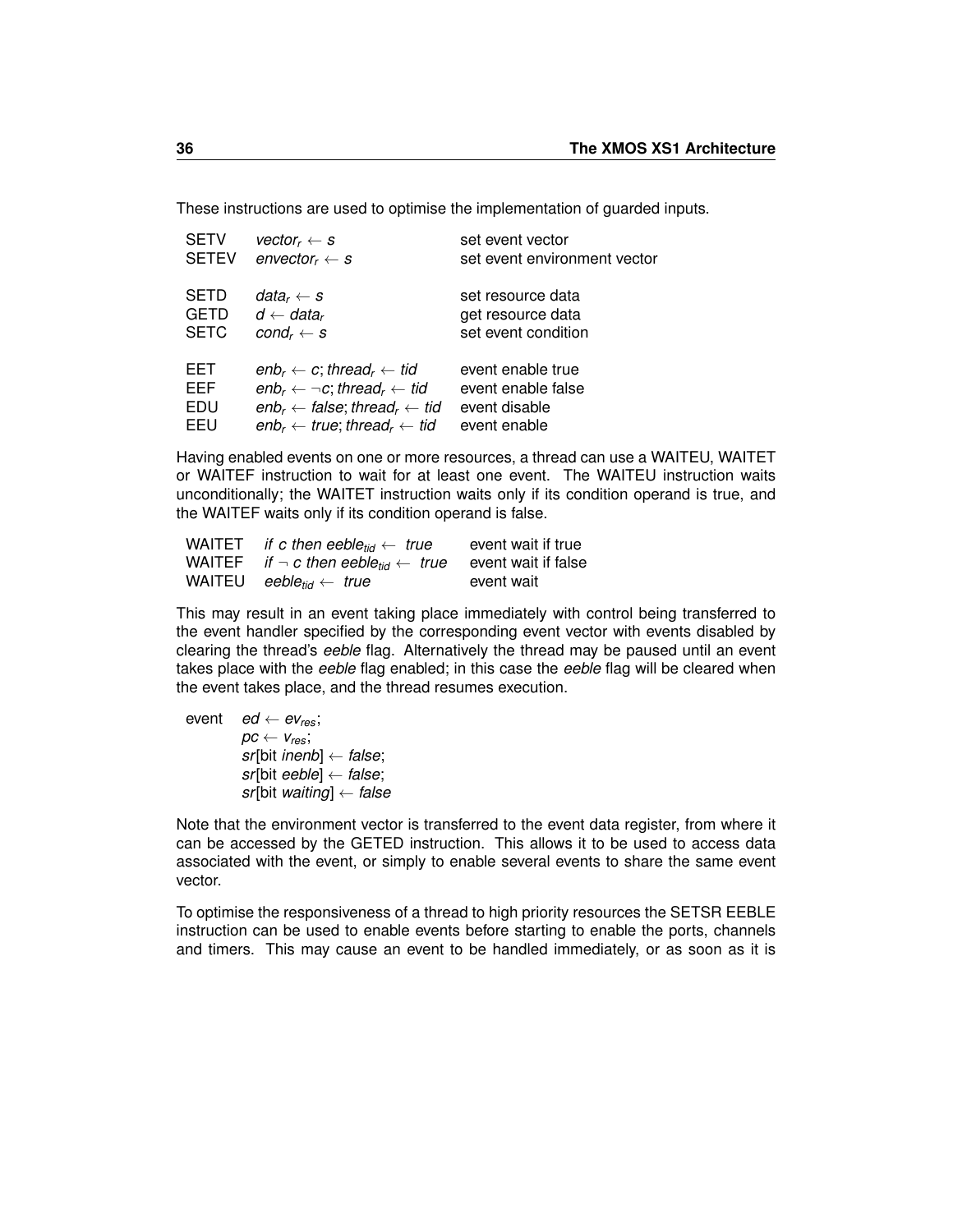enabled. An enabling sequence of this kind can be followed either by a WAITEU instruction to wait for one of the events, or it can simply be followed by a CLRSR EEBLE to continue execution when no event takes place. The WAITET and WAITEF instructions can also be used in conjunction with a CLRSR EEBLE to conditionally wait or continue depending on a guarding condition. The WAITET and WAITEF instructions can also be used to optimise the common case of repeatedly handling events from multiple sources until a terminating condition occurs.

All of the events which have been enabled by a thread can be disabled using a single CLRE instruction. This disables event generation in all of the ports, channels or timers which have had events enabled by the thread. The CLRE instruction also clears the thread's *eeble* flag.

| CLRE eeble <sub>tid</sub> $\leftarrow$ false;                                                             | disable all events |
|-----------------------------------------------------------------------------------------------------------|--------------------|
| inenb <sub>tid</sub> $\leftarrow$ false;                                                                  | for thread         |
| forall res                                                                                                |                    |
| if (thread <sub>res</sub> = tid $\land$ event <sub>res</sub> ) then enb <sub>res</sub> $\leftarrow$ false |                    |
|                                                                                                           |                    |

Where enabling sequences include calls to input subroutines, the SETSR INENB instruction can be used to record that the processor is in an enabling sequence; the subroutine body can use GETSR INENB to branch to its enabling code (instead of its normal inputting code). INENB is cleared whenever an event occurs, or by the CLRE instruction.

In contrast to events, interrupts can occur at any point during program execution, and so the current *pc* and *sr* (and potentially also some or all of the other registers) must be saved prior to execution of the interrupt handler. This is done using the *spc* and *ssr* registers. On an interrupt generated by resource *r* the following occurs automatically:

$$
\begin{array}{l} \text{int} & \text{spc} \leftarrow \textit{pc}; \\ & \text{ssr} \leftarrow \textit{sr}; \\ & \text{pc} \leftarrow \textit{v}_{\text{res}}; \\ & \text{sed} \leftarrow \textit{ed}; \\ & \text{ed} \leftarrow \textit{ev}_{\text{res}} \\ & \text{sr}[\text{bit } \text{inint}] \leftarrow \textit{true}; \\ & \text{sr}[\text{bit } \text{ieble}] \leftarrow \textit{false}; \\ & \text{sr}[\text{bit } \text{ieble}] \leftarrow \textit{false} \\ & \text{sr}[\text{bit } \text{intilg}] \leftarrow \textit{false} \end{array}
$$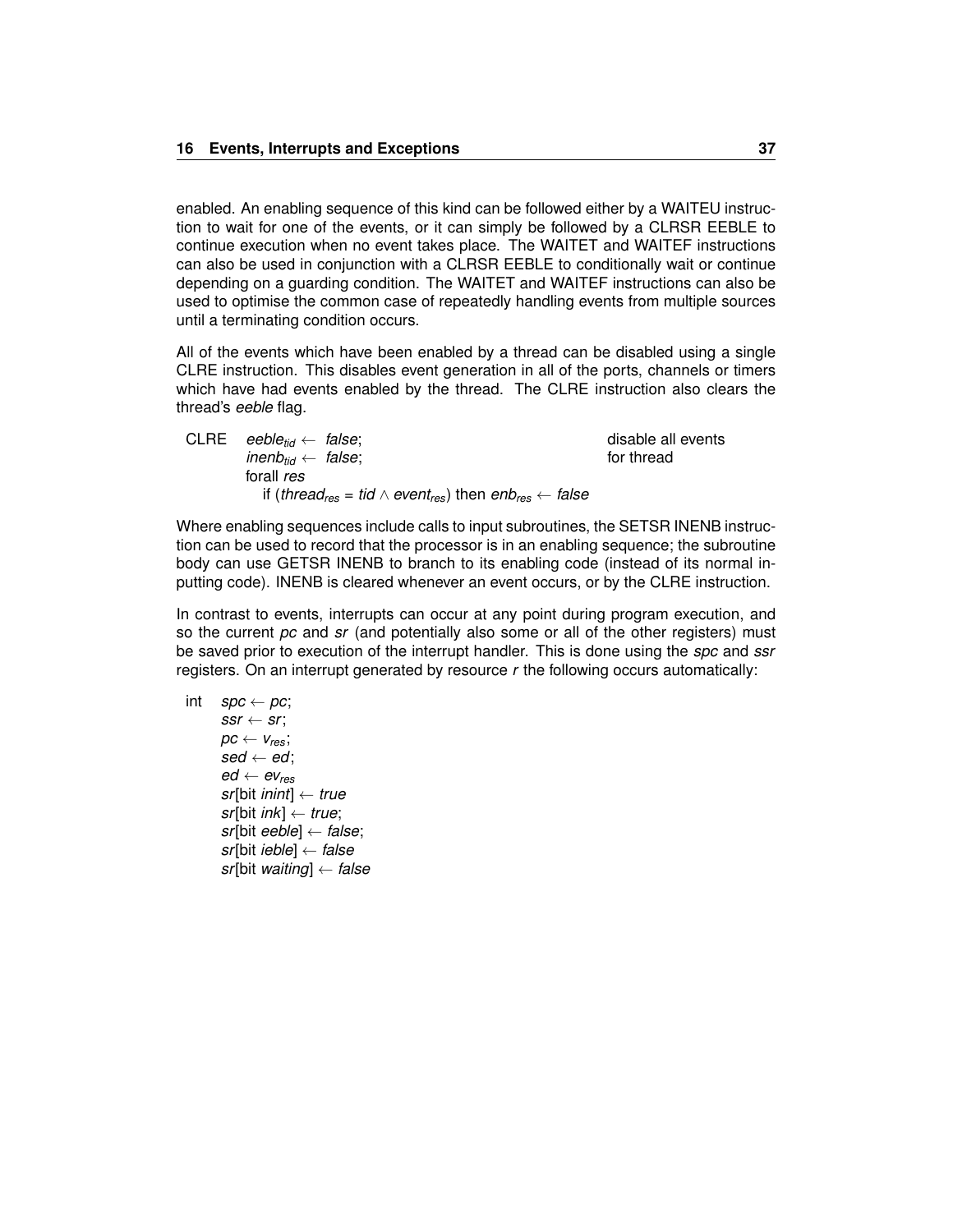When the handler has completed, execution of the interrupted thread can be performed by a KRET instruction.

KRET  $pc \leftarrow spc$ ; return from interrupt  $sr \leftarrow ssr$ *ed* ← *sed*

Exceptions which occur when an error is detected during instruction execution are treated in the same way as interrupts except that they transfer control to a location defined relative to the thread's kernel entry point *kep* register.

```
\mathsf{except} \quad \mathsf{spc} \leftarrow \mathsf{pc};ssr \leftarrow sr;
            et ← traptype;
            sed \leftarrow ed;
             ed ← trapdata;
            pc ← kep;
            sr[bit ink] ← true;
            sr[bit eeble] ← false;
            sr[bit ieble] ← false
```
A program can force an exception as a result of a software detected error condition using ECALLT or ECALLF.

```
ECALLT if e then { error on true
              spc \leftarrow pc;
              ssr \leftarrow sr;et \leftarrow error;sed ← ed;
              ed \leftarrow s;
              pc ← kep;
              sr[bit ink] ← true;
              sr[bit eeble] ← false;
              sr[bit ieble] ← false }
```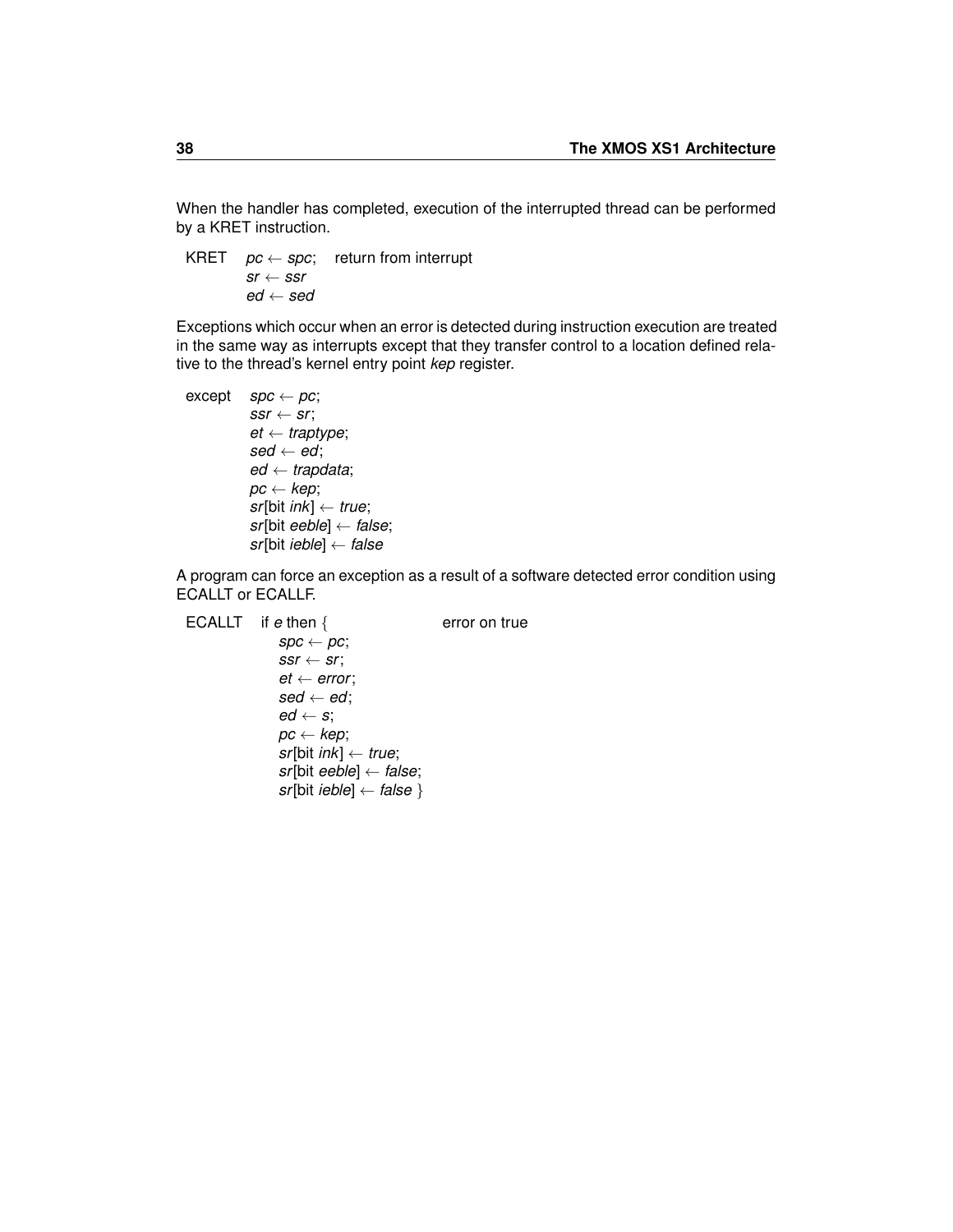| ECALLF if $\neg e$ then {              | error on false |
|----------------------------------------|----------------|
| $spc \leftarrow pc;$                   |                |
| $ssr \leftarrow sr$ ;                  |                |
| $et \leftarrow error$                  |                |
| $\textit{sed} \leftarrow \textit{ed};$ |                |
| $ed \leftarrow s$                      |                |
| $pc \leftarrow kep;$                   |                |
| $sr[bit ink] \leftarrow true;$         |                |
| $sr[bit eeble] \leftarrow false;$      |                |
| $sr[bit ieble] \leftarrow false$       |                |

These have the same effect as hardware detected exceptions, transferring control to the same location and indicating that an error has occurred in the exception type (*et*) register.

A program can explicitly cause entry to a handler using one of the kernel call instructions. These have a similar effect to exceptions, except that they transfer control to a location defined relative to the thread's *kep* register.

| KCALLI       | $spc \leftarrow pc;$<br>$ssr \leftarrow sr$<br>$et \leftarrow$ kernelcall<br>sed $\leftarrow$ ed<br>$ed \leftarrow \mathsf{u6}$ :<br>$pc \leftarrow kep + 64;$<br>$sr[bit ink] \leftarrow true;$<br>$sr[bit ieble] \leftarrow false;$<br>sr[bit eeble] $\leftarrow$ false | kernel call immediate |
|--------------|---------------------------------------------------------------------------------------------------------------------------------------------------------------------------------------------------------------------------------------------------------------------------|-----------------------|
| <b>KCALL</b> | $spc \leftarrow pc$ ;<br>$ssr \leftarrow sr$<br>sed $\leftarrow$ ed<br>$ed \leftarrow s$ :<br>$pc \leftarrow kep + 64;$<br>$sr[bit ink] \leftarrow true;$<br>$sr[bit ieble] \leftarrow false;$<br>sr[bit eeble] $\leftarrow$ false                                        | kernel call           |

The *spc*, *ssr*, *et* and *sed* registers can be saved and restored directly to the stack.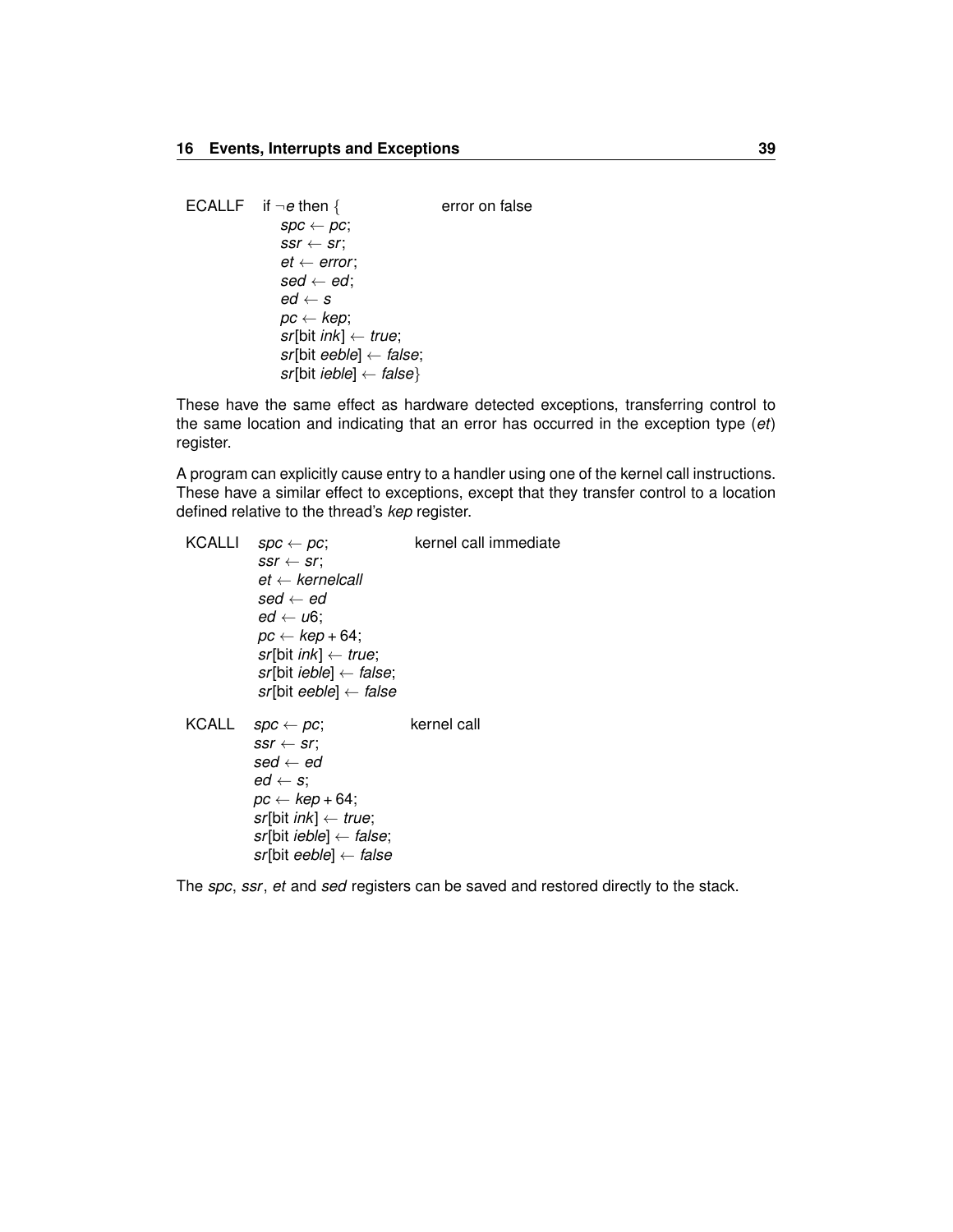| <b>LDSPC</b> | $spc \leftarrow mem[sp + 1_{\times Bpw}]$                   | load exception pc    |
|--------------|-------------------------------------------------------------|----------------------|
| <b>STSPC</b> | $mem[sp + 1_{\times Bpw}] \leftarrow spc$                   | store exception pc   |
| <b>LDSSR</b> | $ssr \leftarrow \textit{mem}[sp + 2_{\times Bpw}]$          | load exception sr    |
| <b>STSSR</b> | $mem[sp + 2_{\times Bpw}] \leftarrow ssr$                   | store exception sr   |
| <b>LDSED</b> | $sed \leftarrow \textit{mem}[sp+3_{\times}B_{\textit{pw}}]$ | load exception data  |
| <b>STSED</b> | $mem[sp + 3_{\times Bpw}] \leftarrow sed$                   | store exception data |
| <b>STET</b>  | $mem[sp+4_{\times Bpw}] \leftarrow et$                      | store exception type |
|              |                                                             |                      |

In addition, the *et* and *ed* registers can be transferred directly to a register.

| <b>GETET</b> | $r11 \leftarrow et$ | get exception type                     |
|--------------|---------------------|----------------------------------------|
| <b>GETED</b> |                     | r11 $\leftarrow$ ed get exception data |

A handler can use the KENTSP instruction to save the current stack pointer into word 0 of the thread's kernel stack (using the kernel stack pointer *ksp*) and change stack pointer to point at the base of the thread's kernel stack. KRESTSP can then be used to restore the stack pointer on exit from the handler.

| KENTSP <sub>n</sub> | $mem[ksp] \leftarrow sp;$<br>$sp \leftarrow ksp - n_{\times Bow}$                                             | switch to kernel stack   |
|---------------------|---------------------------------------------------------------------------------------------------------------|--------------------------|
| KRESTSP n           | $\mathit{ksp} \leftarrow \mathit{sp} + n_{\times\mathit{Bpw}};$<br>$sp \leftarrow \textit{mem}[\textit{ksp}]$ | switch from kernel stack |

A handler can detect whether or not it has been entered from kernel mode using GETSR SINK.

The *kep* can be initialised using the SETKEP instruction; the *ksp* can be read using the GETKSP instructions.

SETKEP  $kep \leftarrow r11$  set kernel entry point GETKSP *r*11 ← *ksp* get kernel stack pointer

The kernel stack pointer is initialised by the boot-ROM to point to a safe location near the last location of RAM - the last few locations are used by the JTAG debugging interface. *ksp* can be modified by using a sequence of SETSP followed by KRESTSP.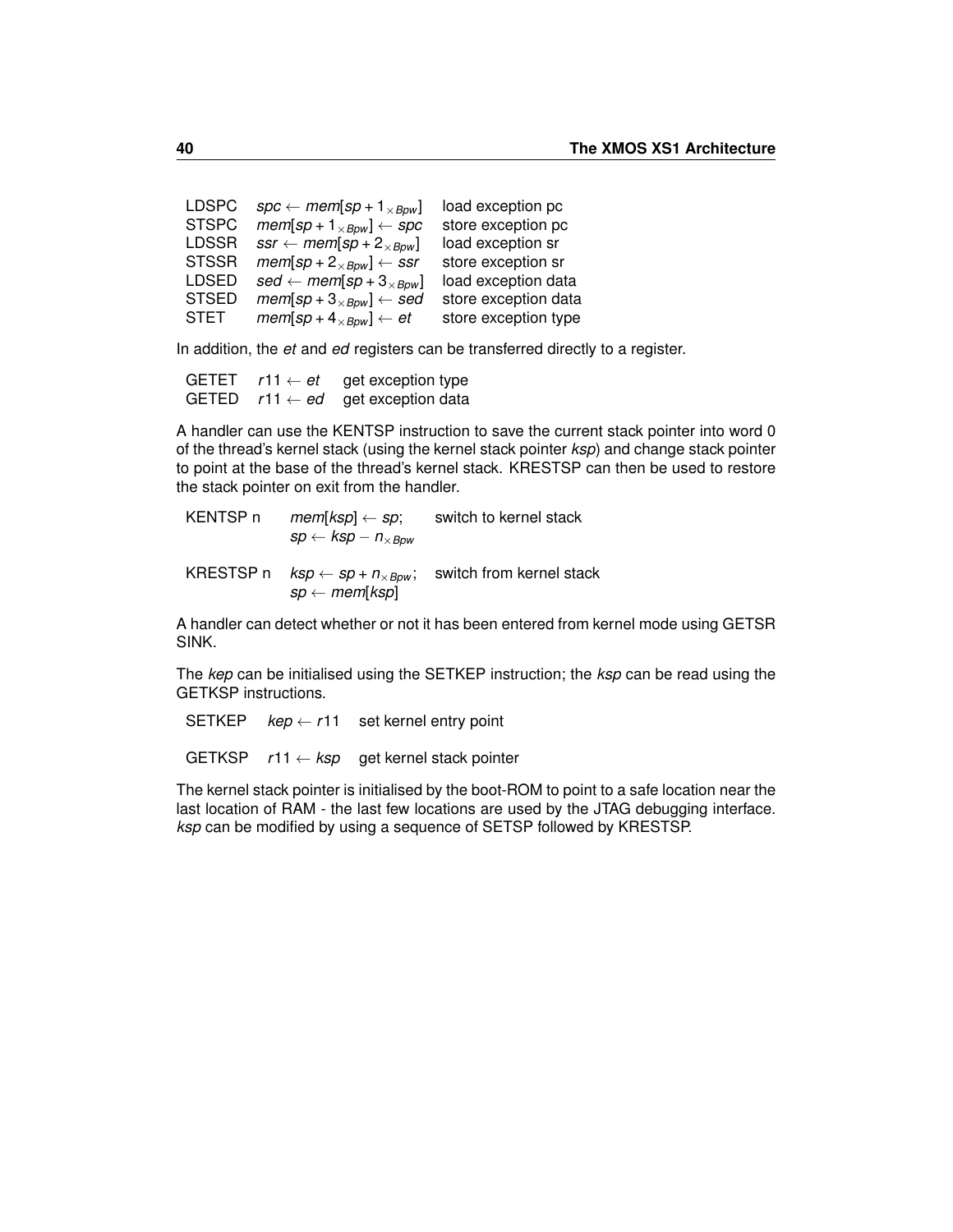# **17 Initialisation and Debugging**

The state of the processor includes additional registers to those used for the threads.

| register | use                                              |
|----------|--------------------------------------------------|
| dspc     | debug save pc                                    |
| dssr     | debug save sr                                    |
| dssp     | debug save sp                                    |
| dtype    | debug cause                                      |
| dtid     | thread identifier used to access thread state    |
| dtreg    | register identifier used to acccess thread state |

All of the processor state can be accessed using the GETPS and SETPS instructions:

|  | GETPS $d \leftarrow state[s]$ get processor state |
|--|---------------------------------------------------|
|  | SETPS $state[d] \leftarrow s$ set processor state |

To access the state of a thread, first SETPS is used to set *dtid* and *dtreg* to the thread identifier and register number within the thread state. The contents of the register can then be accessed by:

```
DGETREG d \leftarrow dtreg_{dtid} get thread register
```
The debugging state is entered by either executing a DCALL instruction, or by an external DEBUG event (such as a breakpoint or watchpoint). During debug, only thread 0 executes, all other threads are frozen. The debugging state is exited on DRET, which causes thread 0 to resume at its saved PC, and all other threads to start where they were stopped. Entry to a debug handler operates in a manner similar to an interrupt:

| debug | $\textit{dspc} \leftarrow \textit{pc}_{\textit{t0}}$ ;  |
|-------|---------------------------------------------------------|
|       | $dssr \leftarrow sr_{t0}$ ;                             |
|       | $pc_{t0} \leftarrow$ debugentry                         |
|       | $\textit{dtype} \leftarrow \textit{cause}$              |
|       | $sr_{t0}$ [bit <i>inint</i> ] $\leftarrow$ true         |
|       | $sr_{t0}$ [bit <i>ink</i> ] $\leftarrow$ <i>true</i> ;  |
|       | $sr_{t0}$ [bit eeble] $\leftarrow$ false;               |
|       | $sr_{t0}$ [bit <i>ieble</i> ] $\leftarrow$ <i>false</i> |
|       | $sr_{t0}$ [bit waiting] $\leftarrow$ false              |
|       |                                                         |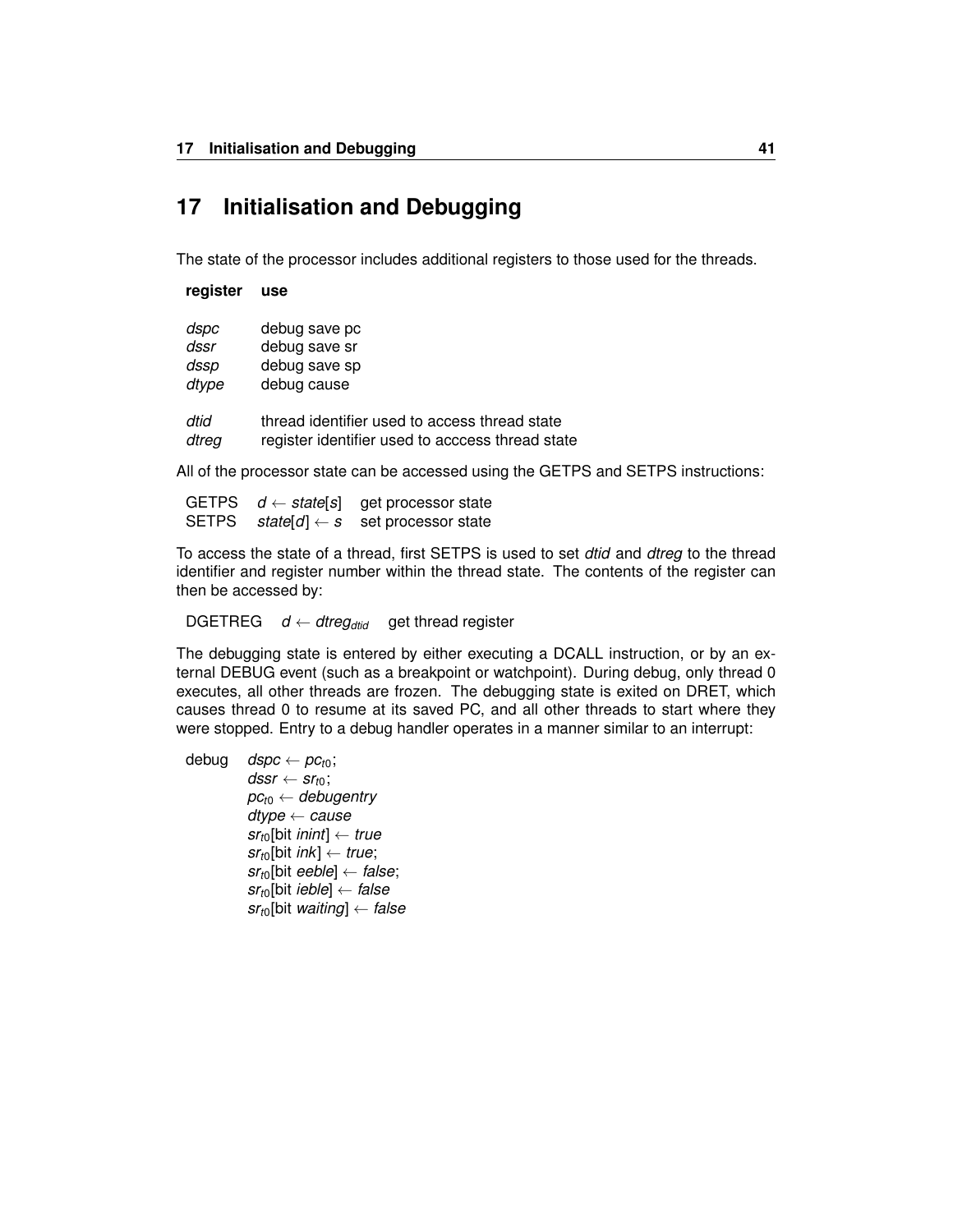The DCALL instruction has the same effect:

| <b>DCALL</b>   | $dspc \leftarrow pc_{t0};$<br>$dssr \leftarrow sr_{t0}$ :<br>$pc_{t0} \leftarrow$ debugentry<br>$\text{dtype} \leftarrow \text{dcallcause}$<br>$sr_{t0}$ [bit <i>inint</i> ] $\leftarrow$ true<br>$sr_{t0}$ [bit <i>ink</i> ] $\leftarrow$ <i>true</i> ;<br>$sr_{t0}$ [bit eeble] $\leftarrow$ false;<br>$sr_{t0}$ [bit <i>ieble</i> ] $\leftarrow$ <i>false</i> | debug call (breakpoint)     |
|----------------|------------------------------------------------------------------------------------------------------------------------------------------------------------------------------------------------------------------------------------------------------------------------------------------------------------------------------------------------------------------|-----------------------------|
| DRET           | $pc_{t0} \leftarrow dspc;$<br>$sr_{t0} \leftarrow dssr$                                                                                                                                                                                                                                                                                                          | return from debug           |
| <b>DENTSP</b>  | $dssp \leftarrow sp;$<br>$sp \leftarrow$ ramend                                                                                                                                                                                                                                                                                                                  | debug save stack pointer    |
| <b>DRESTSP</b> | $sp \leftarrow dssp$                                                                                                                                                                                                                                                                                                                                             | debug restore stack pointer |

# **18 Specialised Instructions**

The long arithmetic instructions support signed and unsigned arithmetic on multi-word values. The long subtract instruction (LSUB) enables conversion between long signed and long unsigned values by subtracting from long 0. The long multiply and long divide operate on unsigned values.

The long add instruction is intended for adding multi-word values. It has a carry-in operand and a carry-out operand. Similarly, the long subtract instruction is intended for subtracting multi-word values and has a borrow-in operand and a borrow-out operand.

| LADD $d \leftarrow l + r + c$ [bit 0];<br>$e \leftarrow carry(I + r + c[bit 0])$  | add with carry       |
|-----------------------------------------------------------------------------------|----------------------|
| LSUB $d \leftarrow l - r - b$ [bit 0];<br>$e \leftarrow borrow(I - r - b[bit 0])$ | subtract with borrow |

The long multiply instruction multiplies two of its source operands, and adds two more source operands to the result, leaving the unsigned double length result in its two destination operands. The result can always be represented within two words because the largest value that can be produced is  $(B-1) \times (B-1) + (B-1) + (B-1) = B^2 - 1$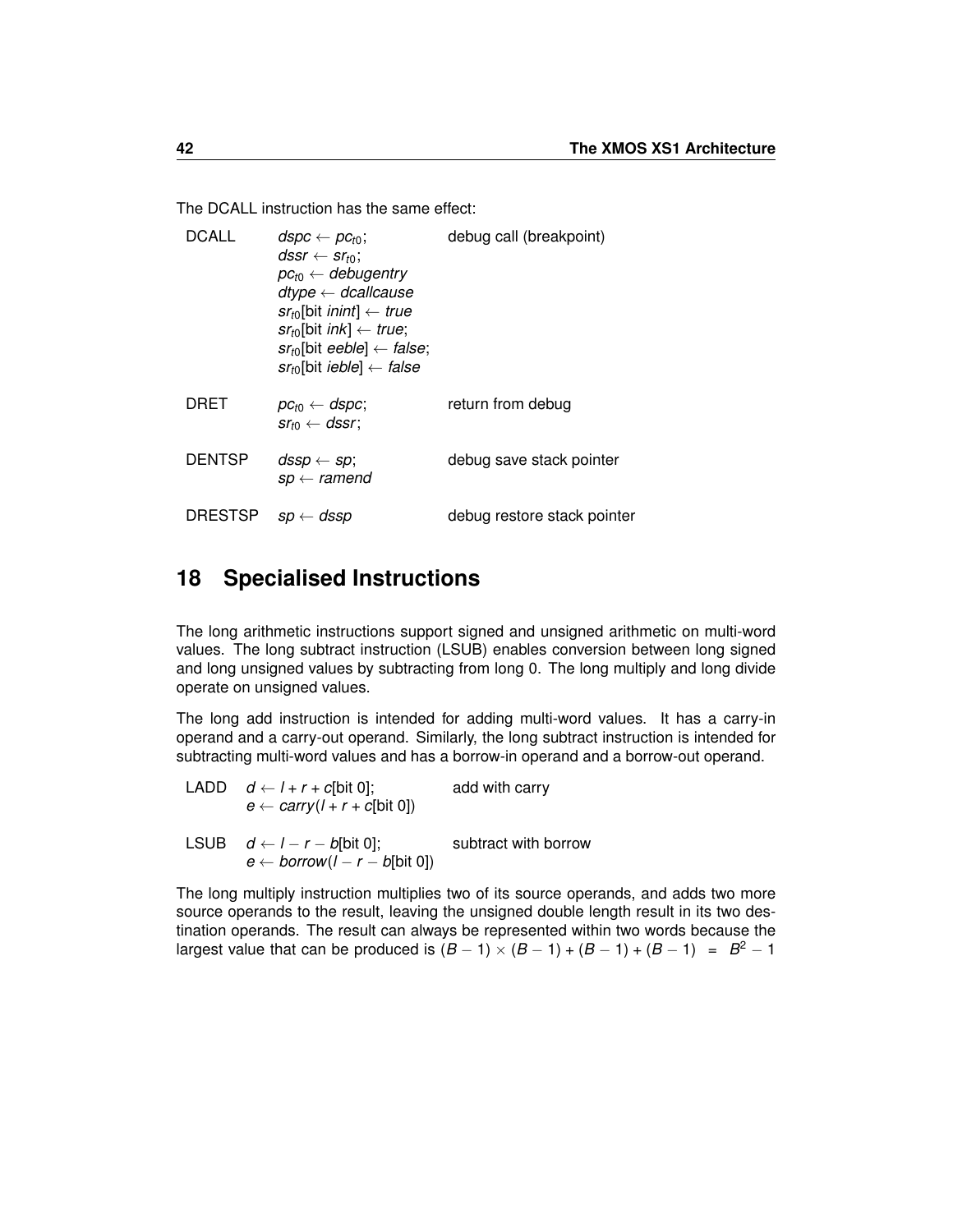where  $B = 2^{b \cdot p w}$ . The two carry-in operands allow the component results of multi-length multiplications to be formed directly without the need for extra addition steps.

LMUL  $d \leftarrow ((l \times r) + s + t)$ [bits *bpw* for *bpw*]; long multiply  $e \leftarrow ((l \times r) + s + t)$ [bits 0 for *bpw*]

The long division instruction (LDIV) is very similar to the short unsigned division instruction, except that it returns the remainder as well as the result; it also allows the remainder from a previous step of a multi-length division to be loaded as the high part of the dividend.

LDIV  $d \leftarrow (l \ll bpw + m) \div r$ ; long divide unsigned  $e \leftarrow (l \ll bpw + m) \mod r$ 

The instruction traps if the result cannot be represented as a single word value; this occurs when *l* ≤ *r*. Note that this instruction operates correctly if the most significant bit of the divisor is 1 and the initial high part of the dividend is non-zero. A (fairly) simple algorithm can be used to deal with a double length divisor. One method is to normalise the divisor and divide first by the top 32 bits; this produces a very close approximation to the result which can then be corrected.

The multiply-accumulate instructions perform a double length accumulation of products of single length operands:

| MACCU | $s \leftarrow ((l \times r) + s \ll bpw + t)$ [bits bpw for bpw];<br>$t \leftarrow ((1 \times r) + t)$ [bits 0 for <i>bpw</i> ]                        | long multiply<br>accumulate unsigned |
|-------|--------------------------------------------------------------------------------------------------------------------------------------------------------|--------------------------------------|
| MACCS | $s \leftarrow ((1 \times_{\text{sgn}} r) + s \ll b \rho w + t)$ [bits bpw for bpw];<br>$t \leftarrow ((1 \times_{\text{sgn}} r) + t)$ [bits 0 for bpw] | long multiply<br>accumulate signed   |

The MACCU instruction multiplies two unsigned source operands to produce a double length result which it adds to its unsigned double length accumulator operand held in two other operands. Similarly, the MACCS instruction multiplies two signed source operands to produce a double length result which it adds to its signed double length accumulator operand held in two other operands.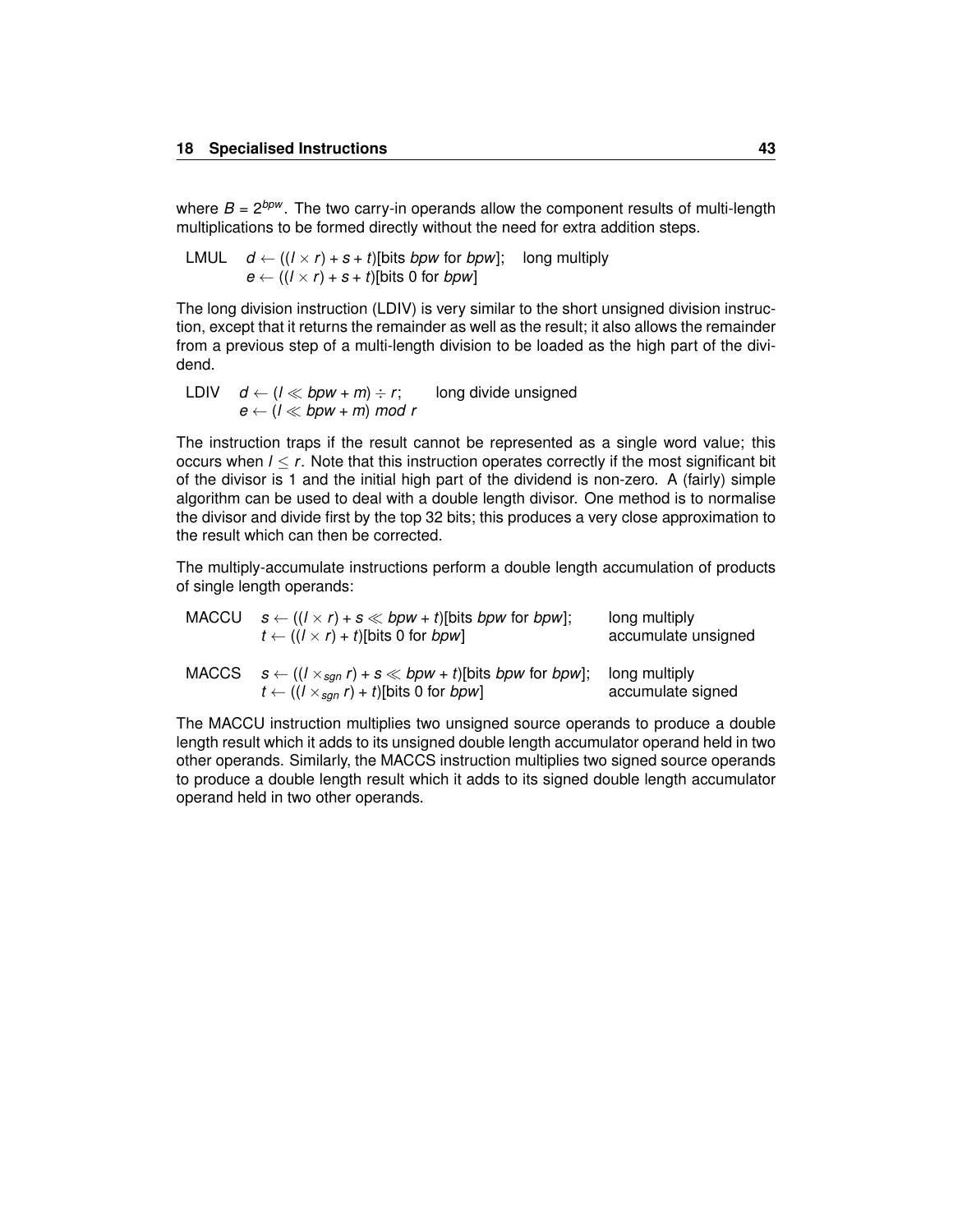Cyclic redundancy check is performed using:

| <b>CRC</b> | for step = $0$ for bpw<br>if $(r[bit 0] = 1)$<br>then $r \leftarrow (s[bit step]: r[bits (bpw - 1) 1]) \oplus p$<br>else $r \leftarrow (s[bit step]: r[bits (bpw - 1)1])$           | word cyclic<br>redundancy check   |
|------------|-------------------------------------------------------------------------------------------------------------------------------------------------------------------------------------|-----------------------------------|
| CRC8       | for step $= 0$ for 8<br>if $(r[bit 0] = 1)$<br>then $r \leftarrow (s[bit step]: r[bits 311]) \oplus p$<br>else $r \leftarrow (s[bit step]: r[bits 311]);$<br>$d \leftarrow s \gg 8$ | 8 step cyclic<br>redundancy check |

The CRC8 instruction operates on the least significant 8 bits of its data operand, ignoring the most significant 24 bits. It is useful when operating on a sequence of bytes, especially where these are not word-aligned in memory.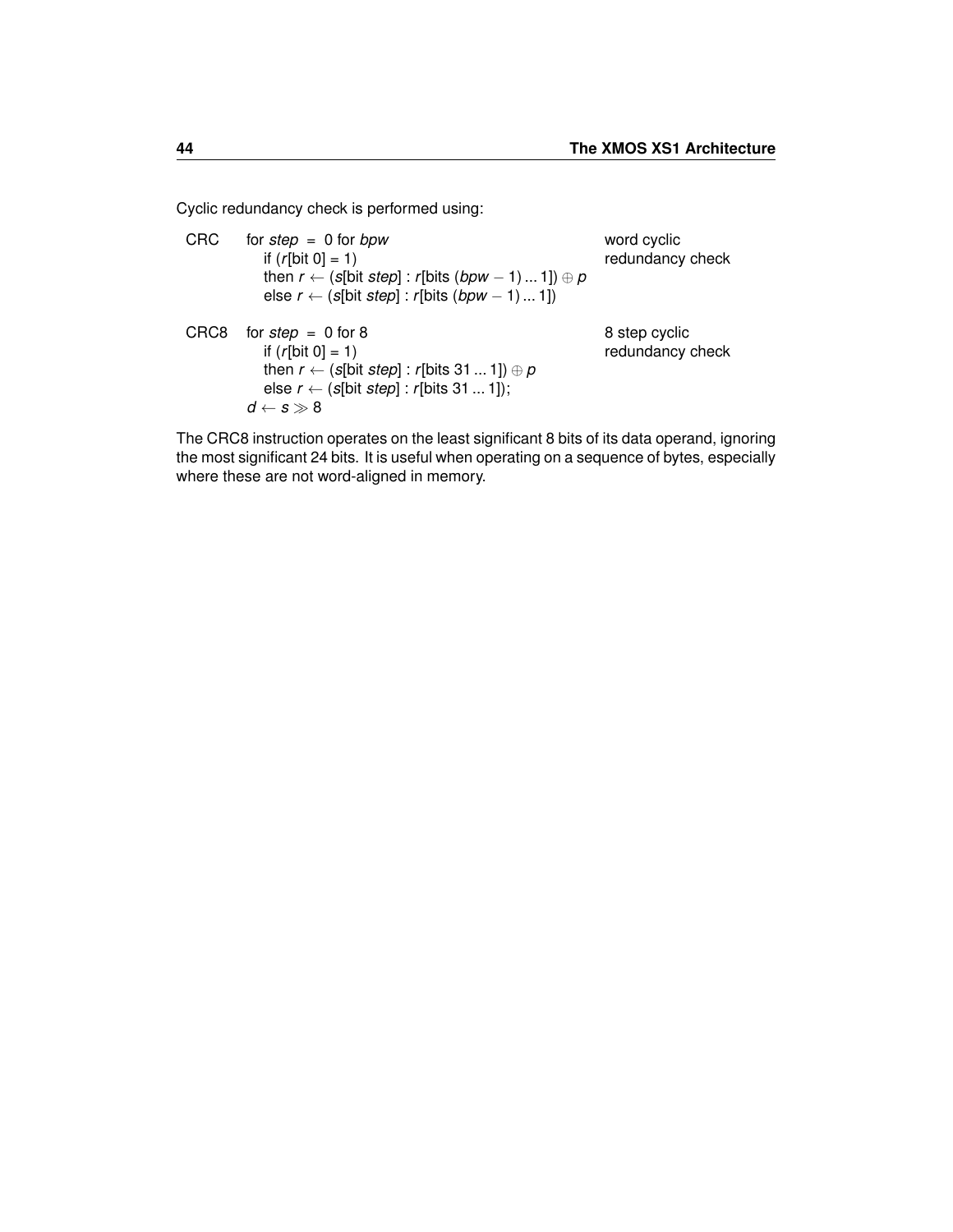# **19 Instruction Details**

This section details the semantics and encoding of all instructions of the XCore instruction set architecture. The meaning and assembly syntax of each instruction is documented in alphabetical order in Section [19.1.](#page-48-0) Section [19.2](#page-229-0) presents the encoding of each instruction; the information in this chapter is needed for the construction of lowlevel tools such as assemblers and debuggers. Section [19.3](#page-250-0) presents all exceptions, and lists which instructions can trigger each specific exception.

The instructions use the following registers:

- *r*0 ...*r*11 operand registers
- *pc* program counter. The program counter is pre incremented, that is, it contains the address of the next instruction in the program. All instructions that use an address offset relative to the program counter (such as relative branches, load address relative, etc) use an offset of '0' to address the next instruction.
- *sr* status register
- *sp* stack pointer
- *dp* data pointer
- *cp* constant pool pointer
- *lr* link register

### <span id="page-48-0"></span>**19.1 Instructions**

This section presents the instructions in alphabetical order. Each instruction is presented a short textual description, followed by the assembly syntax, its meaning in a more formal notation, its encoding(s) and potential exceptions that can be raised by this exception.

The processor operates on words - registers are one-word wide, data can be transferred to ports and channels in words, and most memory operations operate on words. A word is *bpw* bits long, or *Bpw* bytes long.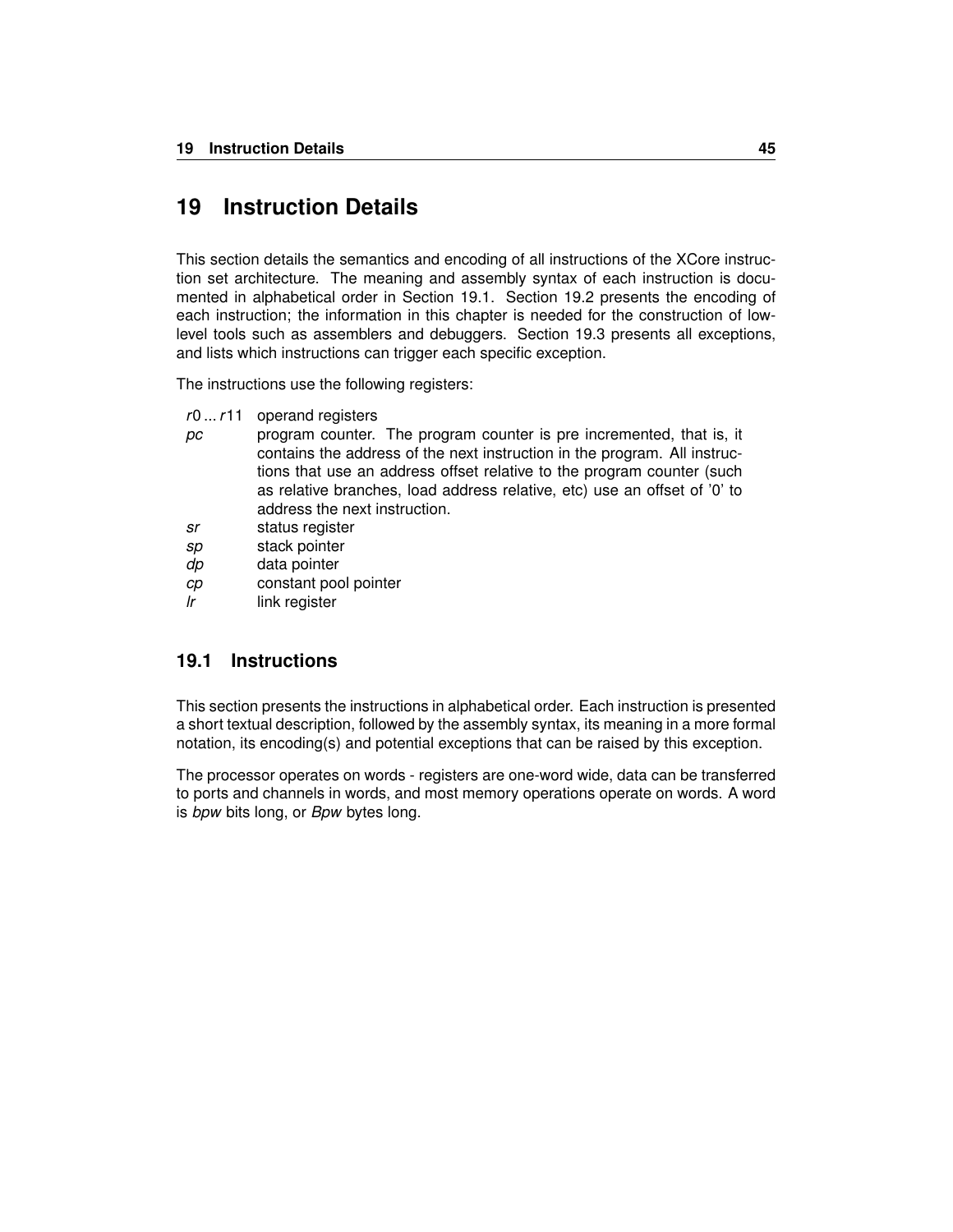The following notation is used in the description to describe operands and constants:

| bitp        | denotes a bit-position - one of bpw, 1, 2, 3, 4, 5,<br>6, 7, 8, 16, 24, and 32; these are encoded using |
|-------------|---------------------------------------------------------------------------------------------------------|
|             | numbers $011$ .                                                                                         |
| h           | register used as a base address.                                                                        |
| C           | register used as a conditional.                                                                         |
| d, e        | register used as a destination.                                                                         |
|             | register used as a resource identifier.                                                                 |
| S           | register used as a source.                                                                              |
|             | register used as a thread identifier.                                                                   |
| $U_{\rm S}$ | a small unsigned constant in the range 011                                                              |
| $U_{Y}$     | an unsigned constant in the range $0(2^x-1)$                                                            |
| V, W, X, V  | registers used for two or more sources.                                                                 |

All mathematical operators are assumed to work on Integers (**Z**) and, unless otherwise stated, bit patterns found in registers are interpreted *unsigned*. Signed numbers are represented using two's complement, and if an operand is interpreted as a signed number, this is denoted by a subscript *signed* . In addition to the standard numerical operators following bitwise operators are assumed:

> ∨*bit* Bitwise or. ∧*bit* Bitwise and. ⊕*bit* Bitwise xor. ¬*bit* Bitwise complement.

Square brackets are used for two purposes. When preceded with the word *mem* square brackets address a memory location. Otherwise, they indicate that one or more bits are sliced out of a bit pattern. Bits can be spliced together using a ":" operator. The bit pattern *x* : *y* is a pattern where *x* are the higher order bits and *y* are the lower order bits.

The notation *mem*[*x*] represents word-based access to memory, and the address *x* must be word-aligned (that is, the address must be a multiple of *Bpw*). Instructions that read or write data to memory that is not a word in size (such as a byte or a 16-bit value) explicitly specify which bits in memory are accessed.

The instruction encoding specifies the *opcode* bits of the encoding - the way that the operands are encoded is specified on the corresponding page in the instruction formats section. Each operand in the instruction section maps positionally on an operand in the format section.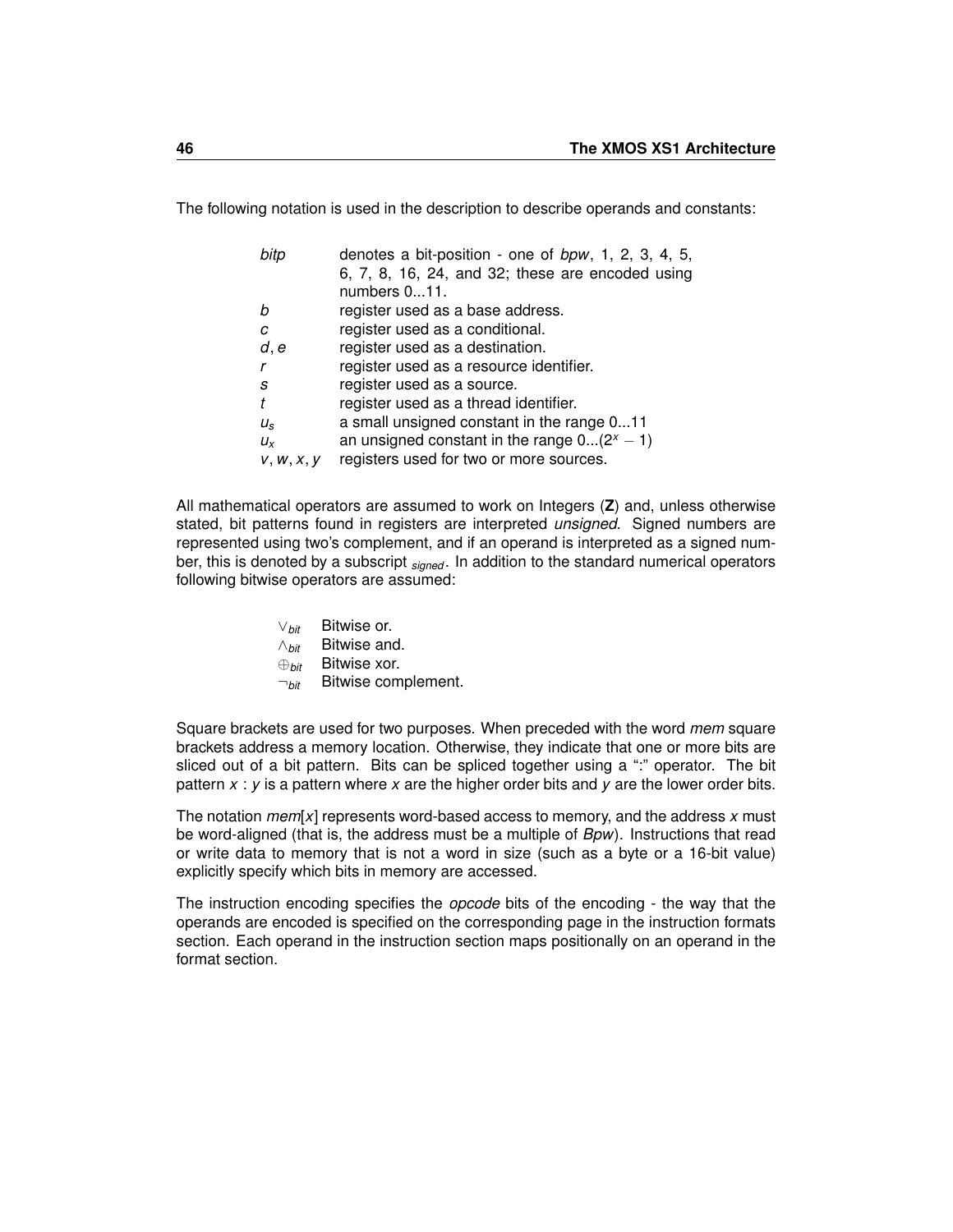# **ADD Integer unsigned add**

Adds two unsigned integers together. There is no check for overflow. Where it occurs, overflow is ignored.

To add with carry the [LADD](#page-123-0) instruction should be used instead.

The instruction has three operands:

|  | op1 d Operand register, one of $r0r11$ |
|--|----------------------------------------|
|  | op2 x Operand register, one of $r0r11$ |
|  | op3 y Operand register, one of $r0r11$ |

Mnemonic and operands:

ADD *d*, *x*, *y*

Operation:

*d* ←  $(x + y)$  mod  $2^{bpw}$ 

Encoding:

0 0 0 1 0 . . . . . . . . . . . [3r](#page-230-0)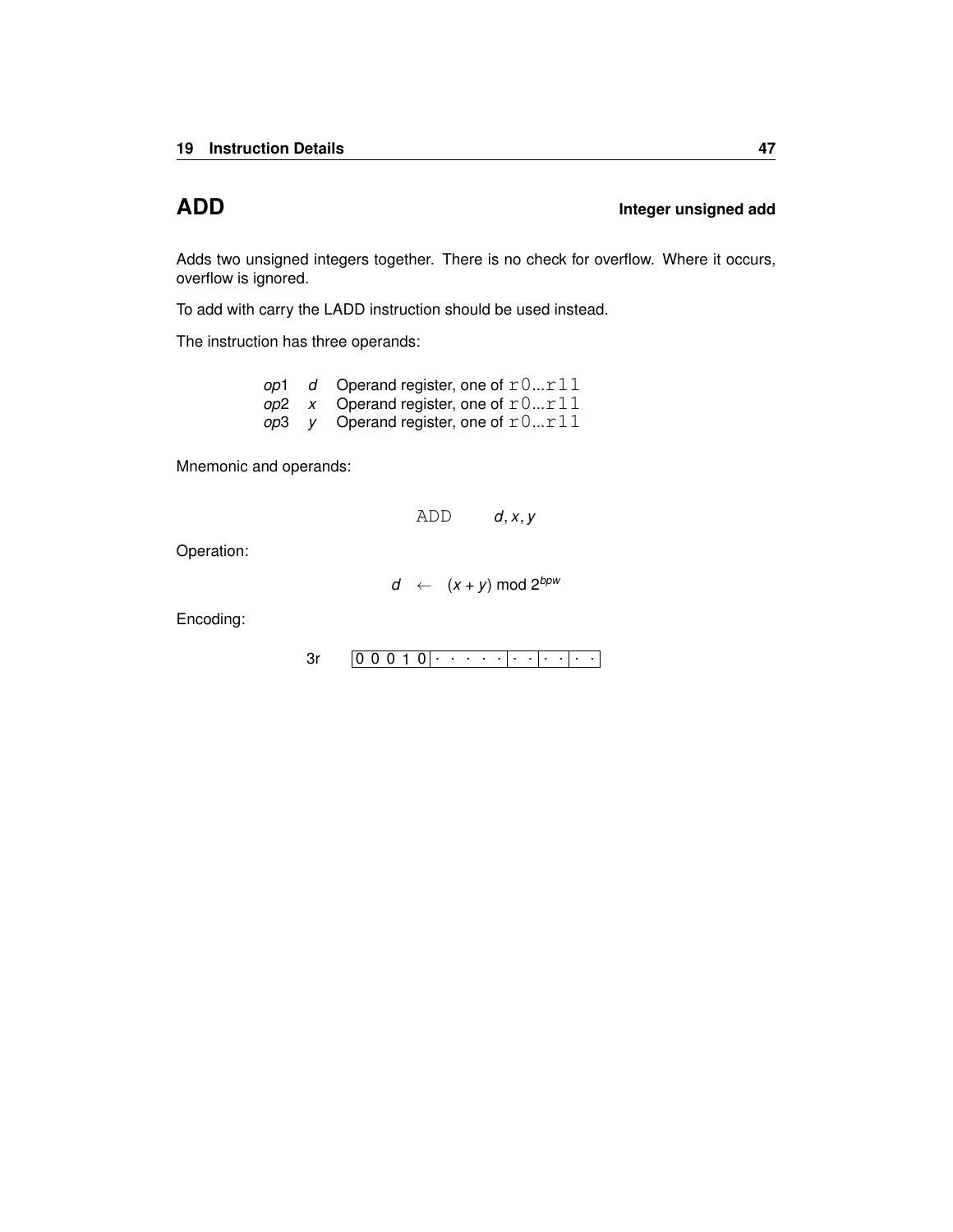# **ADDI Integer unsigned add immediate**

Adds two unsigned integers together. There is no check for overflow. Where it occurs, overflow is ignored.

To add with carry the [LADD](#page-123-0) instruction should be used instead.

The instruction has three operands:

| op1 | d Operand register, one of $r0r11$            |
|-----|-----------------------------------------------|
|     | op2 x Operand register, one of $r0r11$        |
|     | <i>op</i> 3 $u_s$ An integer in the range 011 |

Mnemonic and operands:

ADDI *d*, *x*, *u<sup>s</sup>*

Operation:

 $d \leftarrow (x + u_s) \text{ mod } 2^{bpw}$ 

Encoding:

 $2$ rus  $\boxed{1\ 0\ 0\ 1\ 0|\cdot\;\cdot\;\cdot\;\cdot\;\cdot|\cdot\;\cdot|\cdot\;\cdot|\cdot\;\cdot}$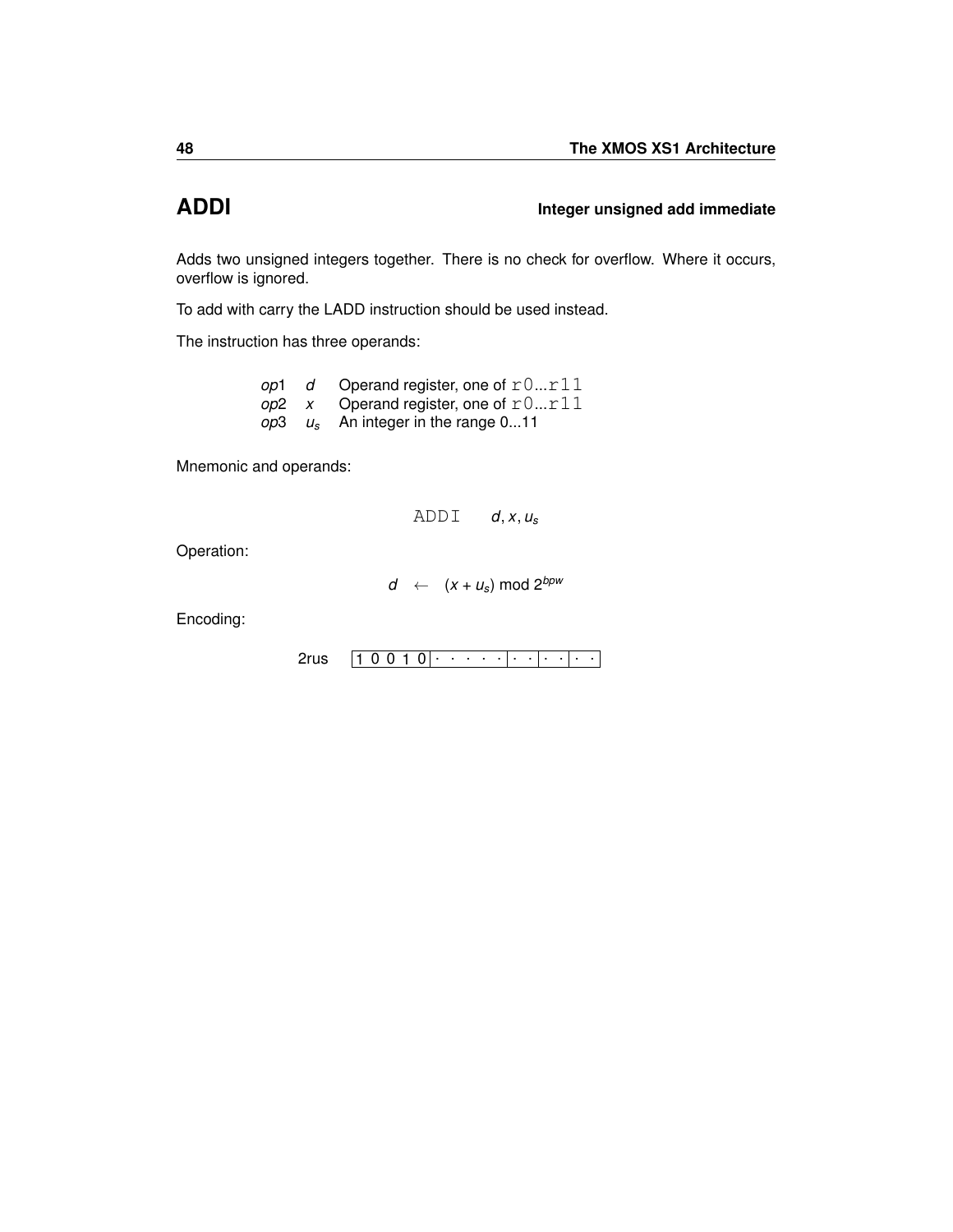Produces the bitwise AND of two words.

The instruction has three operands:

| op1 | d Operand register, one of $r0r11$             |
|-----|------------------------------------------------|
|     | op2 x Operand register, one of $r0r11$         |
|     | <i>op</i> 3 y Operand register, one of $r0r11$ |

Mnemonic and operands:

AND *d*, *x*, *y*

Operation:

$$
d \leftarrow x \wedge_{bit} y
$$

Encoding:

0 0 1 1 1 . . . . . . . . . . . [3r](#page-230-0)

# **AND Bitwise and**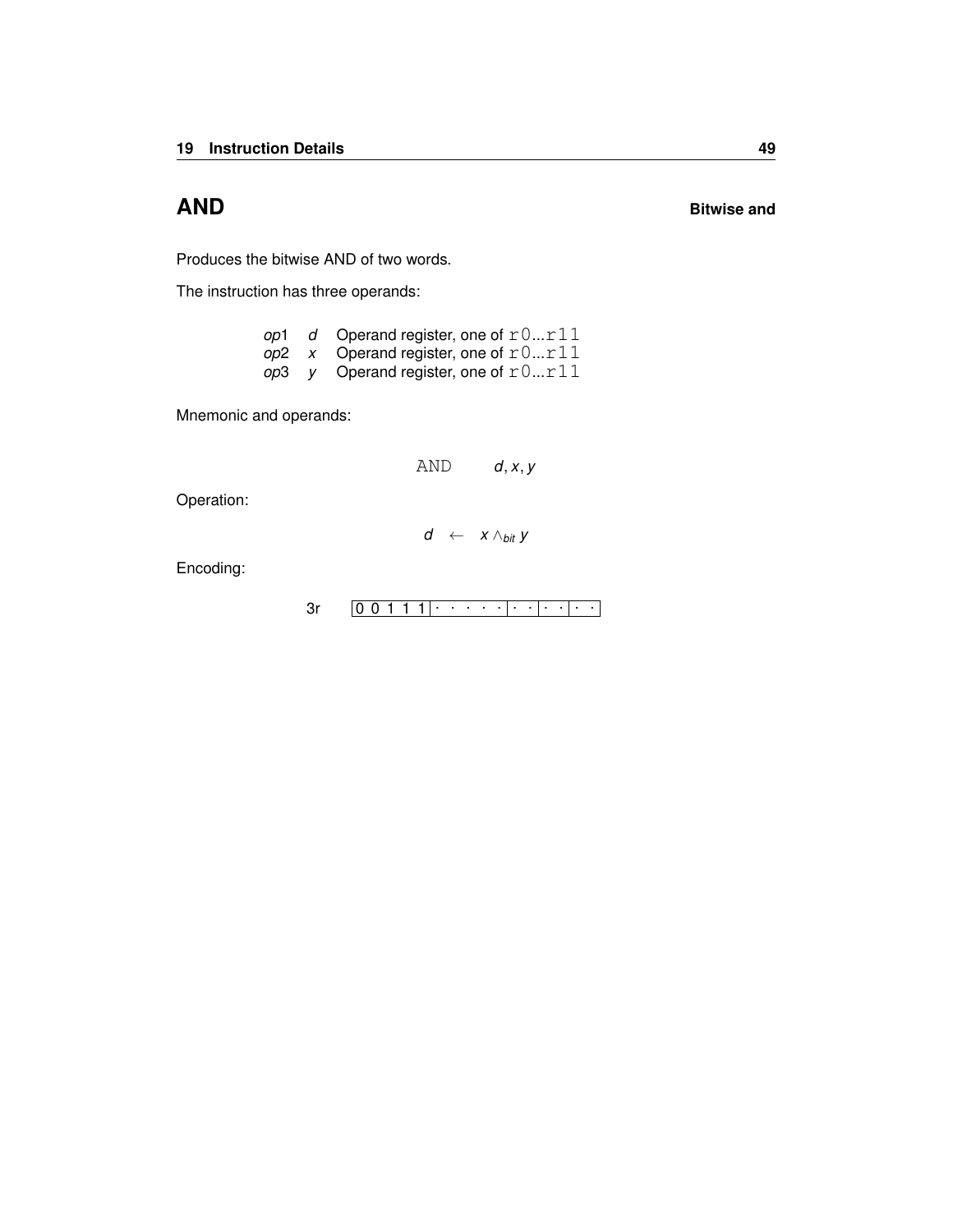# **ANDNOT And not**

ANDNOT clears bits in a word. Given the bits set a bit pattern (*s*), ANDNOT clears the equivalent bits in the destination operand (*d*). ANDNOT is a two operand instruction where the first operand acts as both source and destination.

ANDNOT can be used to efficiently operate on bit patterns that span a non-integral number of bytes.

See [MKMSK](#page-156-0) for how to build masks efficiently.

The instruction has two operands:

*op*1 *d* Operand register, one of  $r0...r11$  $op2$  *s* Operand register, one of  $r0...r11$ 

Mnemonic and operands:

ANDNOT *d*, *s*

Operation:

$$
d \ \leftarrow \ d \wedge_{\textit{bit}} \neg_{\textit{bit}} s
$$

Encoding:

0 0 1 0 1 . . . . . . 0 . . . . [2r](#page-240-0)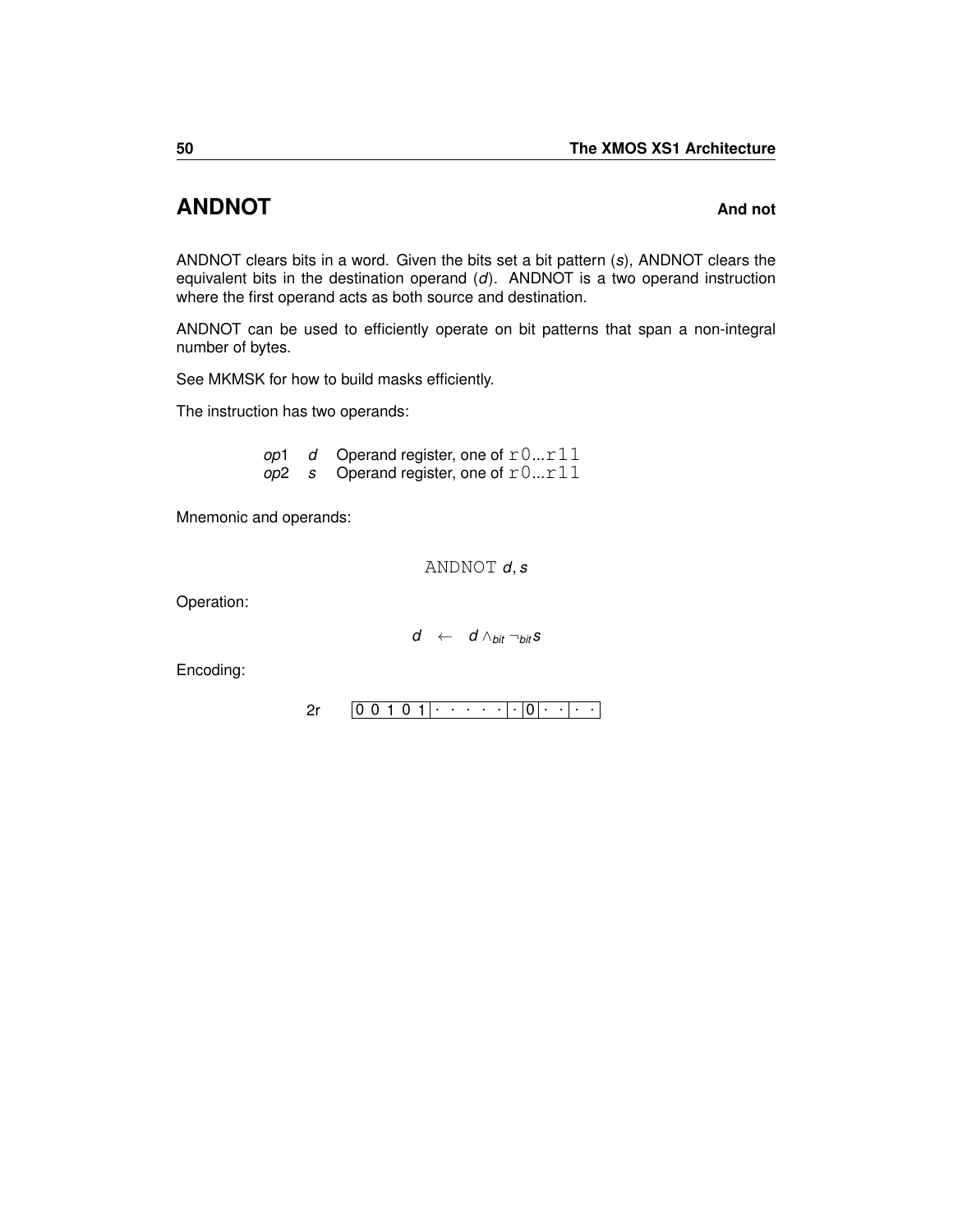# **ASHR ARITY ARTICLE ARTICLE ARTICLE ARTICLE ARTICLE AT A Arithmetic shift right**

Right shifts a signed integer and performs sign extension. The shift distance  $(y)$  is an unsigned integer. If the shift distance is larger than the size of a word, the result will only be the sign extension.

If sign extension is not required, the [SHR](#page-196-0) instruction should be used instead. Note that ASHR is not the same as a [DIVS](#page-82-0) by 2*<sup>y</sup>* because ASHR rounds towards minus infinity, whereas DIVS rounds towards zero.

The instruction has three operands:

|  | op1 $d$ Operand register, one of $r0r11$       |
|--|------------------------------------------------|
|  | op2 x Operand register, one of $r0r11$         |
|  | <i>op</i> 3 y Operand register, one of $r0r11$ |

Mnemonic and operands:

ASHR *d*, *x*, *y*

Operation:

$$
d \leftarrow \begin{cases} 0 < y < bpw, \quad x[bpw-1] : \ldots : x[bpw-1] : x[bpw-1\ldots y] \\ y > 0, \quad x \\ y \geq bpw, \quad x[bpw-1] : \ldots : x[bpw-1] \end{cases}
$$

Encoding:

|  |  |  | ٠ |    |   |  |  |  |  |
|--|--|--|---|----|---|--|--|--|--|
|  |  |  |   | 1. | 1 |  |  |  |  |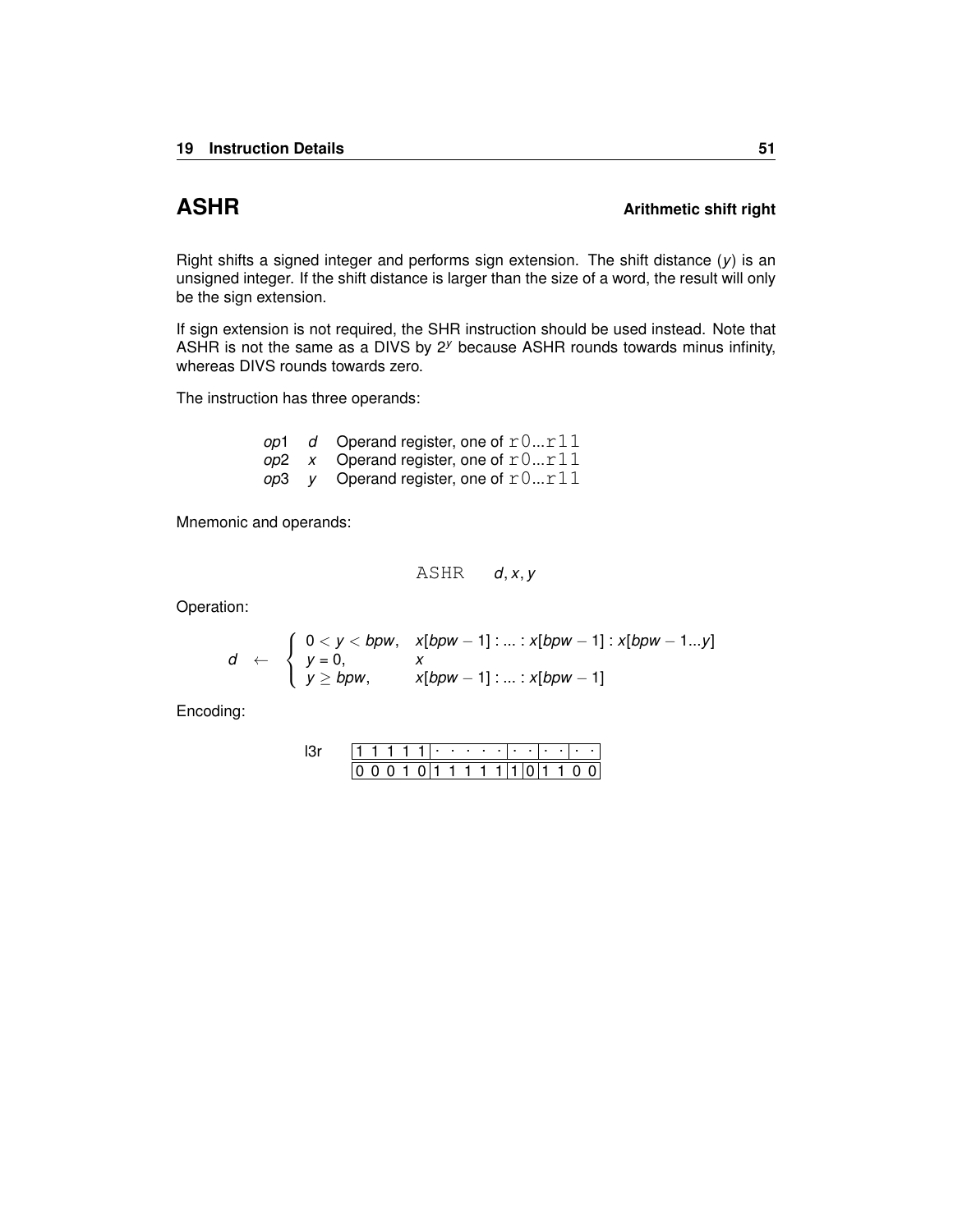# **ASHRI Arithmetic shift right immediate**

Right shifts a signed integer and performs sign extension. The shift distance (*bitp*) is an unsigned integer. If the shift distance is larger than the size of a word, the result will only be the sign extension.

If sign extension is not required, the [SHR](#page-196-0) instruction should be used instead. Note that ASHR is not the same as a [DIVS](#page-82-0) by 2*bitp* because ASHR rounds towards minus infinity, whereas DIVS rounds towards zero.

The instruction has three operands:

| op1 d | Operand register, one of $r0r11$                                        |
|-------|-------------------------------------------------------------------------|
|       | op2 $x$ Operand register, one of $r0r11$                                |
|       | op3 bitp A bit position; one of bpw, 1, 2, 3, 4, 5, 6, 7, 8, 16, 24, 32 |

Mnemonic and operands:

ASHRI *d*, *x*, *bitp*

Operation:

$$
d \leftarrow \begin{cases} 0 < bity < bpw, \quad x[bpw-1] : ... : x[bpw-1] : x[bpw-1...bitp] \\ bity > 0, \\ bity \geq bpw, \quad x[bpw-1] : ... : x[bpw-1] \end{cases}
$$

Encoding:

|  |  |  | ٠ |   | ٠ | ٠ |  |  |  |
|--|--|--|---|---|---|---|--|--|--|
|  |  |  |   | ٦ |   |   |  |  |  |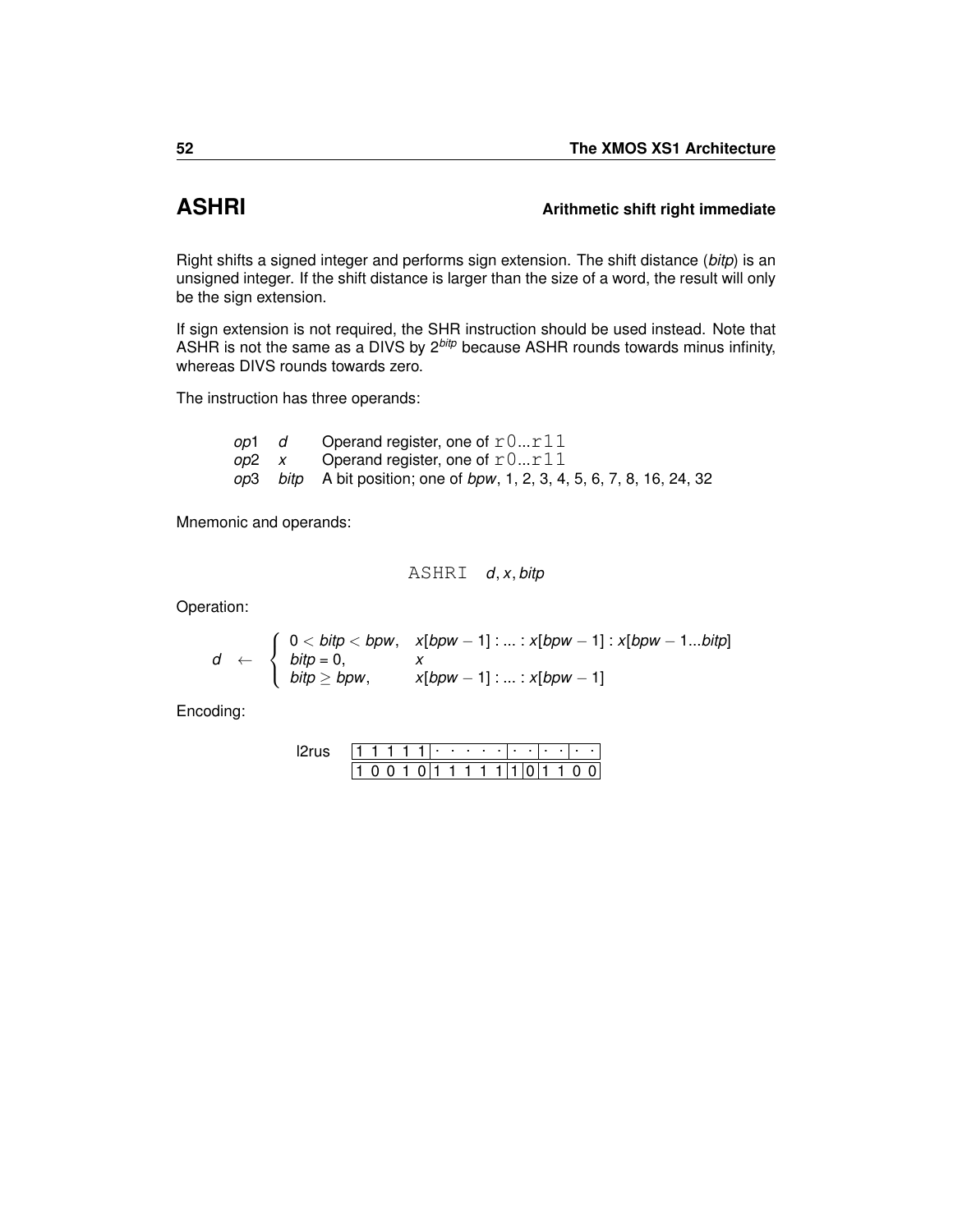# **BAU BRAU Branch absolute unconditional register**

Branches to the address given in a general purpose register. The register value must be even, and should point to a valid memory location.

The instruction has one operand:

*op*1 *s* Operand register, one of  $r0...r11$ 

Mnemonic and operands:

BAU *s*  $pc \leftarrow s$ 

Encoding:

Operation:

 $1r$   $[0 0 1 0 0 1 1 1 1 1 1 1 1]$ 

Conditions that raise an exception:

ET\_[ILLEGAL](#page-252-0)\_PC The address specified was not 16-bit aligned or did not point to a memory location.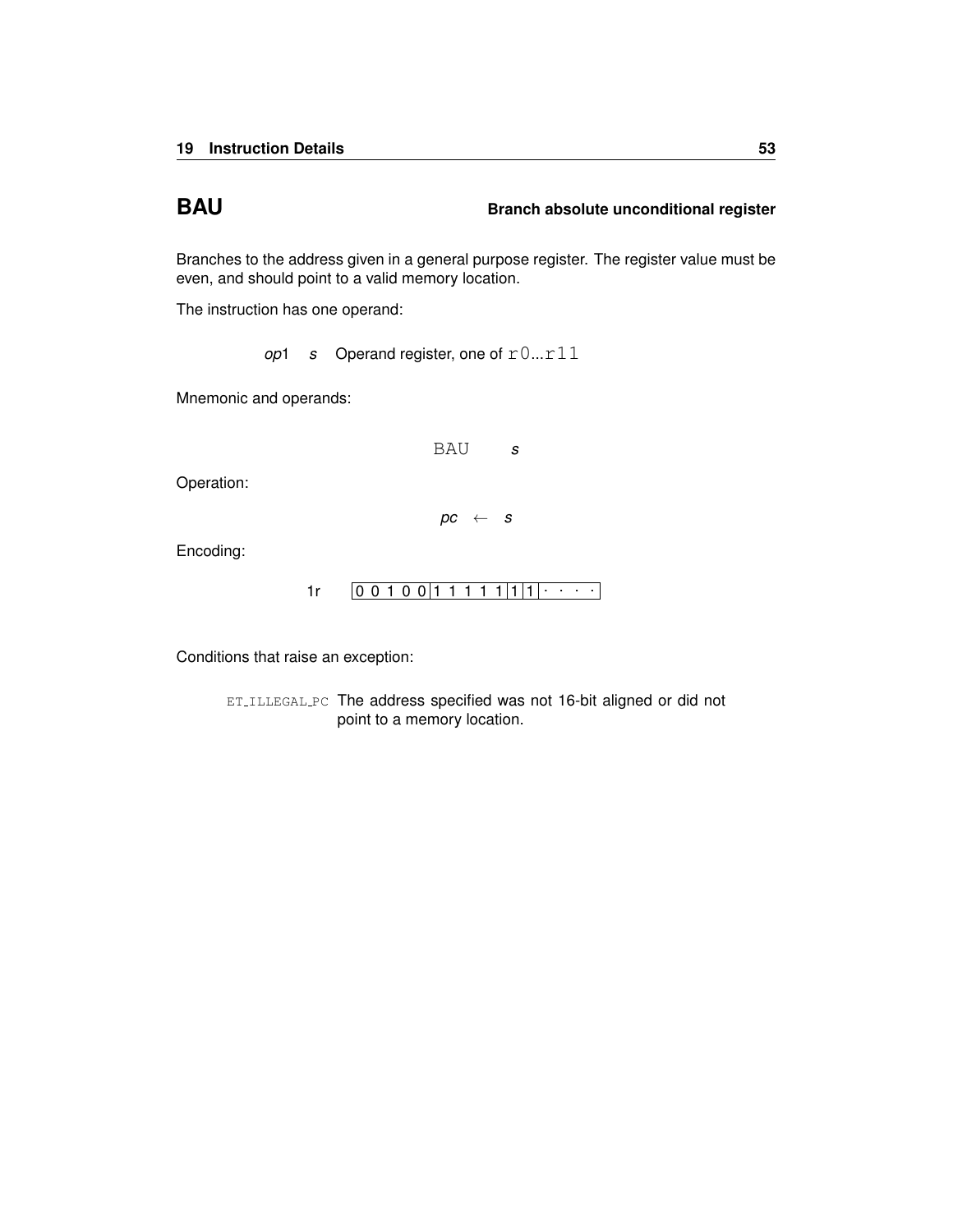# <span id="page-57-0"></span>**BITREV Bit reverse**

Reverses the bits in a word; the most significant bit of the source operand will be produced in the least significant bit of the destination operand, the value of the least significant bit of the source operand will be produced in the most significant bit of the destination operand.

This instruction can be used in conjunction with [BYTEREV](#page-70-0) in order to translate between different ordering conventions such as big-endian and little-endian.

The instruction has two operands:

*op*1 *d* Operand register, one of  $r0...r11$  $op2$  *s* Operand register, one of  $r0...r11$ 

Mnemonic and operands:

BITREV *d*, *s*

Operation:

*d*[*bpw* − 1...0] ← *s*[0] : *s*[1] : *s*[2] : ... : *s*[*bpw* − 1]

Encoding:

|  |  |  |  |  | 1 1 1 1 |  |  | $0 \cdot + \cdot$           |  |
|--|--|--|--|--|---------|--|--|-----------------------------|--|
|  |  |  |  |  |         |  |  | 0 0 1 1 1 1 1 1 1 0 1 1 0 0 |  |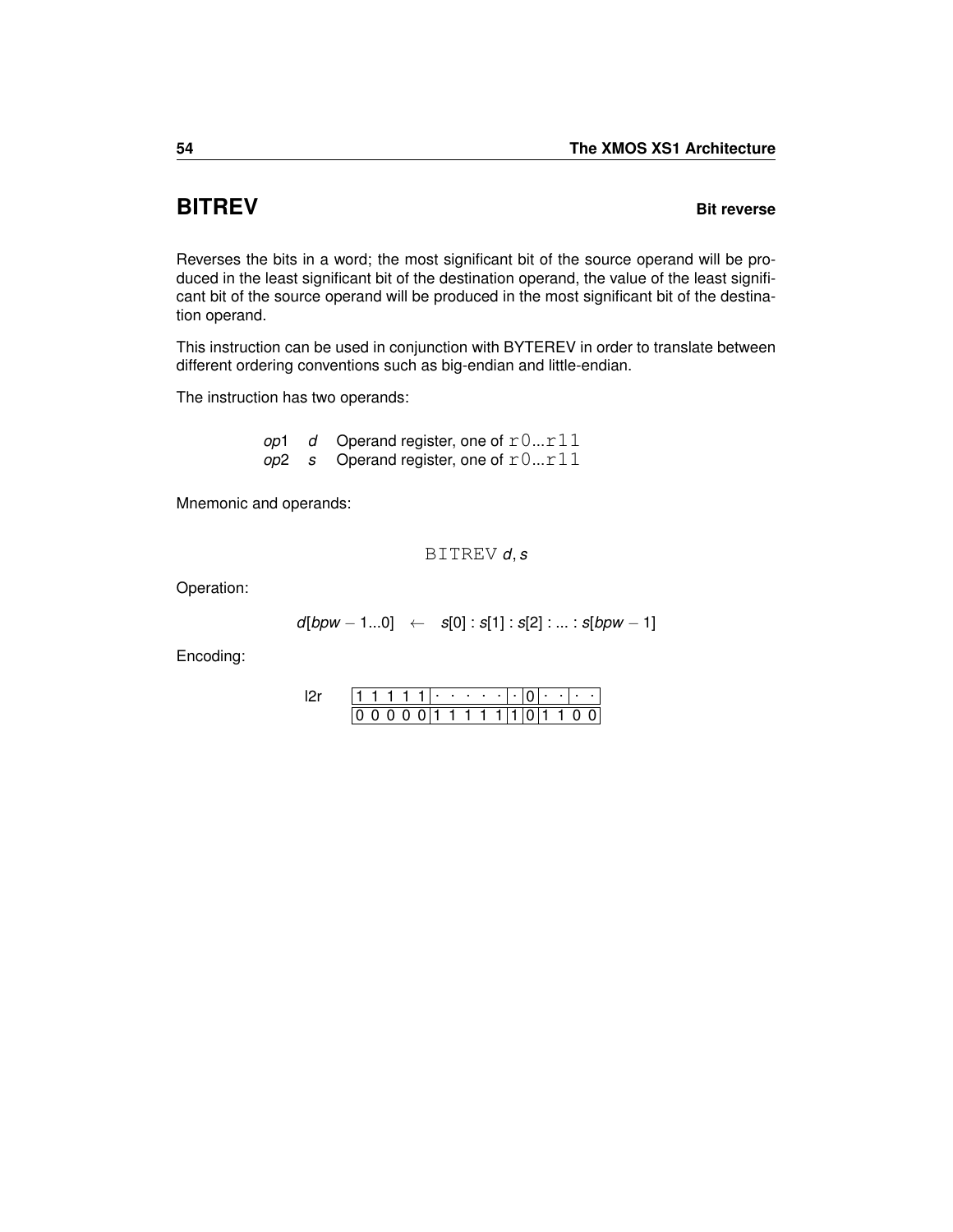### **BLA Branch and link absolute via register**

This instruction implements an procedure call to an absolute address. The program counter is saved in the link-register (*lr*) and the program counter is set to the given address. This address must be even and point to a valid memory address, otherwise an exception is raised. On execution of BLA, the processor will read the target instruction so that the invoked procedure will start without delay.

On entry to the procedure, the Link Register can be saved on the stack using the [ENTSP](#page-93-0) instruction. [RETSP](#page-172-0) performs the opposite of this instruction, returning from a procedure call.

The instruction has one operand:

*op*1 *s* Operand register, one of  $r0...r11$ 

Mnemonic and operands:

BLA *s*

Operation:

$$
\begin{array}{rcl} hr & \leftarrow & pc \\ pc & \leftarrow & s \end{array}
$$

Encoding:

0 0 1 0 0 1 1 1 1 1 1 0 . . . . [1r](#page-245-0)

Conditions that raise an exception:

ET\_[ILLEGAL](#page-252-0)\_PC The address specified was not 16-bit aligned or did not point to a memory location.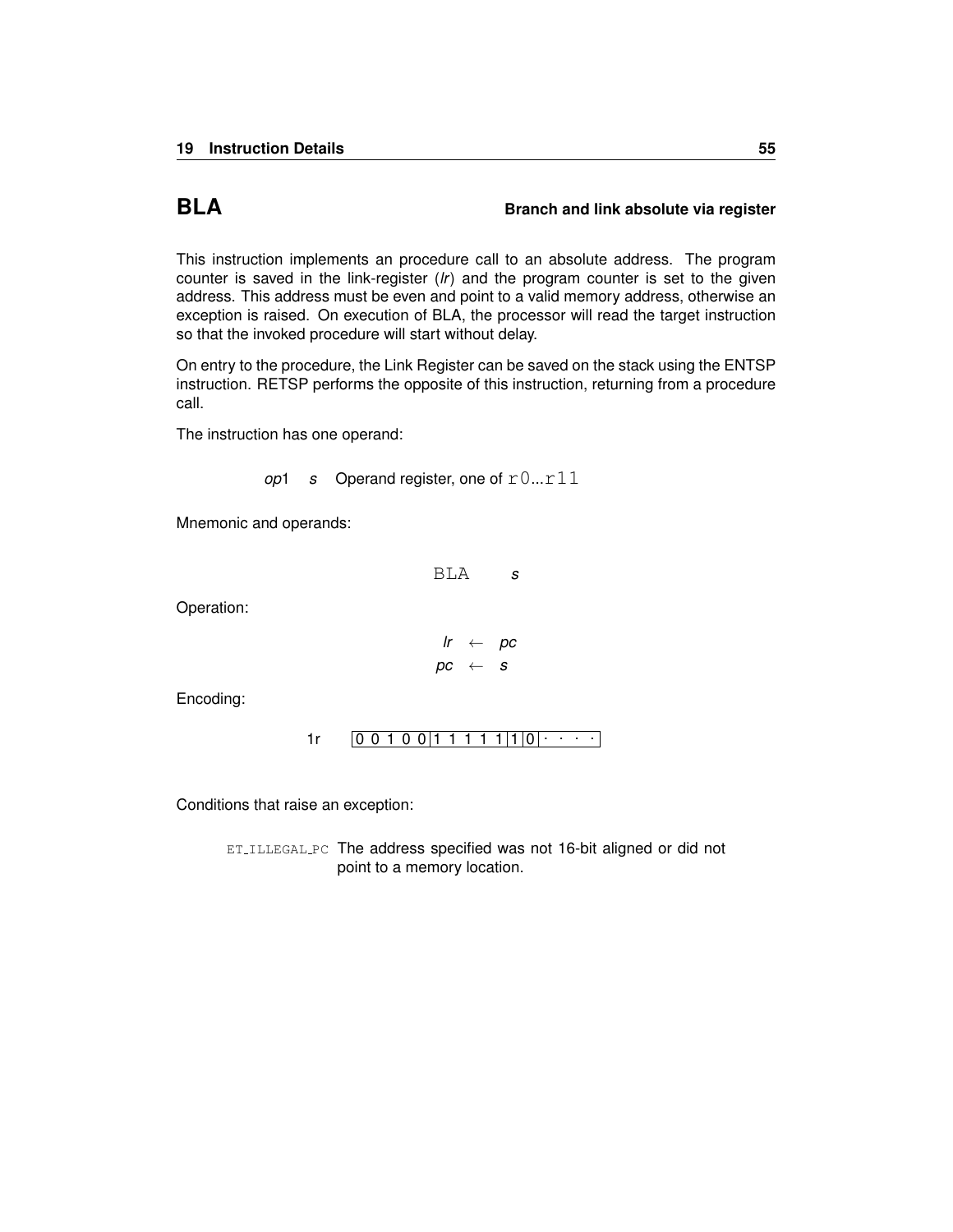# **BLACP Branch and link absolute via constant pool**

This instruction implements a call to a procedure via the constant pool lookup table. The program counter is saved in the link-register (*lr*). The program counter is loaded from the constant pool table. The constant pool register (*cp*) is used as the base address for the table. An offset  $(\nu_{20})$  specifies which word in the table to use. Because the instruction requires access to memory, the execution of the target instruction may be delayed by one instruction in order to fetch the target instruction.

On entry to the procedure, the Link Register can be saved on the stack using the [ENTSP](#page-93-0) instruction. [RETSP](#page-172-0) performs the opposite of this instruction, returning from a procedure call.

The instruction has one operand:

*op*1  $u_{20}$  A 20-bit immediate in the range 0...1048575. If  $u_{20}$  < 1024, the instruction requires no prefix

Mnemonic and operands:

BLACP  $u_{20}$ 

Operation:

$$
\begin{array}{rcl}\nlr & \leftarrow & pc \\
pc & \leftarrow & \text{mem}[cp + u_{20} \times Bpw]\n\end{array}
$$

Encoding:

1 1 1 0 0 0 . . . . . . . . . . [u10](#page-238-0)

or prefixed for long immediates:

| ו וווו |  |  |  |  |  | .                          |  |  |
|--------|--|--|--|--|--|----------------------------|--|--|
|        |  |  |  |  |  | المناسب والمناسب والمناسبة |  |  |

Conditions that raise an exception:

ET\_[ILLEGAL](#page-252-0) PC Loaded value was not 16-bit aligned or did not point to a memory location (trapped during next cycle). ET LOAD [STORE](#page-255-0) Register *cp* points to an unaligned address, or the indexed address does not point to a valid memory address.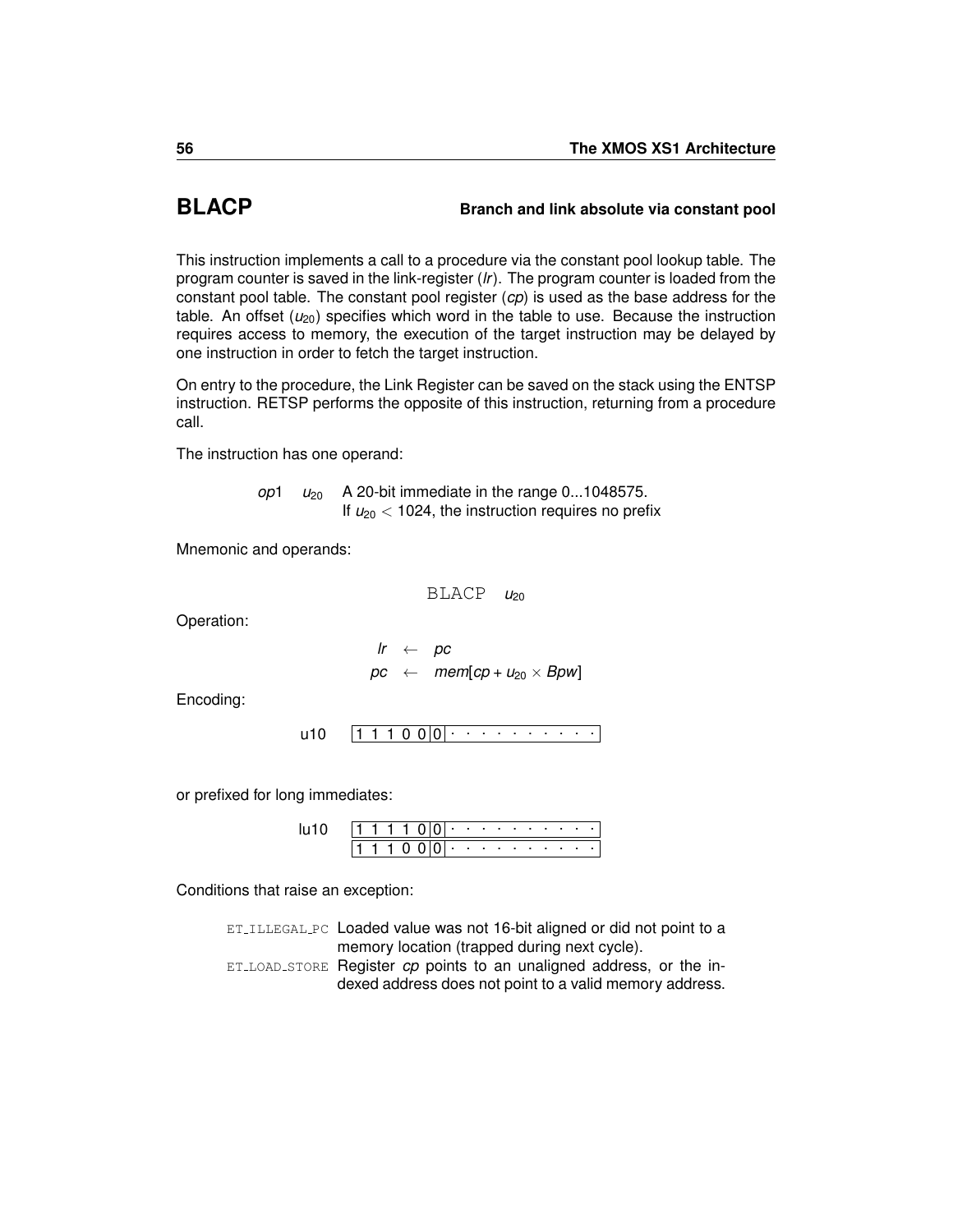### **BLAT Branch and link absolute via table**

This instruction implements a call to a procedure via a lookup table. The program counter is saved in the link-register (*lr*). The program counter is loaded from the lookup table. The lookup table base address is taken from  $r11$ . An offset  $(u_{16})$  specifies which word in the table to use. Because the instruction requires access to memory, the execution of the target instruction may be delayed by one instruction to fetch the target instruction.

On entry to the procedure, the Link Register can be saved on the stack using the [ENTSP](#page-93-0) instruction. [RETSP](#page-172-0) performs the opposite of this instruction, returning from a procedure call.

The instruction has one operand:

*op*1  $u_{16}$  A 16-bit immediate in the range 0...65535. If  $u_{16}$  < 64, the instruction requires no prefix

Mnemonic and operands:

 $BLAT$   $u_{16}$ 

Operation:

$$
\begin{array}{rcl}\n\text{lr} & \leftarrow & \text{pc} \\
\text{pc} & \leftarrow & \text{mem}[r11 + u_{16} \times \text{Bpw}]\n\end{array}
$$

Encoding:

0 1 1 1 0 0 1 1 0 1 . . . . . . [u6](#page-236-0)

or prefixed for long immediates:

|  |  |  | ٠ | . . | ٠ | . . | ٠ | ٠ | ٠ | ٠ |  |
|--|--|--|---|-----|---|-----|---|---|---|---|--|
|  |  |  |   |     |   |     | ٠ |   |   | ٠ |  |

Conditions that raise an exception:

ET\_[ILLEGAL](#page-252-0)\_PC Loaded value was not 16-bit aligned or did not point to a memory location (trapped during the next cycle). ET LOAD [STORE](#page-255-0) Register *r*11 points to an unaligned address, or the indexed address does not point to a valid memory address.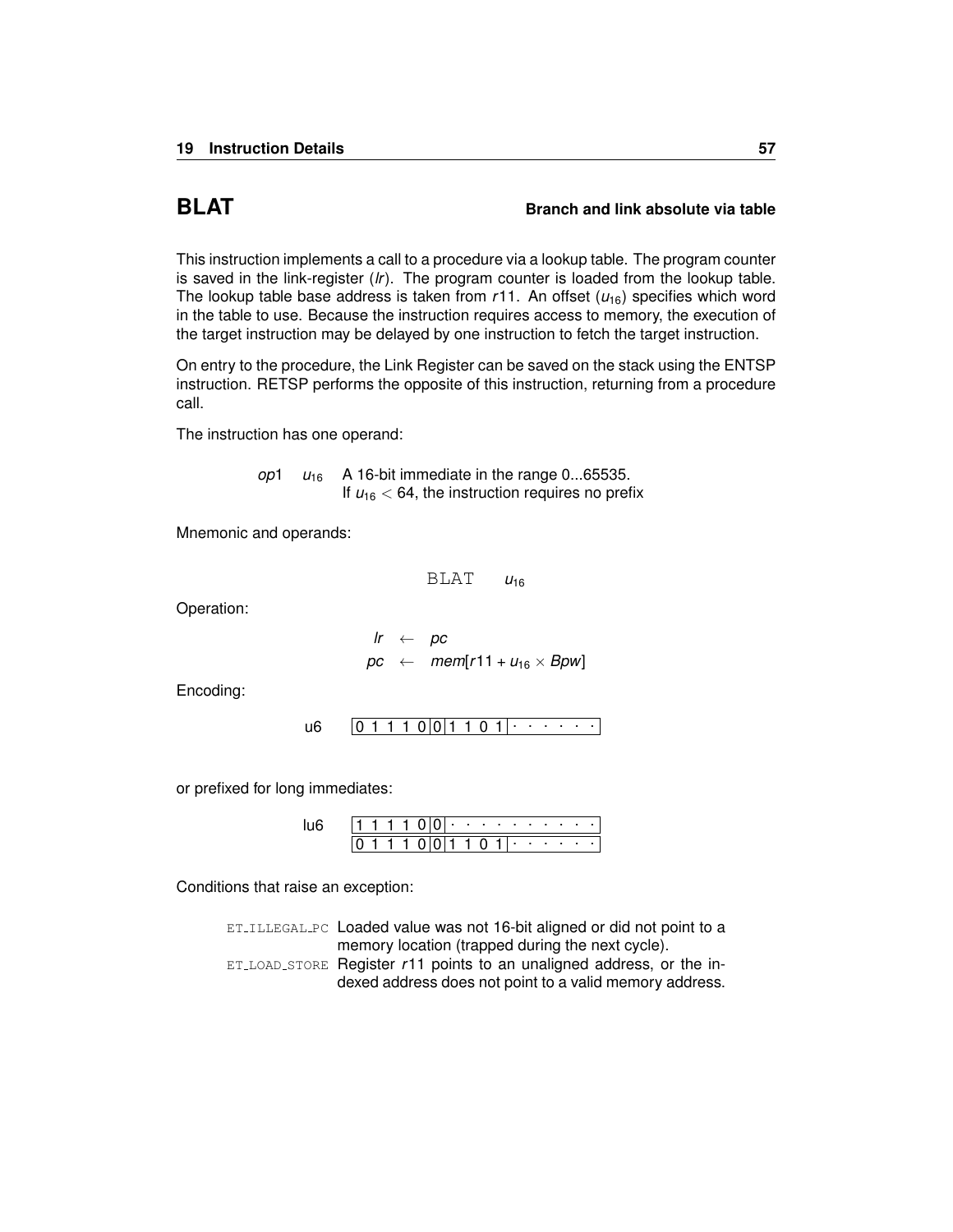## <span id="page-61-0"></span>**BLRB Branch and link relative backwards**

This instruction performs a call to a procedure: the address of the next instruction is saved in the link-register (*lr*) An unsigned offset is subtracted from the program counter. This implements a relative jump.

On entry to the procedure, the Link Register can be saved on the stack using the [ENTSP](#page-93-0) instruction. [RETSP](#page-172-0) performs the opposite of this instruction, returning from a procedure call. The counterpart forward call is called [BLRF.](#page-62-0)

The instruction has one operand:

*op*1 *u*<sup>20</sup> A 20-bit immediate in the range 0...1048575. If  $u_{20}$  < 1024, the instruction requires no prefix

Mnemonic and operands:

BLRB *u*<sub>20</sub>

Operation:

$$
\begin{array}{rcl} hr & \leftarrow & pc \\ pc & \leftarrow & pc - u_{20} \times 2 \end{array}
$$

Encoding:

$$
u10 \qquad \boxed{1\ 1\ 0\ 1\ 0\,1\,1\,1\,\cdots\,\cdots\,\cdots\,\cdots}
$$

or prefixed for long immediates:

|  |  | (1101 | . |  |  |  |  |  |
|--|--|-------|---|--|--|--|--|--|

Conditions that raise an exception: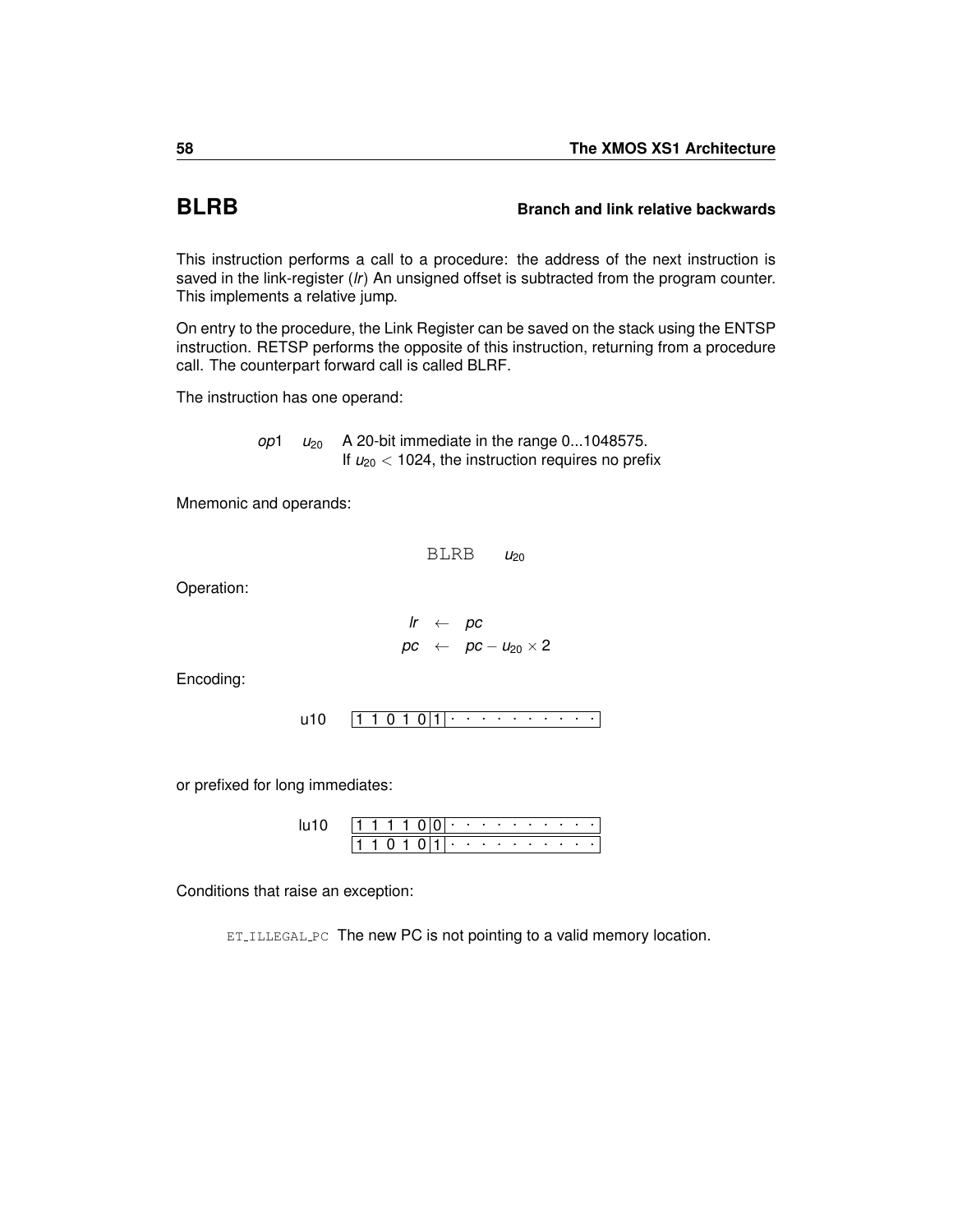### <span id="page-62-0"></span>**BLRF Branch and link relative forwards**

This instruction performs a call to a procedure: the address of the next instruction is saved in the link-register (*lr*) An unsigned offset is added to the program counter. This implements a relative jump.

On entry to the procedure, the Link Register can be saved on the stack using the [ENTSP](#page-93-0) instruction. [RETSP](#page-172-0) performs the opposite of this instruction, returning from a procedure call. The counterpart backward call is called [BLRB.](#page-61-0)

The instruction has one operand:

*op*1 *u*<sup>20</sup> A 20-bit immediate in the range 0...1048575. If  $u_{20}$  < 1024, the instruction requires no prefix

Mnemonic and operands:

 $BLRF$   $u_{20}$ 

Operation:

$$
lr \leftarrow pc pc \leftarrow pc + u_{20} \times 2
$$

Encoding:

$$
u10 \qquad \boxed{1\ 1\ 0\ 1\ 0}\boxed{0}\cdot\cdot\cdot\cdot\cdot\cdot\cdot\cdot\cdot\cdot\cdot\cdot\cdot\cdot\cdot
$$

or prefixed for long immediates:

|  |      | 11 1 1 1 0 0 0 + + + + + + + + + |     |  |  |                                          |  |  |
|--|------|----------------------------------|-----|--|--|------------------------------------------|--|--|
|  | 110. |                                  | . . |  |  | the contract of the contract of the con- |  |  |

Conditions that raise an exception: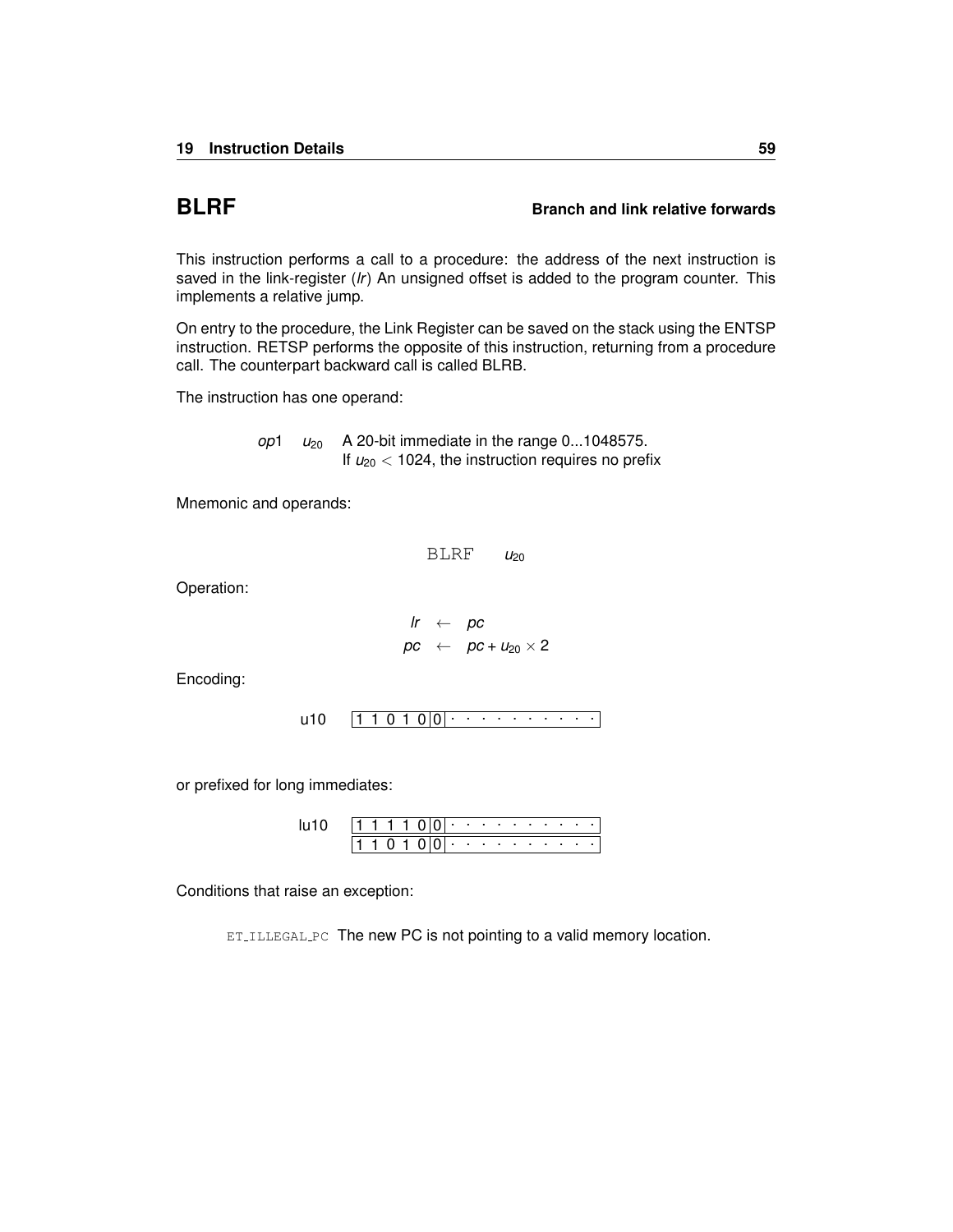### <span id="page-63-0"></span>**BRBF Branch relative backwards false**

This instruction implements a conditional relative jump backwards. A condition (*c*) is tested whether it represents 0 (false) and if this is the case an offset  $(\mu_{16})$  is subtracted from the program counter.

This instruction is part of a group of four instructions that conditionally jump forwards or backwards on true or false conditions: [BRBF,](#page-63-0) [BRBT,](#page-64-0) [BRFF,](#page-66-0) and [BRFT.](#page-67-0)

The instruction has two operands:

*op*1 *c* Operand register, one of  $r0...r11$  $\mu_{16}$  A 16-bit immediate in the range 0...65535. If  $u_{16}$  < 64, the instruction requires no prefix

Mnemonic and operands:

BRBF *c*, *u*<sup>16</sup>

Operation:

if  $c = 0$  then  $pc \leftarrow pc - u_{16} \times 2$ 

Encoding:

 $0 1 1 1 1 |1 | \cdot \cdot \cdot \cdot | \cdot \cdot \cdot \cdot \cdot \cdot$ [ru6](#page-234-0)

or prefixed for long immediates:

|  |  |  |   |   | . |   |  |             |  |  |
|--|--|--|---|---|---|---|--|-------------|--|--|
|  |  |  | ٠ | ٠ | ٠ | . |  | and a state |  |  |

Conditions that raise an exception: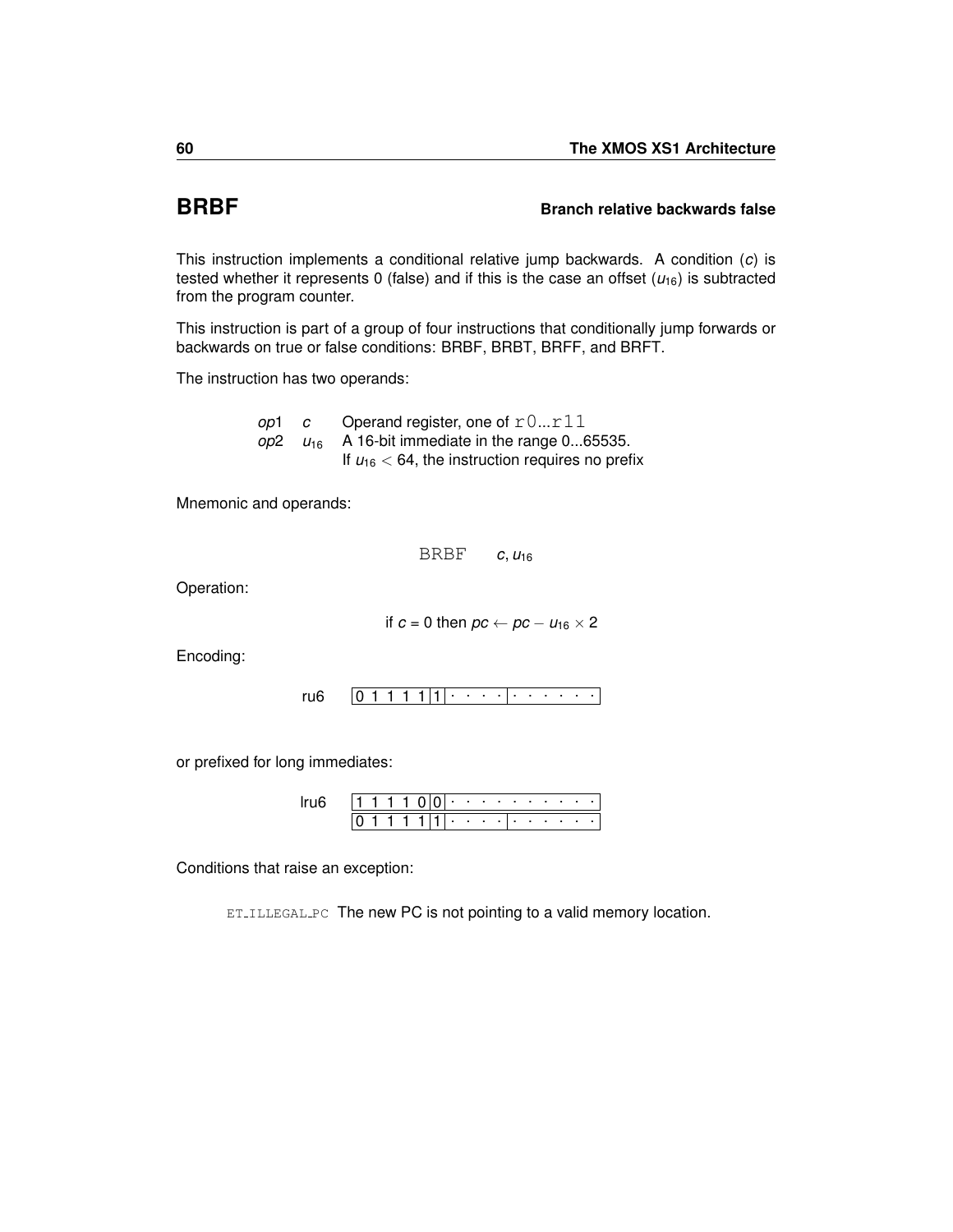### <span id="page-64-0"></span>**BRBT BRBT Branch relative backwards true**

This instruction implements a conditional relative jump backwards. A condition (*c*) is tested whether it is not 0 (true) and if this is the case an offset  $(u_{16})$  is subtracted from the program counter.

This instruction is part of a group of four instructions that conditionally jump forwards or backwards on true or false conditions: [BRBF,](#page-63-0) [BRBT,](#page-64-0) [BRFF,](#page-66-0) and [BRFT.](#page-67-0)

The instruction has two operands:

*op*1 *c* Operand register, one of  $r0...r11$  $\mu_{16}$  A 16-bit immediate in the range 0...65535. If  $u_{16}$  < 64, the instruction requires no prefix

Mnemonic and operands:

BRBT *c*, *u*<sup>16</sup>

Operation:

if  $c \neq 0$  then  $pc \leftarrow pc - u_{16} \times 2$ 

Encoding:

 $0 1 1 1 0 |1|$  . . . . . . . . . . [ru6](#page-234-0)

or prefixed for long immediates:

|  |  |  |  | the company of the company |  |                  | . |  |
|--|--|--|--|----------------------------|--|------------------|---|--|
|  |  |  |  |                            |  | $\sim$ 100 $\pm$ |   |  |

Conditions that raise an exception: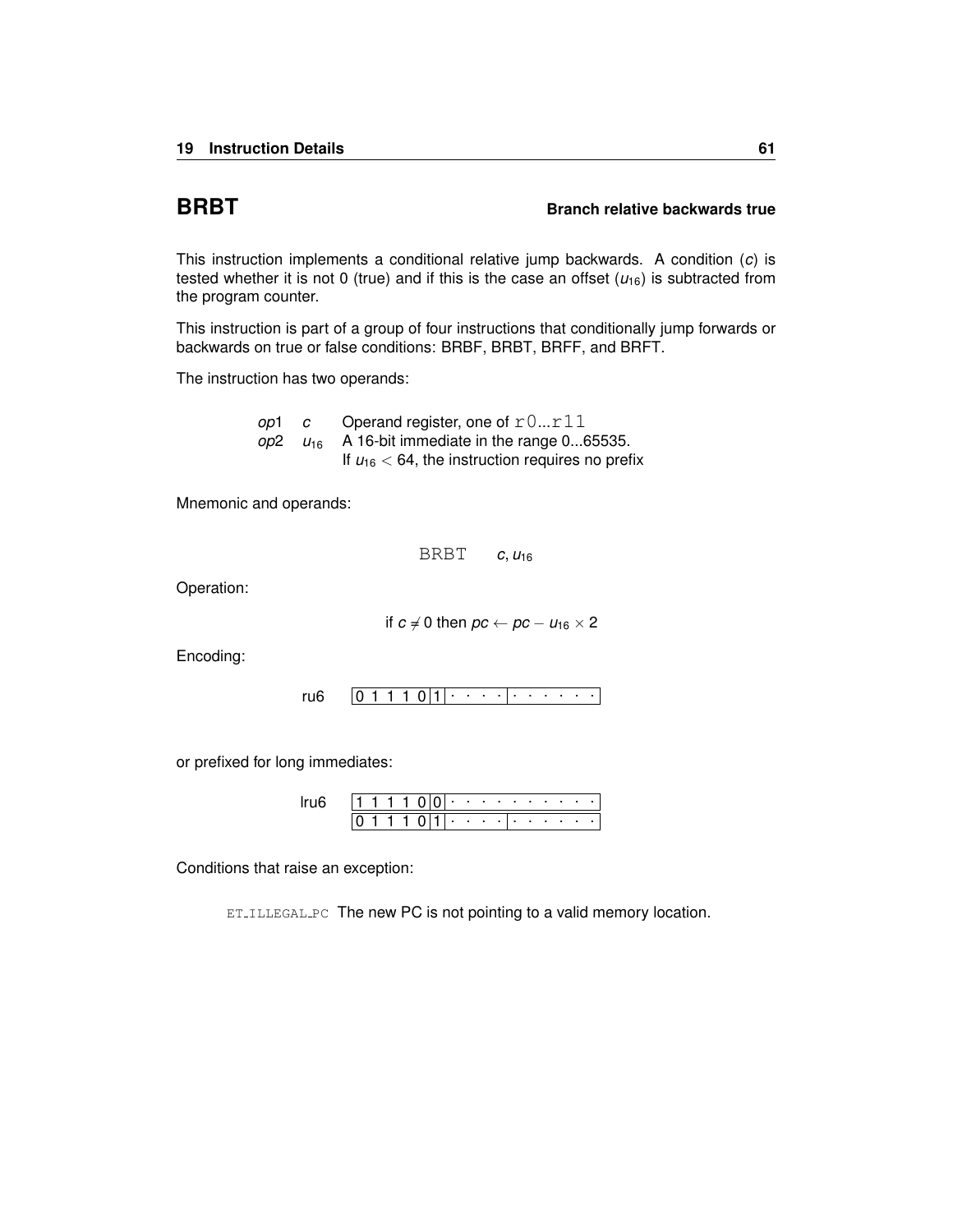# <span id="page-65-0"></span>**BRBU Branch relative backwards unconditional**

This instruction implements a relative jump backwards. The operand specifies the offset that should be subtracted from the program counter.

The counterpart forward relative jump is [BRFU.](#page-68-0)

The instruction has one operand:

*op*1 *u*<sup>16</sup> A 16-bit immediate in the range 0...65535. If  $u_{16}$  < 64, the instruction requires no prefix

Mnemonic and operands:

BRBU  $u_{16}$ 

Operation:

 $pc \leftarrow \textit{pc} - \textit{u}_{16} \times 2$ 

Encoding:

0 1 1 1 0 1 1 1 0 0 . . . . . . [u6](#page-236-0)

or prefixed for long immediates:

|  |  |        |  |    | $\cdots$     |        |                          | . . |  |  |
|--|--|--------|--|----|--------------|--------|--------------------------|-----|--|--|
|  |  | $\cup$ |  | 11 | $\mathbf{U}$ | $\cup$ | <b>Contract Contract</b> |     |  |  |

Conditions that raise an exception: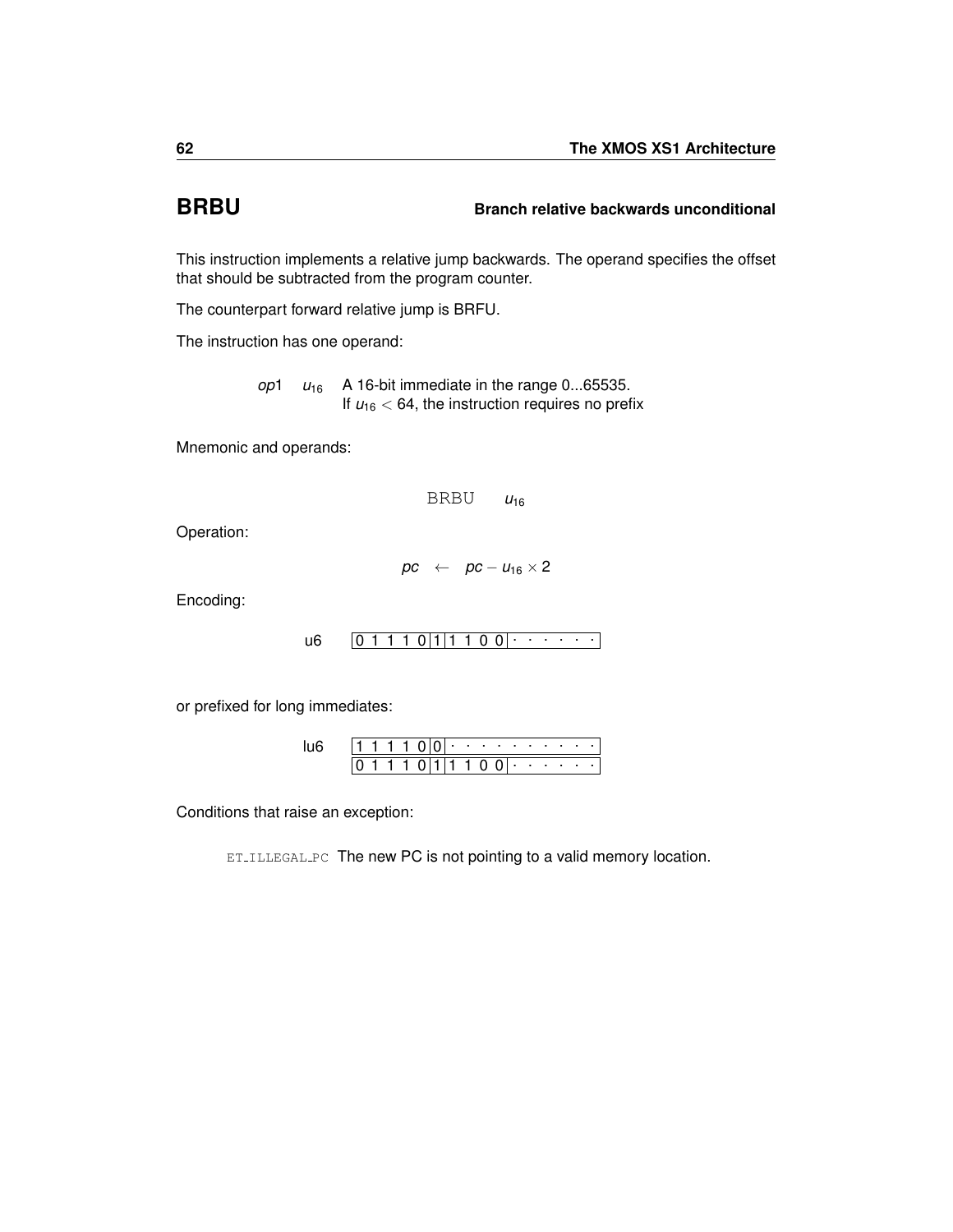### <span id="page-66-0"></span>**BRFF Branch relative forward false**

This instruction implements a conditional relative jump forwards. A condition (*c*) is tested whether it represents 0 (false) and if this is the case an offset  $(u_{16})$  is added to the program counter.

This instruction is part of a group of four instructions that conditionally jump forwards or backwards on true or false conditions: [BRBF,](#page-63-0) [BRBT,](#page-64-0) [BRFF,](#page-66-0) and [BRFT.](#page-67-0)

The instruction has two operands:

*op*1 *c* Operand register, one of  $r0...r11$  $\mu_{16}$  A 16-bit immediate in the range 0...65535. If  $u_{16}$  < 64, the instruction requires no prefix

Mnemonic and operands:

BRFF *c*, *u*<sup>16</sup>

Operation:

if  $c = 0$  then  $pc \leftarrow pc + u_{16} \times 2$ 

Encoding:

 $0 1 1 1 1 |0|$  . . . . . . . . . . [ru6](#page-234-0)

or prefixed for long immediates:

|  |  |  |   | <b>Contract Contract</b> | <b>Contract Contract</b> |  |                  | . |  |
|--|--|--|---|--------------------------|--------------------------|--|------------------|---|--|
|  |  |  | ٠ |                          |                          |  | $\sim$ 100 $\pm$ |   |  |

Conditions that raise an exception: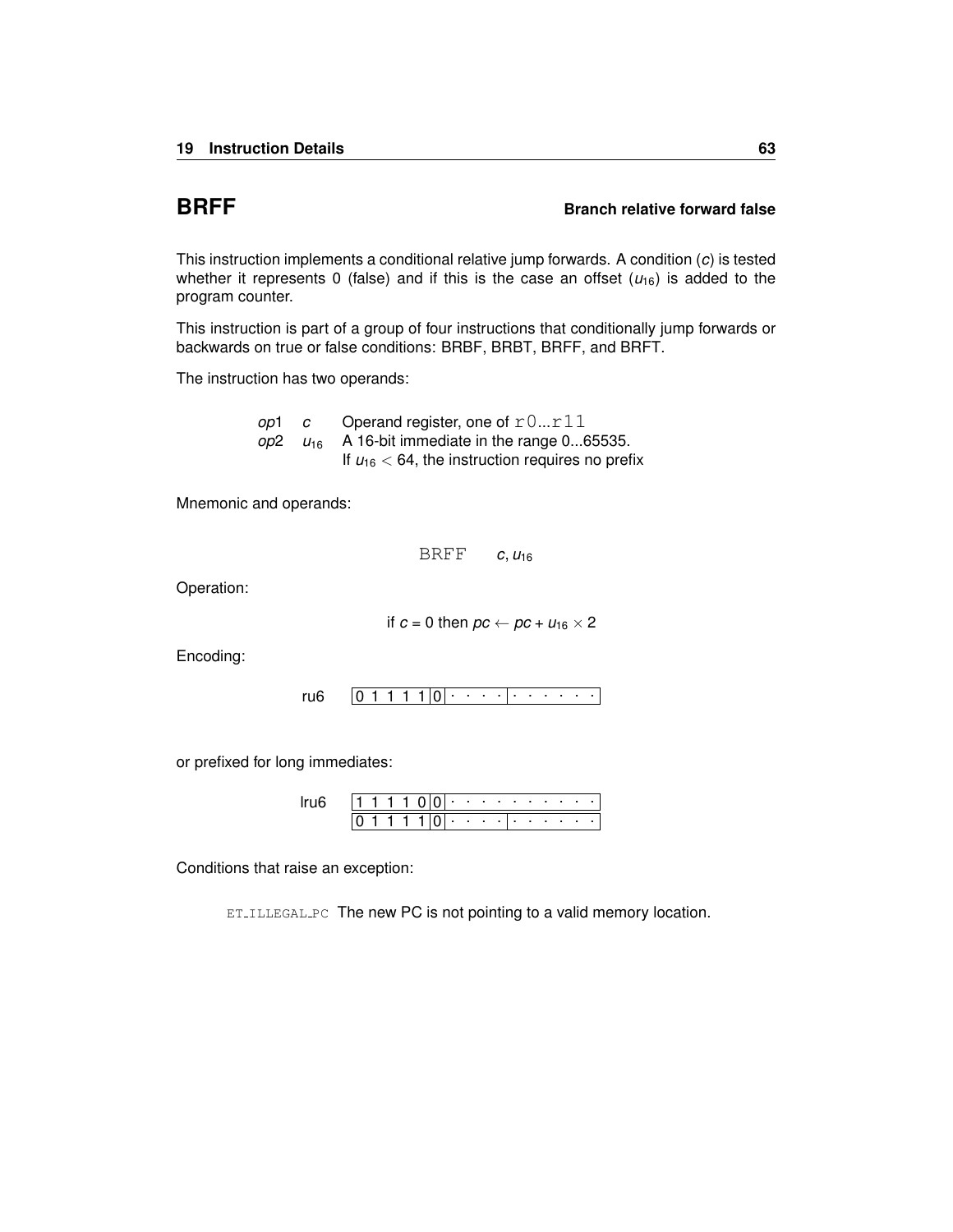### <span id="page-67-0"></span>**BRFT Branch relative forward true**

This instruction implements a conditional relative jump forwards. A condition (*c*) is tested whether it is not 0 (true) and if this is the case an offset  $(u_{16})$  is added to the program counter.

This instruction is part of a group of four instructions that conditionally jump forwards or backwards on true or false conditions: [BRBF,](#page-63-0) [BRBT,](#page-64-0) [BRFF,](#page-66-0) and [BRFT.](#page-67-0)

The instruction has two operands:

*op*1 *c* Operand register, one of  $r0...r11$  $\mu_{16}$  A 16-bit immediate in the range 0...65535. If  $u_{16}$  < 64, the instruction requires no prefix

Mnemonic and operands:

BRFT *c*, *u*<sup>16</sup>

Operation:

if  $c \neq 0$  then  $pc \leftarrow pc + u_{16} \times 2$ 

Encoding:

 $0 1 1 1 0 0 \cdot \cdot \cdot \cdot \cdot \cdot \cdot \cdot$ [ru6](#page-234-0)

or prefixed for long immediates:

|  |  |  |  |                              |  | the company's company's company's |                          |  |  |
|--|--|--|--|------------------------------|--|-----------------------------------|--------------------------|--|--|
|  |  |  |  | $\sim$ 100 $\sim$ 100 $\sim$ |  |                                   | <b>Contract Contract</b> |  |  |

Conditions that raise an exception: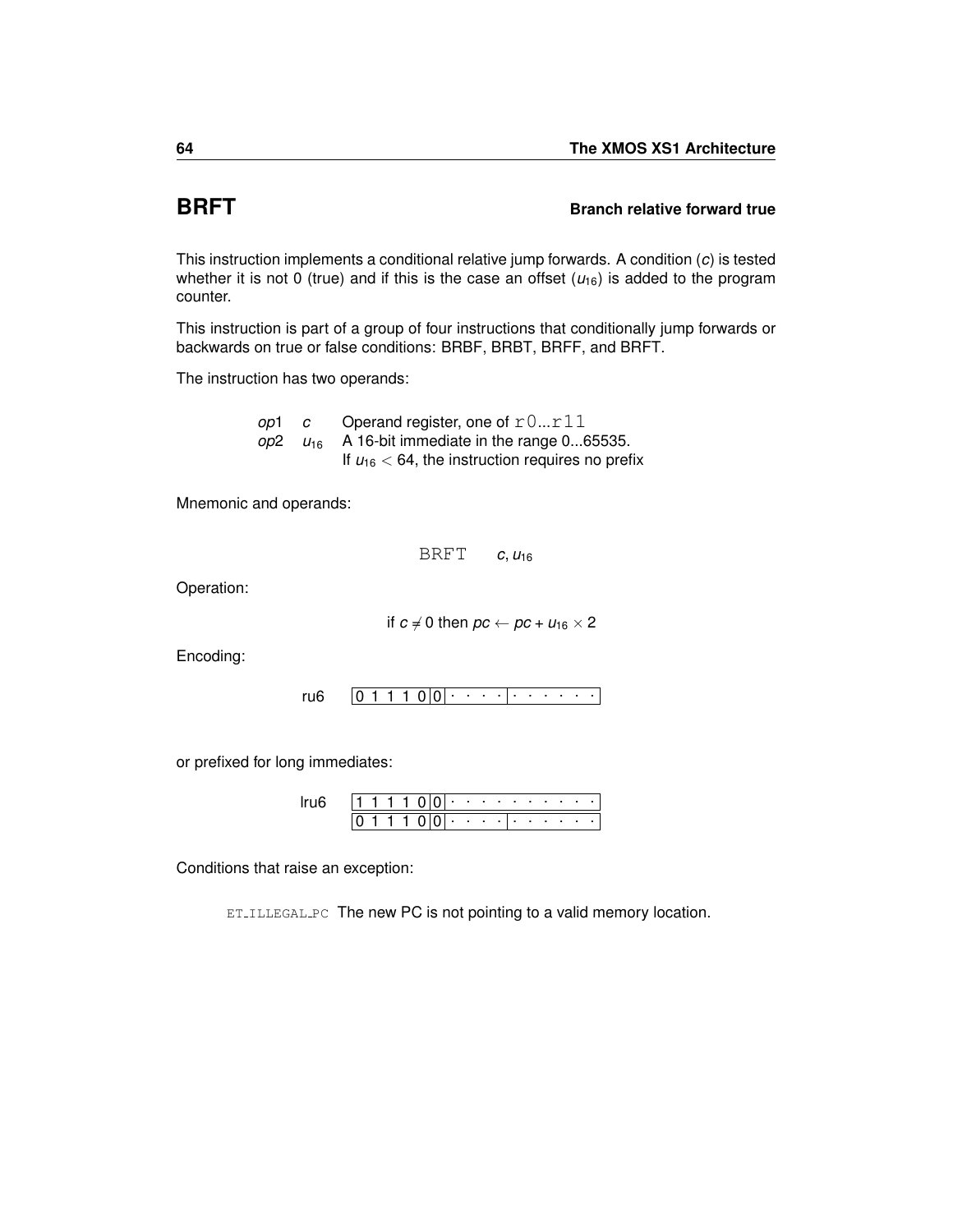# <span id="page-68-0"></span>**BRFU Branch relative forward unconditional**

This instruction implements a relative jump forwards. The operand specifies the offset that should be added to the program counter.

The counterpart backward relative jump is [BRBU.](#page-65-0)

The instruction has one operand:

*op*1  $u_{16}$  A 16-bit immediate in the range 0...65535. If  $u_{16}$  < 64, the instruction requires no prefix

Mnemonic and operands:

 $BRFU$   $u_{16}$ 

Operation:

 $pc \leftarrow \rho c + u_{16} \times 2$ 

Encoding:

0 1 1 1 0 0 1 1 0 0 . . . . . . [u6](#page-236-0)

or prefixed for long immediates:

|  |  |  |     | ٠ |    | <b>Contract Contract Contract</b> |        |      |        |  |  |
|--|--|--|-----|---|----|-----------------------------------|--------|------|--------|--|--|
|  |  |  | 011 |   | ı. | $^{\circ}$                        | $\cup$ | - 10 | $\sim$ |  |  |

Conditions that raise an exception: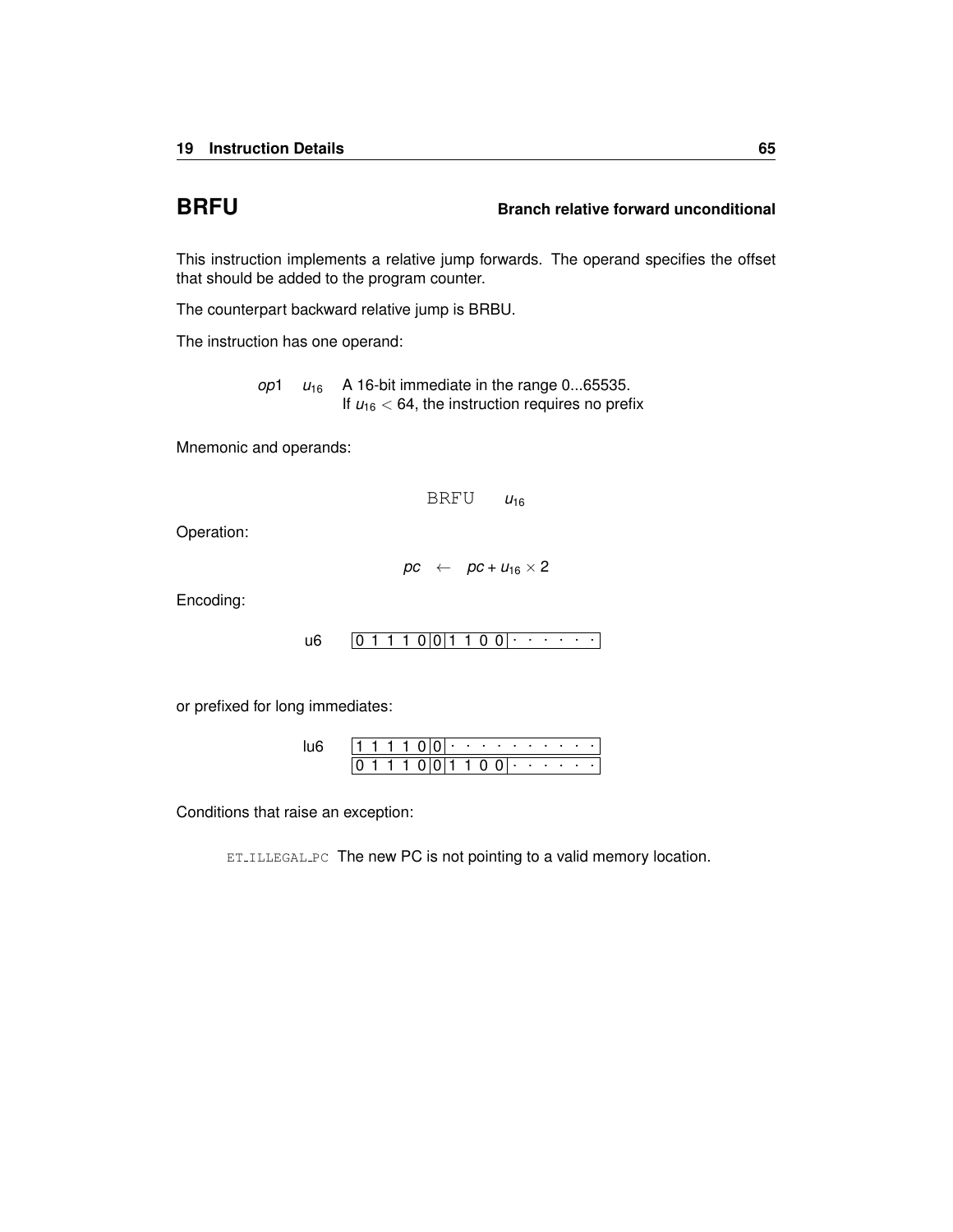# **BRU BRU Branch relative unconditional register**

This instruction implements a jump using a signed offset stored in a register. Because instructions are aligned on 16-bit boundaries, the offset in the register is multiplied by 2. Negative values cause backwards jumps.

The instruction has one operand:

*op*1 *s* Operand register, one of  $r0...r11$ 

Mnemonic and operands:

BRU *s*

Operation:

 $pc \leftarrow \textit{pc} + s_{\textit{sinned}} \times 2$ 

Encoding:

0 0 1 0 1 1 1 1 1 1 1 0 . . . . [1r](#page-245-0)

Conditions that raise an exception: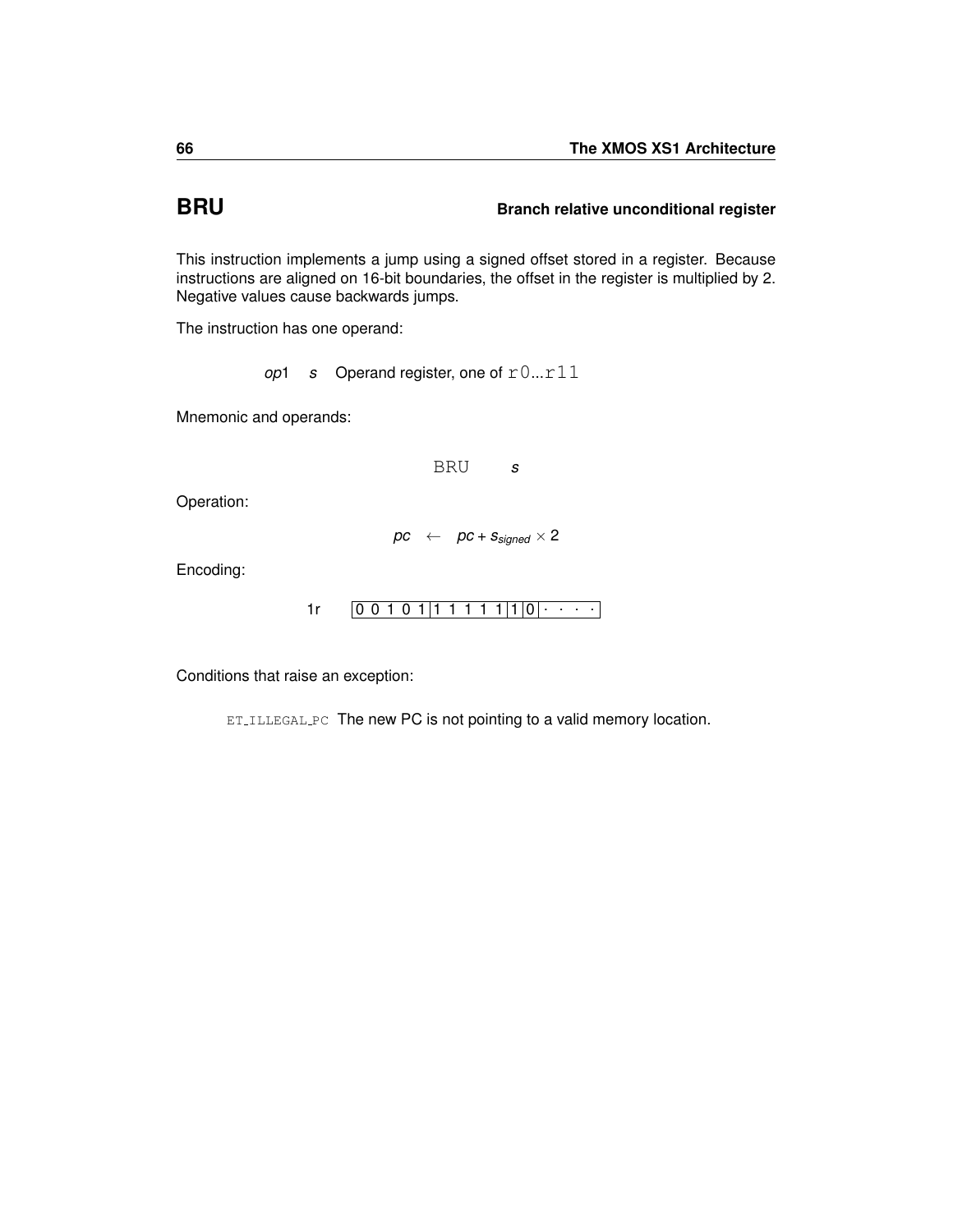# <span id="page-70-0"></span>**BYTEREV BYTEREV**

This instruction reverses the bytes of a word.

Together with the [BITREV](#page-57-0) instruction this can be used to resolve requirements of different ordering conventions such as little-endian and big-endian.

The instruction has two operands:

*op*1  $d$  Operand register, one of  $r0...r11$ *op*2 *s* Operand register, one of r0...r11

Mnemonic and operands:

### BYTEREV *d*, *s*

Operation:

*d*[*bpw* − 1...0] ← *s*[7...0] : *s*[15...8] : ... : *s*[*bpw* − 1 : *bpw* − 8]

Encoding:

|  |  |  | ٠ | ٠ | ٠  |  |  | ٠ | ٠ |  |
|--|--|--|---|---|----|--|--|---|---|--|
|  |  |  |   |   | 11 |  |  |   |   |  |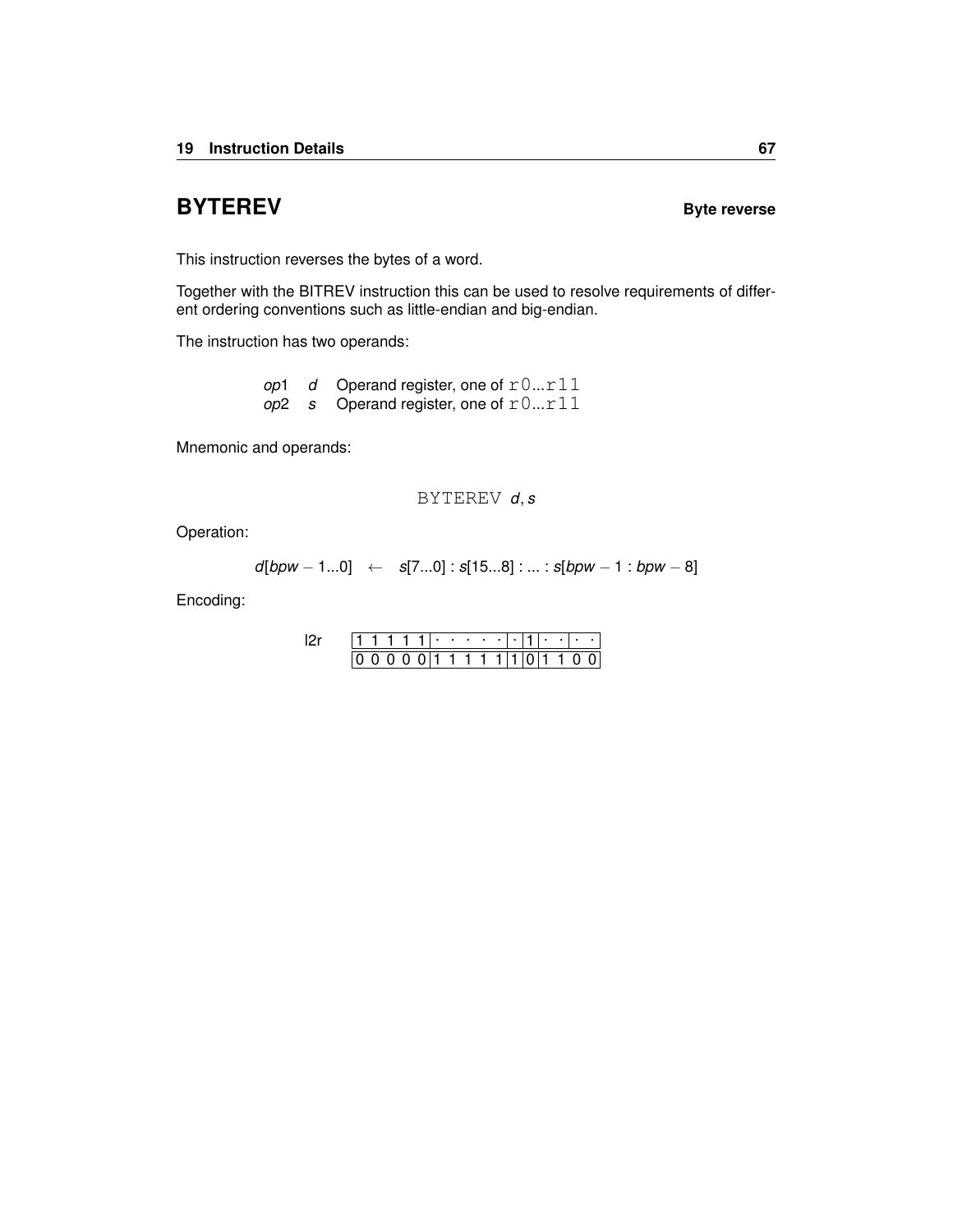# **CHKCT Test for control token**

If the next token on a channel is the specified control token, then this token is discarded from the channel. If not, the instruction raises an exception.

This instruction pauses if the channel does not have a token available to be read.

This instruction can be used together with [OUTCT](#page-164-0) in order to implement robust protocols on channels; each OUTCT must have a matching CHKCT or [INCT.](#page-114-0) [TESTCT](#page-213-0) tests for a control token without trapping, and does not discard the control token.

The instruction has two operands:

*op*1  $r$  Operand register, one of  $r0...r11$  $op2$  *s* Operand register, one of  $r0...r11$ 

Mnemonic and operands:

CHKCT *r*, *s*

Operation:

if *hasctoken*( $r$ ) ∧ ( $s$  = *token*( $r$ )) then *skiptoken*(*r*) else *raiseexception*

Encoding:

1 1 0 0 1 . . . . . . 0 . . . . [2r](#page-240-0)

Conditions that raise an exception:

| ET_RESOURCE_DEP | Resource illegally shared between threads                                         |
|-----------------|-----------------------------------------------------------------------------------|
|                 | $ET$ ILLEGAL RESOURCE r is not pointing to a channel resource, or the resource is |
|                 | not in use.                                                                       |
|                 | ET_ILLEGAL_RESOURCE r contains a data token.                                      |
|                 | $ET$ ILLEGAL RESOURCE r contains a control token different to s.                  |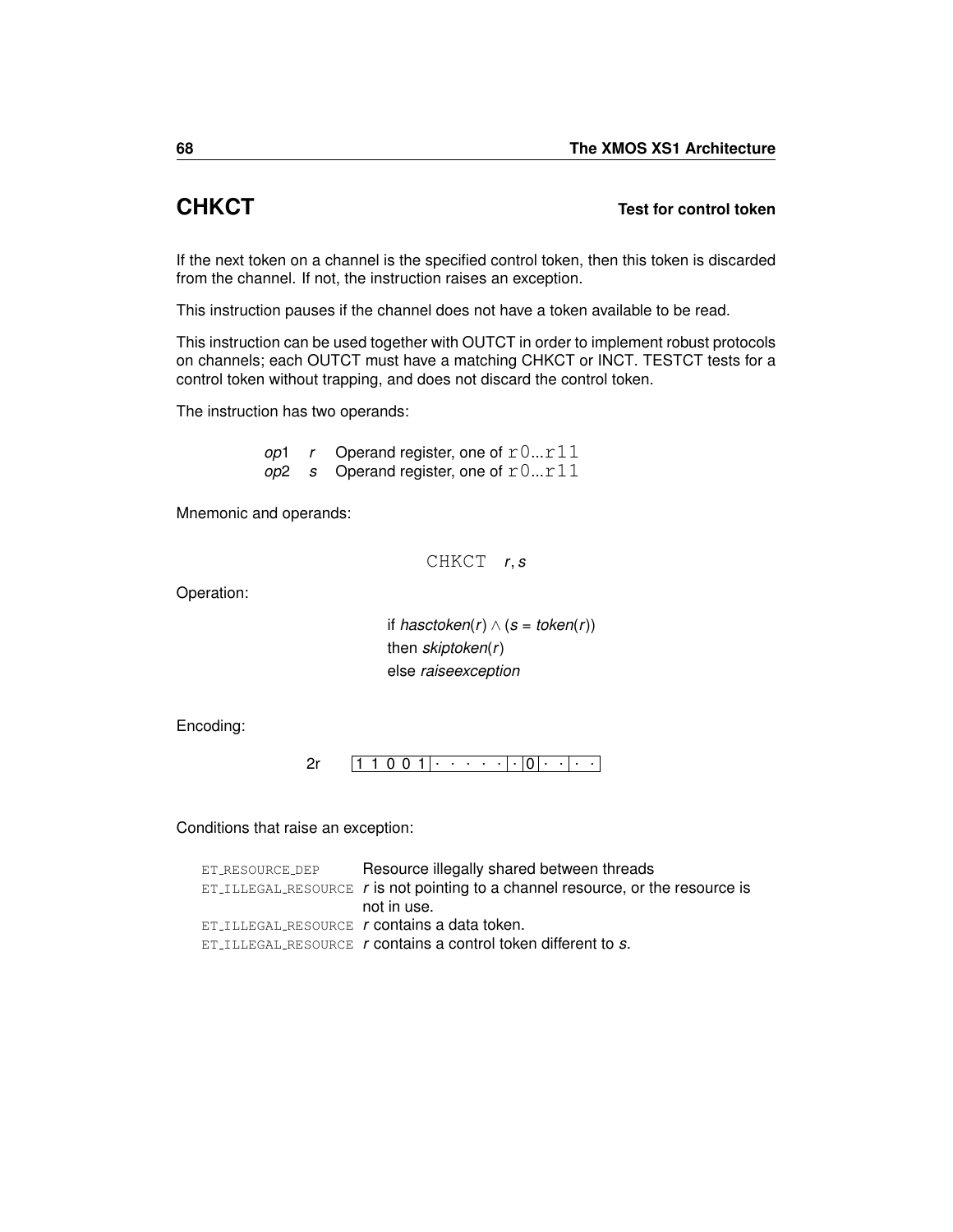### **CHKCTI Test for control token immediate**

If the next token on a channel is the specified control token, then this token is discarded from the channel. If not, the instruction raises an exception.

This instruction pauses if the channel does not have a token available to be read.

This instruction can be used together with [OUTCT](#page-164-0) in order to implement robust protocols on channels; each OUTCT must have a matching CHKCT or [INCT.](#page-114-0) [TESTCT](#page-213-0) tests for a control token without trapping, and does not discard the control token.

The instruction has two operands:

*op*1  $r$  Operand register, one of  $r0...r11$ *op*2 *u<sup>s</sup>* An integer in the range 0...11

Mnemonic and operands:

CHKCTI *r*, *u<sup>s</sup>*

Operation:

*if hasctoken*(*r*) ∧ ( $u_s$  = *token*(*r*)) then *skiptoken*(*r*) else *raiseexception*

Encoding:

[rus](#page-244-0)  $\boxed{1\ 1\ 0\ 0\ 1|\cdot\cdot\cdot\cdot\cdot\cdot|\cdot|1|\cdot\cdot|\cdot\cdot}$ 

Conditions that raise an exception:

| ET_RESOURCE_DEP | Resource illegally shared between threads                                                      |
|-----------------|------------------------------------------------------------------------------------------------|
|                 | $ET$ <sub>ILLEGAL</sub> RESOURCE $r$ is not pointing to a channel resource, or the resource is |
|                 | not in use.                                                                                    |
|                 | ET ILLEGAL RESOURCE <i>r</i> contains a data token.                                            |
|                 | ET_ILLEGAL_RESOURCE r contains a control token different to $u_s$ .                            |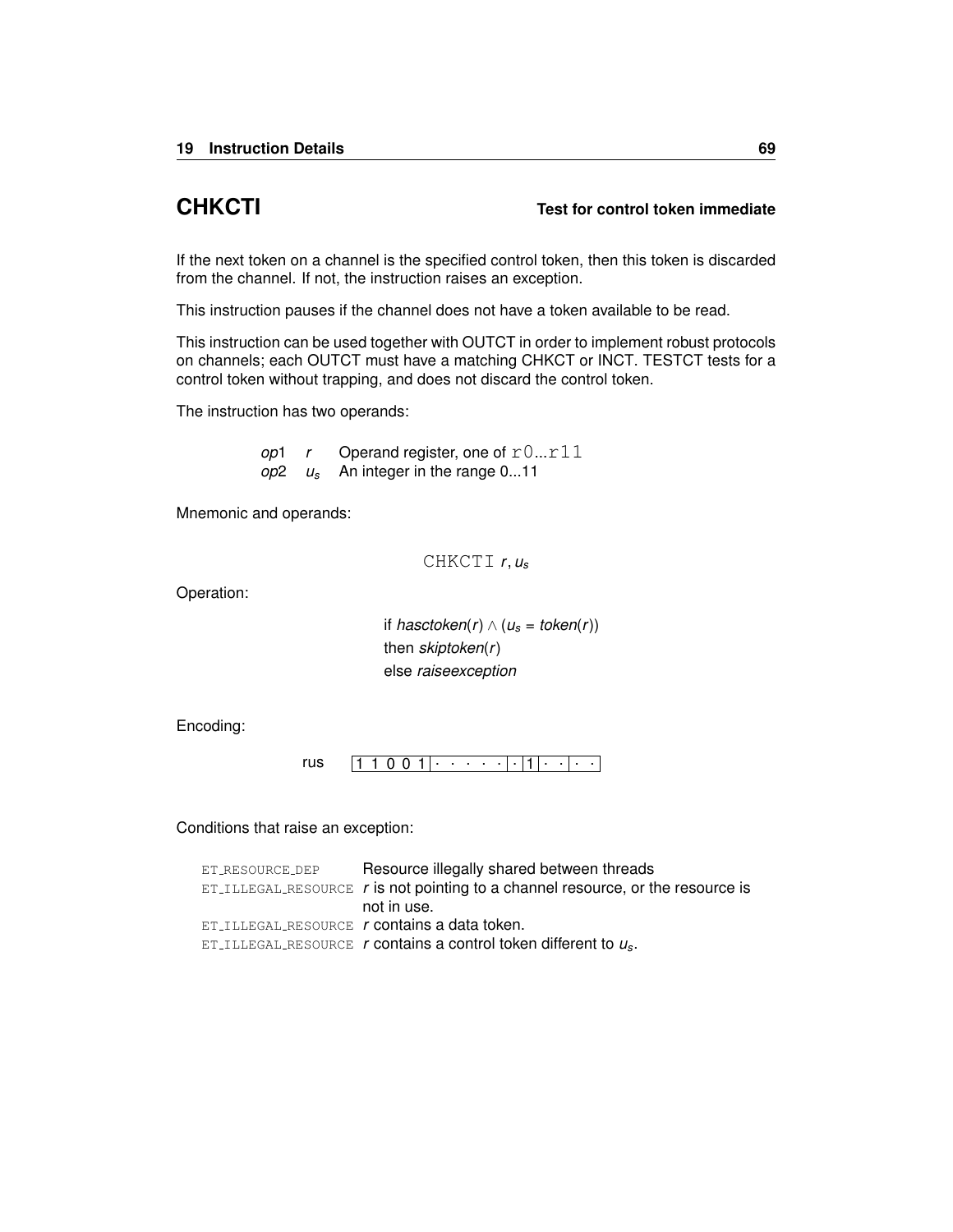## **CLRE Clear all events**

Clears the thread's Event-Enable and In-Enabling flags, and disables all individual events for the thread. Any resource (port, channel, timer) that was enabled for this thread will be disabled.

The instruction has no operands.

Mnemonic and operands:

CLRE

Operation:

$$
sf[eeble] \leftarrow 0
$$
\n
$$
sf[inenh] \leftarrow 0
$$
\n
$$
for all res
$$
\n
$$
if (thread_{res} = tid) \land event_{res} \text{ then } emb_{res} \leftarrow 0
$$

Encoding:

### [0r](#page-246-0)  $[0 0 0 0 0 1 1 1 1 1 1 1 0 1 1 0 1]$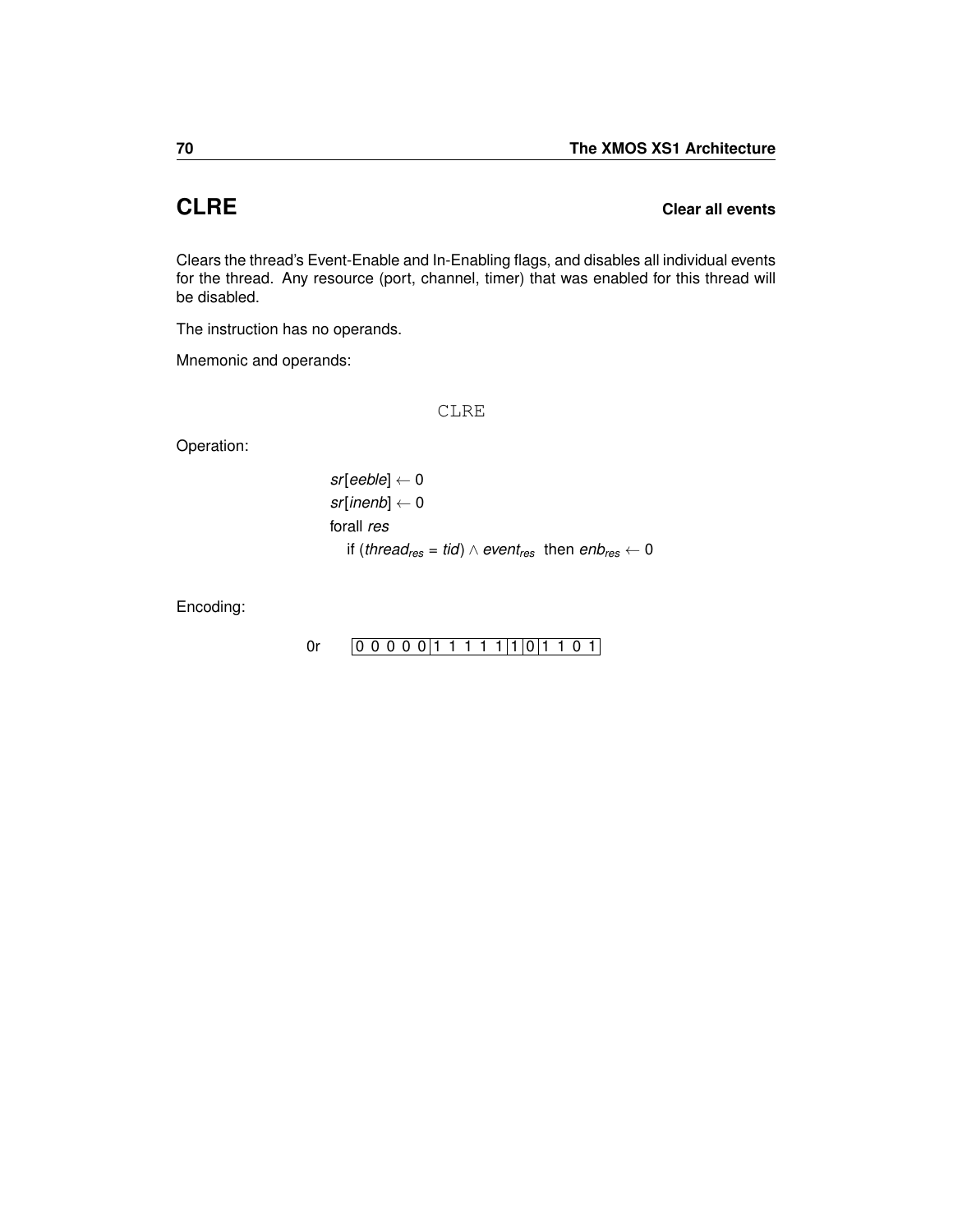### **CLRPT CLRPT CLRPT Clear the port time**

Clears the timer that is used to determine when the next output on a port will happen.

The instruction has one operand:

*op*1  $r$  Operand register, one of  $r0...r11$ 

Mnemonic and operands:

CLRPT *r*

Operation:

*clearporttime*(*r*)

Encoding:

 $1r \left[ 1 \ 0 \ 0 \ 0 \ 0 \right] 1 \ 1 \ 1 \ 1 \ 1 \left| 1 \right| 0 \left| \cdots \right|$  $1r \left[ 1 \ 0 \ 0 \ 0 \ 0 \right] 1 \ 1 \ 1 \ 1 \ 1 \left| 1 \right| 0 \left| \cdots \right|$ 

Conditions that raise an exception:

ET\_[RESOURCE](#page-259-0)\_DEP Resource illegally shared between threads ET ILLEGAL [RESOURCE](#page-254-0) *r* is not pointing to a port resource, or the resource is not in use.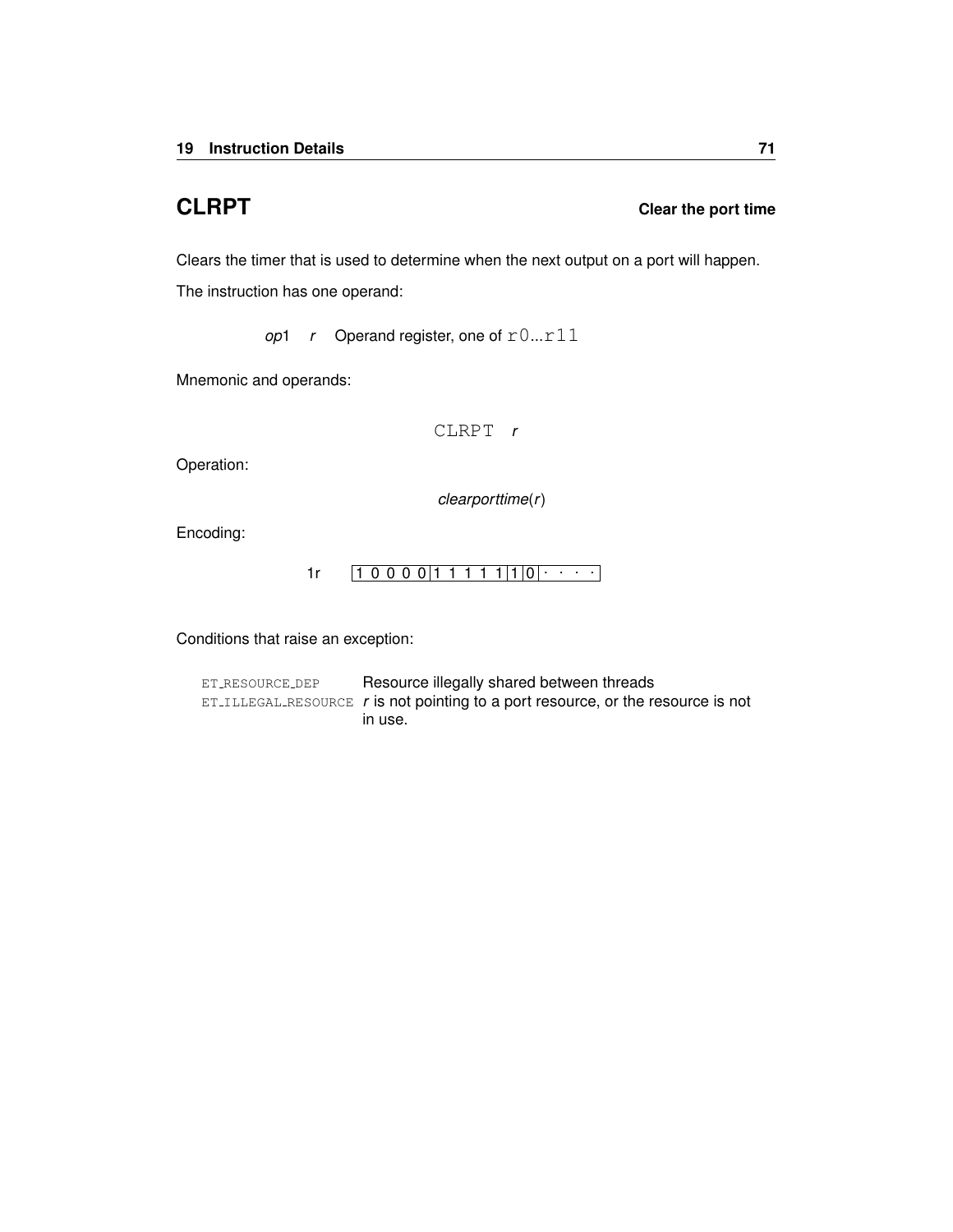### **CLRSR Clear bits SR**

Clear bits in the thread's status register (*sr*). The mask supplied specifies which bits should be cleared.

[SETSR](#page-189-0) is used to set bits in the status register.

The instruction has one operand:

*op*1  $u_{16}$  A 16-bit immediate in the range 0...65535. If  $u_{16}$  < 64, the instruction requires no prefix

Mnemonic and operands:

 $CLRSR$   $u_{16}$ 

Operation:

 $sr \leftarrow$  *sr* ∧*bit*  $\neg$ *bit*  $u_{16}$ 

Encoding:

```
0 1 1 1 1 0 1 1 0 0
. . . . . . u6
```
or prefixed for long immediates:

|  |  |  |  |       | .          | $\sim$                | . . |  |  |
|--|--|--|--|-------|------------|-----------------------|-----|--|--|
|  |  |  |  | 10111 | $^{\circ}$ | $0 \cdot \cdot \cdot$ |     |  |  |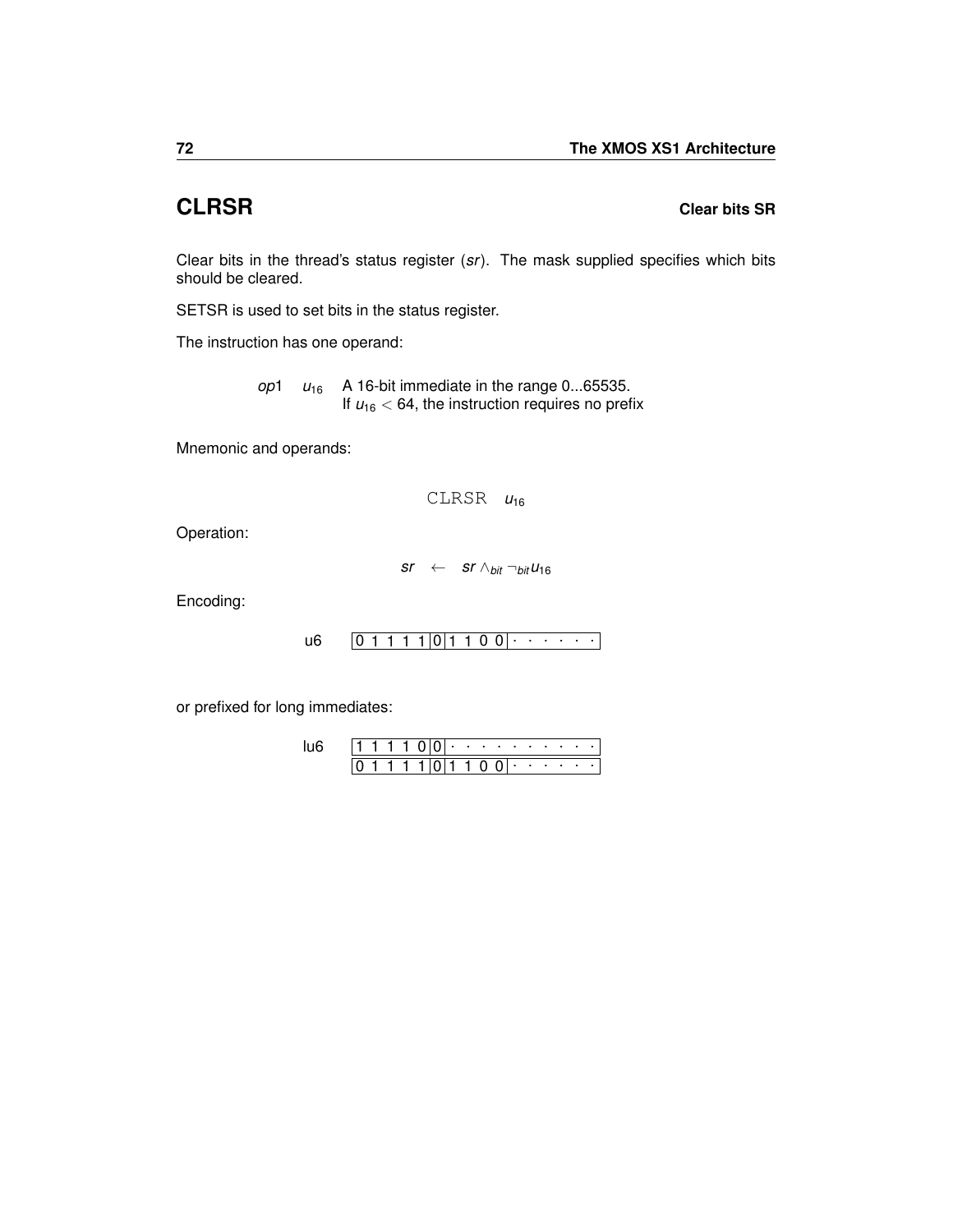### **CLZ Count leading zeros**

Counts the number of leading zero bits in its operand. If the operand is zero, then *bpw* is produced. If the operand starts with a '1' bit (ie, a negative signed integer, or a large unsigned integer), then 0 is produced. This instruction can be used to efficiently normalise integers.

The instruction has two operands:

*op*1 *d* Operand register, one of  $r0...r11$ *op*2 *s* Operand register, one of r0...r11

Mnemonic and operands:

$$
\texttt{CLZ} \qquad d, s
$$

Operation:

$$
d \leftarrow \begin{cases} s=0 & bpw \\ s[bpw-1]=0, & bpw-1-\lfloor \log_2 s \rfloor \\ s[bpw-1]=1, & 0 \end{cases}
$$

|  |  |  | ٠ |   |  |  | ٠ |  |  |
|--|--|--|---|---|--|--|---|--|--|
|  |  |  |   | 1 |  |  |   |  |  |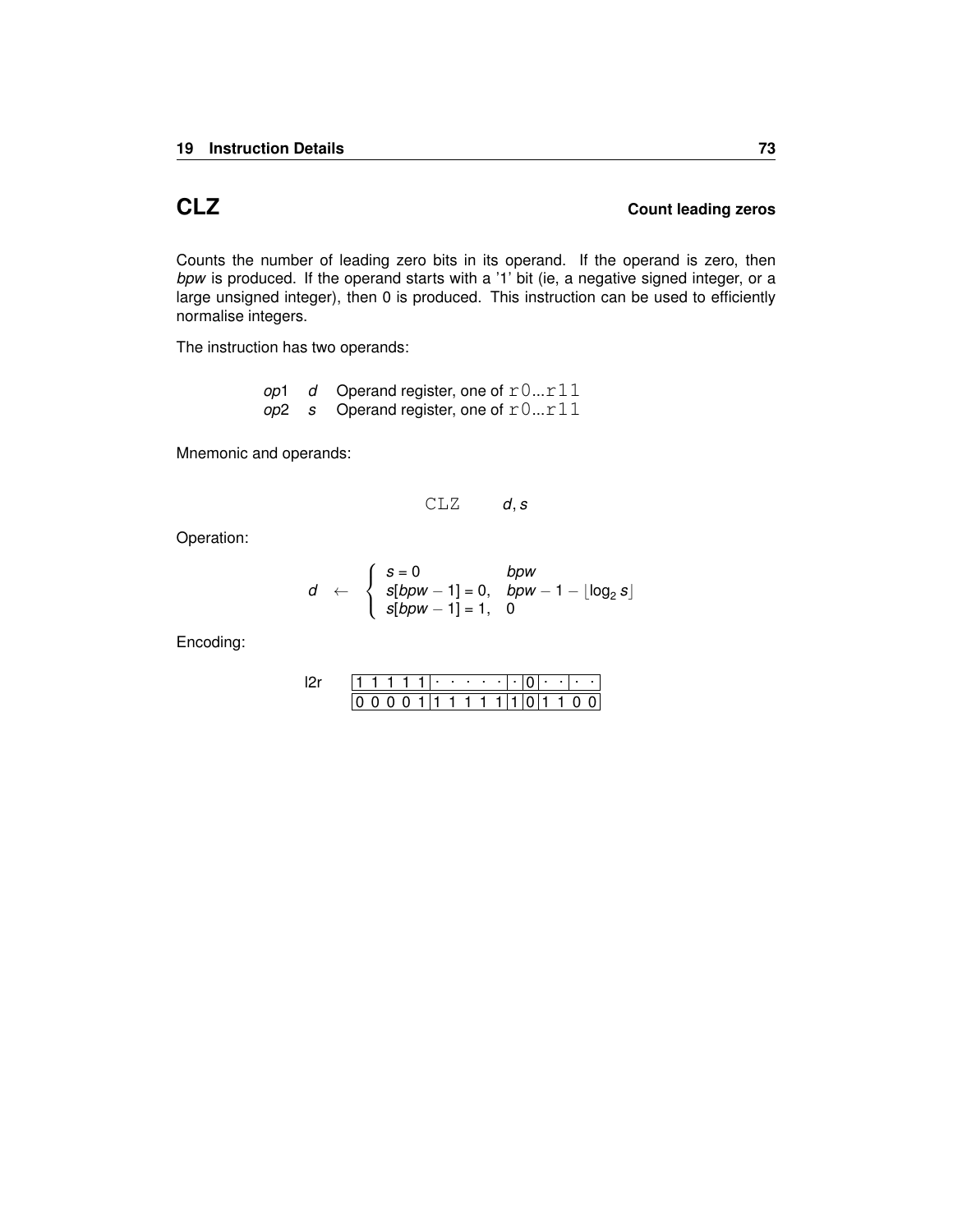### <span id="page-77-0"></span>**CRC word CRC**

Incorporates a word into a Cyclic Redundancy Checksum. The instruction has three operands. The first operand (*r*) is used both as a source to read the initial value of the checksum and a destination to leave the updated checksum. The other operands are the data to compute the CRC over (*d*) and the polynomial to use when computing the CRC (*p*).

Note - this instruction may not be available in cores where *bpw* exceeds 32. A CRC32 instruction may be provided with four arguments and a structure identical to [CRC8.](#page-78-0)

The instruction has three operands:

*op*1 *r* Operand register, one of  $r0...r11$  $op2$  *d* Operand register, one of  $r0...r11$ *op*3 *p* Operand register, one of  $r0...r11$ 

Mnemonic and operands:

CRC *r*, *d*, *p*

Operation:

for step = 0 for *bpw*  
if 
$$
(r[0] = 1)
$$
  
then  $r \leftarrow (d[step] : r[bpw - 1...1]) \bigoplus_{bit} p$   
else  $r \leftarrow (d[step] : r[bpw - 1...1])$ 

|  |  |  |  |  |  | $\cdots$ |  |      |  |
|--|--|--|--|--|--|----------|--|------|--|
|  |  |  |  |  |  |          |  | 1111 |  |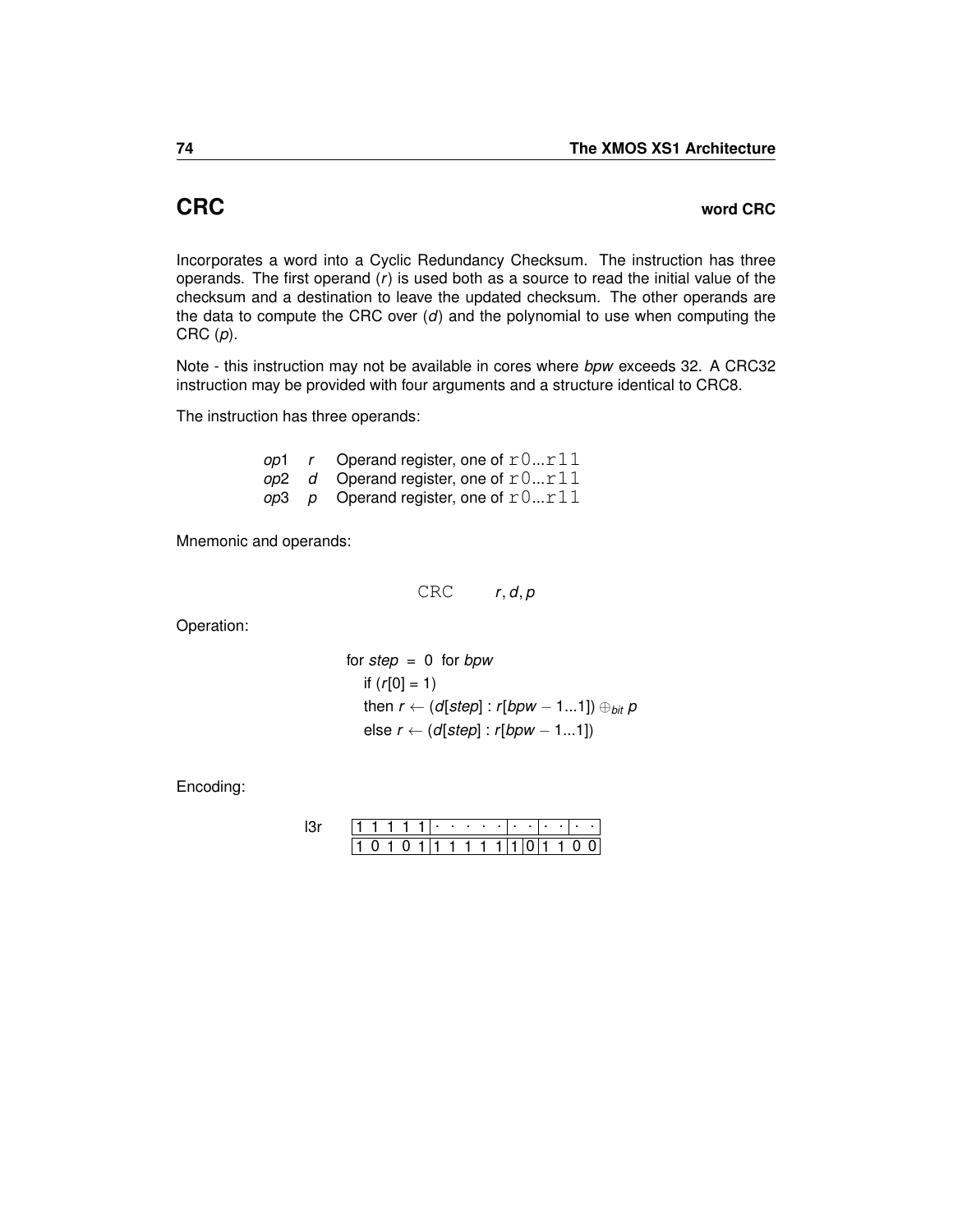<span id="page-78-0"></span>Incorporates the CRC over 8-bits of a 32-bit word into a Cyclic Redundancy Checksum. The instruction has four operands. Similar to [CRC](#page-77-0) the first operand is used both as a source to read the initial value of the checksum and a destination to leave the updated checksum, and there are operands to specify the the polynomial (*p*) to use when computing the CRC, and the data (*d*) to compute the CRC over. Since on completion of the instruction the part of the data that has not yet been incorporated into the CRC, the most significant 24-bits of the data are stored in a second destination register (*r*). This enables repeated execution of CRC8 over a part-word.

Executing *Bpw* CRC8 instructions in a row is identical to executing a single [CRC](#page-77-0) instruction. The CRC8 instruction is provided to complete the checksum over messages that have a number of bytes that is not a multiple of *Bpw*, or for messages where the start is not aligned.

The instruction has four operands:

|  | op1 o Operand register, one of $r0r11$ |
|--|----------------------------------------|
|  | op4 r Operand register, one of $r0r11$ |
|  | op2 d Operand register, one of $r0r11$ |
|  | op3 p Operand register, one of $r0r11$ |

Mnemonic and operands:

$$
CRC8 \qquad o,r,d,p
$$

Operation:

for step = 0 for 8  
if (r[0] = 1)  
then 
$$
r \leftarrow (d[step] : r[31...1]) \oplus_{bit} p
$$
  
else  $r \leftarrow (d[step] : r[31...1])$   
of*bpw* − 1...0] ← 0 : 0 : 0 : 0 : 0 : 0 : 0 : 0 : 0 : 0 : 0 |*bpw* − 1 : 8]

|  |  |  | ٠ | ٠ | ٠ |  |  |   |   |  |
|--|--|--|---|---|---|--|--|---|---|--|
|  |  |  |   |   |   |  |  | ٠ | ٠ |  |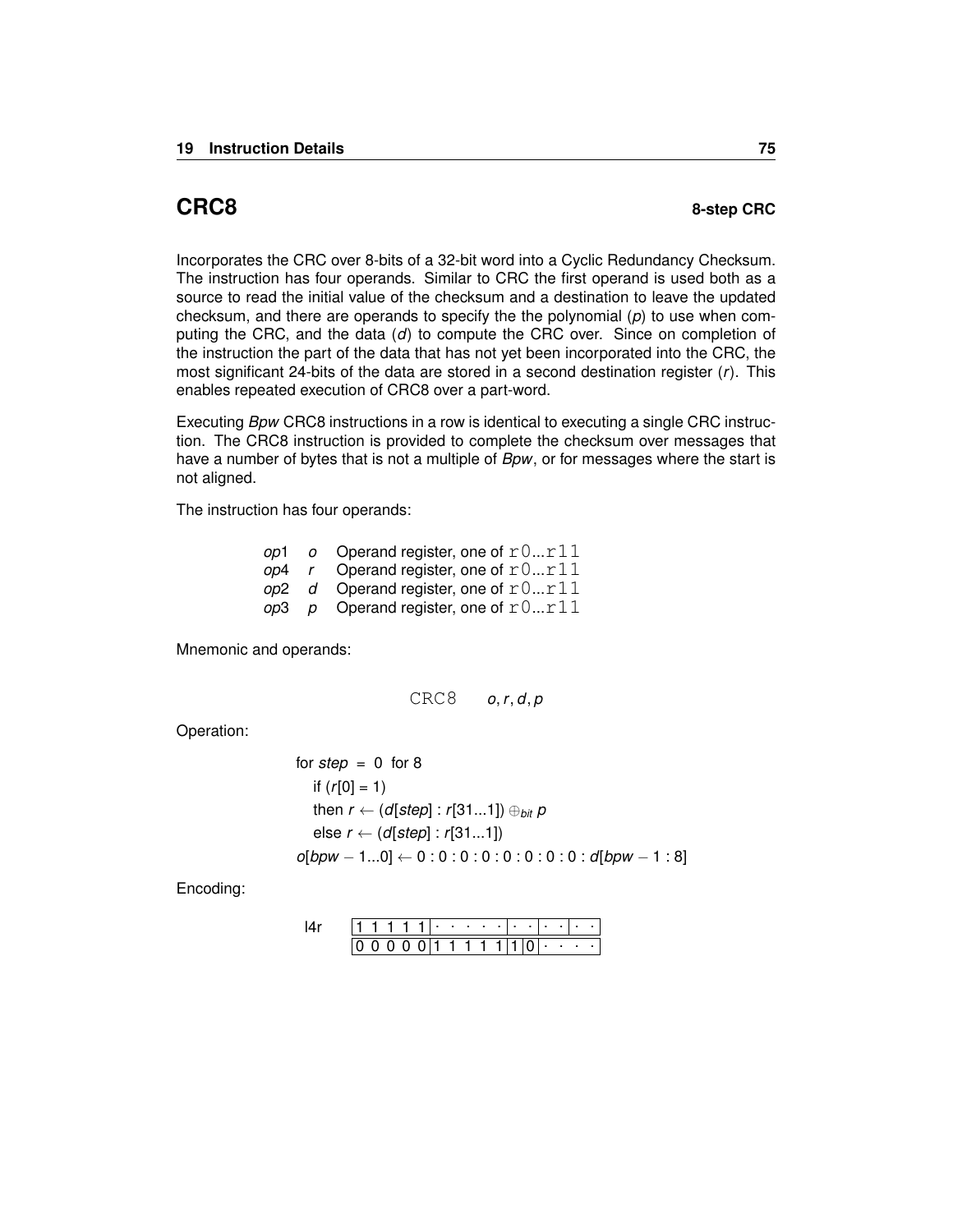## <span id="page-79-0"></span>**DCALL Call a debug interrupt**

Switches to debug mode, saving the current program counter and stack pointer of thread 0 in debug registers. Thread 0 is deemed to have taken an interrupt and is therefore removed from the multicycle unit and lock resources, and all of its resources are informed such that it is removed from any resources it was inputting/outputting/eventing on.

[DRET](#page-85-0) returns from a debug interrupt. [DENTSP](#page-80-0) and [DRESTSP](#page-84-0) instructions are used to switch to and from the debug SP.

The instruction has no operands.

Mnemonic and operands:

### DCALL

Operation:

| dspc                       | $\leftarrow$ | DC+0             |
|----------------------------|--------------|------------------|
| dssr                       |              | Sr <sub>t0</sub> |
| $DC_{t}$                   |              | debugentry       |
| dtype                      |              | dcallcause       |
| $sr_{t0}$ [inint]          | $\leftarrow$ | 1                |
| $sr_{t0}$ [ink]            | $\leftarrow$ | 1                |
| $sr_{t0}$ [eeble]          | $\leftarrow$ | O                |
| $sr_{t0}$ [ieble]          |              | 0                |
| sr <sub>t0</sub> [inenb]   | $\leftarrow$ | 0                |
| sr <sub>t0</sub> [waiting] | $\leftarrow$ | 0                |
| $dbg_{int}[in_{dba}]$      |              |                  |
|                            |              |                  |

Encoding:

### [0r](#page-246-0)  $[0 0 0 0 0 1 1 1 1 1 1 1 1 1 1 0 0]$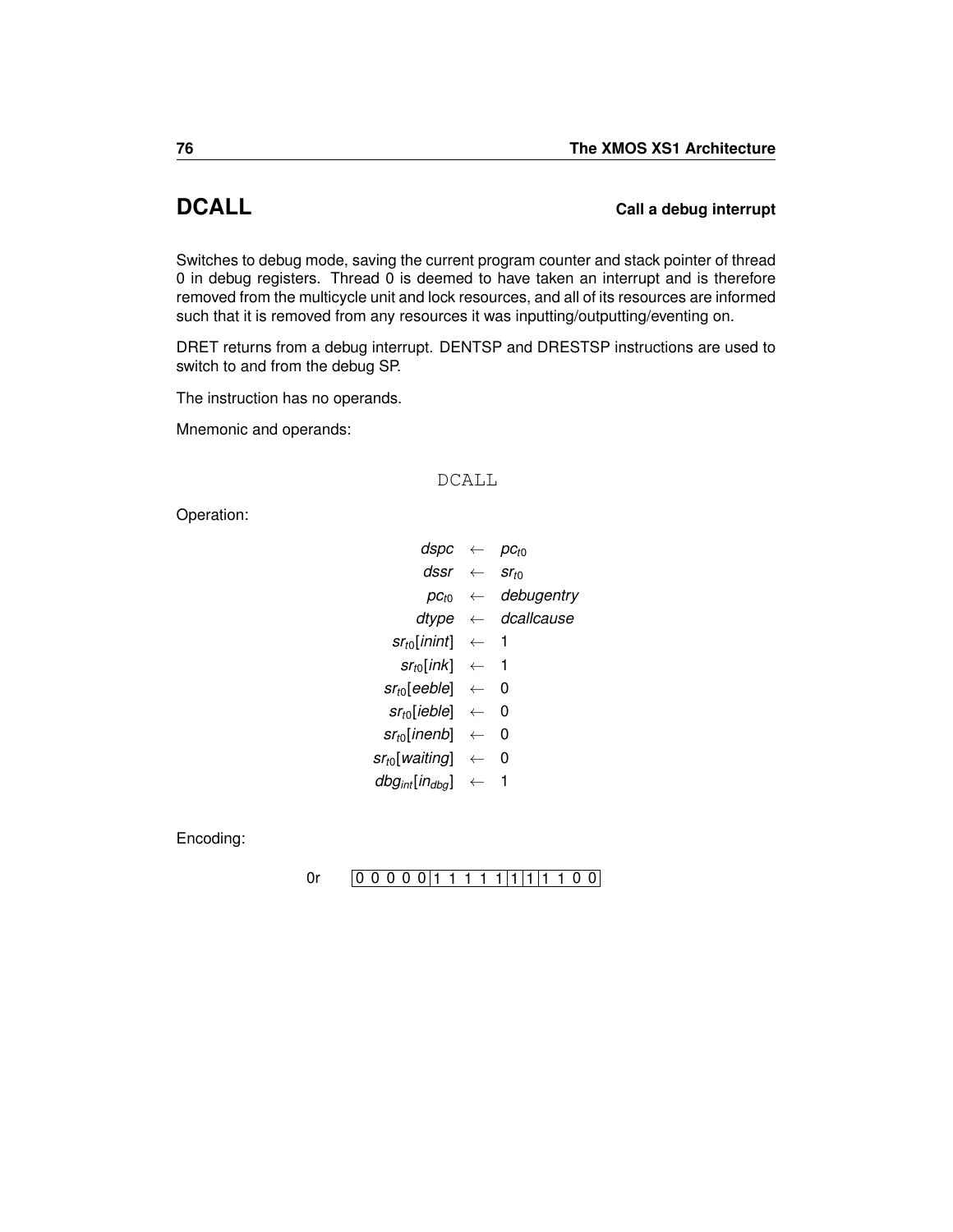### <span id="page-80-0"></span>**DENTSP Save and modify stack pointer for debug**

Causes thread 0 to use the Debug SP rather than the SP in debug mode. Saves the SP in debug saved stack pointer (DSSP), and loads the SP with the top word location in RAM.

[DRESTSP](#page-84-0) is used to use the restore the original SP from the DSSP.

The instruction has no operands.

Mnemonic and operands:

DENTSP

Operation:

*dssp* ← *sp sp* ← *ramend*

Encoding:

[0r](#page-246-0)  $[0 0 0 1 0 1 1 1 1 1 1 1 0 0]$ 

Conditions that raise an exception:

ET\_ILLEGAL\_[INSTRUCTION](#page-253-0) not in debug mode.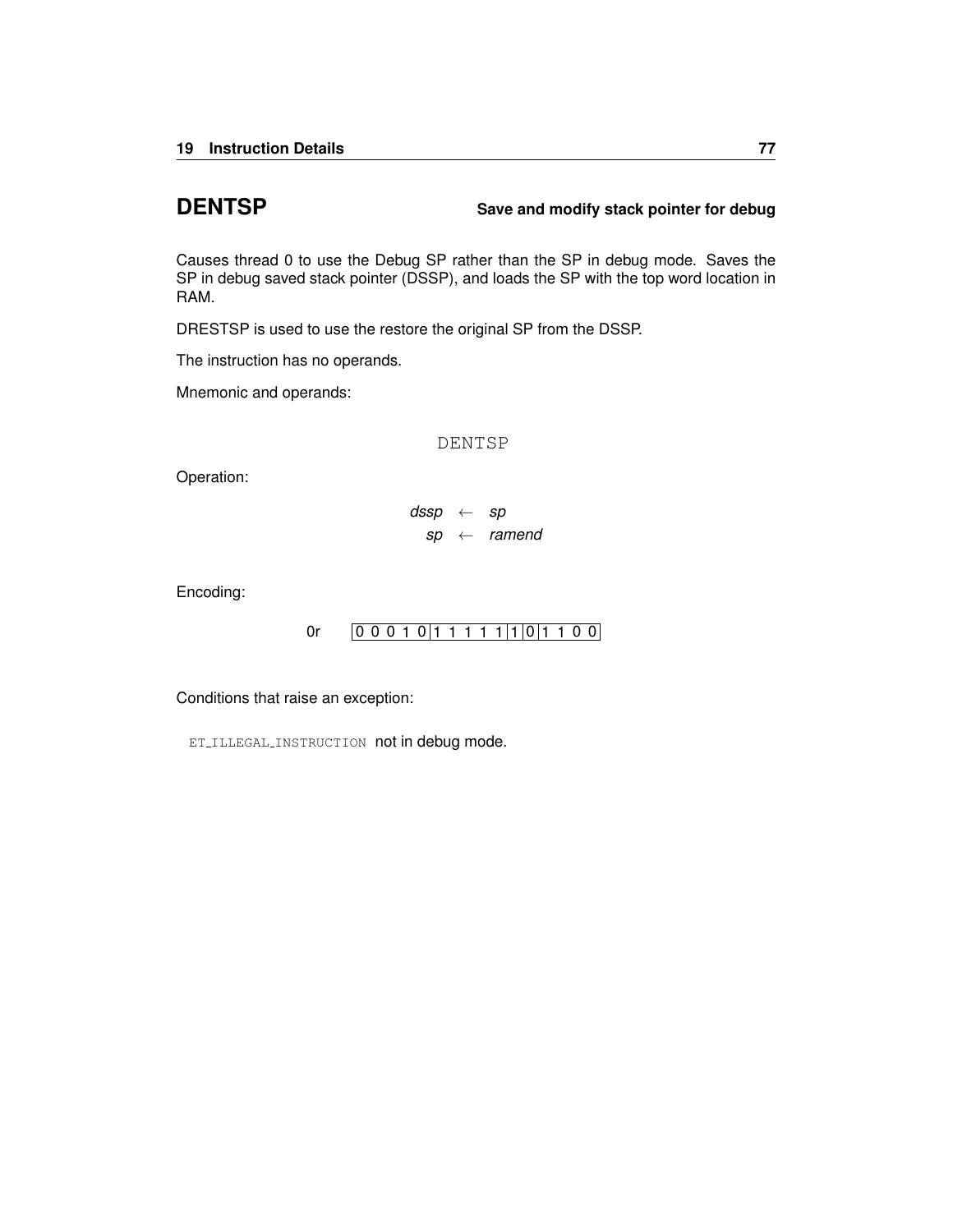### **DGETREG Debug read of another thread's register**

The contents of any thread's register can then be accessed for debugging purpose. To access the state of a thread, first used [SETPS](#page-184-0) to set *dtid* and *dtreg* to the thread identifier and register number within the thread state.

The instruction has one operand:

*op*1 *s* Operand register, one of  $r0...r11$ 

Mnemonic and operands:

DGETREG *s*

Operation:

*s* ← *dtregdtid*

Encoding:

 $1r$   $[0 0 1 1 1 | 1 1 1 1 1 | 1 | 0] \cdot \cdot \cdot$ 

Conditions that raise an exception:

ET\_ILLEGAL\_[INSTRUCTION](#page-253-0) not in debug mode.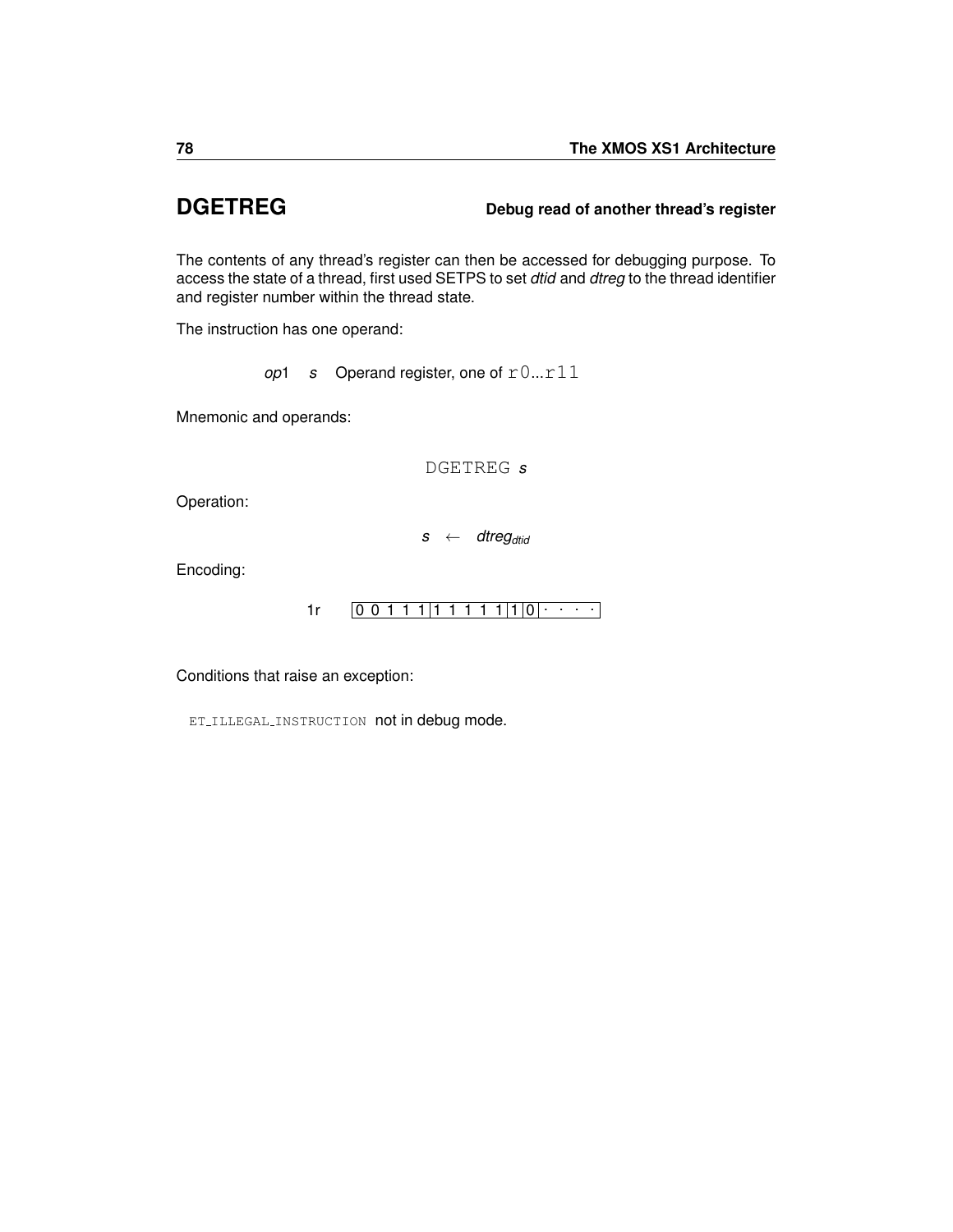### **DIVS** Signed division

Produces the result of dividing two signed words, rounding the result towards zero. For example  $5 \div 3$  is  $1, -5 \div 3$  is  $-1, -5 \div -3$  is  $1, \text{ and } 5 \div -3$  is  $-1$ .

This instruction does not execute in a single cycle, and multiple threads may share the same division unit. The division may take up to *bpw* thread-cycles.

The instruction has three operands:

*op*1 *d* Operand register, one of  $r0...r11$  $op2$  *x* Operand register, one of  $r0...r11$ *op*3 *y* Operand register, one of  $r0...r11$ 

Mnemonic and operands:

DIVS *d*, *x*, *y*

Operation:

*dsigned* ← *xsigned* ÷ *ysigned*

Encoding:

|  | .   |  |  |  |                                        | <b>Contract Contract</b> |  |  |
|--|-----|--|--|--|----------------------------------------|--------------------------|--|--|
|  | 100 |  |  |  | $0 \mid 1 \mid 1 \mid 1 \mid 1 \mid 1$ | 101110                   |  |  |

Conditions that raise an exception:

ET [ARITHMETIC](#page-257-0) Division by 0. ET [ARITHMETIC](#page-257-0) Division of −2 *bpw*−<sup>1</sup> by −1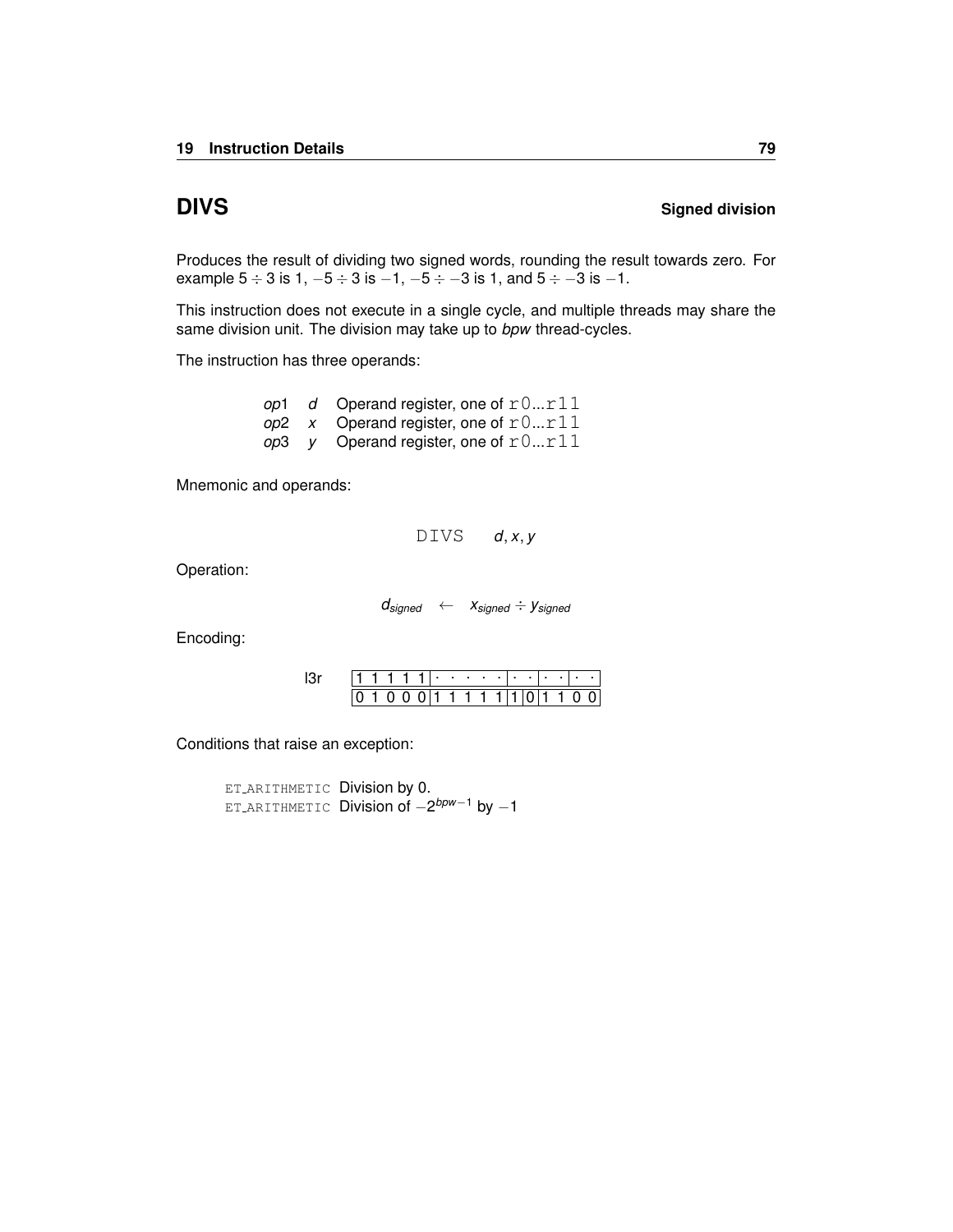## **DIVU** Unsigned divide

Computes an unsigned integer division, rounding the answer down to 0. For example  $5 \div 3$  is 1.

This instruction does not execute in a single cycle, and multiple threads may share the same division unit. The division may take up to *bpw* thread-cycles.

The instruction has three operands:

|  | op1 d Operand register, one of $r0r11$   |
|--|------------------------------------------|
|  | op2 $x$ Operand register, one of $r0r11$ |
|  | op3 y Operand register, one of $r0r11$   |

Mnemonic and operands:

 $DIVU$  *d*, *x*, *y* 

Operation:

 $d \leftarrow x \div y$ 

Encoding:

|  |  |  | ٠ | and the state of the state of |  |  |  |  |
|--|--|--|---|-------------------------------|--|--|--|--|
|  |  |  |   |                               |  |  |  |  |

Conditions that raise an exception:

ET [ARITHMETIC](#page-257-0) Division by 0.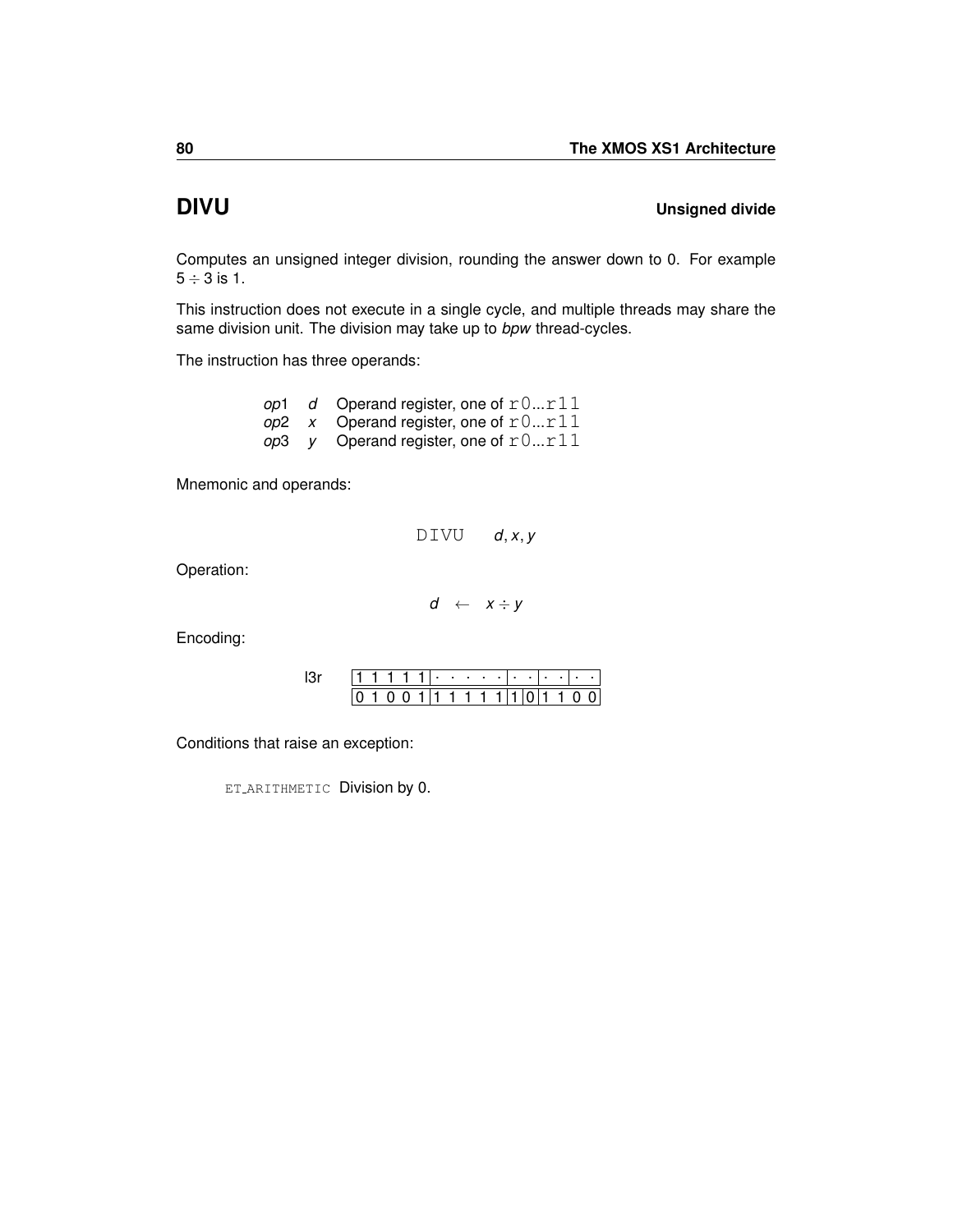### <span id="page-84-0"></span>**DRESTSP Restore non debug stack pointer**

Causes thread 0 to use the original SP rather than the debug SP. Restores the SP from the debug saved stack pointer (DSSP)

[DENTSP](#page-80-0) is used to use the save the original SP to the DSSP.

The instruction has no operands.

Mnemonic and operands:

DRESTSP

Operation:

*sp* ← *dssp*

Encoding:

$$
0r \qquad \boxed{0\ 0\ 0\ 1\ 0}\boxed{1\ 1\ 1\ 1\ 1}\boxed{1}\boxed{0}\boxed{1\ 1\ 0\ 1}
$$

Conditions that raise an exception:

ET\_ILLEGAL\_[INSTRUCTION](#page-253-0) not in debug mode.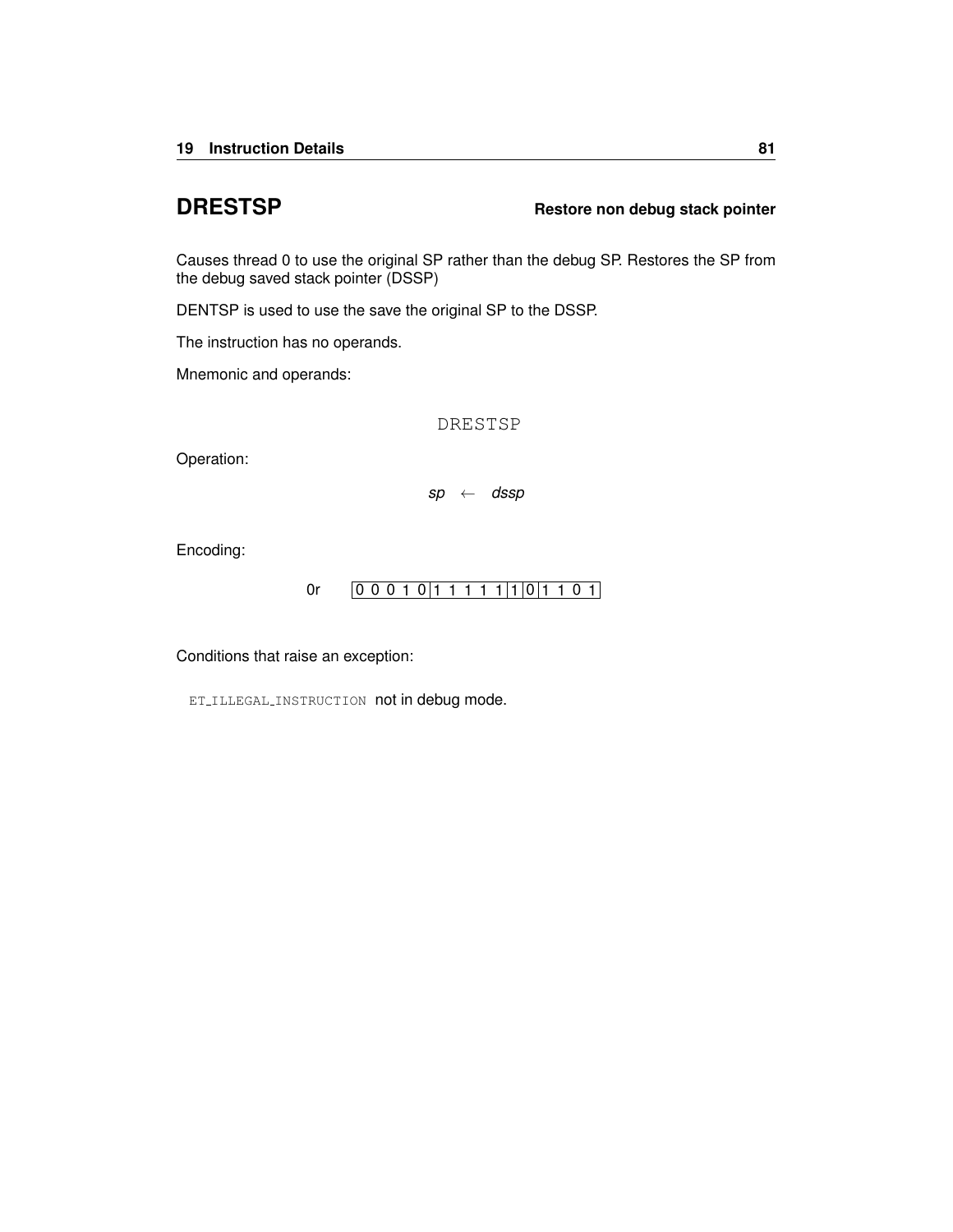### <span id="page-85-0"></span>**DRET Return from debug interrupt**

Exits debug mode, restoring thread 0's program counter and stack pointer from the start of the debug interrupt.

[DCALL](#page-79-0) calls a debug interrupt. [DENTSP](#page-80-0) and [DRESTSP](#page-84-0) instructions are used to switch to and from the debug SP.

The instruction has no operands.

Mnemonic and operands:

DRET

Operation:

 $pc_{t0} \leftarrow$  *dspc*  $sr_{t0} \leftarrow$  *dssr* 

Encoding:

[0r](#page-246-0)  $[0 0 0 0 0 1 1 1 1 1 1 1 1 1 1 0]$ 

Conditions that raise an exception:

ET\_ILLEGAL\_[INSTRUCTION](#page-253-0) not in debug mode. ET\_[ILLEGAL](#page-252-0)\_PC The return address is invalid.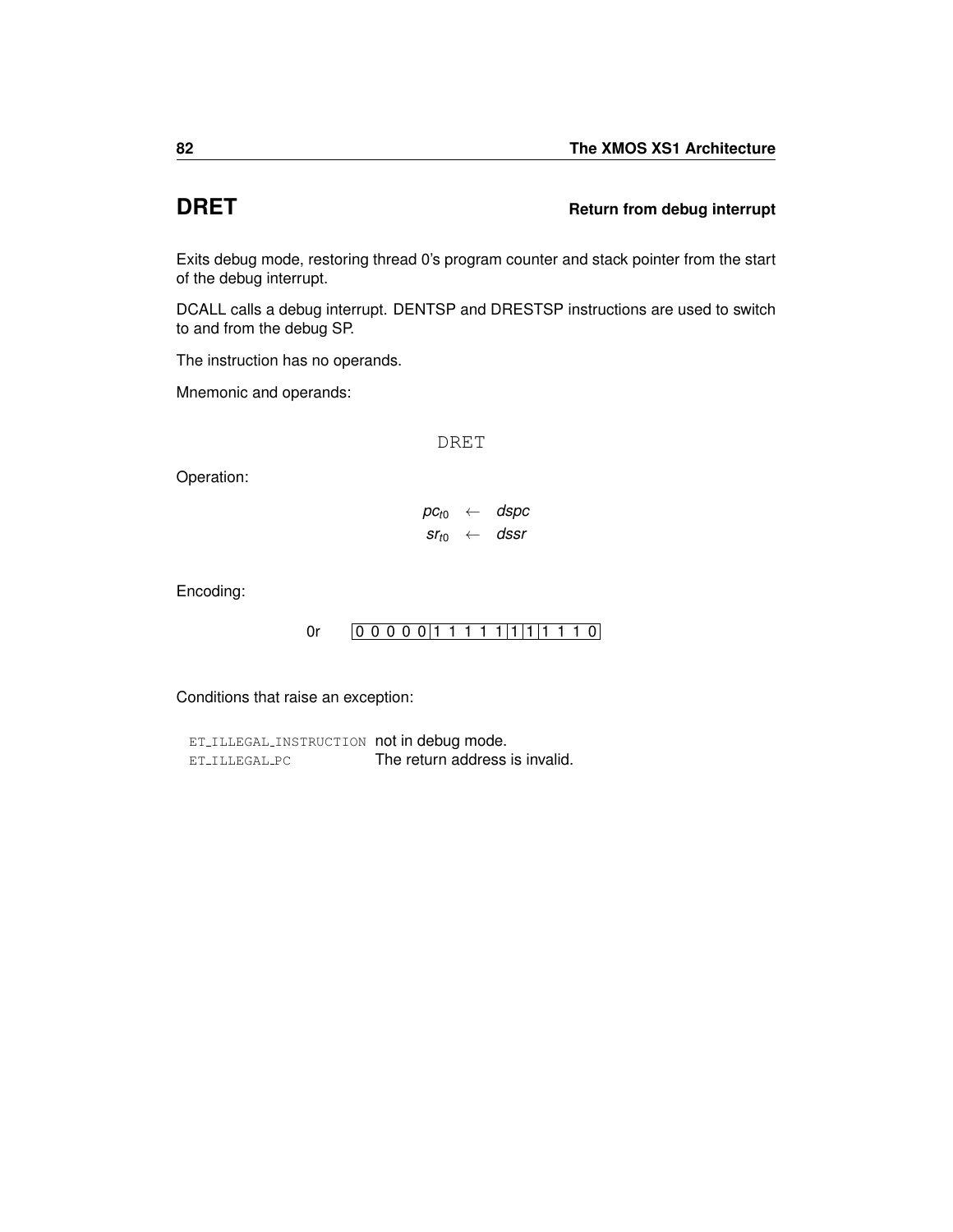### **ECALLF Throw exception if zero**

This instruction checks whether the operand is 0 (false) and raises an exception if it is the case. It can be used to implement assertions, and to implement array bound checks together with the LSU instruction.

The instruction has one operand:

*op*1 *c* Operand register, one of  $r0...r11$ 

Mnemonic and operands:

ECALLF *c*

Operation:

*nop*

Encoding:

$$
1r \qquad [0 1 0 0 1 | 1 1 1 1 1 1 | 1 | 0 | \cdots ]
$$

Conditions that raise an exception:

ET [ECALL](#page-258-0) *c* = 0.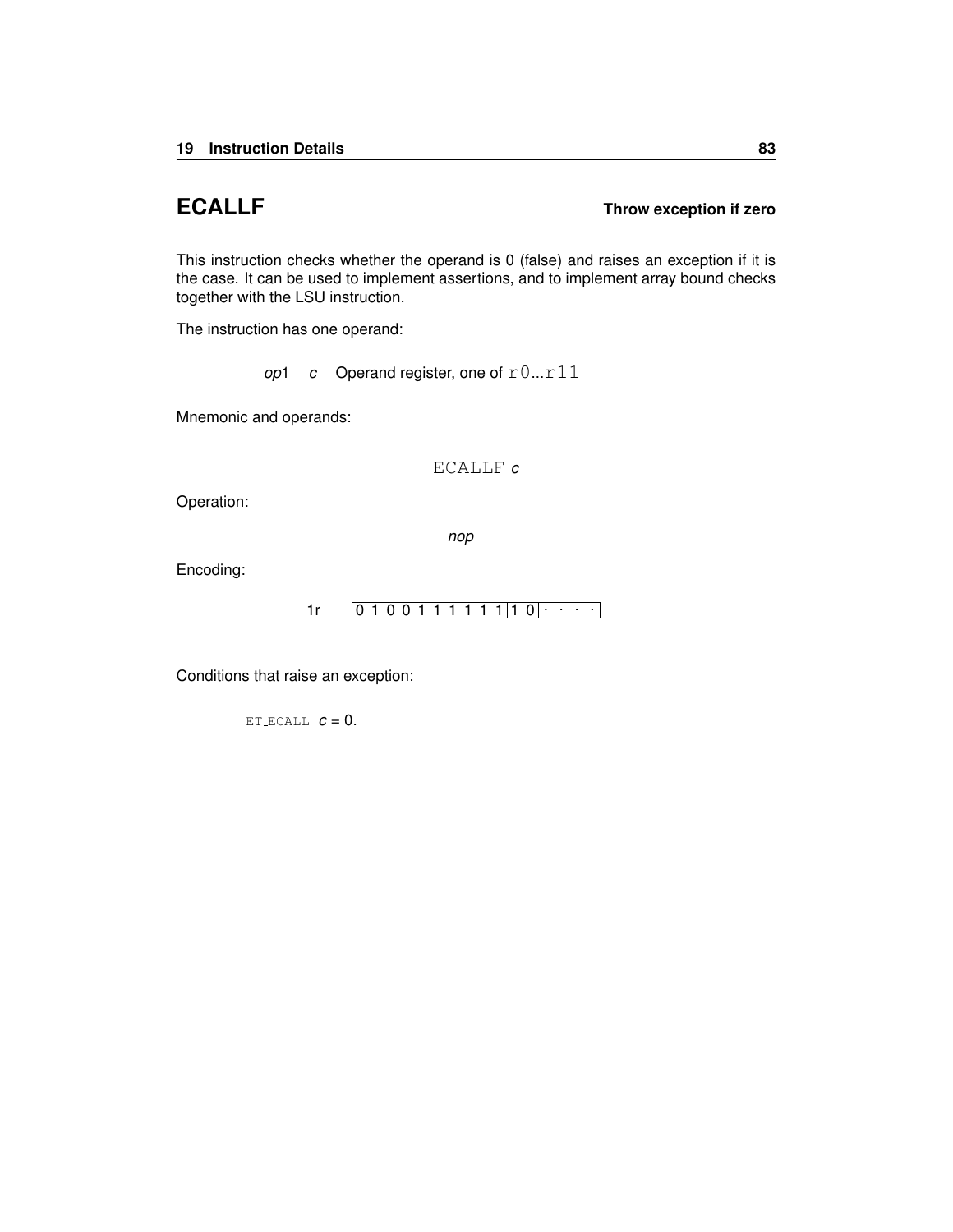### **ECALLT Throw exception if non-zero**

This instruction checks whether a condition is not 0, and raises an exception if it is the case. It can be used to implement assertions.

The instruction has one operand:

*op*1 *c* Operand register, one of  $r0...r11$ 

Mnemonic and operands:

ECALLT *c*

Operation:

*nop*

Encoding:

 $1r$   $[0 1 0 0 1 | 1 1 1 1 1 | 1 | 1 | \cdots]$ 

Conditions that raise an exception:

ET\_[ECALL](#page-258-0)  $c \neq 0$ .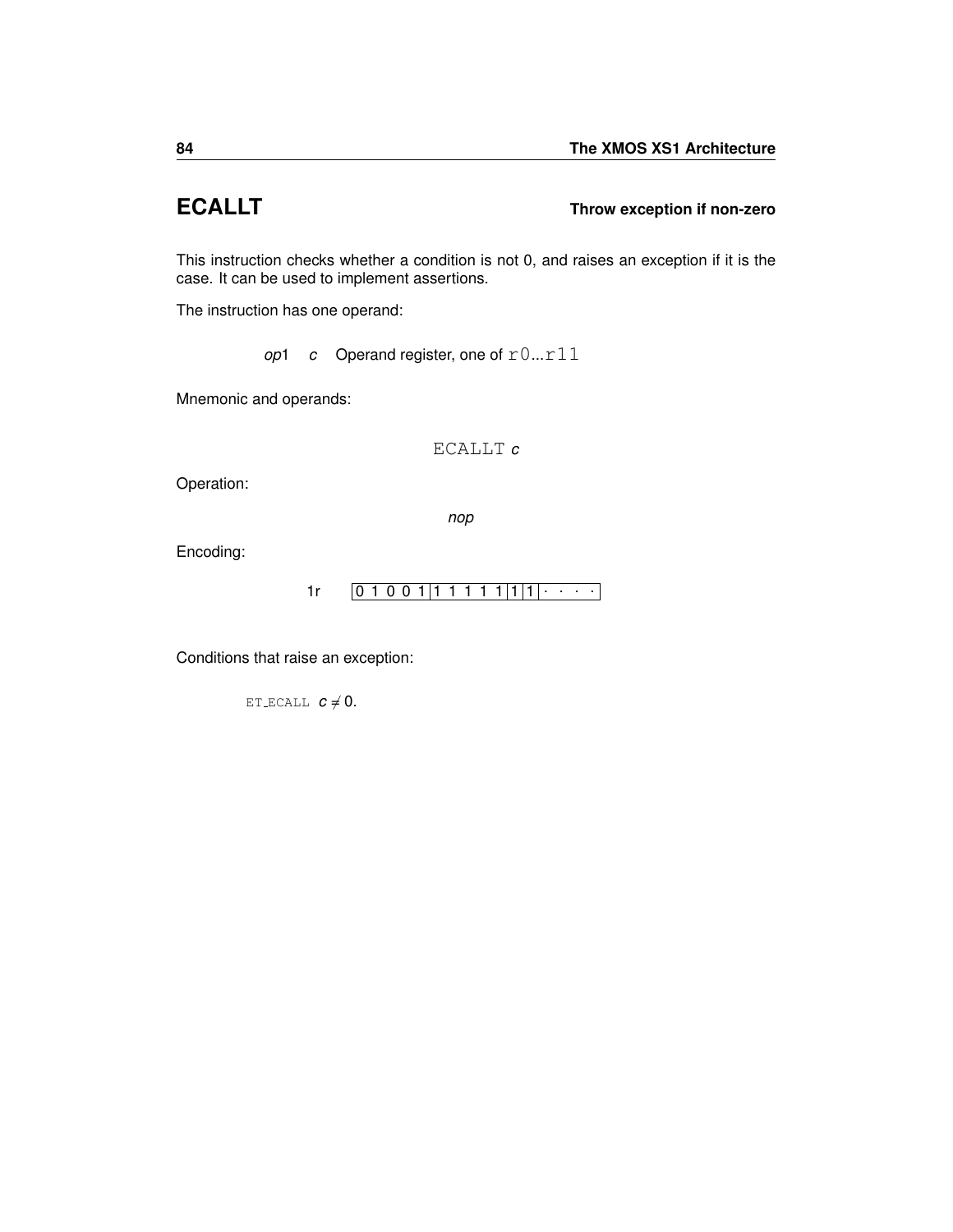### **EDU Unconditionally disable event**

Clears the event enabled status of a resource, disabling events and interrupts from that resource.

The instruction has one operand:

*op*1  $r$  Operand register, one of  $r0...r11$ 

Mnemonic and operands:

EDU *r*

Operation:

 $enb_r \leftarrow 0$ *thread<sup>r</sup>* ← *tid*

Encoding:

 $1r$   $[0 0 0 0 0 1 1 1 1 1 1 1 0$   $\cdots$ 

Conditions that raise an exception:

ET\_[RESOURCE](#page-259-0)\_DEP Resource illegally shared between threads ET\_ILLEGAL\_[RESOURCE](#page-254-0) *r* is not referring to a legal resource, or the resource is not in use.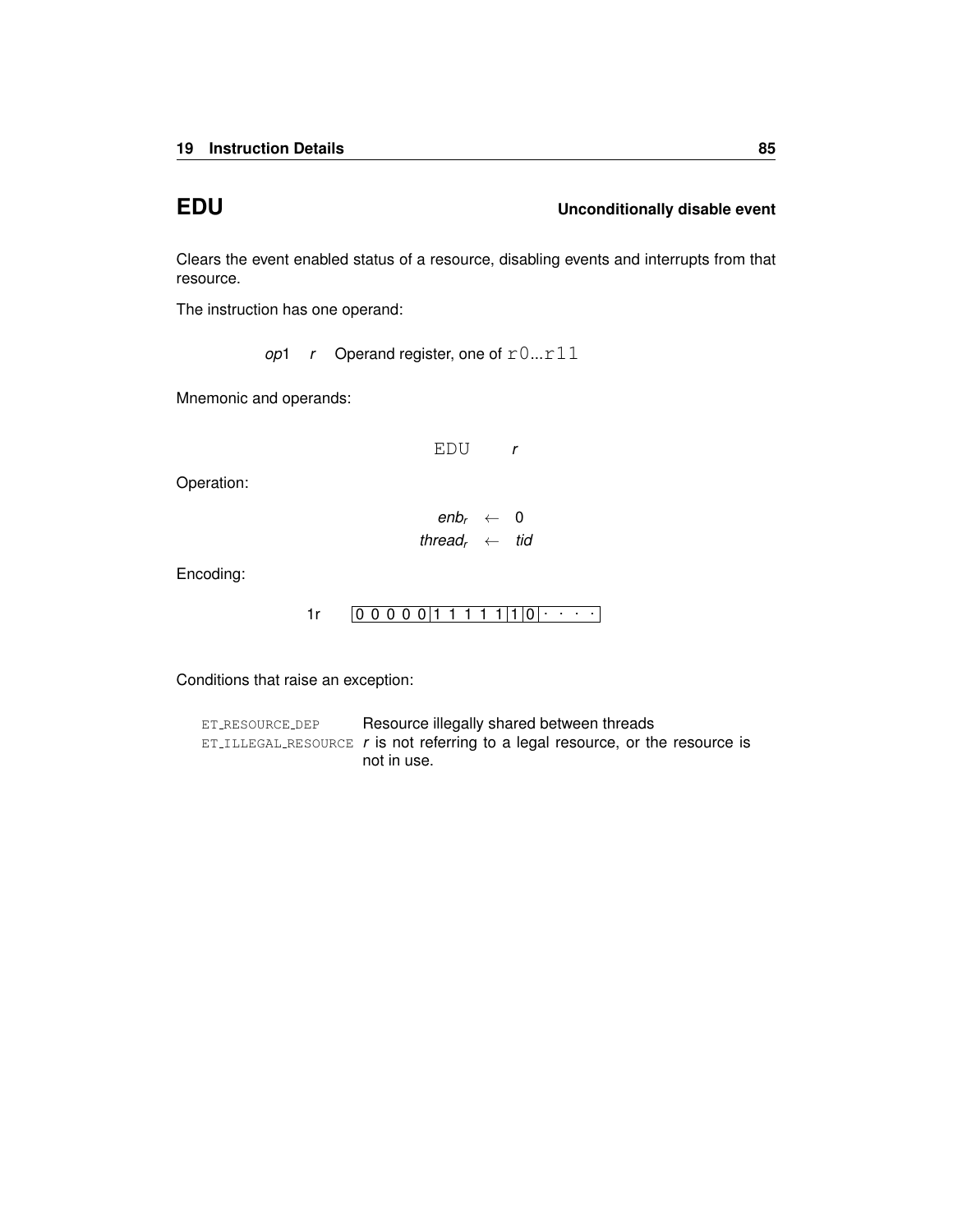### **EEF** END **END** Enables events conditionally

Sets or clears the enabled event status of a resource. If the condition is 0 (false), events and interrupts are enabled, if the condition is not 0, events and interrupts are disabled.

The instruction has two operands:

*op*1 *d* Operand register, one of  $r0...r11$ *op*2 *r* Operand register, one of  $r0...r11$ 

Mnemonic and operands:

EEF *d*, *r*

Operation:

 $enb_r \leftarrow d = 0$ *thread<sup>r</sup>* ← *tid*

Encoding:

```
0 0 1 0 1
. . . . . . 1
. . . . 2r
```
Conditions that raise an exception:

ET\_[RESOURCE](#page-259-0)\_DEP Resource illegally shared between threads ET\_ILLEGAL\_[RESOURCE](#page-254-0) *r* is not referring to a legal resource, or the resource is not in use.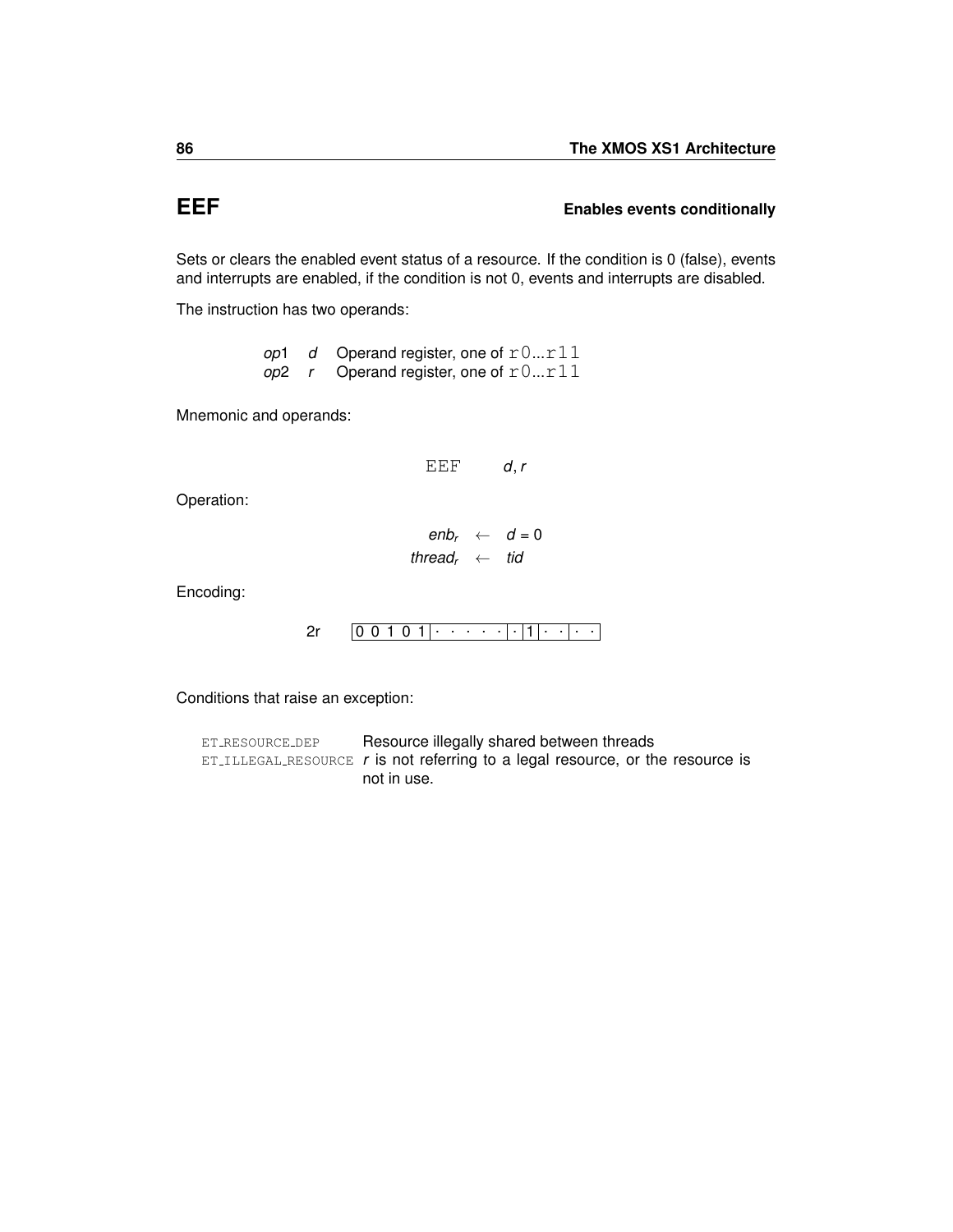### **EET** Enable events conditionally

Sets or clears the enabled event status of a resource. If the condition is 0 (false), events and interrupts are disabled, if the condition is not 0, events and interrupts are enabled.

The instruction has two operands:

*op*1 *d* Operand register, one of  $r0...r11$  $op2$  *r* Operand register, one of  $r0...r11$ 

Mnemonic and operands:

EET *d*, *r*

Operation:

 $enb_r \leftarrow d \neq 0$ *thread<sup>r</sup>* ← *tid*

Encoding:

```
2r \left[0\; 0\; 1\; 0\; 0\right] \cdot \left. \right. \cdot \left. \cdot \right. \cdot \left. \cdot \right] \cdot \left[1\right] \cdot \left. \cdot \right] \cdot \left. \cdot \right.
```
Conditions that raise an exception:

ET\_[RESOURCE](#page-259-0)\_DEP Resource illegally shared between threads ET ILLEGAL [RESOURCE](#page-254-0)  $r$  is not referring to a legal resource, or the resource is not in use.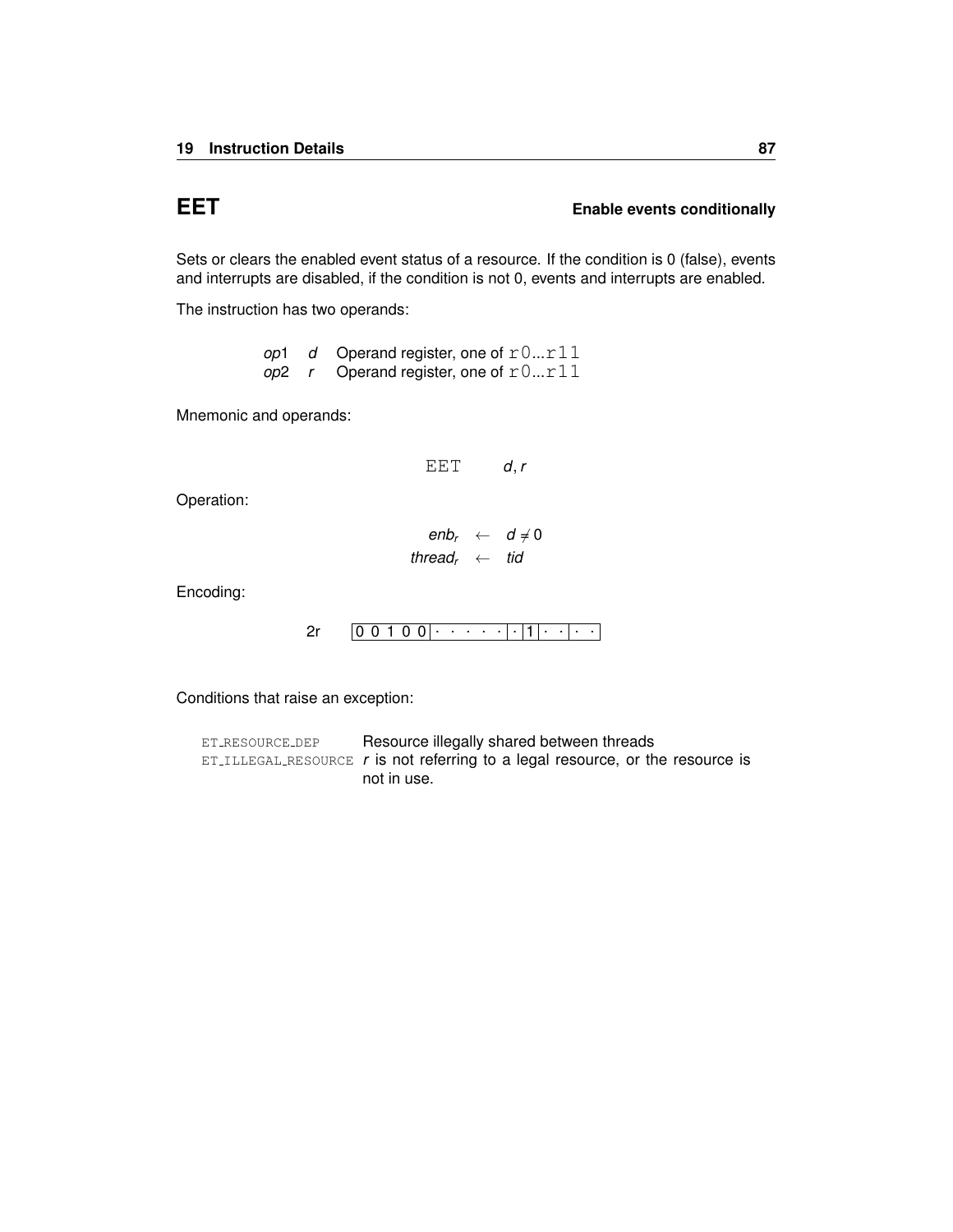### **EEU Unconditionally enable event**

Sets the event enabled status of a resource, enabling events and interrupts from that resource.

The instruction has one operand:

*op*1 *r* Operand register, one of  $r0...r11$ 

Mnemonic and operands:

EEU *r*

Operation:

 $enb_r \leftarrow 1$ *thread<sup>r</sup>* ← *tid*

Encoding:

 $1r$   $[0 0 0 0 0 1 1 1 1 1 1 1 1]$ 

Conditions that raise an exception:

ET\_[RESOURCE](#page-259-0)\_DEP Resource illegally shared between threads ET ILLEGAL [RESOURCE](#page-254-0) *op*2 is not referring to a legal resource, or the resource is not in use.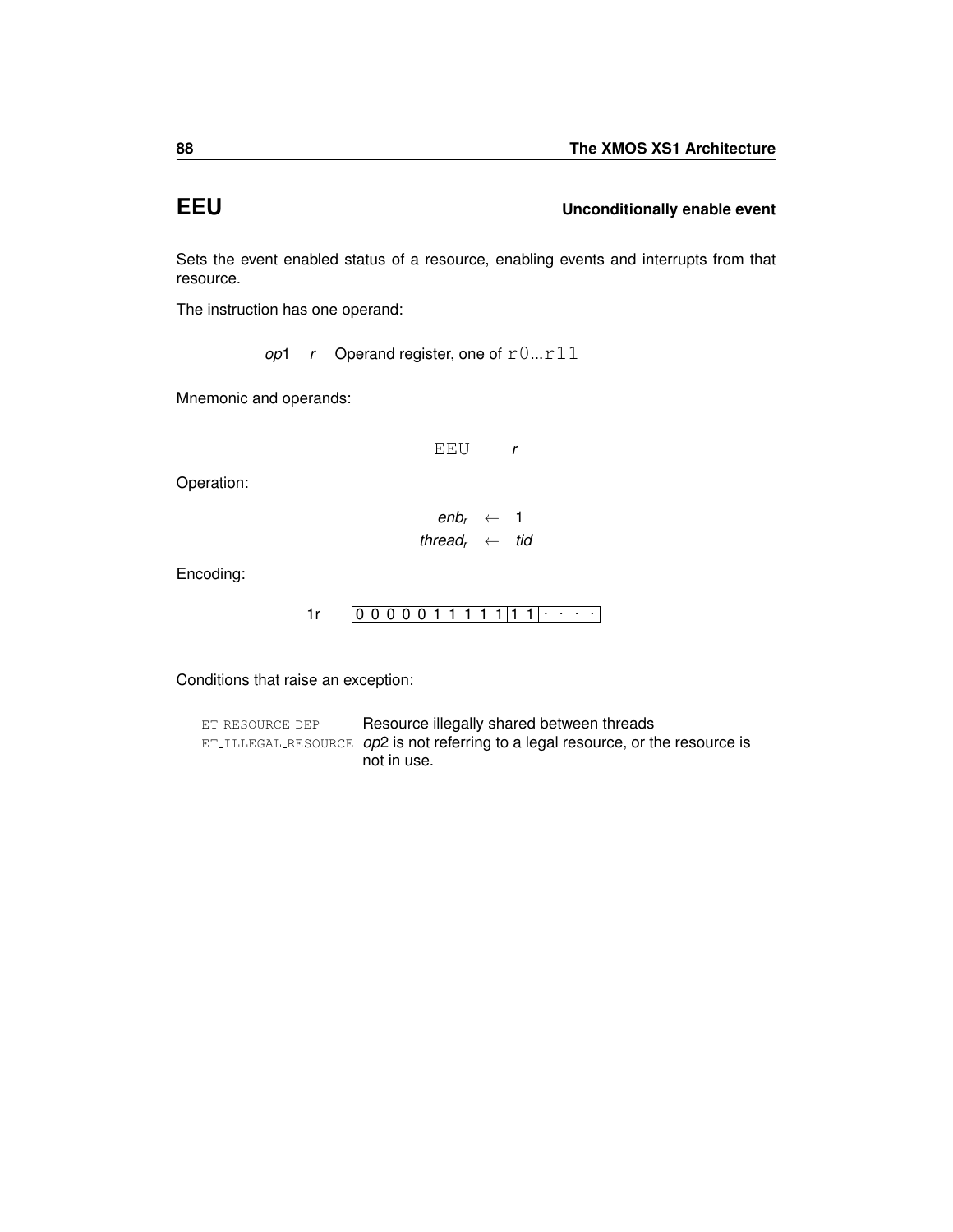### **ENDIN** End a current input

Allows any remaining input bits to be read of a port, and produces an integer stating how much data is left. The produced integer is the number of bits of data remaining; ie, This assumes that the port is buffering and shifting data.

The port-shift-count is set to the number of bits present, so an ENDIN instruction can be followed directly by an IN instruction without having to perform a [SETPSC.](#page-185-0)

The instruction has two operands:

*op*1 *d* Operand register, one of  $r0...r11$  $op2$  *r* Operand register, one of  $r0...r11$ 

Mnemonic and operands:

ENDIN *d*, *r*

Operation:

*d* ← *buffercount<sup>r</sup>*

Encoding:

1 0 0 1 0 . . . . . . 1 . . . . [2r](#page-240-0)

Conditions that raise an exception:

| ET_RESOURCE_DEP | Resource illegally shared between threads                                                 |
|-----------------|-------------------------------------------------------------------------------------------|
|                 | $ET$ ILLEGAL RESOURCE $r$ is not referring to a legal resource, or the resource is        |
|                 | not in use.                                                                               |
|                 | $ET$ <sub>ILLEGAL</sub> RESOURCE $r$ is referring to a port which is not in BUFFERS mode. |
|                 | ET_ILLEGAL_RESOURCE $r$ is referring to a port which is not in INPUT mode.                |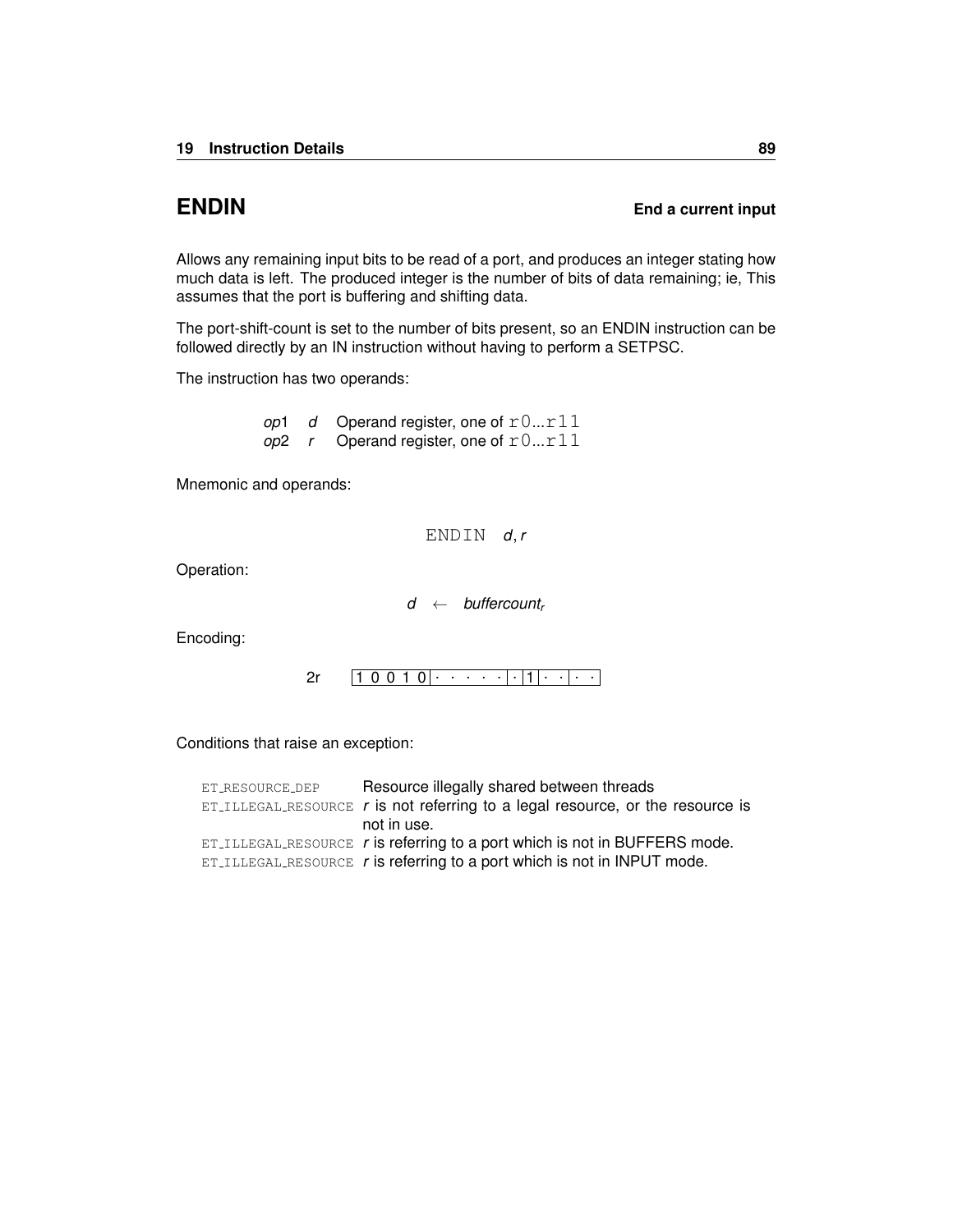## **ENTSP Adjust stack and save link register**

Stores the link register on the stack then adjusts the stack pointer creating enough space for the procedure call that has just been entered.

See [RETSP](#page-172-0) for the operation that restores the link-register.

The instruction has one operand:

*op*1  $u_{16}$  A 16-bit immediate in the range 0...65535. If  $u_{16}$  < 64, the instruction requires no prefix

Mnemonic and operands:

ENTSP *u*<sup>16</sup>

Operation:

$$
\begin{aligned} \text{if } u_{16} > 0 \\ \text{mem[sp]} &\leftarrow \text{lr} \\ \text{sp} &\leftarrow \text{sp} - u_{16} \times \text{Bpw} \end{aligned}
$$

Encoding:

0 1 1 1 0 1 1 1 0 1 . . . . . . [u6](#page-236-0)

or prefixed for long immediates:

|  |  |  | ٠ | $\sim$ $\sim$ |   | ٠ | ٠ | ٠ | ٠ | $\cdot$ |  |
|--|--|--|---|---------------|---|---|---|---|---|---------|--|
|  |  |  |   |               | 0 |   | ٠ |   |   |         |  |

Conditions that raise an exception:

ET\_LOAD\_[STORE](#page-255-0) The indexed address is unaligned, or does not point to a valid memory address.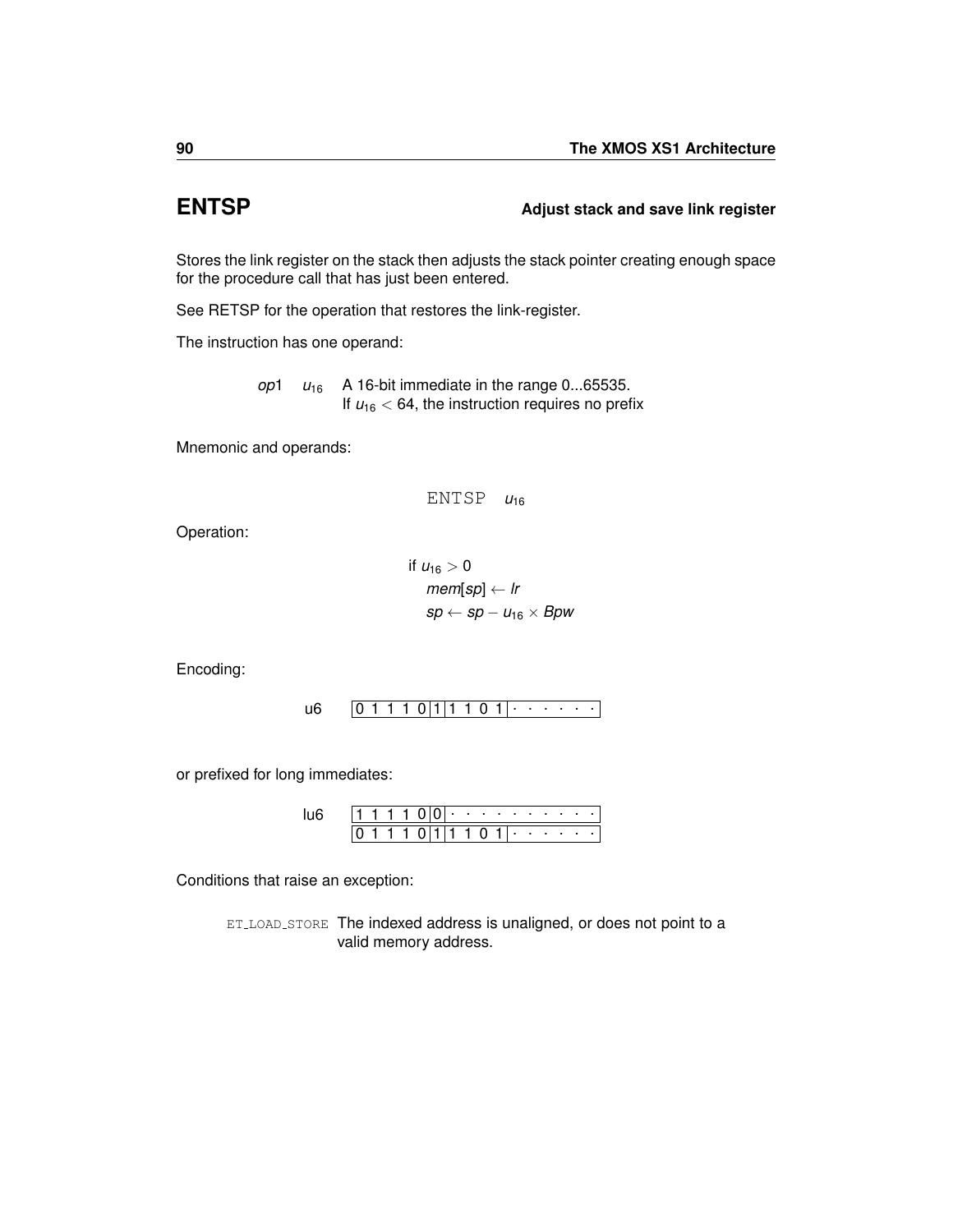# **EQ Equal**

Performs a test on whether two words are equal. If the two operands are equal, 1 is produced in the destination register, otherwise 0 is produced.

The instruction has three operands:

|  | op1 c Operand register, one of $r0r11$ |
|--|----------------------------------------|
|  | op2 x Operand register, one of $r0r11$ |
|  | op3 y Operand register, one of $r0r11$ |

Mnemonic and operands:

$$
EQ \t\t c, x, y
$$

Operation:

$$
c \leftarrow \begin{cases} x = y, & 1 \\ x \neq y, & 0 \end{cases}
$$

$$
3r \qquad \boxed{0\ 0\ 1\ 1\ 0}\cdot \cdot \cdot \cdot \cdot \cdot \cdot \cdot \cdot \cdot \cdot \cdot \cdot \cdot \cdot \cdot \cdot
$$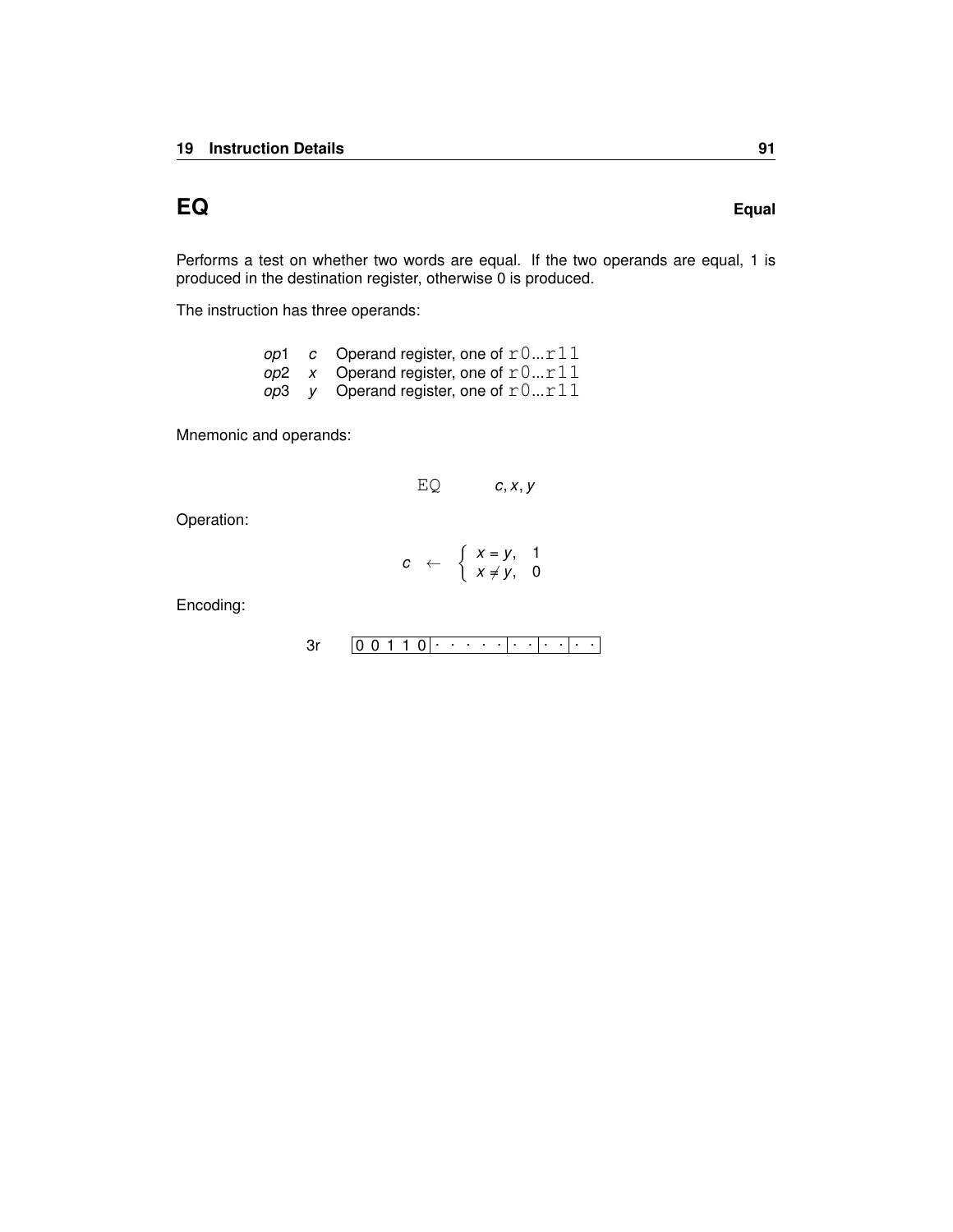## **EQI Equal immediate**

Performs a test on whether two words are equal. If the two operands are equal, 1 is produced in the destination register, otherwise 0 is produced.

The instruction has three operands:

|  | op1 c Operand register, one of $r0r11$  |
|--|-----------------------------------------|
|  | op2 x Operand register, one of $r0r11$  |
|  | $op3 \t us$ An integer in the range 011 |

Mnemonic and operands:

EQI *c*, *x*, *u<sup>s</sup>*

Operation:

$$
c \leftarrow \begin{cases} x = u_s, & 1 \\ x \neq u_s, & 0 \end{cases}
$$

$$
2rus \quad \boxed{1\ 0\ 1\ 1\ 0}\cdot \cdot \cdot \cdot \cdot \cdot \cdot \cdot \cdot \cdot \cdot \cdot \cdot \cdot \cdot
$$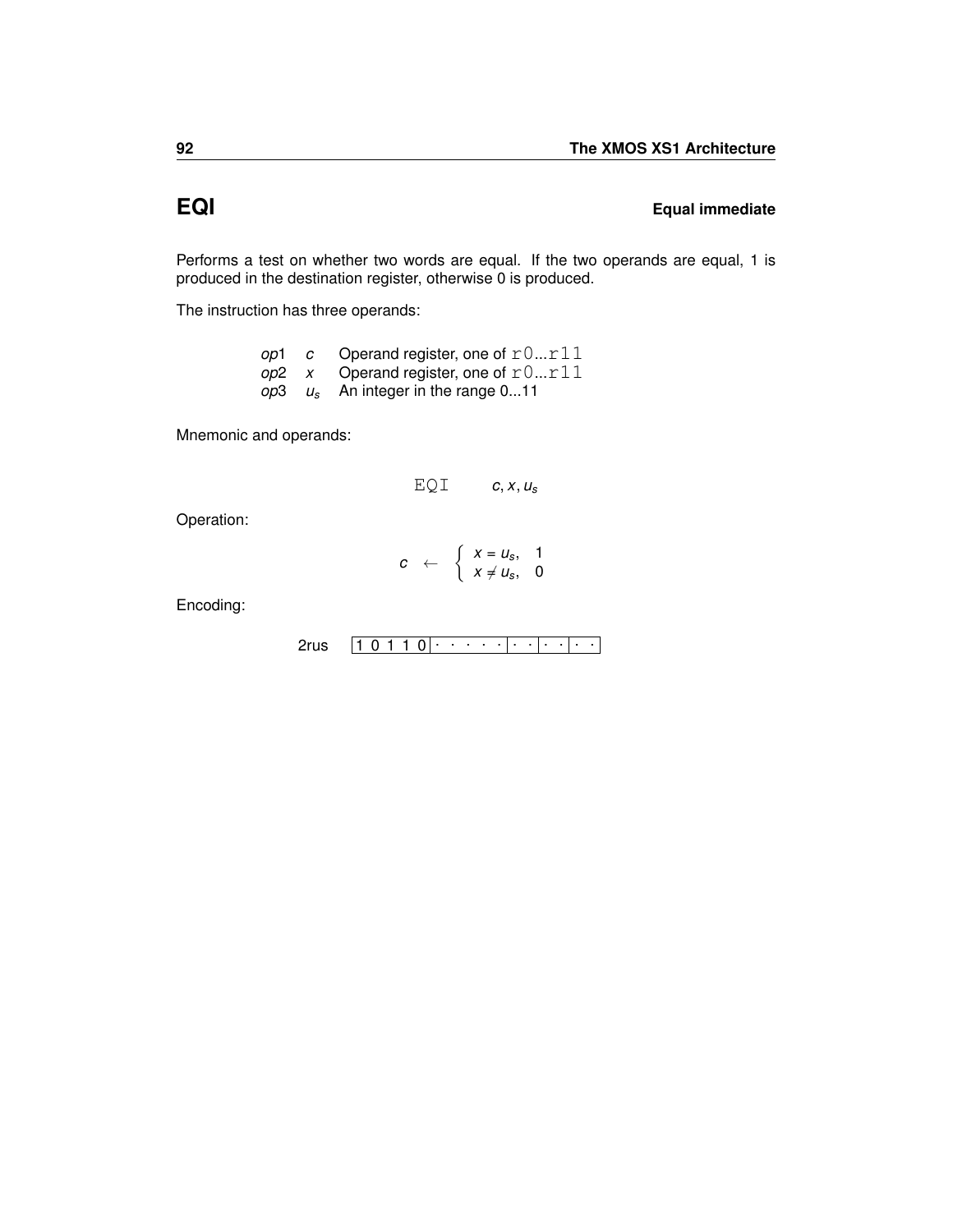# **EXTDP Extend data**

Extends the data area by moving the data pointer to a lower address

The instruction has one operand:

*op*1  $u_{16}$  A 16-bit immediate in the range 0...65535. If  $u_{16}$  < 64, the instruction requires no prefix

Mnemonic and operands:

EXTDP  $u_{16}$ 

Operation:

$$
dp \leftarrow dp - u_{16} \times Bpw
$$

Encoding:

$$
u6 \qquad \boxed{0\ 1\ 1\ 1\ 0}\big|0\big|1\ 1\ 1\ 0\big| \cdot\cdot\cdot\cdot\cdot\cdot\cdot\cdot\big|
$$

or prefixed for long immediates:

|  |  |  |  |        | . |                | <b>Contractor</b> | $\sim$ |  |
|--|--|--|--|--------|---|----------------|-------------------|--------|--|
|  |  |  |  | (11111 |   | $\mathbf{0}$ . |                   |        |  |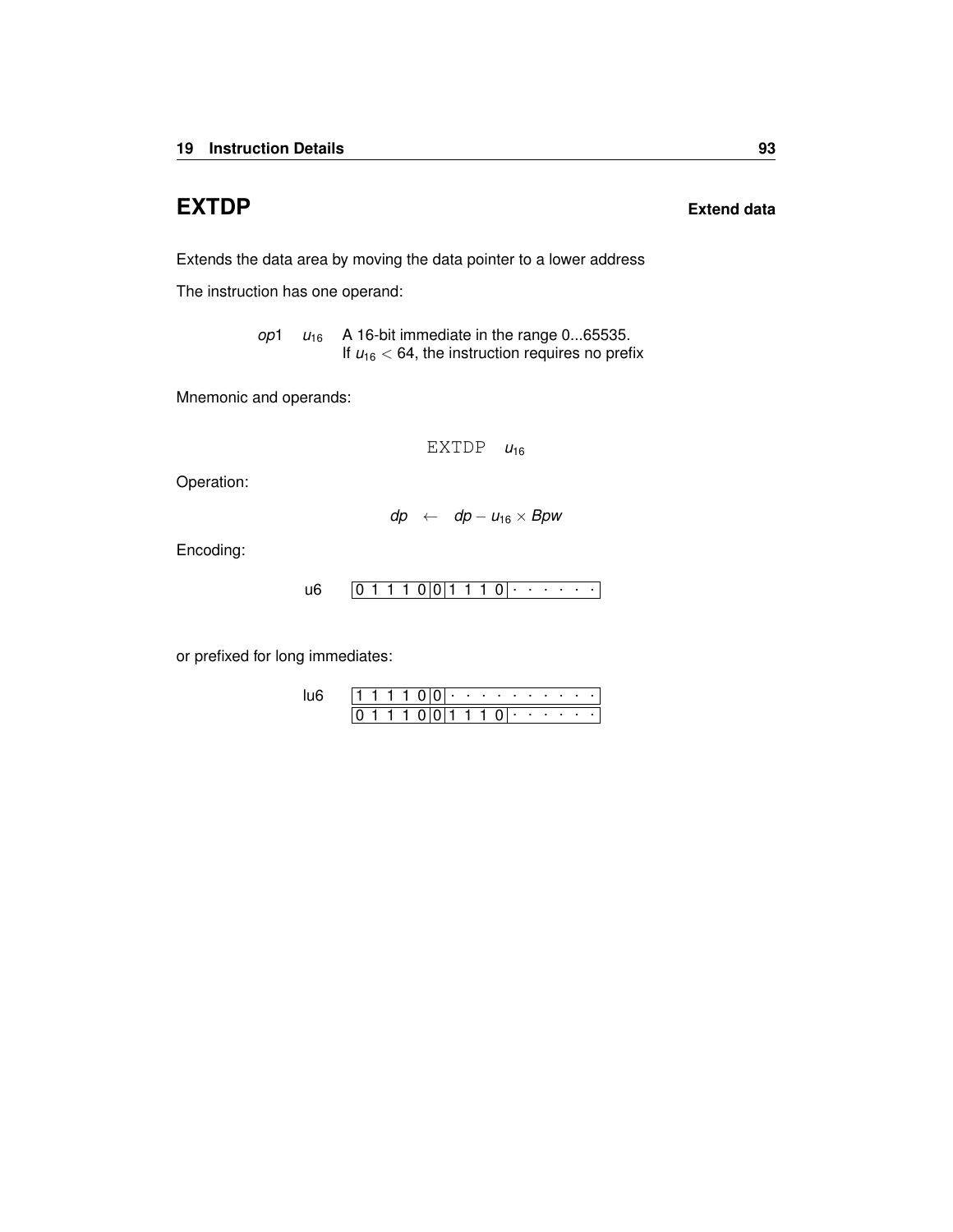**EXTSP Extend stack**

Extends the stack by moving the stack pointer to a lower address.

The instruction has one operand:

*op*1 *u*<sup>16</sup> A 16-bit immediate in the range 0...65535. If  $u_{16}$  < 64, the instruction requires no prefix

Mnemonic and operands:

 $EXTSP$   $u_{16}$ 

Operation:

 $sp \leftarrow sp - u_{16} \times Bpw$ 

Encoding:

$$
u6 \qquad \boxed{0 \; 1 \; 1 \; 1 \; 0 \, |1 \; 1 \; 1 \; 1 \; 0 \, | \cdot \cdot \cdot \cdot \cdot \cdot \cdot}
$$

or prefixed for long immediates:

|  |  |  | ٠ | $\cdots$ | . .          | <b>State State</b> | <b>Contract Contract Contract</b> |  |  |
|--|--|--|---|----------|--------------|--------------------|-----------------------------------|--|--|
|  |  |  |   | ֿ ד      | $\mathbf{U}$ | $\cdots$           |                                   |  |  |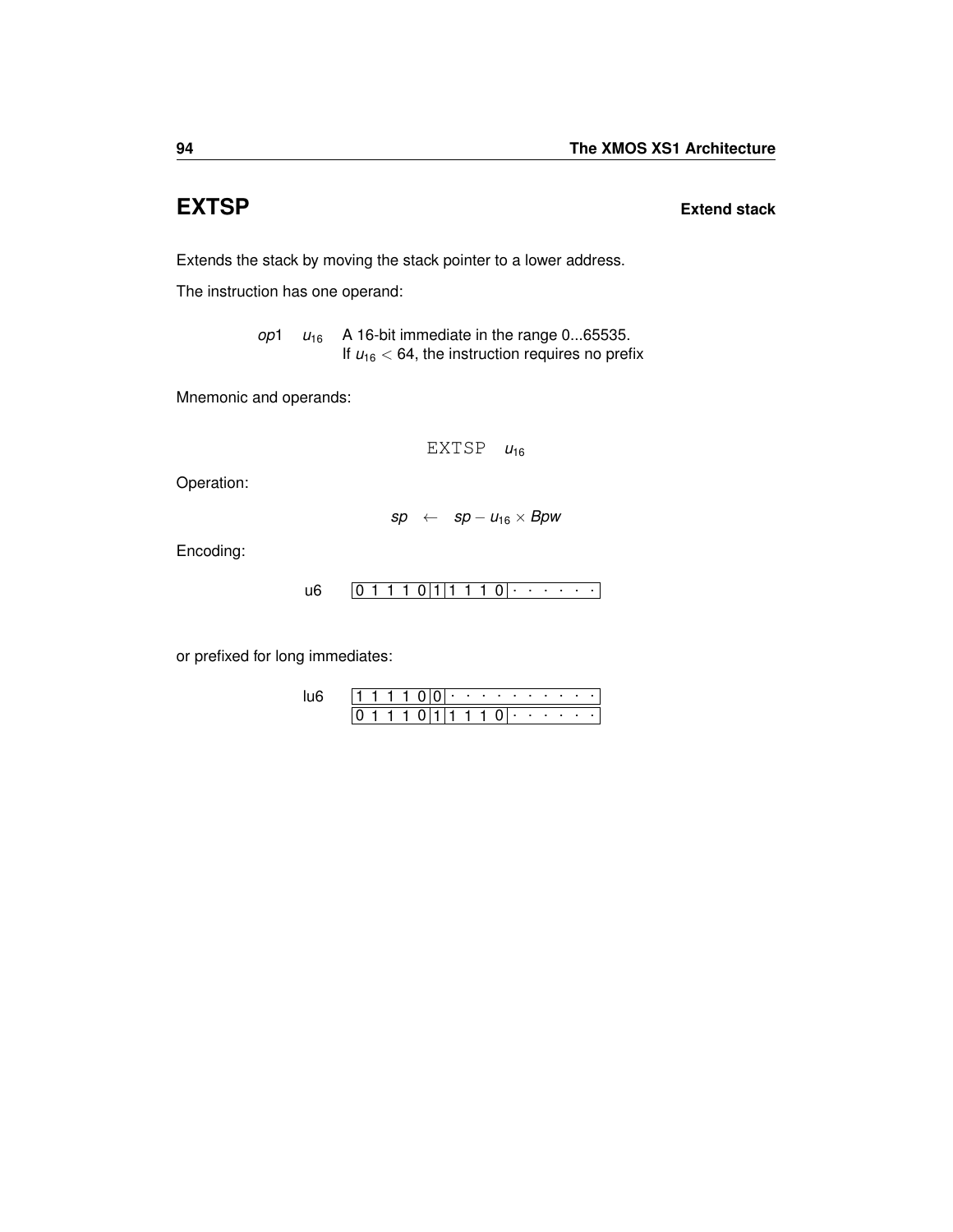### **FREER Free a resource**

Frees a resource so that it can be reused. Only resources that have been previously allocated with [GETR](#page-108-0) can be freed; in particular, ports and clock-blocks cannot be freed since they are not allocated.

FREER pauses when freeing a channel end that has outstanding transmit data.

The instruction has one operand:

*op*1  $r$  Operand register, one of  $r0...r11$ 

Mnemonic and operands:

FREER *r*

Operation:

 $image_r \leftarrow 0$ 

Encoding:

 $1r$   $[0 0 0 1 0 1 1 1 1 1 1 1 0 0 \cdots]$ 

Conditions that raise an exception:

| ET_RESOURCE_DEP | Resource illegally shared between threads                                              |
|-----------------|----------------------------------------------------------------------------------------|
|                 | $ET$ ILLEGAL RESOURCE r is not referring to a legal resource                           |
|                 | $ET$ <sub>ILLEGAL</sub> RESOURCE $r$ is referring to a resource that cannot be freed   |
|                 | $ET$ ILLEGAL RESOURCE $r$ is referring to a running thread                             |
|                 | $ET_{\text{ILLEGAL-RESOWRCE}}$ r is referring to a channel end on which no terminating |
|                 | CT_END token has been input and/or output, or which                                    |
|                 | has data pending for input, or which has a thread waiting                              |
|                 | for input or output.                                                                   |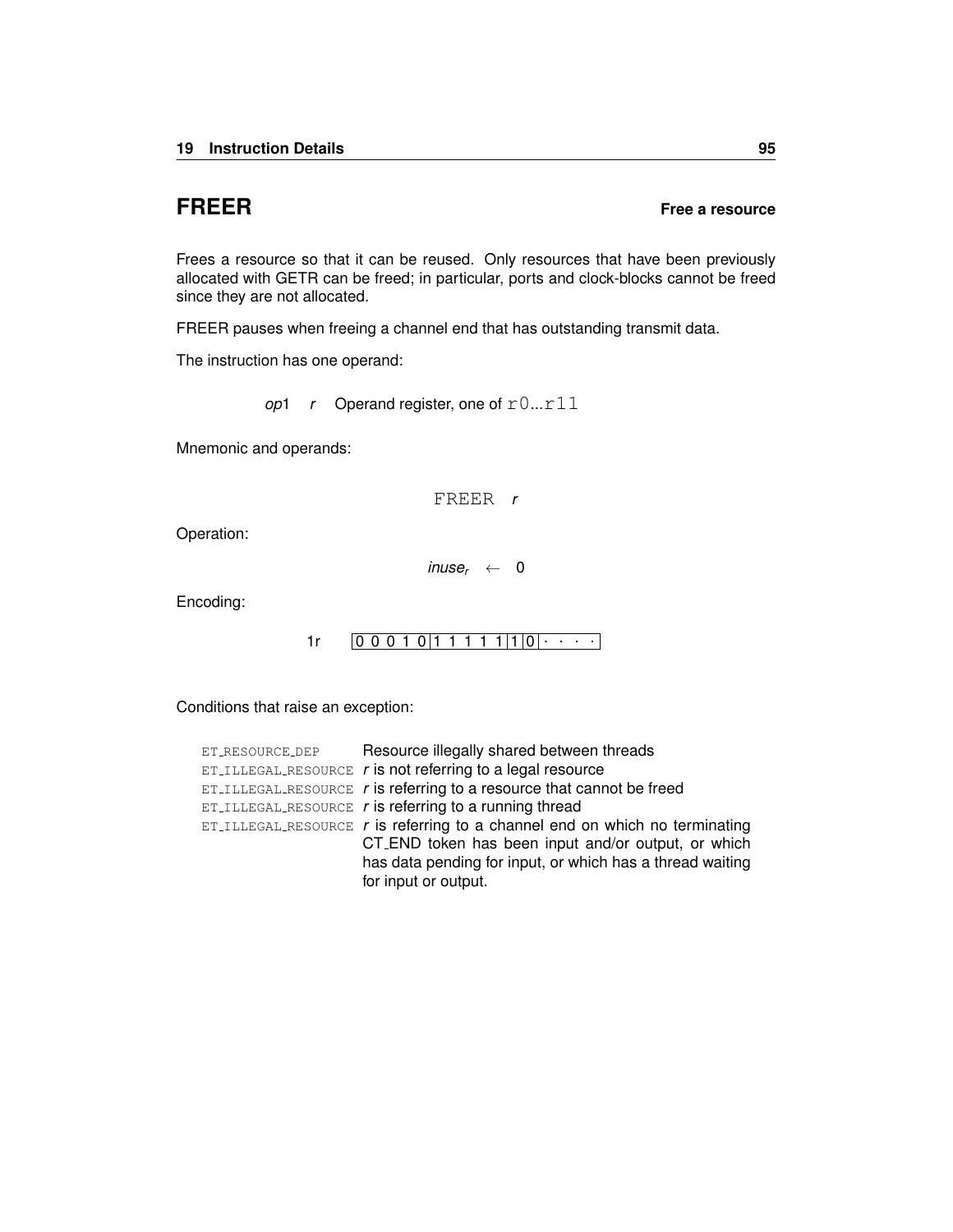## **FREET Free unsynchronised thread**

Stops the thread that executes this instruction, and frees it. This must not be used by synchronised threads, which should terminate by using a combination of an [SSYNC](#page-198-0) on the slave and an [MJOIN](#page-155-0) on the master.

The instruction has no operands.

Mnemonic and operands:

FREET

Operation:

*sr*[*inuse*] ← 0

Encoding:

[0r](#page-246-0)  $[0 0 0 0 0 1 1 1 1 1 1 1 0 1 1 1 1]$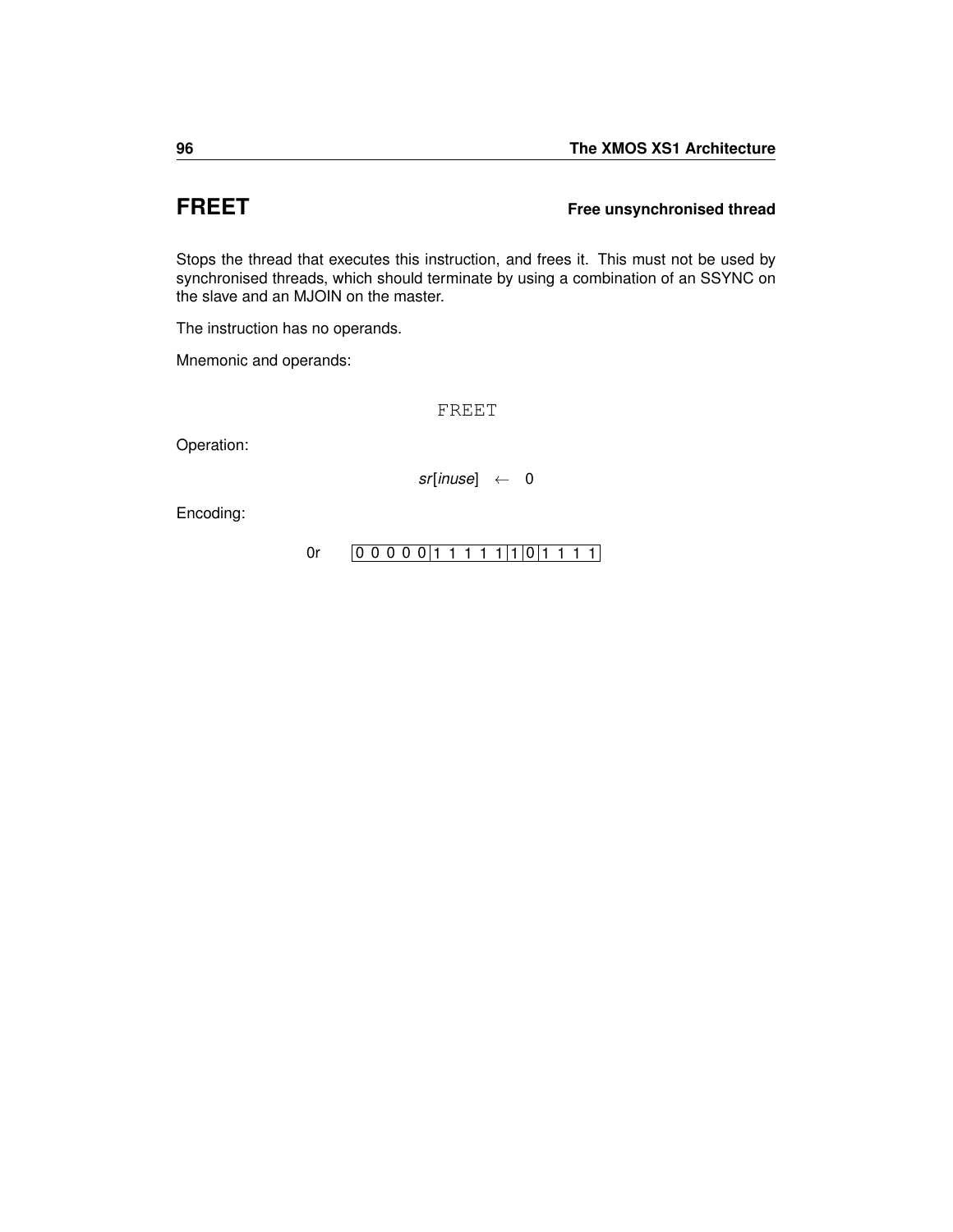### **GETD Get resource data**

Gets the contents of the data/dest/divide register of a resource. This data register is set using [SETD.](#page-179-0) The way that a resource depends on its data register is resource dependent and described at [SETD.](#page-179-0)

The instruction has two operands:

*op*1 *d* Operand register, one of  $r0...r11$ *op*2 *r* Operand register, one of r0...r11

Mnemonic and operands:

GETD *d*, *r*

Operation:

*d* ← *data<sup>r</sup>*

Encoding:

|  |  |  | ٠ | ٠ |  |  | ٠ | ٠ |  |
|--|--|--|---|---|--|--|---|---|--|
|  |  |  |   |   |  |  |   |   |  |

Conditions that raise an exception:

| ET_RESOURCE_DEP | Resource illegally shared between threads                                            |
|-----------------|--------------------------------------------------------------------------------------|
|                 | $ET$ -ILLEGAL-RESOURCE $d$ is not referring to a legal resource, or a resource which |
|                 | doesn't have a DATA register.                                                        |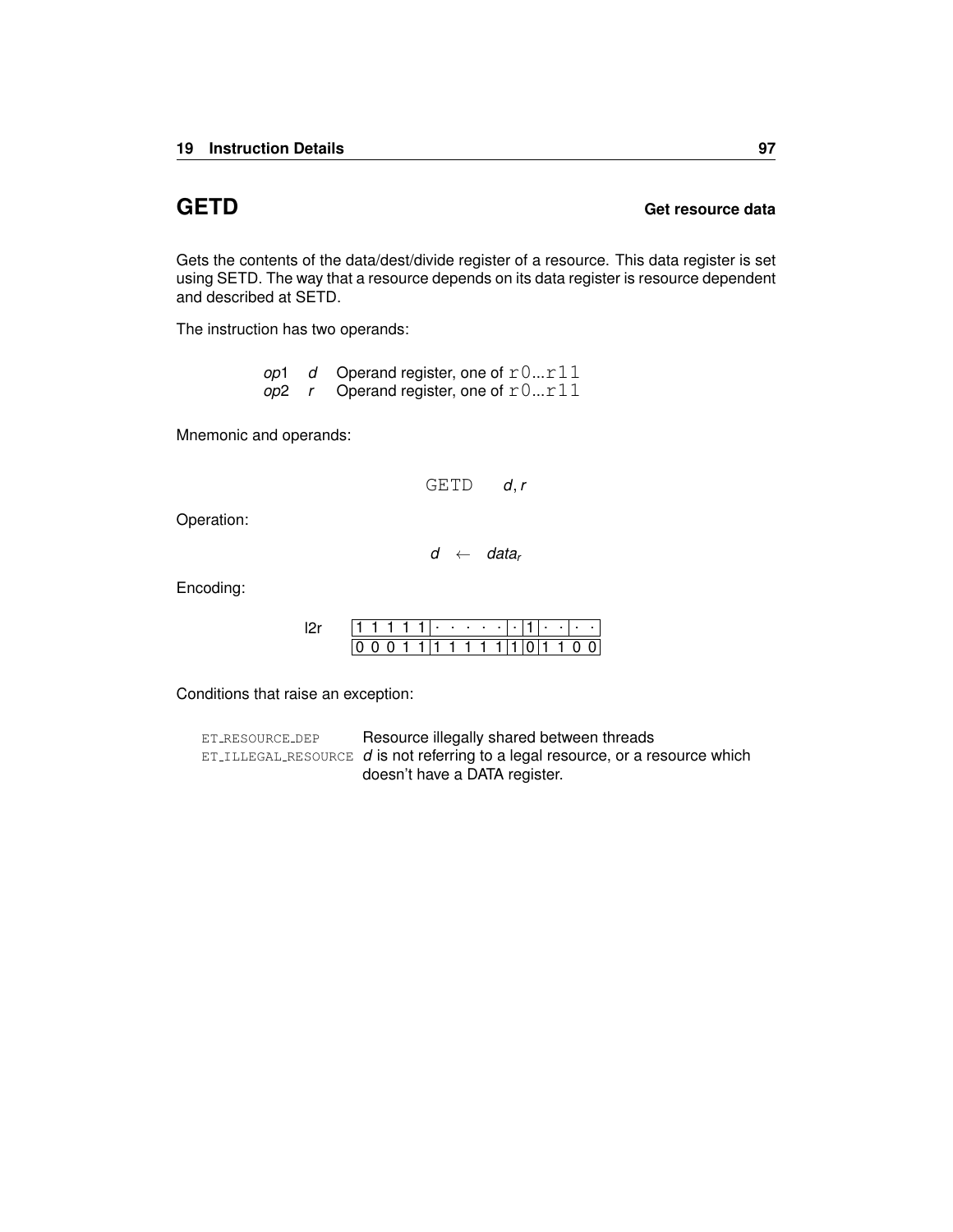### **GETED GETED Get ED** into r11

Obtains the value of *ed*, exception data, into r11. In the case of an event, *ed* is set to the environment vector stored in the resource by [SETEV.](#page-181-0) The data that is stored in *ed* in the case of an exception is given in Chapter [19.3.](#page-250-0)

The instruction has no operands.

Mnemonic and operands:

GETED

Operation:

*r*11 ← *ed*

Encoding:

[0r](#page-246-0)  $[0 0 0 0 1 1 1 1 1 1 1 1 1 1 1 0]$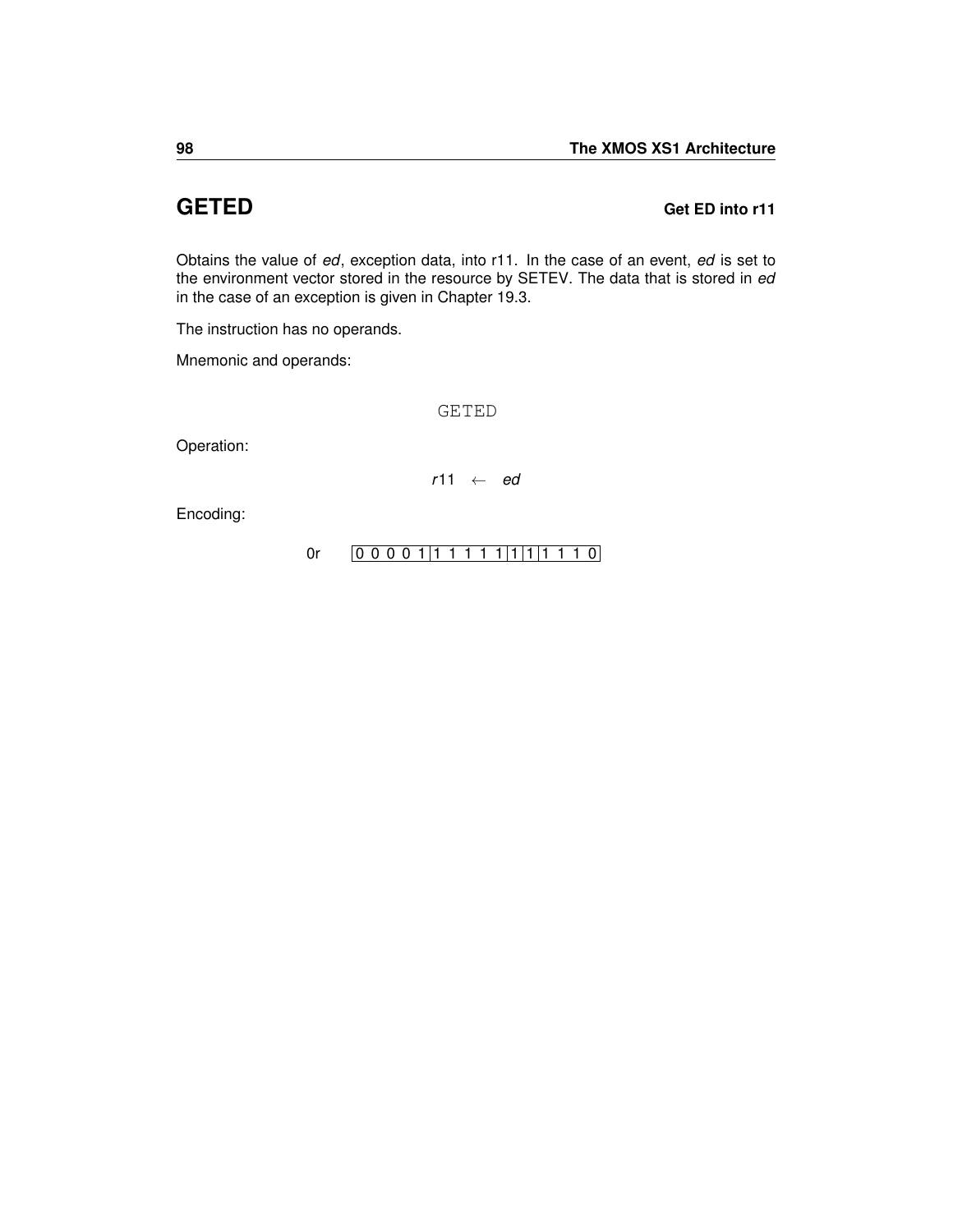Obtains the value of ET (exception type) into r11.

The instruction has no operands.

Mnemonic and operands:

GETET

Operation:

*r*11 ← *et*

Encoding:

### [0r](#page-246-0)  $[0 0 0 0 1 1 1 1 1 1 1 1 1 1 1 1]$

**GETET GETET GETET**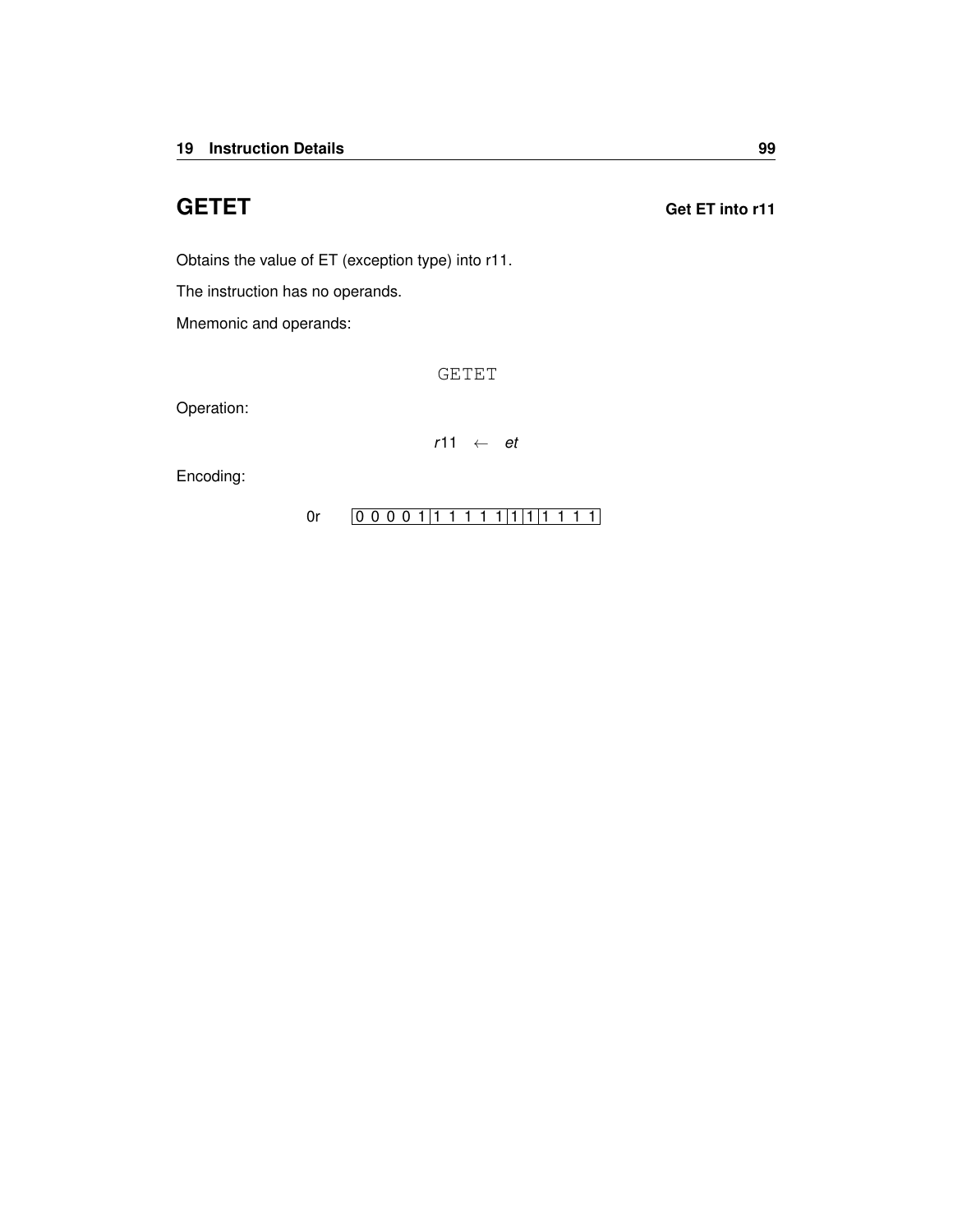**GETID Get the thread's ID**

Get the thread ID of this thread into *r*11.

The instruction has no operands.

Mnemonic and operands:

GETID

Operation:

*r*11 ← *tid*

Encoding:

### [0r](#page-246-0)  $[0 0 0 1 0 1 1 1 1 1 1 1 0 1 1 1 0]$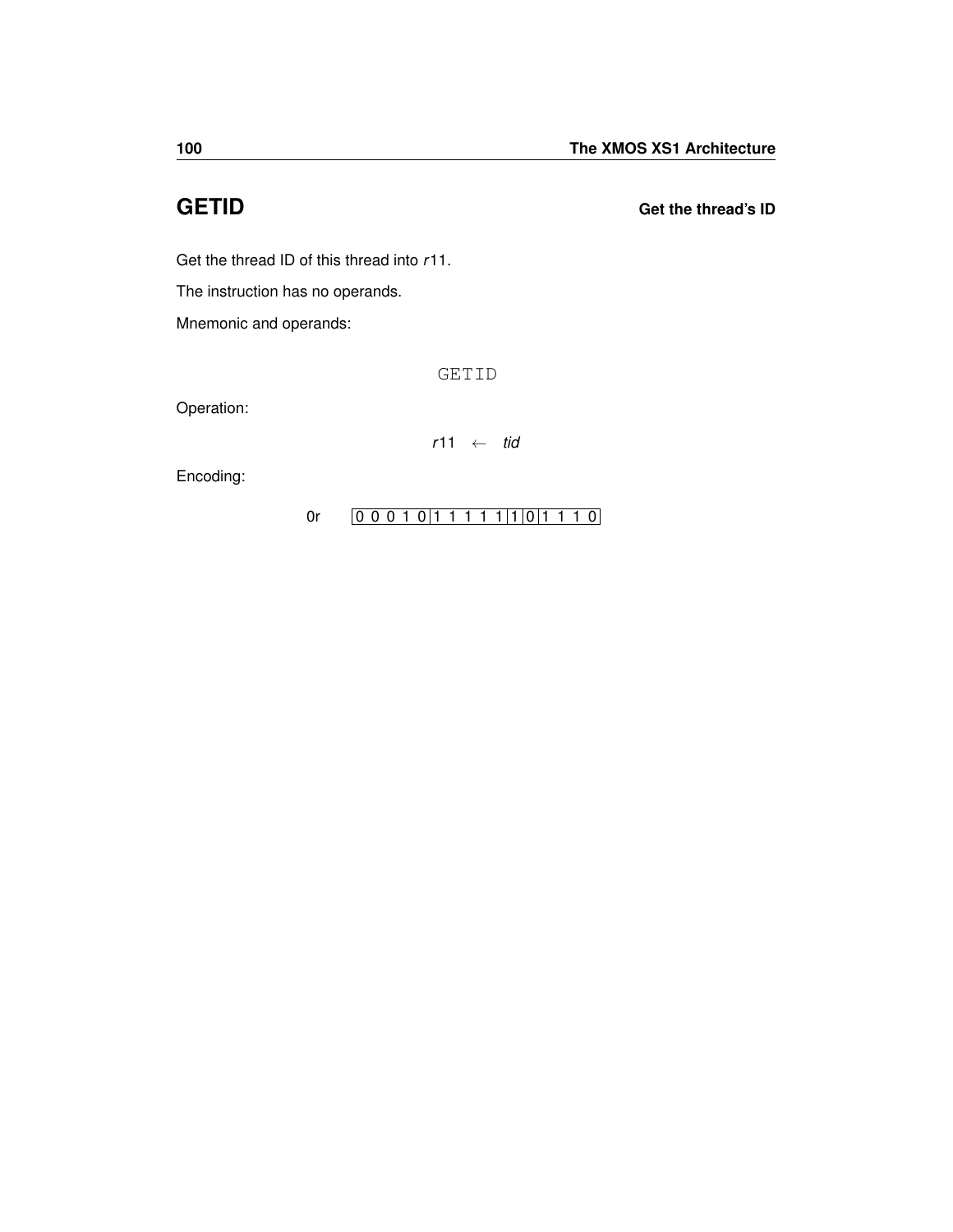Get the kernel entry point of this thread into *r*11.

The instruction has no operands.

Mnemonic and operands:

GETKEP

Operation:

*r*11 ← *kep*

Encoding:

[0r](#page-246-0)  $[0 0 0 1 0 1 1 1 1 1 1 1 0 1 1 1 1]$ 

**GETKEP Get the Kernel Entry Point**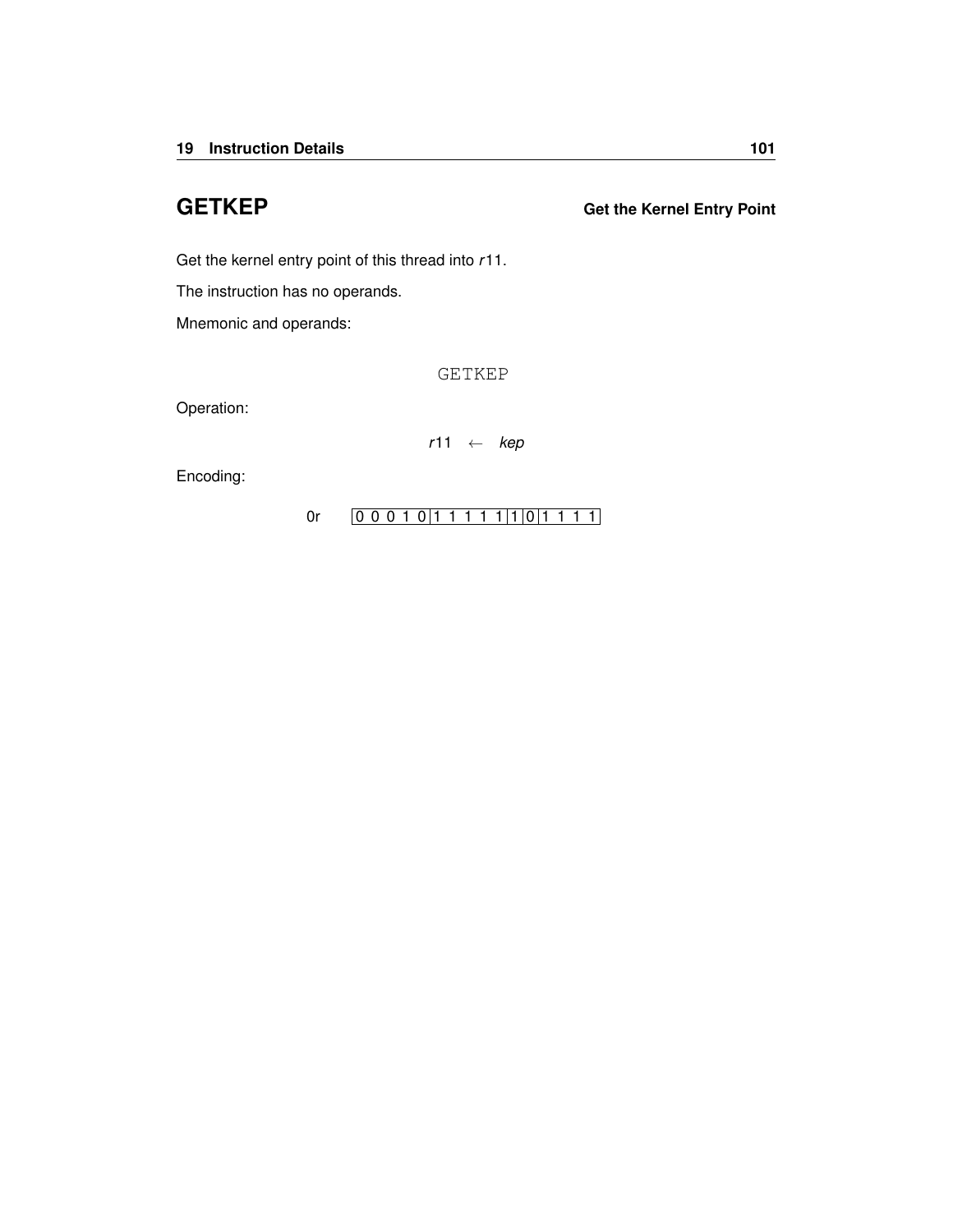### **GETKSP Get Kernel Stack Pointer**

Gets the thread's Kernel Stack Pointer *ksp* into *r*11. There is no instruction to set *ksp* directly since it is normally not moved. SETSP followed by KRESTSP will set both *sp* and *ksp*. By saving *sp* beforehand, *ksp* can be set to the value found in *r*0 by using the following code sequence:

```
LDAWSP r1, sp[0] // Save SP into R1
SETSP r0 // Set SP, and place old SP...
STW r1, sp[0] // ...where KRESTSP expects it
KRESTSP 0 // Set KSP, restore SP
```
The kernel stack pointer is initialised by the boot-ROM to point to a safe location near the last location of RAM - the last few locations are used by the JTAG debugging interface. If debugging is not required, then the KSP can safely be moved to the top of RAM.

The instruction has no operands.

Mnemonic and operands:

GETKSP

Operation:

*r*11 ← *ksp*

Encoding:

[0r](#page-246-0)  $[0 0 0 1 0 1 1 1 1 1 1 1 1 1 1 0 0]$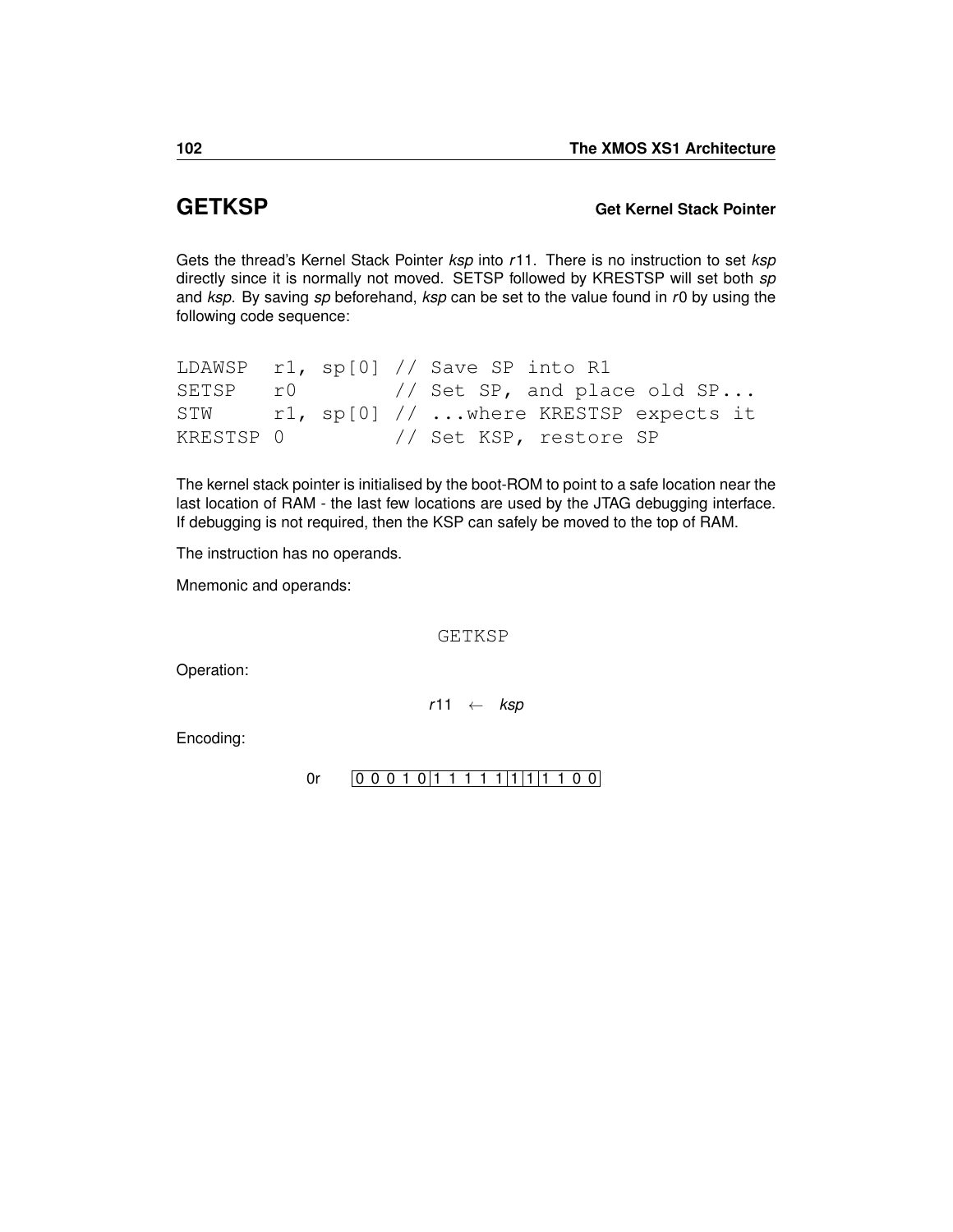# **GETN Get network**

Gets the network identifier that this channel-end belongs to.

The network identifier is set using [SETN.](#page-183-0)

The instruction has two operands:

*op*1 *d* Operand register, one of  $r0...r11$ *op*2 *r* Operand register, one of r0...r11

Mnemonic and operands:

GETN *d*, *r*

Operation:

*d* ← *net<sup>r</sup>*

Encoding:

|  |  |  | ٠ |  |  |  |  |  |
|--|--|--|---|--|--|--|--|--|
|  |  |  |   |  |  |  |  |  |

Conditions that raise an exception:

ET\_[RESOURCE](#page-259-0)\_DEP Resource illegally shared between threads ET ILLEGAL [RESOURCE](#page-254-0) *d* is not referring to a legal channel end, or the channel end is not in use.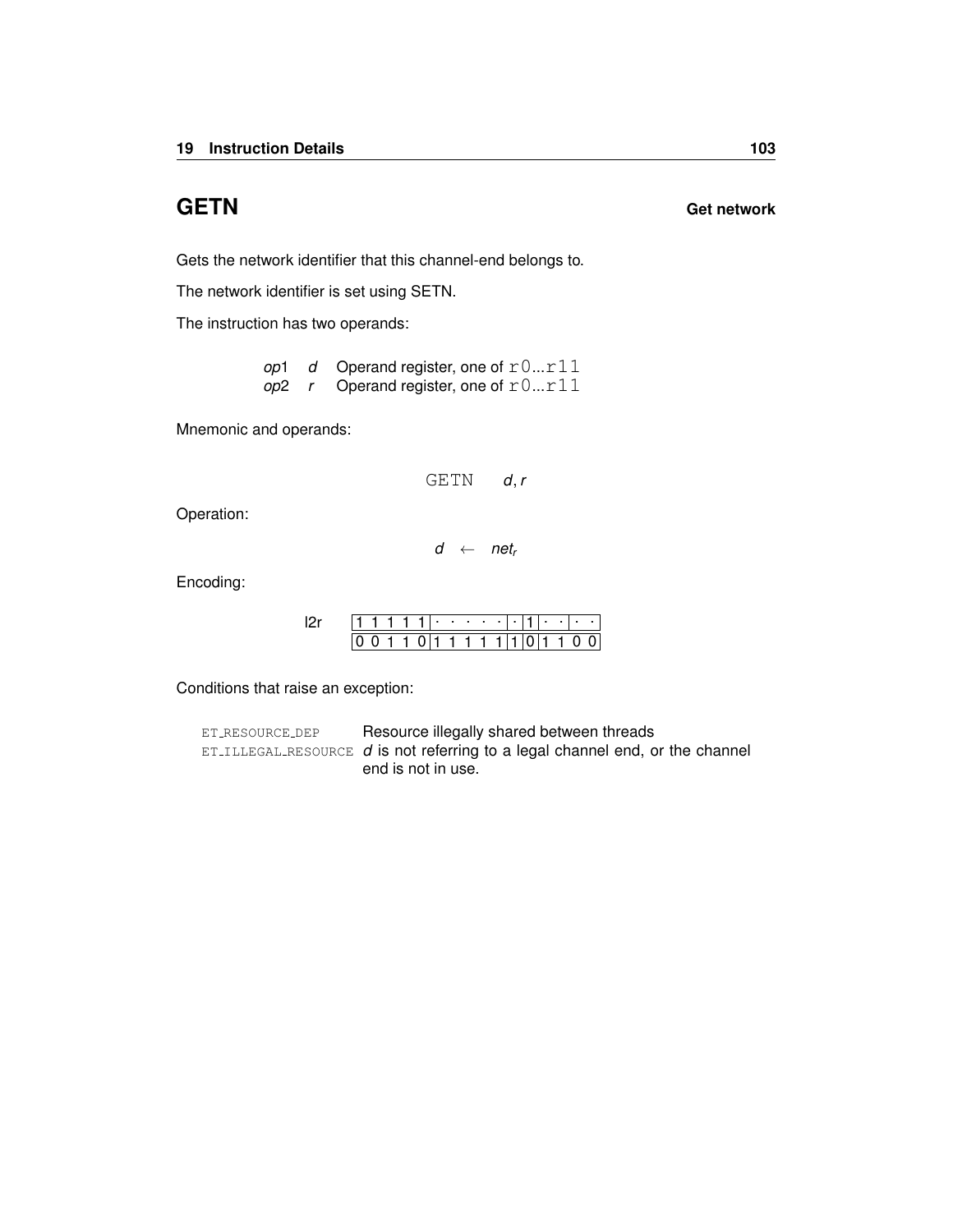### **GETPS Get processor state**

Obtains internal processor state; used for low level debugging. The operand is a processor state resource; the register to be read is encoded in bits 15...8, and bits 7...0 should contain the resource type associated with processor state.

The instruction has two operands:

*op*1 *d* Operand register, one of  $r0...r11$  $\omega$ <sup>2</sup> *r* Operand register, one of  $r0...r11$ 

Mnemonic and operands:

GETPS *d*, *r*

Operation:

*d* ← *PS*[*r*]

Encoding:

|  |  |  | ٠ | ٠ | ٠ |  |  |  |  |
|--|--|--|---|---|---|--|--|--|--|
|  |  |  | 1 | 1 |   |  |  |  |  |

Conditions that raise an exception:

ET\_[ILLEGAL](#page-256-0)\_PS *d* is not referring to a legal processor state register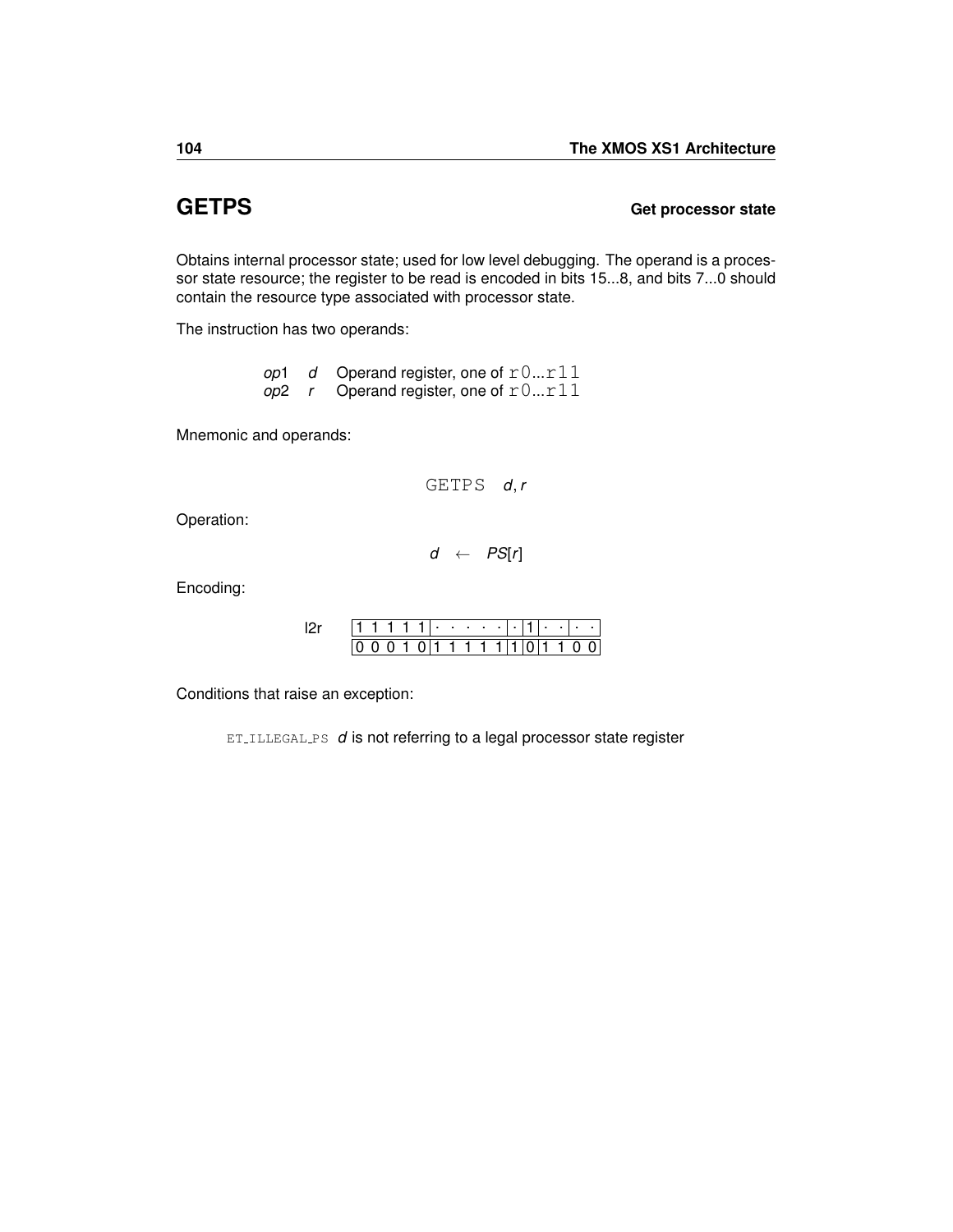## **GETR Get a resource**

Gets a resource of a specific type. This instruction dynamically allocates a resource from the pools of available resources. Not all resources are dynamically allocated; resources that refer to physical objects (IO pins, clock blocks) are used without allocating. The resource types are:

| Ports                  |     | cannot be allocated |
|------------------------|-----|---------------------|
| <b>Timers</b>          |     |                     |
| Channel ends           | 2   |                     |
| Synchronisers          | 3   |                     |
| <b>Threads</b>         | 4   |                     |
| Lock                   | 5   |                     |
| Clock source           | 6   | cannot be allocated |
| Processor state        | 11  | cannot be allocated |
| Configuration messages | 12. | cannot be allocated |
|                        |     |                     |

The returned identifier comprises a 32-bit word, where the most significant 16-bits are resource specific data, followed by an 8-bit resource counter, and 8-bits resource-type. The resource specific 16 bits have the following meaning:

**Port** The width of the port.

**Timer** Reserved, returned as 0.

**Channel end** The node id (8-bits) and the core id (8-bits).

**Synchroniser** Reserved, returned as 0.

**Thread** Reserved, returned as 0.

**Lock** Reserved, returned as 0.

**Clock source** Reserved, should be set to 0.

**Processor state** Reserved, should be set to 0.

**Configuration** Reserved, should be set to 0.

If no resource of the requested type is available, then the destination operand is set to zero, otherwise the destination operand is set to a valid resource id.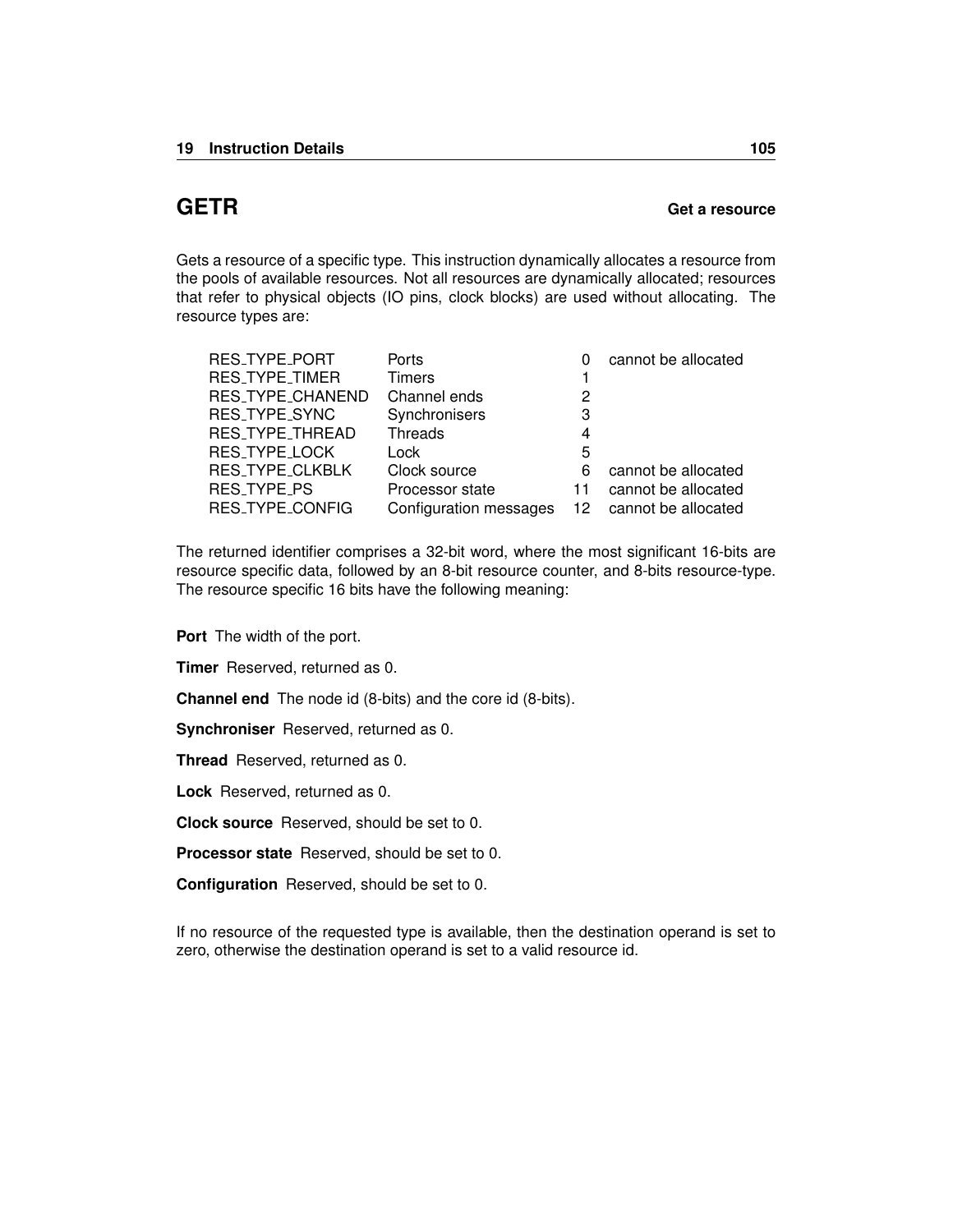If a channel end is allocated, a local channel end is returned. In order to connect to a remote channel end, a program normally receives a channel-end over an already connected channel, which is stored using [SETD.](#page-179-0) To connect the first remote channel, a channel-end identifier can be constructed (by concatenating a node id, core id, channelend and the value '2').

When allocated, resources are freed using [FREER](#page-98-0) to allow them to be available for reallocation.

The instruction has two operands:

*op*1 *d* Operand register, one of  $r0...r11$ *op*2 *u<sup>s</sup>* An integer in the range 0...11

Mnemonic and operands:

$$
\texttt{GETR} \qquad d,u_s
$$

Operation:

*d* ← first *res*  $\in$  *setof*( $u_s$ ) :  $\neg$ *inuse<sub>res</sub>*  $image_d \leftarrow 1$ 

Encoding:

1 0 0 0 0 . . . . . . 0 . . . . [rus](#page-244-0)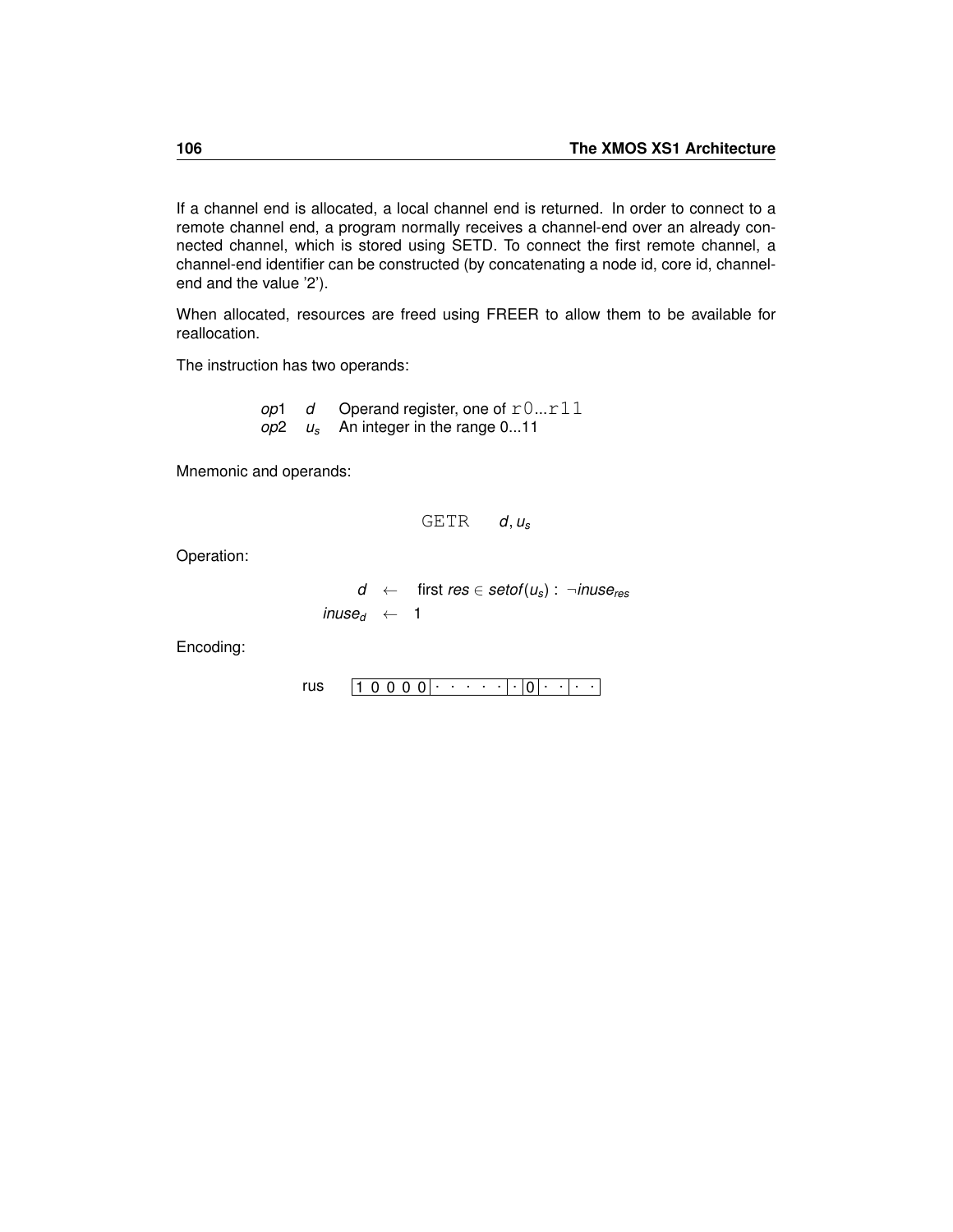## **GETSR Get bits from SR**

Get bits from the thread's Status Register. The mask supplied specifies which bits should be extracted.

The instruction has one operand:

*op*1  $u_{16}$  A 16-bit immediate in the range 0...65535. If  $u_{16}$  < 64, the instruction requires no prefix

Mnemonic and operands:

GETSR *u*<sup>16</sup>

Operation:

*r*11 ← *sr* ∧*bit u*<sup>16</sup>

Encoding:

0 1 1 1 1 1 1 1 0 0 . . . . . . [u6](#page-236-0)

or prefixed for long immediates:

1 1 1 1 0 0 <del>. . . . . . . . . .</del>  $0 1 1 1 1 |1 |1 1 0 0 |$  . . . . . [lu6](#page-237-0)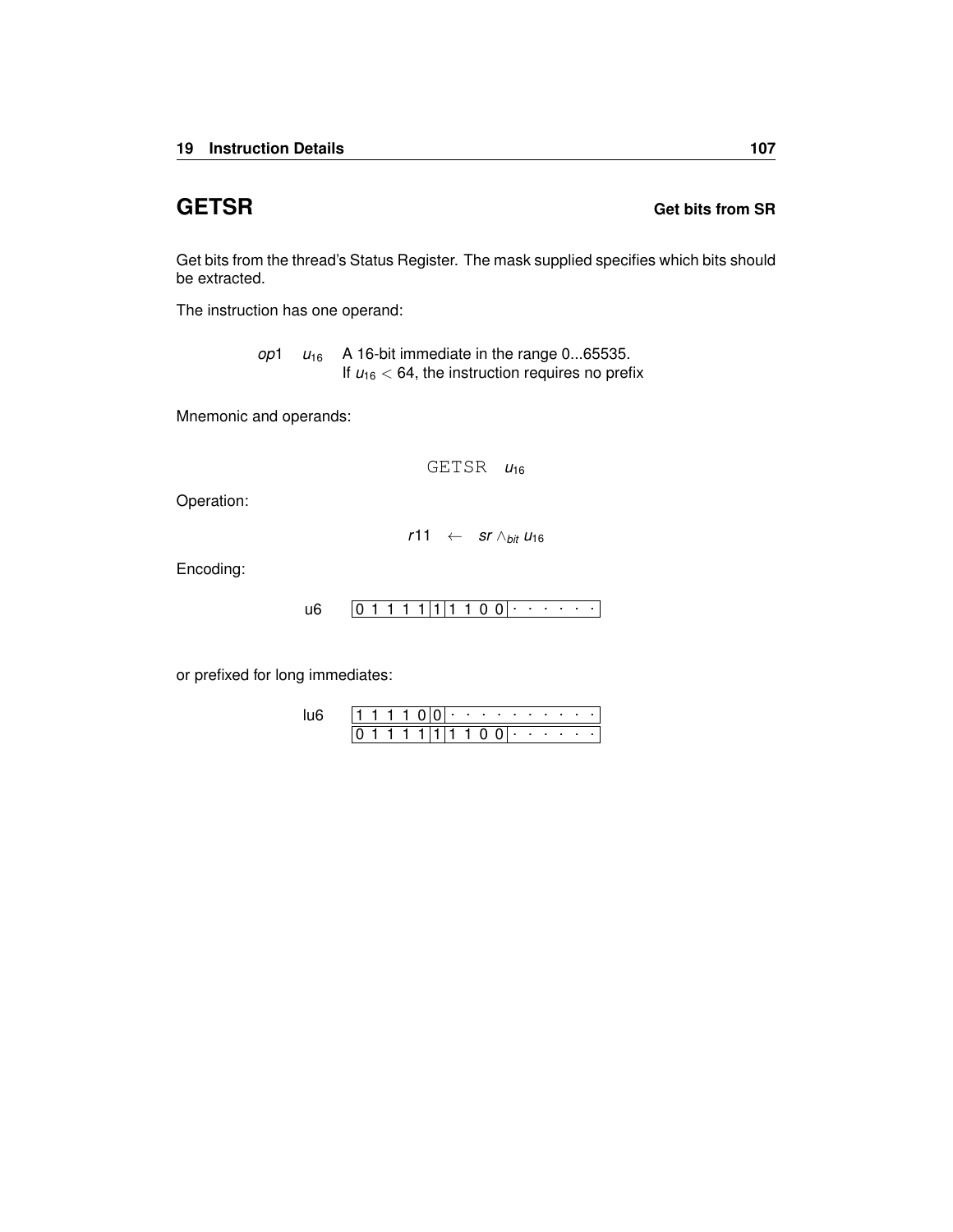## **GETST Get a synchronised thread**

Gets a new thread and binds it to a synchroniser. The synchroniser ID is passed as an operand to this instruction, and the destination register is set to the resulting thread ID. If no threads are available then the destination register is set to 0.

The thread is started on execution of [MSYNC](#page-158-0) by the master thread.

The instruction has two operands:

*op*1 *d* Operand register, one of  $r0...r11$  $op2$  *r* Operand register, one of  $r0...r11$ 

Mnemonic and operands:

GETST *d*, *r*

Operation:

|                                          | $d \leftarrow$ first thread $\in$ threads : $\neg$ inuse <sub>thread</sub> |
|------------------------------------------|----------------------------------------------------------------------------|
| <i>inuse</i> <sub>d</sub> $\leftarrow$ 1 |                                                                            |
|                                          | spaused $\leftarrow$ spaused $\cup \{d\}$                                  |
|                                          | $slaves_r \leftarrow slaves_r \cup \{d\}$                                  |
| $mstr_{r} \leftarrow tid$                |                                                                            |

Encoding:

0 0 0 0 0 . . . . . . 1 . . . . [2r](#page-240-0)

Conditions that raise an exception:

ET\_[RESOURCE](#page-259-0)\_DEP Resource illegally shared between threads  $ET$ ILLEGAL [RESOURCE](#page-254-0)  $r$  is not referring to a synchroniser that is in use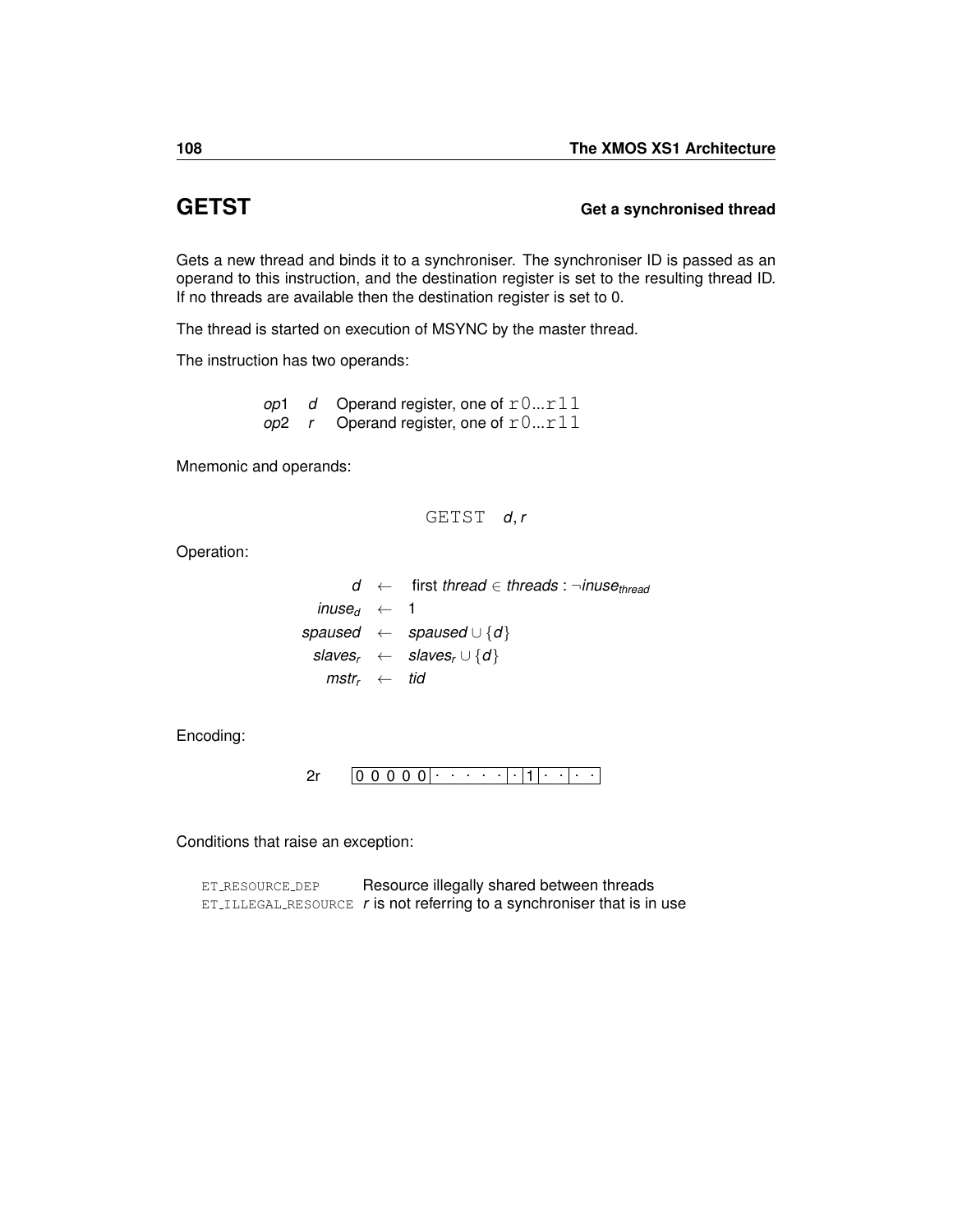**GETTS Get the time stamp**

Gets the time stamp of a port. This is the value of the port timer at which the previous transfer between the Shift and Transfer registers for input or output occurred. The port timer counts ticks of the clock associated with this port, and returns a 16-bit value. In the case of a conditional input, this instruction should be executed between a [WAIT](#page-0-0) and its associated [IN](#page-113-0) instruction; the value returned by GETTS will be the timestamp of the data that will be input using the IN instruction.

The instruction has two operands:

*op*1 *d* Operand register, one of  $r0...r11$ *op*2 *r* Operand register, one of  $r0...r11$ 

Mnemonic and operands:

GETTS *d*, *r*

Operation:

*d* ← *timestamp<sup>r</sup>*

Encoding:

0 0 1 1 1 . . . . . . 0 . . . . [2r](#page-240-0)

Conditions that raise an exception:

ET\_[RESOURCE](#page-259-0)\_DEP Resource illegally shared between threads ET ILLEGAL [RESOURCE](#page-254-0) *r* is not referring to a port, or the port is not in use.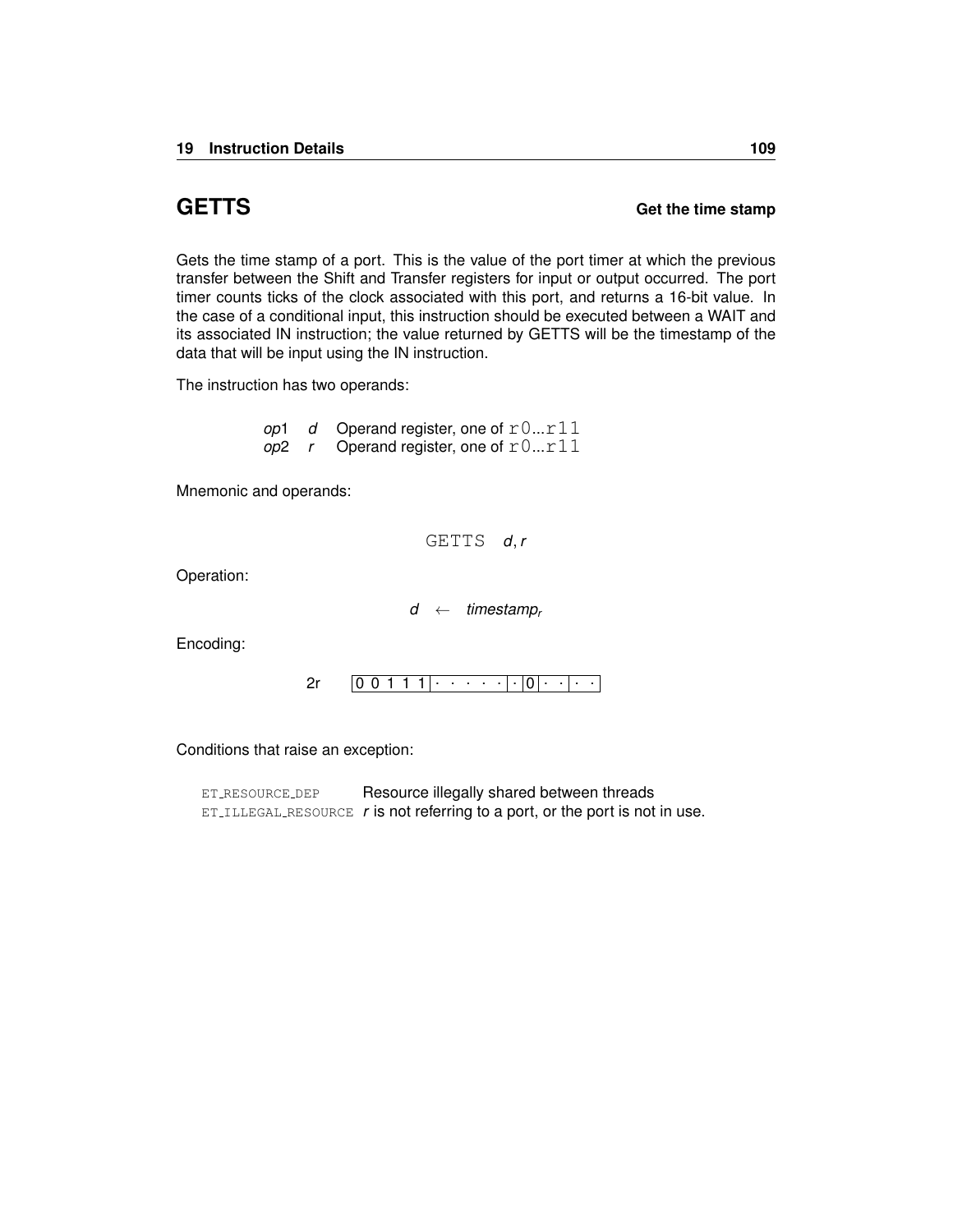## <span id="page-113-0"></span>**IN Input data**

Inputs data from a resource (*r*) into a destination register (*d*). The precise effect depends on the resource type:

- **Port** Read data from the port. If the port is buffered, a whole word of data is returned. If the port is unbuffered, the most significant bits of the data will be set to 0. The thread pauses if the data is not available.
- **Timer** Reads the current time from the timer, or pauses until after a specific time returning that time.
- **Channel end** Reads *Bpw* data tokens from the channel, and concatenate them to a single word of data. The bytes are assumed to be transmitted most significant byte first. The thread pauses if there are not enough data tokens available.
- **Lock** Lock the resource. The instruction pauses if the lock has been taken by another thread, and is released when the out is released.

This instruction may pause.

The instruction has two operands:

*op*1 *d* Operand register, one of  $r0...r11$ *op*2 *r* Operand register, one of  $r0...r11$ 

Mnemonic and operands:

| ΤN |                    | d, r |
|----|--------------------|------|
| r  | $\triangleright$ d |      |

Operation:

Encoding:

 $2r \left[ \begin{array}{ccc} 1 & 0 & 1 & 1 & 0 \end{array} \right] \cdot \left[ \begin{array}{ccc} \cdot & \cdot & \cdot & \cdot & \cdot \end{array} \right] \cdot \left[ \begin{array}{ccc} 0 & \cdot & \cdot & \cdot \end{array} \right] \cdot \left[ \begin{array}{ccc} \cdot & \cdot & \cdot & \cdot \end{array} \right]$  $2r \left[ \begin{array}{ccc} 1 & 0 & 1 & 1 & 0 \end{array} \right] \cdot \left[ \begin{array}{ccc} \cdot & \cdot & \cdot & \cdot & \cdot \end{array} \right] \cdot \left[ \begin{array}{ccc} 0 & \cdot & \cdot & \cdot \end{array} \right] \cdot \left[ \begin{array}{ccc} \cdot & \cdot & \cdot & \cdot \end{array} \right]$ 

Conditions that raise an exception:

| ET_RESOURCE_DEP | Resource illegally shared between threads                                                    |
|-----------------|----------------------------------------------------------------------------------------------|
|                 | $ET_{\text{ILLEGAL-RESOURCE}}$ r is not a valid resource, not in use, or it does not support |
|                 | IN                                                                                           |
|                 | $ET$ <sub>ILLEGAL</sub> RESOURCE $r$ is a channel end which contains a Control Token in the  |
|                 | first 4 tokens in its input buffer.                                                          |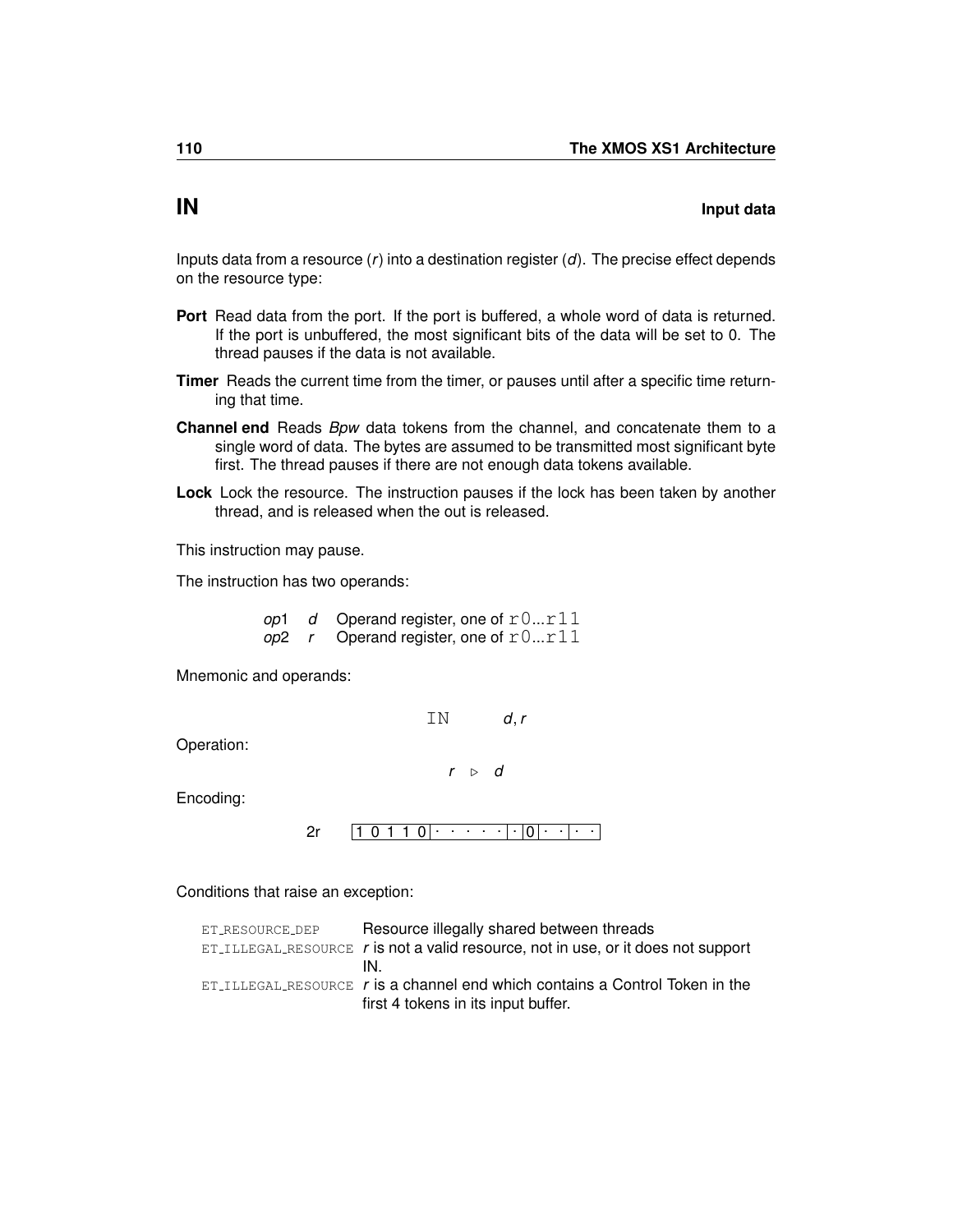## **INCT Input control tokens**

If the next token on a channel is a control token, then this token is input to the destination register. If not, the instruction raises an exception.

This instruction pauses if the channel does not have a token of data available to input.

This instruction can be used together with [OUTCT](#page-164-0) in order to implement robust protocols on channels.

The instruction has two operands:

*op*1 *d* Operand register, one of  $r0...r11$ *op*2 *r* Operand register, one of  $r0...r11$ 

Mnemonic and operands:

INCT *d*, *r*

Operation:

if *hasctoken*(*r*) then  $r \triangleright d$ else *raiseexception*

Encoding:

 $2r \left[ 1\; 0\; 0\; 0\; 0\, \cdot\, \cdot\, \cdot\, \cdot\, \cdot \, \cdot \, \cdot \, \cdot \, \right] \cdot \left[ 1\, \cdot\, \cdot\, \cdot\, \cdot\, \cdot\, \cdot \right]$  $2r \left[ 1\; 0\; 0\; 0\; 0\, \cdot\, \cdot\, \cdot\, \cdot\, \cdot \, \cdot \, \cdot \, \cdot \, \right] \cdot \left[ 1\, \cdot\, \cdot\, \cdot\, \cdot\, \cdot\, \cdot \right]$ 

Conditions that raise an exception:

| ET_RESOURCE_DEP | Resource illegally shared between threads                                                      |
|-----------------|------------------------------------------------------------------------------------------------|
|                 | $ET$ <sub>ILLEGAL</sub> RESOURCE $r$ is not pointing to a channel resource, or the resource is |
|                 | not in use.                                                                                    |
|                 | $ET$ ILLEGAL RESOURCE r is a channel end which contains a data token in the first              |
|                 | entry in its input buffer.                                                                     |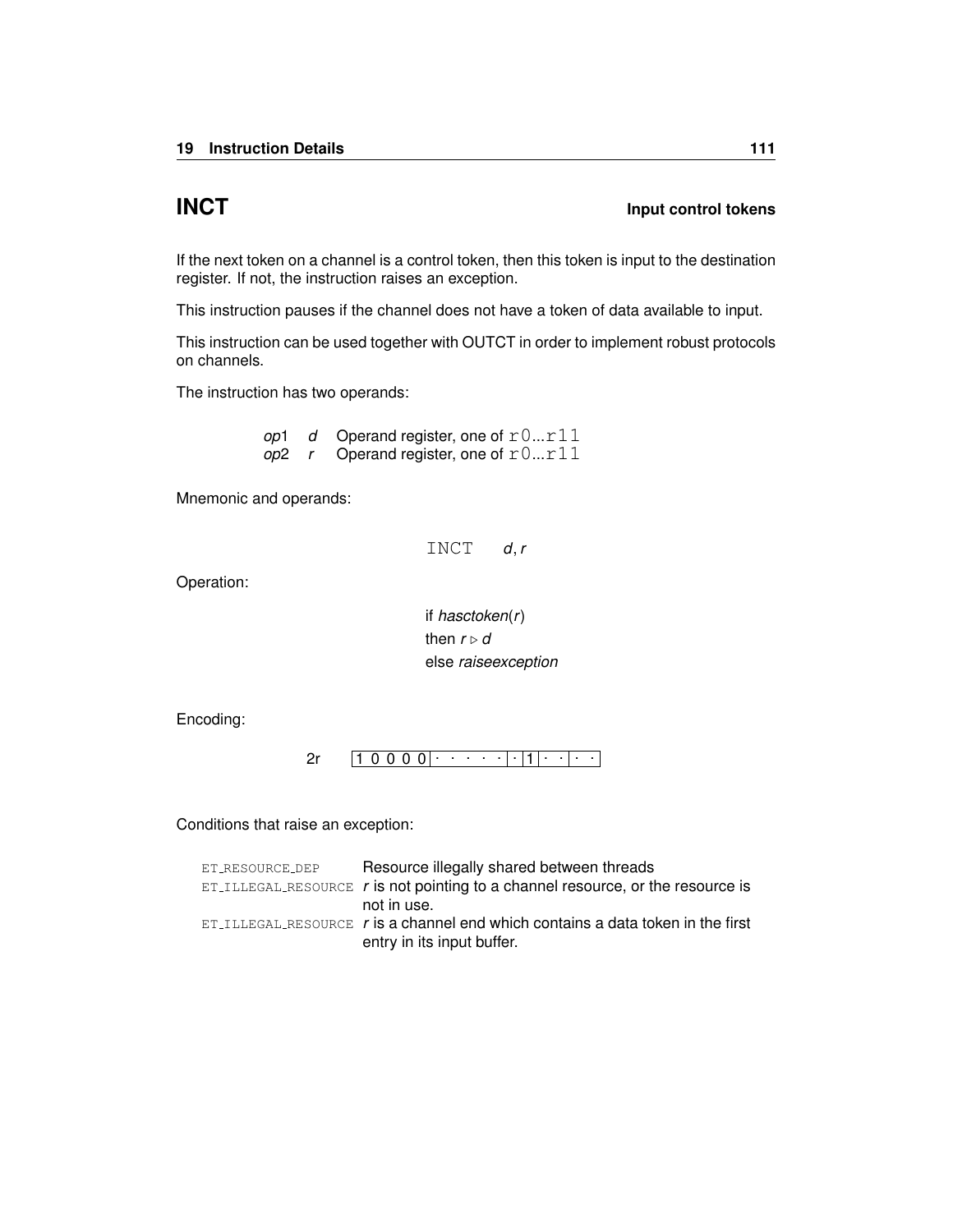## **INPW INPW INPW**

Inputs an incomplete word that is stored in the input buffer of a port. Used in conjunction with [ENDIN.](#page-92-0) ENDIN is used to determine how many bits are left on the port, and this number is passed to INPW in order to read those remaining bits.

The instruction has three operands:

| -op1     | d | Operand register, one of $r0r11$                                         |
|----------|---|--------------------------------------------------------------------------|
| op2 r    |   | Operand register, one of $r0r11$                                         |
| op3 bitp |   | A bit position; one of <i>bpw</i> , 1, 2, 3, 4, 5, 6, 7, 8, 16,<br>24.32 |

Mnemonic and operands:

| INPW | d, r, bitp |
|------|------------|
|      |            |

Operation:

*shiftcount<sup>r</sup>* ← *bitp r* . *d*

Encoding:

|  |  |  | ٠ | ٠ | ٠ | ٠ |  | ٠ |  |  |
|--|--|--|---|---|---|---|--|---|--|--|
|  |  |  |   |   |   |   |  |   |  |  |

Conditions that raise an exception:

ET\_[RESOURCE](#page-259-0)\_DEP Resource illegally shared between threads ET\_ILLEGAL\_[RESOURCE](#page-254-0) *r* is not pointing to a port resource, or the resource is not in use, or *bitp* is an unsupported width, or the port is not in BUFFERS mode.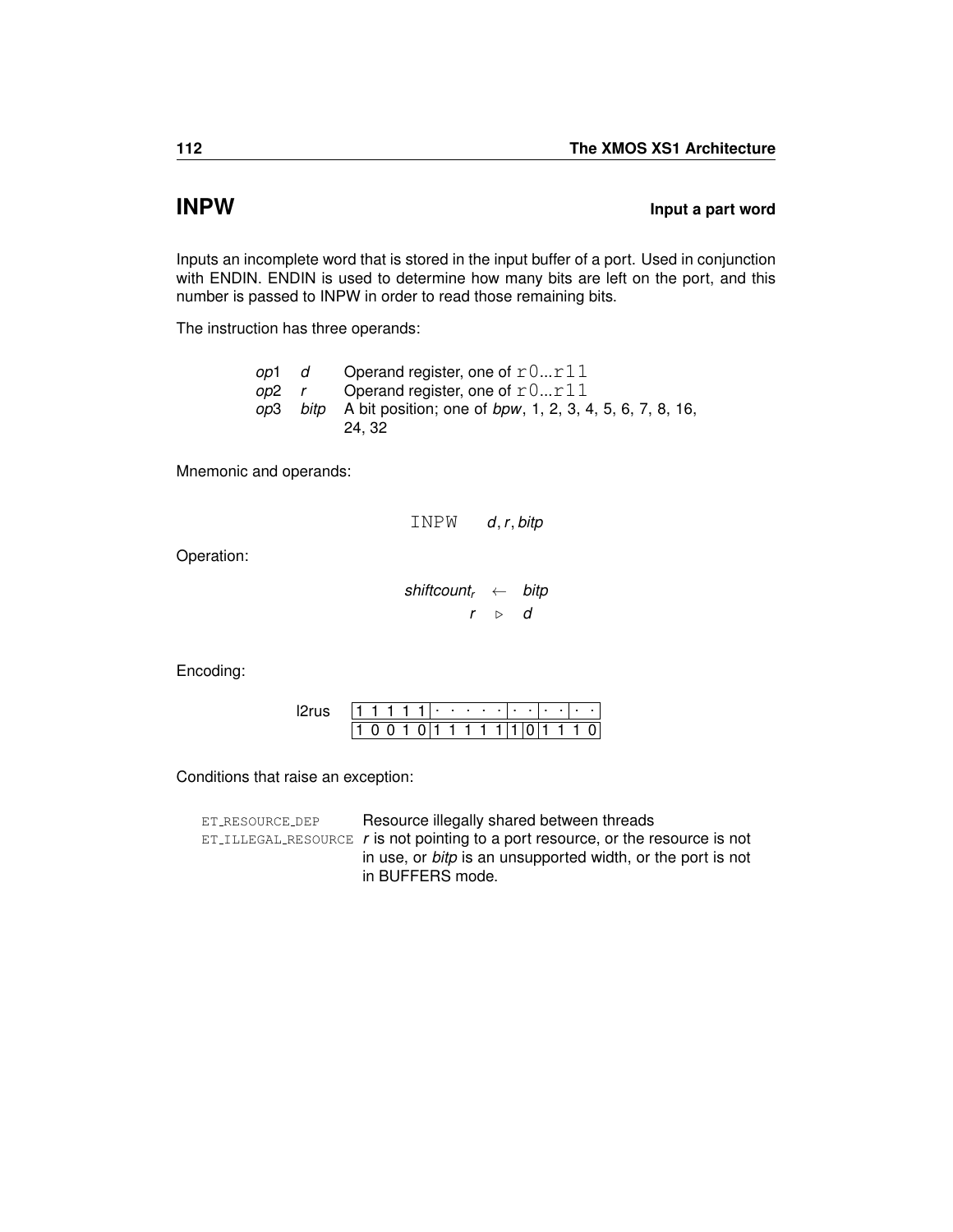## **INSHR Input and shift right**

Inputs a value from a port, and shifts the data read into the most significant bits of the destination register. The bottom *port-width* bits of the destination register are lost.

The instruction has two operands:

*op*1 *d* Operand register, one of r0...r11  $op2$  *r* Operand register, one of  $r0...r11$ 

Mnemonic and operands:

INSHR *d*, *r*

Operation:

 $r \rightarrow x$  $d \leftarrow x : d[bpw - 1...portwidth_r]$ 

Encoding:

$$
2r \qquad \boxed{1\ 0\ 1\ 1\ 0}\cdot \cdots \cdot \cdot \cdot \cdot \cdot \cdot \cdot \cdot \cdot \cdot \cdot \cdot
$$

Conditions that raise an exception:

| ET_RESOURCE_DEP | Resource illegally shared between threads                                            |
|-----------------|--------------------------------------------------------------------------------------|
|                 | $ET$ . ILLEGAL.RESOURCE r is not pointing to a port resource, or the resource is not |
|                 | in use.                                                                              |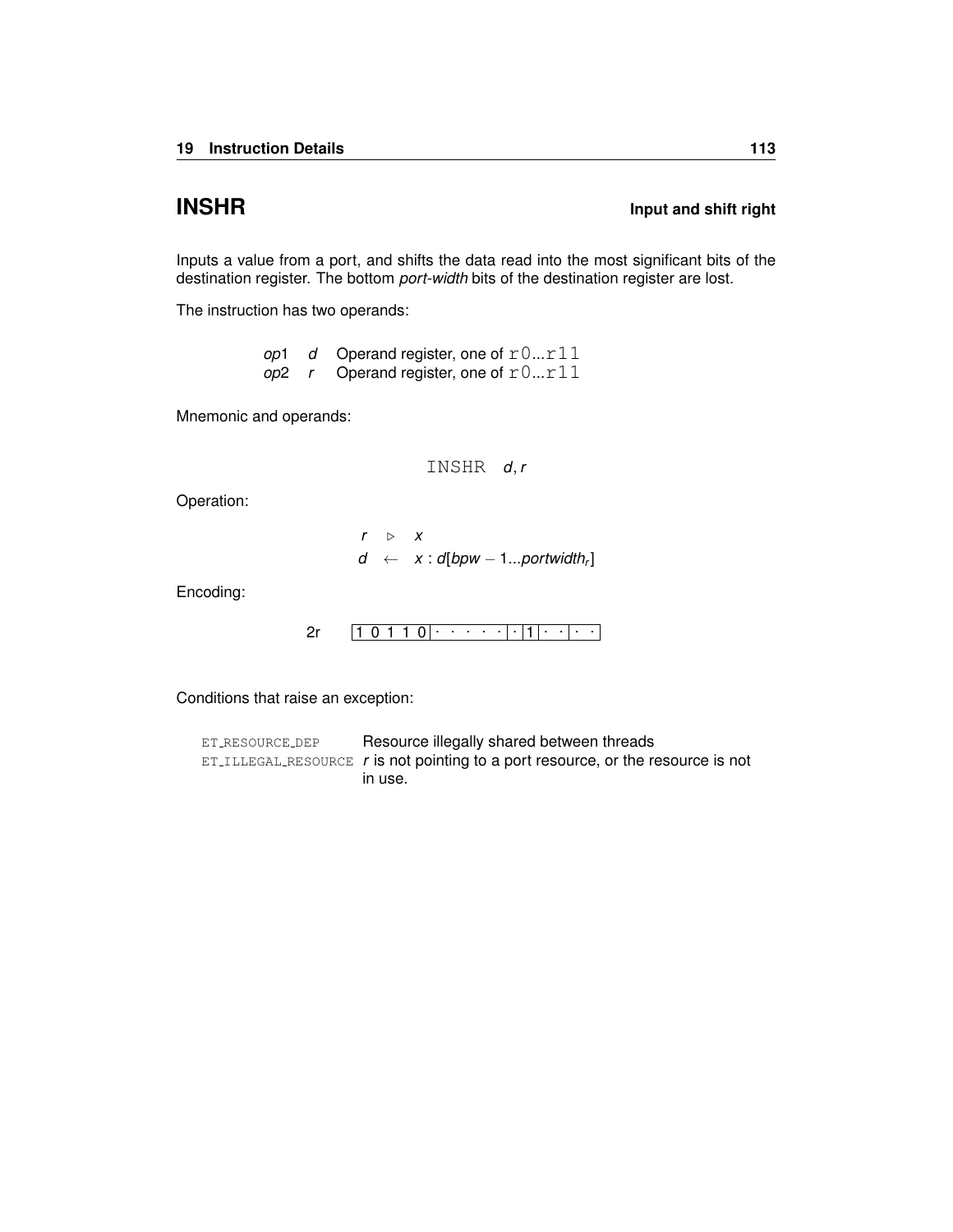## **INT Input a token of data**

If the next token on a channel is a data token, then this token is input into the destination register. If not, the instruction raises an exception.

This instruction pauses if the channel does not have a token of data available to input.

The instruction has two operands:

*op*1 *d* Operand register, one of  $r0...r11$ *op*2 *r* Operand register, one of r0...r11

Mnemonic and operands:



Operation:

if *hastoken*(*r*) then  $r \triangleright d$ else *raiseexception*

Encoding:

1 0 0 0 1 . . . . . . 1 . . . . [2r](#page-240-0)

Conditions that raise an exception:

| ET_RESOURCE_DEP | Resource illegally shared between threads                                         |
|-----------------|-----------------------------------------------------------------------------------|
|                 | $ET$ ILLEGAL RESOURCE r is not pointing to a channel resource, or the resource is |
|                 | not in use.                                                                       |
|                 | $ET$ ILLEGAL RESOURCE r contains a control token in the first entry in its input  |
|                 | buffer.                                                                           |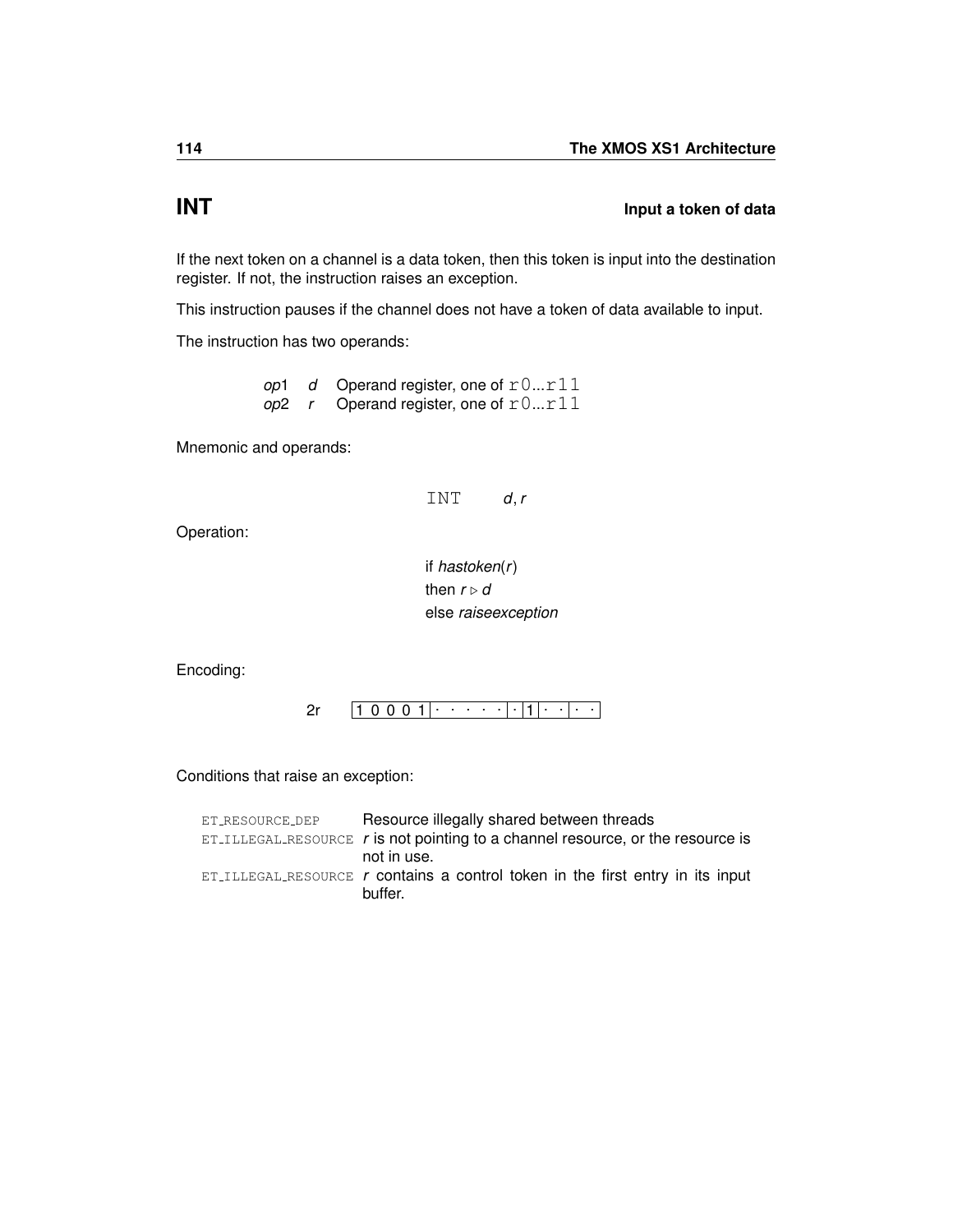# **KCALL KERNEL Kernel call**

Performs a kernel call. The program counter, status register and exception data are stored in save-registers *spc*, *ssr*, and *sed* and the program continues at the kernel entry point. Similar to exceptions, the program counter that is saved on KCALL is the program counter of this instruction - hence an kernel call handler using KRET has to adjust *spc* prior to returning.

The instruction has one operand:

*op*1 *s* Operand register, one of  $r0...r11$ 

Mnemonic and operands:

KCALL *s*

Operation:

*spc* ← *pc*  $ssr \leftarrow sr$  $et \leftarrow$  *ET\_KCALL sed* ← *ed*  $ed \leftarrow s$  $pc \leftarrow \textit{kep} + 64$ *sr*[*ink*] ← 1 *sr*[*ieble*] ← 0 *sr*[*eeble*] ← 0

Encoding:

## 0 1 0 0 0 1 1 1 1 1 1 0 . . . . [1r](#page-245-0)

Conditions that raise an exception:

ET [KCALL](#page-260-0) Kernel call.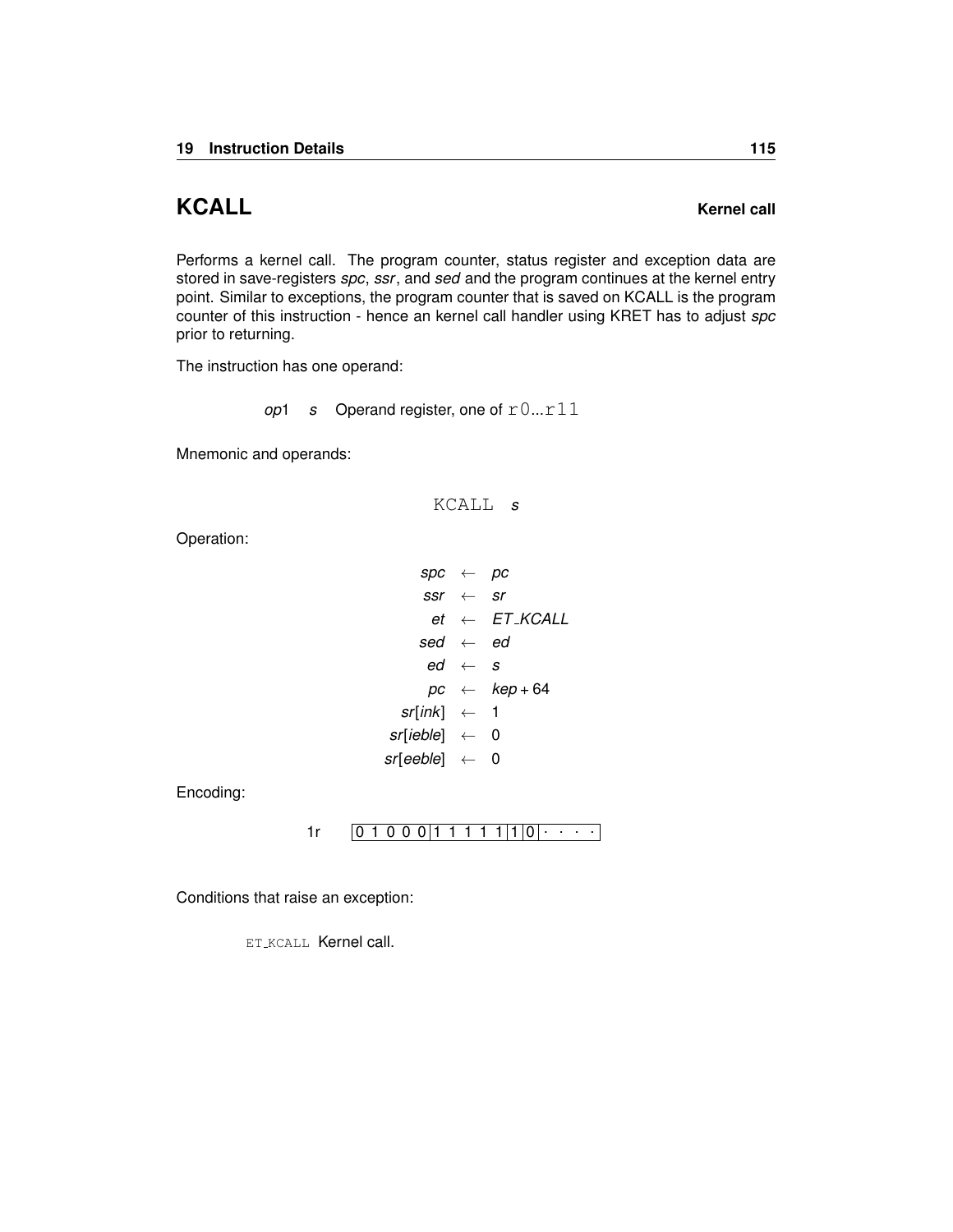## **KCALLI Kernel call immediate**

Performs a kernel call. The program counter, status register and exception data are stored in save-registers *spc*, *ssr*, and *sed* and the program continues at the kernel entry point. Similar to exceptions, the program counter that is saved on KCALL is the program counter of this instruction - hence an kernel call handler using KRET has to adjust *spc* prior to returning.

The instruction has one operand:

*op*1  $u_{16}$  A 16-bit immediate in the range 0...65535. If  $u_{16}$  < 64, the instruction requires no prefix

Mnemonic and operands:

KCALLI  $u_{16}$ 

Operation:

*spc* ← *pc ssr* ← *sr*  $et \leftarrow$   $ET$ <sub>-</sub> $KCALL$ *sed* ← *ed*  $ed \leftarrow u_{16}$ *pc* ← *kep* + 64 *sr*[*ink*] ← 1 *sr*[*ieble*] ← 0 *sr*[*eeble*] ← 0

Encoding:

0 1 1 1 0 0 1 1 1 1 . . . . . . [u6](#page-236-0)

or prefixed for long immediates:

|  |  |  |  |    | . |              | . |  |  |
|--|--|--|--|----|---|--------------|---|--|--|
|  |  |  |  | 1. |   | $\mathbf{I}$ |   |  |  |

Conditions that raise an exception:

**ET\_[KCALL](#page-260-0) Kernel call.**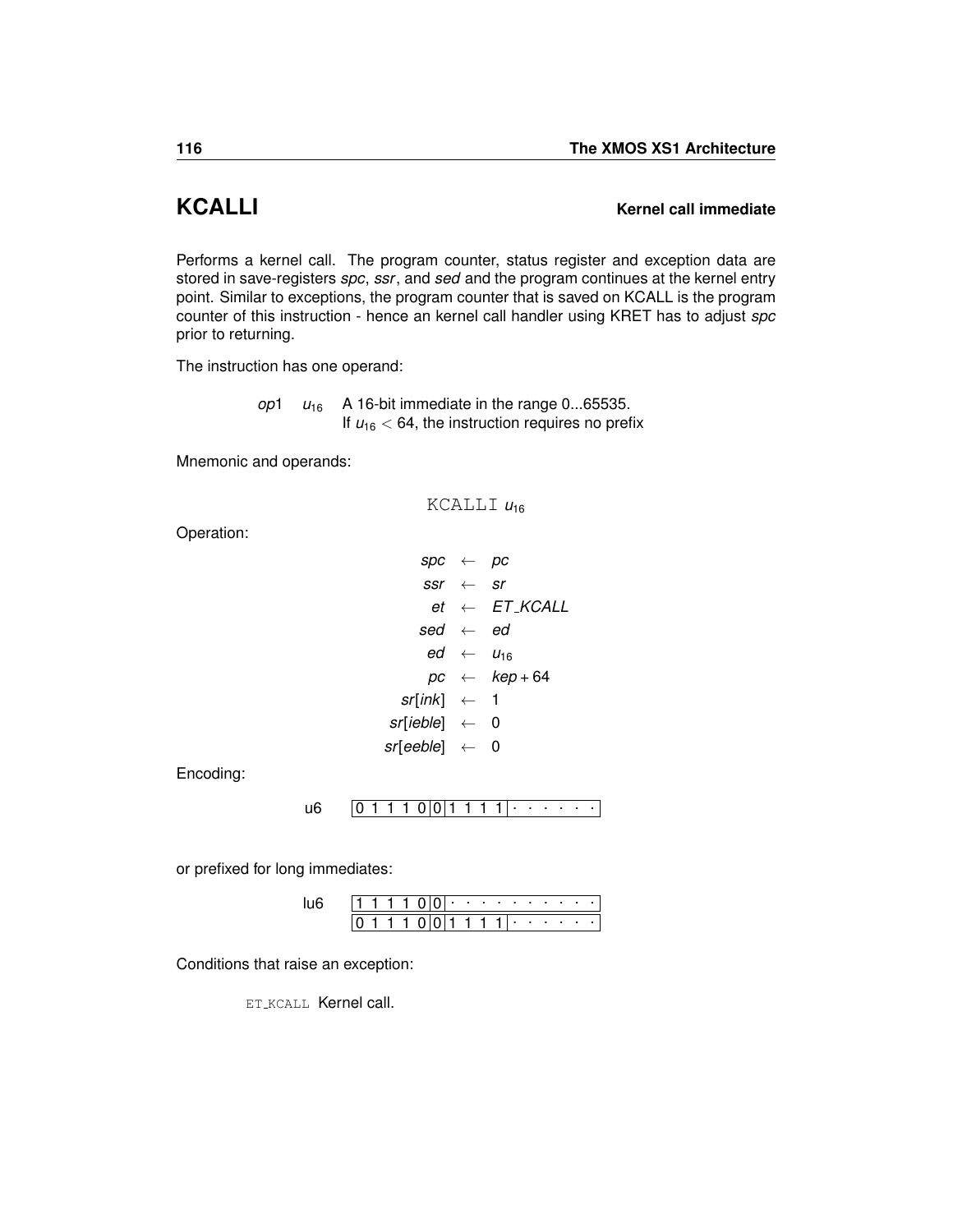## <span id="page-120-0"></span>**KENTSP Switch to kernel stack**

Saves the stack pointer on the kernel stack, then sets the stack pointer to the kernel stack.

[KRESTSP](#page-121-0) is used to use the restore the original stack pointer from the kernel stack.

The instruction has one operand:

*op*1  $u_{16}$  A 16-bit immediate in the range 0...65535. If  $u_{16}$  < 64, the instruction requires no prefix

Mnemonic and operands:

KENTSP *u*<sup>16</sup>

Operation:

*mem*[*ksp*] ← *sp sp* ← *ksp* − *n* × *Bpw*

Encoding:

0 1 1 1 1 0 1 1 1 0 . . . . . . [u6](#page-236-0)

or prefixed for long immediates:

|  |  |  | ٠ | <b>Contract Contract</b> | . .      | ٠   | ٠ | $\sim$ |  |  |
|--|--|--|---|--------------------------|----------|-----|---|--------|--|--|
|  |  |  |   |                          | $\cdots$ | . . |   |        |  |  |

Conditions that raise an exception:

ET LOAD [STORE](#page-255-0) Register *ksp* points to an unaligned address, or does not point to a valid memory location.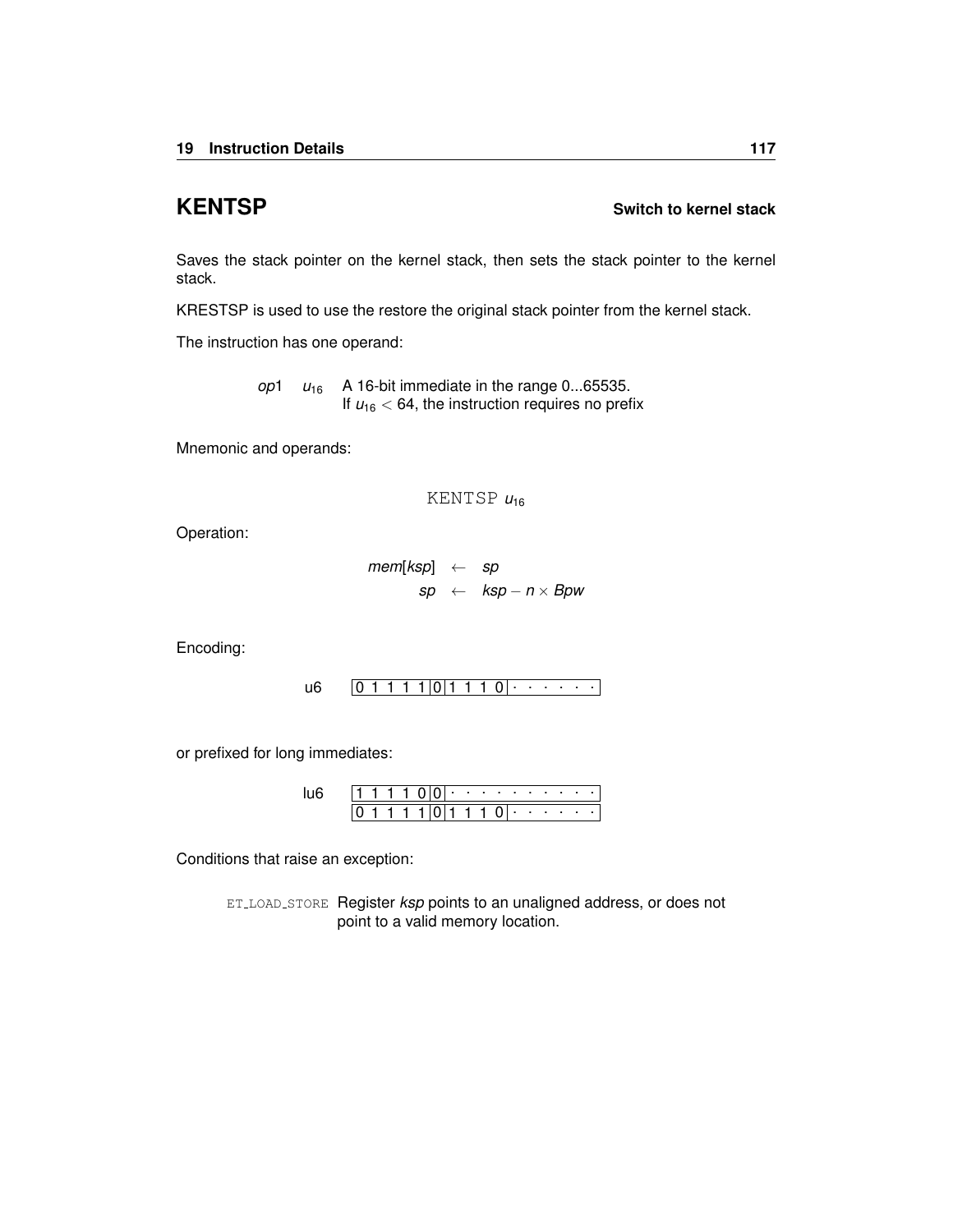## <span id="page-121-0"></span>**KRESTSP Restore stack pointer from kernel stack**

Restores the stack pointer from the address saved on entry to the kernel by [KENTSP.](#page-120-0) This instruction is also used to initialise the kernel-stack-pointer.

[KENTSP](#page-120-0) is used to save the stack pointer on entry to the kernel.

The instruction has one operand:

*op*1  $u_{16}$  A 16-bit immediate in the range 0...65535. If  $u_{16}$  < 64, the instruction requires no prefix

Mnemonic and operands:

KRESTSP *u*<sup>16</sup>

Operation:

 $ksp \leftarrow sp + n \times Bpw$ *sp* ← *mem*[*ksp*]

Encoding:

0 1 1 1 1 0 1 1 1 1 . . . . . . [u6](#page-236-0)

or prefixed for long immediates:

|  |  |  | ٠ | <b>Contract Contract</b> |  | . .            | . . | <b>State State</b> | ٠ |  |
|--|--|--|---|--------------------------|--|----------------|-----|--------------------|---|--|
|  |  |  |   |                          |  | $\blacksquare$ |     |                    |   |  |

Conditions that raise an exception:

ET LOAD [STORE](#page-255-0) The indexed address points to an unaligned address, or the indexed address does not point to a valid memory location.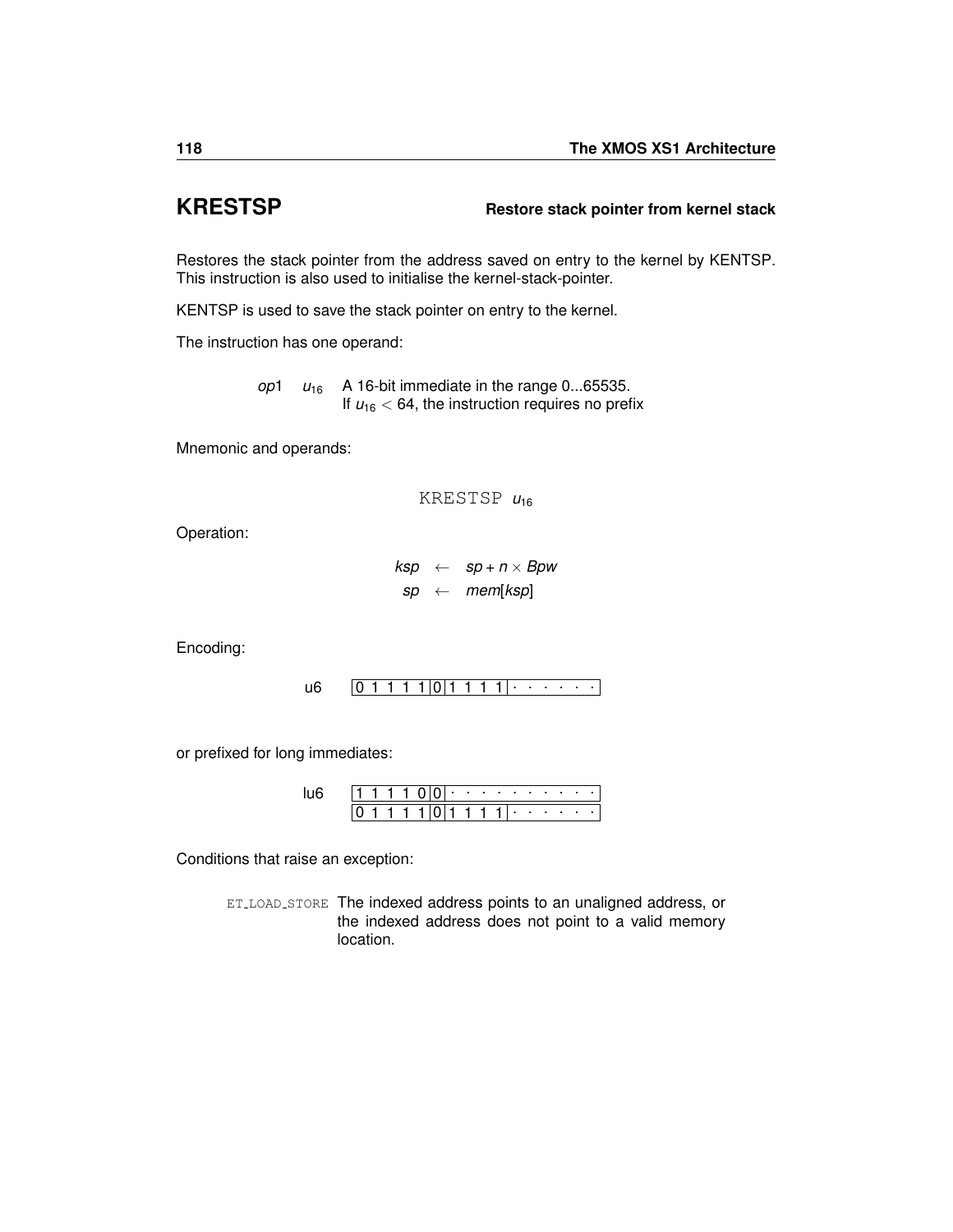## **KRET Kernel Return**

Returns from the kernel after an interrupt, kernel call, or exception.

The instruction has no operands.

Mnemonic and operands:

KRET

Operation:

|  | $pc \leftarrow spec$         |
|--|------------------------------|
|  | $sr \leftarrow ssr$          |
|  | $ed \leftarrow \textit{sed}$ |

Encoding:

## [0r](#page-246-0)  $[0 0 0 0 0 1 1 1 1 1 1 1 1 1 1 0 1]$

Conditions that raise an exception:

ET [ILLEGAL](#page-252-0) PC The register *spc* was not 16-bit aligned or did not point to a valid memory location.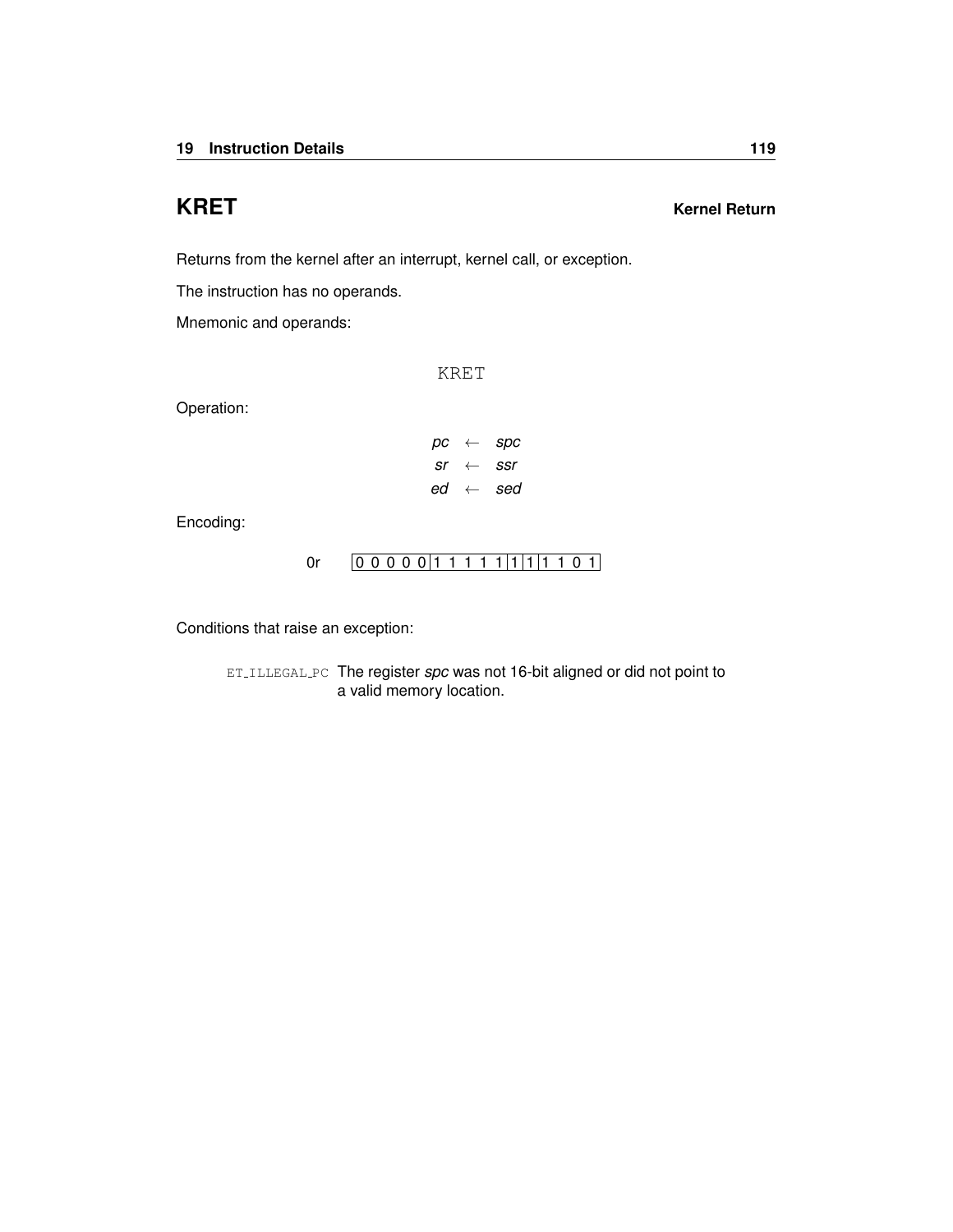## **LADD LADD Long unsigned add with carry**

Adds two unsigned integers and a carry, and produces both the unsigned result and the possible carry. For this purpose, the instruction has five operands, two registers that contain the numbers to be added (*x* and *y*); the carry which is stored in the last bit of a third source operand (*v*); one destination register which is used to store the carry (*e*), and a destination register for the sum (*d*).

The instruction has five operands:

|  | op1 d Operand register, one of $r0r11$ |
|--|----------------------------------------|
|  | op4 e Operand register, one of $r0r11$ |
|  | op2 x Operand register, one of $r0r11$ |
|  | op3 y Operand register, one of $r0r11$ |
|  | op5 v Operand register, one of $r0r11$ |

Mnemonic and operands:

LADD *d*, *e*, *x*, *y*, *v*

Operation:

$$
d \leftarrow r[bpw - 1...0]
$$
  
\n
$$
e \leftarrow r[bpw]
$$
  
\nwhere  $r \leftarrow x + y + v[0]$ 

Encoding:

|  |  |              | ٠                        | ٠      | ٠ |  |  |   |   |  |
|--|--|--------------|--------------------------|--------|---|--|--|---|---|--|
|  |  | $\mathbf{U}$ | <b>Contract Contract</b> | $\sim$ | ٠ |  |  | ٠ | ٠ |  |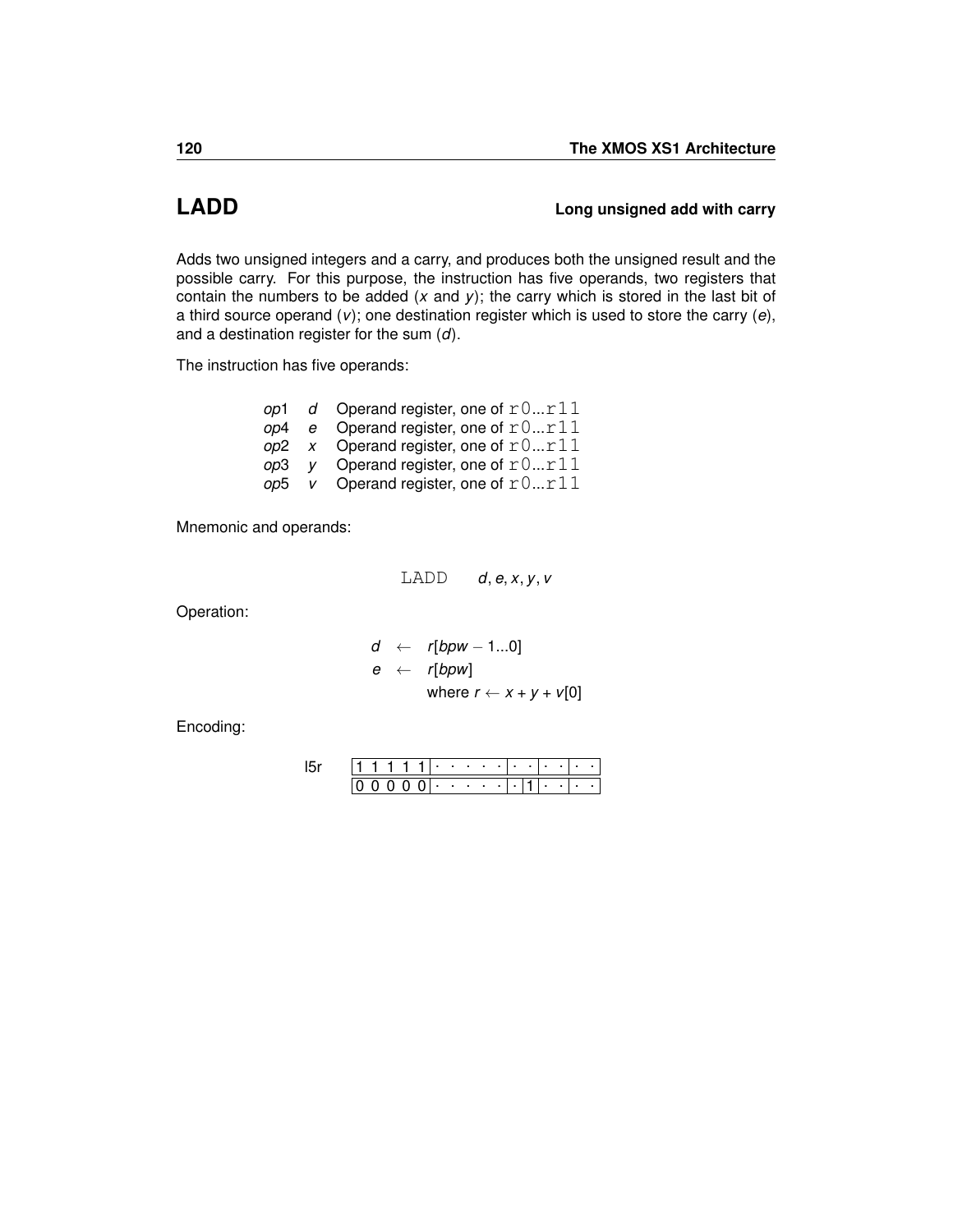## **LD16S Load signed 16 bits**

Loads a signed 16-bit integer from memory extending the sign into the whole word. The address is computed using a base address (*b*) and index (*i*). The base address should be word-aligned.

The instruction has three operands:

|  | op1 $d$ Operand register, one of $r0r11$      |
|--|-----------------------------------------------|
|  | op2 b Operand register, one of $r0r11$        |
|  | op3 <i>i</i> Operand register, one of $r0r11$ |

Mnemonic and operands:

$$
\texttt{LD16S} \quad d,b,i
$$

Operation:

$$
d ← word[bnum + 15] : ... : word[bnum + 15] : word[bnum + 15...bnum]
$$
  
where  $ea ← b + i × 2$   
bytenum ← ea mod Bpw  
bnum ← 16 × (bytenum ÷ 2)  
word ← mem[ea – bytenum]

Encoding:

$$
3r \qquad \boxed{1\ 0\ 0\ 0\ 0}\cdot \cdot \cdot \cdot \cdot \cdot \cdot \cdot \cdot \cdot \cdot \cdot \cdot \cdot \cdot \cdot
$$

Conditions that raise an exception:

ET LOAD [STORE](#page-255-0) *b* is not 16-bit aligned (unaligned load), or does not point to a valid memory location.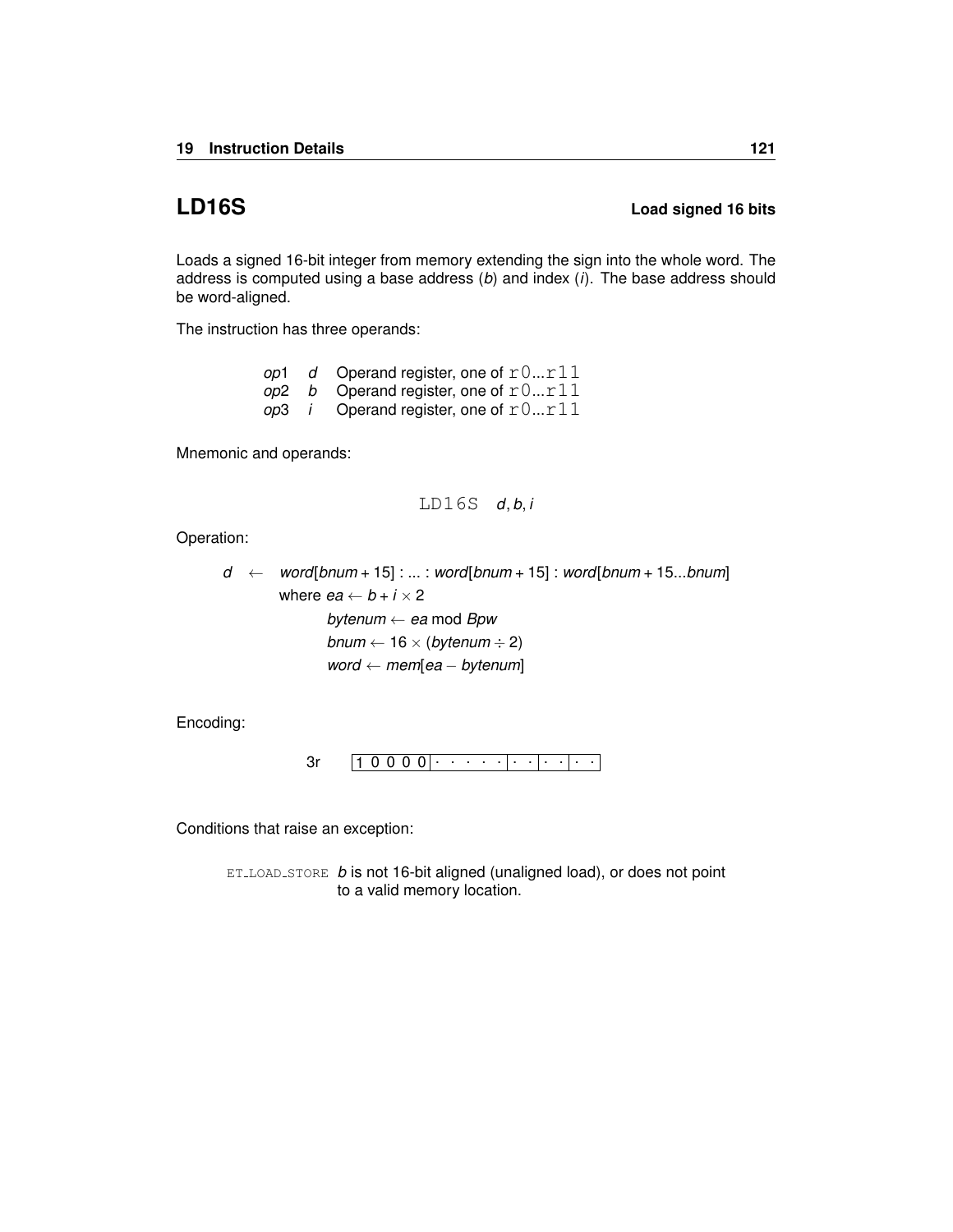**LD8U Load unsigned 8 bits**

Loads an unsigned 8-bit value from memory. The address is computed using a base address (*b*) and index (*i*).

The instruction has three operands:

|  | op1 $d$ Operand register, one of $r0r11$              |
|--|-------------------------------------------------------|
|  | op2 b Operand register, one of $r0r11$                |
|  | <i>op</i> 3 <i>i</i> Operand register, one of $r0r11$ |

Mnemonic and operands:

```
LD8U d, b, i
```
Operation:

*d* ← 0 : ... : 0 : *word*[*bnum* + 7...*bnum*] where  $ea \leftarrow b + i$ *bytenum* ← *ea* mod *Bpw bnum* ← 8 × *bytenum word* ← *mem*[*ea* − *bytenum*]

Encoding:



Conditions that raise an exception: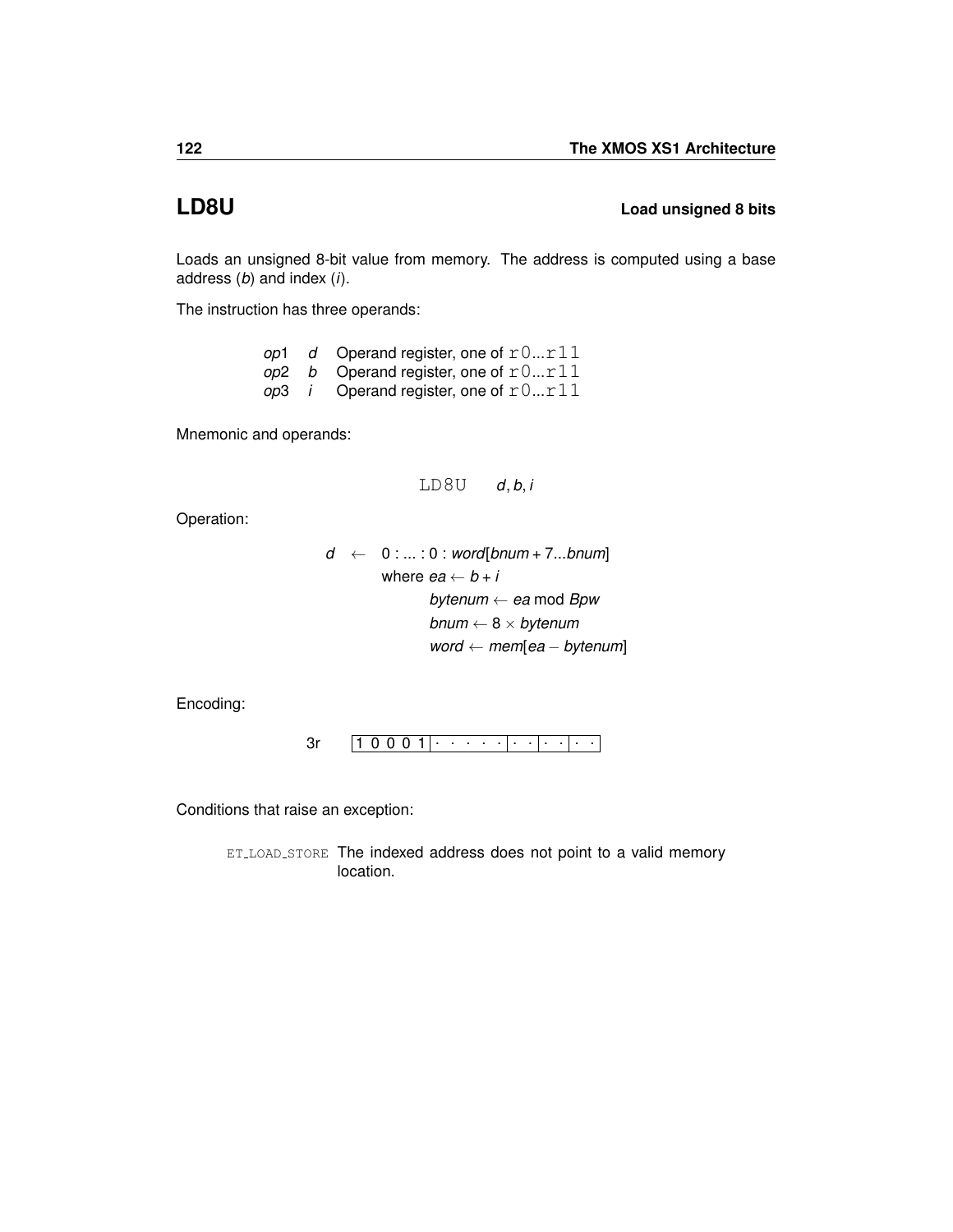## **LDA16B Subtract from 16-bit address**

Load effective address for a 16-bit value based on a base-address (*b*) and an index (*i*)

The instruction has three operands:

| op1 | d Operand register, one of $r0r11$                    |
|-----|-------------------------------------------------------|
|     | op2 b Operand register, one of $r0r11$                |
|     | <i>op</i> 3 <i>i</i> Operand register, one of $r0r11$ |

Mnemonic and operands:

LDA16B *d*, *b*, *i*

Operation:

$$
d \ \leftarrow \ b - i \times 2
$$

Encoding:

|  |  |  | $\cdots$ | $\sim$ | ٠ |  |  |  |  |
|--|--|--|----------|--------|---|--|--|--|--|
|  |  |  |          |        |   |  |  |  |  |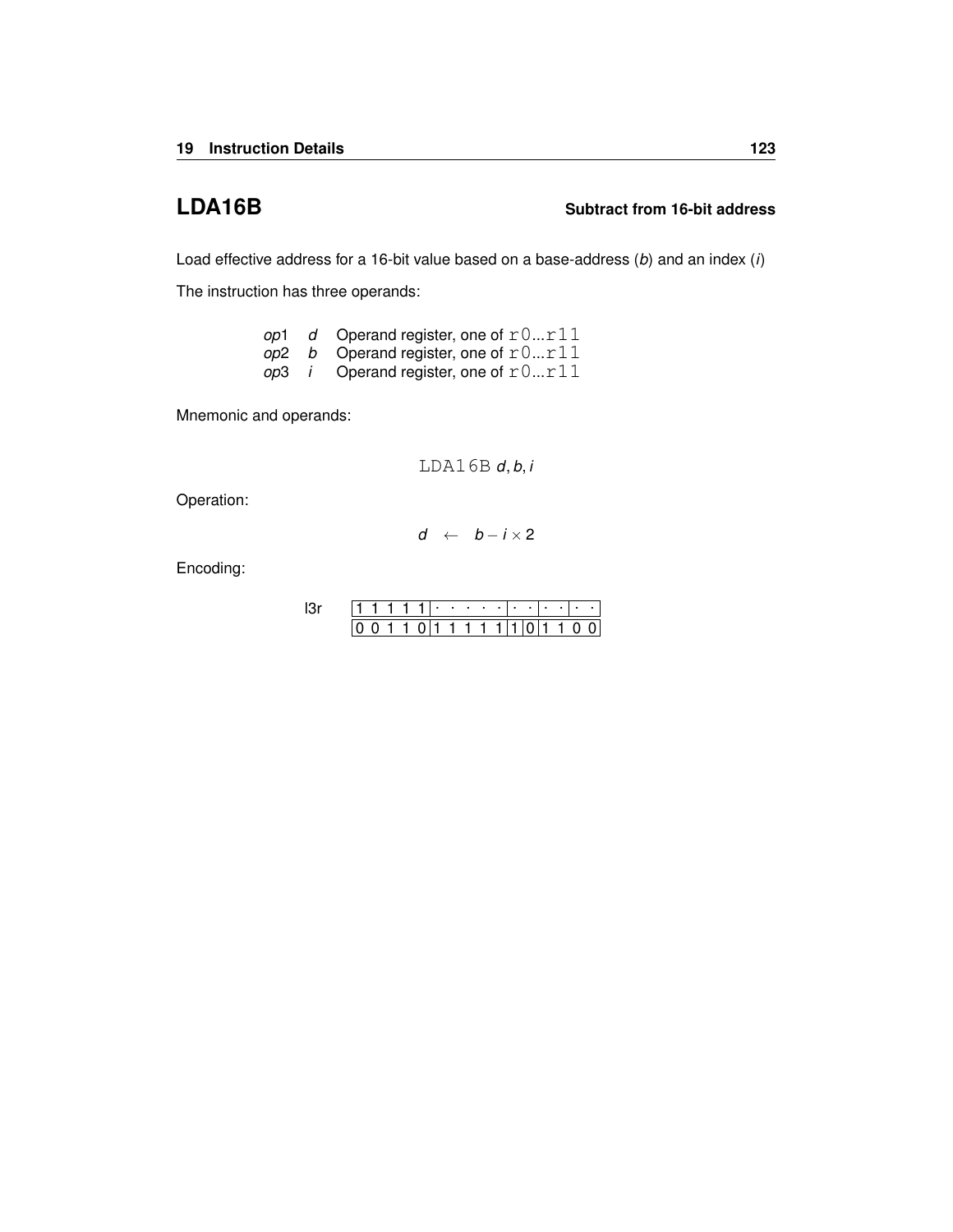## **LDA16F Add to a 16-bit address**

Load effective address for a 16-bit value based on a base-address (*b*) and an index (*i*)

The instruction has three operands:

| op1 - | d Operand register, one of $r0r11$                    |
|-------|-------------------------------------------------------|
|       | op2 b Operand register, one of $r0r11$                |
|       | <i>op</i> 3 <i>i</i> Operand register, one of $r0r11$ |

Mnemonic and operands:

LDA16F *d*, *b*, *i*

Operation:

$$
d \ \leftarrow \ b+i\times 2
$$

Encoding:

|  |  |  | $\cdots$ | $\sim$ | ٠ |  |  |  |  |
|--|--|--|----------|--------|---|--|--|--|--|
|  |  |  |          |        |   |  |  |  |  |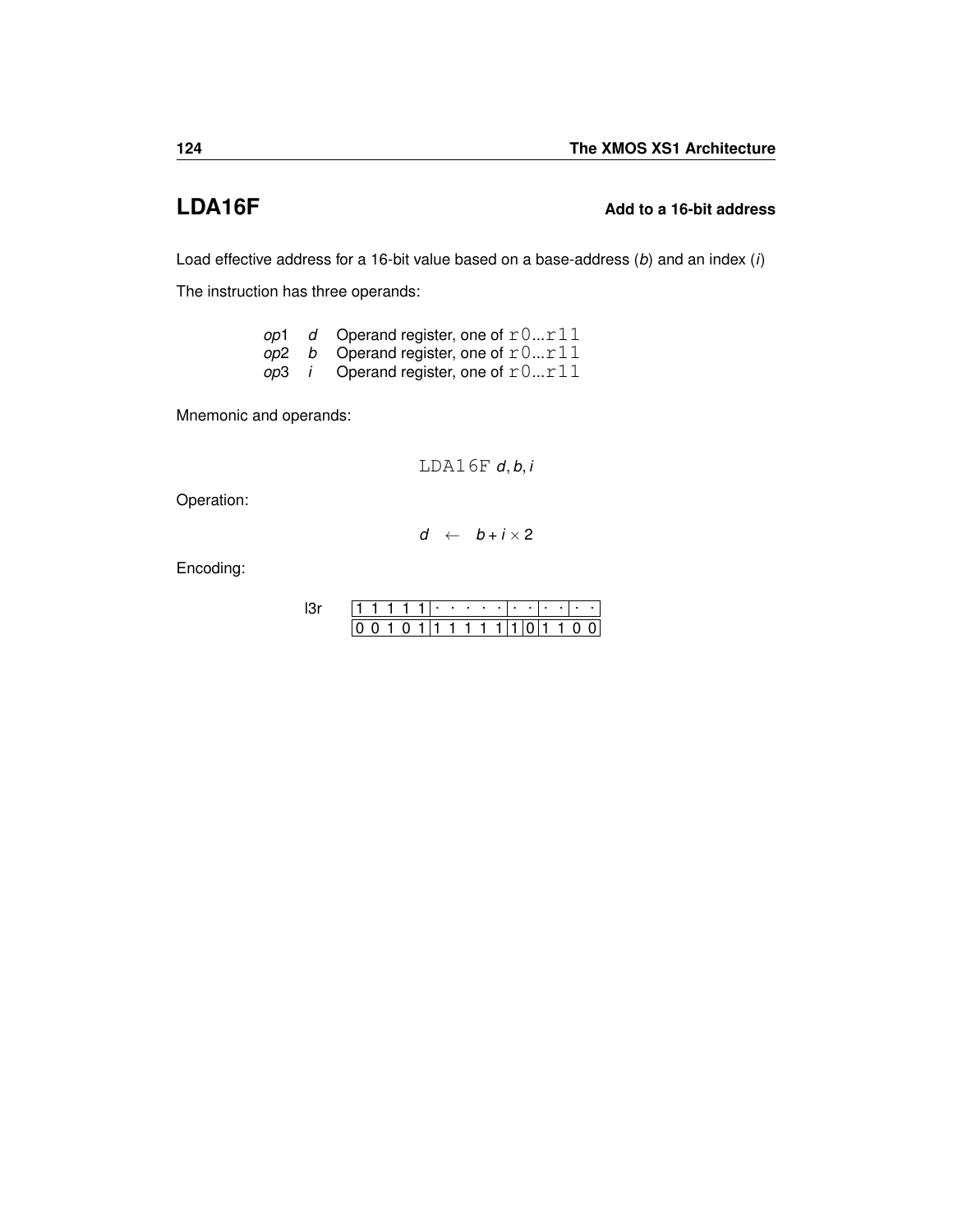**LDAPB Load backward pc-relative address**

Load effective address relative to the program counter. This operation scales the index (*u*20) so that it counts 16-bit entities.

The instruction has one operand:

*op*1  $u_{20}$  A 20-bit immediate in the range 0...1048575. If  $u_{20}$  < 1024, the instruction requires no prefix

Mnemonic and operands:

LDAPB  $u_{20}$ 

Operation:

 $r11 \leftarrow pc - u_{20} \times 2$ 

Encoding:

1 1 0 1 1 1 . . . . . . . . . . [u10](#page-238-0)

or prefixed for long immediates:

|  | 1111 | ונו ד |  |   |  |  |  |  |
|--|------|-------|--|---|--|--|--|--|
|  |      |       |  | . |  |  |  |  |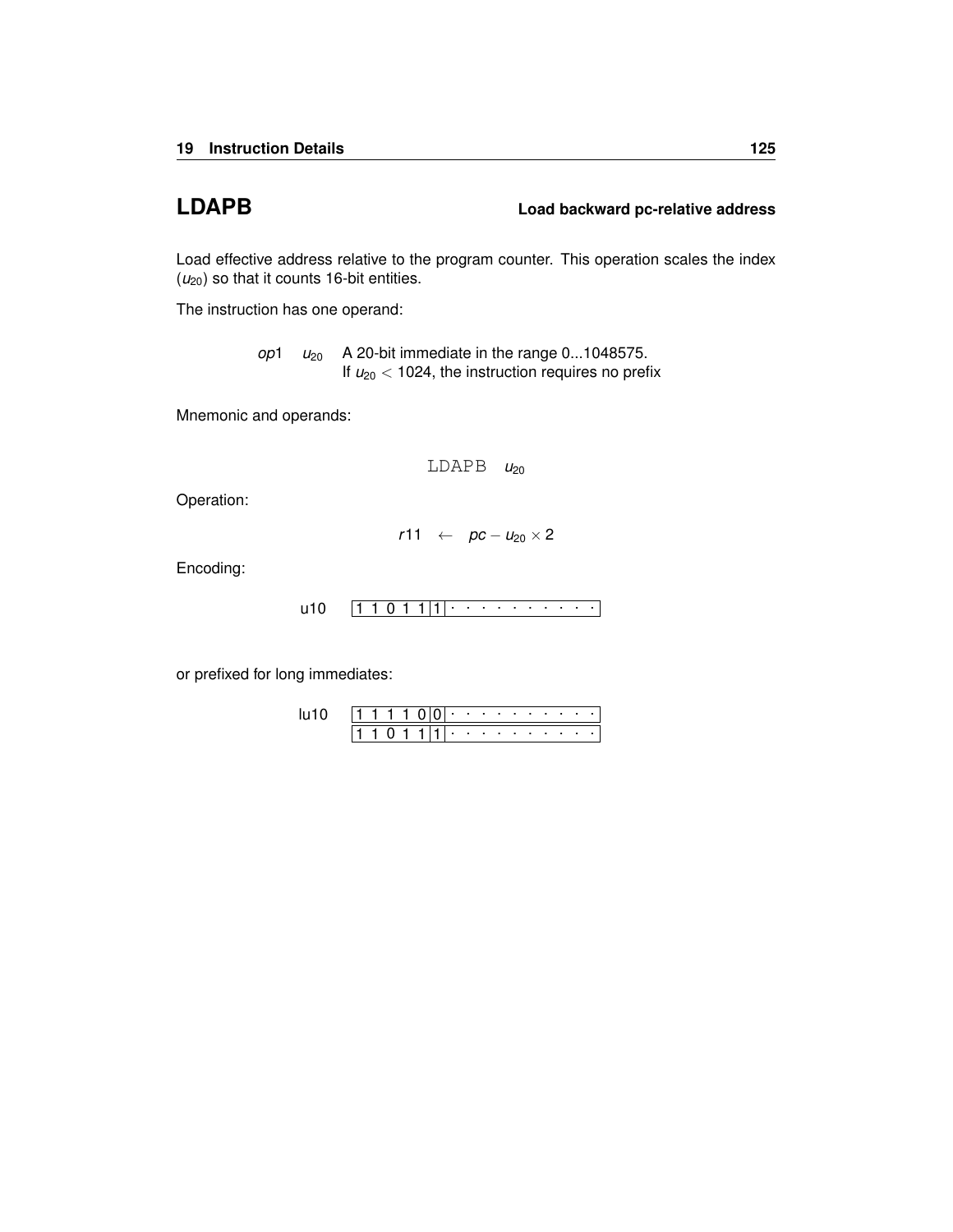## **LDAPF Load forward pc-relative address**

Load effective address relative to the program counter. This operation scales the index ( $u_{20}$ ) so that it counts 16-bit entities.

The instruction has one operand:

*op*1 *u*<sup>20</sup> A 20-bit immediate in the range 0...1048575. If  $u_{20}$  < 1024, the instruction requires no prefix

Mnemonic and operands:

```
LDAPP u_{20}
```
Operation:

 $r11 \leftarrow pc + u_{20} \times 2$ 

Encoding:

```
1 1 0 1 1 0
. . . . . . . . . . u10
```
or prefixed for long immediates:

|  | 1111 |  | 1000 - - - - - - - - |                                                                                                                                                                                                                                |  |  |  |  |
|--|------|--|----------------------|--------------------------------------------------------------------------------------------------------------------------------------------------------------------------------------------------------------------------------|--|--|--|--|
|  |      |  |                      | based on the company of the company of the company of the company of the company of the company of the company of the company of the company of the company of the company of the company of the company of the company of the |  |  |  |  |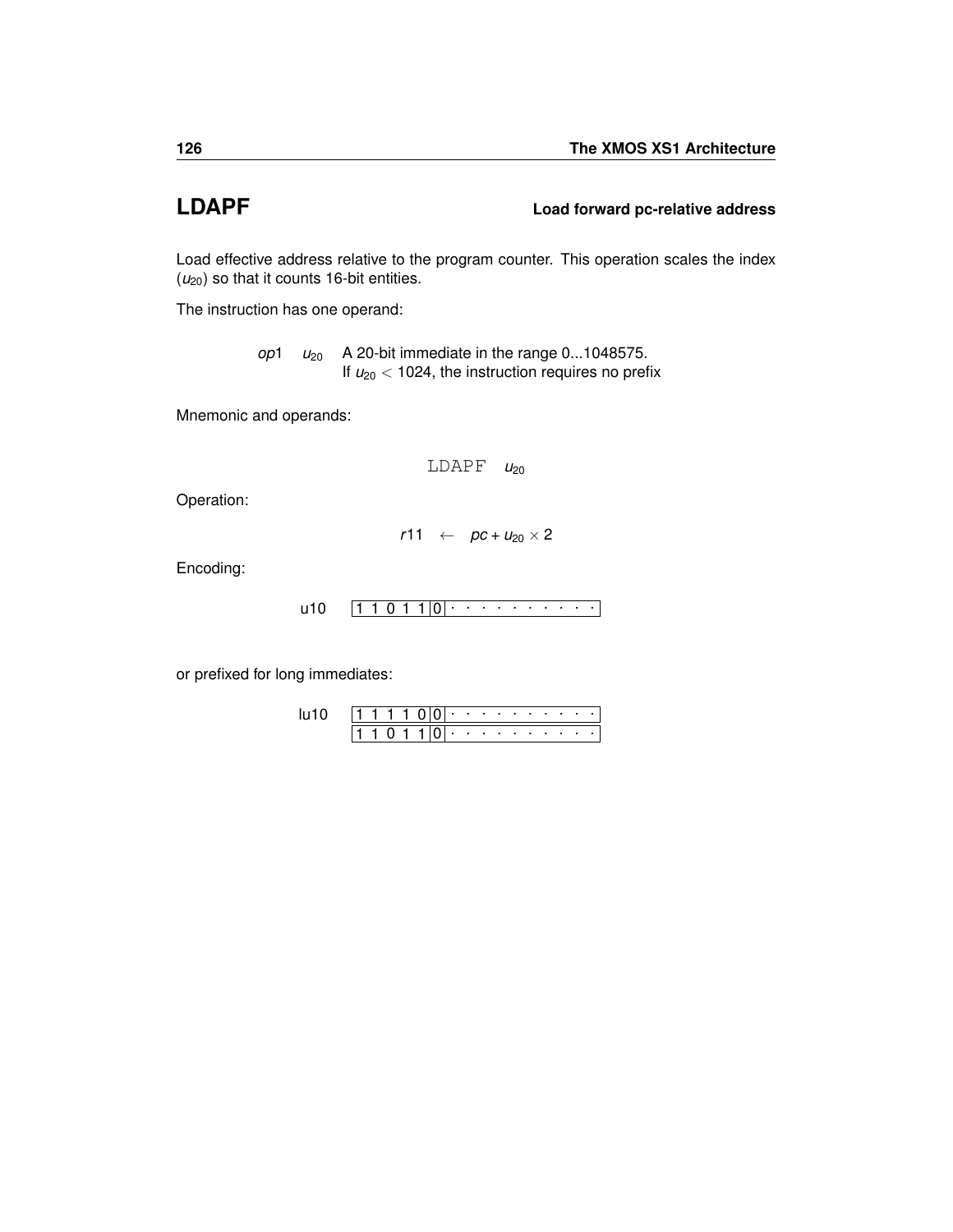## **LDAWB Subtract from word address**

Load effective address for word given a base-address (*b*) and an index (*i*)

The instruction has three operands:

|  | op1 d Operand register, one of $r0r11$                |
|--|-------------------------------------------------------|
|  | op2 b Operand register, one of $r0r11$                |
|  | <i>op</i> 3 <i>i</i> Operand register, one of $r0r11$ |

Mnemonic and operands:

LDAWB *d*, *b*, *i*

Operation:

$$
d \ \leftarrow \ b - i \times Bpw
$$

Encoding:

|  |  |     | ٠ | . |     |  | ٠ |  |  |
|--|--|-----|---|---|-----|--|---|--|--|
|  |  | 011 |   |   | 111 |  |   |  |  |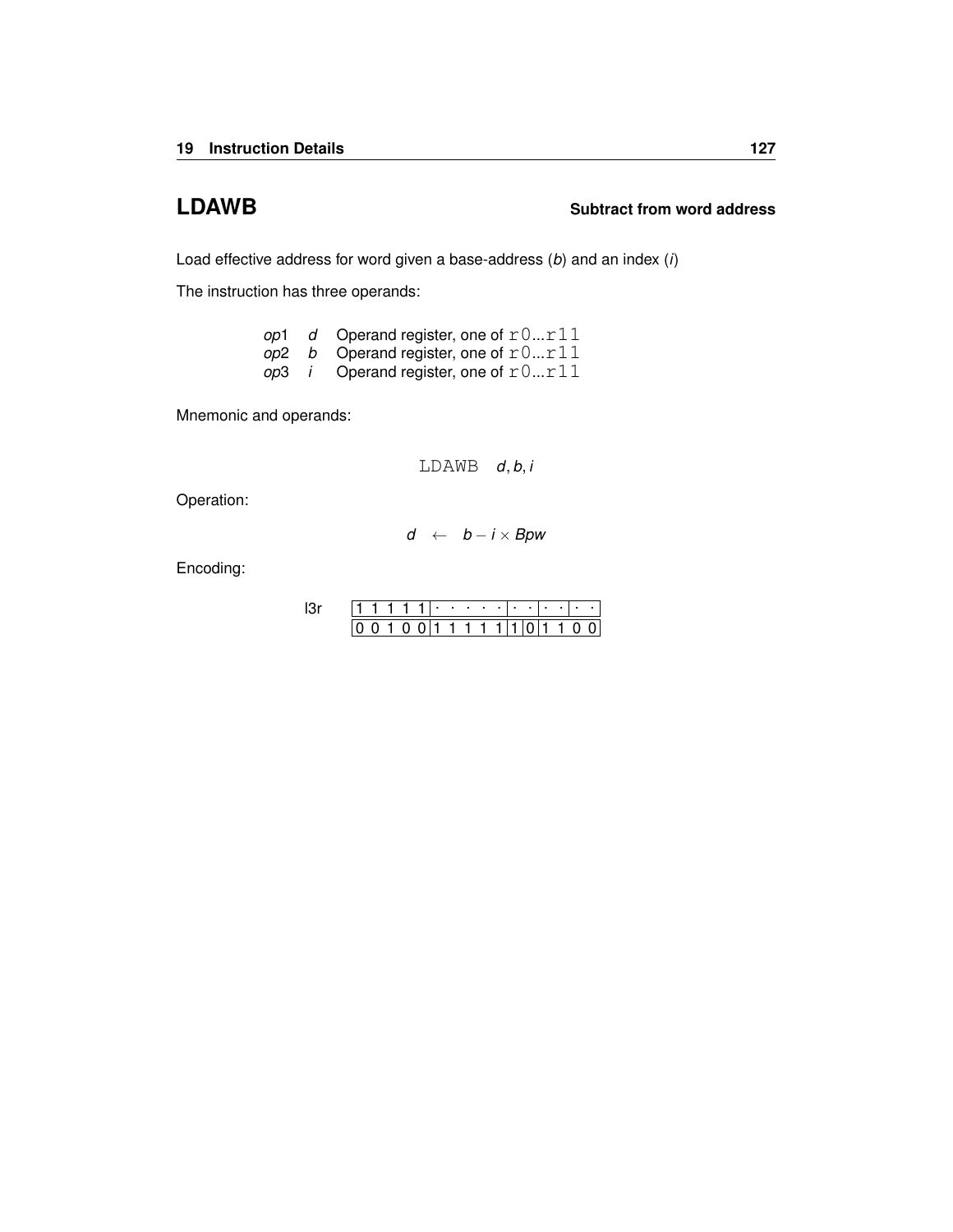## **LDAWBI Subtract from word address immediate**

Load effective address for word given a base-address (*b*) and an index (*us*)

The instruction has three operands:

|  | op1 d Operand register, one of $r0r11$  |
|--|-----------------------------------------|
|  | op2 b Operand register, one of $r0r11$  |
|  | $op3 \t us$ An integer in the range 011 |

Mnemonic and operands:

LDAWBI *d*, *b*, *u<sup>s</sup>*

Operation:

$$
d \ \leftarrow \ b - u_s \times B \textnormal{pw}
$$

Encoding:

|  |  |  | ٠ | ٠ | ٠ | ٠ |  |  |  |  |
|--|--|--|---|---|---|---|--|--|--|--|
|  |  |  |   | ı |   | 1 |  |  |  |  |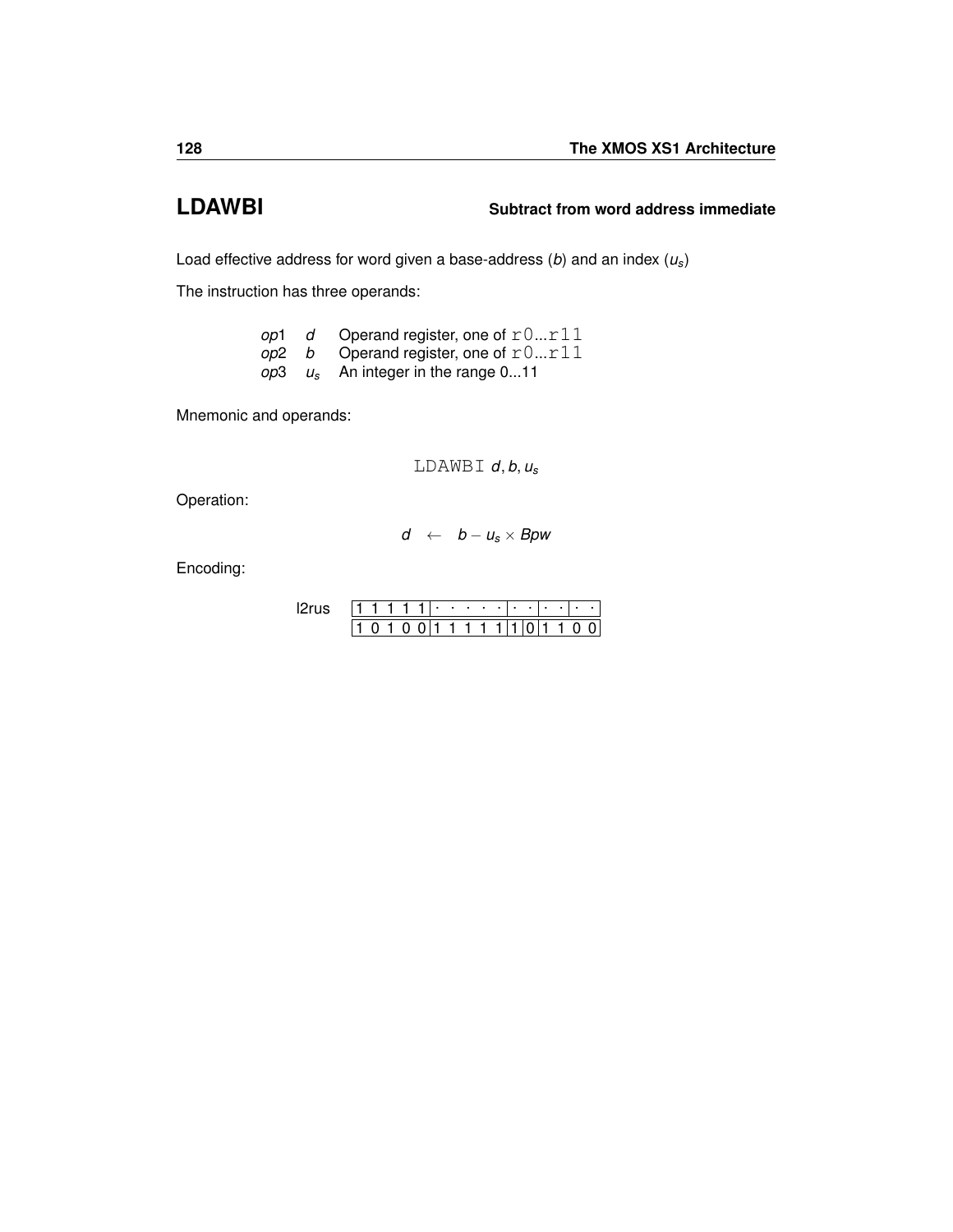**LDAWCP Load address of word in constant pool**

Loads the address of a word relative to the constant pointer.

The instruction has one operand:

*op*1  $u_{16}$  A 16-bit immediate in the range 0...65535. If  $u_{16}$  < 64, the instruction requires no prefix

Mnemonic and operands:

LDAWCP  $u_{16}$ 

Operation:

$$
r11 \leftarrow cp + u_{16} \times Bpw
$$

Encoding:

$$
u6 \qquad \boxed{0\ 1\ 1\ 1\ 1}\ \boxed{1\ 1\ 0\ 1}\ \cdot\ \cdot\ \cdot\ \cdot\ \cdot
$$

or prefixed for long immediates:

|  |  |  | ٠ | . . |   |   | . |  |  |
|--|--|--|---|-----|---|---|---|--|--|
|  |  |  |   |     | O | ٠ |   |  |  |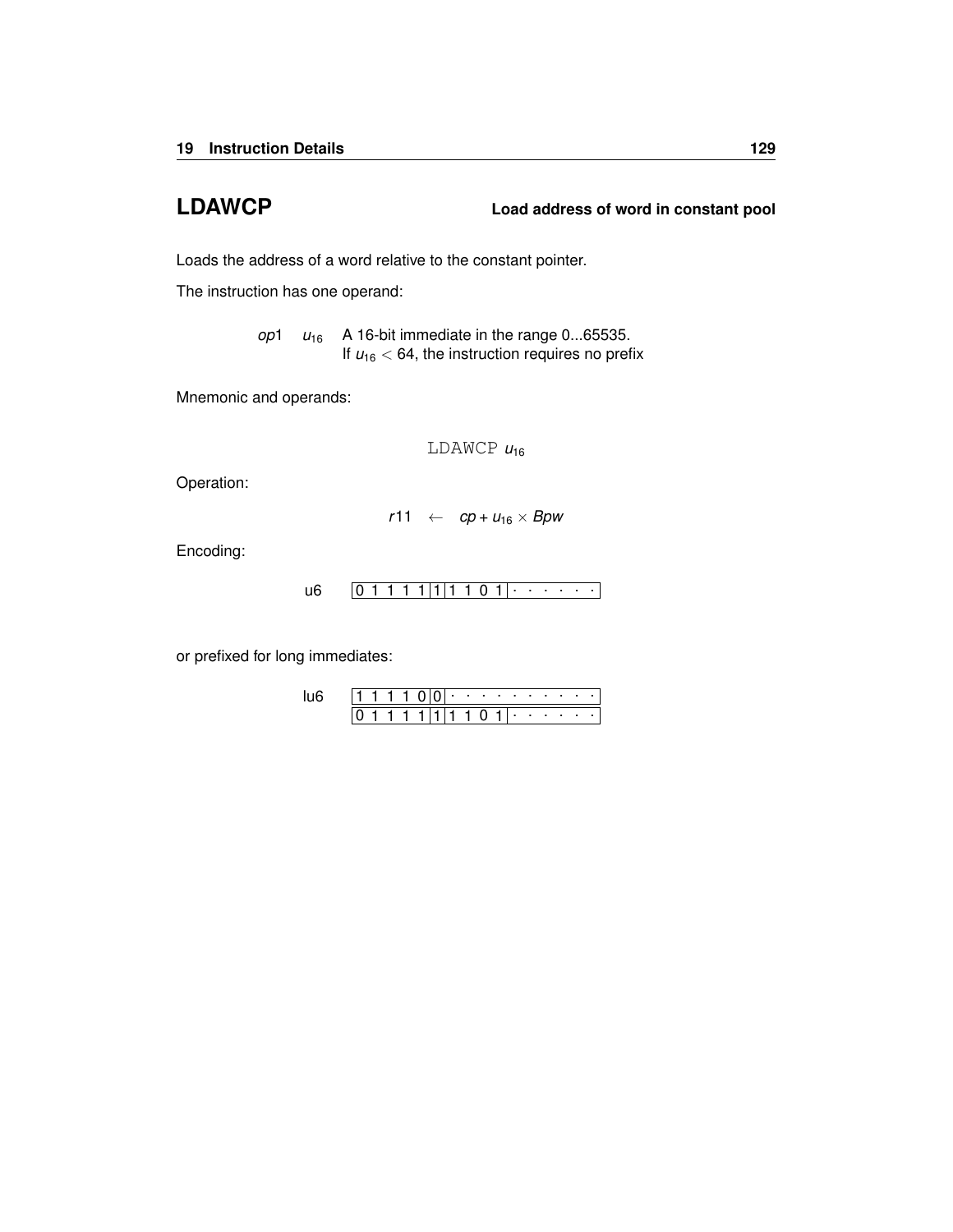## **LDAWDP Load address of word in data pool**

Loads the address of a word relative to the data pointer.

The instruction has two operands:

*op*1 *d* Any of r0...r11, cp, dp, sp, lr *op*2 *u*<sup>16</sup> A 16-bit immediate in the range 0...65535. If  $u_{16}$  < 64, the instruction requires no prefix

Mnemonic and operands:

LDAWDP  $d, u_{16}$ 

Operation:

$$
d \quad \leftarrow \quad dp + u_{16} \times Bpw
$$

Encoding:

 $0 1 1 0 0 |0|$  . . . .  $| \cdot |$  . . . . . . [ru6](#page-234-0)

or prefixed for long immediates:

1 1 1 1 0 0 <del>. . . . . . . . . .</del>  $0 1 1 0 0 |0|$  . . . .  $|$  . . . . . . [lru6](#page-235-0)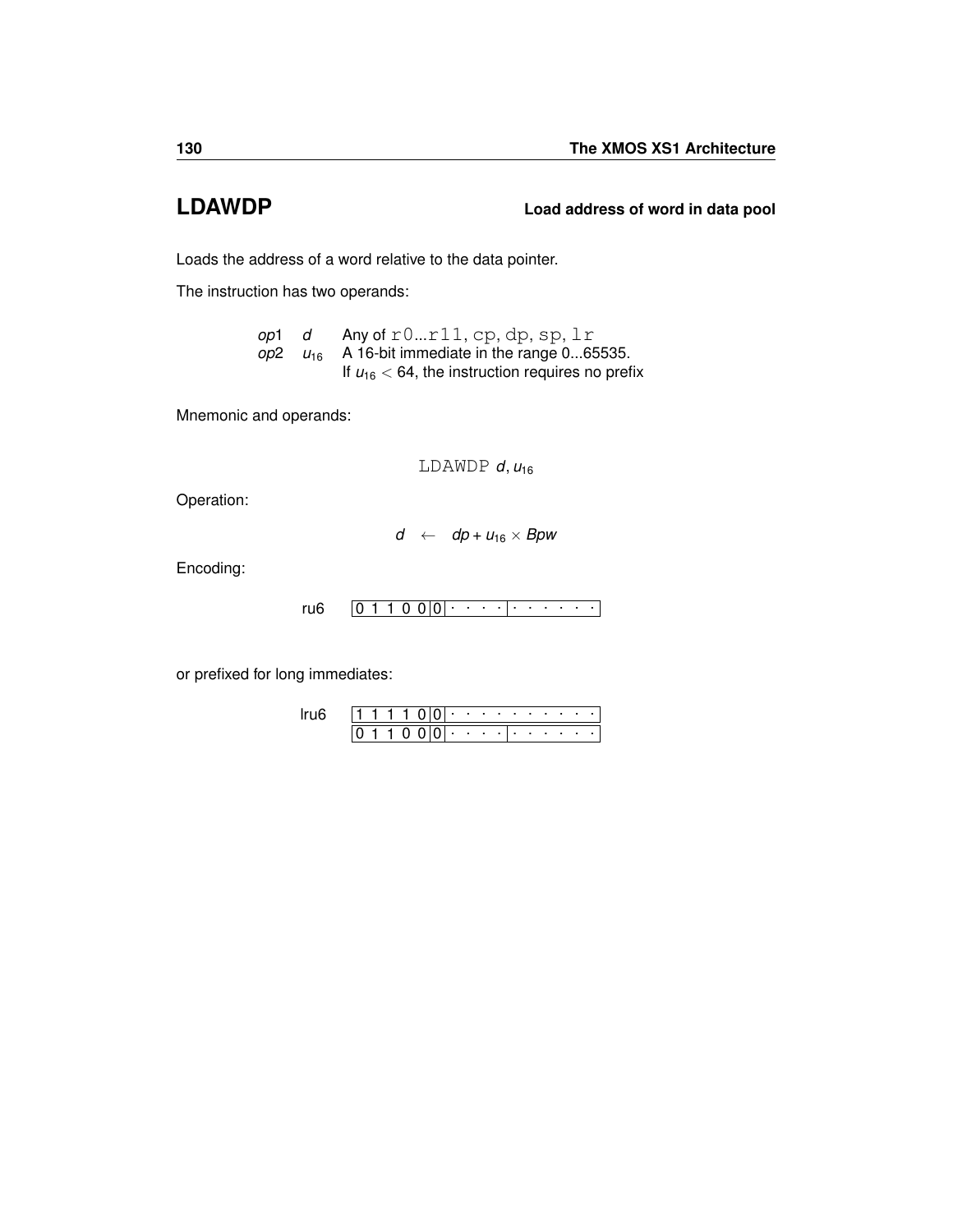## **LDAWF Add to a word address**

Load effective address for word given a base-address (*b*) and an index (*i*).

The instruction has three operands:

|  | op1 d Operand register, one of $r0r11$                |
|--|-------------------------------------------------------|
|  | op2 b Operand register, one of $r0r11$                |
|  | <i>op</i> 3 <i>i</i> Operand register, one of $r0r11$ |

Mnemonic and operands:

LDAWF *d*, *b*, *i*

Operation:

$$
d \leftarrow b + i \times Bpw
$$

Encoding:

|  |  |  | ٠ | <b>Contract Contract State</b> |  |  |  |  |  |
|--|--|--|---|--------------------------------|--|--|--|--|--|
|  |  |  |   | 11.                            |  |  |  |  |  |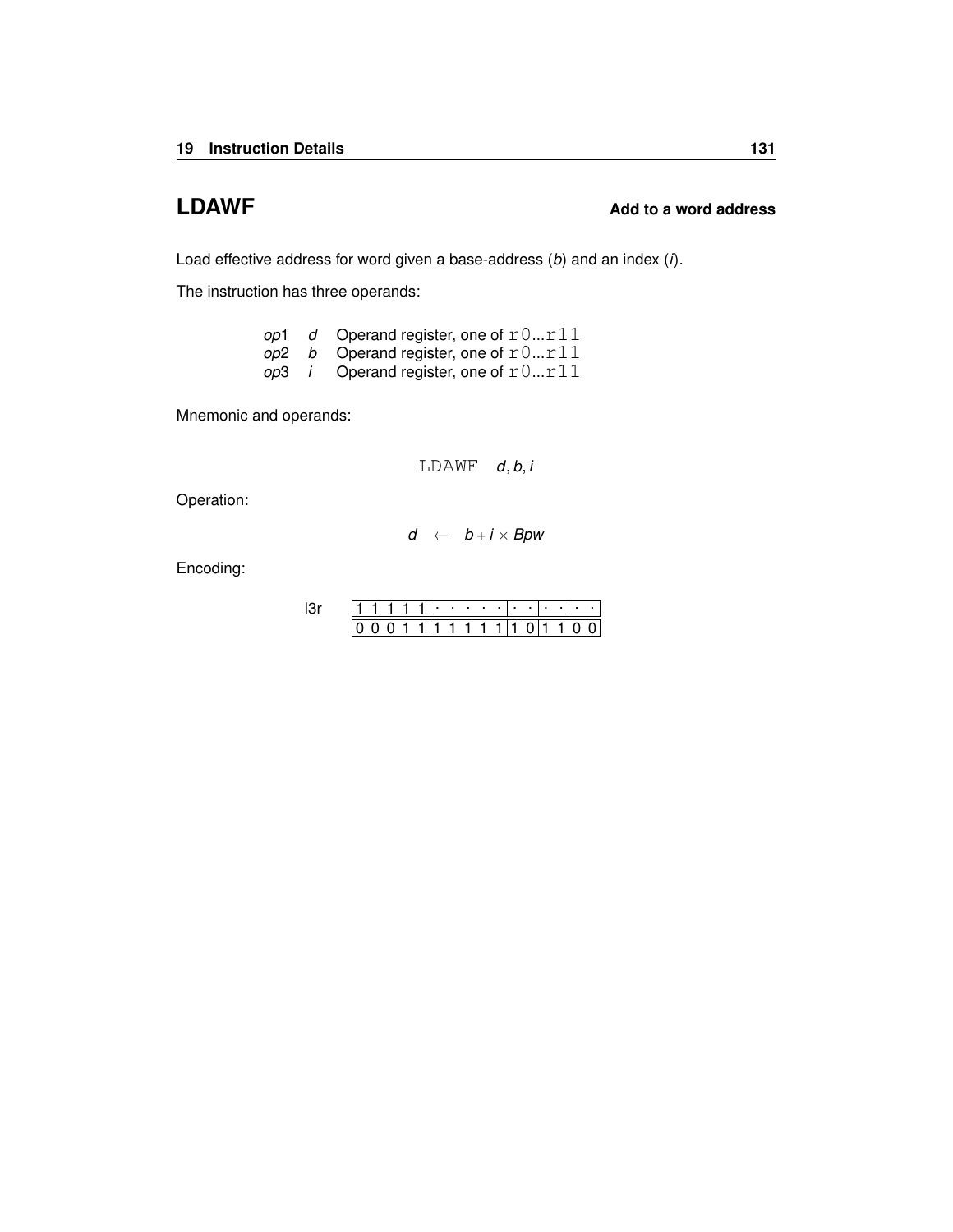# **LDAWFI Add to a word address immediate**

Load effective address for word given a base-address (*b*) and an index (*i*).

The instruction has three operands:

| op1 | d Operand register, one of $r0r11$     |
|-----|----------------------------------------|
|     | op2 b Operand register, one of $r0r11$ |
|     | $op3$ i An integer in the range 011    |

Mnemonic and operands:

LDAWFI *d*, *b*, *i*

Operation:

$$
d \ \leftarrow \ b+i\times Bpw
$$

Encoding:

|  |  |  | $\blacksquare$ | - 11 |  | ٠ | ٠ |  |  |
|--|--|--|----------------|------|--|---|---|--|--|
|  |  |  | 1              |      |  |   |   |  |  |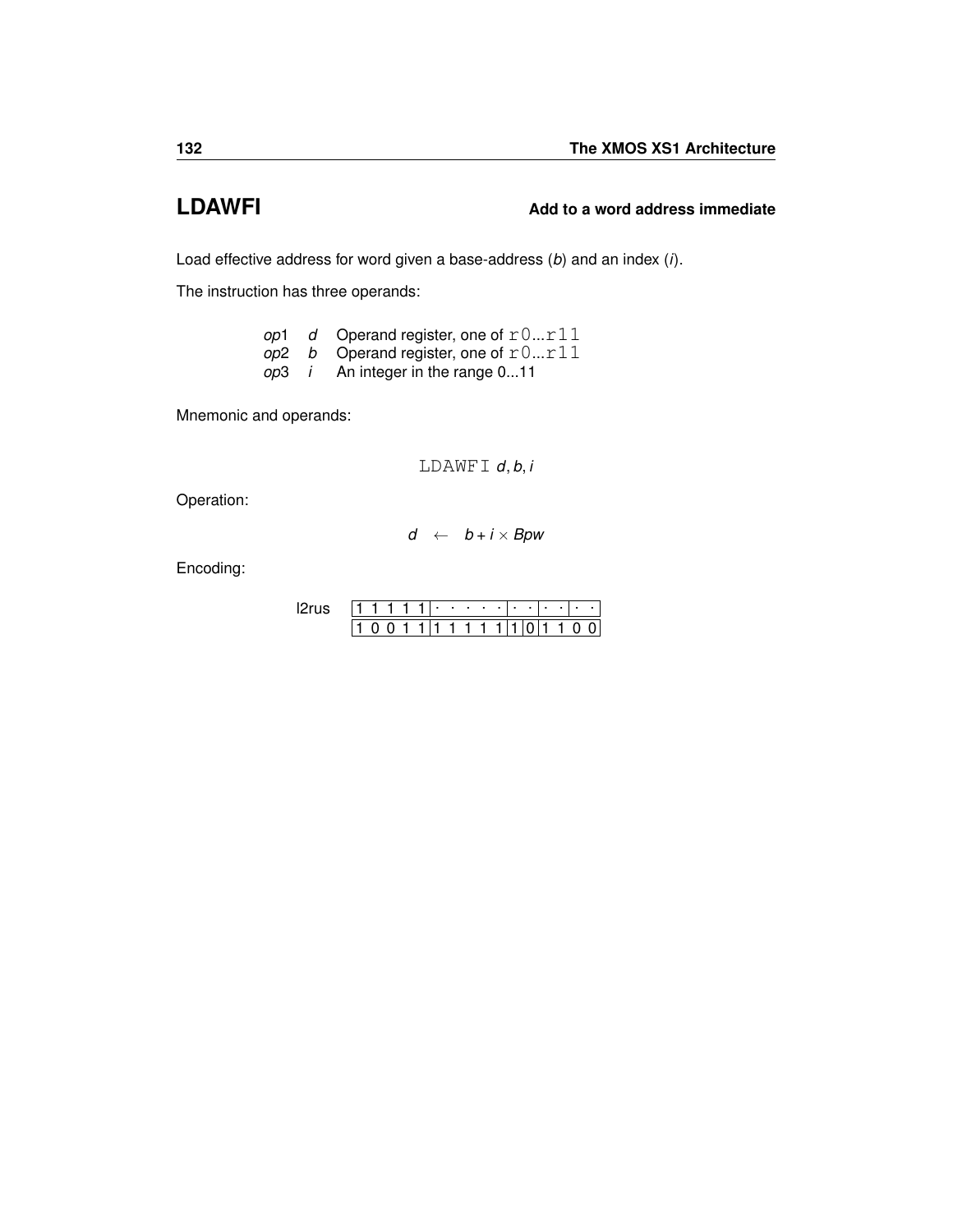## **LDAWSP Load address of word on stack**

Loads the address of a word relative to the stack pointer.

The instruction has two operands:

*op*1 *d* Any of r0...r11, cp, dp, sp, lr  $op2 \quad u_{16}$  A 16-bit immediate in the range 0...65535. If  $u_{16}$  < 64, the instruction requires no prefix

Mnemonic and operands:

LDAWSP *d*, *u*<sup>16</sup>

Operation:

$$
d \quad \leftarrow \quad sp + u_{16} \times Bpw
$$

Encoding:

$$
ru6 \qquad \boxed{0\ 1\ 1\ 0\ 0\ 1\ 1\ \cdot\ \cdot\ \cdot\ \cdot\ \cdot\ \cdot\ \cdot\ \cdot\ \cdot\ \cdot\ \cdot}
$$

or prefixed for long immediates:

|  |  |  |   | ٠ |        | the company of the company |     |  | the company of the company of |  |  |
|--|--|--|---|---|--------|----------------------------|-----|--|-------------------------------|--|--|
|  |  |  | ı |   | $\sim$ |                            | . . |  | $\blacksquare$                |  |  |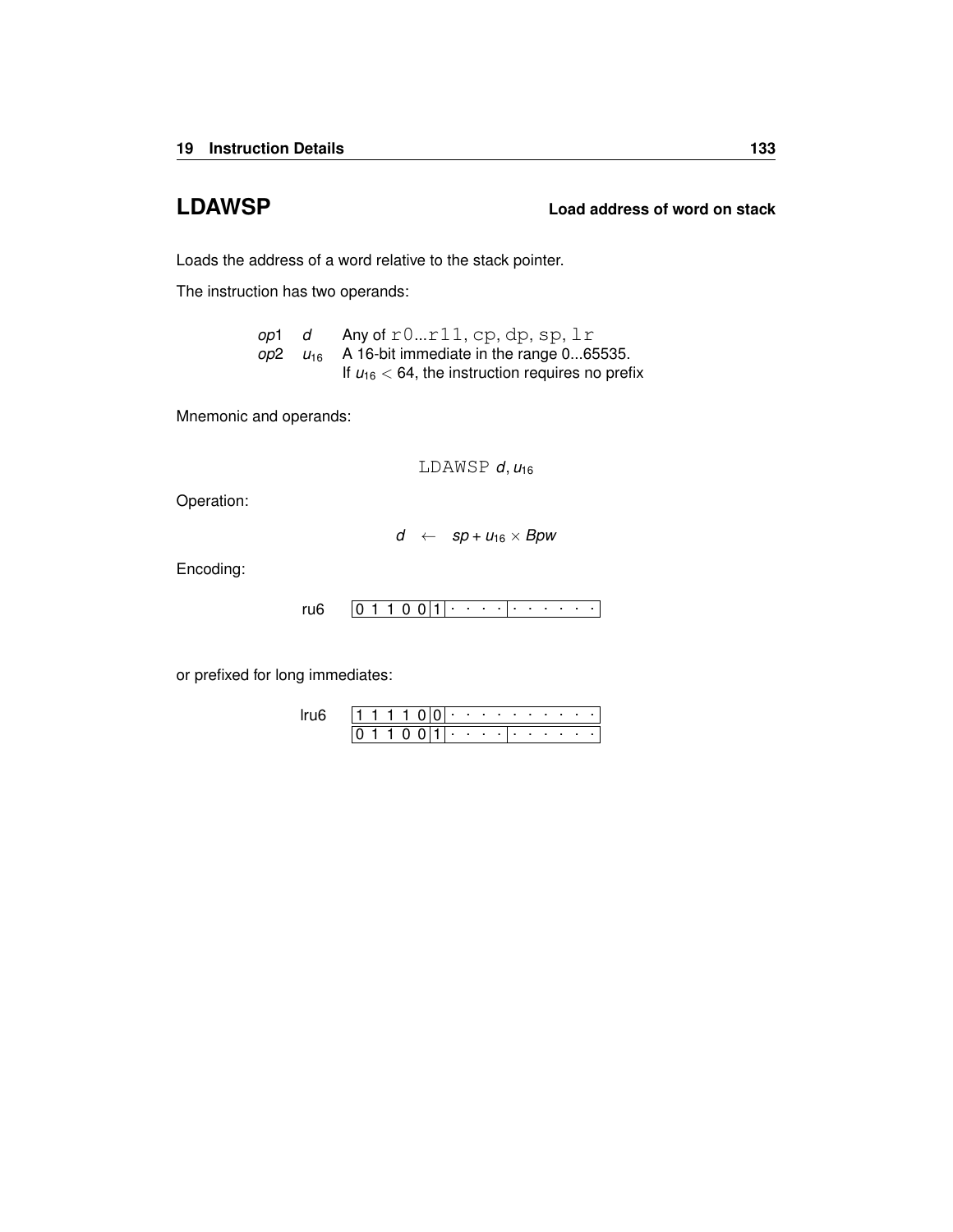**LDC Load constant**

Load a constant into a register

The instruction has two operands:

*op*1 *d* Any of r0...r11, cp, dp, sp, lr  $op2 \quad u_{16}$  A 16-bit immediate in the range 0...65535. If  $u_{16}$  < 64, the instruction requires no prefix

Mnemonic and operands:

 $LDC$  *d*,  $u_{16}$ 

Operation:

 $d \leftarrow u_{16}$ 

Encoding:

0 1 1 0 1 0 . . . . . . . . . . [ru6](#page-234-0)

or prefixed for long immediates:

|  |  |  | ٠ | <b>Contract Contract</b> |     |        | $\sim$ | <b>Contract Contract</b> |                     | ٠ |  |
|--|--|--|---|--------------------------|-----|--------|--------|--------------------------|---------------------|---|--|
|  |  |  | ٠ | <b>Contract Contract</b> | - 1 | $\sim$ | ٠      |                          | <b>State Street</b> | ٠ |  |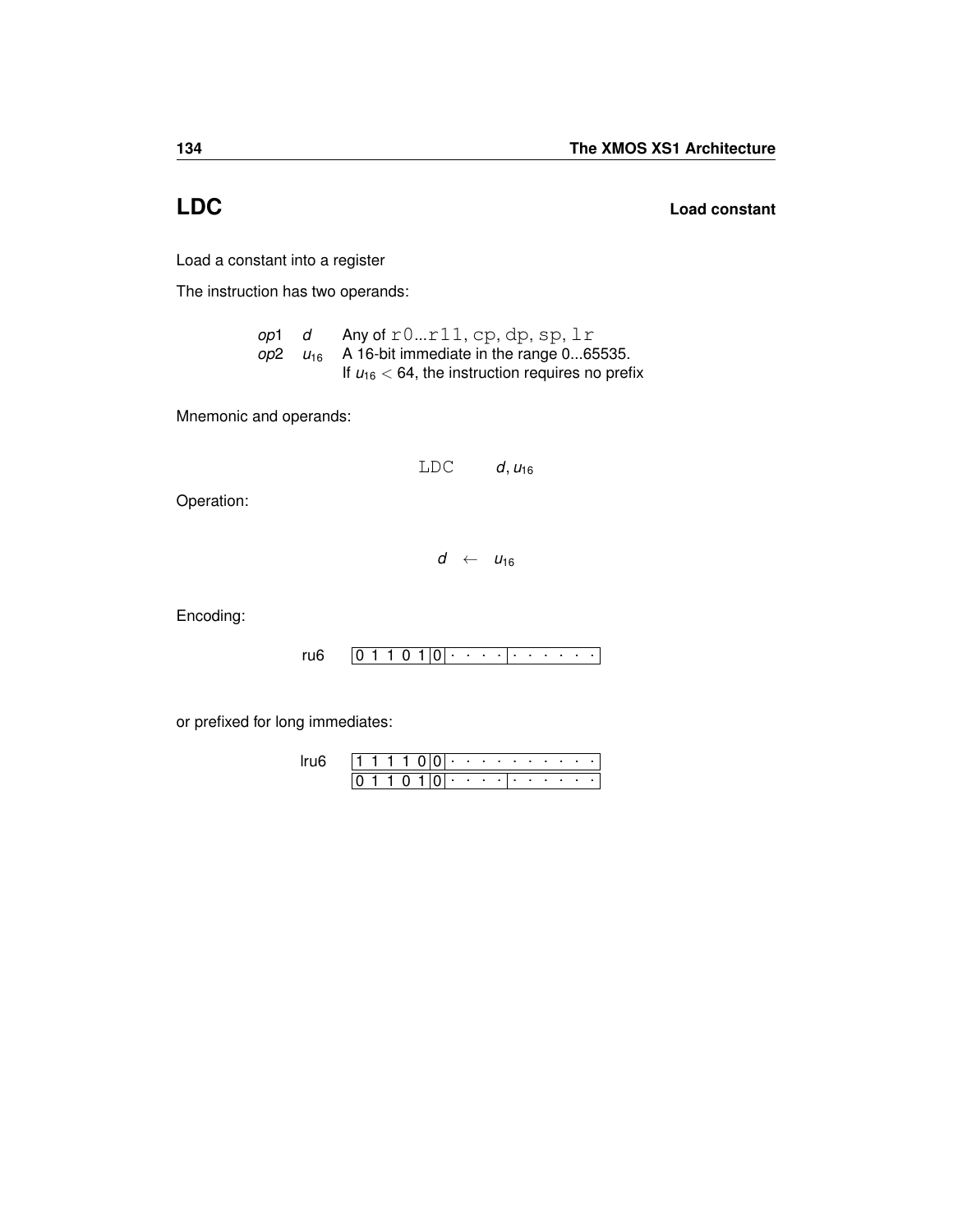## <span id="page-138-0"></span>**LDET Load ET from the stack**

Restores the value of ET from the stack from offset 4.

The value was typically saved using [STET.](#page-201-0) Together with [LDSPC,](#page-141-0) [LDSSR,](#page-142-0) and [LDSED](#page-140-0) all or part of the state can be restored.

The instruction has no operands.

Mnemonic and operands:

LDET

Operation:

 $set \leftarrow \text{mem}[sp + 4 \times Bpw]$ 

Encoding:

[0r](#page-246-0)  $[0 0 0 1 0 1 1 1 1 1 1 1 1 1 1 0]$ 

Conditions that raise an exception: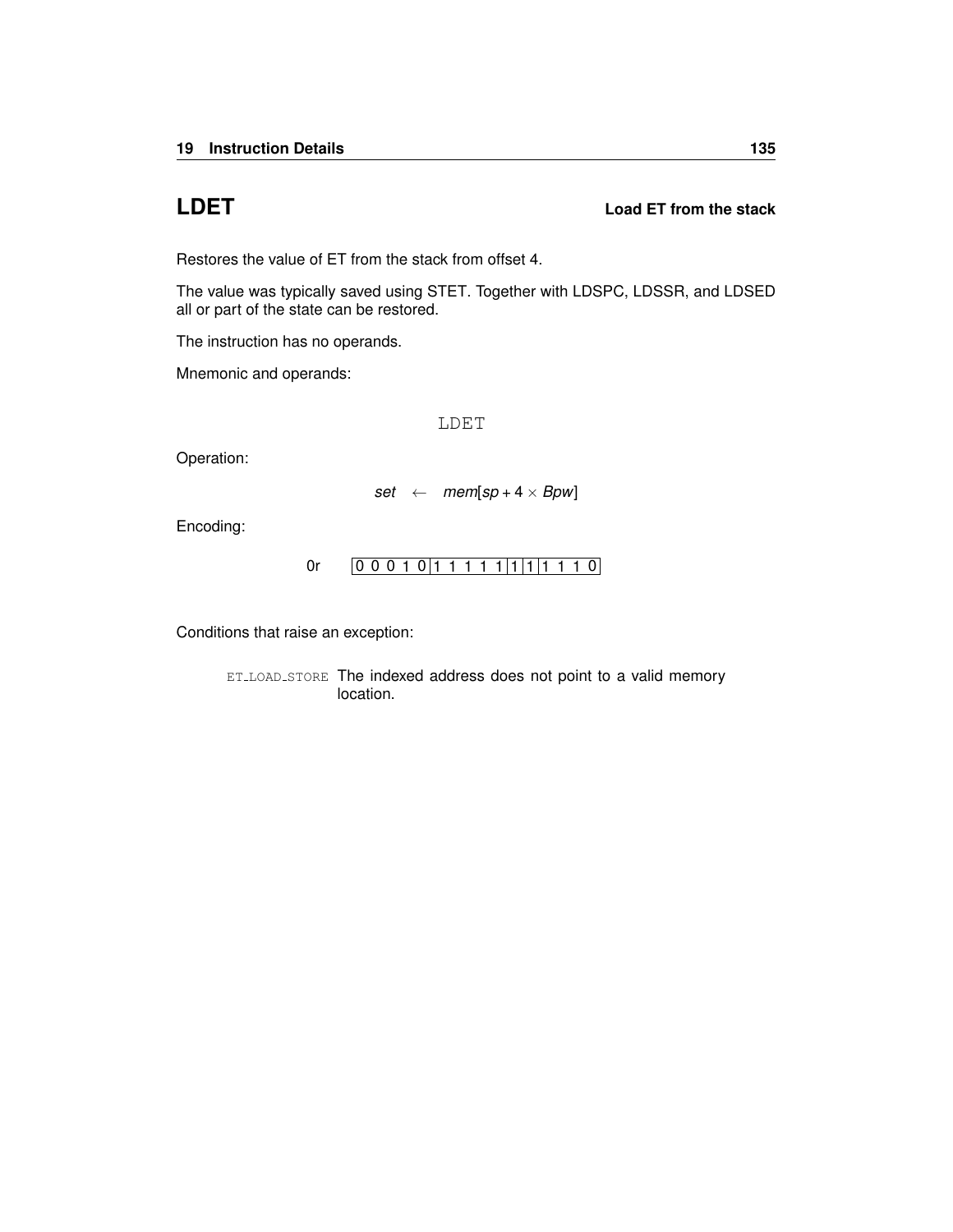## **LDIVU Long unsigned divide**

ONLY AVAILABLE IN REVISION-B

Divides a double word operand by a single word operand. This will result in a single word quotient and a single word remainder. This instruction has three source operands and two destination operands. The LDIVU instruction can take up to *bpw* thread-cycles to complete; the divide unit is shared between threads.

The operation only works if the division fits in a 32-bit word, that is, if the higher word of the double word input is less than the divisor. This operation is intended to be used for the implementation of long division.

The instruction has five operands:

|     | op1 d Operand register, one of $r0r11$   |
|-----|------------------------------------------|
|     | op4 $e$ Operand register, one of $r0r11$ |
|     | op2 x Operand register, one of $r0r11$   |
|     | op3 y Operand register, one of $r0r11$   |
| op5 | v Operand register, one of $r0r11$       |

Mnemonic and operands:

LDIVU  $d, e, x, y, v$ 

Operation:

$$
d \leftarrow (v : x) \div y
$$
  

$$
e \leftarrow (v : x) \mod y
$$

Encoding:

|  |  |  | .                              |  |  |   | . . |  |  |
|--|--|--|--------------------------------|--|--|---|-----|--|--|
|  |  |  | $0.01 \cdot \cdot \cdot \cdot$ |  |  | ٠ |     |  |  |

Conditions that raise an exception:

ET\_[ARITHMETIC](#page-257-0)  $y = 0 \vee v \ge y$ .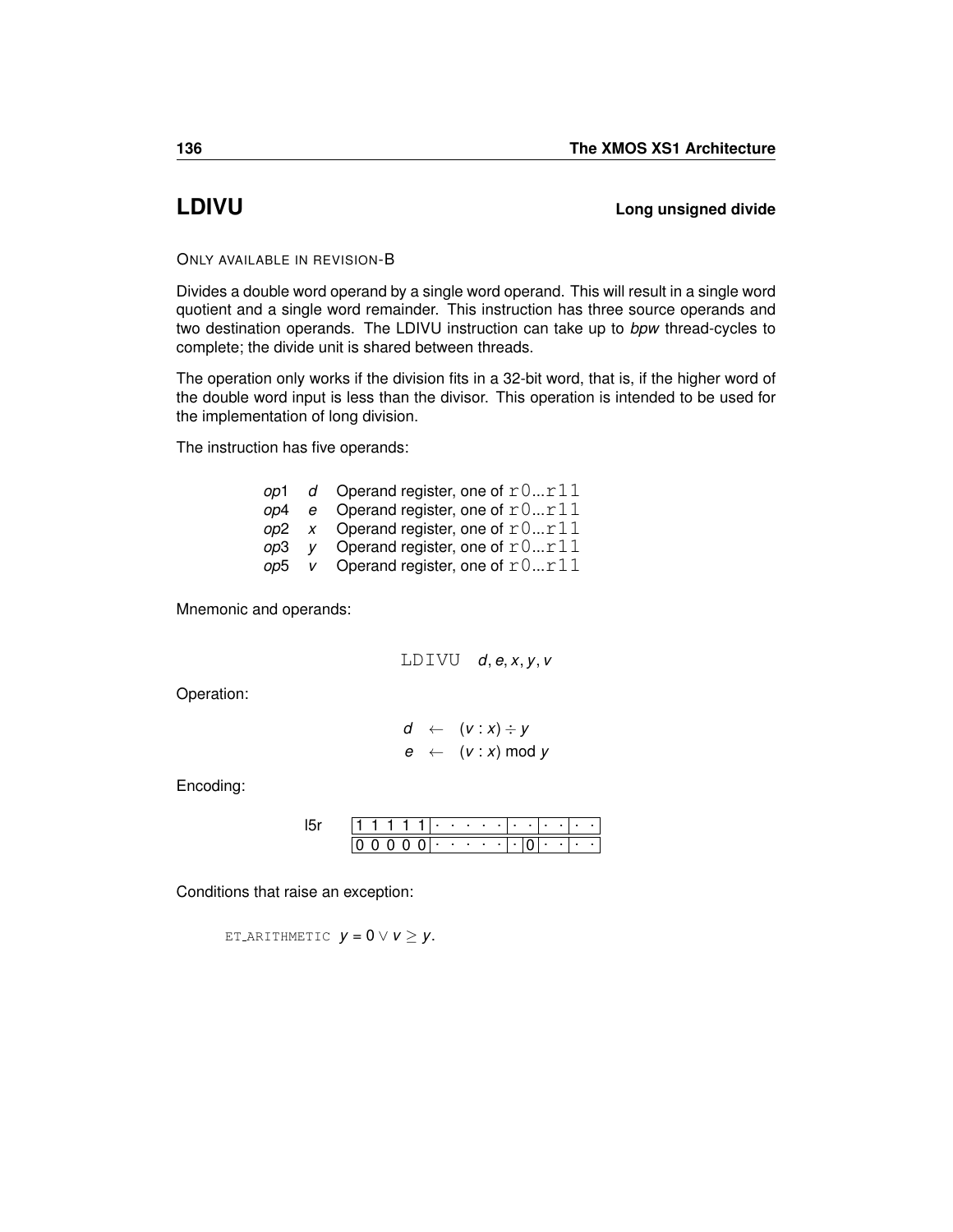## <span id="page-140-0"></span>**LDSED Load SED from stack**

Restores the value of SED from the stack from offset 3.

The value was typically saved using [STSED.](#page-202-0) Together with [LDSPC,](#page-141-0) [LDSSR,](#page-142-0) and [LDET](#page-138-0) all or part of the state can be restored.

The instruction has no operands.

Mnemonic and operands:

LDSED

Operation:

 $sed \leftarrow \textit{mem}[sp+3 \times \textit{Bpw}]$ 

Encoding:

[0r](#page-246-0)  $[0 0 0 1 0 1 1 1 1 1 1 1 1 1 1 0 1]$ 

Conditions that raise an exception: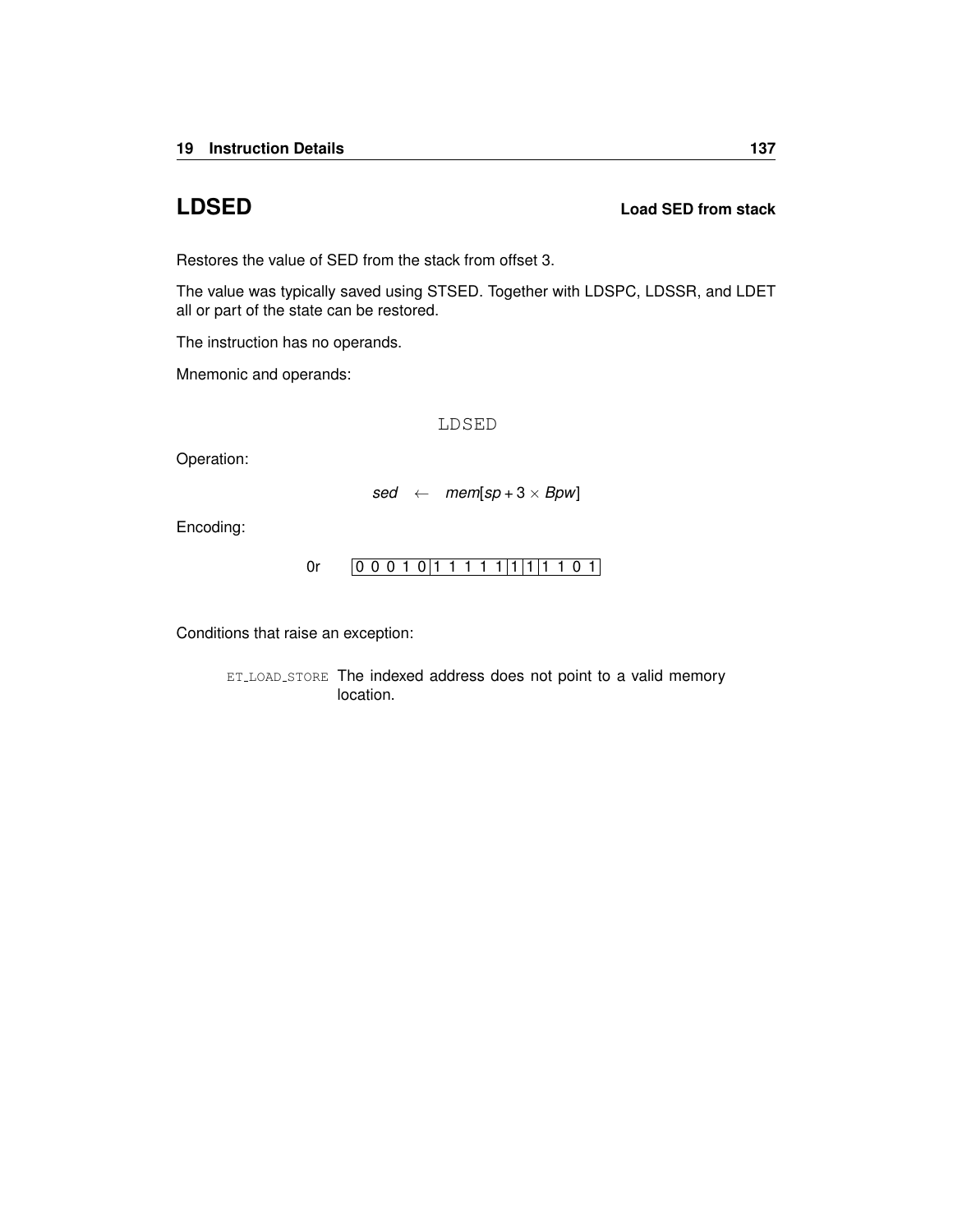## <span id="page-141-0"></span>**LDSPC Load the SPC from the stack**

Restores the value of SPC from the stack from offset 1.

The value was typically saved using [STSPC.](#page-203-0) Together with [LDSED,](#page-140-0) [LDSSR,](#page-142-0) and [LDET](#page-138-0) all or part of the state can be restored.

The instruction has no operands.

Mnemonic and operands:

LDSPC

Operation:

 $spec \leftarrow mem[sp + 1 \times Bpw]$ 

Encoding:

[0r](#page-246-0) 0 0 0 0 1 1 1 1 1 1 1 0 1 1 0 0

Conditions that raise an exception: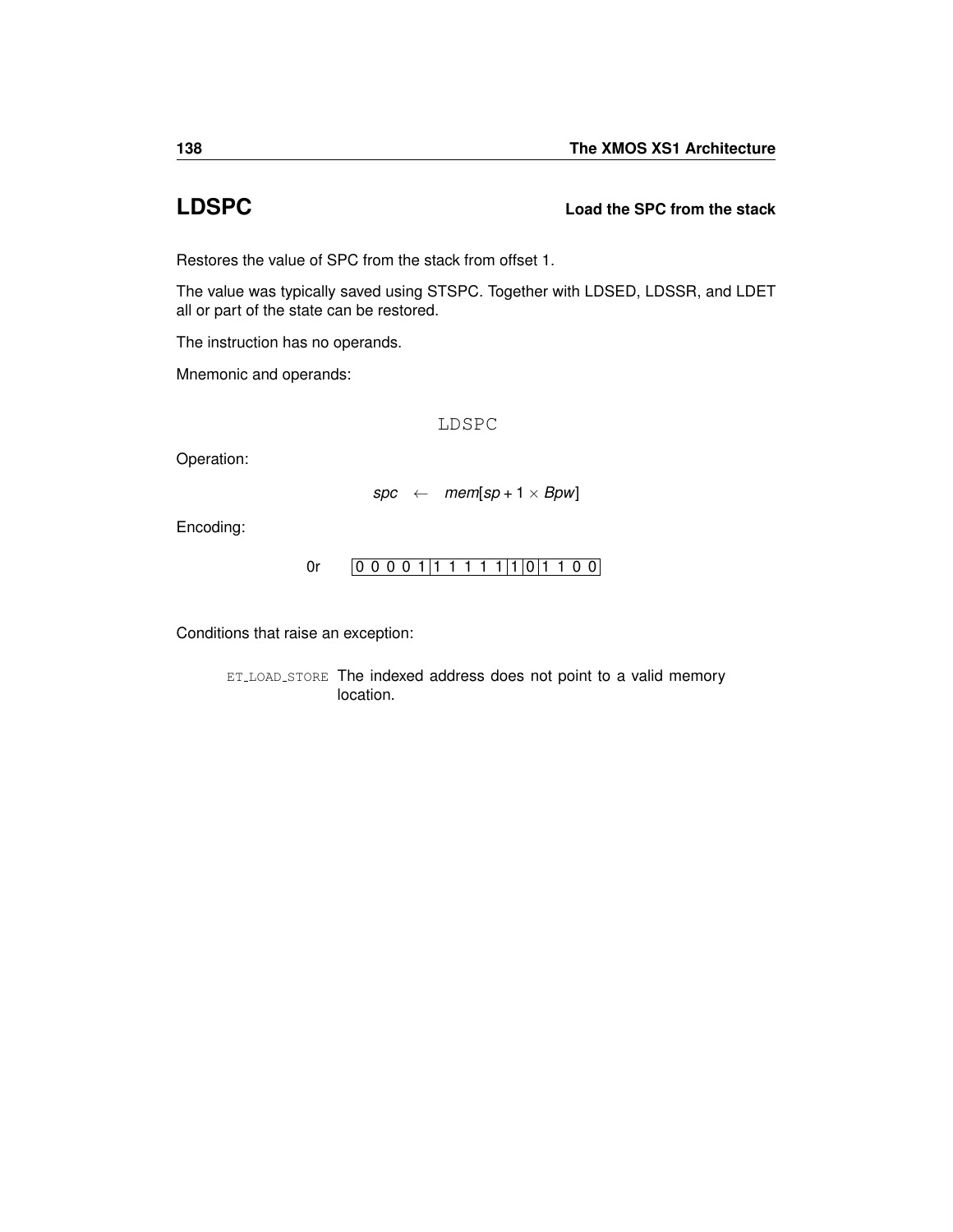## <span id="page-142-0"></span>**LDSSR Load SSR from stack**

Restores the value of SSR from the stack from offset 2.

The value was typically saved using [STSSR.](#page-204-0) Together with [LDSED, LDSED,](#page-140-0) and [LDET](#page-138-0) all or part of the state can be restored.

The instruction has no operands.

Mnemonic and operands:

LDSSR

Operation:

 $ssr \leftarrow \text{mem}[sp + 2 \times Bpw]$ 

Encoding:

[0r](#page-246-0) 0 0 0 0 1 1 1 1 1 1 1 0 1 1 1 0

Conditions that raise an exception: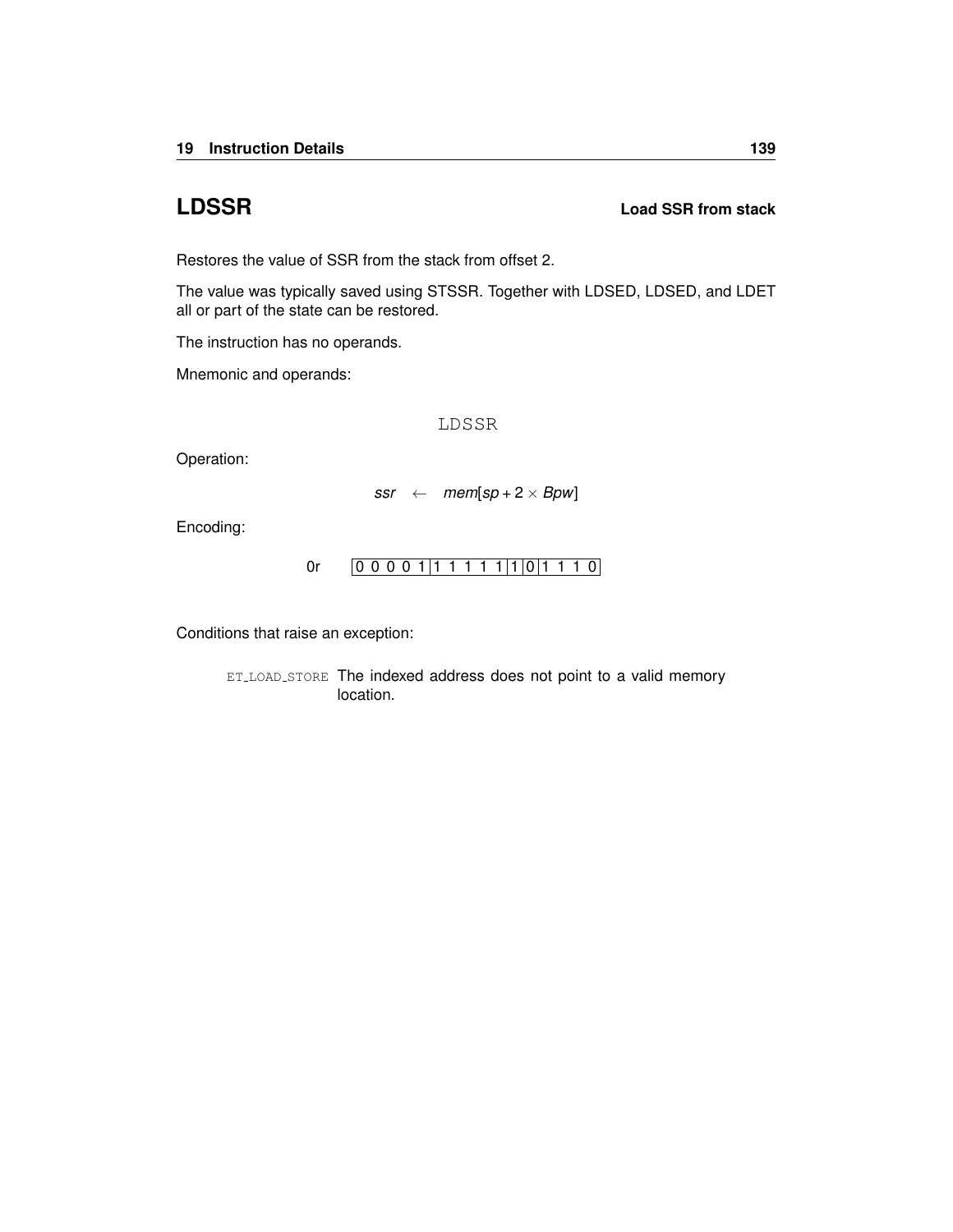## <span id="page-143-0"></span>**LDW Load word**

Loads a word from memory, using two registers as a base register and an index register. The index register is scaled in order to translate the word-index into a byte-index. The base address must be word-aligned. The immediate version, [LDWI,](#page-144-0) implements a load from a structured data type; the version with registers only, [LDW,](#page-143-0) implements a load from an array.

The instruction has three operands:

*op*1 *d* Operand register, one of  $r0...r11$ *op*2 *b* Operand register, one of  $r0...r11$  $op3$  *i* Operand register, one of  $r0...r11$ 

Mnemonic and operands:

 $LDW$  *d*, *b*, *i* 

Operation:

 $d \leftarrow \text{mem}[b + i \times \text{B} \text{pw}]$ 

Encoding:

0 1 0 0 1 . . . . . . . . . . . [3r](#page-230-0)

Conditions that raise an exception:

ET LOAD [STORE](#page-255-0) *b* is not word aligned, or the indexed address does not point to a valid memory location.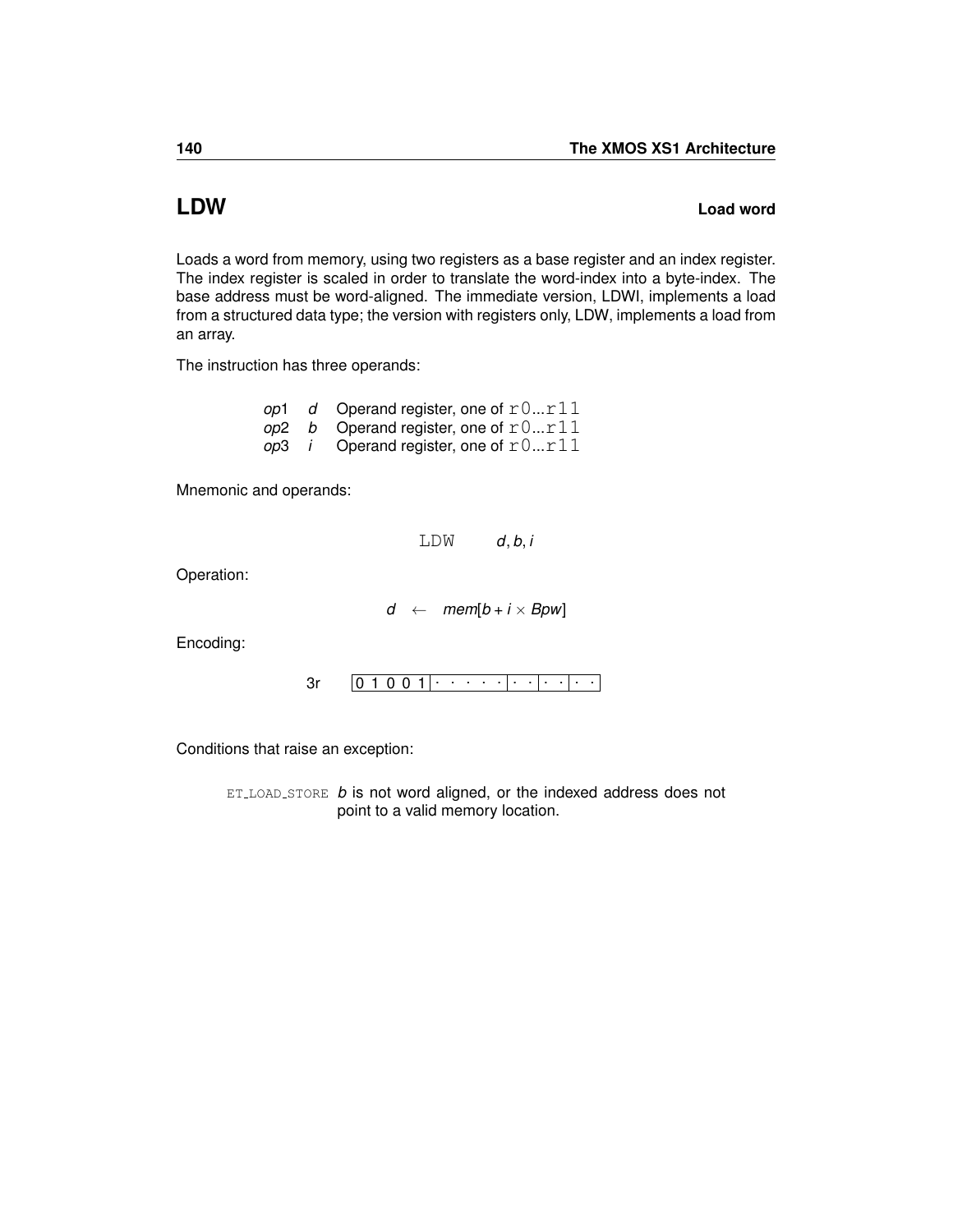### <span id="page-144-0"></span>**LDWI Load word immediate**

Loads a word from memory, using two registers as a base register and an index register. The index register is scaled in order to translate the word-index into a byte-index. The base address must be word-aligned. The immediate version, [LDWI,](#page-144-0) implements a load from a structured data type; the version with registers only, [LDW,](#page-143-0) implements a load from an array.

The instruction has three operands:

*op*1 *d* Operand register, one of  $r0...r11$ *op*2 *b* Operand register, one of  $r0...r11$ *op*3 *i* An integer in the range 0...11

Mnemonic and operands:

 $LDWI$  *d*, *b*, *i* 

Operation:

 $d \leftarrow \text{mem}[b + i \times Bpw]$ 

Encoding:

0 0 0 0 1 . . . . . . . . . . . [2rus](#page-232-0)

Conditions that raise an exception:

ET\_LOAD\_[STORE](#page-255-0) *b* is not word aligned, or the indexed address does not point to a valid memory location.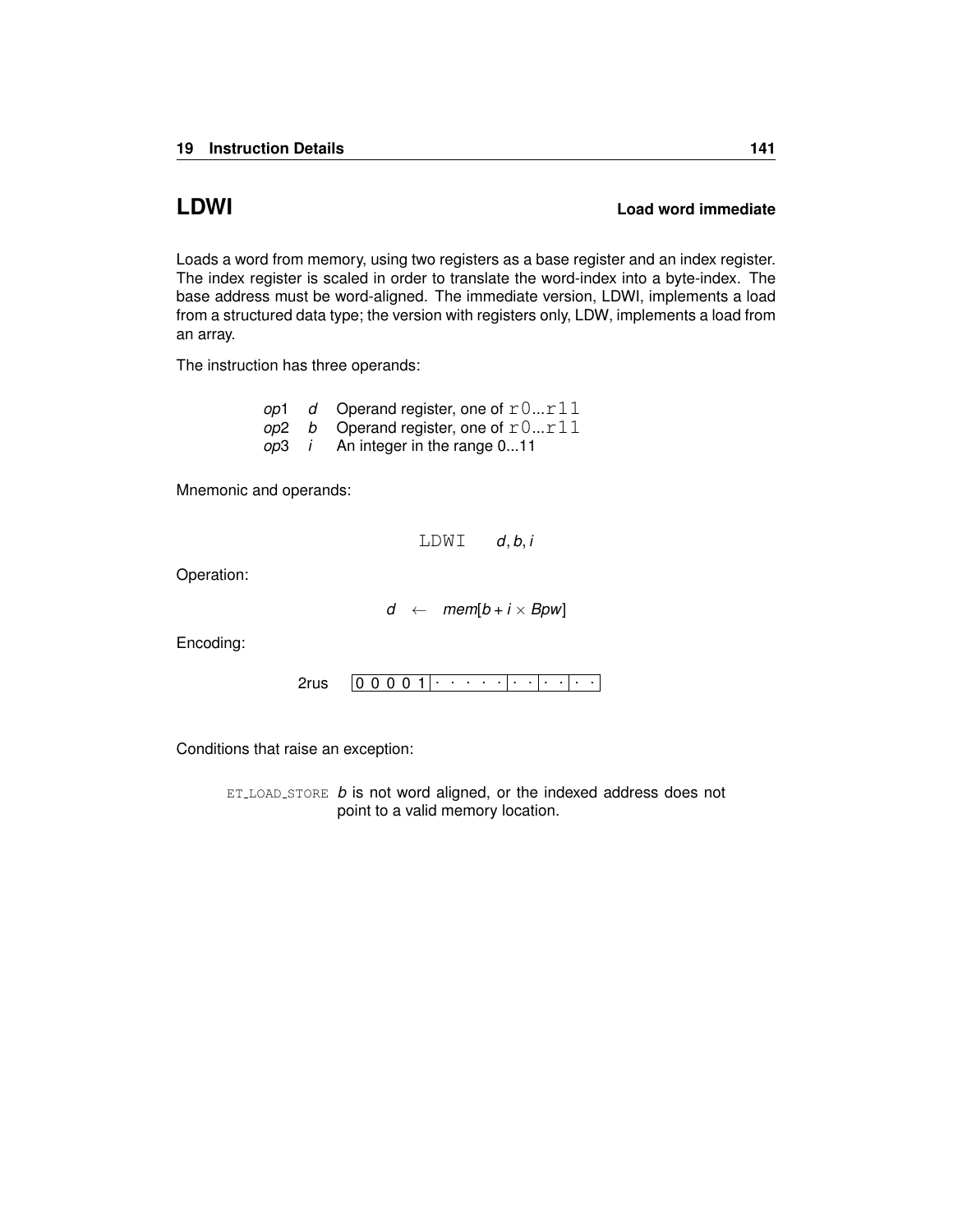<span id="page-145-0"></span>**LDWCP Load word from constant pool**

Loads a word relative to the constant pool pointer.

The instruction has two operands:

*op*1 *d* Any of r0...r11, cp, dp, sp, lr  $op2 \quad u_{16}$  A 16-bit immediate in the range 0...65535. If  $u_{16}$  < 64, the instruction requires no prefix

Mnemonic and operands:

LDWCP  $d, u_{16}$ 

Operation:

$$
d \ \leftarrow \ \textit{mem[cp + u_{16} \times Bpw]}
$$

Encoding:

 $0 1 1 0 1 |1| \cdot \cdot \cdot \cdot | \cdot \cdot \cdot \cdot \cdot \cdot$ [ru6](#page-234-0)

or prefixed for long immediates:

|  |  |  |   | $\blacksquare$ |                                   |   |     | the company's company's company's company's |  |  |  |
|--|--|--|---|----------------|-----------------------------------|---|-----|---------------------------------------------|--|--|--|
|  |  |  | ш | . .            | <b>Contract Contract Contract</b> | ٠ | . . |                                             |  |  |  |

Conditions that raise an exception:

ET\_LOAD\_[STORE](#page-255-0) *cp* is not word aligned, or the indexed address does not point to a valid memory location.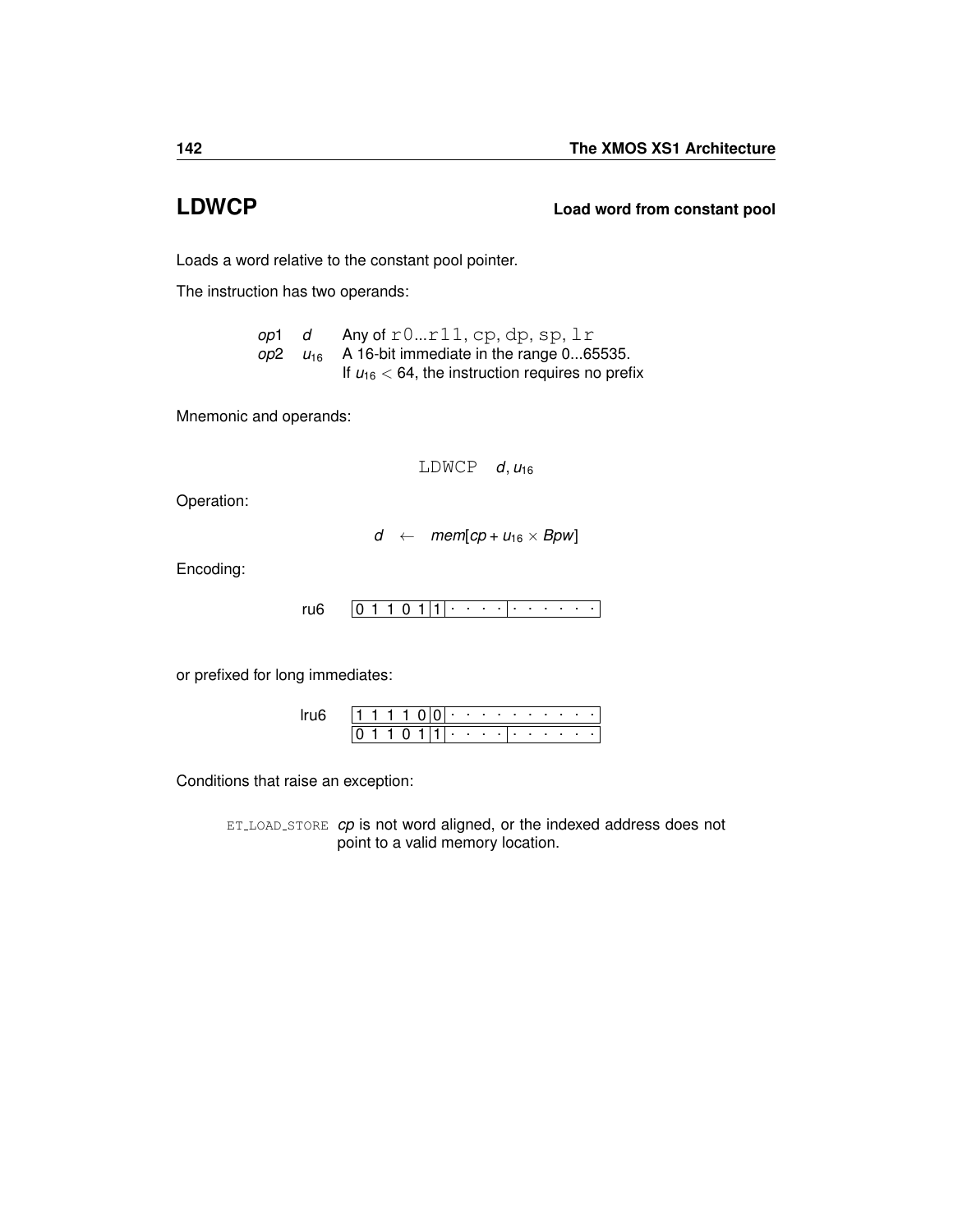**LDWCPL Load word from large constant pool**

Loads a word relative to the constant pool pointer into R11. The offset can be larger than the offset specified in [LDWCP.](#page-145-0)

The instruction has one operand:

*op*1  $u_{20}$  A 20-bit immediate in the range 0...1048575. If  $u_{20}$  < 1024, the instruction requires no prefix

Mnemonic and operands:

 $LDWCPL$   $u_{20}$ 

Operation:

$$
r11 \leftarrow \textit{mem[cp + u_{20} \times Bpw]}
$$

Encoding:

$$
u10 \quad [1\ 1\ 1\ 0\ 0\ 1]\cdot\cdot\cdot\cdot\cdot\cdot\cdot\cdot\cdot\cdot\cdot\cdot\cdot\cdot
$$

or prefixed for long immediates:

|  |  | 1 1 1 1 0 0 0 $\cdot$ |  |  |  |  |  |  |
|--|--|-----------------------|--|--|--|--|--|--|
|  |  | 1110011               |  |  |  |  |  |  |

Conditions that raise an exception:

ET\_LOAD\_[STORE](#page-255-0) *cp* is not word aligned, or the indexed address does not point to a valid memory location.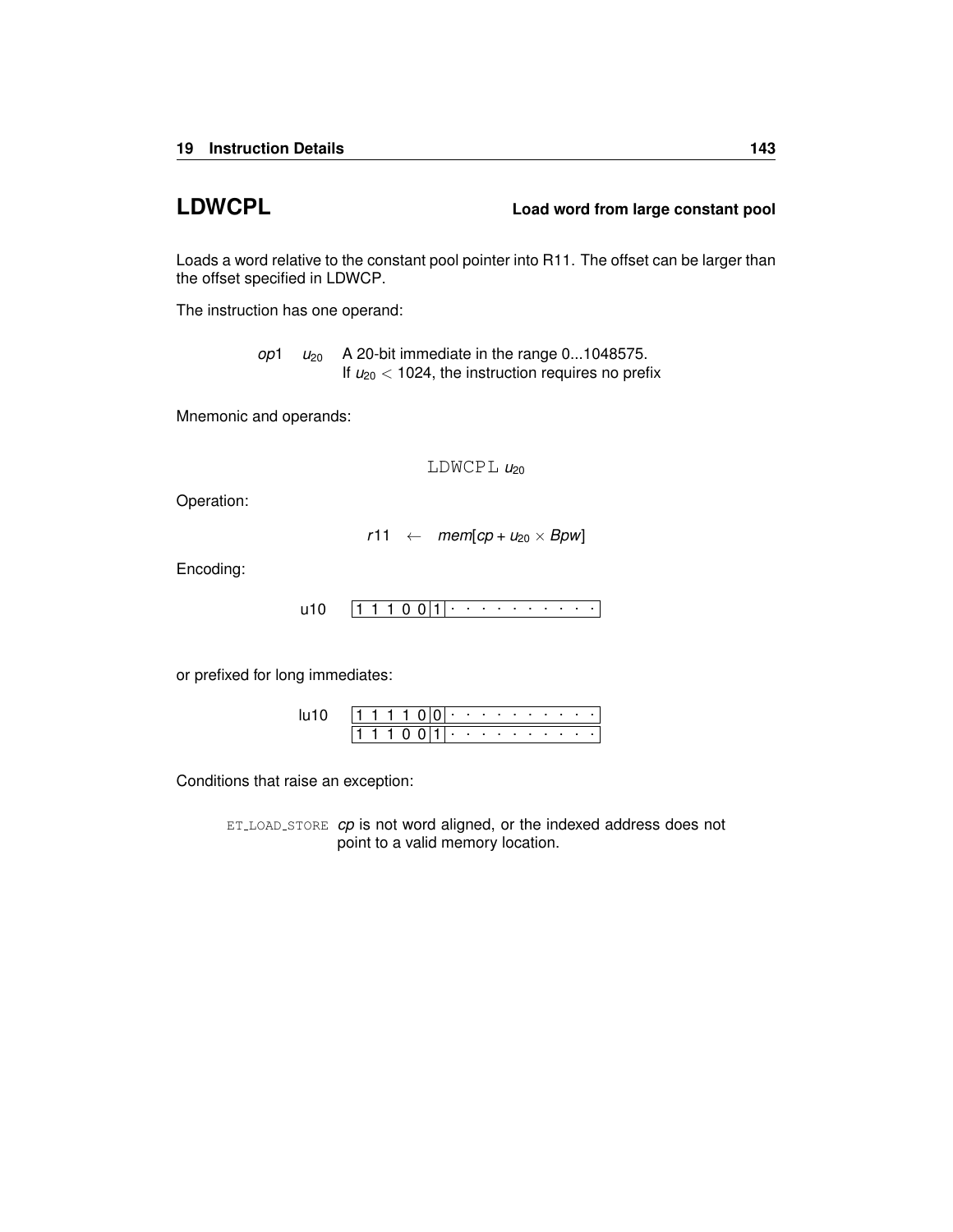**LDWDP Load word form data pool**

Loads a word relative to the data pointer.

The instruction has two operands:

*op*1 *d* Any of r0...r11, cp, dp, sp, lr  $op2 \quad u_{16}$  A 16-bit immediate in the range 0...65535. If  $u_{16}$  < 64, the instruction requires no prefix

Mnemonic and operands:

 $LDWDP$  *d*,  $u_{16}$ 

Operation:

$$
d \ \leftarrow \ \textit{mem[dp + u_{16} \times Bpw]}
$$

Encoding:

 $0 1 0 1 1 |0|$  . . . .  $| \cdot |$  . . . . . [ru6](#page-234-0)

or prefixed for long immediates:

|  |  |  | $\cdot$ |                          | the company of the company of the |        |  | <b>State Street</b>      |  |  |
|--|--|--|---------|--------------------------|-----------------------------------|--------|--|--------------------------|--|--|
|  |  |  | ٠       | <b>Contract Contract</b> |                                   | $\sim$ |  | <b>Contract Contract</b> |  |  |

Conditions that raise an exception:

ET\_LOAD\_[STORE](#page-255-0) *dp* is not word aligned, or the indexed address does not point to a valid memory location.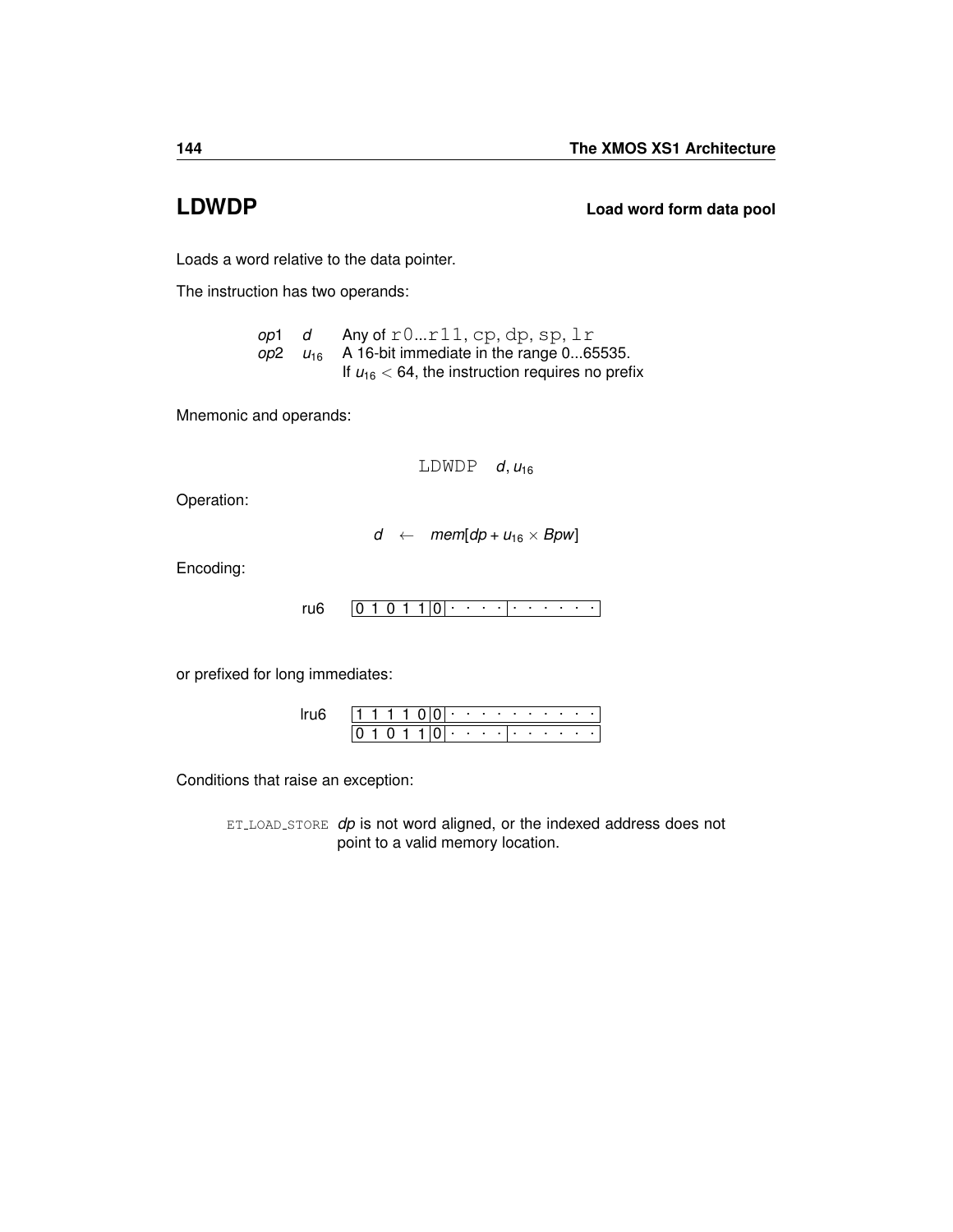**LDWSP Load word from stack**

Loads a word relative to the stack pointer.

The instruction has two operands:

*op*1 *d* Any of r0...r11, cp, dp, sp, lr  $op2 \quad u_{16}$  A 16-bit immediate in the range 0...65535. If  $u_{16}$  < 64, the instruction requires no prefix

Mnemonic and operands:

LDWSP  $d, u_{16}$ 

Operation:

$$
d \ \leftarrow \ \textit{mem}[sp + u_{16} \times \textit{Bpw}]
$$

Encoding:

 $0 1 0 1 1 |1| \cdot \cdot \cdot \cdot | \cdot \cdot \cdot \cdot \cdot \cdot$ [ru6](#page-234-0)

or prefixed for long immediates:

|  |  |  |   | ٠ | <b>Contract Contract</b> |   | <b>STATE</b> | - 1 |  |  |
|--|--|--|---|---|--------------------------|---|--------------|-----|--|--|
|  |  |  | ı | ٠ |                          | ٠ |              | ٠   |  |  |

Conditions that raise an exception:

ET\_LOAD\_[STORE](#page-255-0) *sp* is not word aligned, or the indexed address does not point to a valid memory location.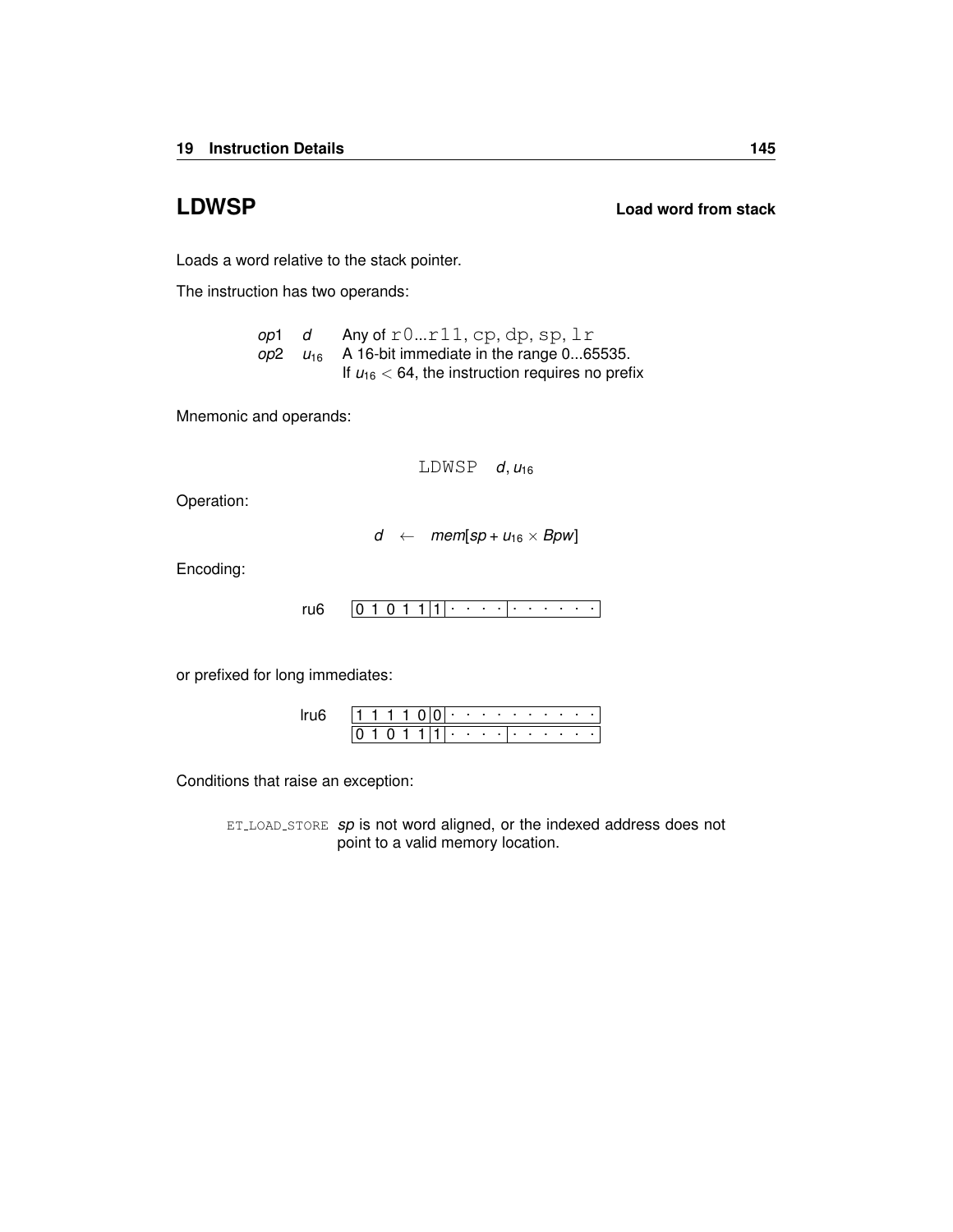# <span id="page-149-0"></span>**LMUL Long multiply**

Multiplies two words to produce a double-word, and adds two single words. Both the high word and the low word of the result are produced. This multiplication is unsigned and cannot overflow.

The instruction has six operands:

|       |                | op1 $d$ Operand register, one of $r0r11$ |
|-------|----------------|------------------------------------------|
| op4 e |                | Operand register, one of $r0r11$         |
| op2   |                | x Operand register, one of $r0r11$       |
| op3   | V <sub>1</sub> | Operand register, one of $r0r11$         |
| op5   | <sub>V</sub>   | Operand register, one of $r0r11$         |
| op6 — |                | w Operand register, one of $r0r11$       |

Mnemonic and operands:

LMUL *d*, *e*, *x*, *y*, *v*, *w*

Operation:

$$
e \leftarrow r[bpw - 1...0]
$$
\n
$$
d \leftarrow r[2bpw - 1...bpw]
$$
\n
$$
where r \leftarrow x \times y + v + w
$$

|  |  |          | ٠                        | $\cdots$ | ٠   |   |   |  |  |
|--|--|----------|--------------------------|----------|-----|---|---|--|--|
|  |  | $\Omega$ | <b>Contract Contract</b> |          | . . | ٠ | ٠ |  |  |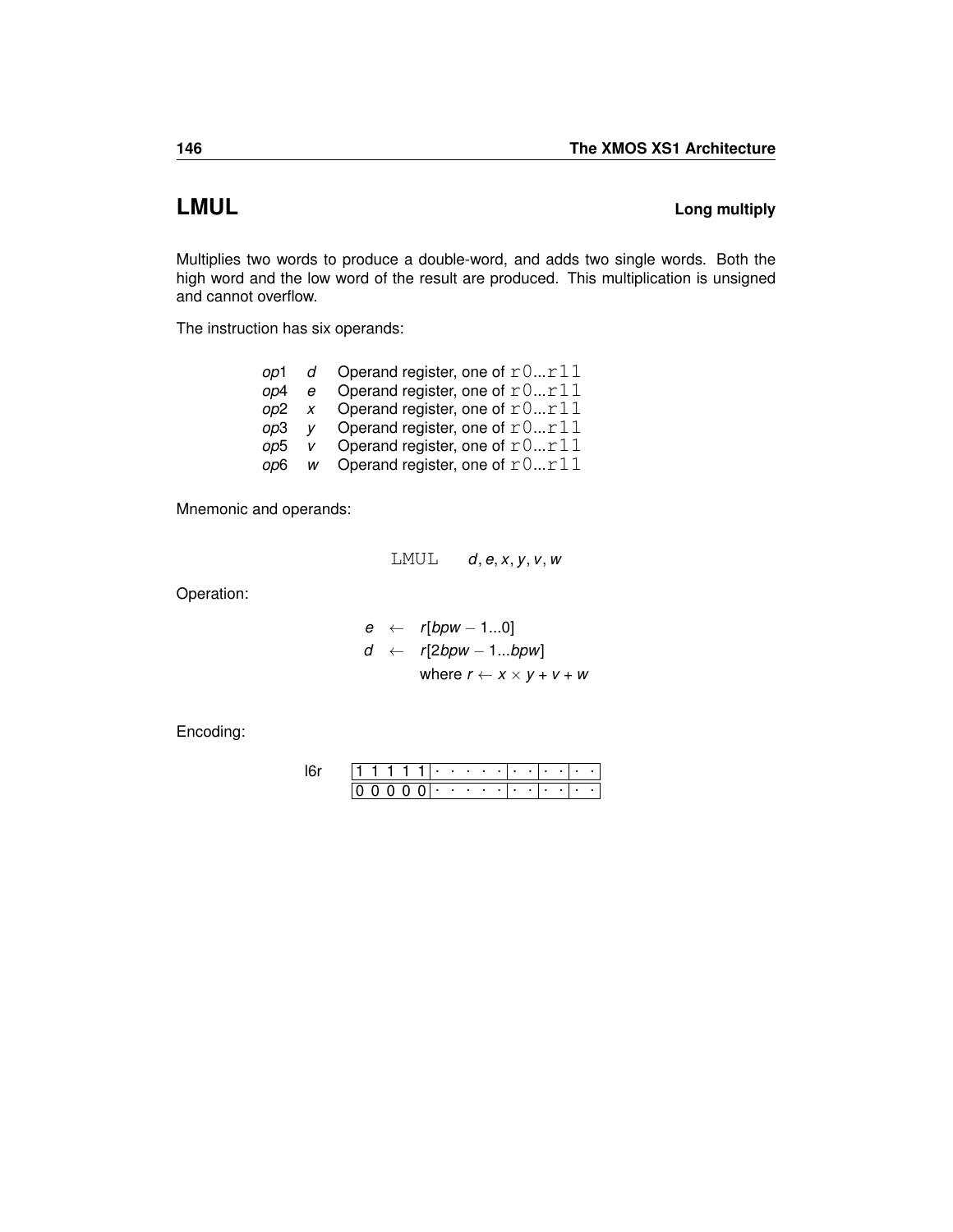# **LSS Less than signed**

Tests whether one signed value is less than another signed value. The test result is produced in the destination register (*c*) as 1 (true) or 0 (false).

The instruction has three operands:

|  | op1 c Operand register, one of $r0r11$ |
|--|----------------------------------------|
|  | op2 x Operand register, one of $r0r11$ |
|  | op3 y Operand register, one of $r0r11$ |

Mnemonic and operands:

$$
LSS \t\t c,x,y
$$

Operation:

$$
c \quad \leftarrow \quad \left\{ \begin{array}{l} \textit{x}_{\textit{signed}} < \textit{y}_{\textit{signed}}, \quad 1 \\ \textit{x}_{\textit{signed}} \geq \textit{y}_{\textit{signed}}, \quad 0 \end{array} \right.
$$

$$
3r \qquad \boxed{1\ 1\ 0\ 0\ 0}\cdot \cdots \cdot \cdot \cdot \cdot \cdot \cdot \cdot \cdot \cdot \cdot \cdot \cdot \cdot
$$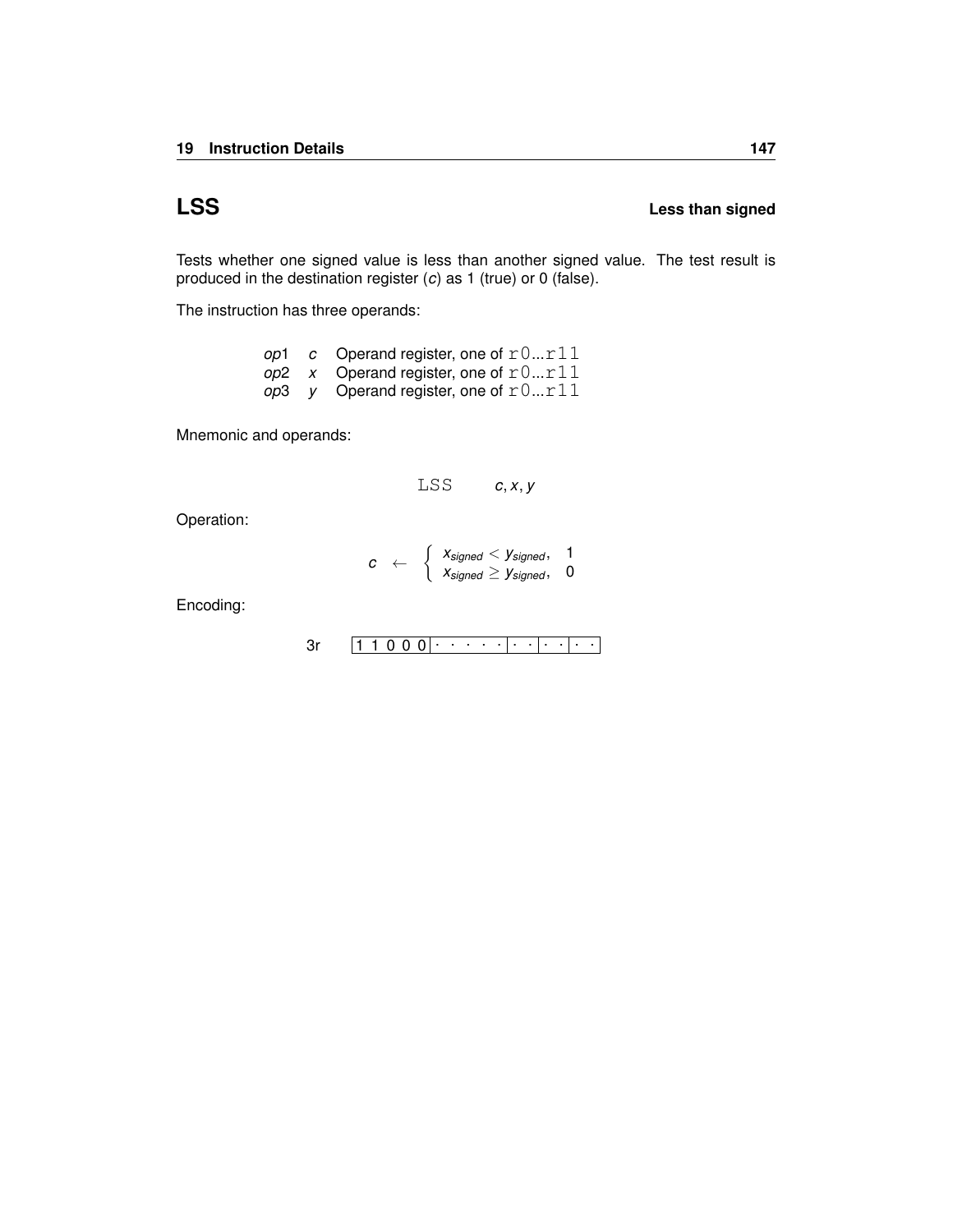### **LSU** Less than unsigned

Tests whether one unsigned value is less than another unsigned value. The result is produced in the destination register (*c*) as 1 (true) or 0 (false). It can be used to perform efficient bound checks against values in the range 0...(*y* − 1)

The instruction has three operands:

|  | op1 c Operand register, one of $r0r11$ |
|--|----------------------------------------|
|  | op2 x Operand register, one of $r0r11$ |
|  | op3 y Operand register, one of $r0r11$ |

Mnemonic and operands:

$$
LSU \qquad c, x, y
$$

Operation:

$$
c \leftarrow \begin{cases} x < y, & 1 \\ x \ge y, & 0 \end{cases}
$$

$$
3r \qquad \boxed{1\ 1\ 0\ 0\ 1}\cdot \cdot \cdot \cdot \cdot \cdot \cdot \cdot \cdot \cdot \cdot \cdot \cdot \cdot \cdot \cdot \cdot \cdot
$$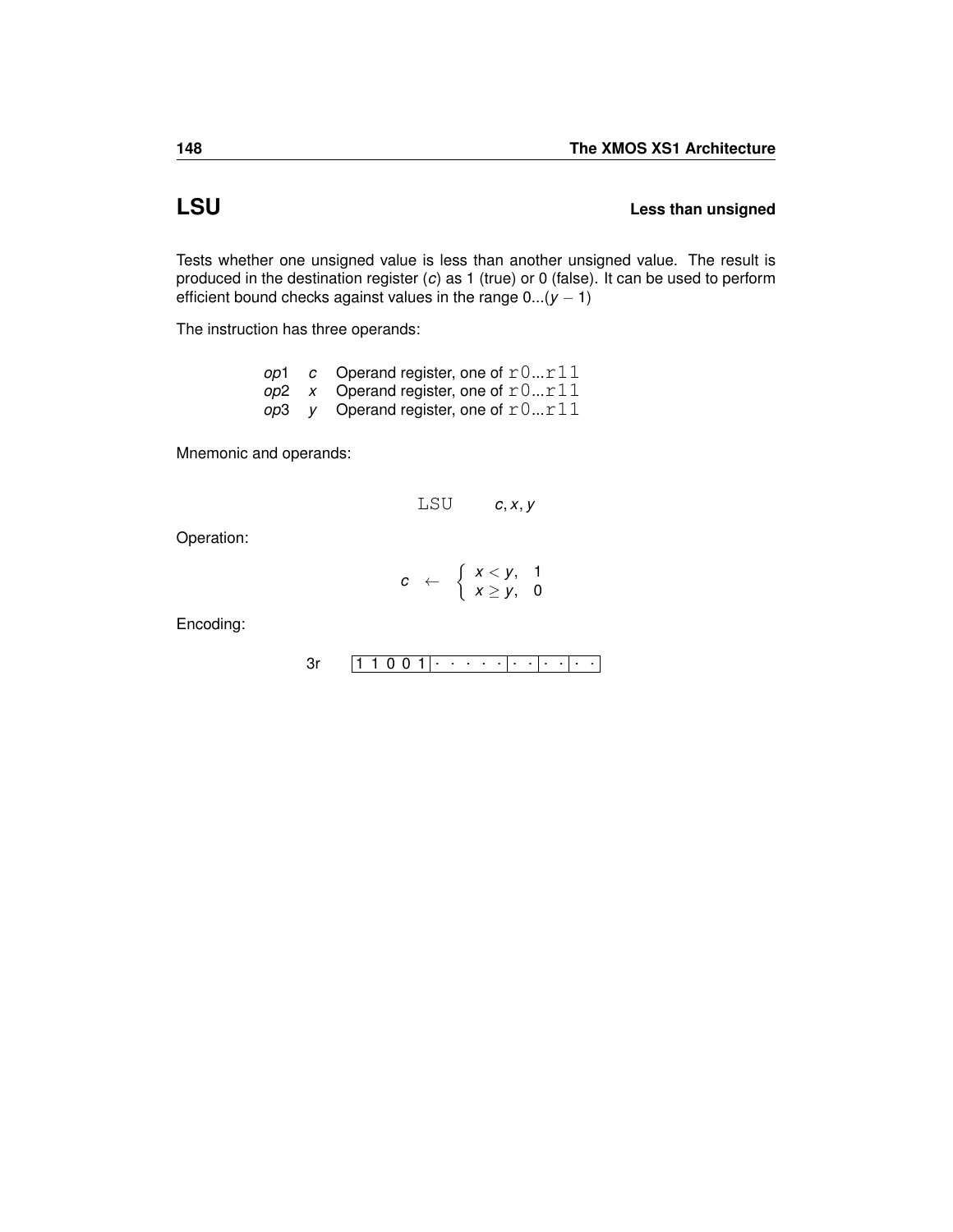## **LSUB Long unsigned subtract**

Subtracts unsigned integers and a borrow from an unsigned integer, producing both the unsigned result and the possible borrow. The instruction has five operands: two registers that contain the numbers to be subtracted (*x* and *y*), the borrow input which is stored in the last bit of a third source operand (*v*), one destination register which is used to store the borrow-out (*e*), and a destination register for the difference (*d*).

The instruction has five operands:

|     | op1 d Operand register, one of $r0r11$ |
|-----|----------------------------------------|
|     | op4 e Operand register, one of $r0r11$ |
|     | op2 x Operand register, one of $r0r11$ |
|     | op3 y Operand register, one of $r0r11$ |
| op5 | v Operand register, one of $r0r11$     |

Mnemonic and operands:

LSUB *d*, *e*, *x*, *y*, *v*

Operation:

$$
d \leftarrow r[bpw - 1...0]
$$
  
\n
$$
e \leftarrow r[bpw]
$$
  
\nwhere  $r \leftarrow x - y - v[0]$ 

|  |  |  | ٠   | ٠ |  |  |   |   |  |
|--|--|--|-----|---|--|--|---|---|--|
|  |  |  | . . | ٠ |  |  | ٠ | ٠ |  |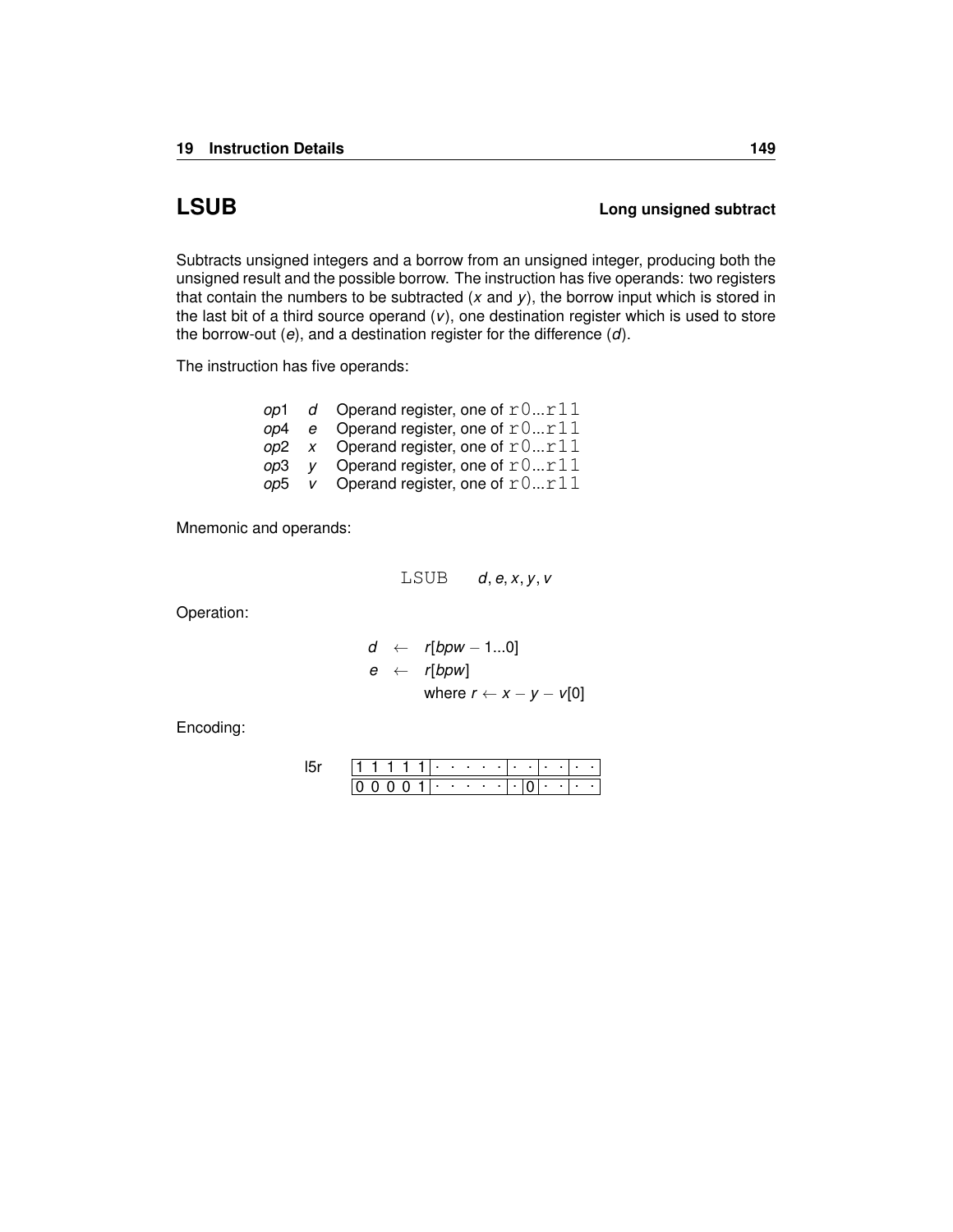### <span id="page-153-0"></span>**MACCS Multiply and accumulate signed**

### ONLY AVAILABLE IN REVISION-B

Multiplies two signed words, and adds the double word result into a signed double word accumulator. The double word accumulator comprises two registers that are used both as a source and destination. Two other operands are the values that are to be multiplied.

The instruction has four operands:

|  | op1 d Operand register, one of $r0r11$   |
|--|------------------------------------------|
|  | op4 $e$ Operand register, one of $r0r11$ |
|  | op2 x Operand register, one of $r0r11$   |
|  | op3 $v$ Operand register, one of $r0r11$ |

Mnemonic and operands:

$$
\mathbb{M}\mathbb{A}\mathbb{C}\mathbb{C}\mathbb{S}\quad d,e,x,y
$$

Operation:

$$
e \leftarrow r[bpw - 1...0]
$$
\n
$$
d \leftarrow r[2bpw - 1...bpw]
$$
\n
$$
where \, r \leftarrow ((d_{signed} : e) + x_{signed} \times y_{signed}) \, mod \, 2^{2bpw}
$$

|  |  |      | . |   |  |  | ٠ |   |     |  |
|--|--|------|---|---|--|--|---|---|-----|--|
|  |  | 1111 |   | 1 |  |  | ٠ | ٠ | . . |  |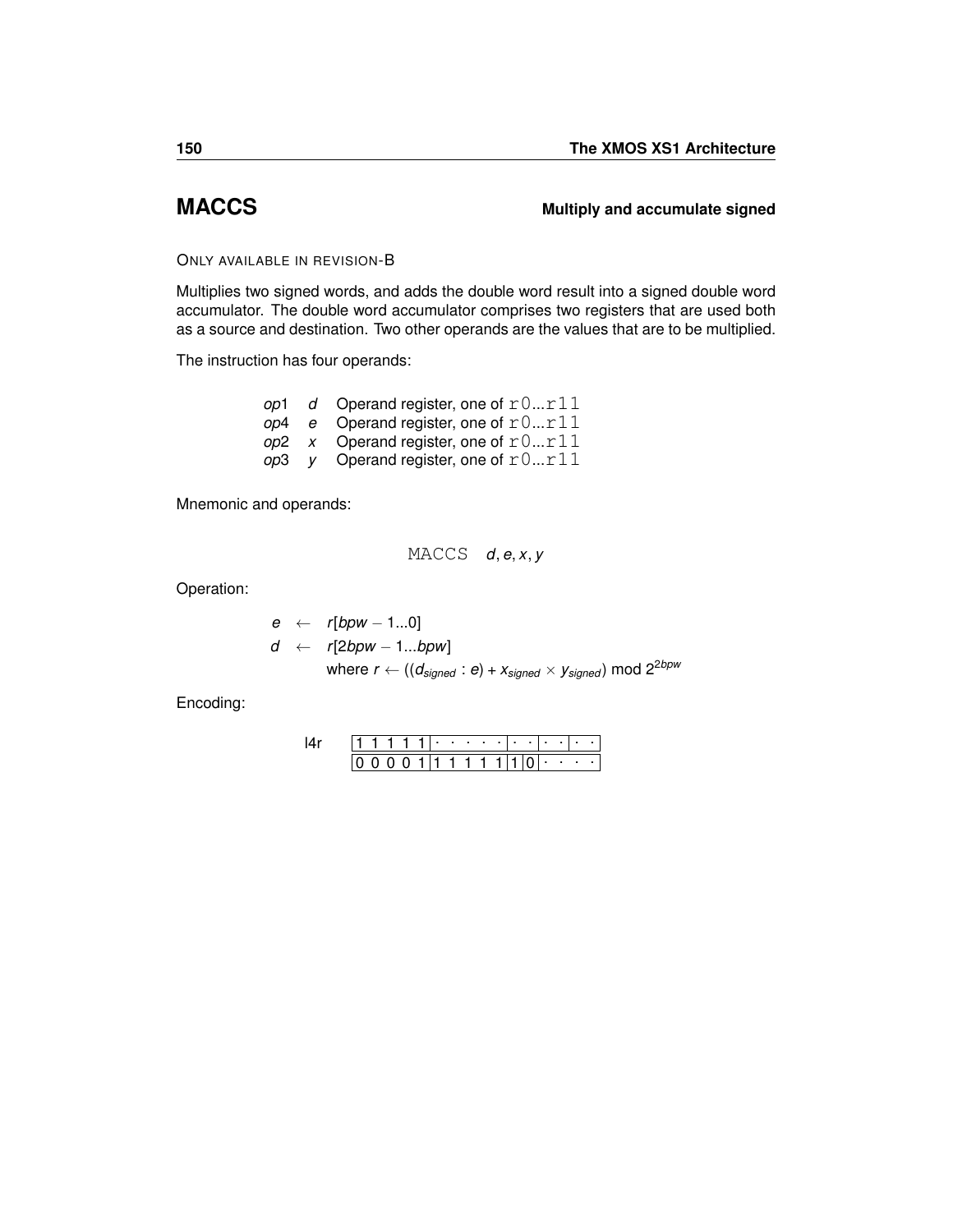### <span id="page-154-0"></span>**MACCU Multiply and accumulate unsigned**

ONLY AVAILABLE IN REVISION-B. IN REVISION-A USE MACC *h*, *l*, *x*, *y*, *hi*, *lo* WHICH COM-PUTES  $(h: I) = x \times y + (hi: Io)$ .

Multiplies two unsigned words, and adds the double word result into an unsigned double word accumulator. The double word accumulator comprises two registers that are used both as a source and destination. Two other operands are the values that are to be multiplied.

MACCU can be used to correct word alignment issues by repeatedly operating on words of a stream. For example, multiplying with 0x00010000 will result in the high word of the accumulator to produce the same stream of words offset by half a word.

The instruction has four operands:

|  | op1 d Operand register, one of $r0r11$ |
|--|----------------------------------------|
|  | op4 e Operand register, one of $r0r11$ |
|  | op2 x Operand register, one of $r0r11$ |
|  | op3 y Operand register, one of $r0r11$ |

Mnemonic and operands:

MACCU *d*, *e*, *x*, *y*

Operation:

$$
e \leftarrow r[bpw - 1...0]
$$
  
\n
$$
d \leftarrow r[2bpw - 1...bpw]
$$
  
\nwhere  $r \leftarrow ((d : e) + x \times y) \text{ mod } 2^{2bpw}$ 

|  |  |  | ٠ | ٠ | ٠ |  |  | ٠ |   |  |
|--|--|--|---|---|---|--|--|---|---|--|
|  |  |  |   |   |   |  |  | ٠ | ٠ |  |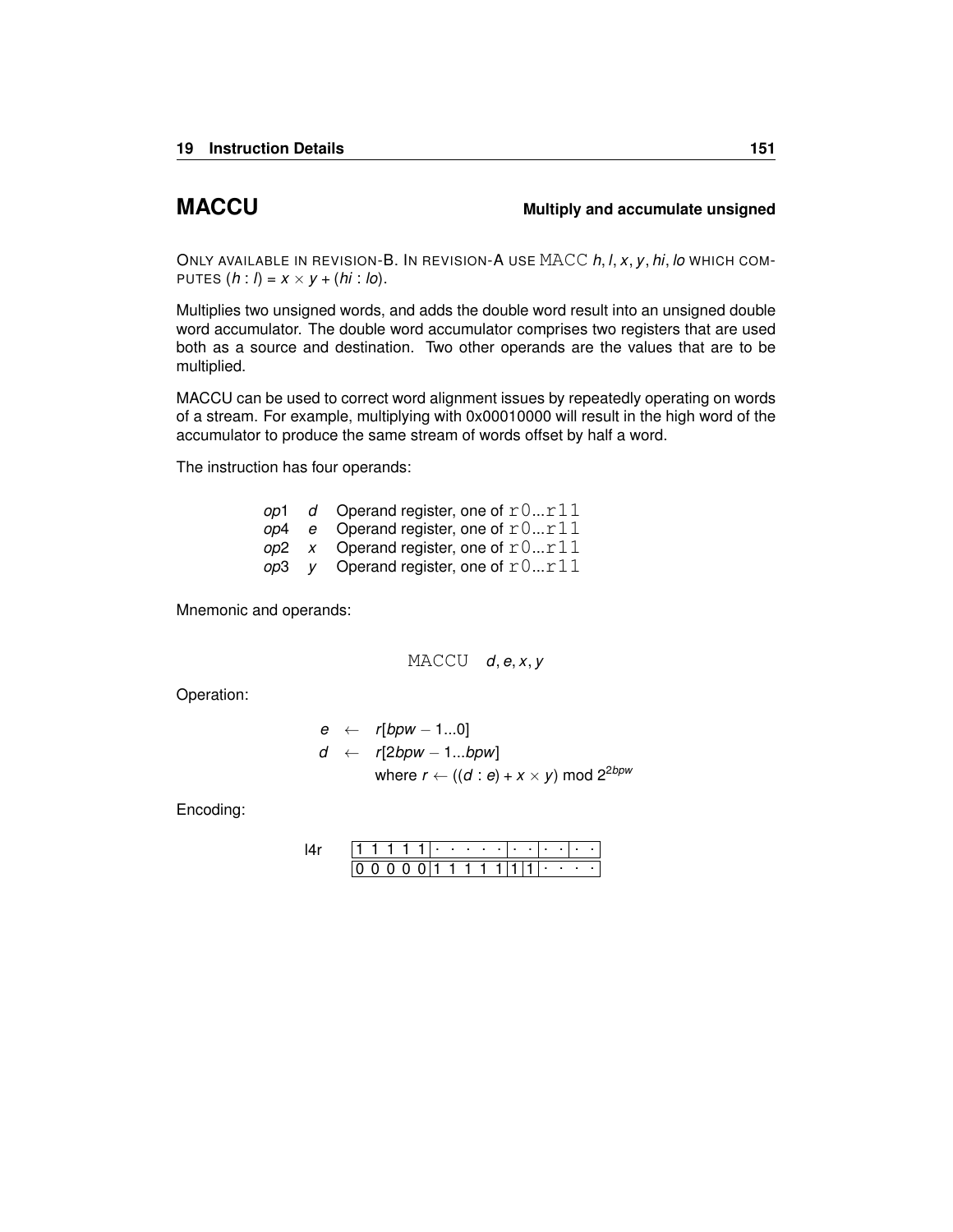### <span id="page-155-0"></span>**MJOIN** Synchronise and join

Synchronises the master thread that executes this instruction with all the slave threads associated with its synchroniser operand (*r*), and frees those slave threads when the synchronisation completes. This is used to end a group of parallel threads. Note this clears the EEBLE bit. If the ININT bit is set, then MJOIN will not block; MJOIN should not be used inside an interrupt handler.

The slaves execute an [SSYNC](#page-198-0) instruction to synchronise. The master can execute an [MSYNC](#page-158-0) instruction to synchronise without freeing the slave threads.

The instruction has one operand:

```
op1 r Operand register, one of r0...r11
```
Mnemonic and operands:

MJOIN *r*

Operation:

```
sr[eeble] ← 0
if (s \leq s_r \setminus spaused = \emptyset)then
       forall thread ∈ slavesr
: inusethread ← 0
       mjoin<sub>syn(tid)</sub> \leftarrow 0else
       mpaused ← mpaused ∪ {tid}
       mjoin<sub>r</sub> \leftarrow 1
       msyn_r \leftarrow 1
```
Encoding:

 $1r$   $[0 0 0 1 0 1 1 1 1 1 1 1 1]$ 

Conditions that raise an exception:

ET\_[RESOURCE](#page-259-0)\_DEP Resource illegally shared between threads ET ILLEGAL [RESOURCE](#page-254-0) *r* is not a synchroniser resource, or the resource is not in use.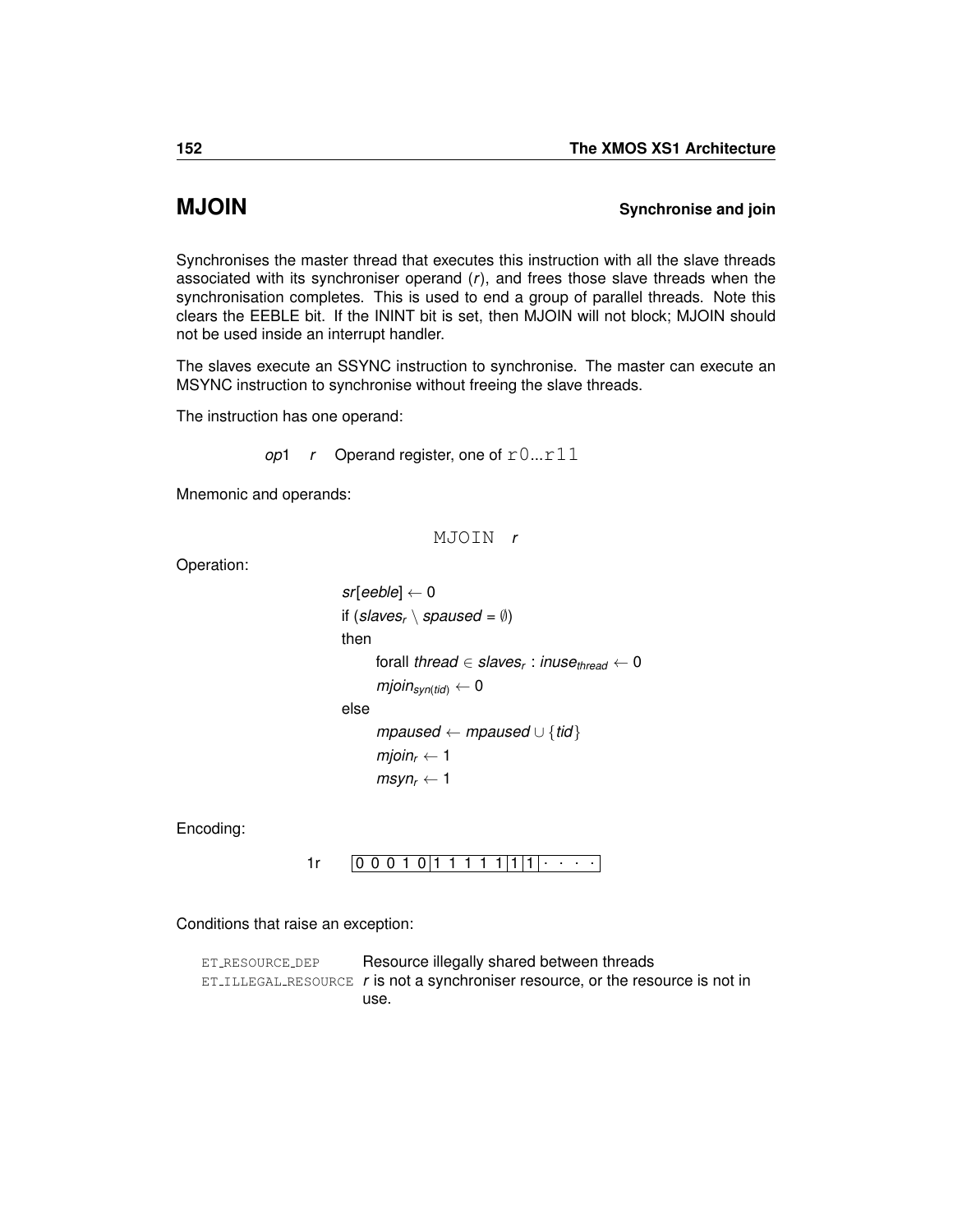# **MKMSK** MAKE NET AND MAKE NOTE MAKE THE MAKE THE MAKE NET AND MAKE THE MAKE OF THE MAKE OF THE MAKE OF THE MAKE OF THE MAKE OF THE MAKE OF THE MAKE OF THE MAKE OF THE MAKE OF THE MAKE OF THE MAKE OF THE MAKE OF THE MAKE OF

Makes an n-bit mask that can be used to extract a bit field from a word. The resulting mask consists of *s*1 bits aligned to the right.

The instruction has two operands:

|  | op1 d Operand register, one of $r0r11$ |
|--|----------------------------------------|
|  | op2 s Operand register, one of $r0r11$ |

Mnemonic and operands:

MKMSK *d*, *s*

Operation:

$$
d \leftarrow \begin{cases} s < bpw, \quad 2^s - 1 \\ s \geq bpw, \quad 1:1:...:1 \end{cases}
$$

| ∽<br>╭ |  |  |  |  |  |  |  |  |
|--------|--|--|--|--|--|--|--|--|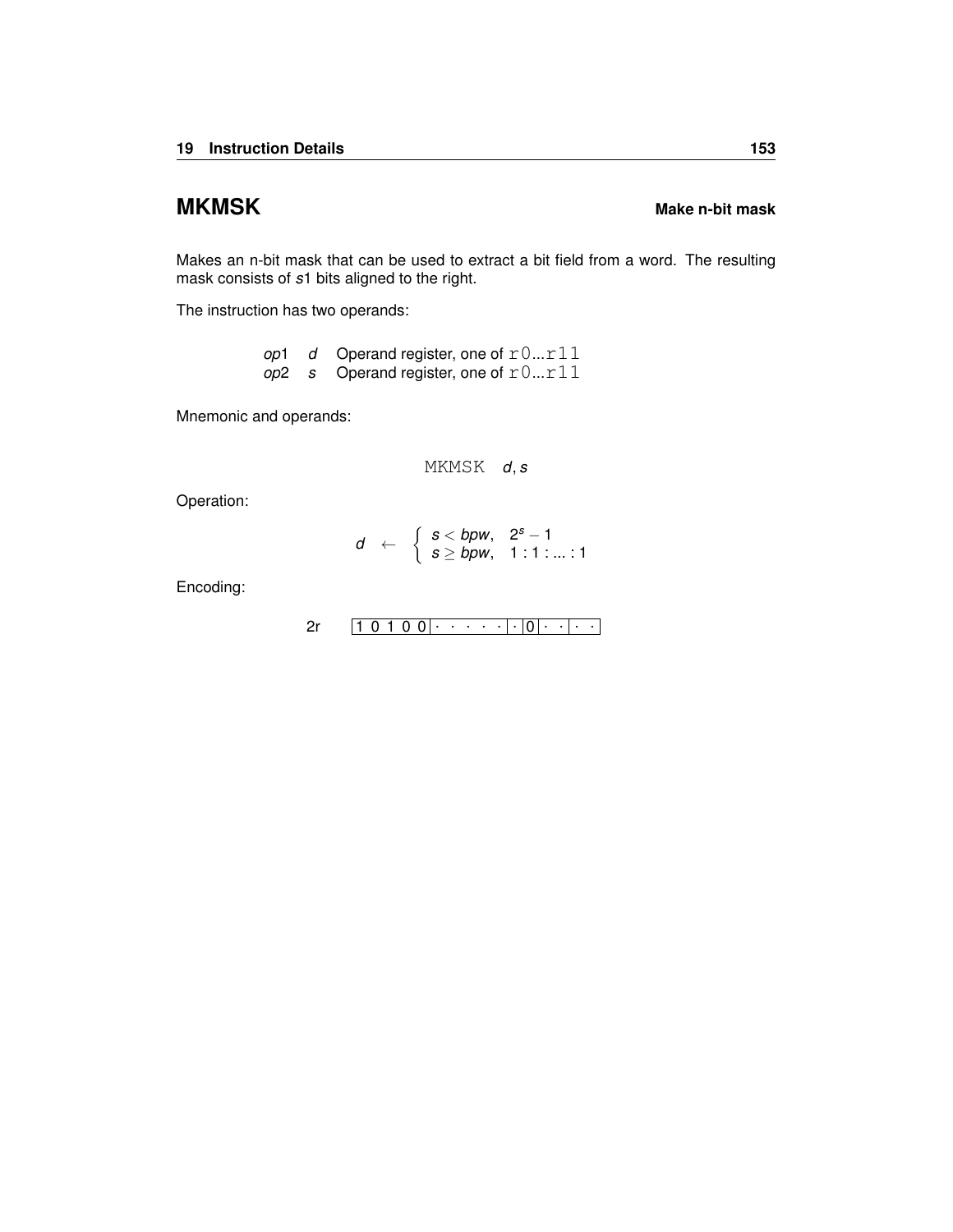## **MKMSKI MAKMSKI MAKE NEWSIGE MAKE NEWSIGE MAKE THE MAKE IN MAKE IN MAKE IN MAKE IN MAKE IN MAKE IN MAKE IN MAKE IN MAKE IN MAKE IN MAKE IN MAKE IN MAKE IN MAKE IN MAKE IN MAKE IN MAKE IN MAKE IN MAKE IN MAKE IN MAKE IN**

Makes an n-bit mask that can be used to extract a bit field from a word. The resulting mask consists of *bitp*1 bits aligned to the right.

The instruction has two operands:

*op*1 *d* Operand register, one of  $r0...r11$ *op*2 *bitp* A bit position; one of *bpw*, 1, 2, 3, 4, 5, 6, 7, 8, 16, 24, 32

Mnemonic and operands:

MKMSKI *d*, *bitp*

Operation:

$$
d \leftarrow \begin{cases} \textit{bitp} < \textit{bpw}, & 2^{\textit{bitp}} - 1 \\ \textit{bitp} \geq \textit{bpw}, & 1:1:...:1 \end{cases}
$$

$$
\mathsf{rus} \quad \boxed{1\ 0\ 1\ 0\ 0} \cdot \cdot \cdot \cdot \cdot \cdot \cdot \cdot \cdot \cdot \cdot \cdot \cdot \cdot \cdot \cdot \cdot \cdot
$$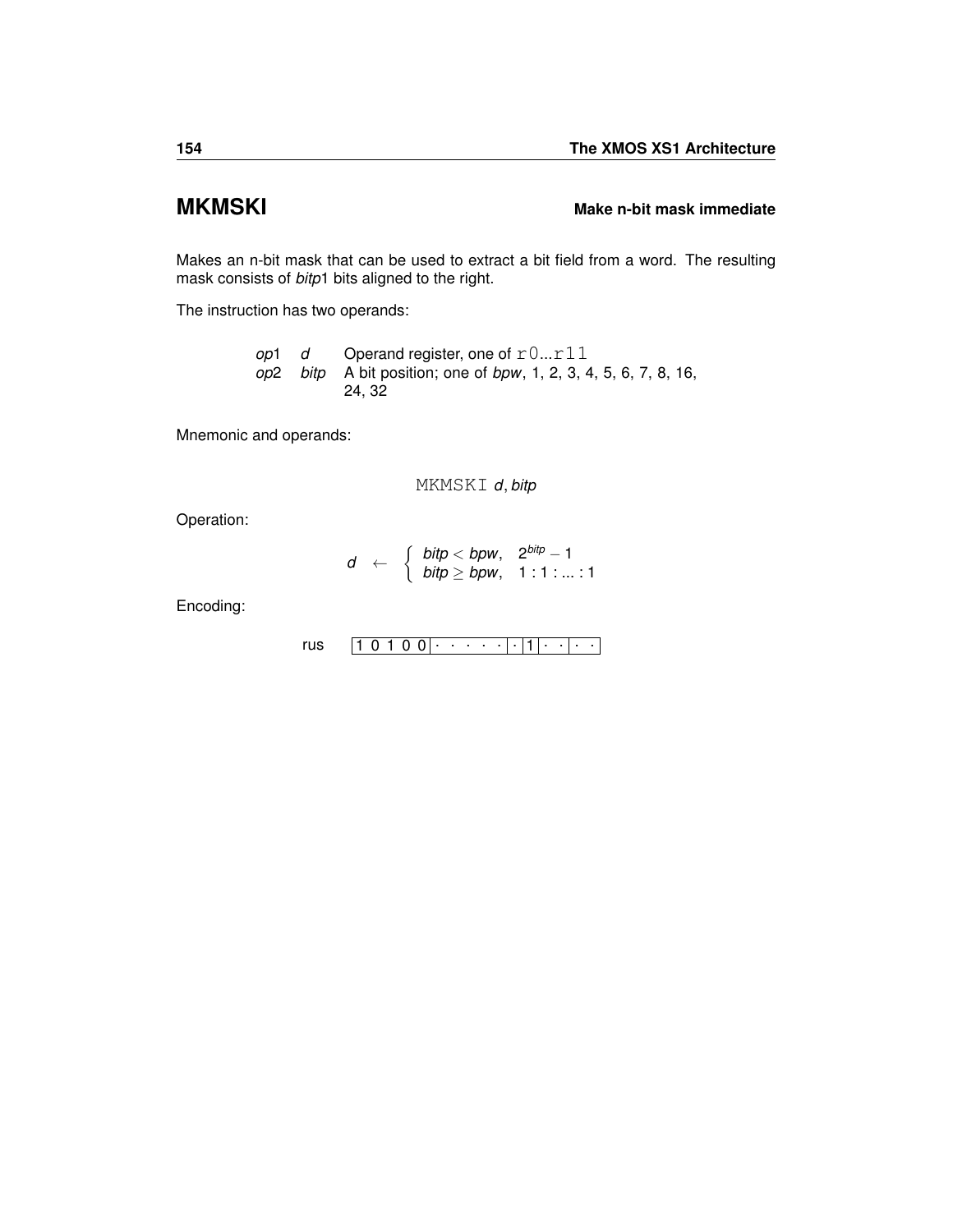### <span id="page-158-0"></span>**MSYNC MSYNC MASTER MASTER MASTER MASTER**

Synchronise a master thread with the slave threads associated with its synchroniser (*r*). If the slave threads have just been created (with [GETST\)](#page-111-0), then MSYNC starts all slaves. This clears the EEBLE bit. If the ININT bit is set, then MSYNC will not block; MSYNC should not be used inside an interrupt handler.

The slaves execute an [SSYNC](#page-198-0) instruction to synchronise. The master can execute an [MJOIN](#page-155-0) instruction to free the slave threads after synchronisation.

The instruction has one operand:

```
op1 r Operand register, one of r0...r11
```
Mnemonic and operands:

MSYNC *r*

Operation:

```
sr[eeble] ← 0
if (s \leq s_r \setminus s \leq s \leq d = \emptyset)then
      spaused ← spaused \ slavesr
else
      mpaused ← mpaused ∪ {tid}
      msyn_r \leftarrow 1
```
Encoding:

```
1r [0 0 0 1 1 1 1 1 1 1 1 1 1]
```

| ET_RESOURCE_DEP | Resource illegally shared between threads                                                  |
|-----------------|--------------------------------------------------------------------------------------------|
|                 | $ET_{\text{ILLEGAL-RESOURCE}}$ r is not a synchroniser resource, or the resource is not in |
|                 | use.                                                                                       |
| ET TLLEGAL PC   | One or more of the slave threads do not have a legal                                       |
|                 | program counter.                                                                           |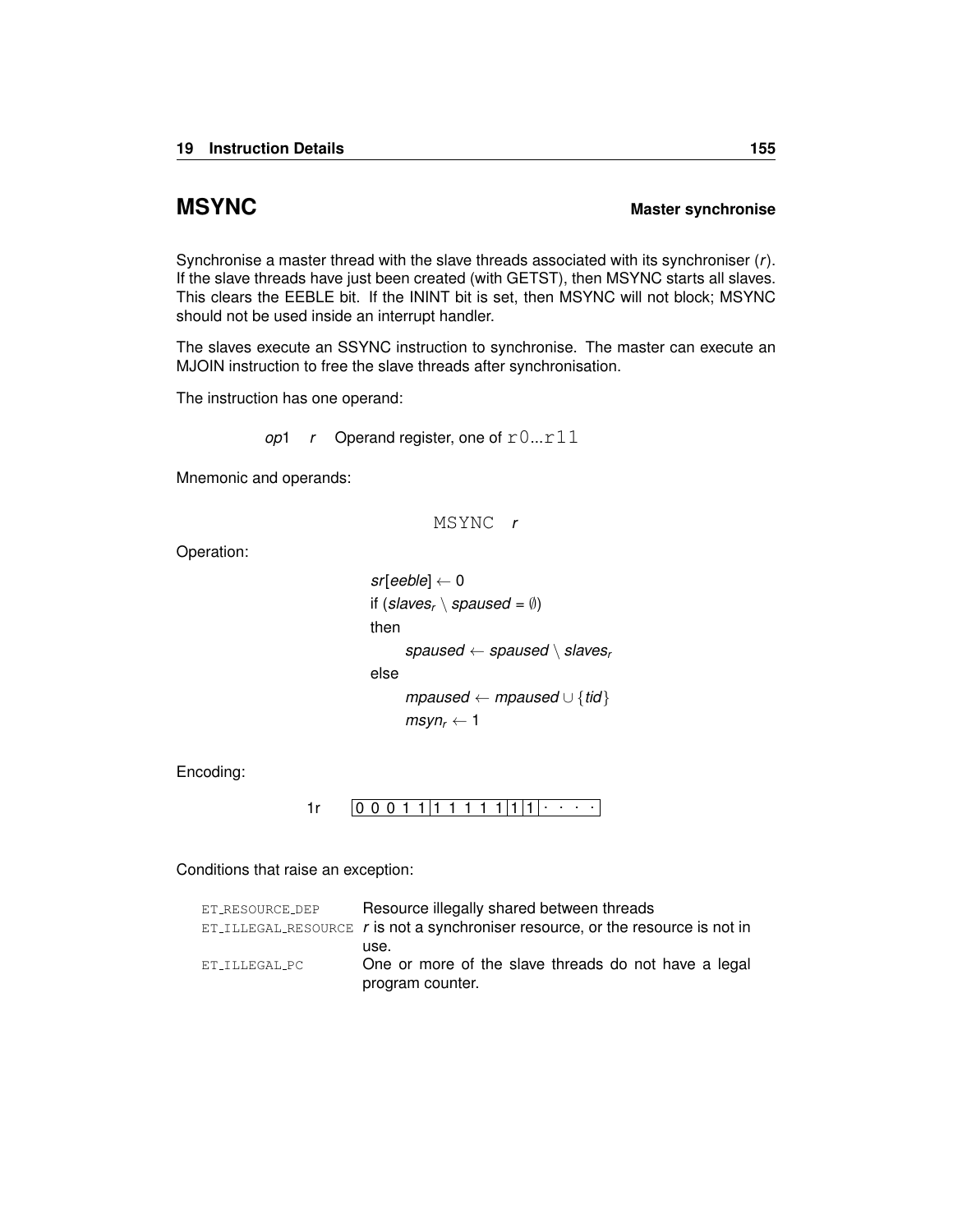# **MUL Unsigned multiply**

Performs a single word unsigned multiply. Any overflow is discarded, and only the last *bpw* bits of the result are produced.

If overflow is important, one of the [LMUL,](#page-149-0) [MACCU](#page-154-0) or [MACCS](#page-153-0) instructions should be used.

The instruction has three operands:

| op1 | d Operand register, one of $r0r11$     |
|-----|----------------------------------------|
|     | op2 x Operand register, one of $r0r11$ |
|     | op3 y Operand register, one of $r0r11$ |

Mnemonic and operands:

MUL  $d, x, y$ 

Operation:

$$
d \leftarrow (x \times y) \text{ mod } 2^{bpw}
$$

|  |  |         |  | 11. |  |  |     |     |  |
|--|--|---------|--|-----|--|--|-----|-----|--|
|  |  | 1111111 |  |     |  |  | ֿ ד | 1 O |  |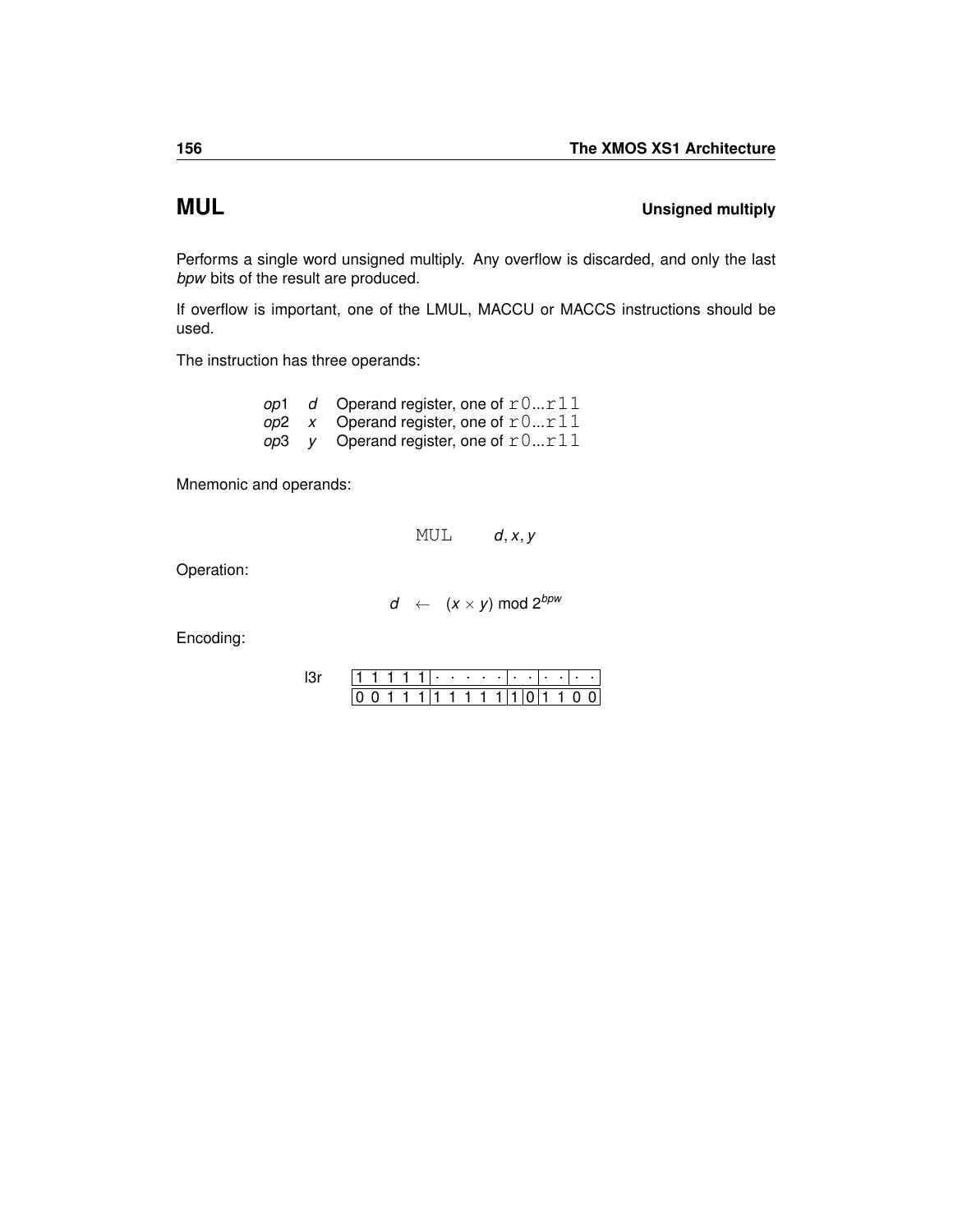### **NEG Two's complement negate**

Performs a signed negation in two's complement, ie, it computes 0 − *s*. Overflow is ignored, ie, Negating *−2<sup>bpw−1</sup> w*ill produce *−2<sup>bpw−1</sup>.* 

The instruction has two operands:

|  | op1 d Operand register, one of $r0r11$ |
|--|----------------------------------------|
|  | op2 s Operand register, one of $r0r11$ |

Mnemonic and operands:

NEG *d*, *s*

Operation:

$$
d_{signed} \leftarrow 2^{bpw} - s
$$

$$
2r \qquad \boxed{1\ 0\ 0\ 1\ 0}\cdot \cdots \cdot \cdot \cdot |\cdot|0|\cdot \cdot |\cdot|\cdot|
$$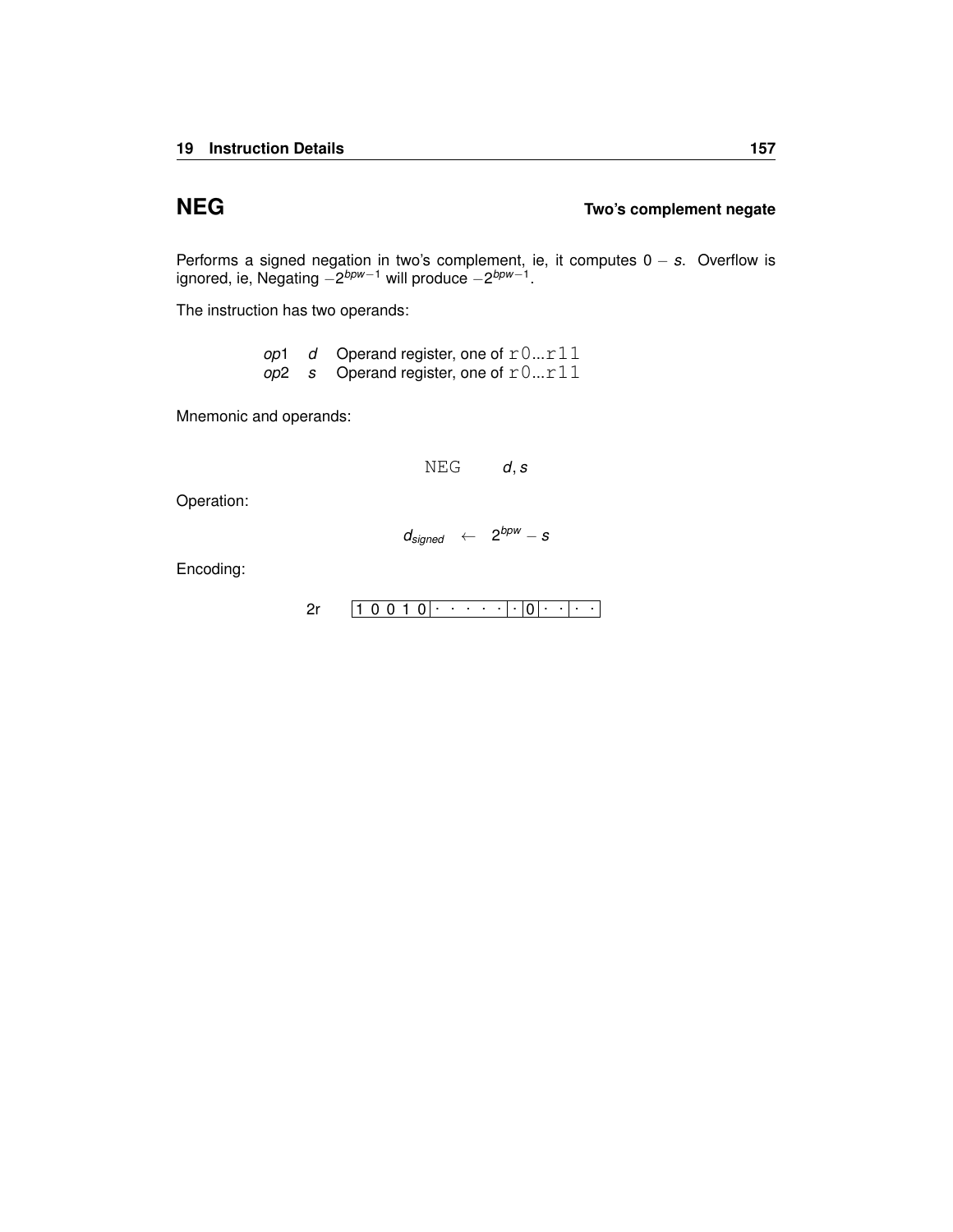**NOT** Bitwise not

Produces the bitwise not of its source operand.

The instruction has two operands:

|  | op1 $d$ Operand register, one of $r0r11$ |
|--|------------------------------------------|
|  | op2 s Operand register, one of $r0r11$   |

Mnemonic and operands:

NOT *d*, *s*

Operation:

*d* ← ¬*bits*;

$$
2r \qquad 1 \qquad 0 \qquad 0 \qquad 1 \qquad \cdots \qquad \cdot \qquad \cdot \qquad \cdot \qquad \cdot \qquad \cdot \qquad \cdot \qquad \cdot
$$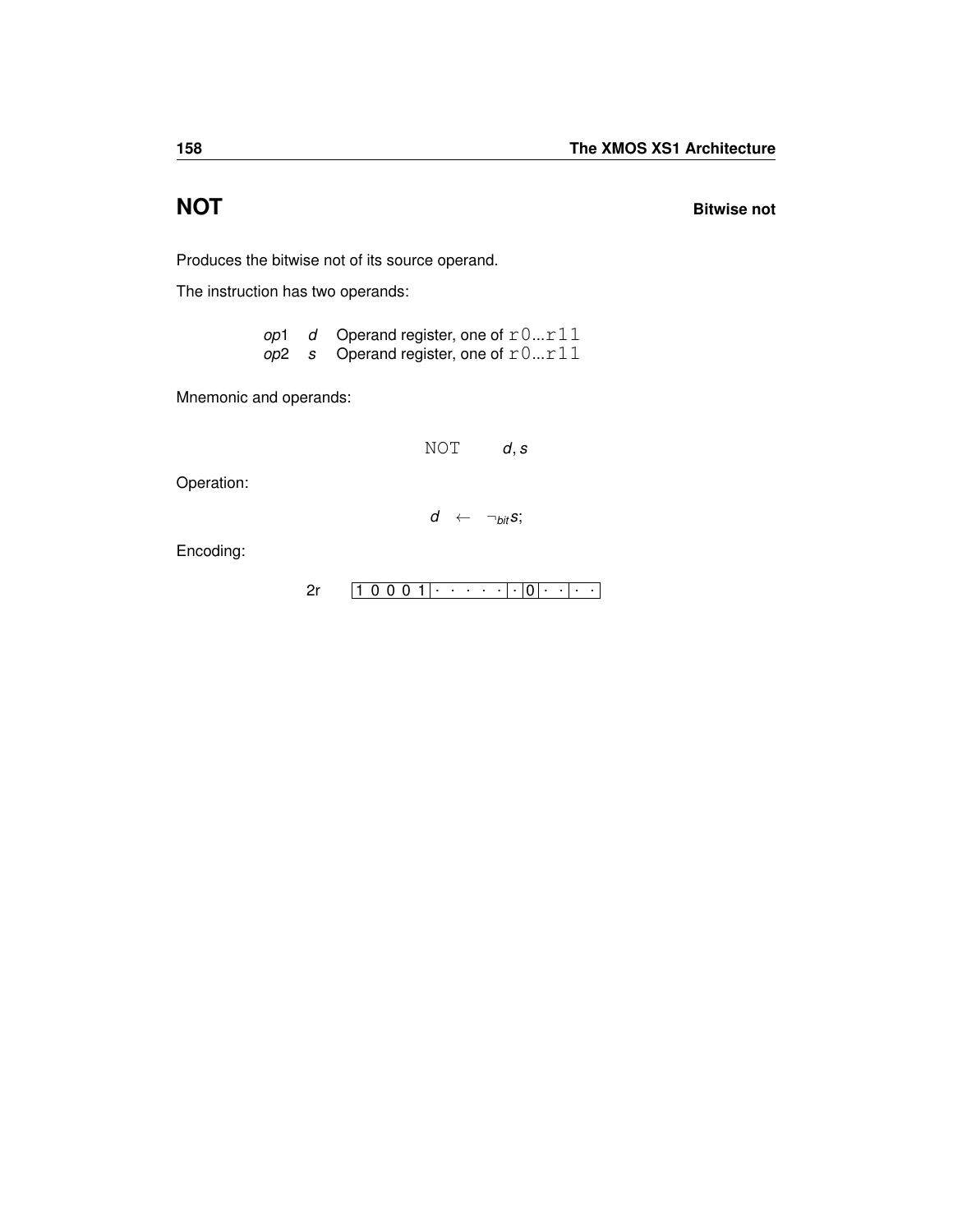**OR** Bitwise or

Produces the bitwise or of its two source operands.

The instruction has three operands:

| op1 | d Operand register, one of $r0r11$             |
|-----|------------------------------------------------|
|     | op2 x Operand register, one of $r0r11$         |
|     | <i>op</i> 3 y Operand register, one of $r0r11$ |

Mnemonic and operands:

OR *d*, *x*, *y*

Operation:

$$
d \;\;\leftarrow\;\; x \vee_{\textit{bit}} y
$$

0 1 0 0 0 . . . . . . . . . . . [3r](#page-230-0)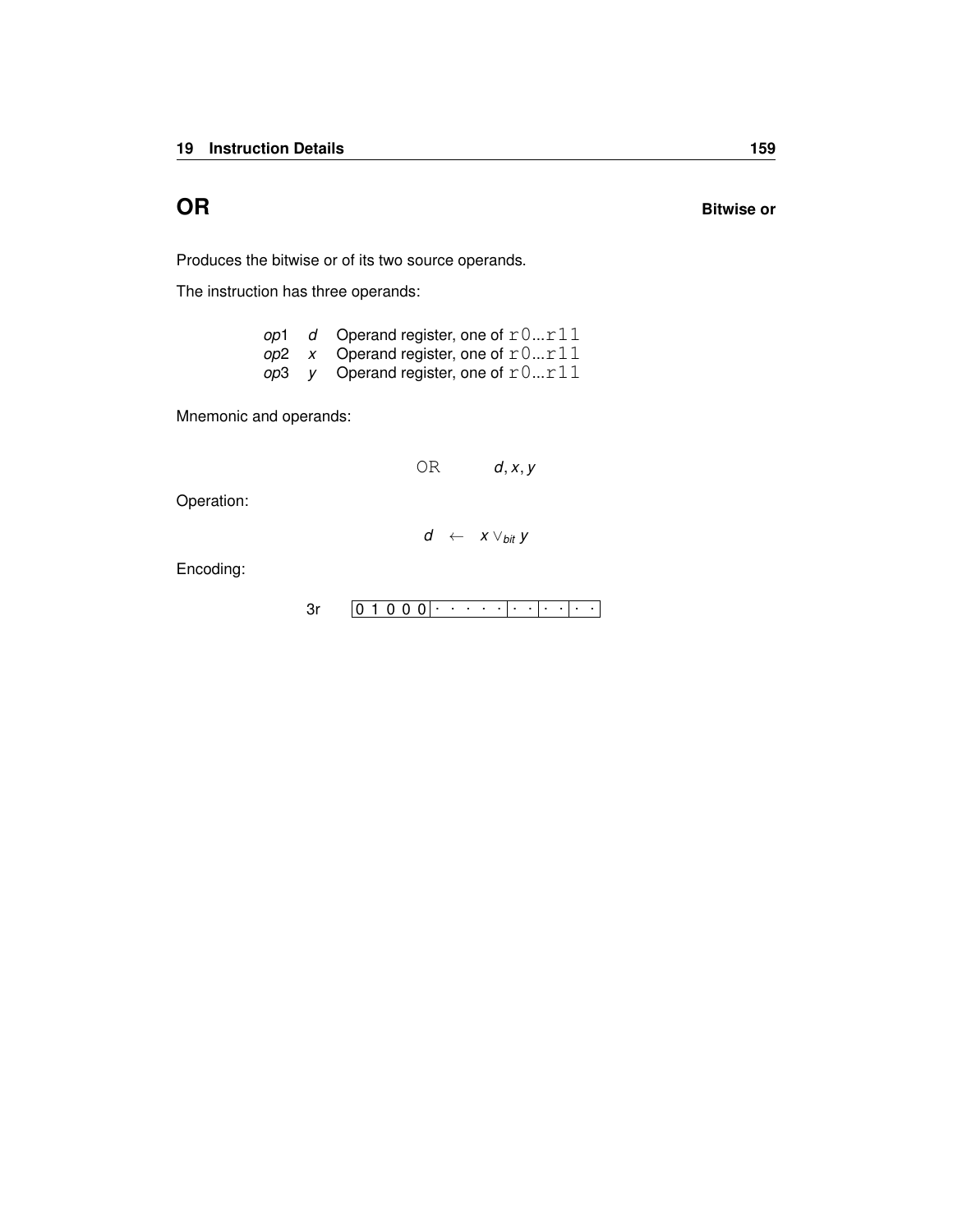### <span id="page-163-0"></span>**OUT OUT OUT**

Output data to a resource. The precise effect of this instruction depends on the resource:

- **Port** Output a word to the port if the port is buffered the data will be shifted out piecemeal, if the port is unbuffered the most significant bits of the data outputted will be ignored. The instruction pauses if the out data cannot be accepted.
- **Channel end** Output *Bpw* data tokens to the destination associated with this channelend (see [SETD\)](#page-179-0) - the most significant byte of the word is output first. The instruction pauses if the out data cannot be accepted.

**Lock** Releases the lock.

The instruction has two operands:

| op1 | r Operand register, one of $r0r11$     |
|-----|----------------------------------------|
|     | op2 s Operand register, one of $r0r11$ |

Mnemonic and operands:

OUT *r*, *s*

Operation:

 $r \triangleleft s$ 

Encoding:

1 0 1 0 1 . . . . . . 0 . . . . [r2r](#page-241-0)

| ET RESOURCE DEP | Resource illegally shared between threads                                                    |
|-----------------|----------------------------------------------------------------------------------------------|
|                 | $ET_{\text{ILLEGAL-RESOURCE}}$ r is not a valid resource, not in use, or it does not support |
|                 | <b>OUT</b>                                                                                   |
| ET_LINK_ERROR   | r is a channel end, and the destination has not been set.                                    |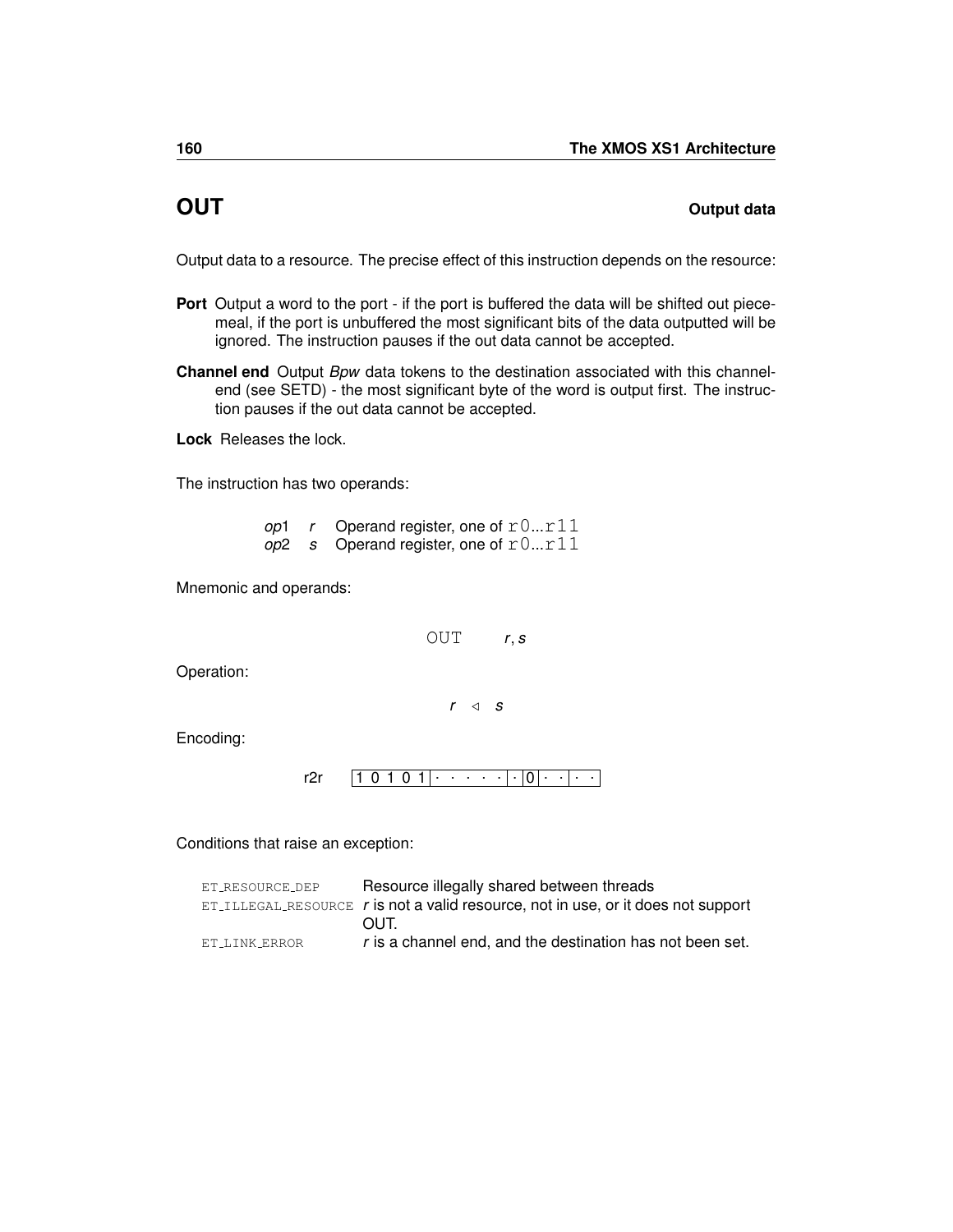### **OUTCT OUTCT OUTCT OUTCT OUTC**

Outputs a control token to a channel.

The instruction pauses if the control token cannot be accepted by the channel.

Each OUTCT must have a matching [CHKCT](#page-71-0) or [INCT](#page-114-0)

The instruction has two operands:

*op*1 *r* Operand register, one of  $r0...r11$  $op2$  *s* Operand register, one of  $r0...r11$ 

Mnemonic and operands:

OUTCT *r*, *s*

Operation:

 $r \triangleleft$  *ctoken*(*s*)

Encoding:

0 1 0 0 1 . . . . . . 0 . . . . [2r](#page-240-0)

| ET_RESOURCE_DEP | Resource illegally shared between threads                      |
|-----------------|----------------------------------------------------------------|
|                 | $ET$ ILLEGAL RESOURCE $r$ is not a channel end, or not in use. |
| ET_LINK_ERROR   | r is a channel end, and the destination has not been set.      |
| ET LINK ERROR   | r is a channel end, and the control token is a reserved        |
|                 | hardware token.                                                |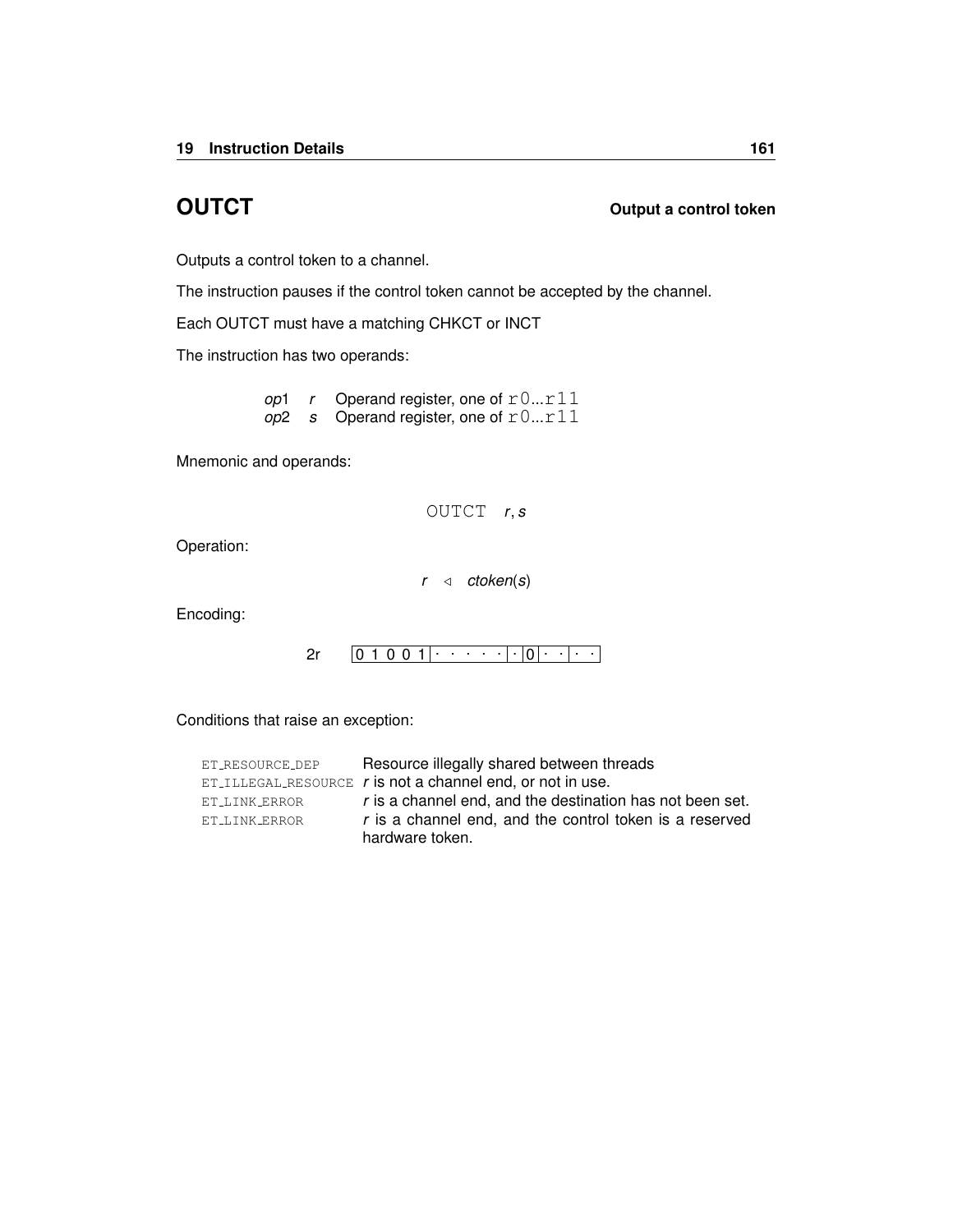# **OUTCTI Output a control token immediate**

Outputs a control token to a channel.

The instruction pauses if the control token cannot be accepted by the channel.

Each OUTCT must have a matching [CHKCT](#page-71-0) or [INCT](#page-114-0)

The instruction has two operands:

*op*1 *r* Operand register, one of  $r0...r11$ *op*2 *u<sup>s</sup>* An integer in the range 0...11

Mnemonic and operands:

OUTCTI *r*, *u<sup>s</sup>*

Operation:

 $r \triangleleft \text{ctoken}(u_{s})$ 

Encoding:

0 1 0 0 1 . . . . . . 1 . . . . [rus](#page-244-0)

| ET_RESOURCE_DEP | Resource illegally shared between threads                    |
|-----------------|--------------------------------------------------------------|
|                 | $ET$ ILLEGAL RESOURCE r is not a channel end, or not in use. |
| ET LINK ERROR   | r is a channel end, and the destination has not been set.    |
| ET LINK ERROR   | r is a channel end, and the control token is a reserved      |
|                 | hardware token.                                              |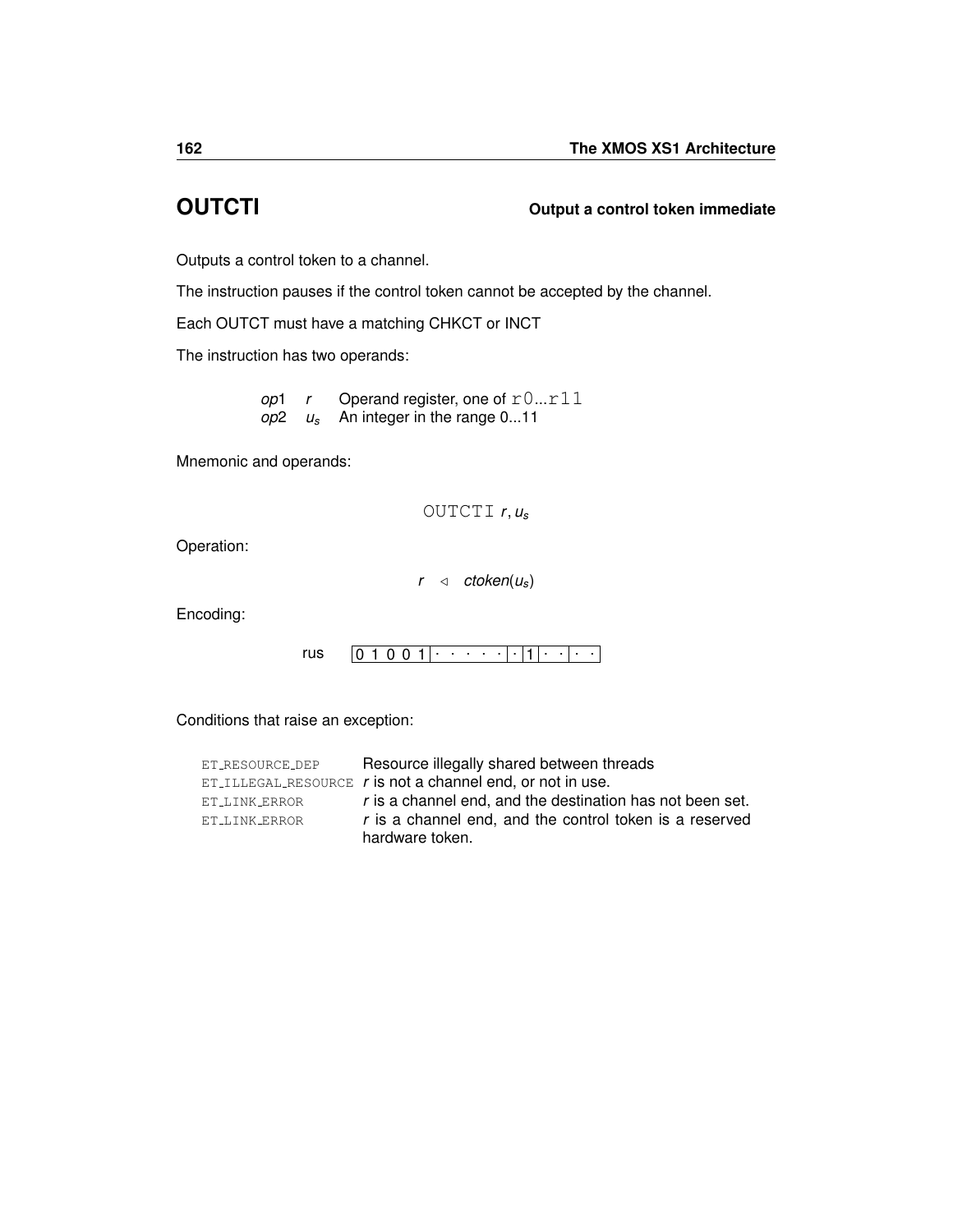### **OUTPW OUTPW OUTPW OUTPW OUTPW**

Outputs a partial word to a port. This is useful to send the last few port-widths of data.

The instruction pauses if the out data cannot be accepted.

The instruction has three operands:

| op1   | S | Operand register, one of $r0r11$                                                                 |
|-------|---|--------------------------------------------------------------------------------------------------|
| op2 r |   | Operand register, one of $r0r11$                                                                 |
|       |   | <i>op</i> 3 <i>bitp</i> A bit position; one of <i>bpw</i> , 1, 2, 3, 4, 5, 6, 7, 8, 16,<br>24.32 |

Mnemonic and operands:

```
OUTPW s, r, bitp
```
Operation:

```
shiftcountr ← bitp
          r \triangleleft s
```
Encoding:

|  |  |  | ٠ | ٠ | ٠ |  |  | ٠ |  |
|--|--|--|---|---|---|--|--|---|--|
|  |  |  |   |   |   |  |  |   |  |

| ET_RESOURCE_DEP | Resource illegally shared between threads                                                        |
|-----------------|--------------------------------------------------------------------------------------------------|
|                 | $ET$ <sub>-ILLEGAL</sub> RESOURCE $r$ is not pointing to a port resource, or the resource is not |
|                 | in use, or <i>bitp</i> is an unsupported width, or the port is not<br>in BUFFERS mode.           |
|                 |                                                                                                  |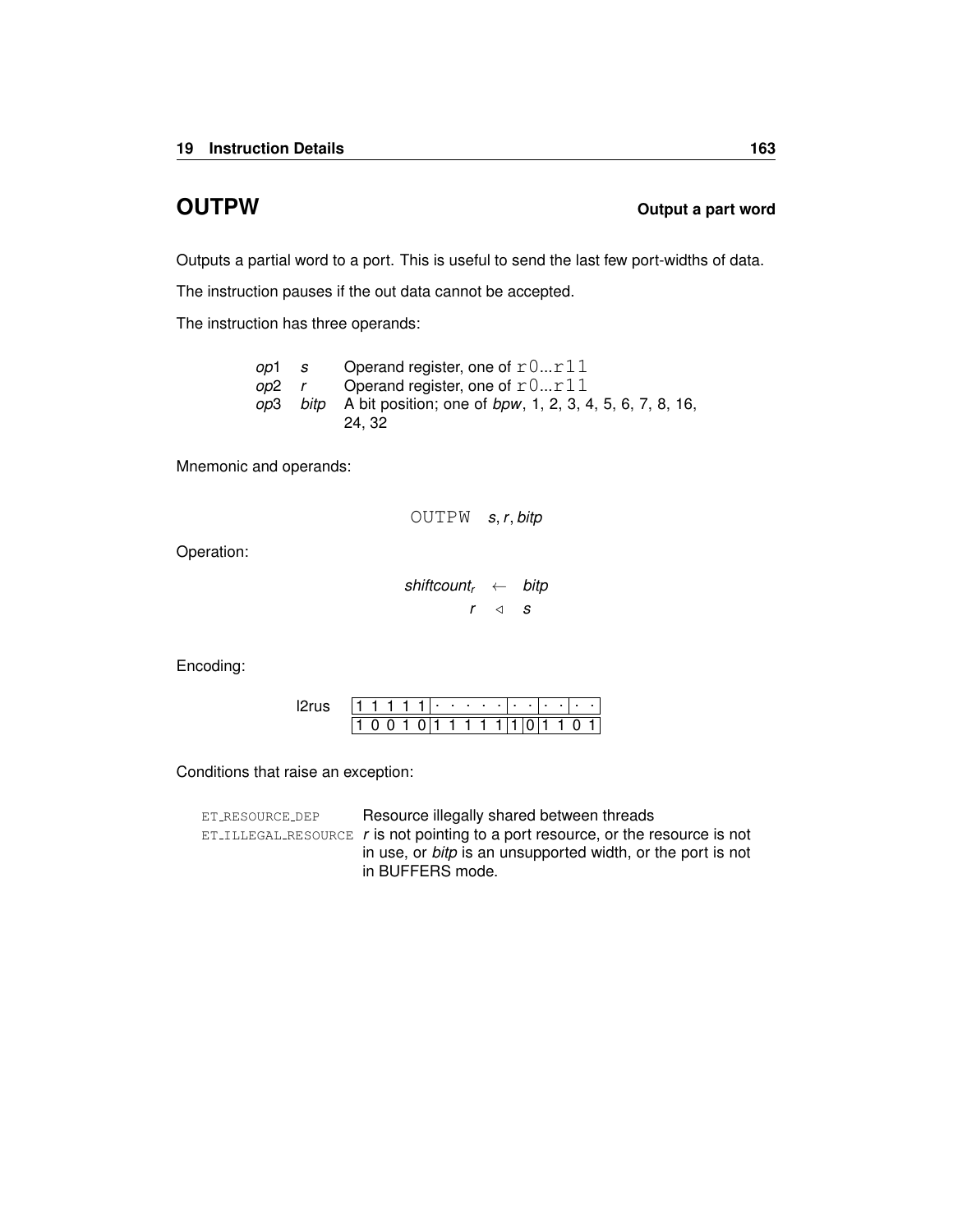### **OUTSHR OUTSHR OUTSHR**

Outputs the least significant *port-width* bits of a register to a port, shifting the register contents to the right by that number of bits.

The instruction pauses if the out data cannot be accepted.

The instruction has two operands:

*op*1  $r$  Operand register, one of  $r0...r11$ *op*2 *d* Operand register, one of  $r0...r11$ 

Mnemonic and operands:

OUTSHR *r*, *d*

Operation:

$$
r \quad \text{a} \quad \text{d}[\text{portwidth}_r - 1...0] \\ d \quad \leftarrow \quad 0: ... : 0 : d[\text{bpw} - 1... \text{portwidth}_r]
$$

Encoding:

$$
r2r \qquad \boxed{1\ 0\ 1\ 0\ 1} \cdot \cdot \cdot \cdot \cdot \cdot \cdot \cdot \cdot \cdot \cdot \cdot \cdot \cdot \cdot \cdot \cdot
$$

Conditions that raise an exception:

ET\_[RESOURCE](#page-259-0)\_DEP Resource illegally shared between threads ET ILLEGAL [RESOURCE](#page-254-0) *r* is not pointing to a port resource, or the resoruce is not in use.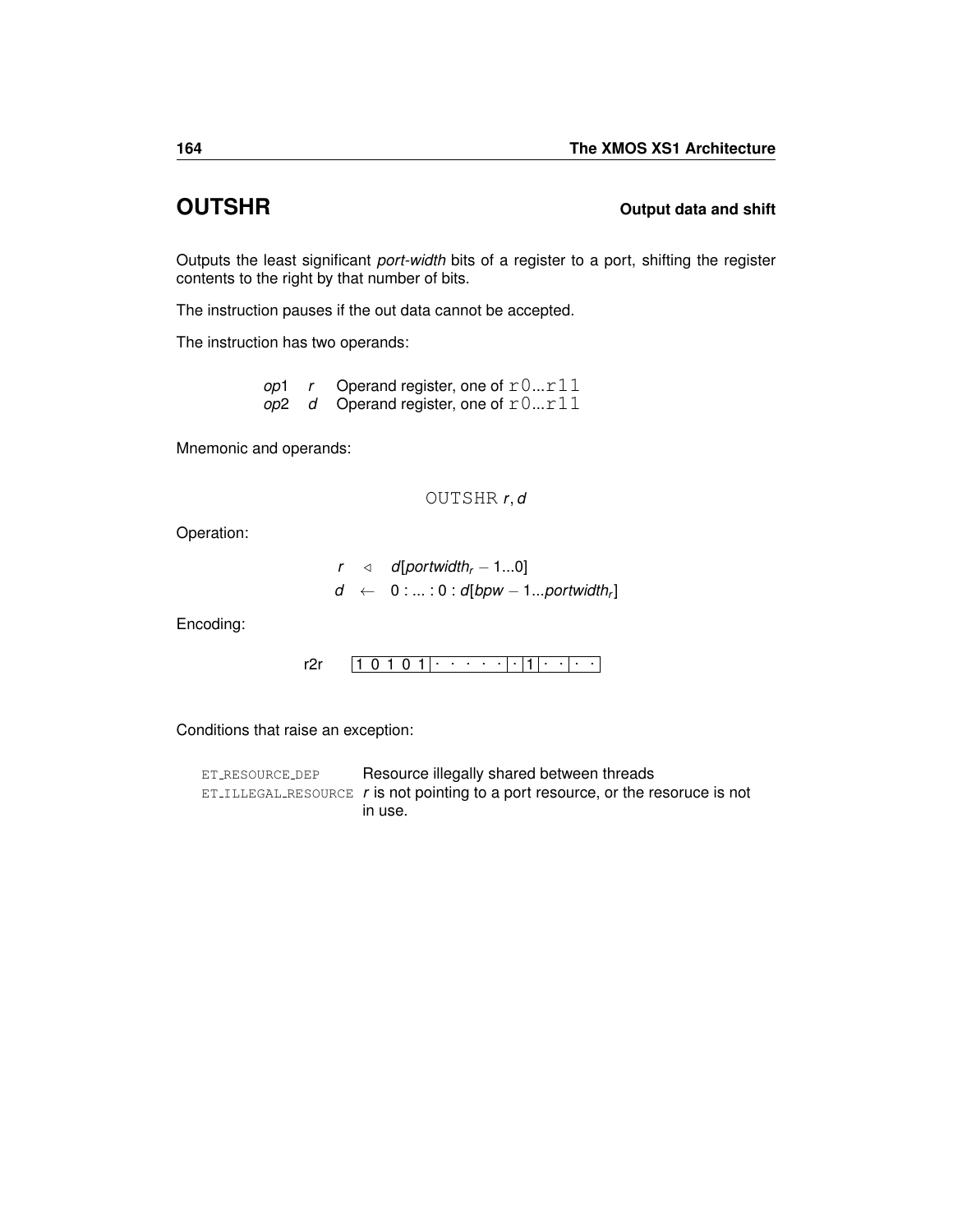**OUTT OUTT OUTT OUTT** 

Output a data token to a channel.

The instruction pauses if the output token cannot be accepted.

The instruction has two operands:

*op*1 *r* Operand register, one of  $r0...r11$ *op*2 *s* Operand register, one of r0...r11

Mnemonic and operands:

OUTT *r*, *s*

Operation:

 $r \triangleleft$  *dtoken*(*s*)

Encoding:

```
0 0 0 0 1
. . . . . . 1
. . . .
r2r
```

| ET_RESOURCE_DEP | Resource illegally shared between threads                     |
|-----------------|---------------------------------------------------------------|
|                 | $ET$ ILLEGAL RESOURCE $r$ is not a channel end or not in use. |
| ET_LINK_ERROR   | r is a channel end, and the destination has not been set.     |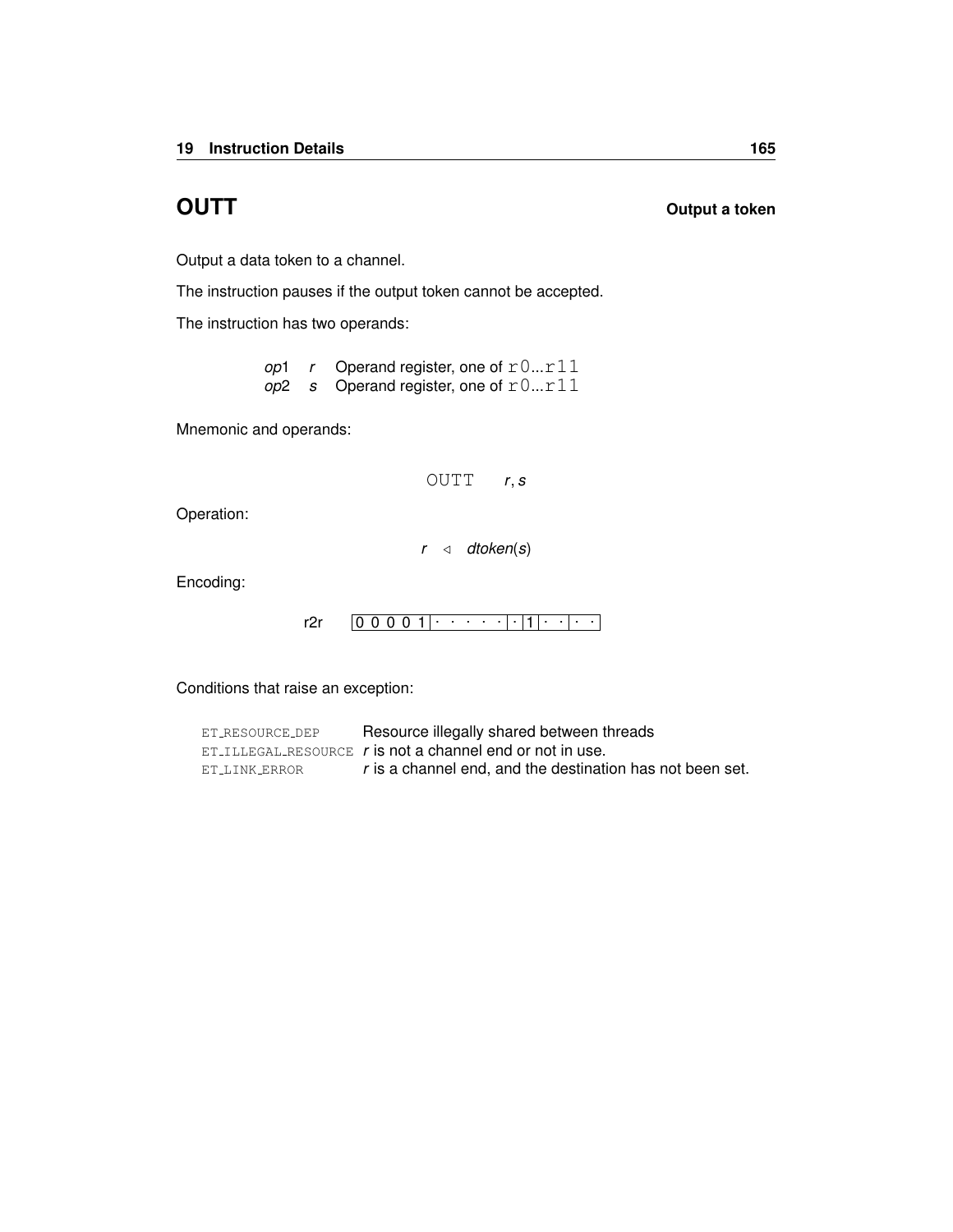### **PEEK Peek at port data**

Looks at the value of the port pins, by-passing all input logic. Peek will not pause.

The instruction has two operands:

*op*1 *d* Operand register, one of r0...r11 *op*2 *r* Operand register, one of  $r0...r11$ 

Mnemonic and operands:

PEEK *d*, *r*

Operation:

$$
d \leftarrow \textit{pins}(r)
$$

Encoding:

$$
2r \qquad \boxed{1\ 0\ 1\ 1\ 1}\cdot \cdot \cdot \cdot \cdot |\cdot|0|\cdot |\cdot|\cdot|
$$

Conditions that raise an exception:

ET\_[RESOURCE](#page-259-0)\_DEP Resource illegally shared between threads ET ILLEGAL [RESOURCE](#page-254-0) *r* is not a port resource, or the resource is not in use.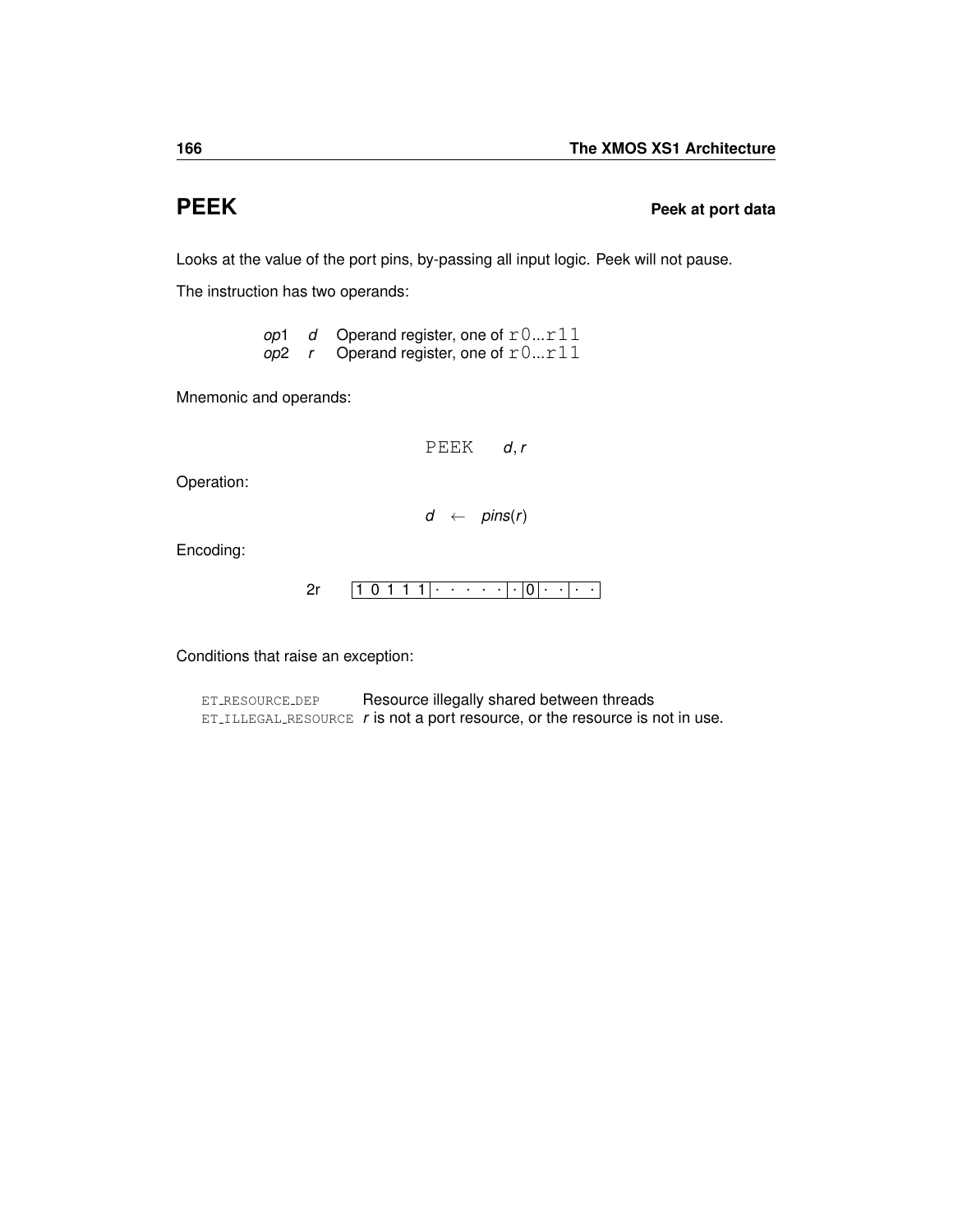### **REMS** Signed remainder

Computes a signed integer remainder. The remainder is negative if the dividend is negative. For example 5 rem 3 is 2, -5 rem 3 is -2, -5 rem -3 is -2, and 5 rem -3 is 2.

This instruction does not execute in a single cycle, and multiple threads may share the same division unit. The remainder may take up to *bpw* thread-cycles.

The instruction has three operands:

| op1 | d Operand register, one of $r0r11$     |
|-----|----------------------------------------|
|     | op2 x Operand register, one of $r0r11$ |
|     | op3 y Operand register, one of $r0r11$ |

Mnemonic and operands:

REMS *d*, *x*, *y*

Operation:

*dsigned* ← *xsigned* mod *ysigned*

Encoding:

|  | $\mathbf{1}$ $\mathbf{1}$ $\mathbf{1}$ $\mathbf{1}$ $\mathbf{1}$ $\mathbf{1}$ $\mathbf{1}$ $\mathbf{1}$ $\mathbf{1}$ $\mathbf{1}$ $\mathbf{1}$ |  |  |  |  |                                   |  |  |
|--|------------------------------------------------------------------------------------------------------------------------------------------------|--|--|--|--|-----------------------------------|--|--|
|  |                                                                                                                                                |  |  |  |  | 1 1 0 0 0 1 1 1 1 1 1 1 0 1 1 0 0 |  |  |

Conditions that raise an exception:

ET [ARITHMETIC](#page-257-0) Remainder of *X* by 0. ET [ARITHMETIC](#page-257-0) Remainder of −2 *bpw*−<sup>1</sup> by −1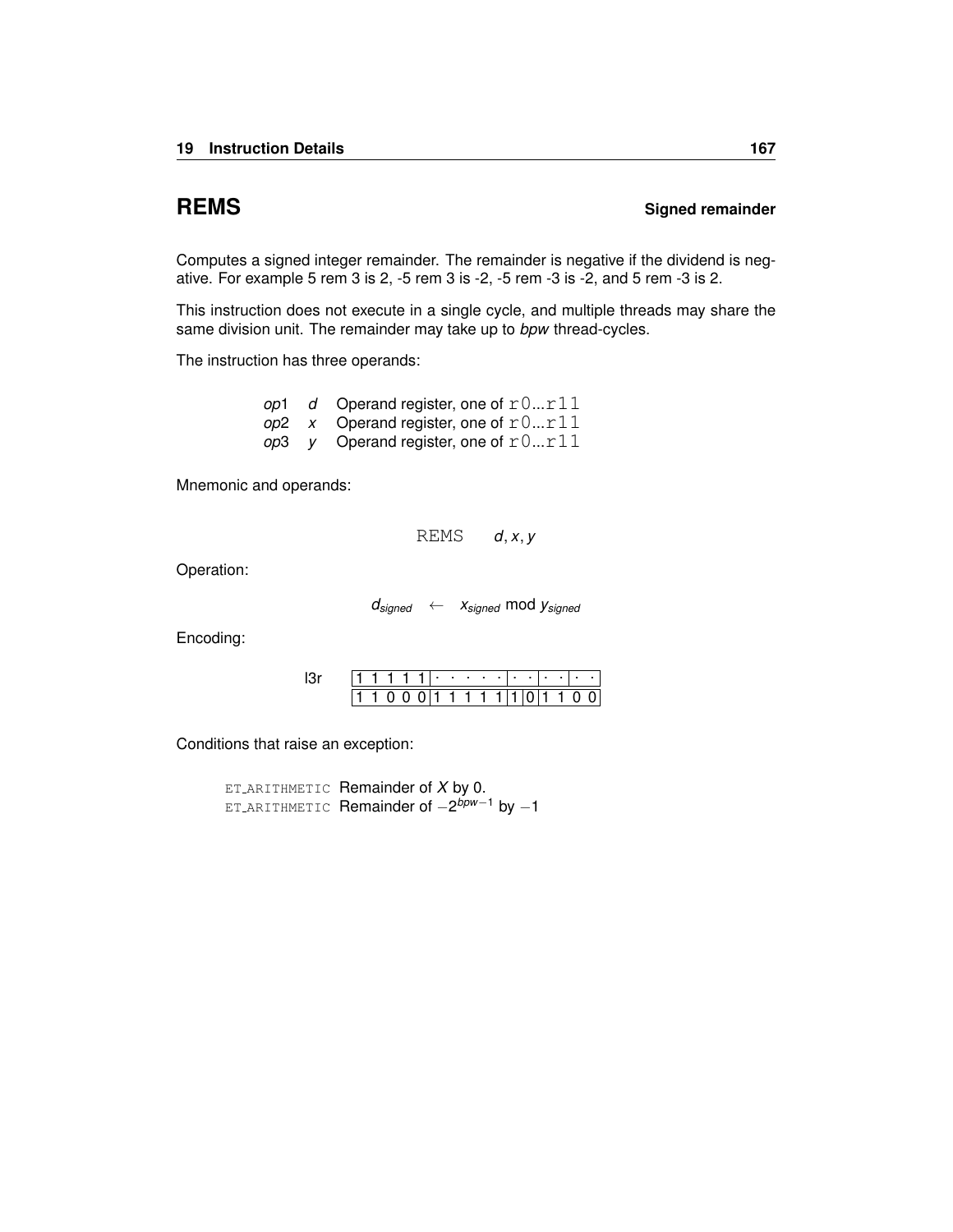**REMU Unsigned remainder**

Computes an unsigned integer remainder.

This instruction does not execute in a single cycle, and multiple threads may share the same division unit. The division may take up to *bpw* thread-cycles.

The instruction has three operands:

|  | op1 d Operand register, one of $r0r11$ |
|--|----------------------------------------|
|  | op2 x Operand register, one of $r0r11$ |
|  | op3 y Operand register, one of $r0r11$ |

Mnemonic and operands:

| <b>REMU</b> |  | d, x, y |  |
|-------------|--|---------|--|
|-------------|--|---------|--|

Operation:

 $d \leftarrow x \mod y$ 

Encoding:

|  | . |  |  |  |             | . . |  |  |
|--|---|--|--|--|-------------|-----|--|--|
|  |   |  |  |  | 0.111111111 |     |  |  |

Conditions that raise an exception:

ET [ARITHMETIC](#page-257-0) Remainder of *X* by 0.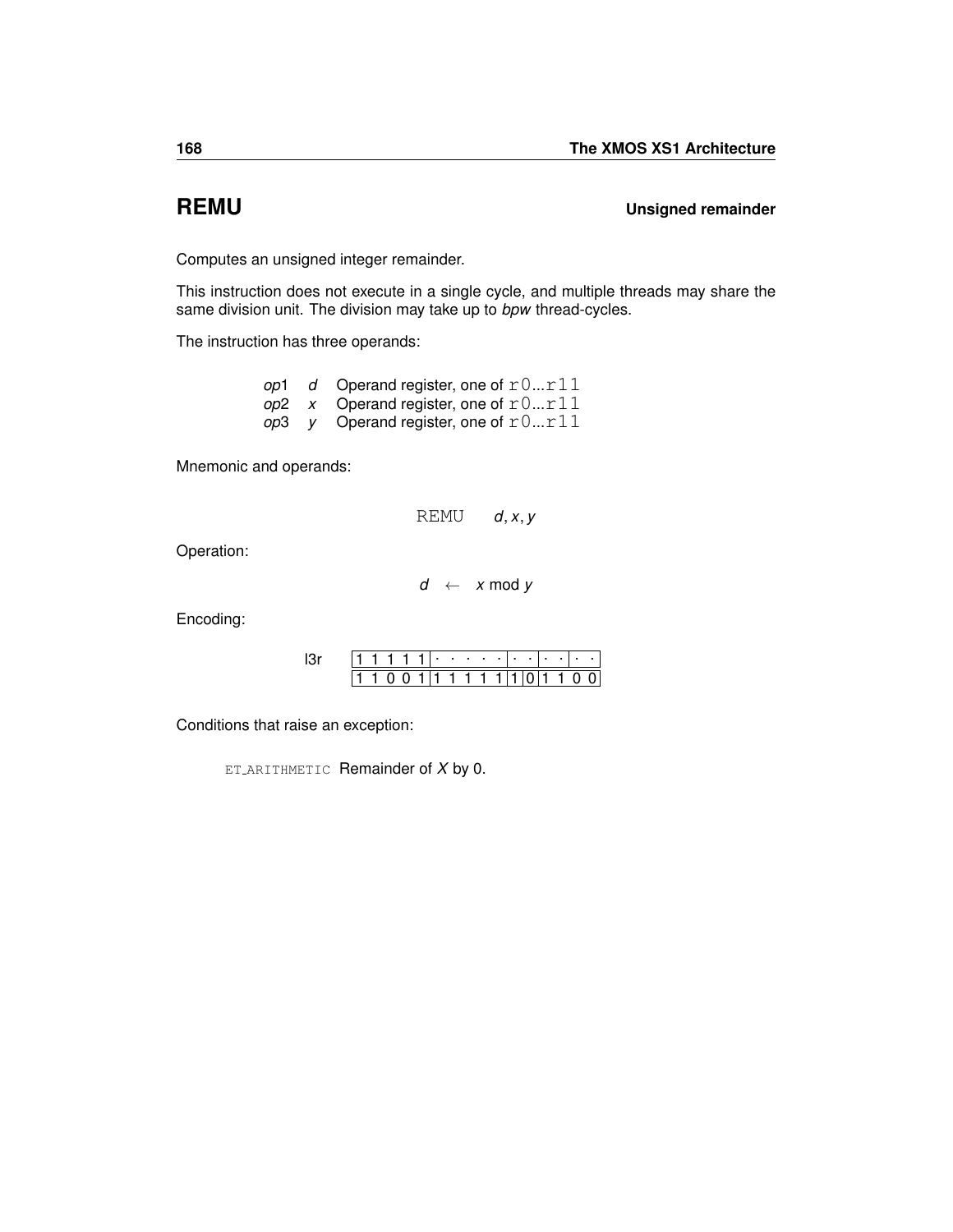# **RETSP Return**

Returns to the caller of this procedure, and (optionally) adjusts the stack. This instruction assumes that the return address is stored in LR (where call instructions leave the return address).

This instruction is used with [ENTSP.](#page-93-0) The [BLA,](#page-58-0) [BLACP,](#page-59-0) [BLAT,](#page-60-0) [BLRB](#page-61-0) and [BLRF](#page-62-0) instructions perform the opposite of this instruction, calling a procedure.

The instruction has one operand:

*op*1  $u_{16}$  A 16-bit immediate in the range 0...65535. If  $u_{16}$  < 64, the instruction requires no prefix

Mnemonic and operands:

RETSP *u*<sup>16</sup>

Operation:

if 
$$
u_{16} > 0
$$
 then  
\n $sp \leftarrow sp + u6 \times Bpw$   
\n $lr \leftarrow mem[sp]$   
\n $pc \leftarrow lr$ 

Encoding:

0 1 1 1 0 1 1 1 1 1 . . . . . . [u6](#page-236-0)

or prefixed for long immediates:

|  |  |  | ٠ | <b>Contract Contract</b> |  | . . | $\sim$ | ٠ |  |
|--|--|--|---|--------------------------|--|-----|--------|---|--|
|  |  |  |   |                          |  | ٠   |        |   |  |

Conditions that raise an exception:

ET LOAD [STORE](#page-255-0) Register *sp* points to an unaligned address, or the indexed address does not point to a valid memory address.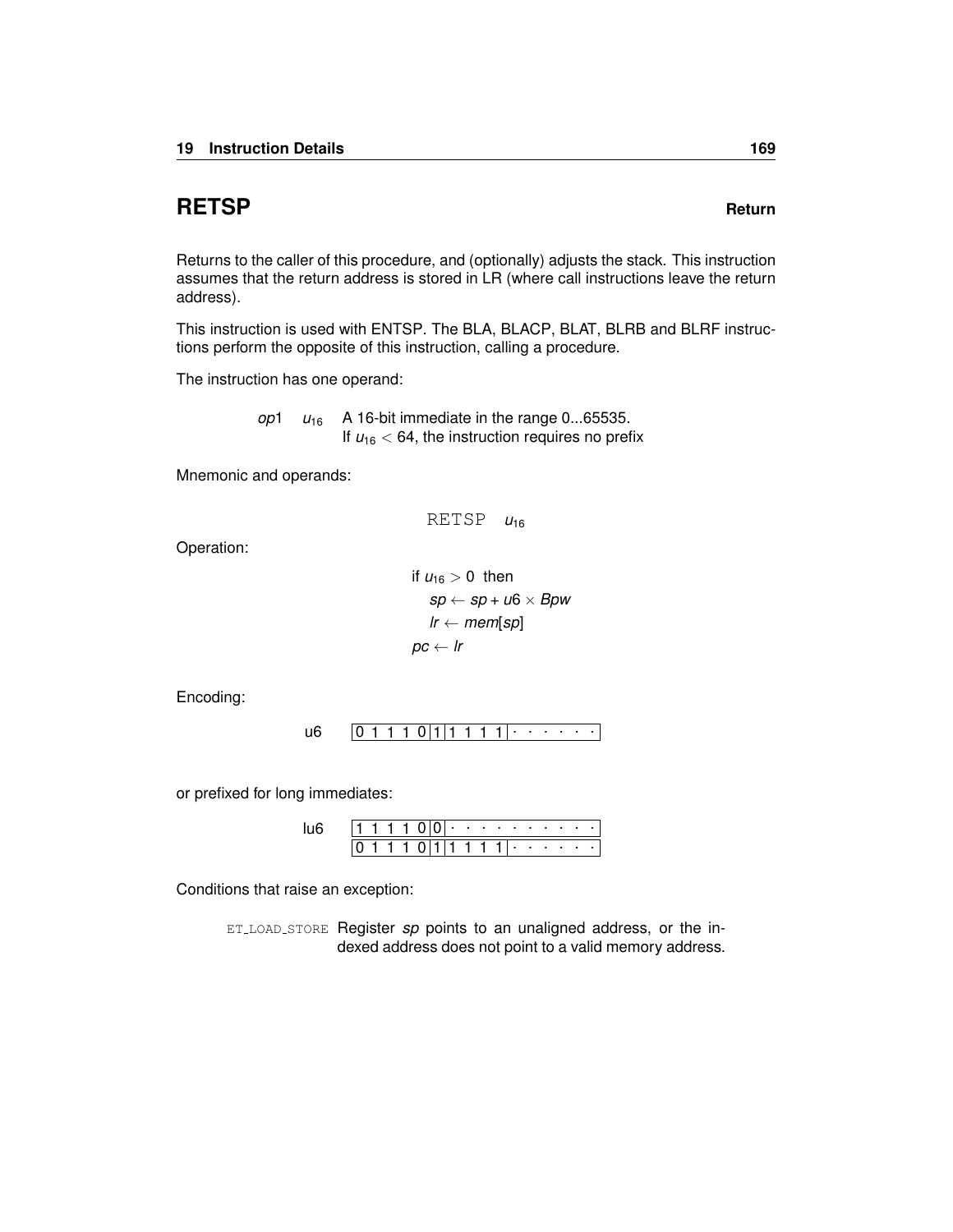### **SETCI Set resource control bits immediate**

Sets the resource control bits. The control bits that can be set with SETC are the following:

| CTRL_INUSE_OFF         | $0 \times 0000$ | CTRL_RUN_CLRBUF       | 0x0017 |
|------------------------|-----------------|-----------------------|--------|
| CTRL_INUSE_ON          | 0x0008          | <b>CTRL_MS_MASTER</b> | 0x1007 |
| CTRL_COND_NONE         | 0x0001          | CTRL_MS_SLAVE         | 0x100f |
| CTRL_COND_FULL         | $0 \times 0001$ | CTRL_BUF_NOBUFFERS    | 0x2007 |
| CTRL_COND_AFTER        | 0x0009          | CTRL_BUF_BUFFERS      | 0x200f |
| CTRL_COND_EQ           | 0x0011          | CTRL_RDY_NOREADY      | 0x3007 |
| CTRL_COND_NEQ          | 0x0019          | CTRL_RDY_STROBED      | 0x300f |
| CTRL_COND_GREATER      | 0x0021          | CTRL_RDY_HANDSHAKE    | 0x3017 |
| CTRL_COND_LESS         | 0x0029          | CTRL_SDELAY_NOSDELAY  | 0x4007 |
| CTRL_IE_MODE_EVENT     | $0 \times 0002$ | CTRL_SDELAY_SDELAY    | 0x400f |
| CTRL_IE_MODE_INTERRUPT | 0x000a          | CTRL_PORT_DATAPORT    | 0x5007 |
| CTRL_DRIVE_DRIVE       | $0 \times 0003$ | CTRL_PORT_CLOCKPORT   | 0x500f |
| CTRL_DRIVE_PULL_DOWN   | 0x000b          | CTRL_PORT_READYPORT   | 0x5017 |
| CTRL_DRIVE_PULL_UP     | 0x0013          | CTRL_INV_NOINVERT     | 0x6007 |
| CTRL_RUN_STOPR         | $0 \times 0007$ | CTRL_INV_INVERT       | 0x600f |
| CTRL_RUN_STARTR        | 0x000f          |                       |        |

The precise effect depends on the resource type:

- **Port** See the chapter on Ports in the architecture manual for a description of the port modes.
- **Timer** Only two of the modes, COND AFTER and COND NONE, can be used. When COND AFTER is set, the next [IN](#page-113-0) operation on this resource will block until the timer has reached the value set with [SETD.](#page-179-0) Note that any value between the set time and the set time - 2*bpw*−<sup>1</sup> is accepted for the after condition.
- **Clock source** Only the modes INUSE ON and INUSE OFF can be used the resource must be switched on before it is used, and switch off when the program is finished with it.

The instruction has two operands:

| op1 | $\mathbf{r}$ | Operand register, one of $r0r11$                     |
|-----|--------------|------------------------------------------------------|
|     |              | op2 $u_{16}$ A 16-bit immediate in the range 065535. |
|     |              | If $u_{16}$ < 64, the instruction requires no prefix |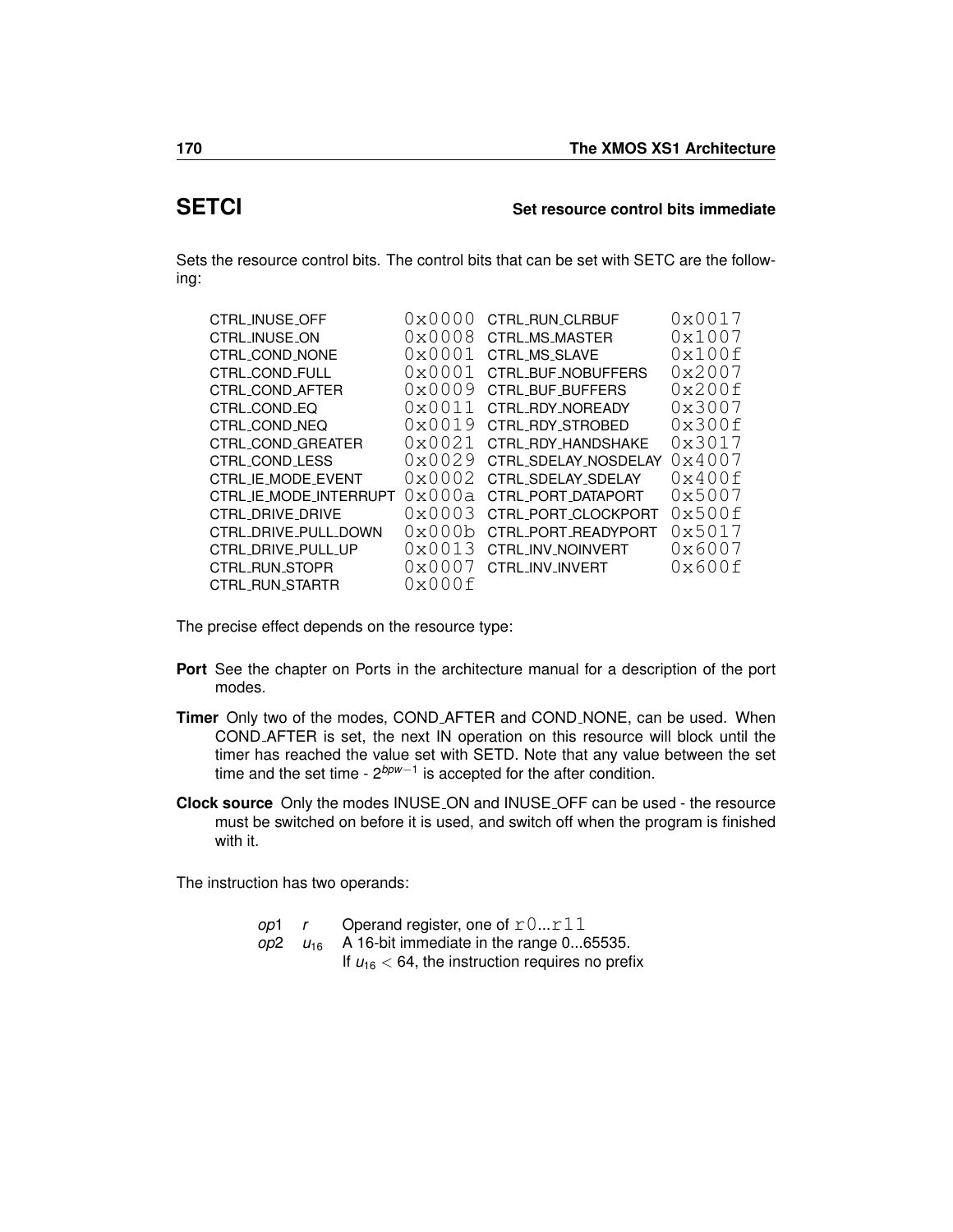Mnemonic and operands:

$$
\texttt{SETCI} \quad r, u_{16}
$$

Operation:

$$
control_r \leftarrow u_{16}
$$

Encoding:

 $1 1 1 0 1 0 | \cdot \cdot \cdot \cdot | \cdot \cdot \cdot \cdot \cdot \cdot$ [ru6](#page-234-0)

or prefixed for long immediates:

|  |  |  | ٠ | $\sim$ 100 $\pm$ | $\sim$ | $\sim$ | - 11 | . . | $\blacksquare$ |   | ٠ |  |
|--|--|--|---|------------------|--------|--------|------|-----|----------------|---|---|--|
|  |  |  |   |                  |        | ٠      |      |     |                | ٠ | ٠ |  |

| ET_RESOURCE_DEP | Resource illegally shared between threads                                           |
|-----------------|-------------------------------------------------------------------------------------|
|                 | ET_ILLEGAL_RESOURCE $op1$ is not a valid resource, or the resource is not in use,   |
|                 | or not a resource on which SETC can be used                                         |
|                 | ET_ILLEGAL_RESOURCE <i>op</i> 2 is not a valid mode, or not a mode that can be used |
|                 | on <i>op</i> 1.                                                                     |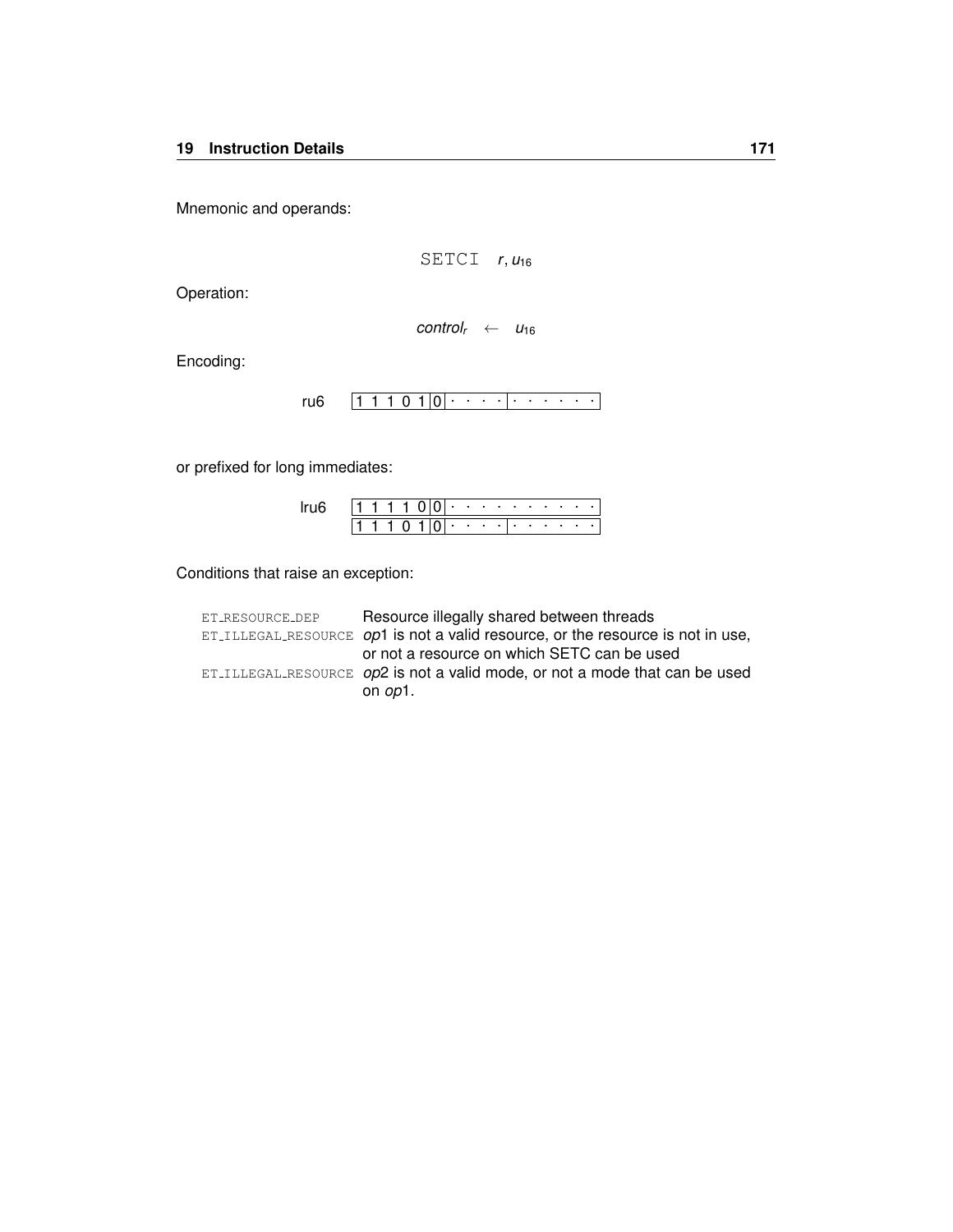### <span id="page-175-0"></span>**SETC Set resource control bits**

Sets the resource control bits. The control bits that can be set with SETC are the following:

| 0x0000          | CTRL_RUN_CLRBUF      | 0x0017 |
|-----------------|----------------------|--------|
| 0x0008          | CTRL_MS_MASTER       | 0x1007 |
| 0x0001          | <b>CTRL MS SLAVE</b> | 0x100f |
| $0 \times 0001$ | CTRL_BUF_NOBUFFERS   | 0x2007 |
| 0x0009          | CTRL_BUF_BUFFERS     | 0x200f |
| 0x0011          | CTRL_RDY_NOREADY     | 0x3007 |
| 0x0019          | CTRL_RDY_STROBED     | 0x300f |
| 0x0021          | CTRL_RDY_HANDSHAKE   | 0x3017 |
| 0x0029          | CTRL_SDELAY_NOSDELAY | 0x4007 |
| 0x0002          | CTRL SDELAY SDELAY   | 0x400f |
|                 | CTRL_PORT_DATAPORT   | 0x5007 |
| $0 \times 0003$ | CTRL_PORT_CLOCKPORT  | 0x500f |
| 0x000b          | CTRL PORT READYPORT  | 0x5017 |
| 0x0013          | CTRL_INV_NOINVERT    | 0x6007 |
| $0 \times 0007$ | CTRL INV INVERT      | 0x600f |
| 0x000f          |                      |        |
|                 | 0x000a               |        |

The precise effect depends on the resource type:

- **Port** See the chapter on Ports in the architecture manual for a description of the port modes.
- **Timer** Only two of the modes, COND AFTER and COND NONE, can be used. When COND AFTER is set, the next [IN](#page-113-0) operation on this resource will block until the timer has reached the value set with [SETD.](#page-179-0) Note that any value between the set time and the set time - 2*bpw*−<sup>1</sup> is accepted for the after condition.
- **Clock source** Only the modes INUSE ON and INUSE OFF can be used the resource must be switched on before it is used, and switch off when the program is finished with it.

The instruction has two operands:

- *op*1 *r* Operand register, one of  $r0...r11$
- $op2$  *s* Operand register, one of  $r0...r11$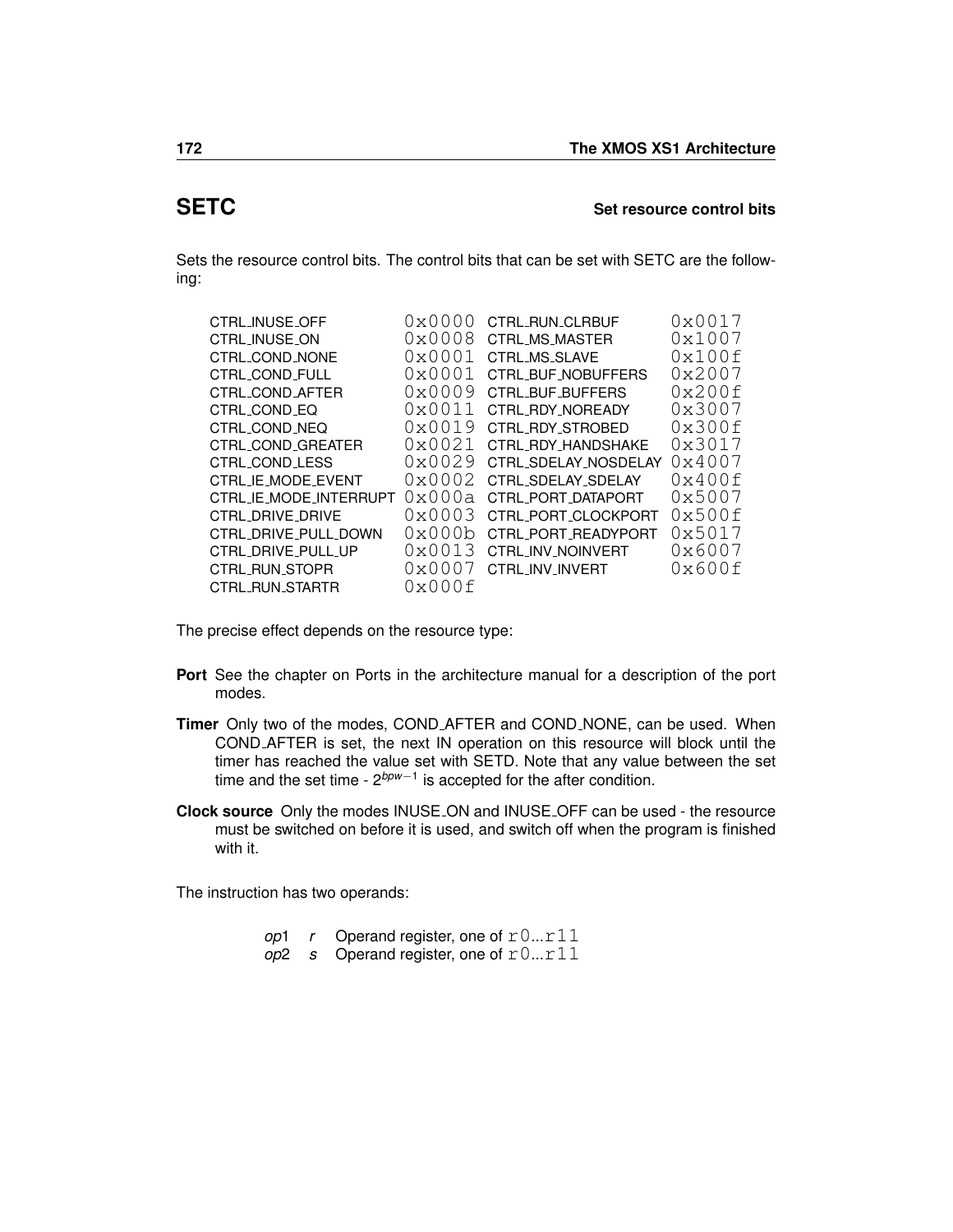Mnemonic and operands:

$$
\text{SETC} \qquad r, s
$$

Operation:

 $control_r \leftarrow s$ 

Encoding:

|  |  |  |  | . |             |  | <b>Service</b> |     |  |
|--|--|--|--|---|-------------|--|----------------|-----|--|
|  |  |  |  |   | 0.111111111 |  |                | 110 |  |

| ET_RESOURCE_DEP | Resource illegally shared between threads                                             |
|-----------------|---------------------------------------------------------------------------------------|
|                 | $ET$ -ILLEGAL-RESOURCE r is not a valid resource, or the resource is not in use, or   |
|                 | not a resource on which SETC can be used                                              |
|                 | $ET$ ILLEGAL RESOURCE $\bm{s}$ is not a valid mode, or not a mode that can be used on |
|                 |                                                                                       |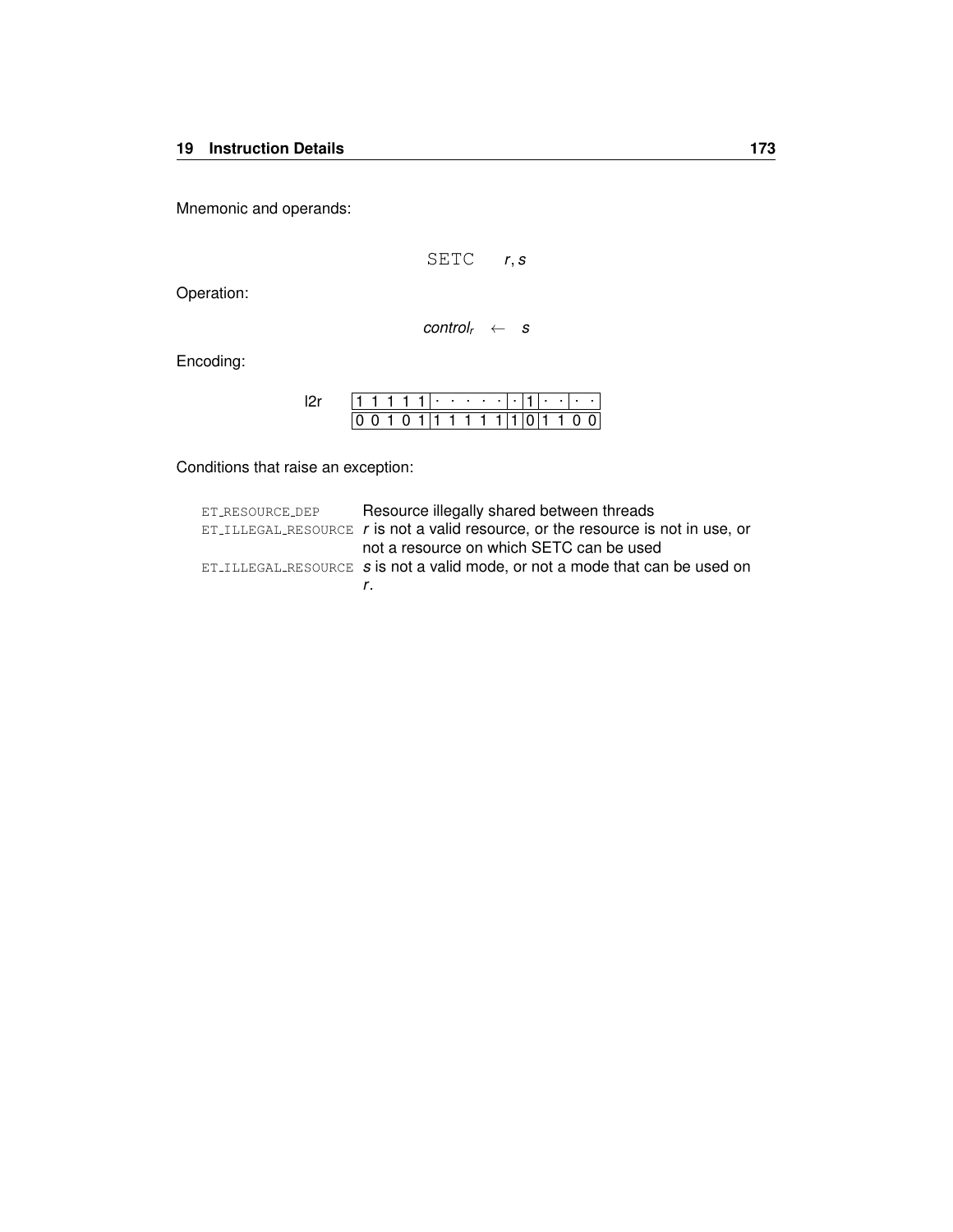# **SETCLK Set clock for a resource**

Sets the clock for a resource. The precise meaning of this instruction depends on the resource.

The instruction has two operands:

|  | op1 r Operand register, one of $r0r11$ |
|--|----------------------------------------|
|  | op2 s Operand register, one of $r0r11$ |

Mnemonic and operands:

SETCLK *r*, *s*

Operation:

 $clk_r \leftarrow s$ 

Encoding:

|  |  |  | ٠  | . . |    | ٠ | ٠ |  | ٠ |  |
|--|--|--|----|-----|----|---|---|--|---|--|
|  |  |  | 1. |     | 11 |   |   |  |   |  |

| ET_RESOURCE_DEP | Resource illegally shared between threads                                           |
|-----------------|-------------------------------------------------------------------------------------|
|                 | $ET$ . ILLEGAL RESOURCE $r$ is not a port or clock source resource, or the resource |
|                 | is not in use.                                                                      |
|                 | ET_ILLEGAL_RESOURCE s is not a port or clock source resource.                       |
|                 | ET_ILLEGAL_RESOURCE $r$ is a running clock-block.                                   |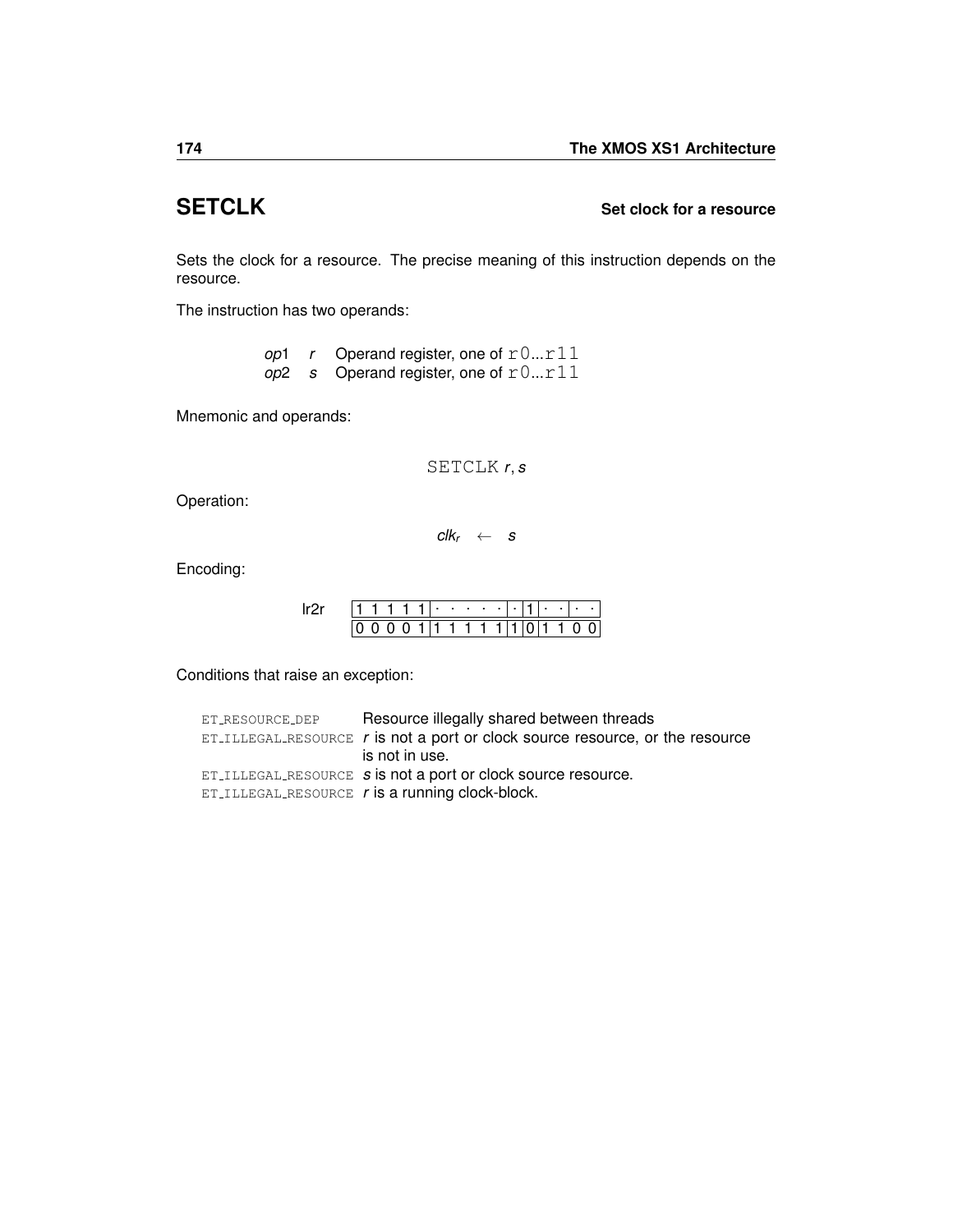### **SETCP** Set constant pool

Sets the base address of the constant pool, held in *cp*. The value that is written into *cp* should be word-aligned, otherwise subsequent loads and stores relative to *cp* will raise an exception.

SETCP is used in conjunction with [LDWCP](#page-145-0) and [LDAWCP.](#page-132-0)

The instruction has one operand:

*op*1 *s* Operand register, one of  $r0...r11$ 

Mnemonic and operands:

SETCP *s*

Operation:

*cp* ← *s*

Encoding:

 $1r$   $[0 0 1 1 0 1 1 1 1 1 1 1 1]$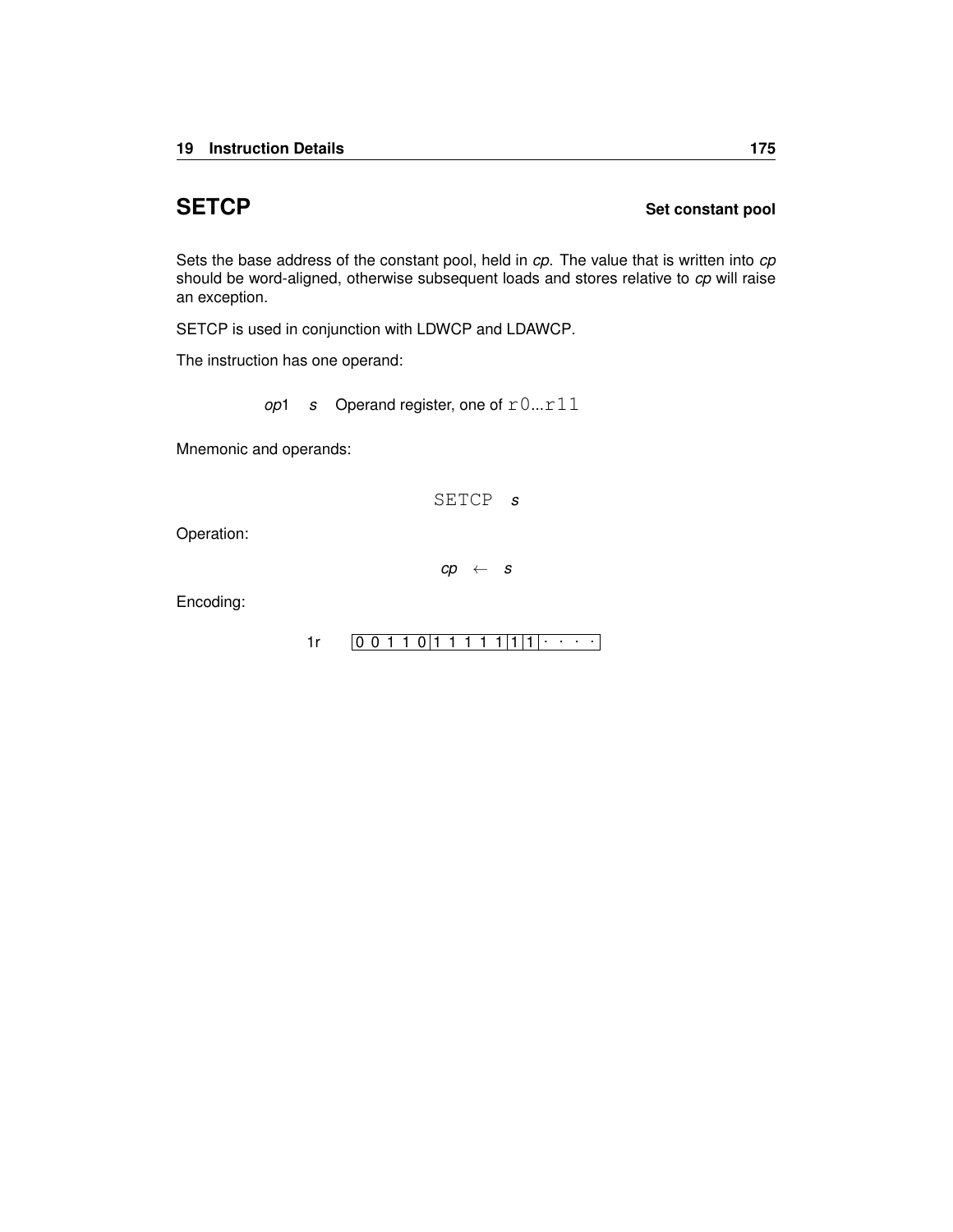### <span id="page-179-0"></span>**SETD** Set event data

Sets the contents of the data/dest/divide register of a resource. Its data register is read using [GETD.](#page-100-0) The way that a resource depends on the data register is resource dependent:

**Port** specifies the value for the input condition (see [SETC\)](#page-175-0)

**Timer** specifies the value to wait for (see [SETC\)](#page-175-0)

**Channel end** specifies the destination channel for [OUT](#page-163-0) operations. The value written should be a channel identifier, constructed as specified for [GETR.](#page-108-0)

**Clock source** specifies the value to divide the clock input by.

The instruction has two operands:

*op*1 *r* Operand register, one of  $r0...r11$ *op*2 *s* Operand register, one of  $r0...r11$ 

Mnemonic and operands:

SETD *r*, *s*

Operation:

*data<sup>r</sup>* ← *s*

Encoding:

0 0 0 1 0 . . . . . . 1 . . . . [r2r](#page-241-0)

| ET_RESOURCE_DEP | Resource illegally shared between threads                                           |
|-----------------|-------------------------------------------------------------------------------------|
|                 | $ET$ . ILLEGAL RESOURCE $r$ is not a channel, timer, port or clock resource, or the |
|                 | resource is not in use.                                                             |
|                 | ET_ILLEGAL_RESOURCE $r$ is a running clock-block.                                   |
|                 | $ET$ -ILLEGAL RESOURCE $r$ is a channel-end, and $s$ is not a channel-end or a con- |
|                 | figuration resource.                                                                |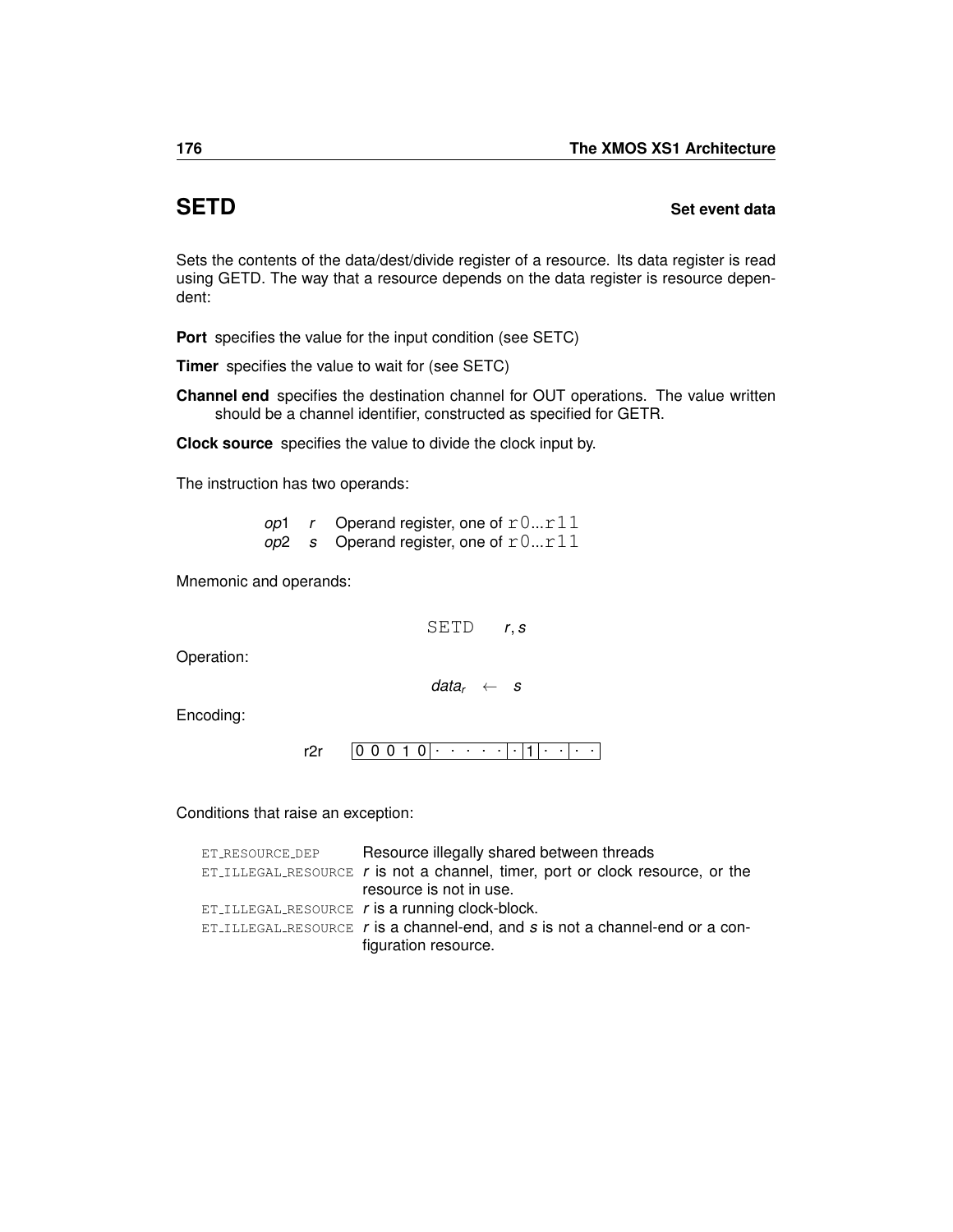## **SETDP** Set the data pointer

Sets the base address of the global data area, held in *dp*. The value that is written into *dp* should be word-aligned, otherwise subsequent loads and stores relative to *dp* will raise an exception.

SETDP is used in conjunction with [LDWDP,](#page-147-0) [STWDP,](#page-207-0) and [LDAWDP](#page-133-0)

The instruction has one operand:

*op*1 *s* Operand register, one of  $r0...r11$ 

Mnemonic and operands:

SETDP *s*

Operation:

*dp* ← *s*

Encoding:

 $1r$   $[0 0 1 1 0 1 1 1 1 1 1 1 0 0 \cdots]$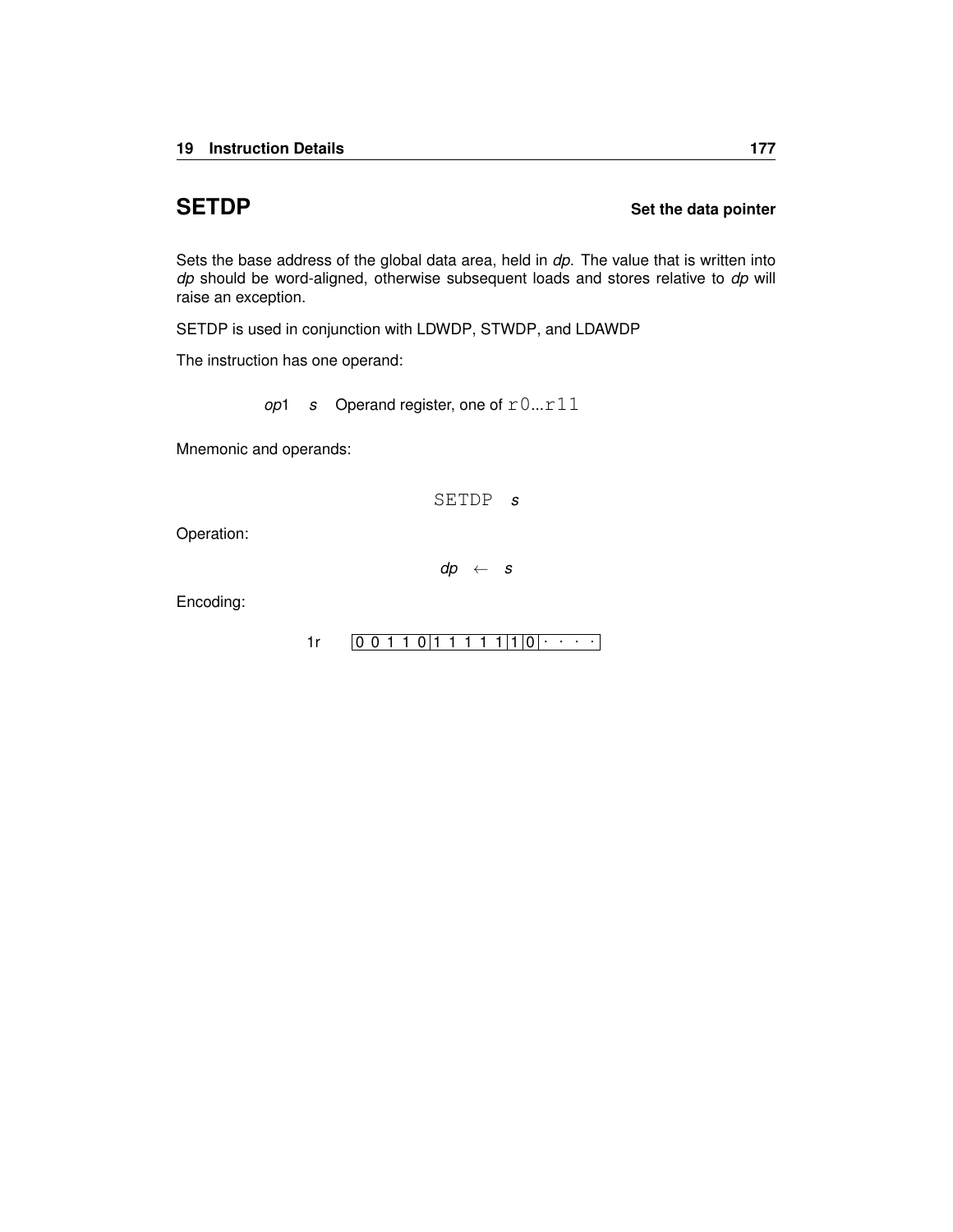## <span id="page-181-0"></span>**SETEV Set environment vector**

Sets the environment vector related to a resource. When a resource issues an event to a thread, this environment vector will overwrite *ed*. SETEV can be used to pass data specific to a resource to the event handler. SETEV can be used to share a single handler between multiple resources. The event handlers can be set-up once when all event handlers are installed.

SETEV is used in conjunction with [SETV,](#page-191-0) and any of the [WAITEU](#page-225-0) instructions.

The instruction has one operand:

*op*1  $r$  Operand register, one of  $r0...r11$ 

Mnemonic and operands:

SETEV *r*

Operation:

 $ev_r \leftarrow r11$ 

Encoding:

 $1r$   $[0 0 1 1 1 | 1 1 1 1 1 | 1 | 1 | \cdots]$ 

Conditions that raise an exception:

ET\_[RESOURCE](#page-259-0)\_DEP Resource illegally shared between threads ET ILLEGAL [RESOURCE](#page-254-0) *r* is not a port, timer or channel resource, or the resource is not in use.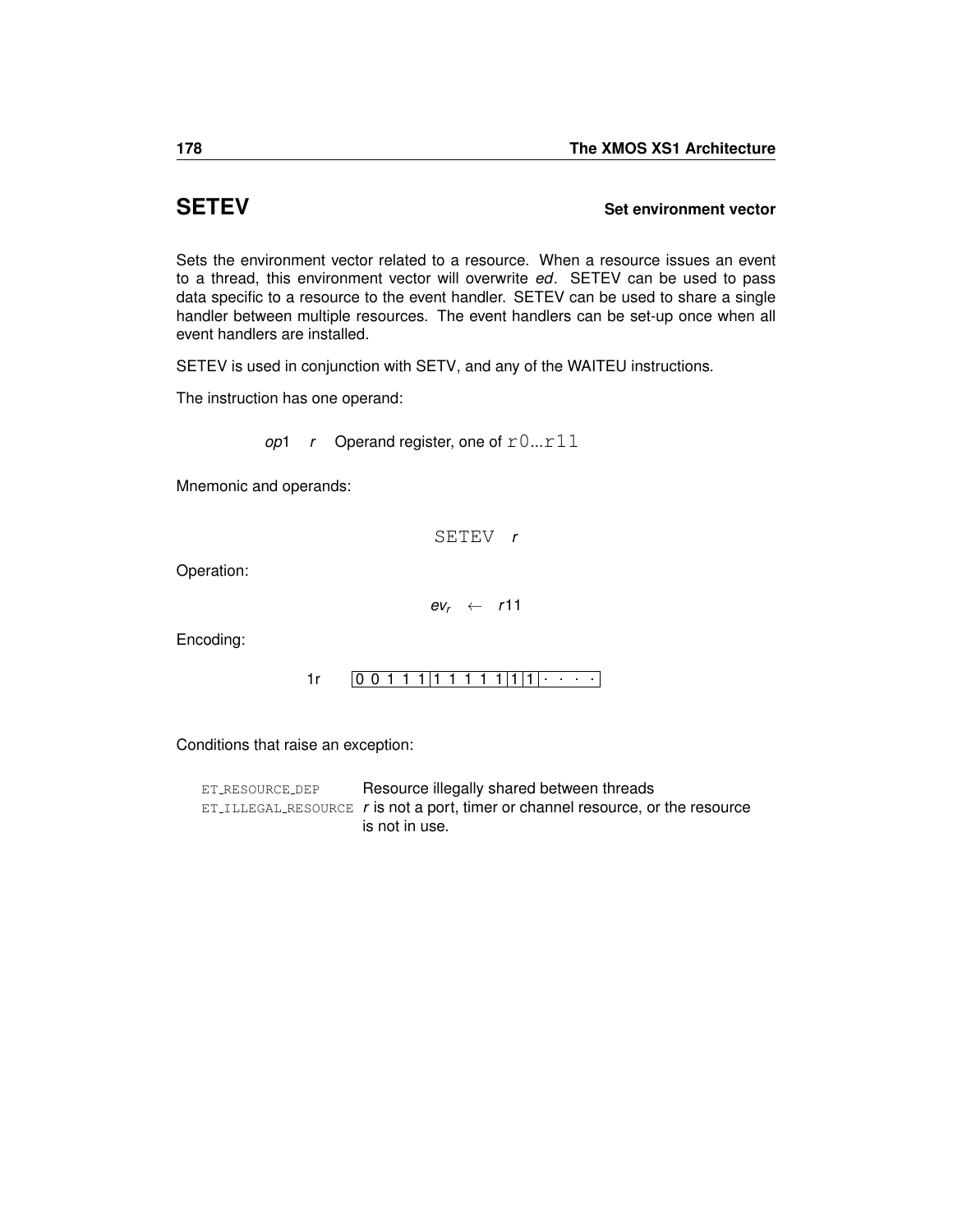**SETKEP** Set the kernel entry point

Sets the kernel entry point. The kernel entry point should be aligned on a 64-byte boundary.

The instruction has no operands.

Mnemonic and operands:

SETKEP

Operation:

*kep* ← *r*11

Encoding:

[0r](#page-246-0)  $[0\ 0\ 0\ 0\ 0\ 1\ 1\ 1\ 1\ 1\ 1\ 1\ 1\ 1\ 1\ 1]$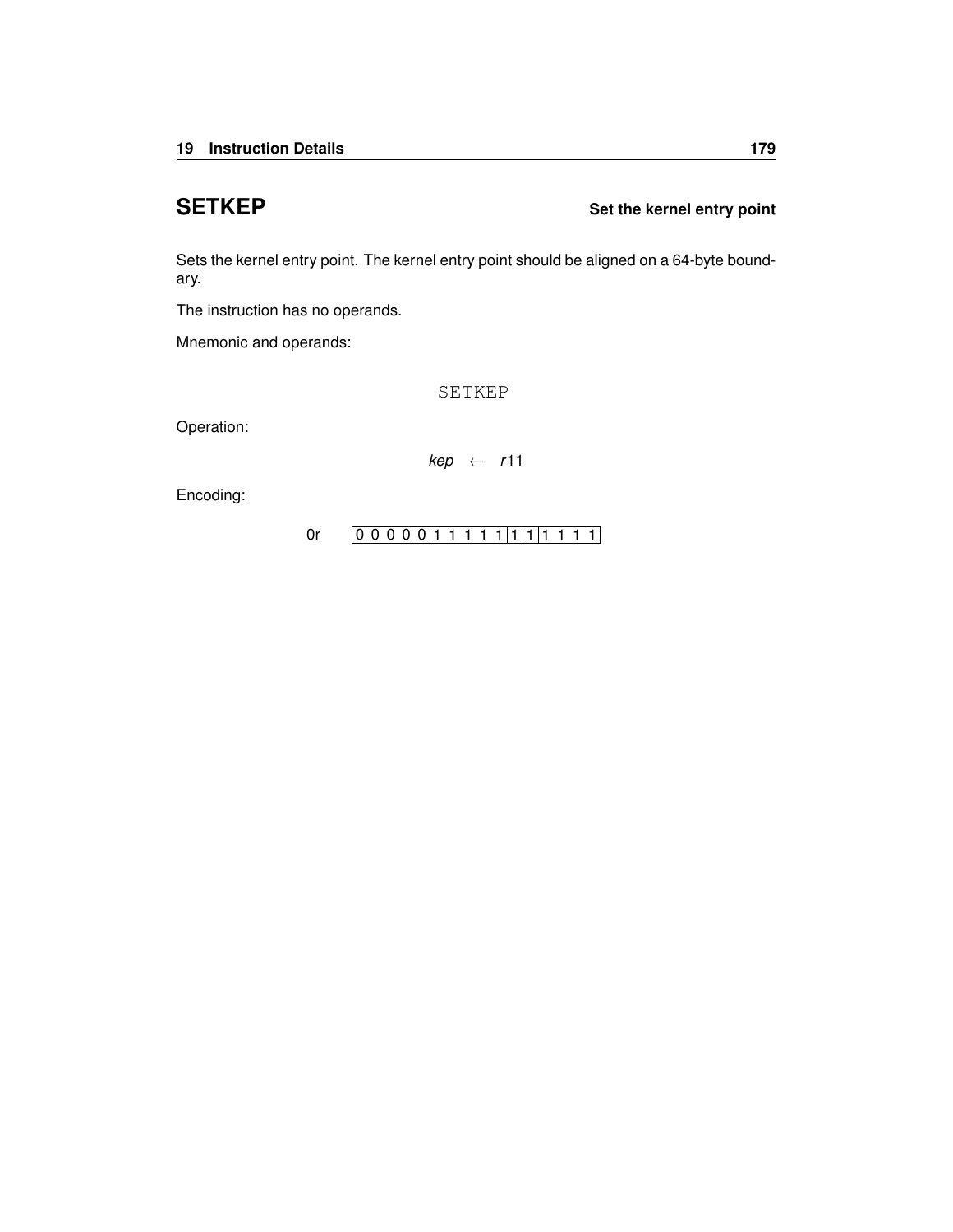## **SETN Set network**

Sets the logical network over which a channel should communicate.

The instruction has two operands:

op1 r Operand register, one of r0...r11 *op*2 *s* Operand register, one of r0...r11

Mnemonic and operands:

SETN *r*, *s*

Operation:

 $net<sub>r</sub> \leftarrow s$ 

Encoding:

|  |  |  | $\blacksquare$ | <b>Contract Contract Contract</b> | ٠   | ٠ |  | ٠ | ٠ |  |
|--|--|--|----------------|-----------------------------------|-----|---|--|---|---|--|
|  |  |  |                |                                   | 111 |   |  |   |   |  |

Conditions that raise an exception:

ET\_[RESOURCE](#page-259-0)\_DEP Resource illegally shared between threads ET ILLEGAL [RESOURCE](#page-254-0) *r* is not a channel end or not in use.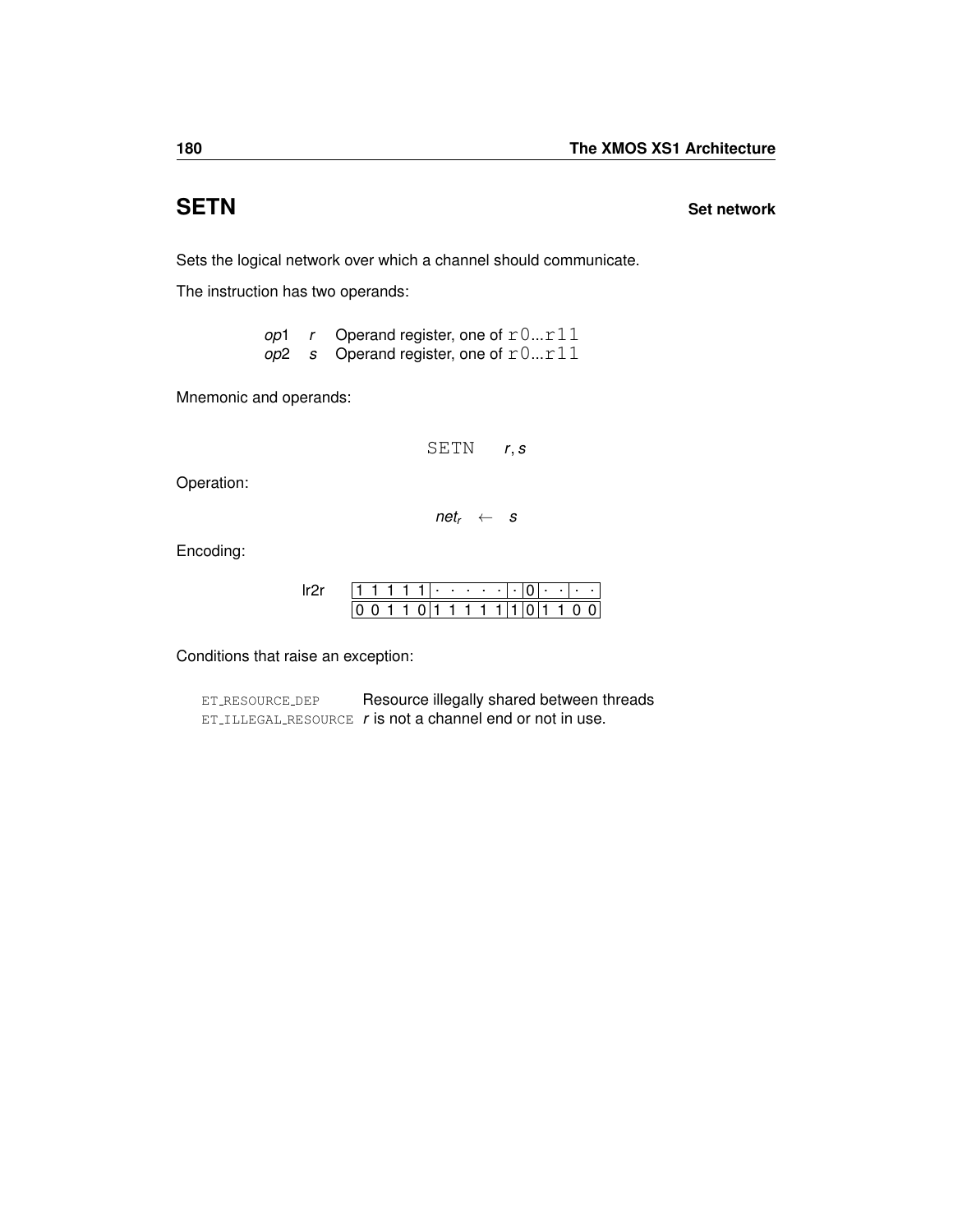## **SETPS Set processor state**

Sets a processor internal register. Only used when configuring the core.

The instruction has two operands:

*op*1 *r* Operand register, one of  $r0...r11$ *op*2 *s* Operand register, one of r0...r11

Mnemonic and operands:

SETPS *r*, *s*

Operation:

 $ps[r] \leftarrow s$ 

Encoding:

|  |  |  | $\blacksquare$ | ٠   |  |  | ٠ | ٠ |  |
|--|--|--|----------------|-----|--|--|---|---|--|
|  |  |  | 1.             | ו ד |  |  |   |   |  |

Conditions that raise an exception:

ET [ILLEGAL](#page-256-0) PS *s* is not referring to a legal processor state register ET [ILLEGAL](#page-256-0) PS *s* is not referring to a read-only processor state register ET [ILLEGAL](#page-256-0) PS *s* is referring to RAMBASE and *r* is set to the ROM address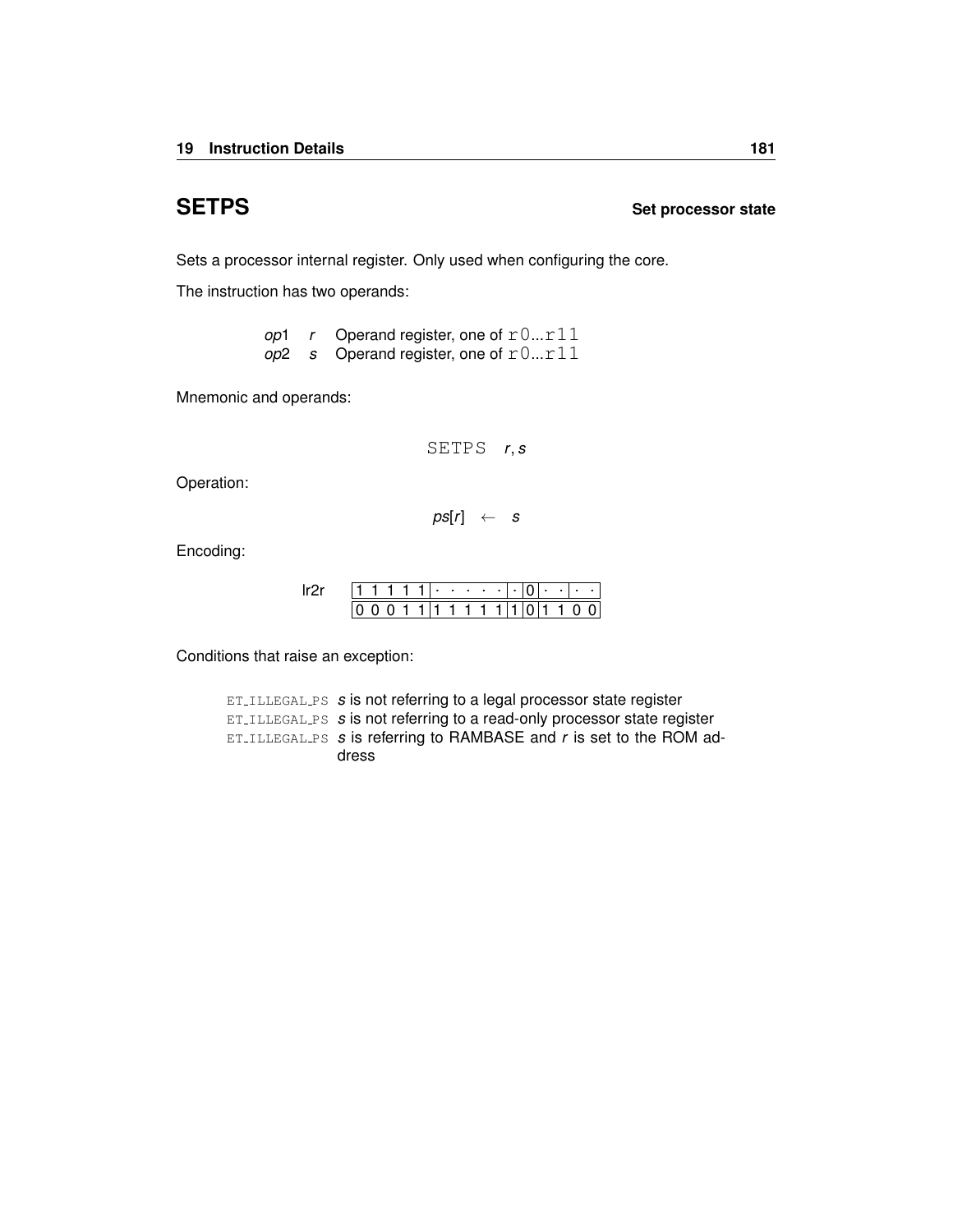## **SETPSC Set the port shift count**

Sets the port shift count for input and output operations.

[OUTPW](#page-166-0) and [INPW](#page-115-0) can be used instead of a combination of SETPSC and [INPW/](#page-115-0)[IN.](#page-113-0)

The instruction has two operands:

*op*1 *r* Operand register, one of  $r0...r11$ *op*2 *s* Operand register, one of r0...r11

Mnemonic and operands:

SETPSC *r*, *s*

Operation:

*shiftcount<sup>r</sup>* ← *s*

Encoding:

| r. |  |  |  |  |  |  |  |  |
|----|--|--|--|--|--|--|--|--|

Conditions that raise an exception:

| ET_RESOURCE_DEP | Resource illegally shared between threads                                                |
|-----------------|------------------------------------------------------------------------------------------|
|                 | $ET$ ILLEGAL RESOURCE $r$ is not pointing to a port resource, or the resoruce is not     |
|                 | in use.                                                                                  |
|                 | $ET$ ILLEGAL RESOURCE $s$ is not a valid shift count for the transfer width of the port, |
|                 | or the port is not in BUFFERED mode.                                                     |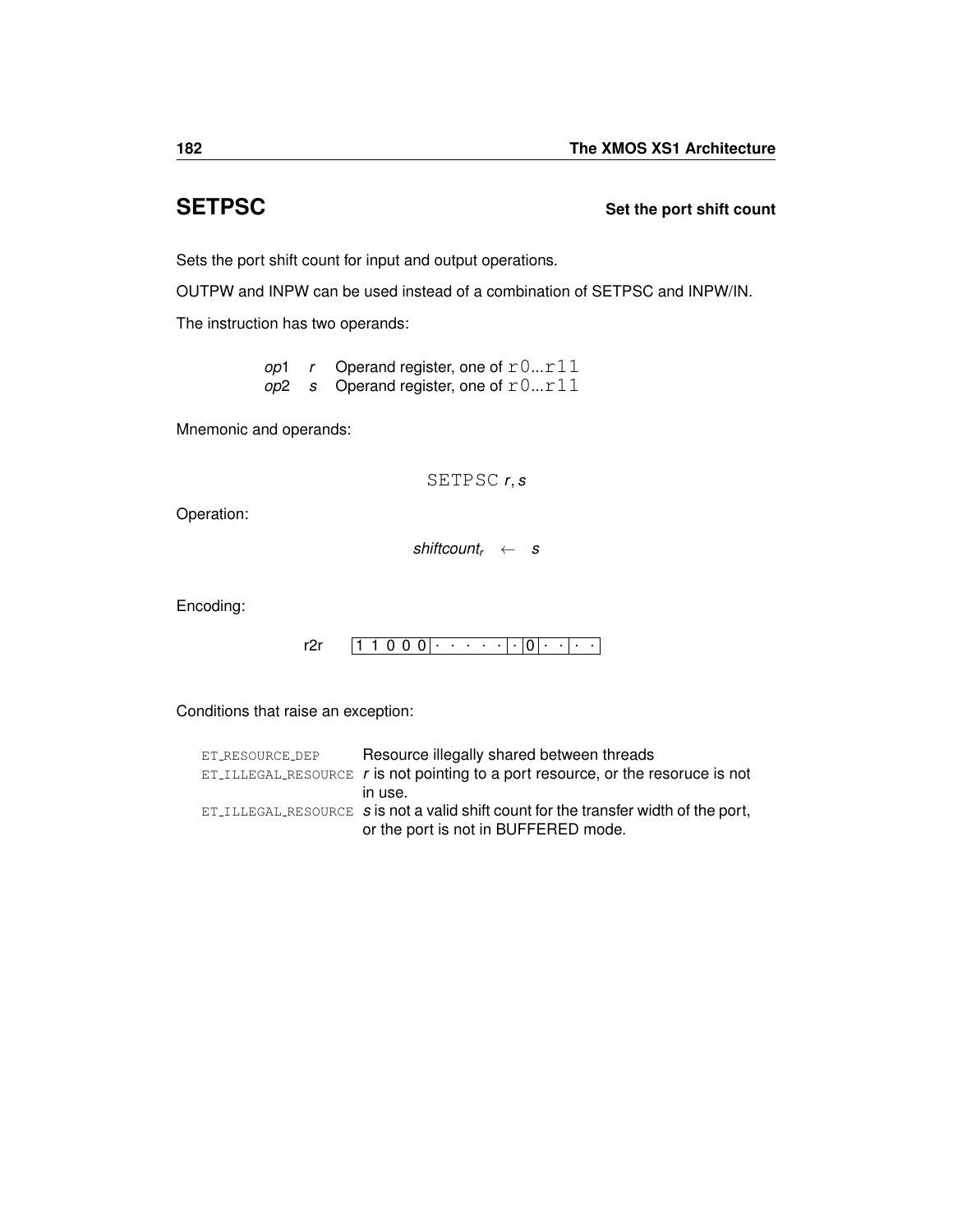## **SETPT** SETPT

Specifies the time when the next port input or output will be performed. The time is specified in terms of the number of edges of the clock associated with this port. The port timer stores a 16-bit value hence the largest delay is 65535 edges of the port-clock.

The instruction has two operands:

*op*1 *r* Operand register, one of  $r0...r11$  $\omega$ <sup>2</sup> *s* Operand register, one of  $r0...r11$ 

Mnemonic and operands:

SETPT *r*, *s*

Operation:

*porttimer<sub>r</sub>*  $\leftarrow$  *s* 

Encoding:

0 0 1 1 1 . . . . . . 1 . . . . [r2r](#page-241-0)

Conditions that raise an exception:

ET\_[RESOURCE](#page-259-0)\_DEP Resource illegally shared between threads ET ILLEGAL [RESOURCE](#page-254-0) *r* is not pointing to a port resource, or the resource is not in use.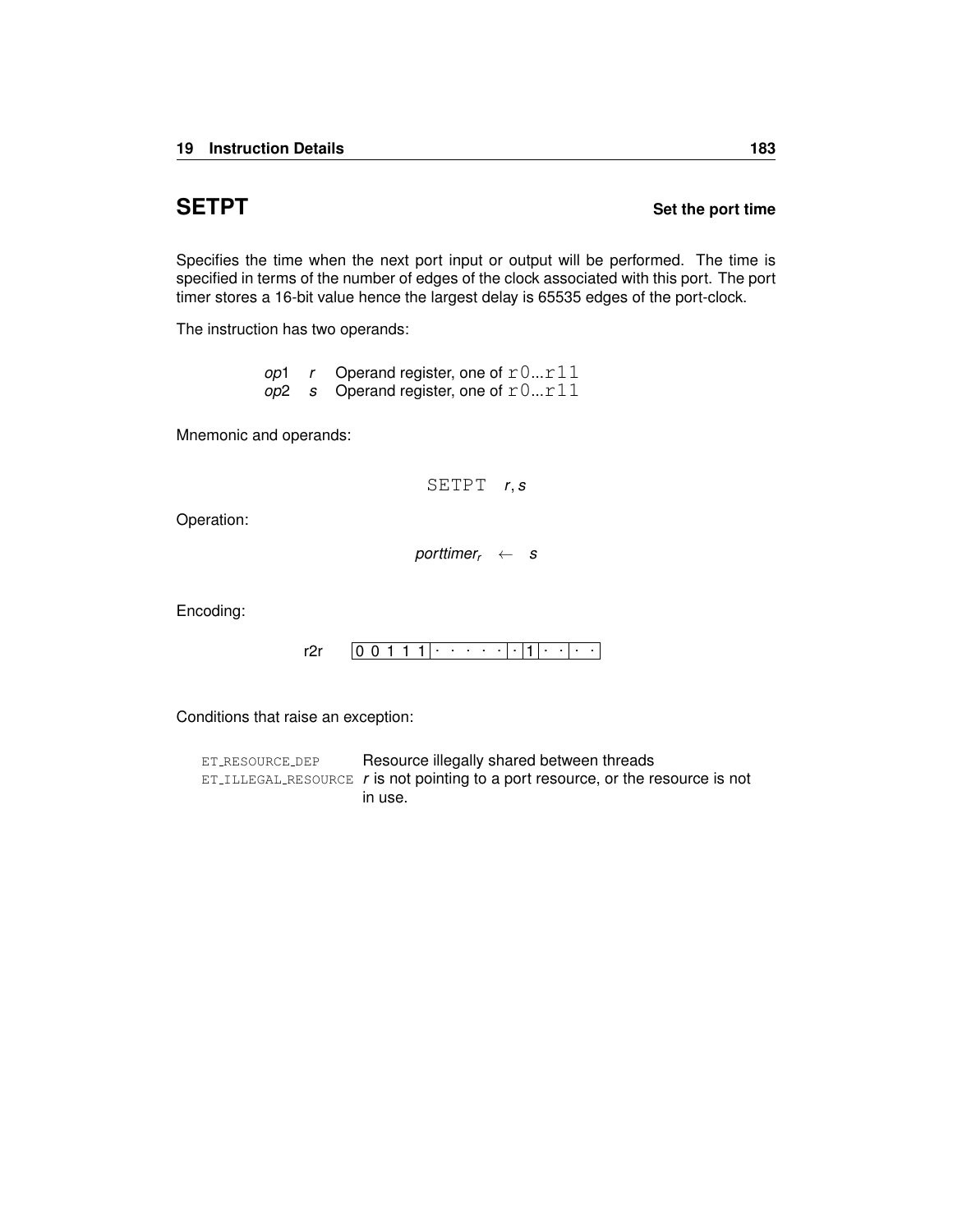## **SETRDY** Set ready input for a port

Sets ready input pin to be used by a port for strobing or handshaking.

If *r* is a clock block, then *s* should be the 1-bit port to be used as ready input. *r* should be associated with a dataport using [SETCLK.](#page-177-0)

Otherwise, if *r* is a port, then this port should be in mode READY OUT, and *s* is the data port from which the ready out will be generated.

The instruction has two operands:

*op*1 *r* Operand register, one of  $r0...r11$ *op*2 *s* Operand register, one of r0...r11

Mnemonic and operands:

SETRDY *r*, *s*

Operation:

 $\frac{rdy}{r} \leftarrow s$ 

Encoding:

|  |  |  | ٠ | .  |    | ٠ | ٠ |  | ٠ | ٠ | ٠ |  |
|--|--|--|---|----|----|---|---|--|---|---|---|--|
|  |  |  |   | 1. | 1. |   |   |  |   |   |   |  |

Conditions that raise an exception:

| ET_RESOURCE_DEP | Resource illegally shared between threads                                                         |
|-----------------|---------------------------------------------------------------------------------------------------|
|                 | $ET_{\text{ILLEGAL-RESOURCE}}$ r is not pointing to a port or clock resource, or the re-          |
|                 | source is not in use.                                                                             |
|                 | $ET$ ILLEGAL RESOURCE $s$ is not pointing to a port resource, or the port is not a<br>1-bit port. |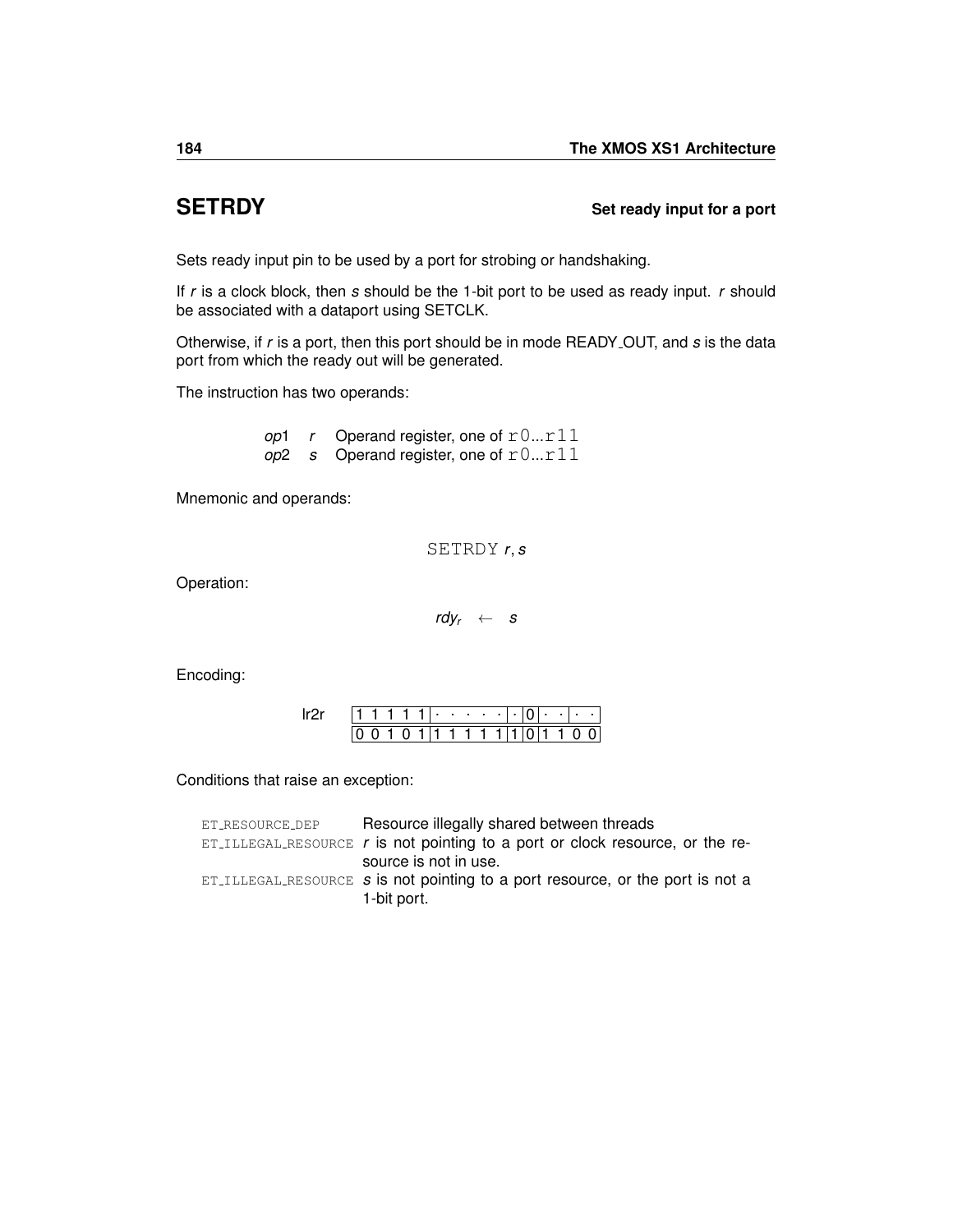## **SETSP** Set the stack pointer

Sets the end address of the stack, held in *sp*. The value that is written into *sp* should be word-aligned, otherwise subsequent loads and stores relative to *sp* will raise an exception.

SETSP is used in conjunction with [ENTSP,](#page-93-0) [RETSP,](#page-172-0) [LDWSP](#page-148-0) and [STWSP.](#page-208-0)

The instruction has one operand:

*op*1 *s* Operand register, one of  $r0...r11$ 

Mnemonic and operands:

SETSP *s*

Operation:

*sp* ← *s*

Encoding:

 $1r$   $[0 0 1 0 1 1 1 1 1 1 1 1 1]$ 

Conditions that raise an exception:

ET\_[ILLEGAL](#page-252-0)\_PC The address was not 16-bit aligned or did not point to a memory location.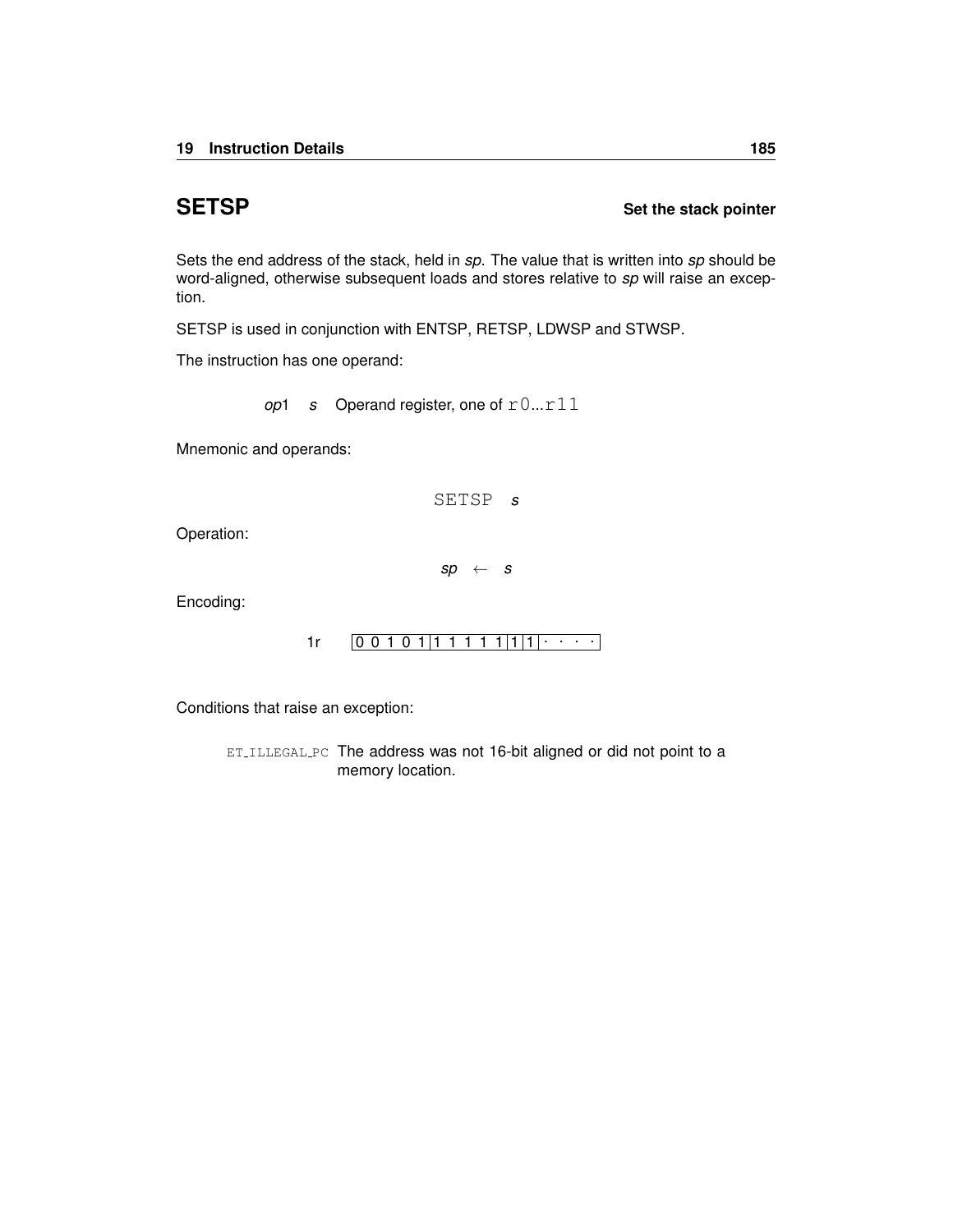## **SETSR Set bits in SR**

Set bits in the thread's Status Register. The mask supplied specifies which bits should be set. Note that setting the EEBLE bit may cause an event to be issued, causing subsequent instructions to not be executed (since events do not save the program counter). Setting IEBLE may cause an interrupt to be issued.

[CLRSR](#page-75-0) is used to clear bits in the status register.

The instruction has one operand:

*op*1  $u_{16}$  A 16-bit immediate in the range 0...65535. If  $u_{16}$  < 64, the instruction requires no prefix

Mnemonic and operands:

SETSR  $u_{16}$ 

Operation:

 $sr \leftarrow$  *sr*  $\vee$ <sub>*bit*</sub>  $u_{16}$ 

Encoding:

0 1 1 1 1 0 1 1 0 1 . . . . . . [u6](#page-236-0)

or prefixed for long immediates:

|  |  |  | ٠ | the contract of the contract of |   | ٠ | <b>Contract Contract</b> |  |
|--|--|--|---|---------------------------------|---|---|--------------------------|--|
|  |  |  |   | $\mathbf{U}$                    | ٠ |   |                          |  |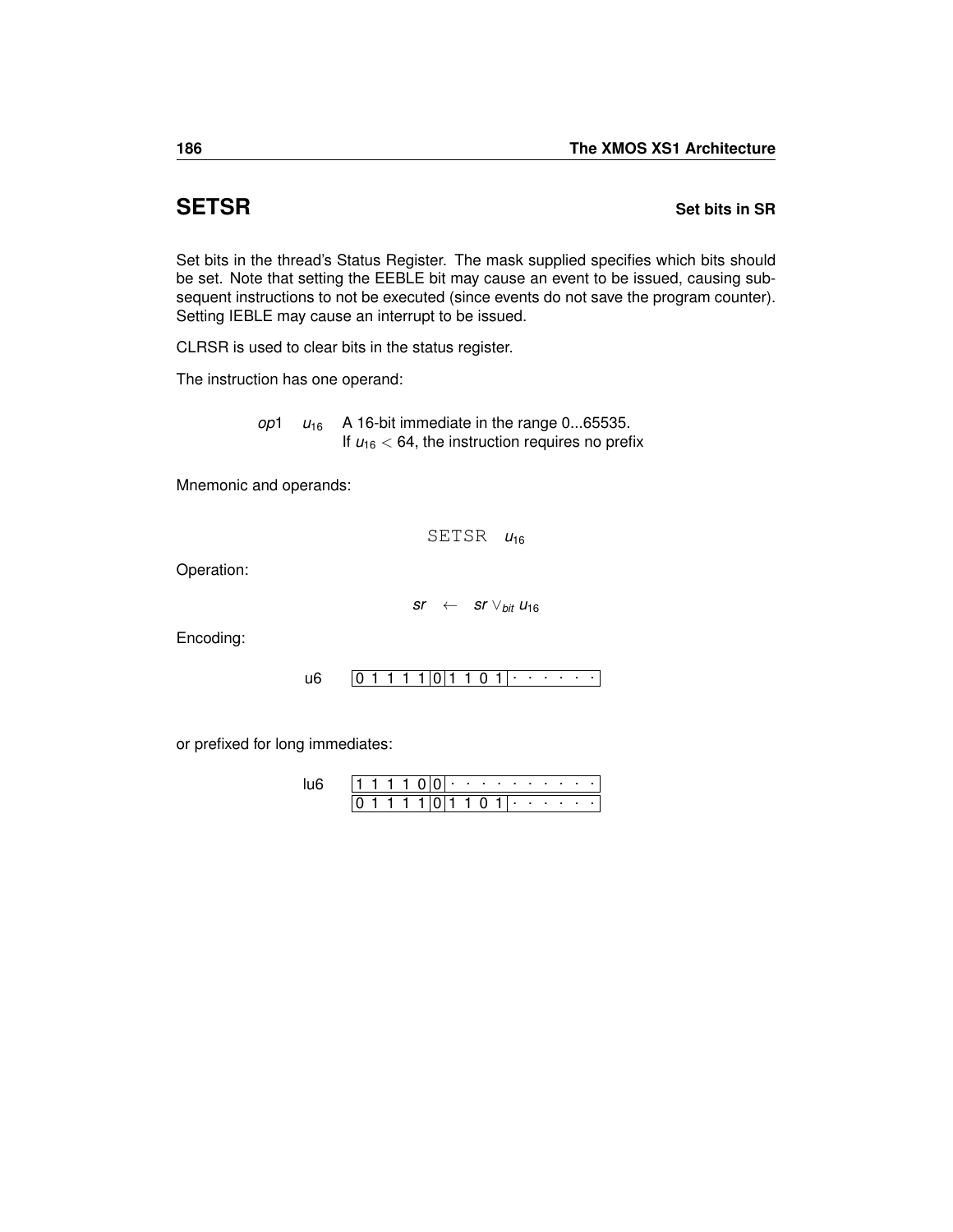## **SETTW Set transfer width for a port**

Sets the number of bits that is transferred on an IN or OUT operation on a port that is buffered. The buffering will shift the data.

The instruction has two operands:

|  | op1 r Operand register, one of $r0r11$ |
|--|----------------------------------------|
|  | op2 s Operand register, one of $r0r11$ |

Mnemonic and operands:

SETTW *r*, *s*

Operation:

*transferwidth<sup>r</sup>* ← *s*

Encoding:

|  |  |  | ٠ | ٠ | ٠ |   | ٠ | ٠ | ٠ |  |
|--|--|--|---|---|---|---|---|---|---|--|
|  |  |  |   | 1 |   | 1 |   |   |   |  |

Conditions that raise an exception:

|                 | $ET$ ILLEGAL RESOURCE r is not pointing to a port resource, or the port is not in |
|-----------------|-----------------------------------------------------------------------------------|
|                 | use.                                                                              |
| ET_RESOURCE_DEP | Resource illegally shared between threads                                         |
|                 | $ET$ ILLEGAL RESOURCE $s$ is not legal width for the port, or the port is not in  |
|                 | BUFFERS mode.                                                                     |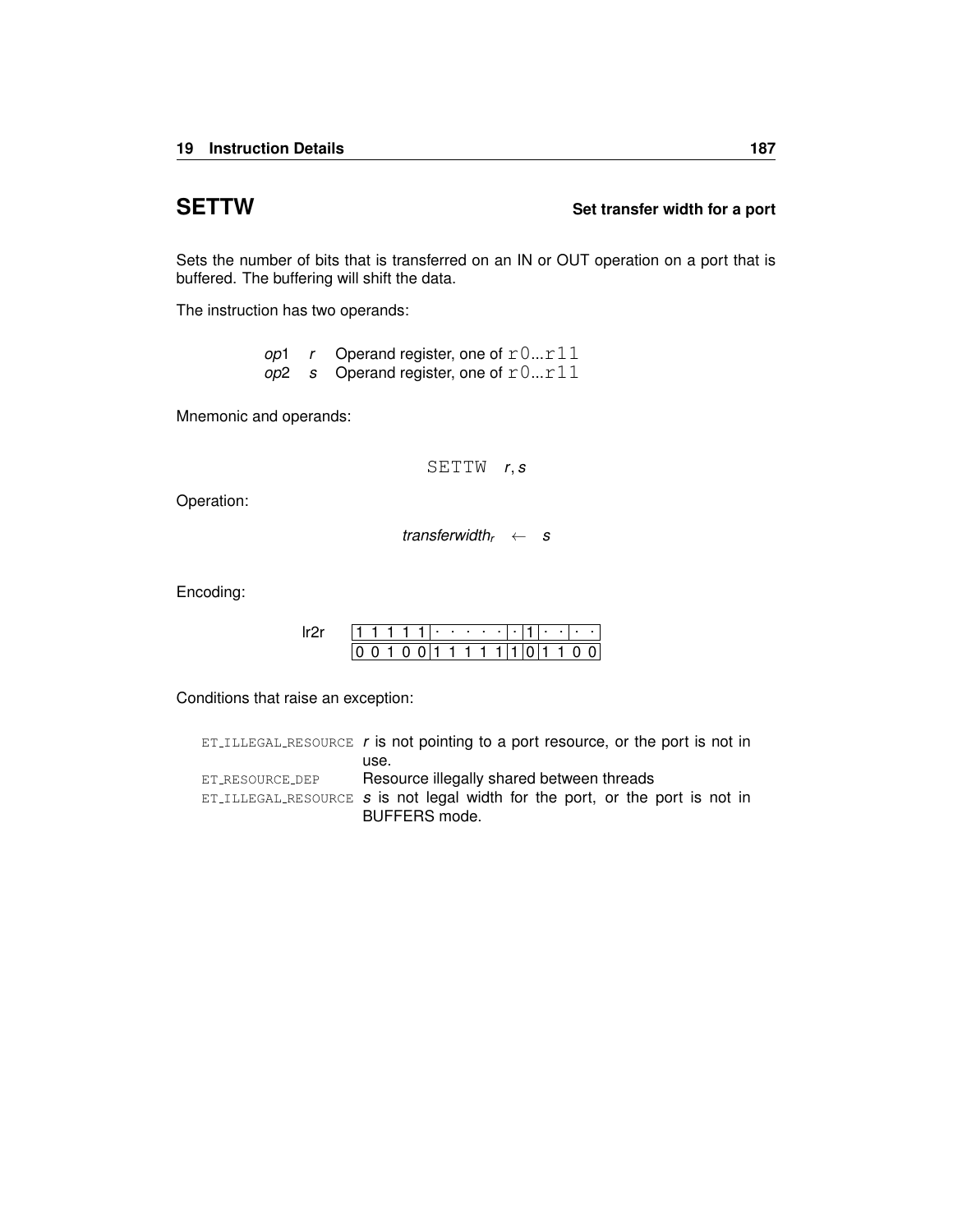## <span id="page-191-0"></span>**SETV Set event vector**

Sets the vector related to a resource. When a resource issues an event to a thread, this vector is used to determine which instruction to issue. The vector is typically set up once when all event handlers are installed. Note that if an illegal vector is supplied, this will not raise an exception until an actual event is handled.

SETV is used in conjunction with [SETEV,](#page-181-0) and any of the [WAITEU](#page-225-0) instructions.

The instruction has one operand:

*op*1 *r* Operand register, one of  $r0...r11$ 

Mnemonic and operands:

SETV *r*

Operation:

*v<sup>r</sup>* ← *r*11

Encoding:

0 1 0 0 0 1 1 1 1 1 1 1 . . . . [1r](#page-245-0)

Conditions that raise an exception:

ET\_[RESOURCE](#page-259-0)\_DEP Resource illegally shared between threads ET ILLEGAL [RESOURCE](#page-254-0) *r* is not pointing to a port, timer or channel resoruce, or the resource is not in use.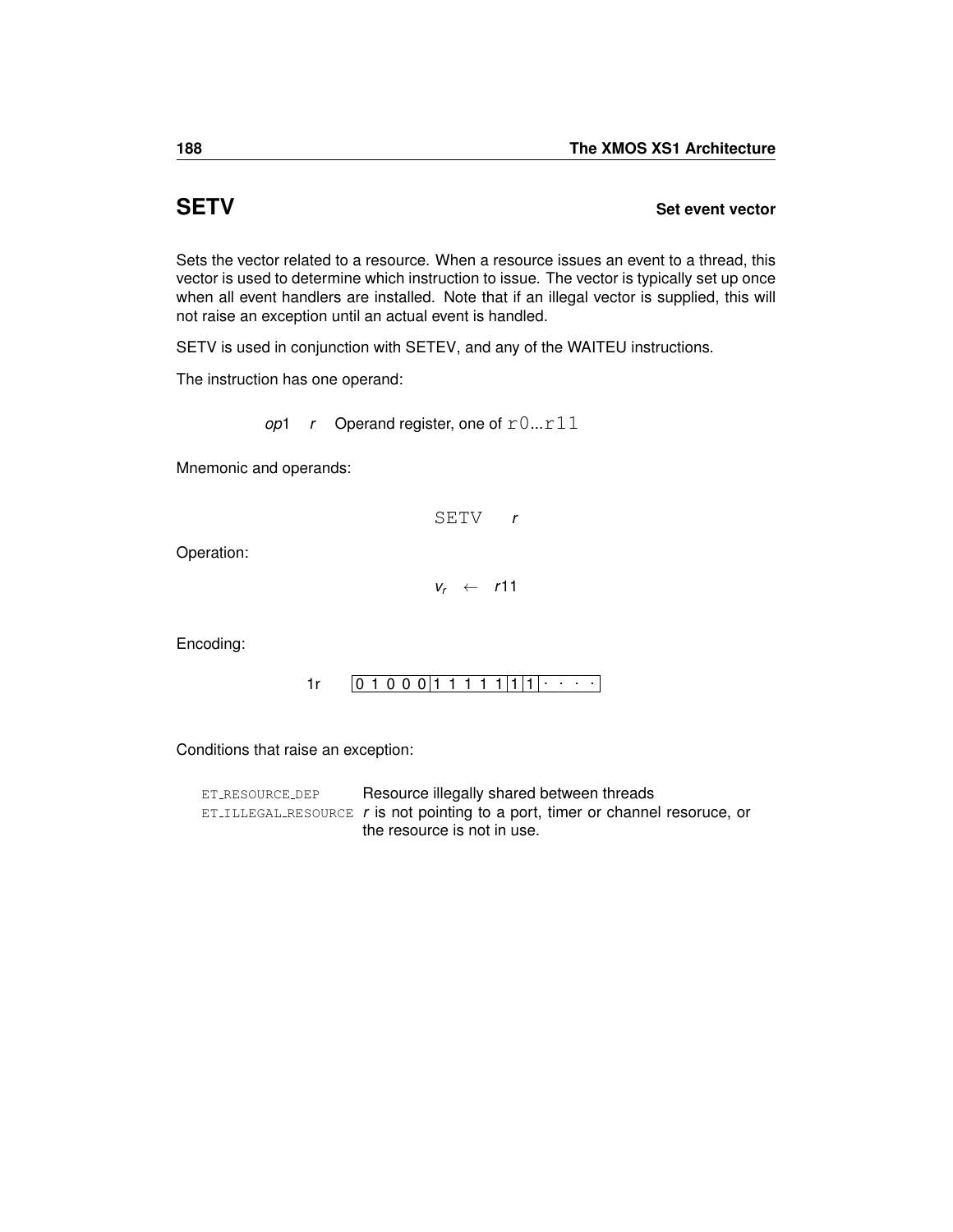## **SEXT** SEXT SIGN Sign extend an n-bit field

Sign extends an n-bit field stored in a register. The first operand is both a source and destination operand. The second operand contains the bit position. All bits at a position higher or equal are set to the value of the bit one position lower. In effect, the lower *n* bits are interpreted as a signed integer, and produced in the destination register.

The instruction has two operands:

*op*1 *d* Operand register, one of  $r0...r11$  $op2$  *s* Operand register, one of  $r0...r11$ 

Mnemonic and operands:

$$
\text{SEXT} \qquad d, s
$$

Operation:

$$
d \quad \leftarrow \quad \left\{ \begin{array}{l} s \leq 0 \vee s \geq b \rho w, \quad d \\ s > 0 \wedge s < b \rho w, \quad d[s-1] : ... : d[s-1] : d[s-1...0] \end{array} \right.
$$

Encoding:

$$
2r \qquad \boxed{0\ 0\ 1\ 1\ 0}\cdot \cdots \cdot \cdot |\cdot|0|\cdot |\cdot|\cdot|\cdot|
$$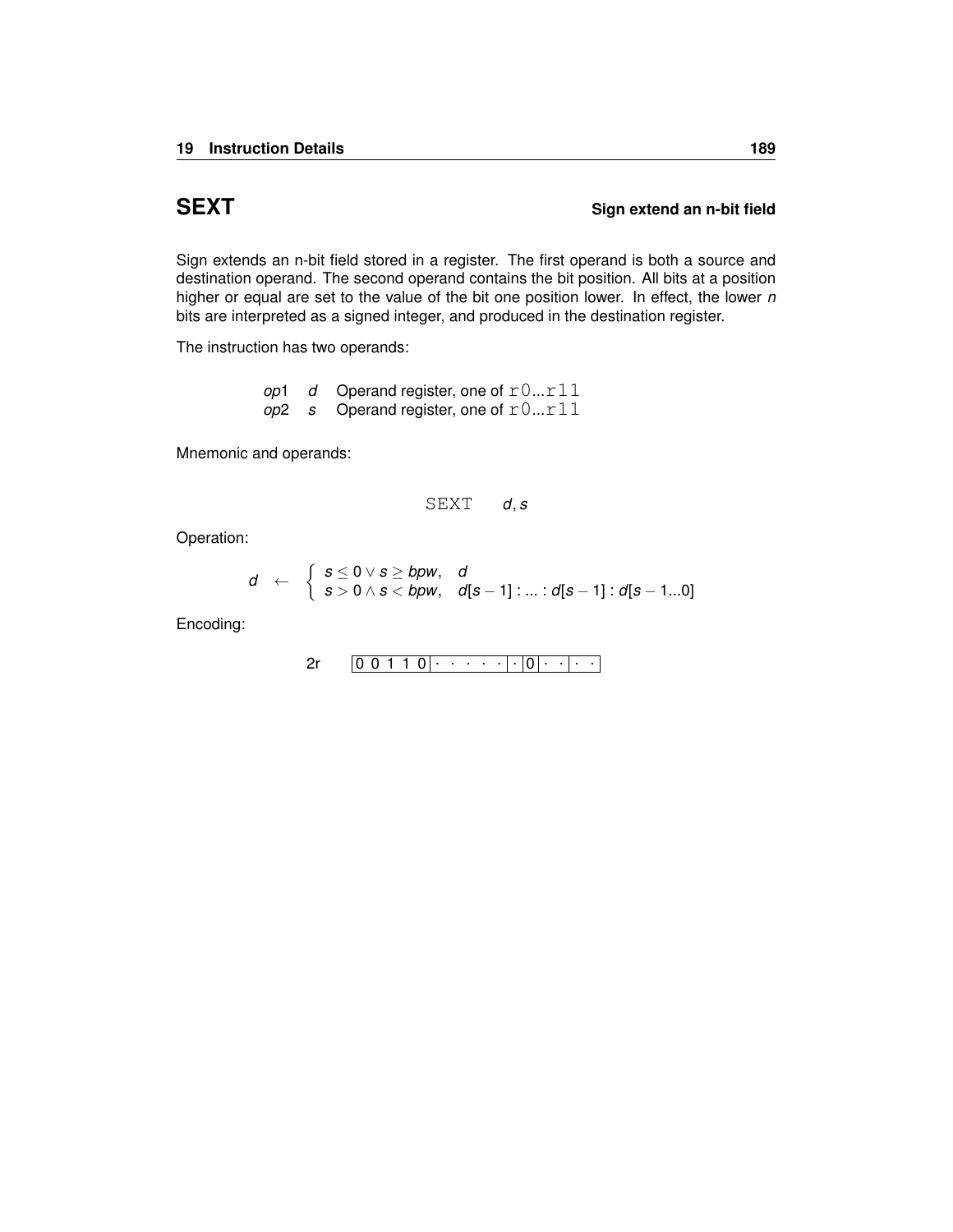## **SEXTI Sign extend an n-bit field immediate**

Sign extends an n-bit field stored in a register. The first operand is both a source and destination operand. The second operand contains the bit position. All bits at a position higher or equal are set to the value of the bit one position lower. In effect, the lower *n* bits are interpreted as a signed integer, and produced in the destination register.

The instruction has two operands:

*op*1 *d* Operand register, one of  $r0...r11$ *op*2 *bitp* A bit position; one of *bpw*, 1, 2, 3, 4, 5, 6, 7, 8, 16, 24, 32

Mnemonic and operands:

SEXTI *d*, *bitp*

Operation:

$$
d \leftarrow \begin{cases} \text{bity} \leq 0 \vee \text{bity} \geq \text{bpw}, & d \\ \text{bity} > 0 \wedge \text{bity} < \text{bpw}, & d[\text{bity} - 1] : ... : d[\text{bity} - 1] : d[\text{bity} - 1...0] \end{cases}
$$

Encoding:

$$
\mathsf{rus} \qquad \boxed{0\ 0\ 1\ 1\ 0}\cdot\cdot\cdot\cdot\cdot\cdot\cdot\cdot\cdot\cdot\cdot\cdot\cdot\cdot\cdot\cdot\cdot\cdot\cdot
$$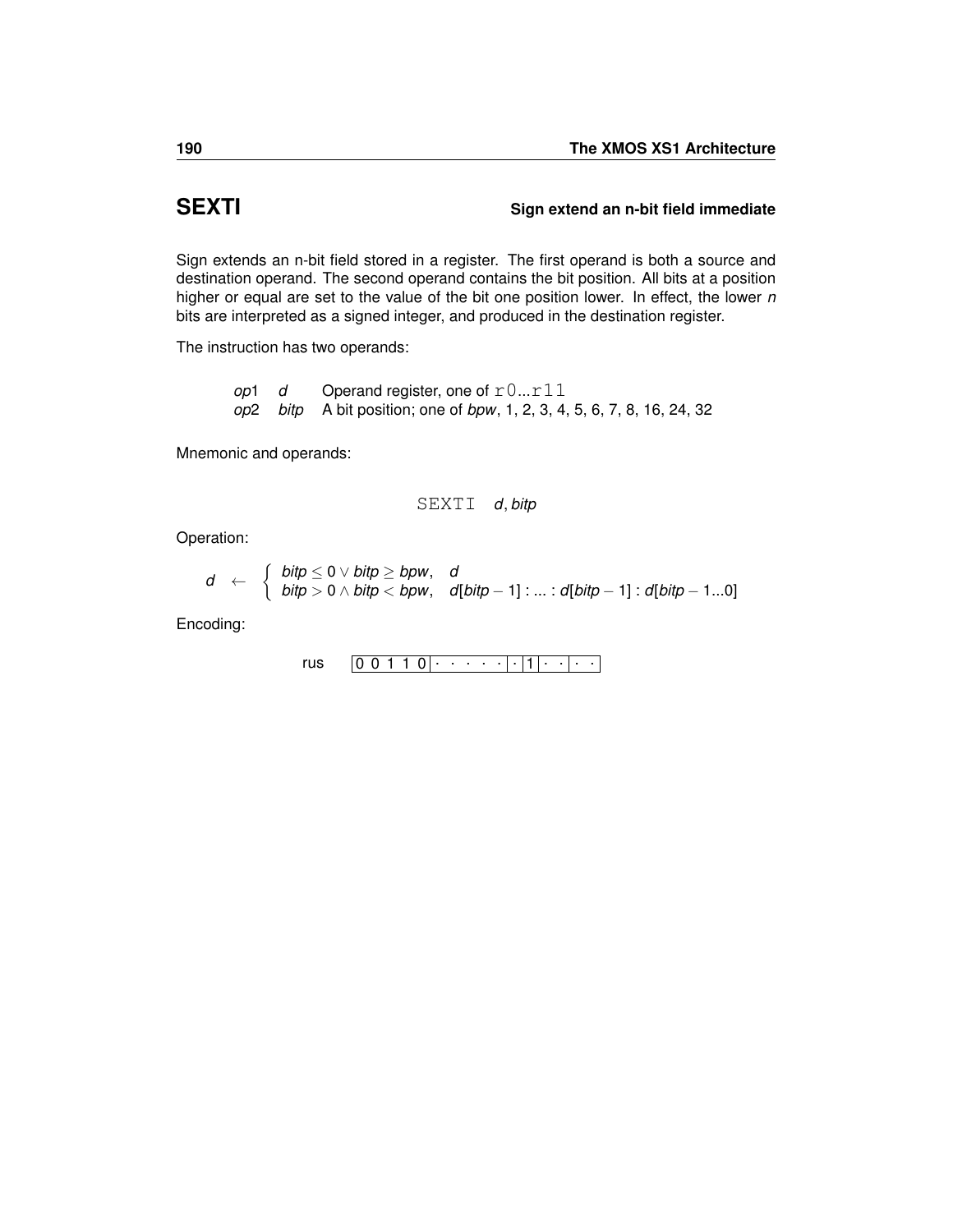The instruction has three operands:

| op1 | d Operand register, one of $r0r11$             |
|-----|------------------------------------------------|
|     | op2 x Operand register, one of $r0r11$         |
|     | <i>op</i> 3 y Operand register, one of $r0r11$ |

Mnemonic and operands:

$$
\texttt{SHL} \qquad d, x, y
$$

Operation:

$$
d \leftarrow \begin{cases} y < \text{bpw}, & x[\text{bpw} - y \dots 0] : 0 : \dots : 0 \\ y \geq \text{bpw}, & 0 \end{cases}
$$

Encoding:

0 0 1 0 0 . . . . . . . . . . . [3r](#page-230-0)

## **SHL** SHL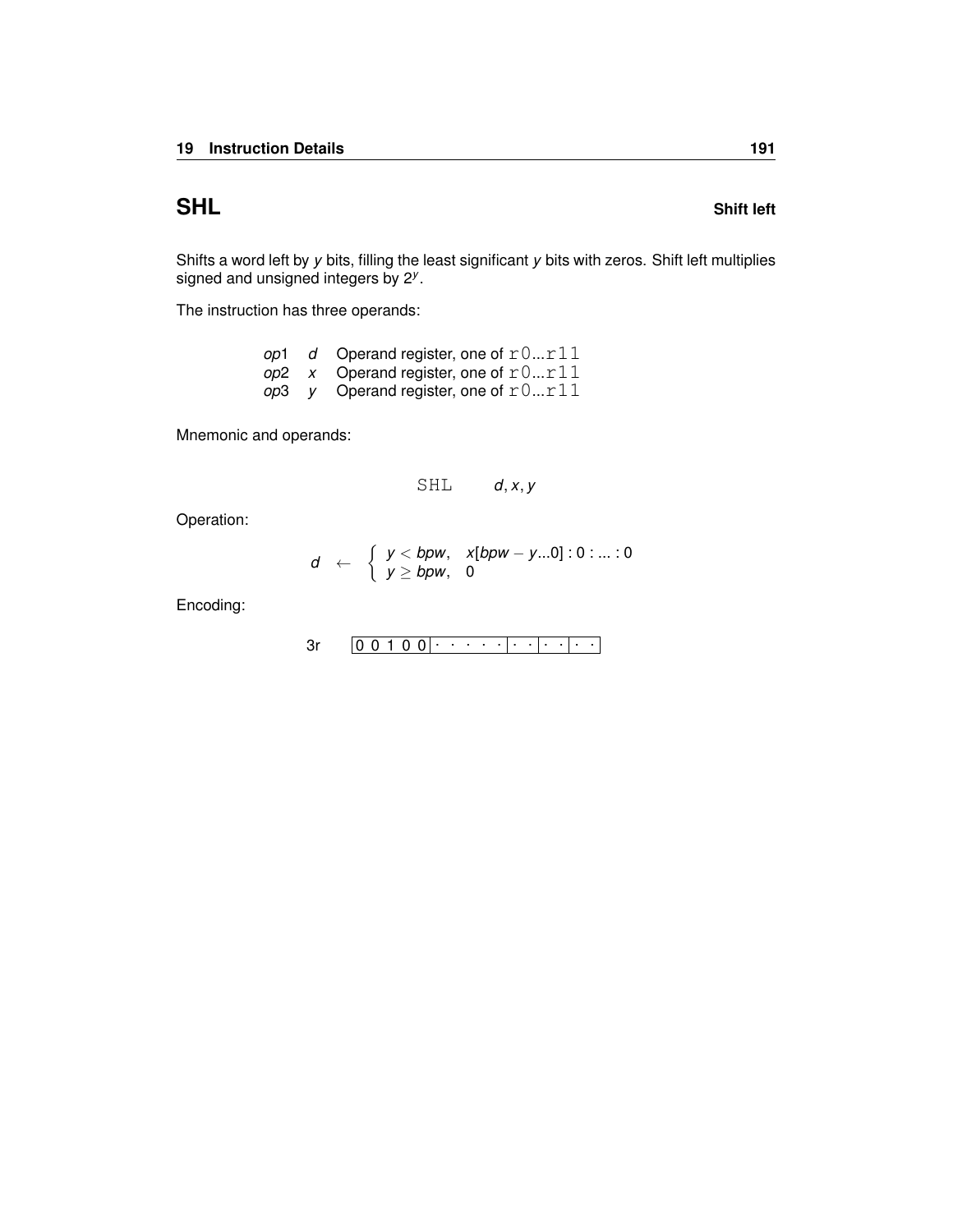## **SHLI Shift left immediate**

Shifts a word left by *bitp* bits, filling the least significant *bitp* bits with zeros. Shift left multiplies signed and unsigned integers by 2*bitp* .

The instruction has three operands:

|  | <i>op</i> 1 $d$ Operand register, one of $r0r11$                        |
|--|-------------------------------------------------------------------------|
|  | op2 $x$ Operand register, one of $r0r11$                                |
|  | op3 bitp A bit position; one of bpw, 1, 2, 3, 4, 5, 6, 7, 8, 16, 24, 32 |

Mnemonic and operands:

$$
\texttt{SHLI} \qquad d, x, \textit{bitp}
$$

Operation:

$$
d \leftarrow \begin{cases} \text{bity} < \text{bpw}, & x[\text{bpw} - \text{bity}...0]:0:...:0 \\ \text{bity} > \text{bpw}, & 0 \end{cases}
$$

Encoding:

$$
2rus \quad 1 0 1 0 0 | \cdot \cdot \cdot \cdot | \cdot \cdot | \cdot \cdot | \cdot \cdot |
$$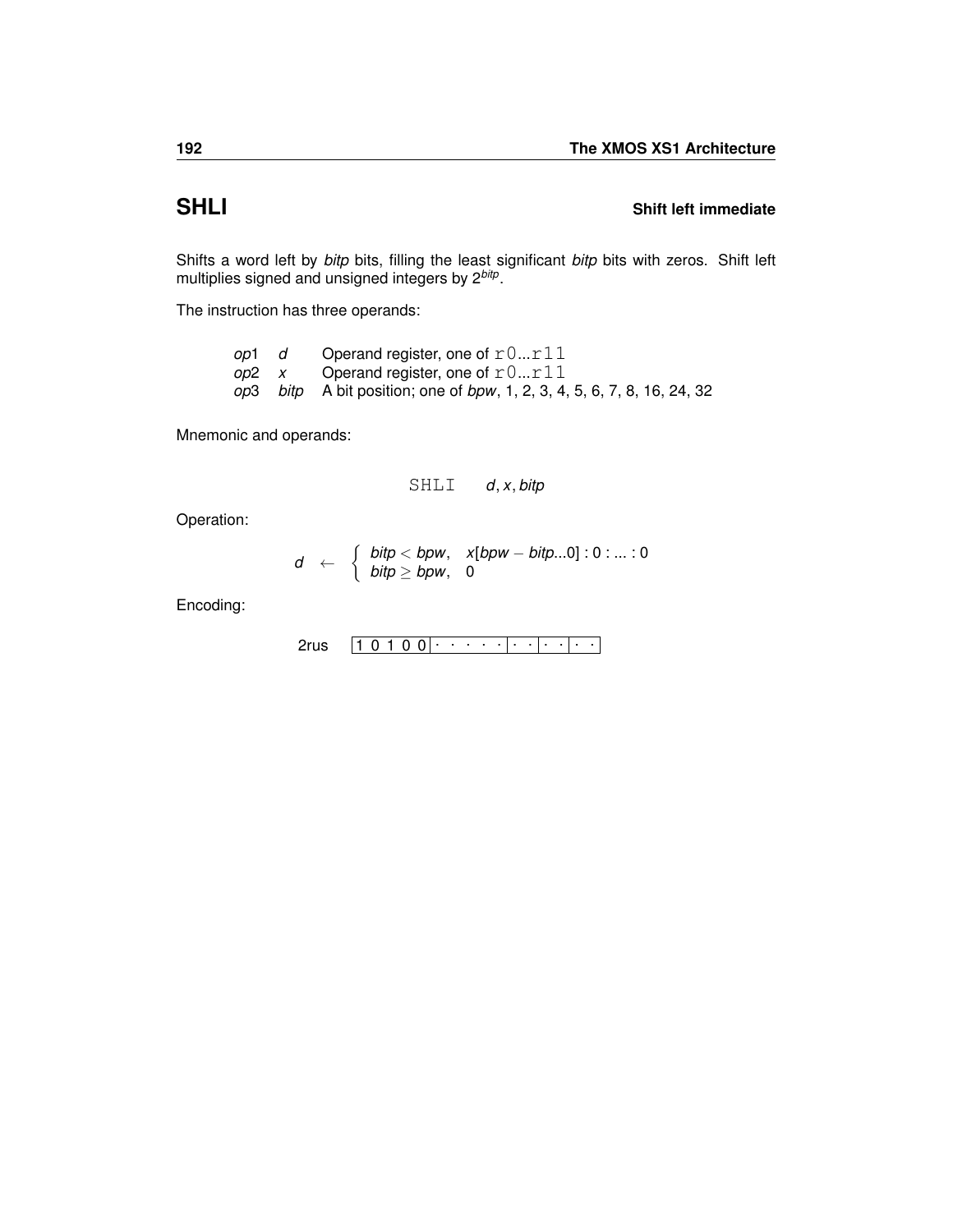Shifts a word right by *y* positions, filling the most significant *y* bits with zeros. This implements an unsigned divide by 2*<sup>y</sup>* .

For signed shifts, use [ASHR.](#page-54-0)

The instruction has three operands:

|  | op1 d Operand register, one of $r0r11$   |
|--|------------------------------------------|
|  | op2 $x$ Operand register, one of $r0r11$ |
|  | op3 y Operand register, one of $r0r11$   |

Mnemonic and operands:

$$
\text{SHR} \qquad d, x, y
$$

Operation:

$$
d \leftarrow \begin{cases} y < bpw, & 0:...:0:x[bpw-1...y] \\ y \geq bpw, & 0 \end{cases}
$$

Encoding:

$$
3r \qquad 0 \qquad 0 \qquad 1 \qquad 0 \qquad 1 \qquad \cdots \qquad \qquad \cdots \qquad \qquad \cdots
$$

## **SHR** SHR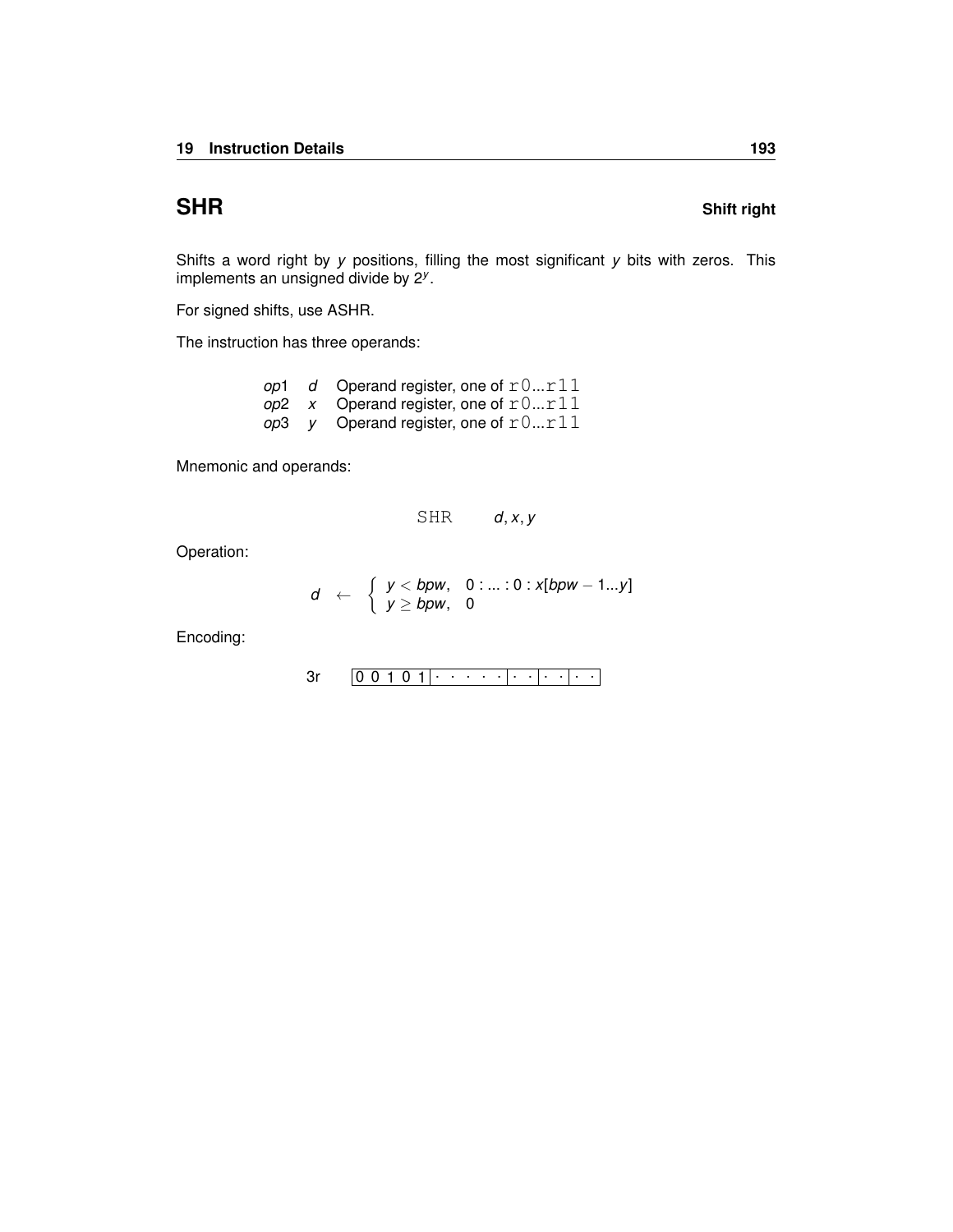## **SHRI Shift right immediate**

Shifts a word right by *bitp* positions, filling the most significant *bitp* bits with zeros. This implements an unsigned divide by 2*bitp* .

For signed shifts, use [ASHR.](#page-54-0)

The instruction has three operands:

|  | <i>op</i> 1 $d$ Operand register, one of $r0r11$                        |
|--|-------------------------------------------------------------------------|
|  | op2 $x$ Operand register, one of $r0r11$                                |
|  | op3 bitp A bit position; one of bpw, 1, 2, 3, 4, 5, 6, 7, 8, 16, 24, 32 |

Mnemonic and operands:

SHRI *d*, *x*, *bitp*

Operation:

$$
d \leftarrow \begin{cases} \text{bity} < \text{bpw}, & 0: \ldots: 0: x[\text{bpw} - 1 \ldots \text{bitp}] \\ \text{bitp} \geq \text{bpw}, & 0 \end{cases}
$$

Encoding:

$$
\text{2rus} \quad \boxed{1\ 0\ 1\ 0\ 1} \cdot \cdot \cdot \cdot \cdot \cdot \cdot \cdot \cdot \cdot \cdot \cdot \cdot \cdot \cdot \cdot \cdot \cdot
$$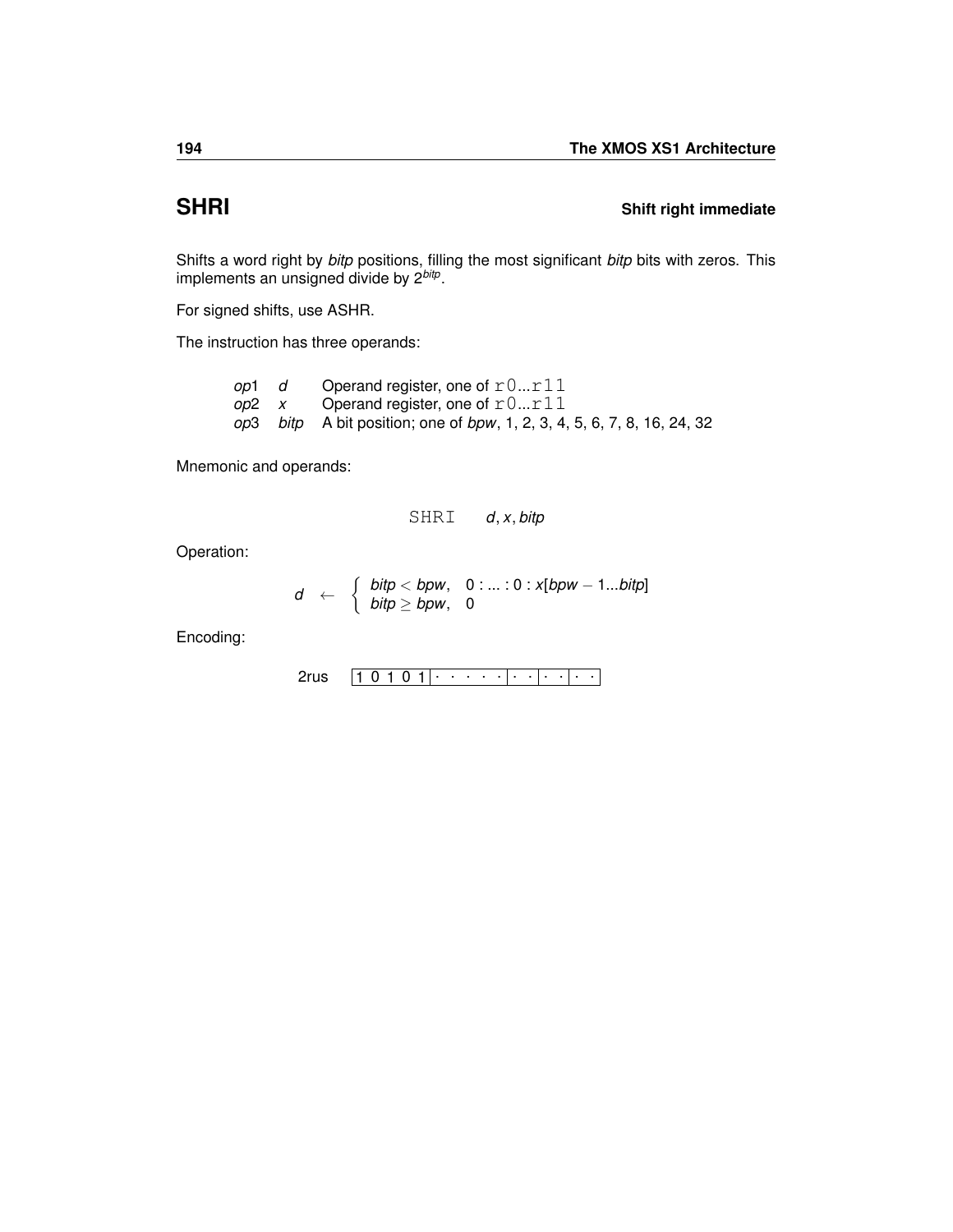## **SSYNC** Slave synchronise

Synchronises this thread with all threads associated with a synchroniser. SSYNC is used together with [MSYNC](#page-158-0) to implement a barrier, or together with [MJOIN](#page-155-0) in order to terminate a group of processes. SSYNC uses the synchroniser that was used to create this process in order to establish which other processes to synchronise with.

SSYNC clears the EEBLE bit, disabling any events from being issued; this commits the thread to synchronising. If the ININT bit is set, then SSYNC will not block; SSYNC should not be used inside an interrupt handler.

The instruction has no operands.

Mnemonic and operands:

## SSYNC

Operation:

```
sr[eeble] ← 0
if (slavessyn(tid) \ spaused = {tid}) ∧ msynsyn(tid)
then
      if mjoinsyn(tid)
      then
            forall thread ∈ slavessyn(tid)
: inusethread ← 0
            mjoin<sub>syn(tid)</sub> \leftarrow 0
      else
            spaused ← spaused \ slavessyn(tid)
      mpaused \leftarrow mpaused \setminus \{mstr_{syn(tid)}\}msyn_{syn(tid)} \leftarrow 0else
      spaused ← spaused ∪ {tid}
```
Encoding:

$$
0r \qquad \boxed{0\ 0\ 0\ 0\ 0\ 1\ 1\ 1\ 1\ 1\ 1\ 1\ 0\ 1\ 1\ 1\ 0\ 0}
$$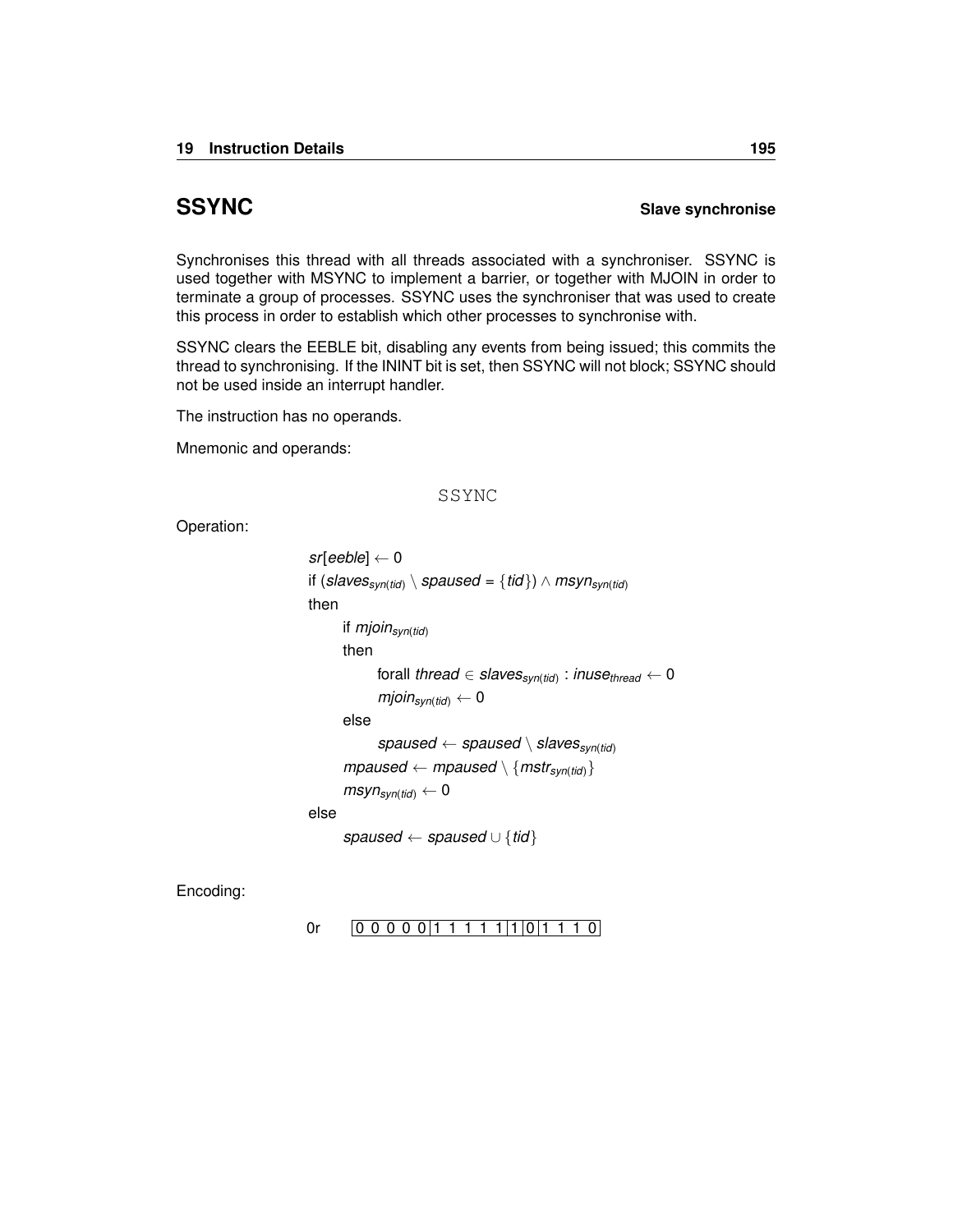## **ST16 16-bit store**

Stores 16 bits of a register into memory. The least significant 16 bits of the register are stored into the address computed using a base address (*b*) and index (*i*). The base address should be word-aligned, the index is multiplied by 2.

The instruction has three operands:

|  | op1 s Operand register, one of $r0r11$        |
|--|-----------------------------------------------|
|  | op2 b Operand register, one of $r0r11$        |
|  | op3 <i>i</i> Operand register, one of $r0r11$ |

Mnemonic and operands:

```
ST16 s, b, i
```
Operation:

```
mem[ea − bytenum][bitnum + 15...bitnum] ← s[15...0]
where ea \leftarrow b + i \times 2bytenum ← ea mod Bpw
        bitnum \leftarrow 16 \times (bytenum \div 2)
```
Encoding:

|  |  |  |  |  |  |  |  | 10000 11111 110 110 0 |
|--|--|--|--|--|--|--|--|-----------------------|

Conditions that raise an exception:

ET LOAD [STORE](#page-255-0) *b* is not 16-bit aligned (unaligned load), or does not point to a valid memory location.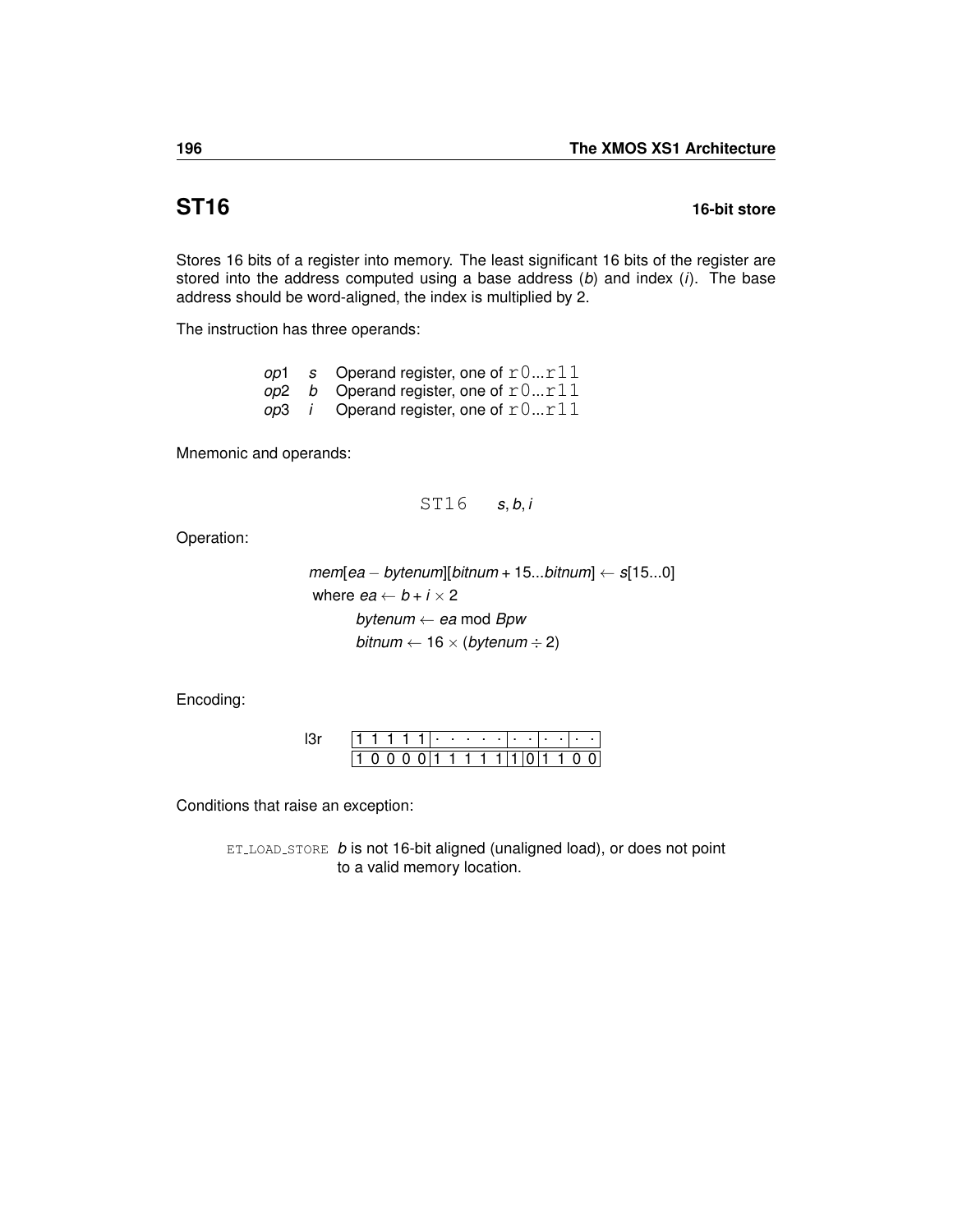Stores eight bits of a register into memory. The least significant 8 bits of the register are stored into the address computed using a base address (*b*) and index (*i*).

The instruction has three operands:

|  | op1 s Operand register, one of $r0r11$        |
|--|-----------------------------------------------|
|  | op2 b Operand register, one of $r0r11$        |
|  | op3 <i>i</i> Operand register, one of $r0r11$ |

Mnemonic and operands:

ST8 *s*, *b*, *i*

Operation:

 $mem[ea - bytenum][bitnum + 7...bitnum] \leftarrow s$ where  $ea \leftarrow b + i \times 2$ *bytenum* ← *ea* mod *Bpw bitnum* ← 8 × *bytenum*

Encoding:

|  |  |  |  | . |                   | . .         |  |  |
|--|--|--|--|---|-------------------|-------------|--|--|
|  |  |  |  |   | 1 1 1 1 1 1 1 1 1 | . 011 1 0 1 |  |  |

Conditions that raise an exception: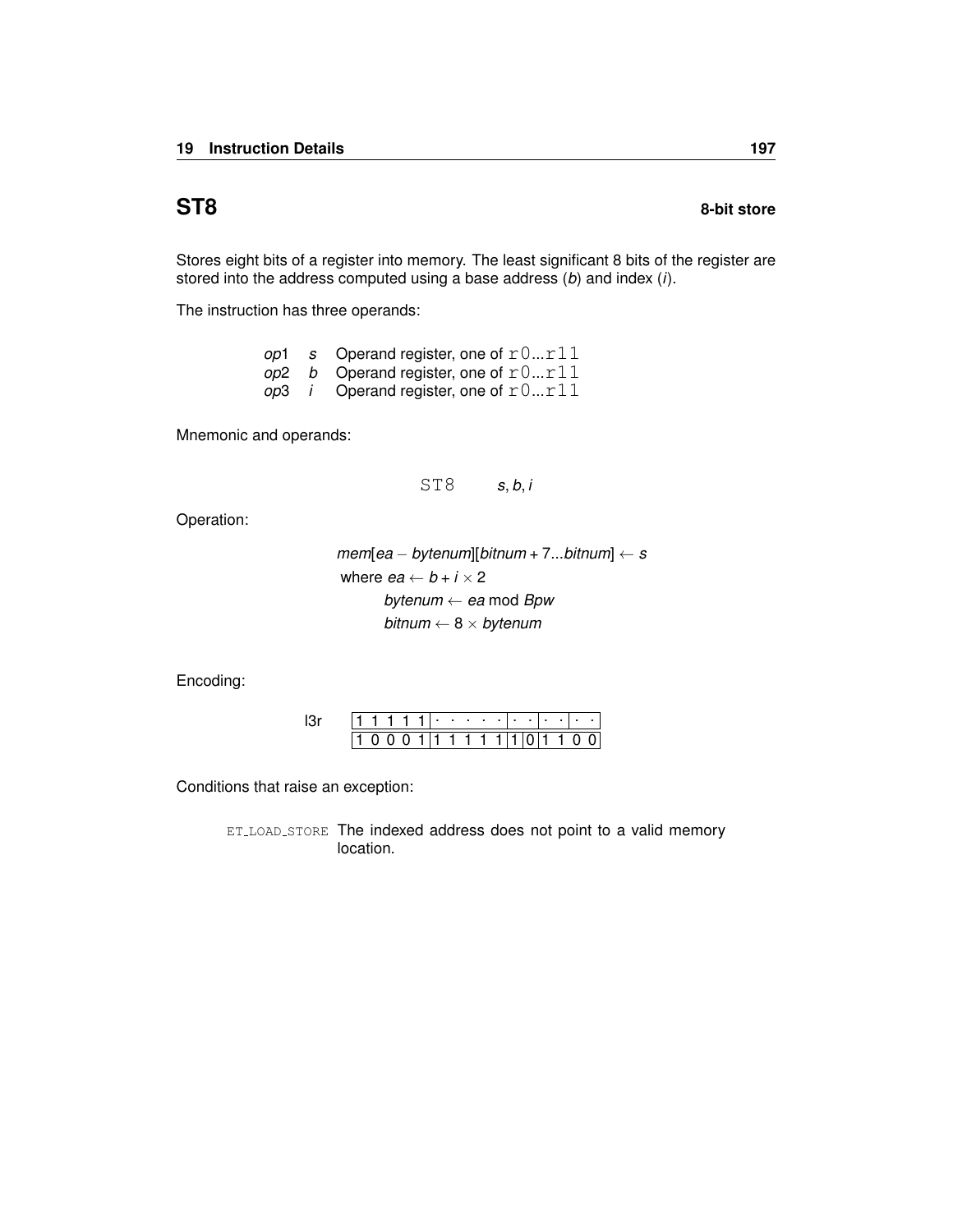<span id="page-201-0"></span>**STET Store ET on the stack**

Stores the value of ET on the stack at offset 4.

The value can be restored using [LDET.](#page-138-0) Together with [STSPC,](#page-203-0) [STSSR,](#page-204-0) and [STSED](#page-202-0) all or part of the state copied during an interrupt can be placed on the stack.

The instruction has no operands.

Mnemonic and operands:

STET

Operation:

$$
mem[sp+4\times Bpw] \leftarrow set
$$

Encoding:

$$
0r \qquad 0\ 0\ 0\ 0\ 1\ 1\ 1\ 1\ 1\ 1\ 1\ 1\ 1\ 1\ 1\ 0\ 1
$$

Conditions that raise an exception: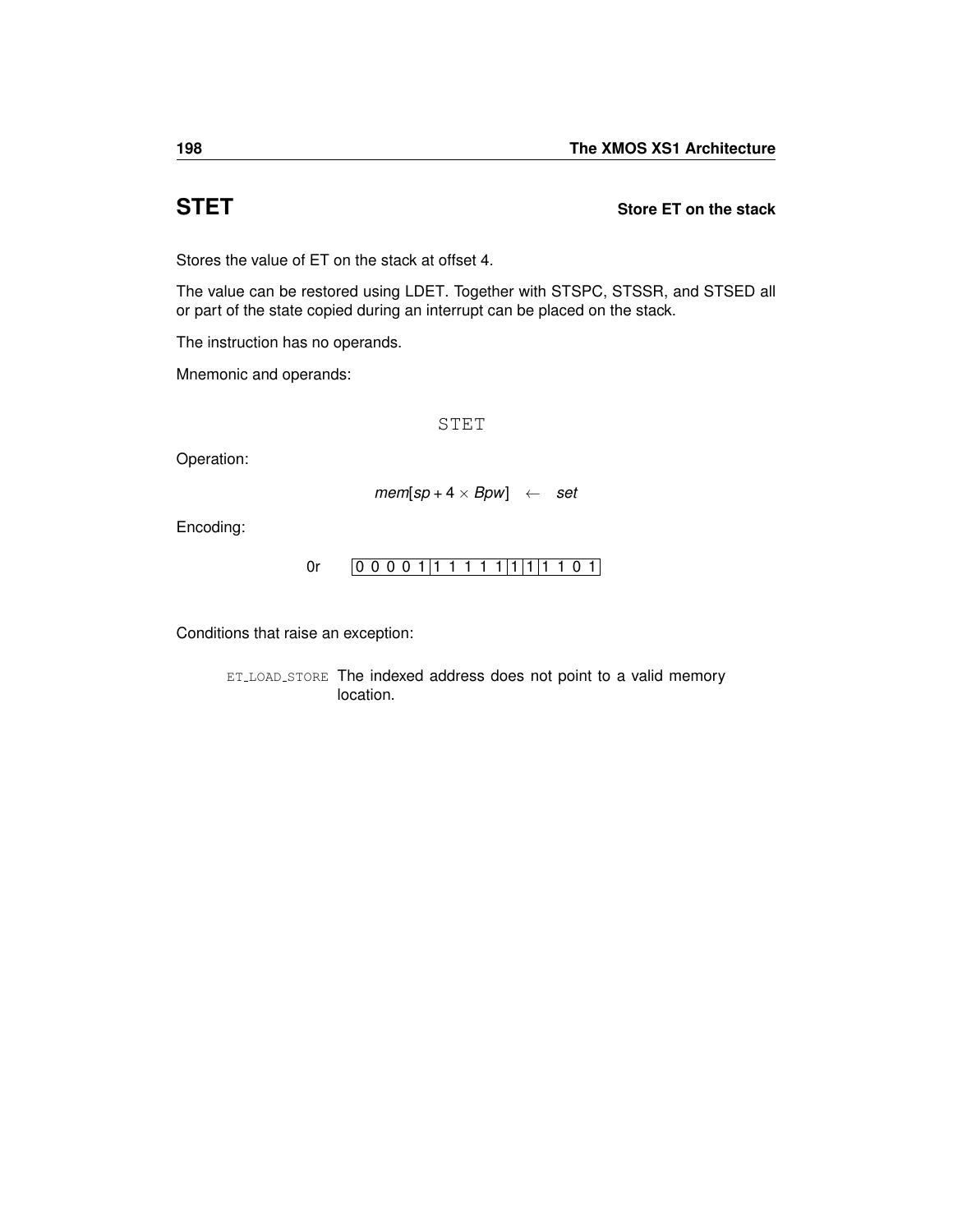<span id="page-202-0"></span>**STSED Store SED on the stack**

Stores the value of SED on the stack at offset 3.

The value can be restored using [LDSED.](#page-140-0) Together with [STSPC,](#page-203-0) [STSSR,](#page-204-0) and [STET](#page-201-0) all or part of the state copied during an interrupt can be placed on the stack.

The instruction has no operands.

Mnemonic and operands:

STSED

Operation:

 $mem[sp + 3 \times Bpw] \leftarrow sed$ 

Encoding:

[0r](#page-246-0) 0 0 0 0 1 1 1 1 1 1 1 1 1 1 1 0 0

Conditions that raise an exception: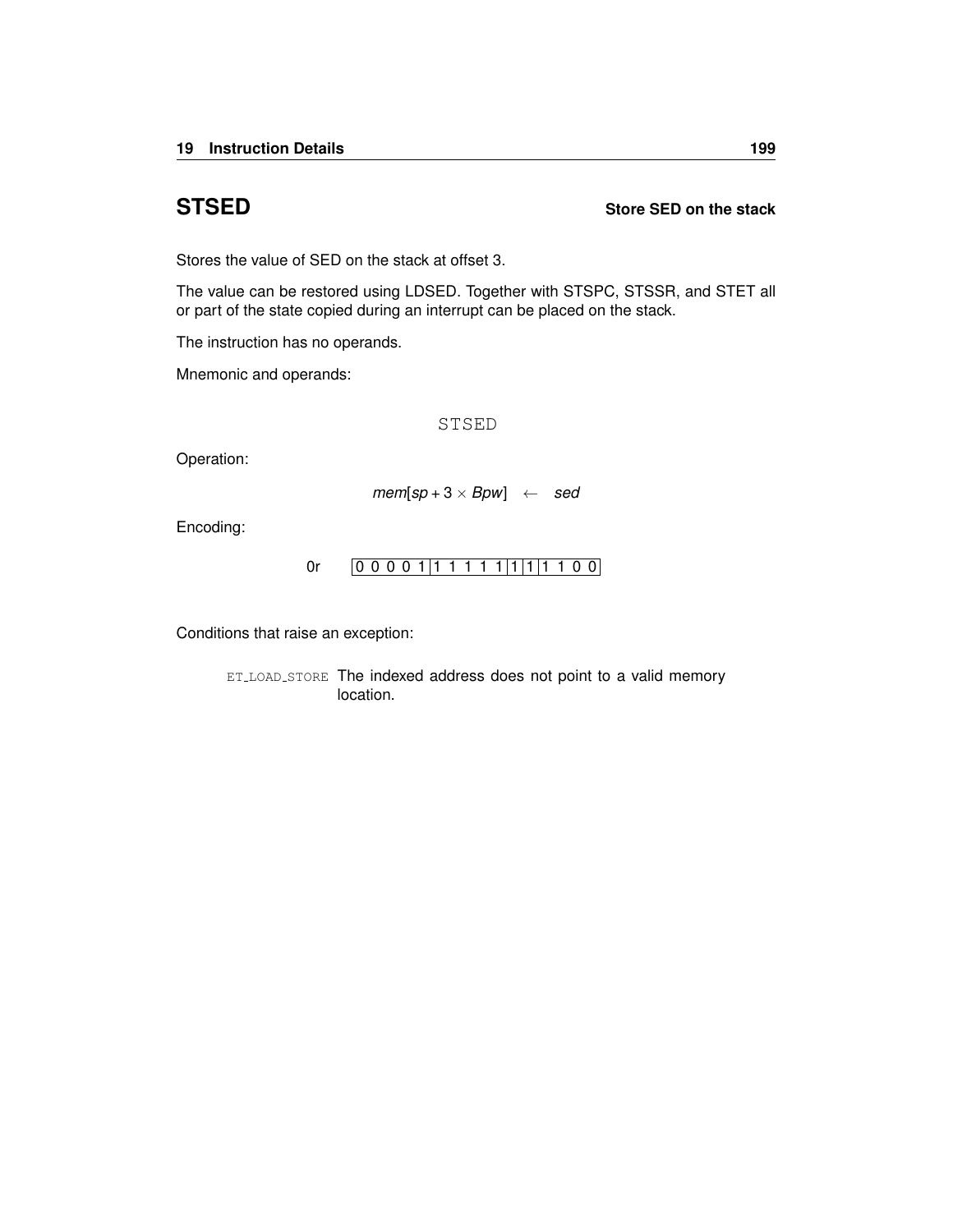## <span id="page-203-0"></span>**STSPC Store SPC on the stack**

Stores the value of SPC on the stack at offset 1.

The value can be restored using [LDSPC.](#page-141-0) Together with [STET,](#page-201-0) [STSSR,](#page-204-0) and [STSED](#page-202-0) all or part of the state copied during an interrupt can be placed on the stack.

The instruction has no operands.

Mnemonic and operands:

STSPC

Operation:

$$
mem[sp+1 \times Bpw] \leftarrow spc
$$

Encoding:

$$
0r \qquad 0\ 0\ 0\ 0\ 1\ 1\ 1\ 1\ 1\ 1\ 1\ 1\ 0\ 1\ 1\ 0\ 1
$$

Conditions that raise an exception: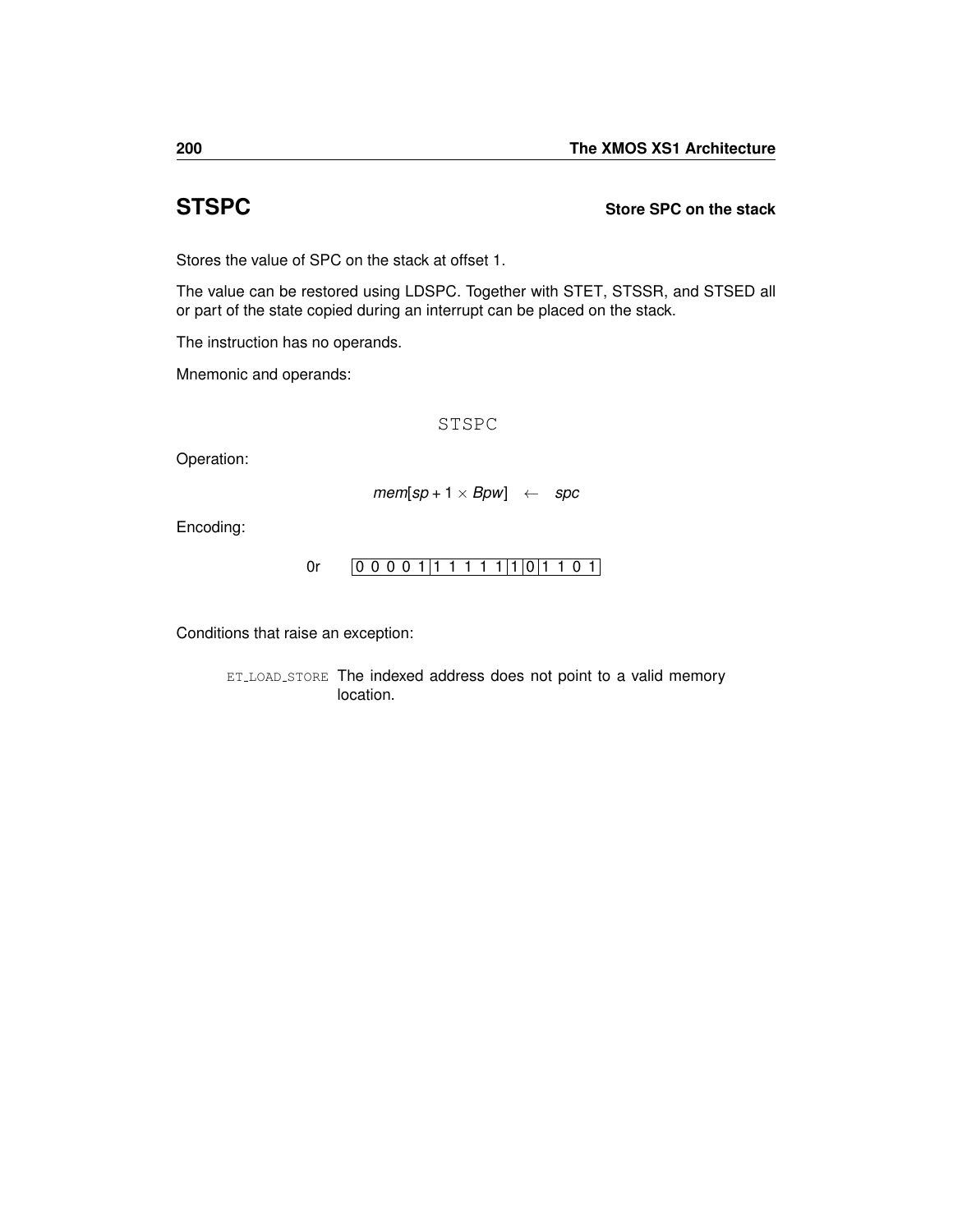## <span id="page-204-0"></span>**STSSR Store the SSR to the stack**

Stores the value of SSR on the stack at offset 2.

The value can be restored using [LDSSR.](#page-142-0) Together with [STET,](#page-201-0) [STSPC,](#page-203-0) and [STSED](#page-202-0) all or part of the state copied during an interrupt can be placed on the stack.

The instruction has no operands.

Mnemonic and operands:

STSSR

Operation:

$$
mem[sp + 2 \times Bpw] \leftarrow ssr
$$

Encoding:

$$
0r \qquad 0\ 0\ 0\ 0\ 1\ 1\ 1\ 1\ 1\ 1\ 1\ 1\ 0\ 1\ 1\ 1\ 1
$$

Conditions that raise an exception: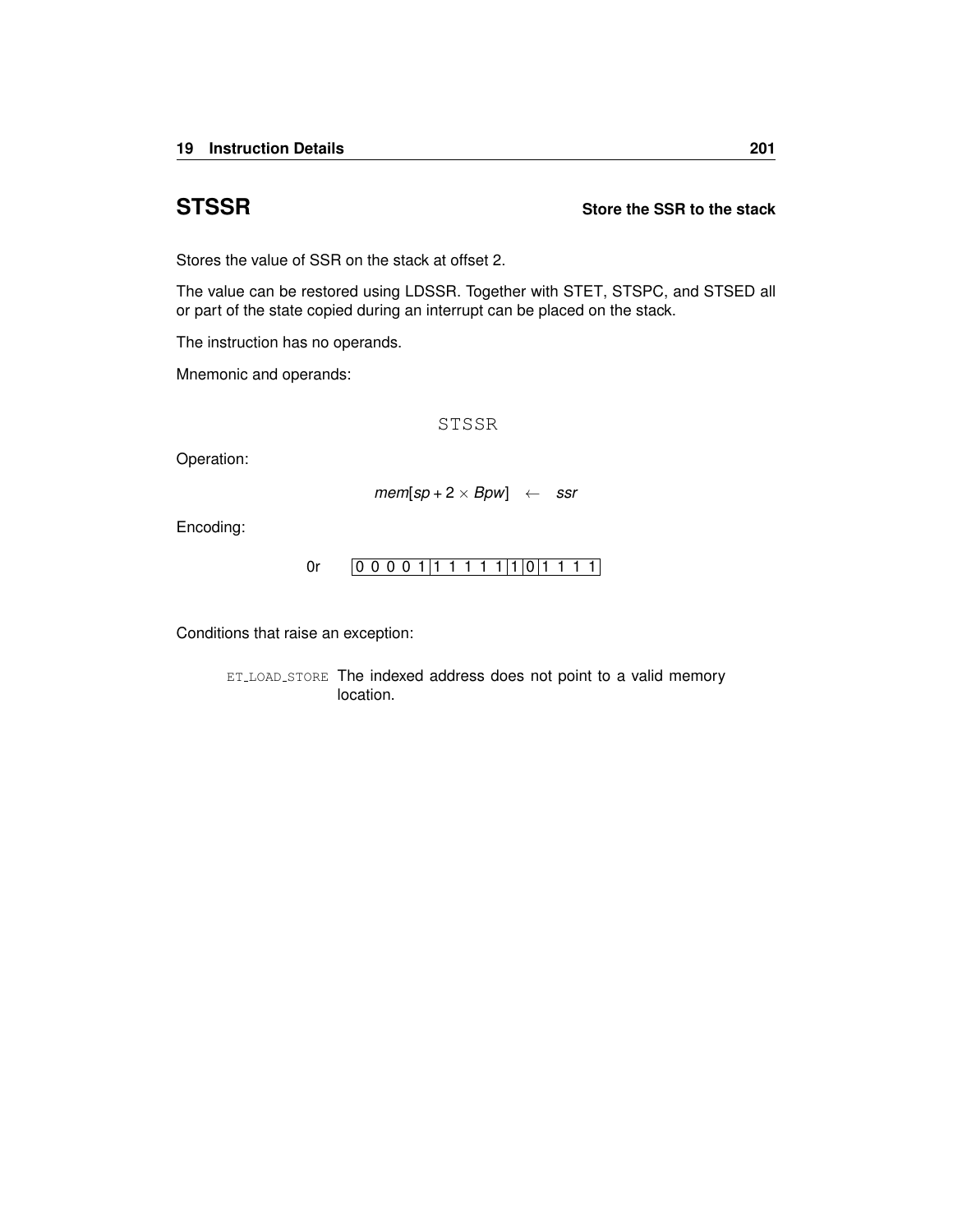## <span id="page-205-0"></span>**STW** Store word

Stores a word in memory, at a location specified by a base address and an index. The index is multiplied by the size of a word, the base address must be word aligned.

The immediate version, [STWI,](#page-206-0) implements a store into a structured data type, the version with registers only, [STW,](#page-205-0) implements a store into an array.

The instruction has three operands:

|  | op1 s Operand register, one of $r0r11$        |
|--|-----------------------------------------------|
|  | op2 b Operand register, one of $r0r11$        |
|  | op3 <i>i</i> Operand register, one of $r0r11$ |

Mnemonic and operands:

STW *s*, *b*, *i*

Operation:

 $mem[b + i \times Bpw] \leftarrow s$ 

Encoding:

|  |  |  |  | . |          |  |  |     |  |
|--|--|--|--|---|----------|--|--|-----|--|
|  |  |  |  |   | 01111111 |  |  | 1 O |  |

Conditions that raise an exception:

ET\_LOAD\_[STORE](#page-255-0) *b* is not word aligned, or the indexed address does not point to a valid memory location.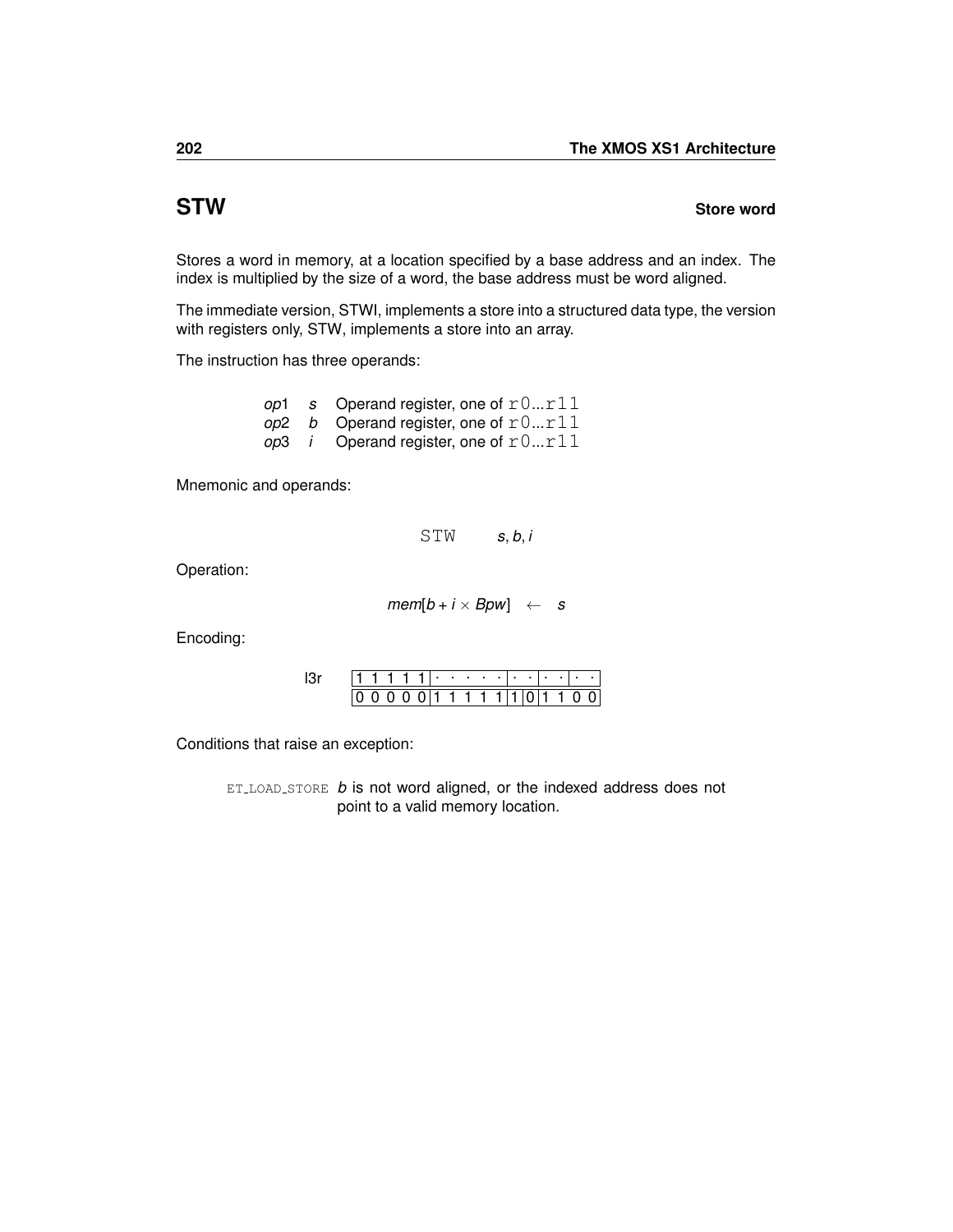## <span id="page-206-0"></span>**STWI Store word immediate**

Stores a word in memory, at a location specified by a base address and an index. The index is multiplied by the size of a word, the base address must be word aligned.

The immediate version, [STWI,](#page-206-0) implements a store into a structured data type, the version with registers only, [STW,](#page-205-0) implements a store into an array.

The instruction has three operands:

*op*1 *s* Operand register, one of  $r0...r11$  $op2$  *b* Operand register, one of  $r0...r11$ *op*3 *i* An integer in the range 0...11

Mnemonic and operands:

STWI *s*, *b*, *i*

Operation:

 $mem[b + i \times Bpw] \leftarrow s$ 

Encoding:

0 0 0 0 0 . . . . . . . . . . . [2rus](#page-232-0)

Conditions that raise an exception:

ET\_LOAD\_[STORE](#page-255-0) *b* is not word aligned, or the indexed address does not point to a valid memory location.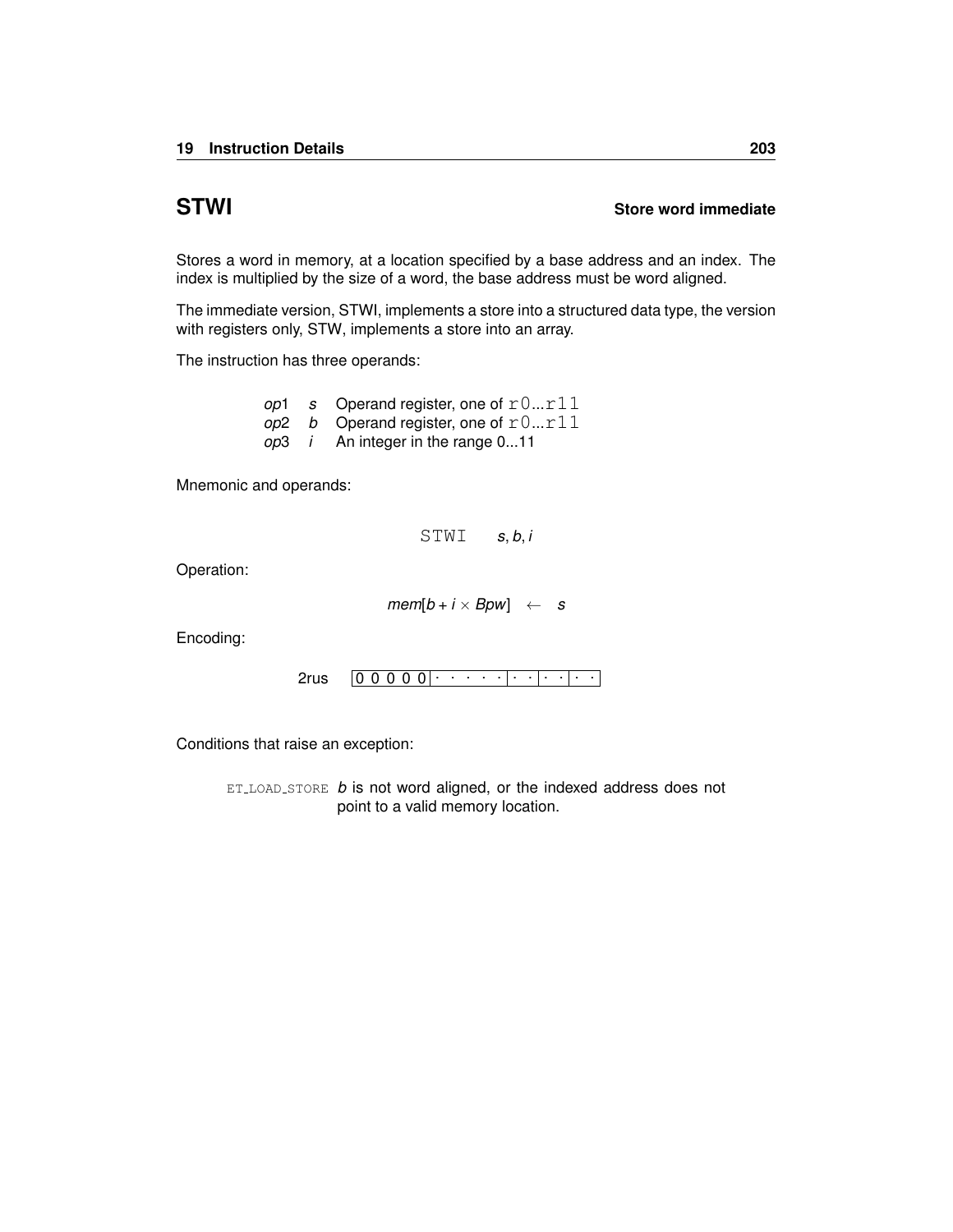## <span id="page-207-0"></span>**STWDP** Store word in data pool

Stores a word in the data area, using a constant offset from the data pointer. The offset is specified in words. STWDP can be used to write to global variables.

The instruction has two operands:

*op*1 *s* Any of r0...r11, cp, dp, sp, lr  $op2 \quad u_{16}$  A 16-bit immediate in the range 0...65535. If  $u_{16}$  < 64, the instruction requires no prefix

Mnemonic and operands:

 $STWDP$  *s*,  $u_{16}$ 

Operation:

 $mem[dp + u_{16} \times Bpw] \leftarrow s$ 

Encoding:

 $0 1 0 1 0 0$  . . . . . . . . . . [ru6](#page-234-0)

or prefixed for long immediates:

|  |  |  | ٠ |                              |        | the company's company's company's |          | $\sim$ |  |
|--|--|--|---|------------------------------|--------|-----------------------------------|----------|--------|--|
|  |  |  | ٠ | $\sim$ 100 $\sim$ 100 $\sim$ | $\sim$ |                                   | $\cdots$ | ٠      |  |

Conditions that raise an exception:

ET LOAD [STORE](#page-255-0) *dp* is not word aligned, or the indexed address does not point to a valid memory location.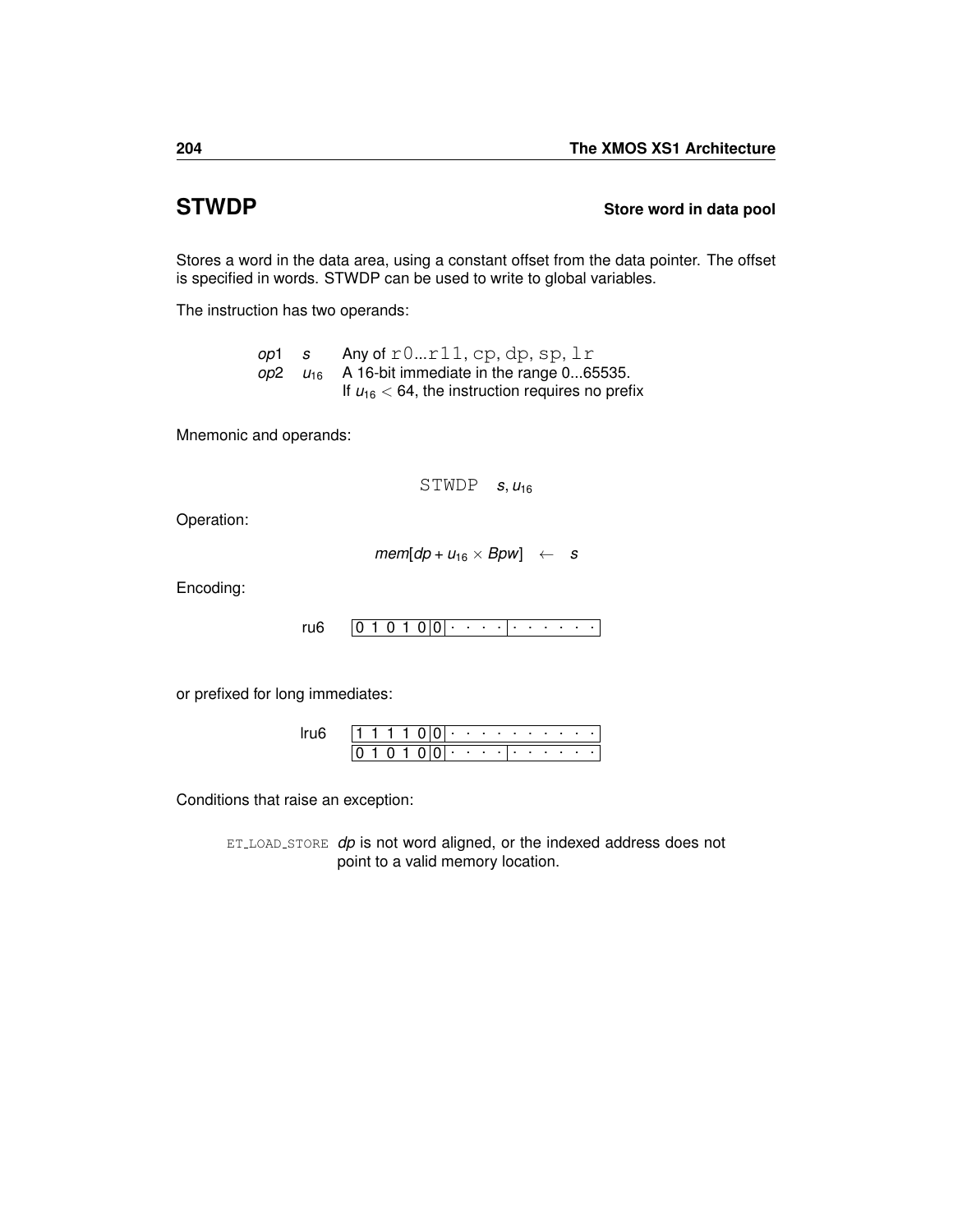## <span id="page-208-0"></span>**STWSP Store word on stack**

Stores a word on the stack, using a constant offset from the stack pointer. The offset is specified in words. STWSP used to write to stack variables.

The instruction has two operands:

*op*1 *s* Any of r0...r11, cp, dp, sp, lr  $op2 \quad u_{16}$  A 16-bit immediate in the range 0...65535. If  $u_{16}$  < 64, the instruction requires no prefix

Mnemonic and operands:

STWSP *s*, *u*<sup>16</sup>

Operation:

 $mem[sp + u_{16} \times Bpw] \leftarrow s$ 

Encoding:

 $0 1 0 1 0 |1|$   $\cdot \cdot \cdot \cdot$  . . . . . . [ru6](#page-234-0)

or prefixed for long immediates:

|  |  |  |   | ٠   |                 |         | the company of the company of the | . .              |   |  |
|--|--|--|---|-----|-----------------|---------|-----------------------------------|------------------|---|--|
|  |  |  | ı | . . | <b>Contract</b> | $\cdot$ |                                   | $\sim$ 100 $\pm$ | ٠ |  |

Conditions that raise an exception:

ET LOAD [STORE](#page-255-0) *sp* is not word aligned, or the indexed address does not point to a valid memory location.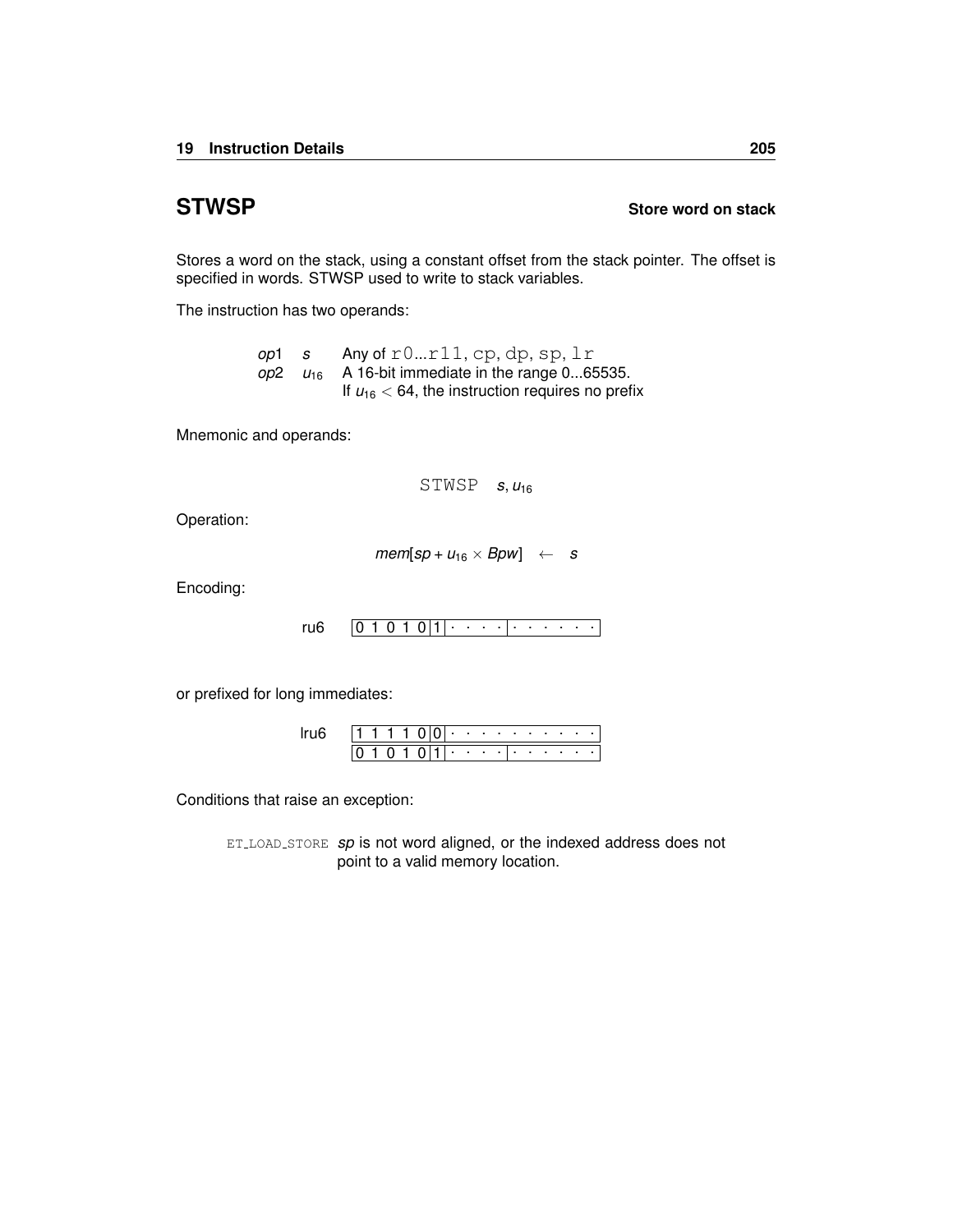## **SUB Integer unsigned subtraction**

Computes the difference between two words. No check on overflow is performed, and the result is produced modulo 2*bpw* .

If a borrow is required, then the [LSUB](#page-152-0) instruction should be used. [LSU](#page-151-0) and [LSS](#page-150-0) should be used to compare signed and unsigned integers.

The instruction has three operands:

|  | op1 $d$ Operand register, one of $r0r11$ |
|--|------------------------------------------|
|  | op2 $x$ Operand register, one of $r0r11$ |
|  | op3 y Operand register, one of $r0r11$   |

Mnemonic and operands:

SUB *d*, *x*, *y*

Operation:

$$
d \leftarrow (2^{bpw} + x - y) \mod 2^{bpw}
$$

Encoding:

0 0 0 1 1 . . . . . . . . . . . [3r](#page-230-0)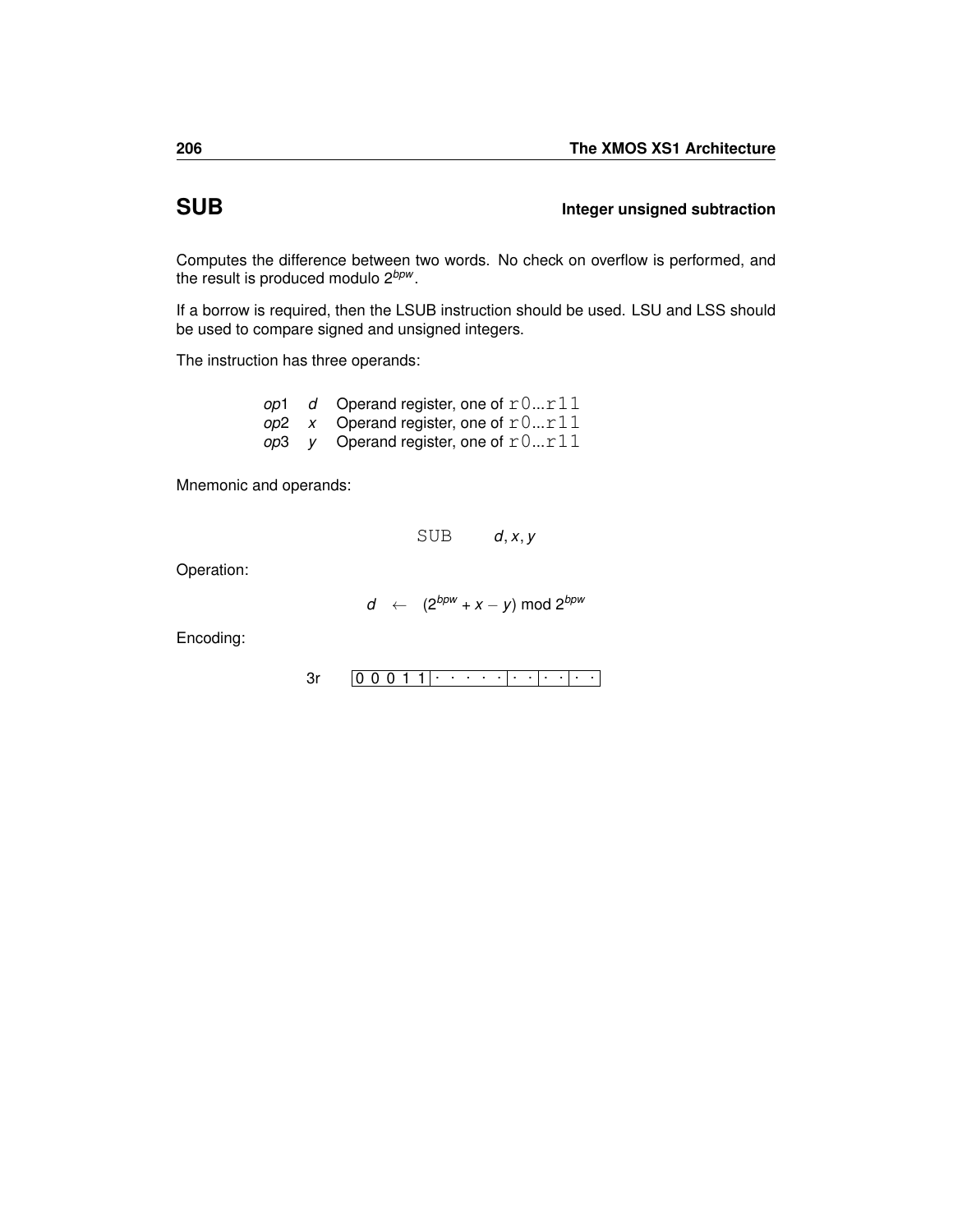## **SUBI Integer unsigned subtraction immediate**

Computes the difference between two words. No check on overflow is performed, and the result is produced modulo 2*bpw* .

If a borrow is required, then the [LSUB](#page-152-0) instruction should be used. [LSU](#page-151-0) and [LSS](#page-150-0) should be used to compare signed and unsigned integers.

The instruction has three operands:

| op1 | d Operand register, one of $r0r11$      |
|-----|-----------------------------------------|
|     | op2 x Operand register, one of $r0r11$  |
|     | $op3 \t us$ An integer in the range 011 |

Mnemonic and operands:

SUBI *d*, *x*, *u<sup>s</sup>*

Operation:

*d* ←  $(2^{bpw} + x - u_s)$  mod  $2^{bpw}$ 

Encoding:

 $2$ rus  $\boxed{1\ 0\ 0\ 1\ 1}\cdot\ \cdot\ \cdot\ \cdot\ \cdot\ \cdot\ \cdot\ \cdot\ \cdot\ \cdot\ \cdot\ \cdot$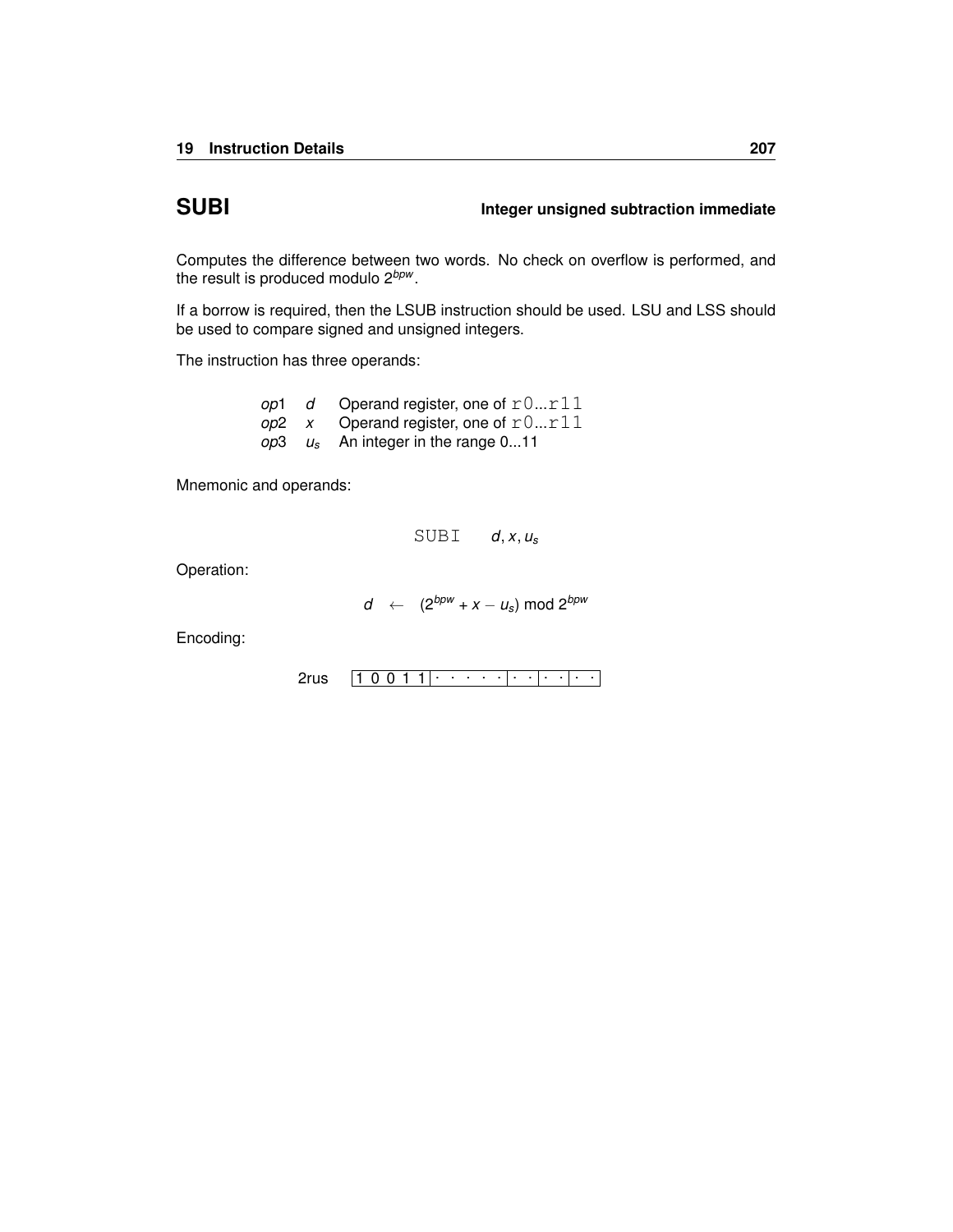## **SYNCR Synchronise a resource**

Synchronise with a port to ensure all data has been output. This instruction completes once all data has been shifted out of the port, and the last port width of data has been held for one clock period.

The instruction has one operand:

*op*1 *r* Operand register, one of  $r0...r11$ 

Mnemonic and operands:

SYNCR *r*

Operation:

*syncr*(*r*)

Encoding:

$$
1r \qquad \boxed{1\ 0\ 0\ 0\ 0}\ \boxed{1\ 1\ 1\ 1\ 1}\ \boxed{1}\ \cdot\ \cdot\ \cdot\ \cdot
$$

Conditions that raise an exception:

ET\_[RESOURCE](#page-259-0)\_DEP Resource illegally shared between threads ET ILLEGAL [RESOURCE](#page-254-0) *r* is not a port resource, or the resource is not in use.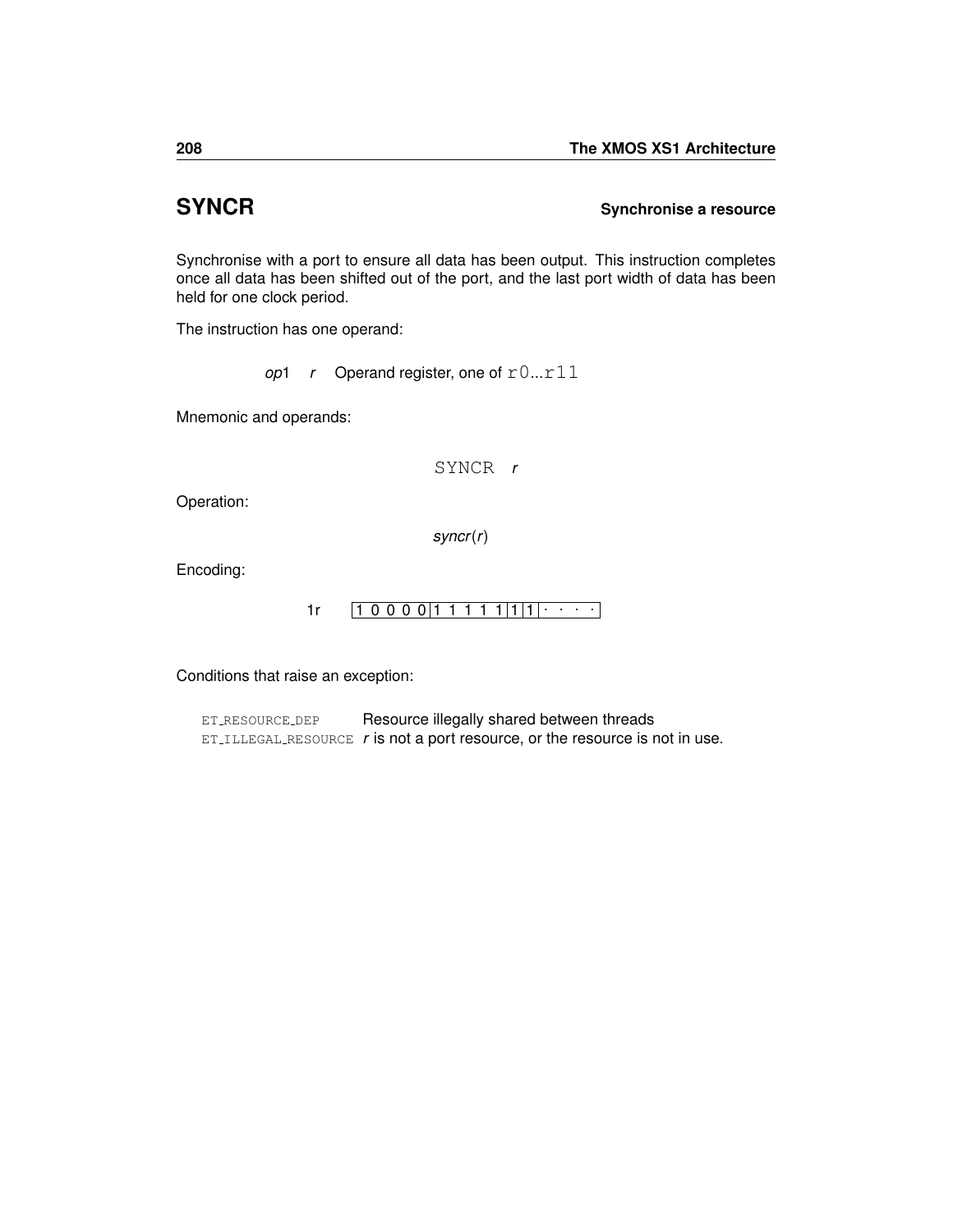# **TESTLCL Test local**

Tests if a channel end is connected to a local channel end or to a remote channel end. It produces 1 (true) in the destination register if the channel end is local, and 0 (false) if the channel end is remote. The instruction will raise an exception if the resource supplied is not a channel end or an unconnected channel end.

The instruction has two operands:

*op*1 *d* Operand register, one of  $r0...r11$ *op*2 *r* Operand register, one of r0...r11

Mnemonic and operands:

$$
\mathtt{TESTLCLd}, r
$$

Operation:

$$
d \leftarrow \begin{cases} d_r[bpw - 1..16] = r[bpw - 1..16], & 1 \\ d_r[bpw - 1..16] \neq r[bpw - 1..16], & 0 \end{cases}
$$

Encoding:

|  |  |     | ٠ | <b>Contract Contract</b> | ٠ |  | ٠ | ٠ |  |
|--|--|-----|---|--------------------------|---|--|---|---|--|
|  |  | 011 |   | -13                      |   |  |   |   |  |

Conditions that raise an exception:

| ET_RESOURCE_DEP | Resource illegally shared between threads                                          |
|-----------------|------------------------------------------------------------------------------------|
|                 | $ET$ _ILLEGAL_RESOURCE r is not pointing to a channel resource, or the resource is |
|                 | not in use.                                                                        |
|                 | $ET$ ILLEGAL RESOURCE $r$ is a channel end, and the destination has not been set.  |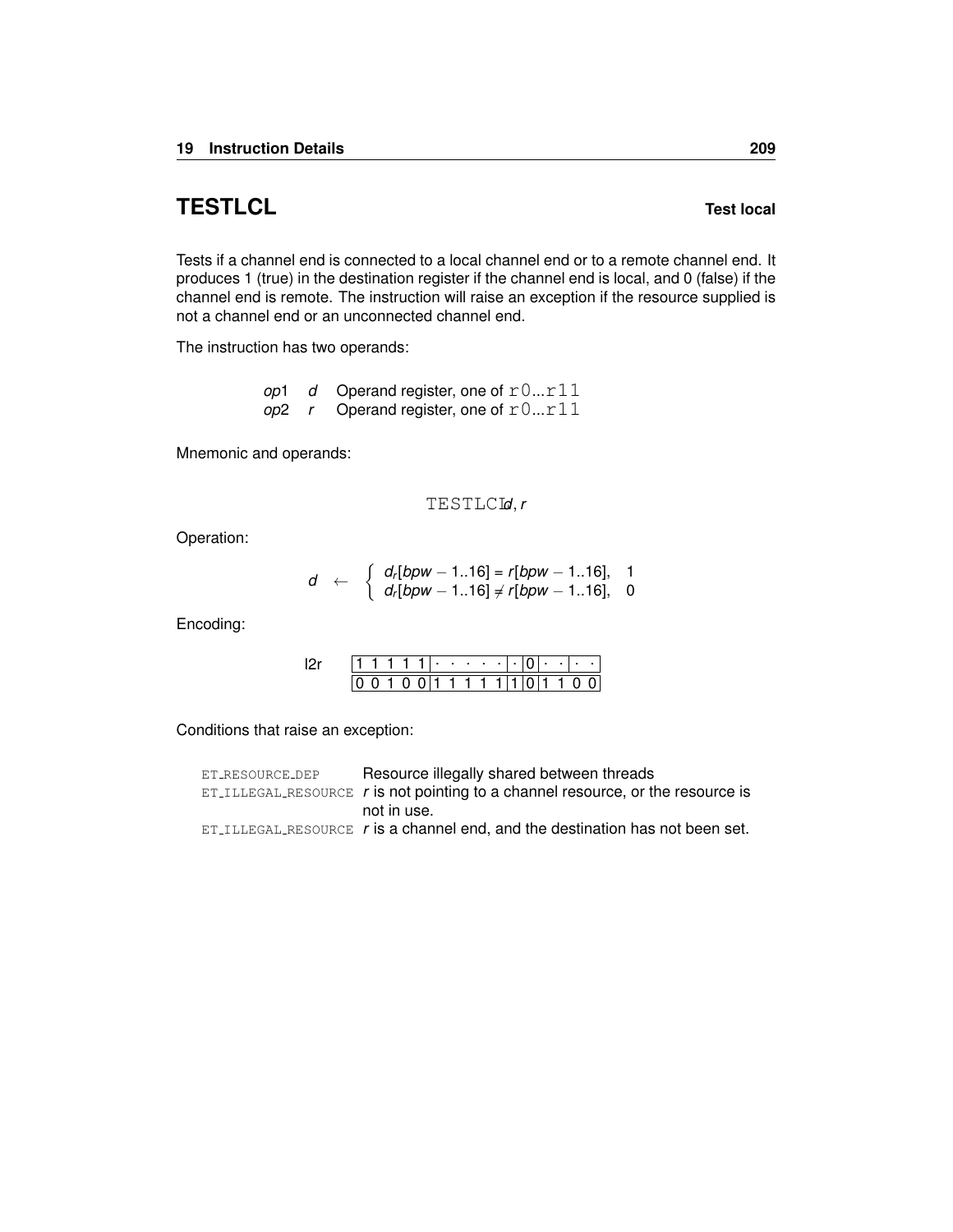## **TESTCT Test for control token**

Test whether the next token on a channel  $(r)$  is a control token. If the channel contains a control token, then 1 (true) will be produced in the destination register, otherwise 0 (false) will be produced.

This instruction pauses if the channel does not have a token available to be read.

In contrast to [CHKCT](#page-71-0) this test does not trap, and does not discard the control token. TESTCT can be used to implement complex protocols over channels.

The instruction has two operands:

*op*1 *d* Operand register, one of  $r0...r11$  $op2$  *r* Operand register, one of  $r0...r11$ 

Mnemonic and operands:

$$
\texttt{TESTCT}\ d, r
$$

Operation:

$$
d \leftarrow \left\{\begin{array}{ll}\textit{hasctoken}(r), & 1 \\ \neg \textit{hasctoken}(r), & 0\end{array}\right.
$$

Encoding:

$$
2r \qquad \boxed{1\ 0\ 1\ 1\ 1|\cdot\cdot\cdot\cdot\cdot|\cdot|1|\cdot\cdot|\cdot\cdot}
$$

Conditions that raise an exception:

| ET_RESOURCE_DEP | Resource illegally shared between threads                                                  |
|-----------------|--------------------------------------------------------------------------------------------|
|                 | $ET_{\text{ILLEGAL-RESOURCE}}$ r is not pointing to a channel resource, or the resource is |
|                 | not in use.                                                                                |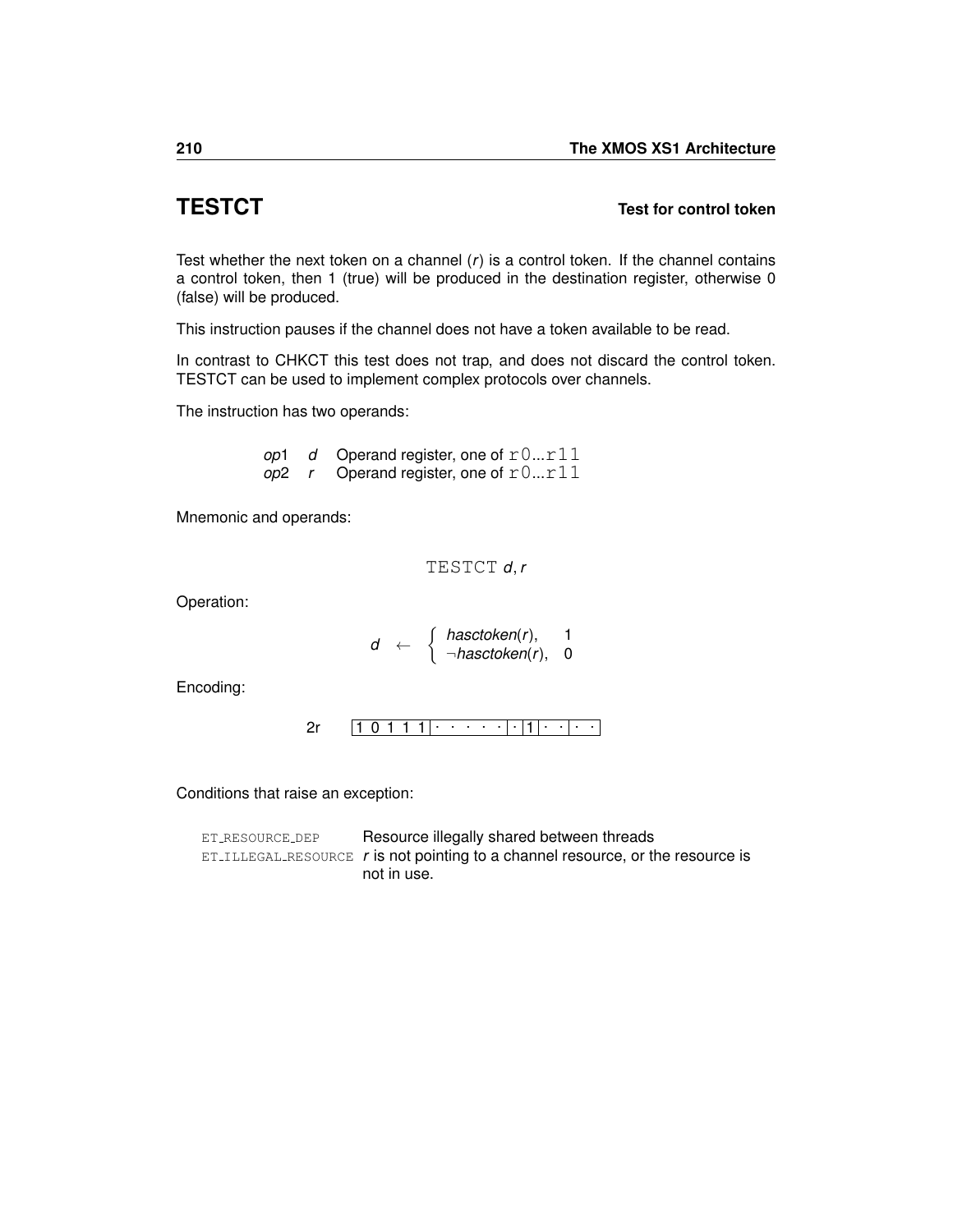## **TESTWCT Test for position of control token**

Test whether the next word contains a control token, and produces the position (1-4) of the first control token in the word, or 0 if it contains no control tokens.

This instruction pauses if the channel has not received enough tokens to determine what value to return. So if less than four tokens have been received, but one of them is a control token, the instruction will not pause.

The instruction has two operands:

*op*1 *d* Operand register, one of  $r0...r11$ *op*2 *r* Operand register, one of  $r0...r11$ 

Mnemonic and operands:

TESTWCT *d*, *r*

Operation:

|  | $\neg hasctoken(r),$ |   |
|--|----------------------|---|
|  | firsttokenisctoken,  |   |
|  | secondtokenisctoken, | 2 |
|  | thirdtokenisctoken,  | З |
|  | fourthtokenisctoken, |   |

Encoding:

$$
2r \qquad \boxed{1\ 1\ 0\ 0\ 0}\cdot \cdot \cdot \cdot \cdot \cdot \cdot \cdot \cdot \cdot \cdot \cdot \cdot \cdot \cdot \cdot \cdot \cdot
$$

Conditions that raise an exception:

ET\_[RESOURCE](#page-259-0)\_DEP Resource illegally shared between threads ET ILLEGAL [RESOURCE](#page-254-0) *r* is not pointing to a channel resource, or the resource is not in use.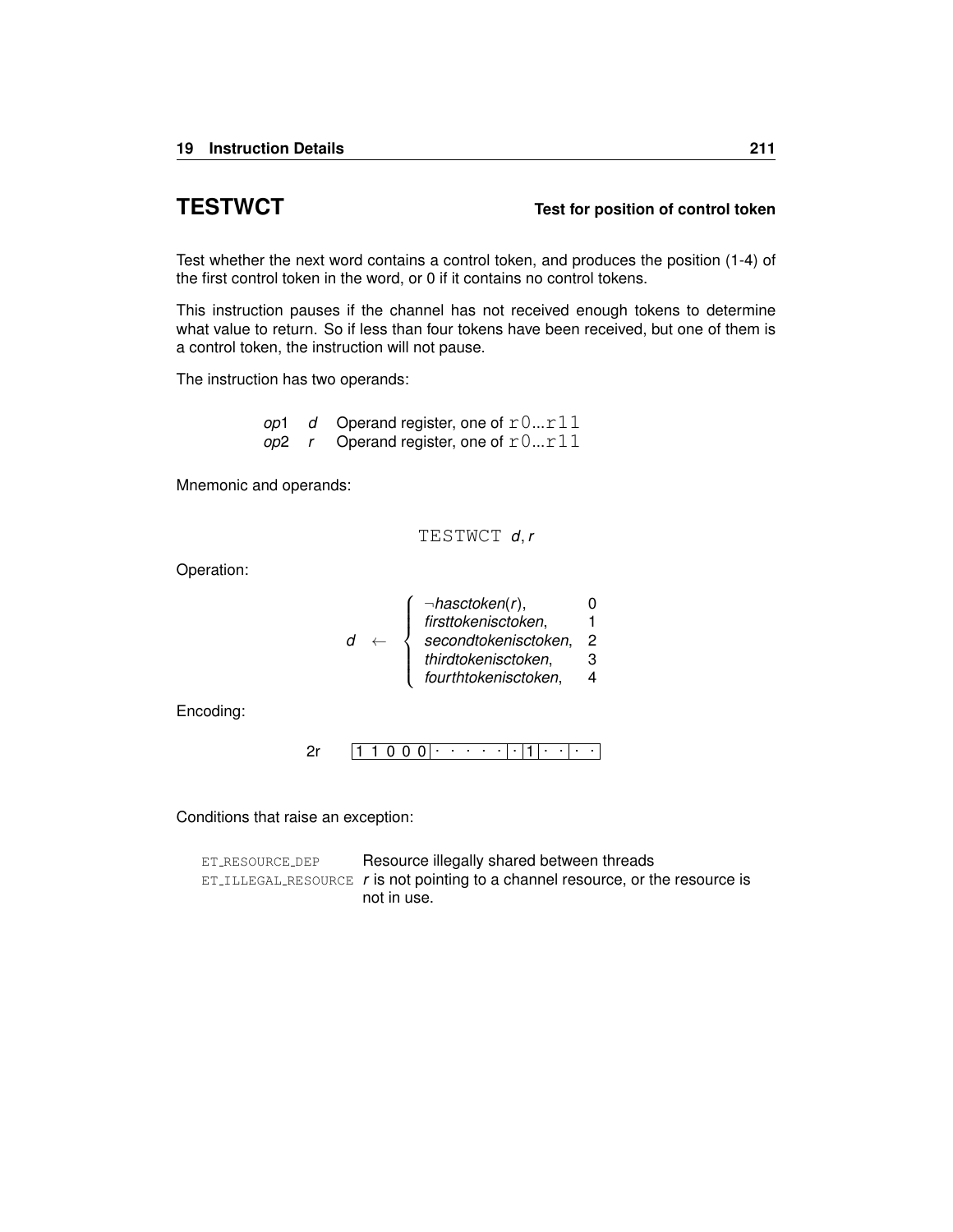## **TINITCP Initialise a thread's CP**

Sets the constant pool pointer for a specific thread. This operation may be used after a thread has been allocated (using [GETST](#page-111-0) or [GETR\)](#page-108-0), but prior to the thread starting its execution.

The instruction has two operands:

*op*1 *s* Operand register, one of  $r0...r11$  $\omega$ <sup>2</sup> *t* Operand register, one of  $r0...r11$ 

Mnemonic and operands:

TINITCP *s*, *t*

Operation:

 $cp_s + t$ 

Encoding:

0 0 0 1 1 . . . . . . 0 . . . . [2r](#page-240-0)

Conditions that raise an exception:

| ET_RESOURCE_DEP | Resource illegally shared between threads                                        |
|-----------------|----------------------------------------------------------------------------------|
|                 | ET_ILLEGAL_RESOURCE t is not pointing to a thread resource, or the thread is not |
|                 | in use, or the thread is not SSYNC.                                              |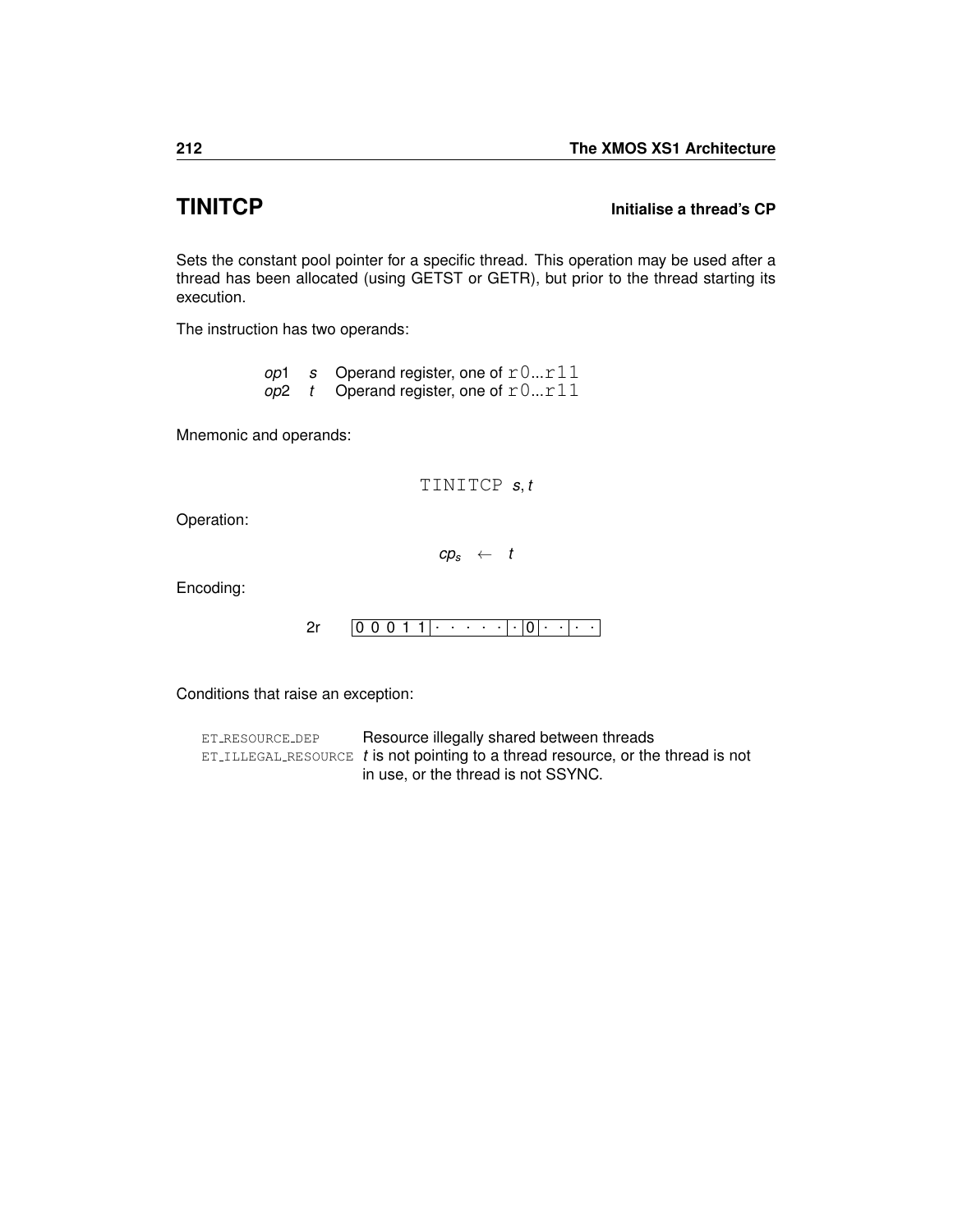# <span id="page-216-0"></span>**TINITDP Initialise a thread's DP**

Sets the data pointer for a specific thread. This operation may be used after a thread has been allocated (using [GETST](#page-111-0) or [GETR\)](#page-108-0), but prior to the thread starting its execution.

The instruction has two operands:

*op*1 *s* Operand register, one of  $r0...r11$  $op2$  *t* Operand register, one of  $r0...r11$ 

Mnemonic and operands:

TINITDP *s*, *t*

Operation:

 $dp_s \leftarrow t$ 

Encoding:

 $2r \left[0\; 0\; 0\; 0\; 1\right]\cdot\; \cdot\; \cdot\; \cdot\; \cdot\; \cdot\; \cdot\; \cdot\; \left|\;\cdot\; \right|0\left|\;\cdot\; \cdot\; \right|\cdot\; \cdot$  $2r \left[0\; 0\; 0\; 0\; 1\right]\cdot\; \cdot\; \cdot\; \cdot\; \cdot\; \cdot\; \cdot\; \cdot\; \left|\;\cdot\; \right|0\left|\;\cdot\; \cdot\; \right|\cdot\; \cdot$ 

Conditions that raise an exception: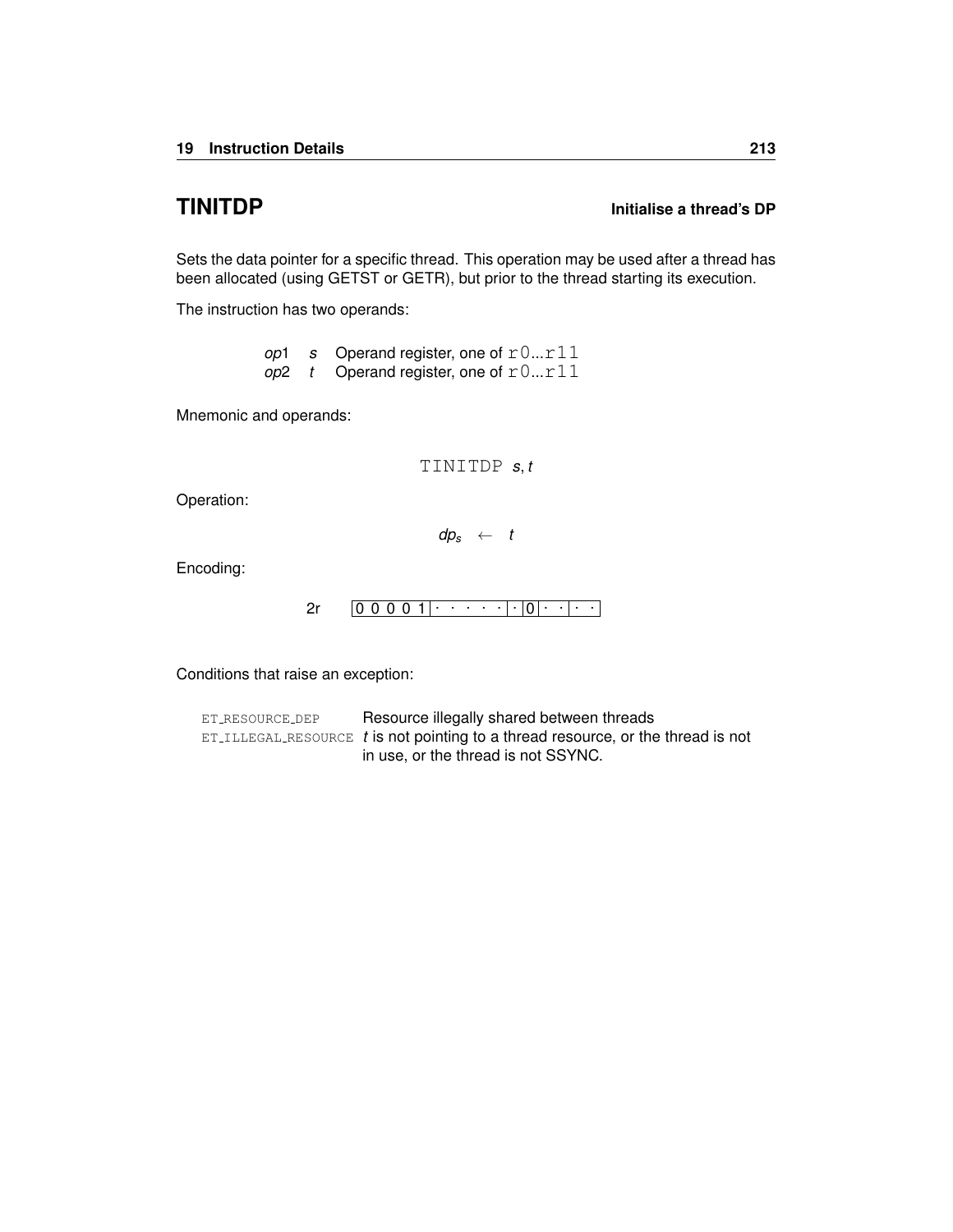# <span id="page-217-0"></span>**TINITLR Initialise a thread's LR**

Sets the link register for a specific thread. This operation may be used after a thread has been allocated (using [GETST](#page-111-0) or [GETR\)](#page-108-0), but prior to the thread starting its execution.

The instruction has two operands:

|  | op1 s Operand register, one of $r0r11$ |
|--|----------------------------------------|
|  | op2 t Operand register, one of $r0r11$ |

Mnemonic and operands:

```
TINITLR s, t
```
Operation:

 $lr_s \leftarrow t$ 

Encoding:

|  |  |  | . . |     |  |  |  |  |  |
|--|--|--|-----|-----|--|--|--|--|--|
|  |  |  |     | ֿ ד |  |  |  |  |  |

Conditions that raise an exception: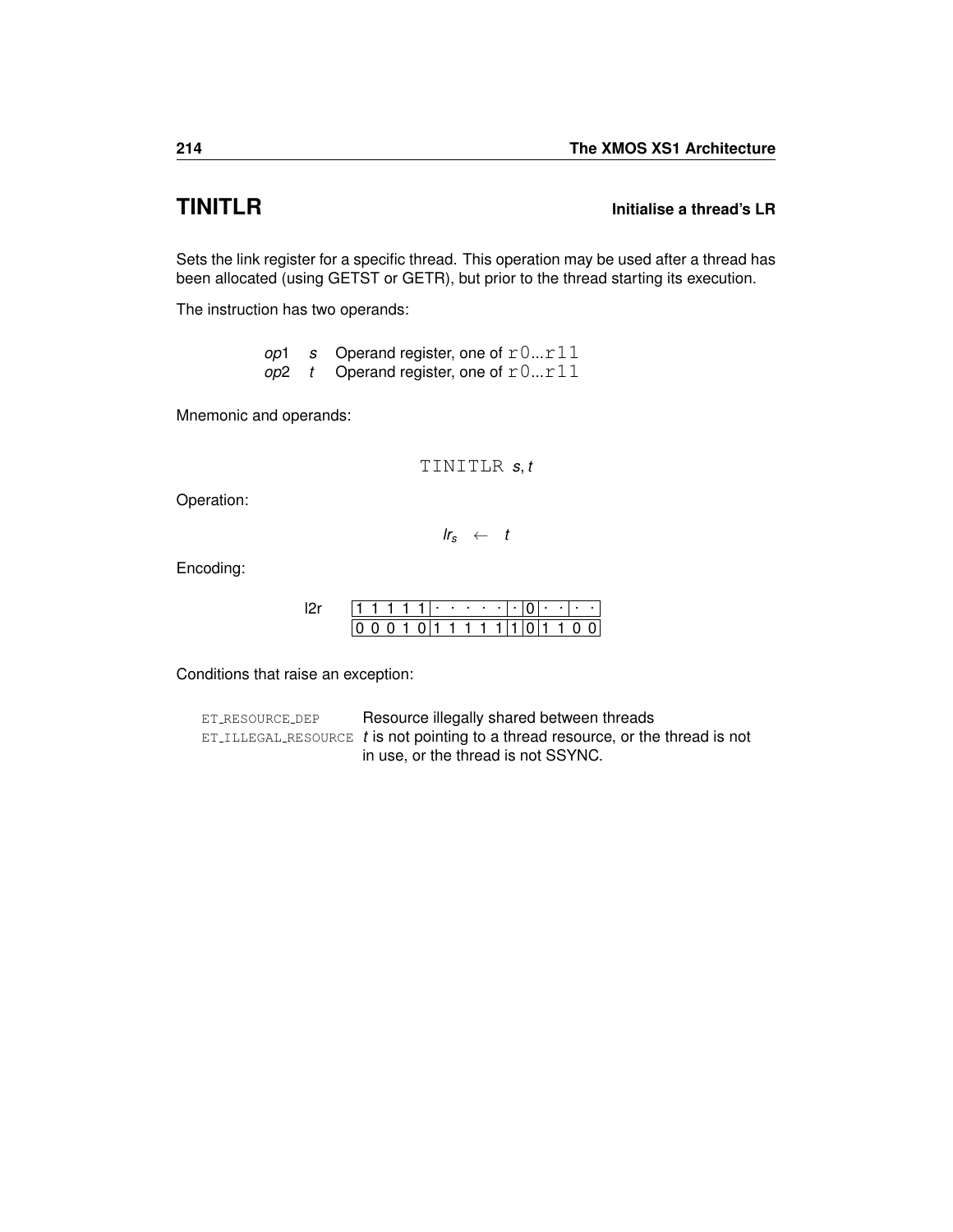# <span id="page-218-0"></span>**TINITPC Initialise a thread's PC**

Sets the program counter for a specific thread. This operation may be used after a thread has been allocated (using [GETST](#page-111-0) or [GETR\)](#page-108-0), but prior to the thread starting its execution.

The instruction has two operands:

|  | op1 s Operand register, one of $r0r11$ |
|--|----------------------------------------|
|  | op2 t Operand register, one of $r0r11$ |

Mnemonic and operands:

TINITPC *s*, *t*

Operation:

 $pc_s$  ← *t* 

Encoding:

 $2r \left[0\; 0\; 0\; 0\; 0\right]\cdot\;\;\cdots\;\;\cdot\;\left|\cdot\left|0\right|\cdot\;\;\cdot\;\;\cdot\;\;\cdot\;\;\right.$  $2r \left[0\; 0\; 0\; 0\; 0\right]\cdot\;\;\cdots\;\;\cdot\;\left|\cdot\left|0\right|\cdot\;\;\cdot\;\;\cdot\;\;\cdot\;\;\right.$ 

Conditions that raise an exception: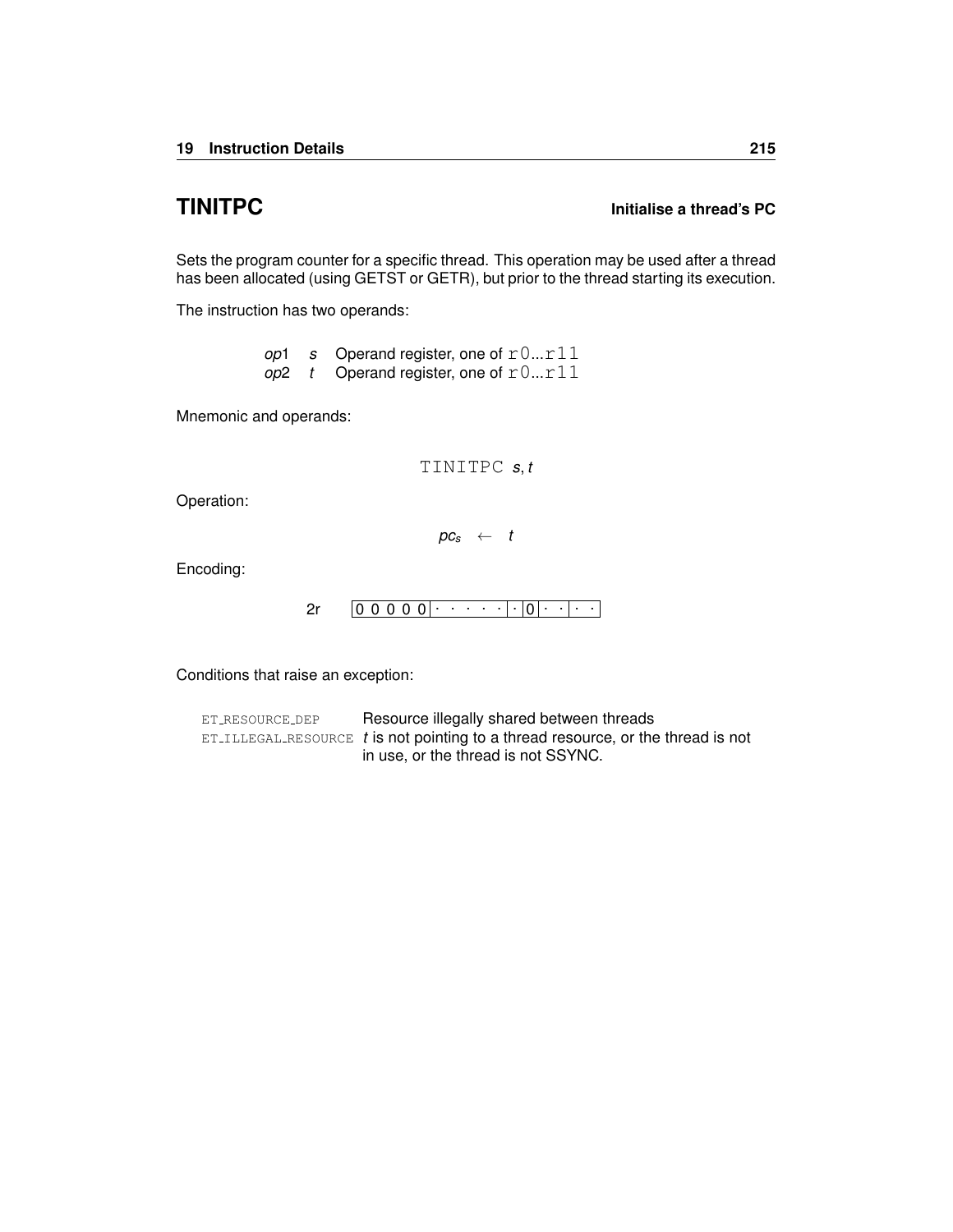## <span id="page-219-0"></span>**TINITSP Initialise a thread's SP**

Sets the stack pointer for a specific thread. This operation may be used after a thread has been allocated (using [GETST](#page-111-0) or [GETR\)](#page-108-0), but prior to the thread starting its execution.

The instruction has two operands:

|  | op1 s Operand register, one of $r0r11$ |
|--|----------------------------------------|
|  | op2 t Operand register, one of $r0r11$ |

Mnemonic and operands:

TINITSP *s*, *t*

Operation:

 $sp_s \leftarrow t$ 

Encoding:

```
0 0 0 1 0
. . . . . . 0
. . . . 2r
```
Conditions that raise an exception: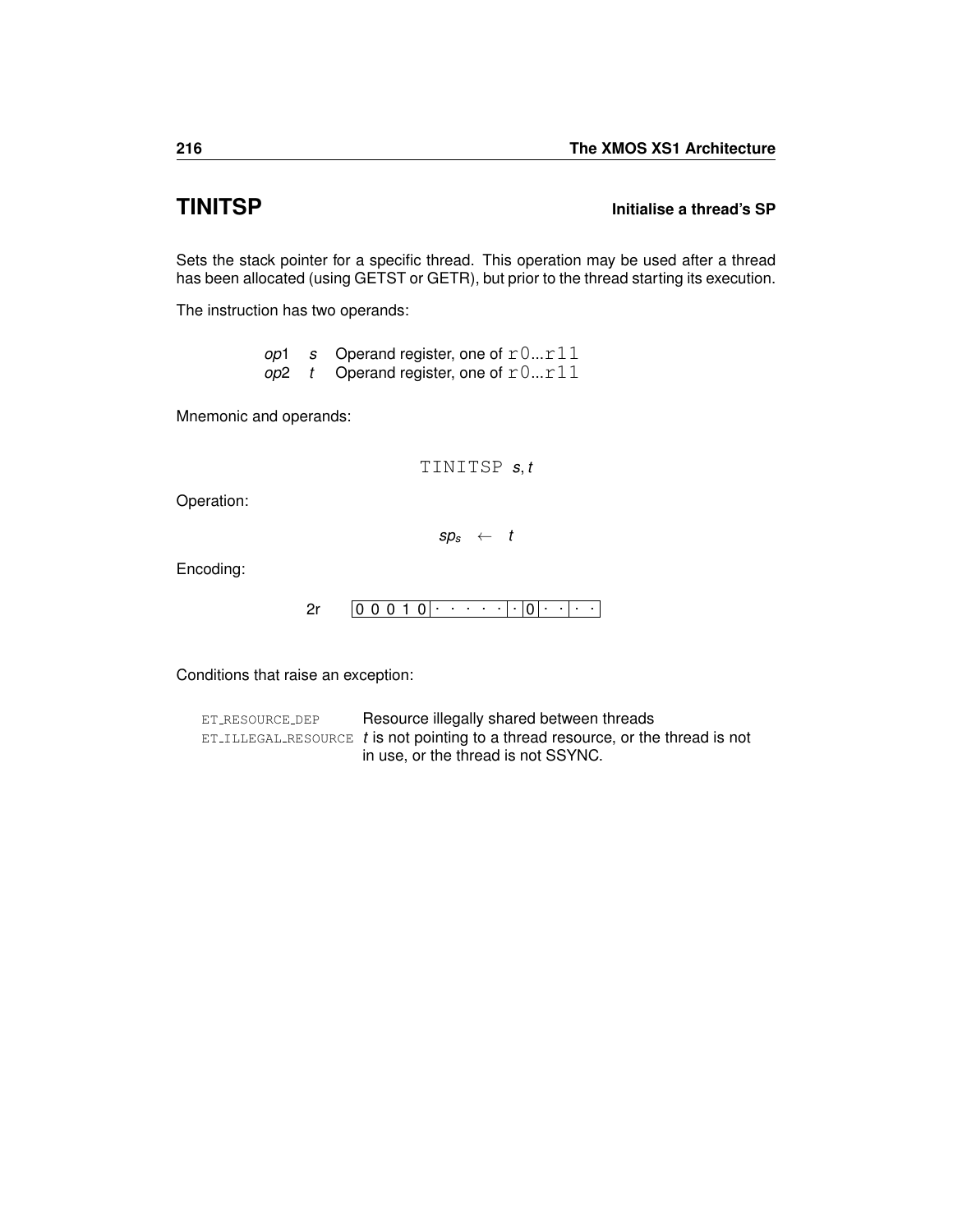#### <span id="page-220-0"></span>**TSETMR** Set the master's register

Writes data to a register of the master thread. This instruction should be used with care, and only when the other thread is known to be not using that register. Typically used to transfer results from a slave thread back to the master prior to a [MJOIN.](#page-155-0)

TSETMR uses the synchroniser that was used to create this process in order to establish which thread's register to write to.

The instruction has two operands:

*op*1 *d* Operand register, one of  $r0...r11$  $op2$  *s* Operand register, one of  $r0...r11$ 

Mnemonic and operands:

TSETMR *d*, *s*

Operation:

 $m\ddot{a}$ *d* ← *s* 

Encoding:

 $2r$   $0\ 0\ 0\ 1\ 1$   $\cdots$   $\cdot$   $\cdot$   $\cdot$   $\cdot$   $\cdot$   $\cdot$   $\cdots$ 

Conditions that raise an exception:

ET\_[RESOURCE](#page-259-0)\_DEP Resource illegally shared between threads ET\_ILLEGAL\_[RESOURCE](#page-254-0) Master thread is not in use.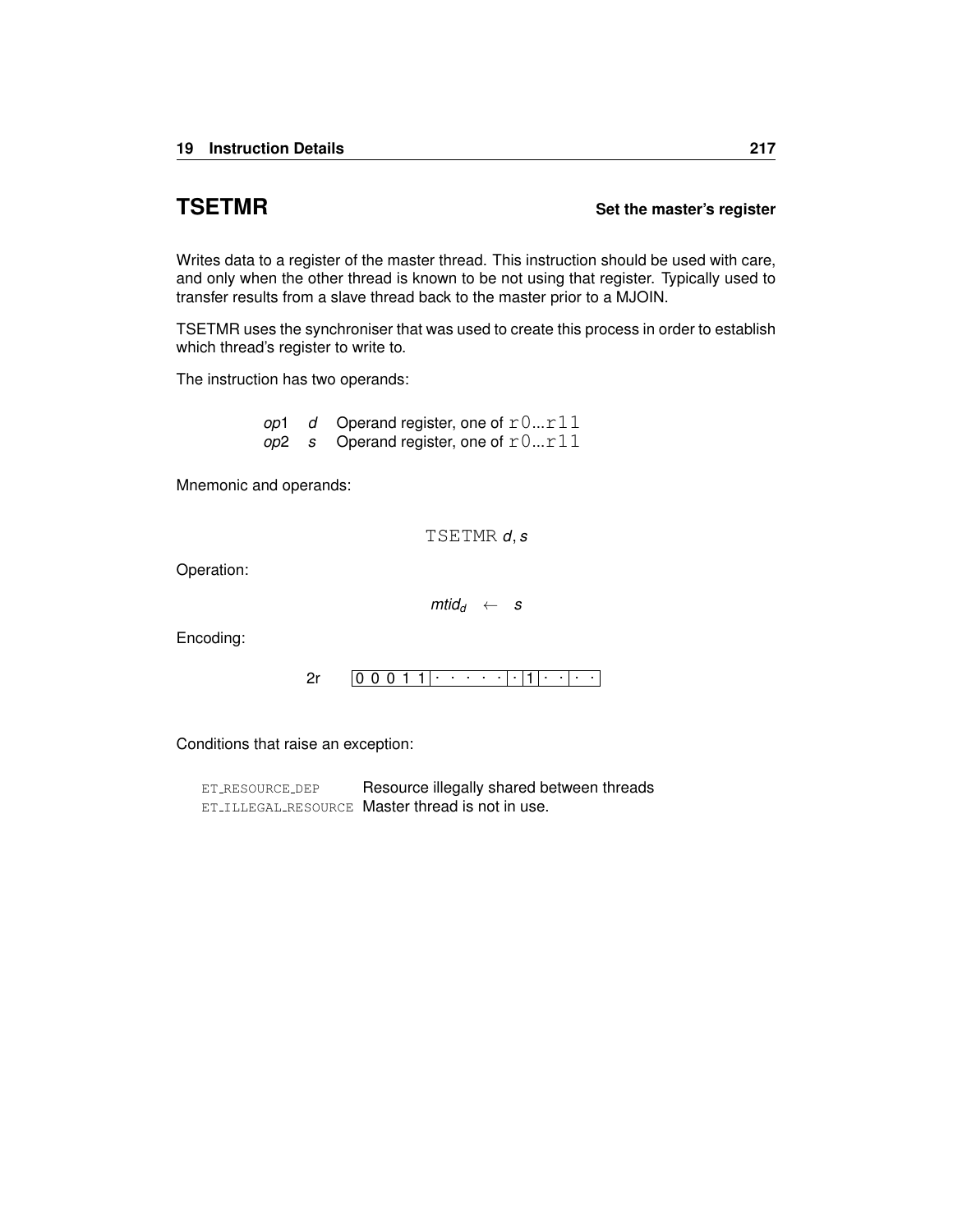## <span id="page-221-0"></span>**TSETR** Set register in thread

Writes data to a register of another thread. This instruction should be used with care, and only when the other thread is known to be not using that register.

The instruction has three operands:

|  | op1 $d$ Operand register, one of $r0r11$ |
|--|------------------------------------------|
|  | op2 s Operand register, one of $r0r11$   |
|  | op3 t Operand register, one of $r0r11$   |

Mnemonic and operands:

TSETR *d*, *s*, *t*

Operation:

 $d_t \leftarrow s$ 

Encoding:

 $3r$   $1 0 1 1 1 | \cdots$  . . . . . . . . . .

Conditions that raise an exception: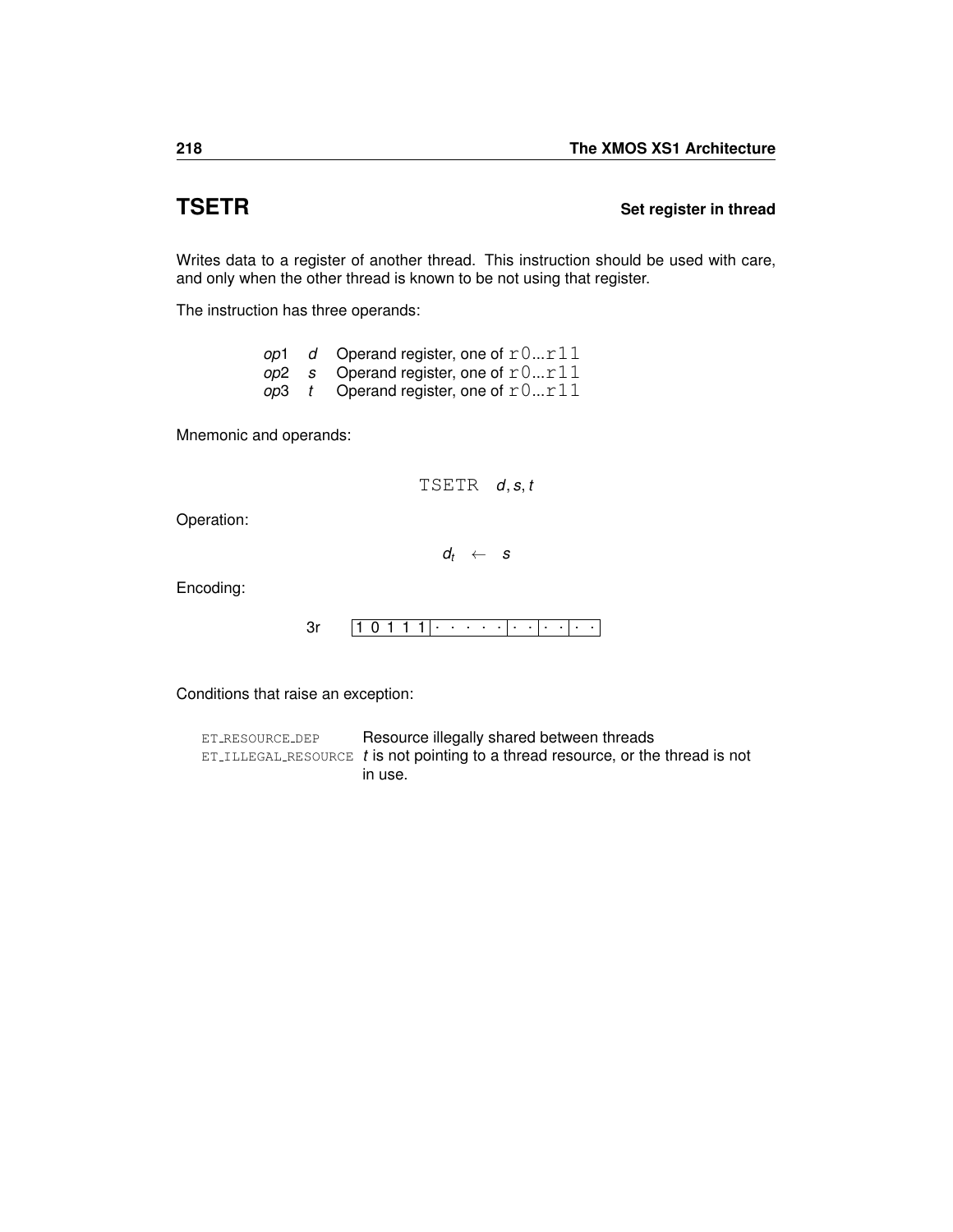# <span id="page-222-0"></span>**TSTART** Start thread

Starts an unsynchronised thread. An unsynchronised thread runs independently from the starting thread.

The unsynchronised thread must have been allocated with [GETR,](#page-108-0) and the program counter should have been initialised with [TINITPC.](#page-218-0)

The instruction has one operand:

*op*1  $t$  Operand register, one of  $r0...r11$ 

Mnemonic and operands:

#### TSTART *t*

Operation:

```
spaused \leftarrow spaused \setminus \{t\}waiting<sub>t</sub> \leftarrow 0
```
Encoding:

0 0 0 1 1 1 1 1 1 1 1 0 . . . . [1r](#page-245-0)

Conditions that raise an exception:

| ET_RESOURCE_DEP | Resource illegally shared between threads                                            |
|-----------------|--------------------------------------------------------------------------------------|
|                 | $ET$ illegal resource t is not pointing to a thread, or the thread is not in use, or |
|                 | the thread is not SSYNC.                                                             |
| ET ILLEGAL PC   | Thread t does not have a legal program counter.                                      |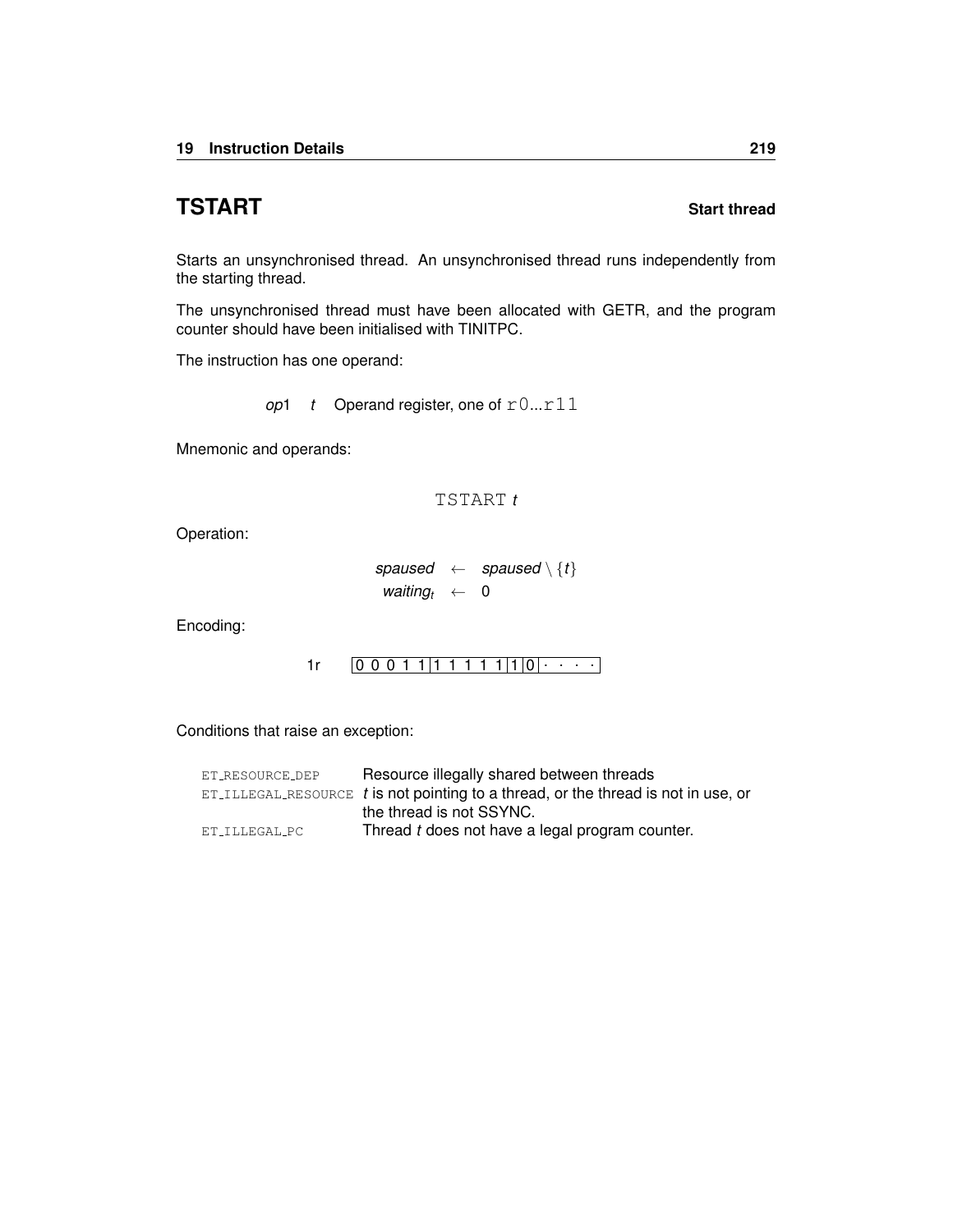# <span id="page-223-0"></span>**WAITEF If false wait for event**

Waits for an event when a condition is false. If the condition is 0 (false), then the EEBLE is set, and, if no event is ready it will suspend the thread until an event becomes ready. When an event is available, the thread will continue at the address specified by the event. If the condition is not 0, the next instruction will be executed. The current PC is not saved anywhere.

The instruction has one operand:

*op*1 *c* Operand register, one of  $r0...r11$ 

Mnemonic and operands:

WAITEF *c*

Operation:

if  $c = 0$  then  $sr_{tid}[eeble] \leftarrow 1$ 

Encoding:

 $1r$   $[0 0 0 0 1 1 1 1 1 1 1 1 1]$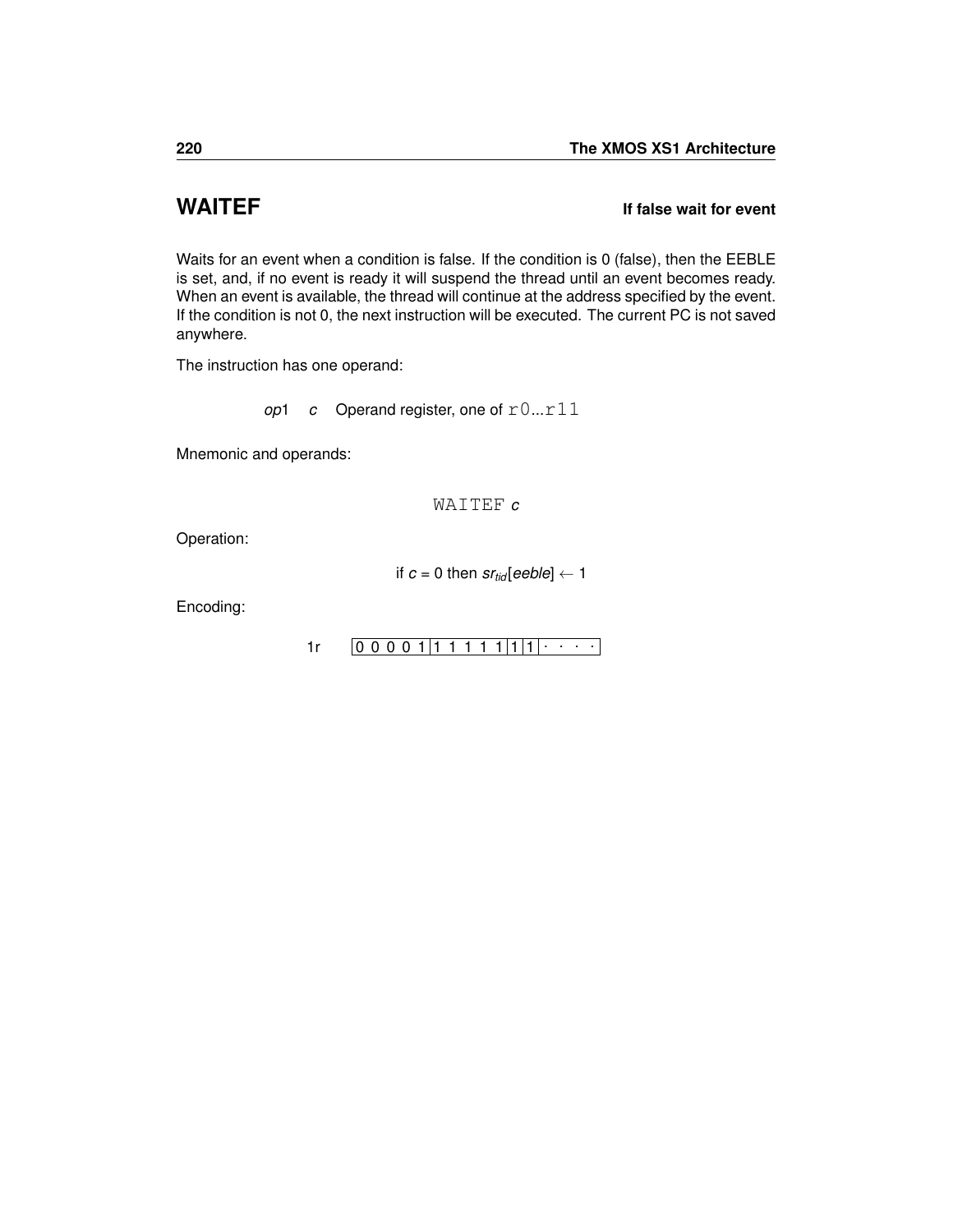## <span id="page-224-0"></span>**WAITET If true wait for event**

Waits for an event when a condition is true. If the condition not 0, then the EEBLE is set, and, if no event is ready it will suspend the thread until an event becomes ready. When an event is available, the thread will continue at the address specified by the event. If the condition is 0 (false), the next instruction will be executed. The current PC is not saved anywhere.

The instruction has one operand:

*op*1 *c* Operand register, one of  $r0...r11$ 

Mnemonic and operands:

WAITET *c*

Operation:

if  $c \neq 0$  then  $sr_{tid}[eeble] \leftarrow 1$ 

Encoding:

 $1r$   $[0 0 0 0 1 1 1 1 1 1 1 1 0 0 \cdots]$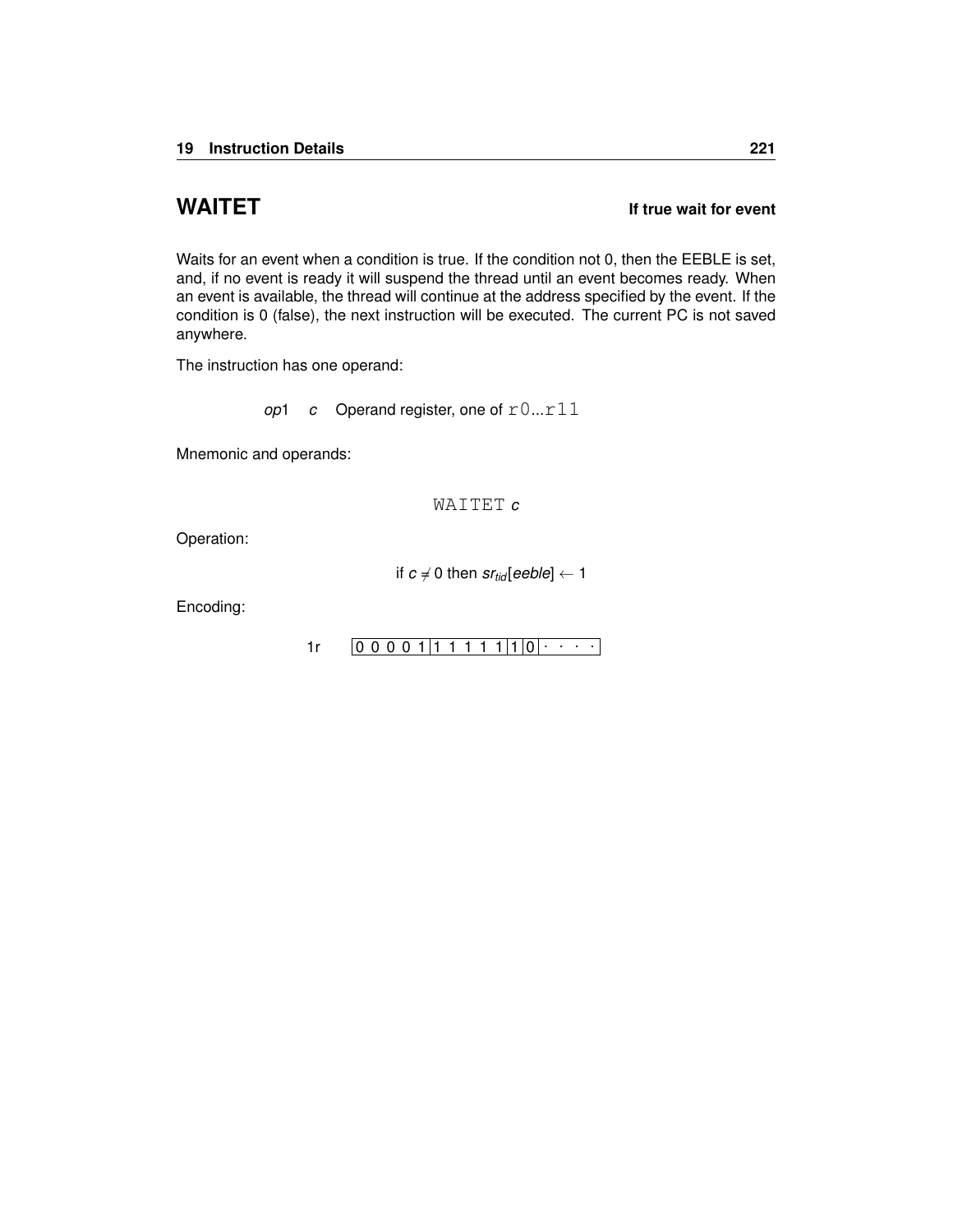# <span id="page-225-0"></span>**WAITEU Wait for event**

Waits for an event. This instruction sets EEBLE and, if no event is ready it will suspend the thread until an event becomes ready. When an event is available, the thread will continue at the address specified by the event. The current PC is not saved anywhere.

The instruction has no operands.

Mnemonic and operands:

WAITEU

Operation:

*srtid* [*eeble*] ← 1

Encoding:

[0r](#page-246-0)  $[0 0 0 0 0 1 1 1 1 1 1 1 0 1 1 0 0]$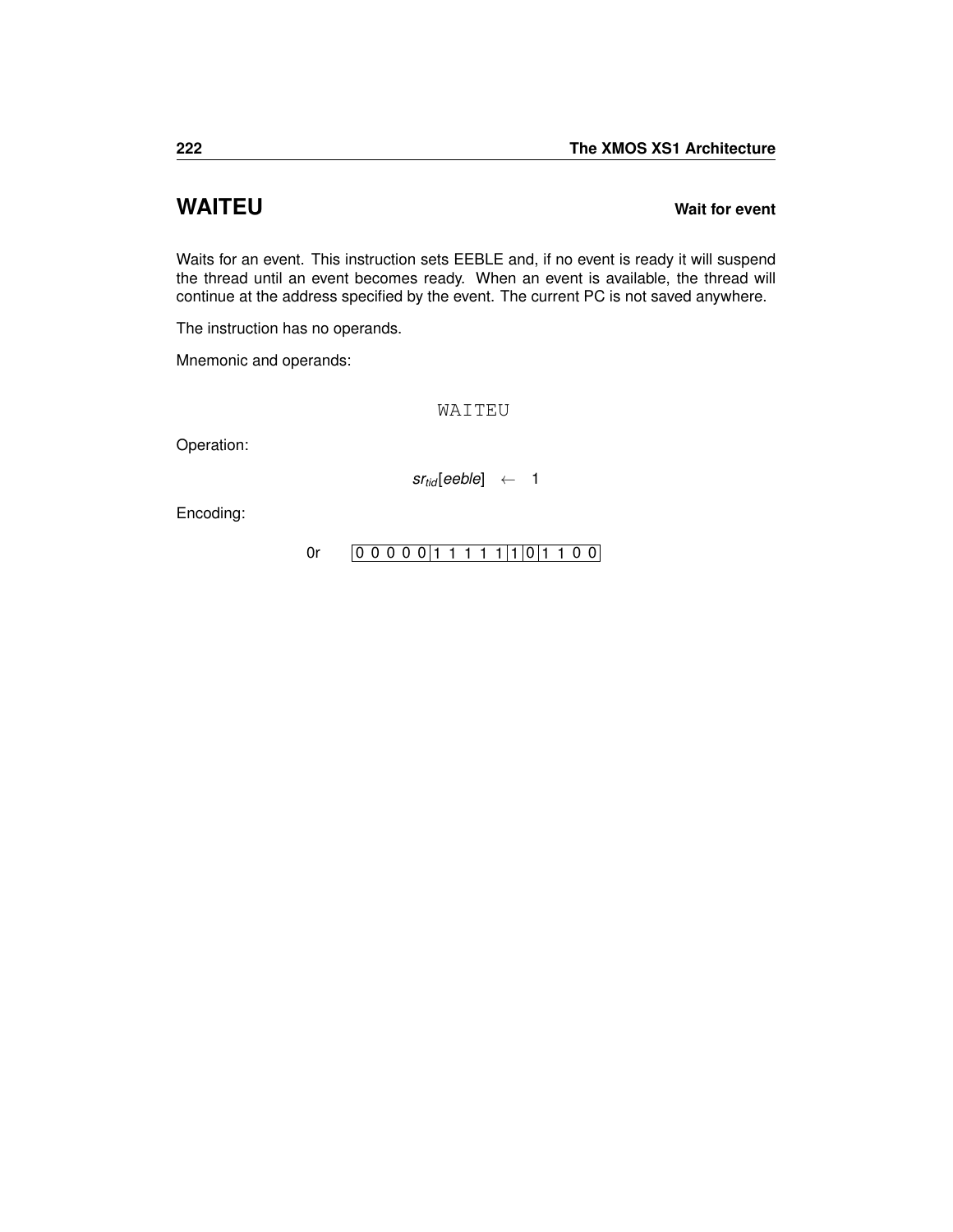<span id="page-226-0"></span>**XOR Bitwise exclusive or**

Produces the bitwise exclusive-or of two words.

The instruction has three operands:

| op1 | d Operand register, one of $r0r11$             |
|-----|------------------------------------------------|
|     | op2 x Operand register, one of $r0r11$         |
|     | <i>op</i> 3 y Operand register, one of $r0r11$ |

Mnemonic and operands:

XOR *d*, *x*, *y*

Operation:

$$
d \ \leftarrow \ x \oplus_{\textit{bit}} y
$$

Encoding:

|  |  |  | ٠ |  |  |  |  |  |
|--|--|--|---|--|--|--|--|--|
|  |  |  |   |  |  |  |  |  |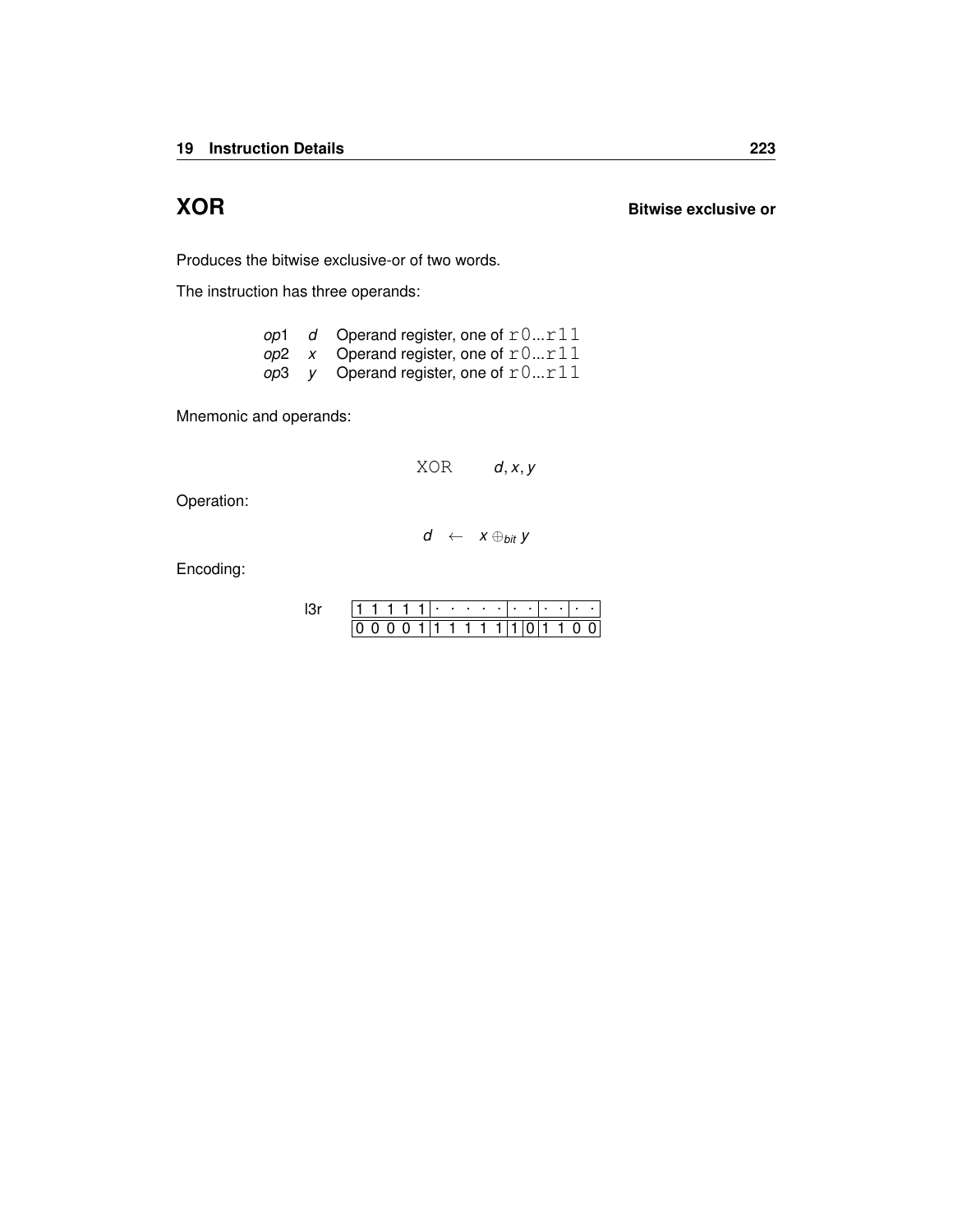## <span id="page-227-0"></span>**ZEXT Zero extend**

Zero extends an n-bit field stored in a register. The first operand of this instruction is both a source and destination operand. The second operand contains the bit position. All bits at a position higher or equal are cleared.

The instruction has two operands:

|  | op1 $d$ Operand register, one of $r0r11$ |
|--|------------------------------------------|
|  | op2 s Operand register, one of $r0r11$   |

Mnemonic and operands:

$$
ZEXT \qquad d,s
$$

Operation:

$$
d \leftarrow \left\{\begin{array}{l} s \leq 0 \vee s \geq bpw, & d \\ s > 0 \wedge s < bpw, & 0 \text{ : ... : } 0 : d[s-1...0] \end{array}\right.
$$

Encoding:

$$
2r \qquad \boxed{0\ 1\ 0\ 0\ 0}\cdot \cdot \cdot \cdot \cdot \cdot \cdot \cdot \cdot \cdot \cdot \cdot \cdot \cdot \cdot \cdot
$$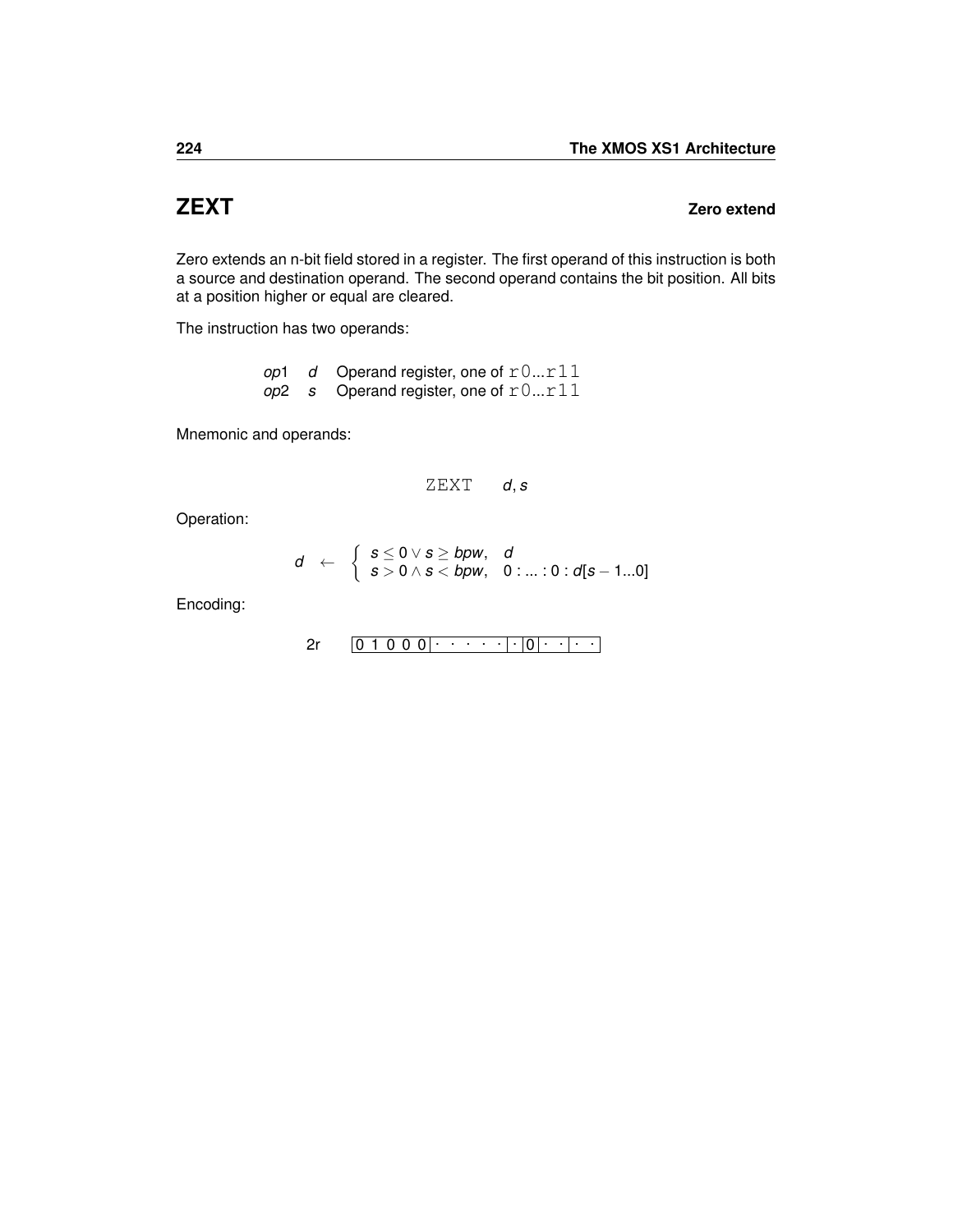### <span id="page-228-0"></span>**ZEXTI Zero extend immediate**

Zero extends an n-bit field stored in a register. The first operand of this instruction is both a source and destination operand. The second operand contains the bit position. All bits at a position higher or equal are cleared.

The instruction has two operands:

*op*1 *s* Operand register, one of r0...r11 *op*2 *bitp* A bit position; one of *bpw*, 1, 2, 3, 4, 5, 6, 7, 8, 16, 24, 32

Mnemonic and operands:

ZEXTI *s*, *bitp*

Operation:

$$
s \leftarrow \begin{cases} \text{bity} \leq 0 \vee \text{bity} \geq \text{bpw}, & s \\ \text{bity} > 0 \wedge \text{bity} < \text{bpw}, & 0 \dots : 0 : \text{s}[ \text{bity} - 1...0] \end{cases}
$$

Encoding:

$$
\mathsf{rus} \qquad \boxed{0\ 1\ 0\ 0\ 0} \cdot \cdot \cdot \cdot \cdot |\cdot|1|\cdot |\cdot|\cdot|
$$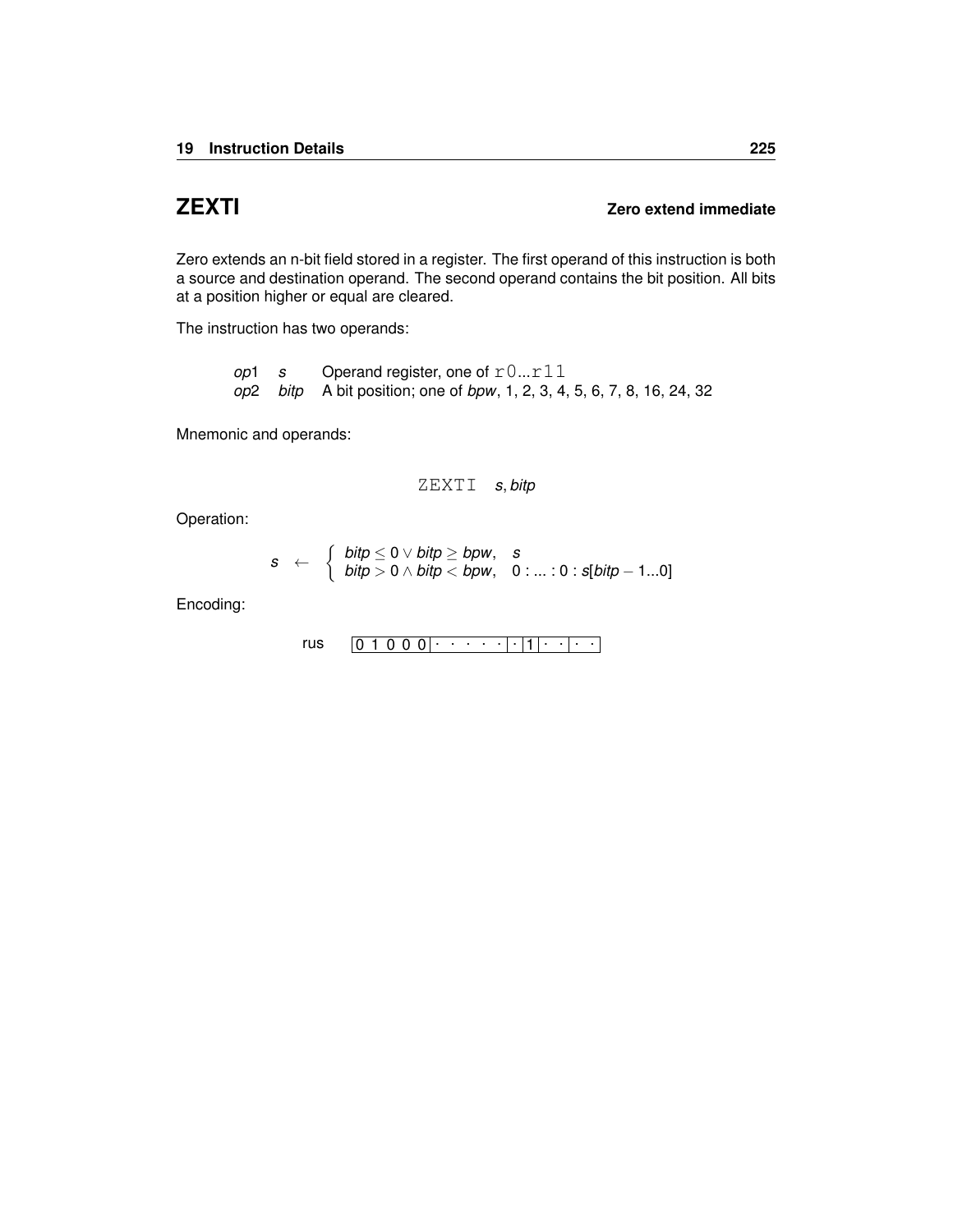# **19.2 Instruction Format Specification**

This chapter presents the instruction-formats. For each instruction format there is a name, a short description of its purpose, then a graphical representation of the encoding, and finally a list of instructions that use this instruction encoding.

The graphical representation comprises two or four bytes, presented as one or two groups of 16 bits. For each of them, bits are numbered from 15 down to 0. If a bit value depends on the opcode, then this is marked with a " $\times$ " symbol. If a bit value depends on an operand this is marked with a "·", and the particular encoding for that operand is shown underneath. Otherwise, the bit will have a value of 0 or 1, in order to differentiate between formats.

All "long" formats comprise either a prefix instruction to specify an extra 10 bits of immediate operand and a prefixable instruction, or they comprise two instruction words allowing instructions with up to six operands to be represented.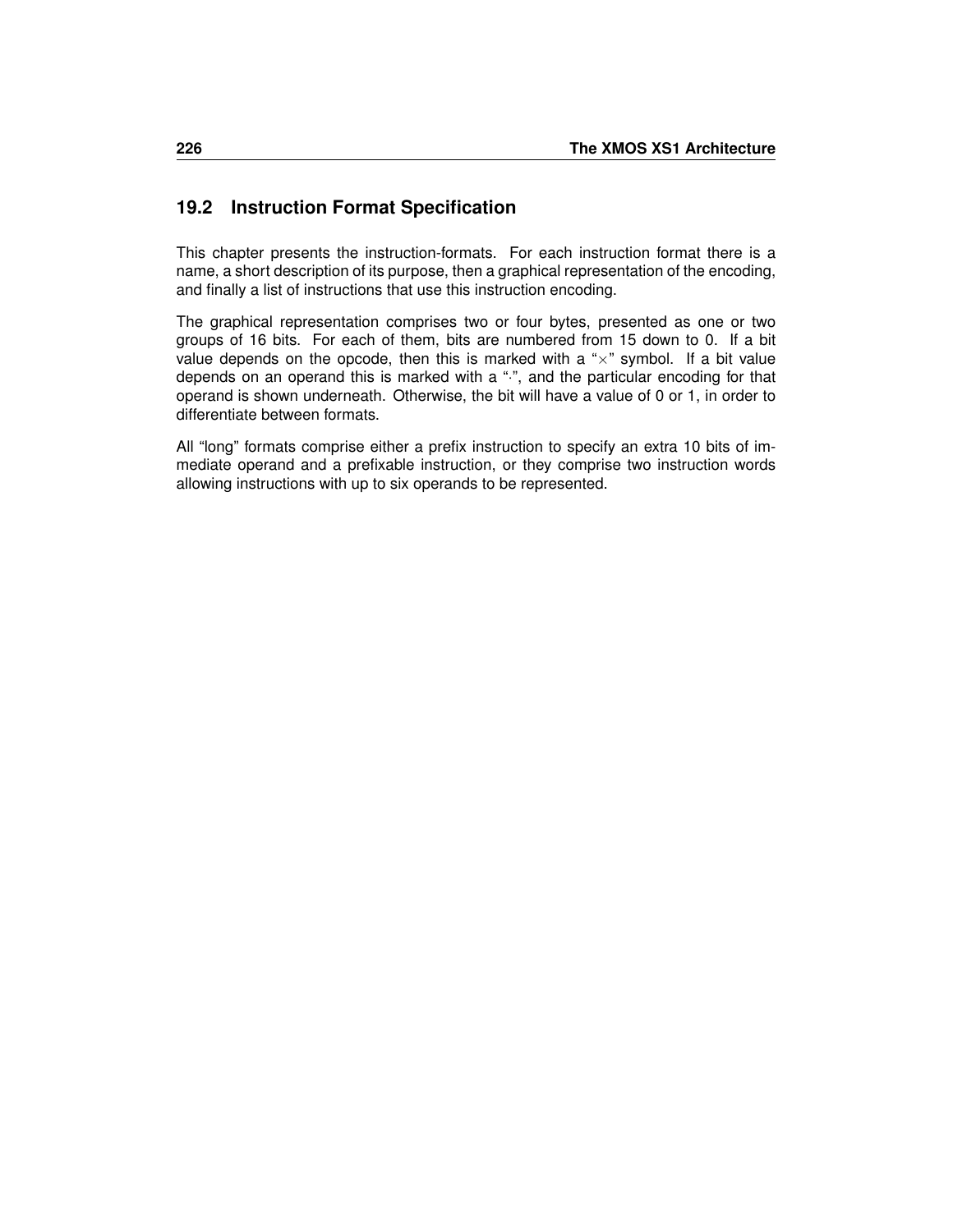### <span id="page-230-0"></span>**Three register** 3r

Instructions with three operand registers; the last two operands are always source registers, the first operand is always a destination register

The syntax for this instruction is:

MNEMONIC *op*1, *op*2, *op*3

Instructions in this format are encoded in one word:



| ADD   | LDW | SHR   |
|-------|-----|-------|
| AND   | LSS | SUB   |
| EQ    | LSU | TSETR |
| LD16S | OR  |       |
| LD8U  | SHL |       |
|       |     |       |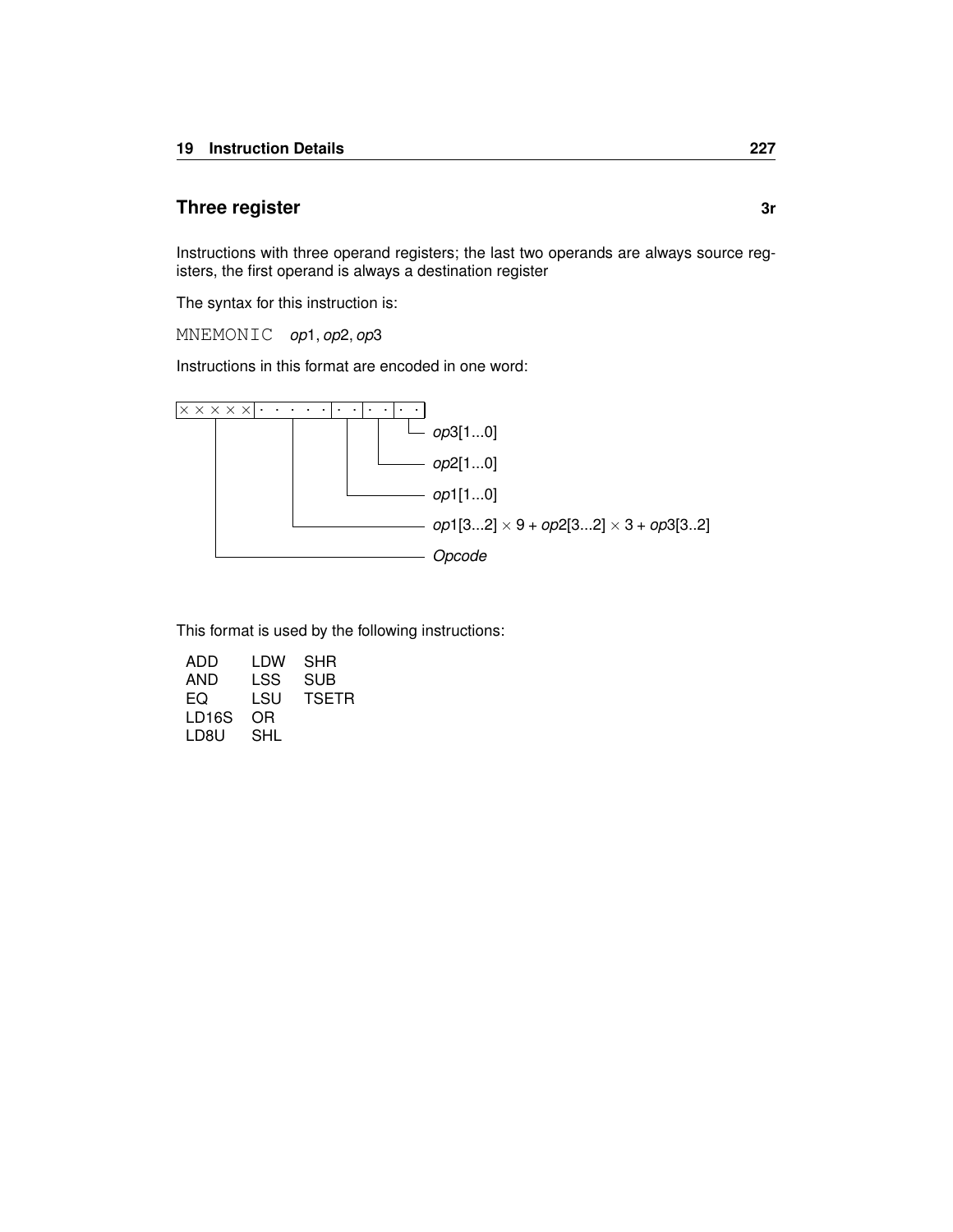### <span id="page-231-0"></span>**Three register long later later later later later later**

Instructions with three operand registers; the last two operands are always source operands, the first operand usually refers to the destination register (with the exception of store instruction)

The syntax for this instruction is:

MNEMONIC *op*1, *op*2, *op*3

Instructions in this format are encoded in two words:



| LDA16F      | REMU             |
|-------------|------------------|
| LDAWB       | ST <sub>16</sub> |
| LDAWF       | ST8              |
| MUL         | STW              |
| <b>REMS</b> | XOR              |
|             |                  |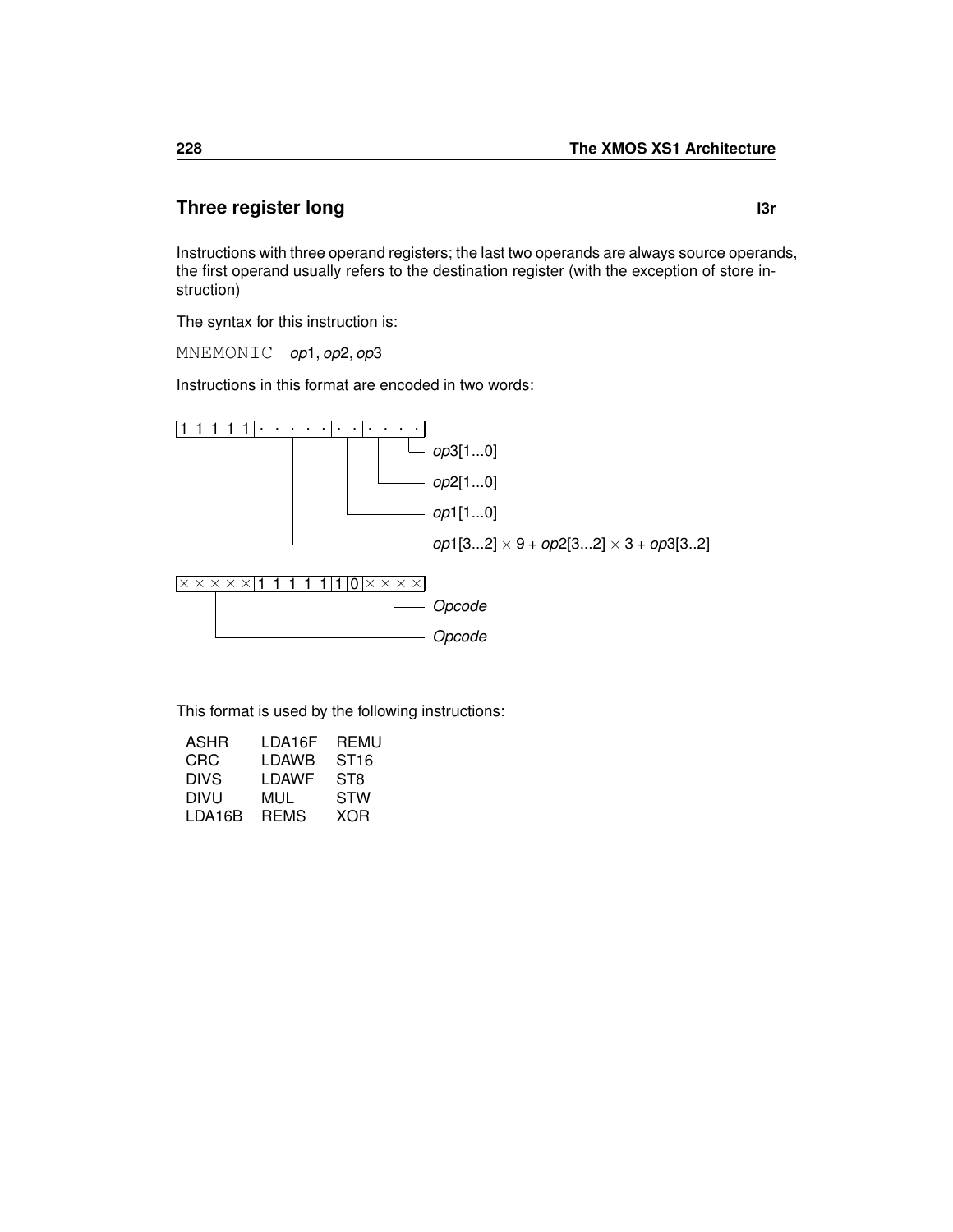#### **Two register with immediate 2rus 2rus**

Instructions with three operands. The last operand is a small unsigned constant (0..11), the second operand is a source register, the first operand is either a destination register, or a second source register in the case of memory-store operations.

The syntax for this instruction is:

MNEMONIC *op*1, *op*2, *op*3

Instructions in this format are encoded in one word:



| ADDI | SHLI        | <b>SUBI</b> |
|------|-------------|-------------|
| EQI  | <b>SHRI</b> |             |
| LDWI | STWI        |             |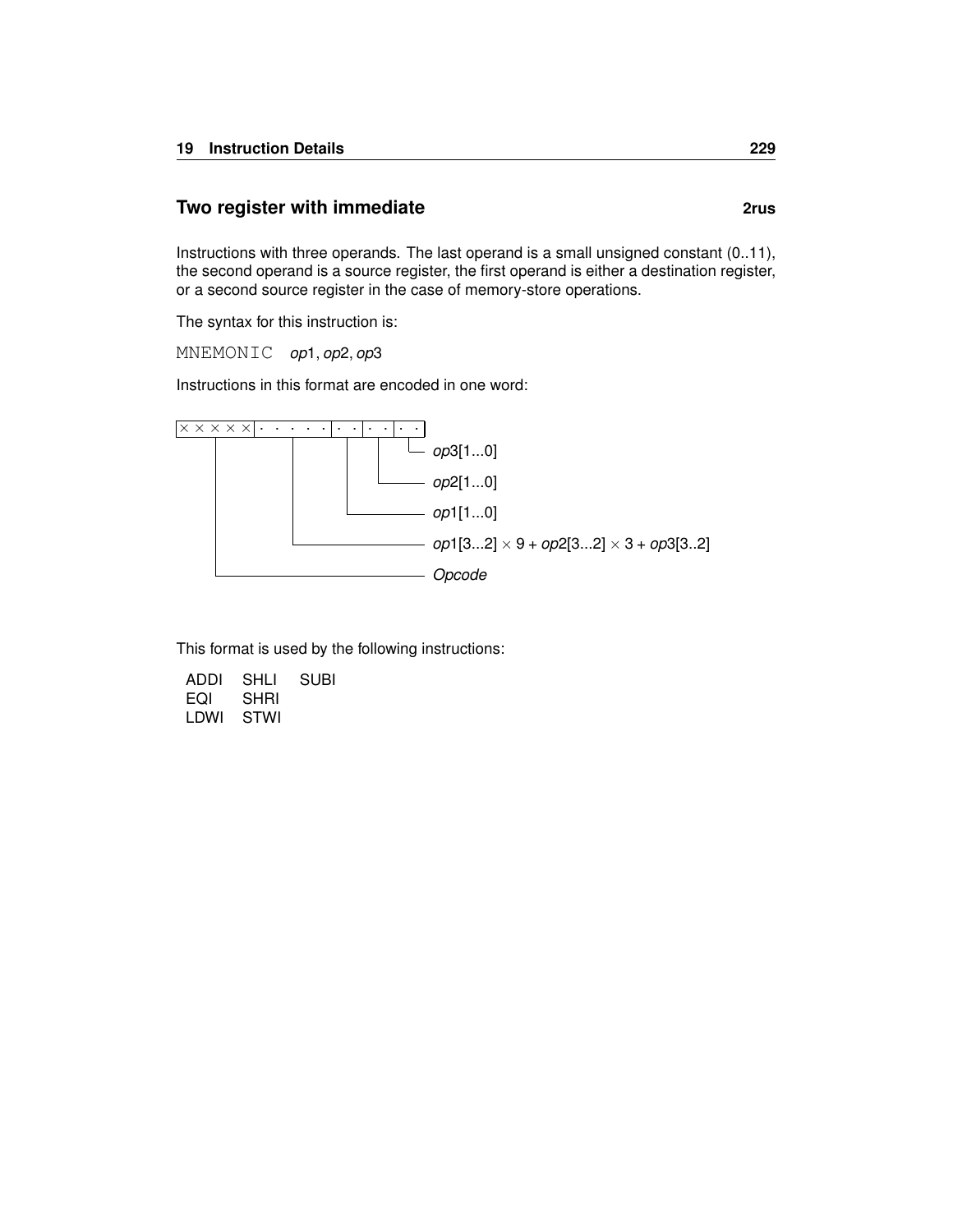# **Two register with immediate long langle in the langle state is a large state of langle state is a large state of langle state is a large state in the langle state is a large state of large state is a large state of larg**

Instructions with three operands. The last operand is a small unsigned constant (0..11), the second operand is a source register, the first operand is either a destination register, or a second source register in the case of some resource operations.

The syntax for this instruction is:

MNEMONIC *op*1, *op*2, *op*3

Instructions in this format are encoded in two words:



| <b>ASHRI</b> | LDAWBI | <b>OUTPW</b> |
|--------------|--------|--------------|
| <b>INPW</b>  | LDAWFI |              |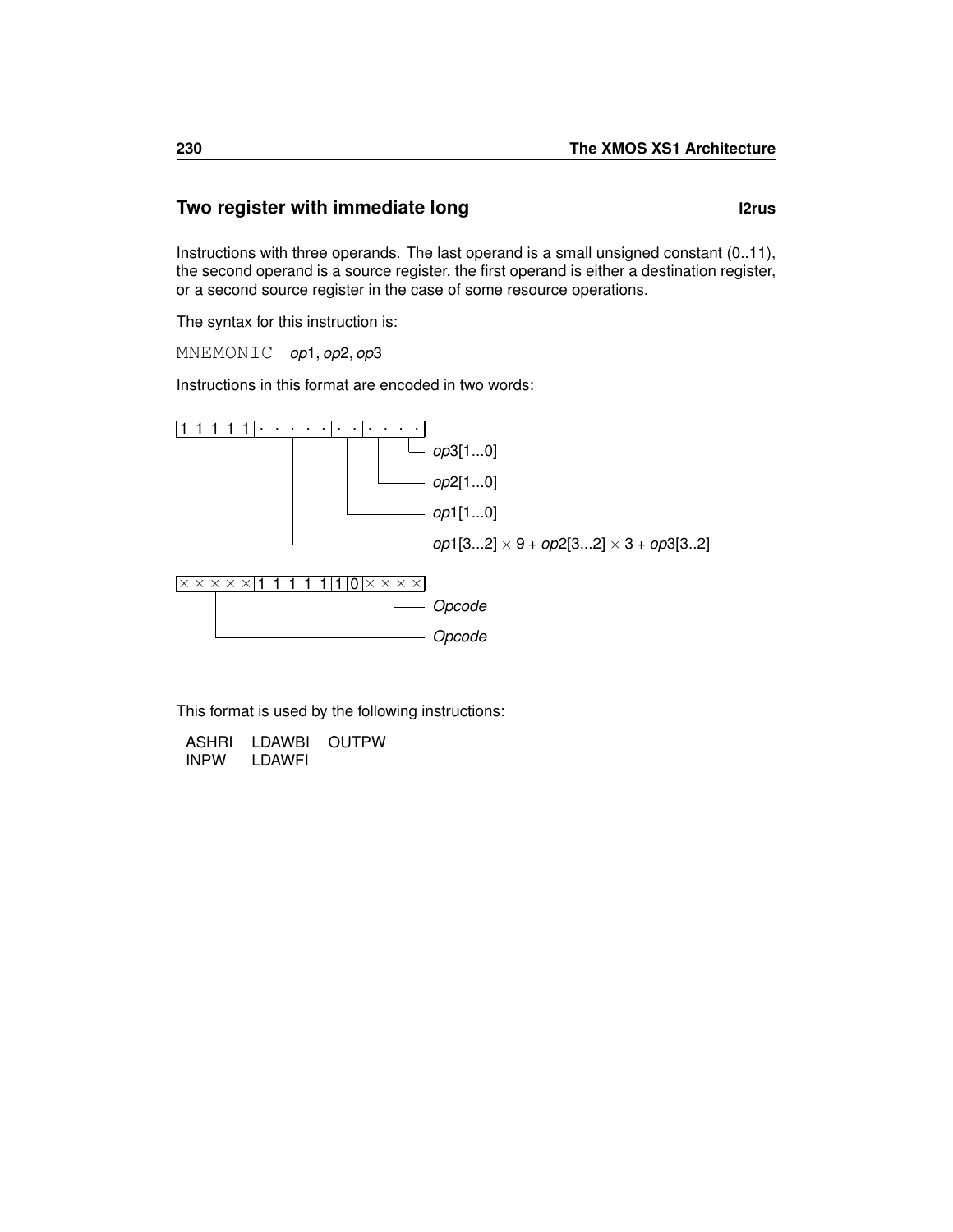#### <span id="page-234-0"></span>**Register with 6-bit immediate rub** rub

Instructions with two operands where the first operand is a register and the second operand is a 6-bit integer constant. This format used, amongst others, for load and store operations relative to the stack pointer and data pointer.

The syntax for this instruction is:

MNEMONIC *op*1, *op*2

Instructions in this format are encoded in one word:



| BRBF        | LDAWSP | <b>SETCI</b> |
|-------------|--------|--------------|
| BRBT        | LDC    | <b>STWDP</b> |
| <b>BRFF</b> | LDWCP  | <b>STWSP</b> |
| <b>BRFT</b> | LDWDP  |              |
| LDAWDP      | LDWSP  |              |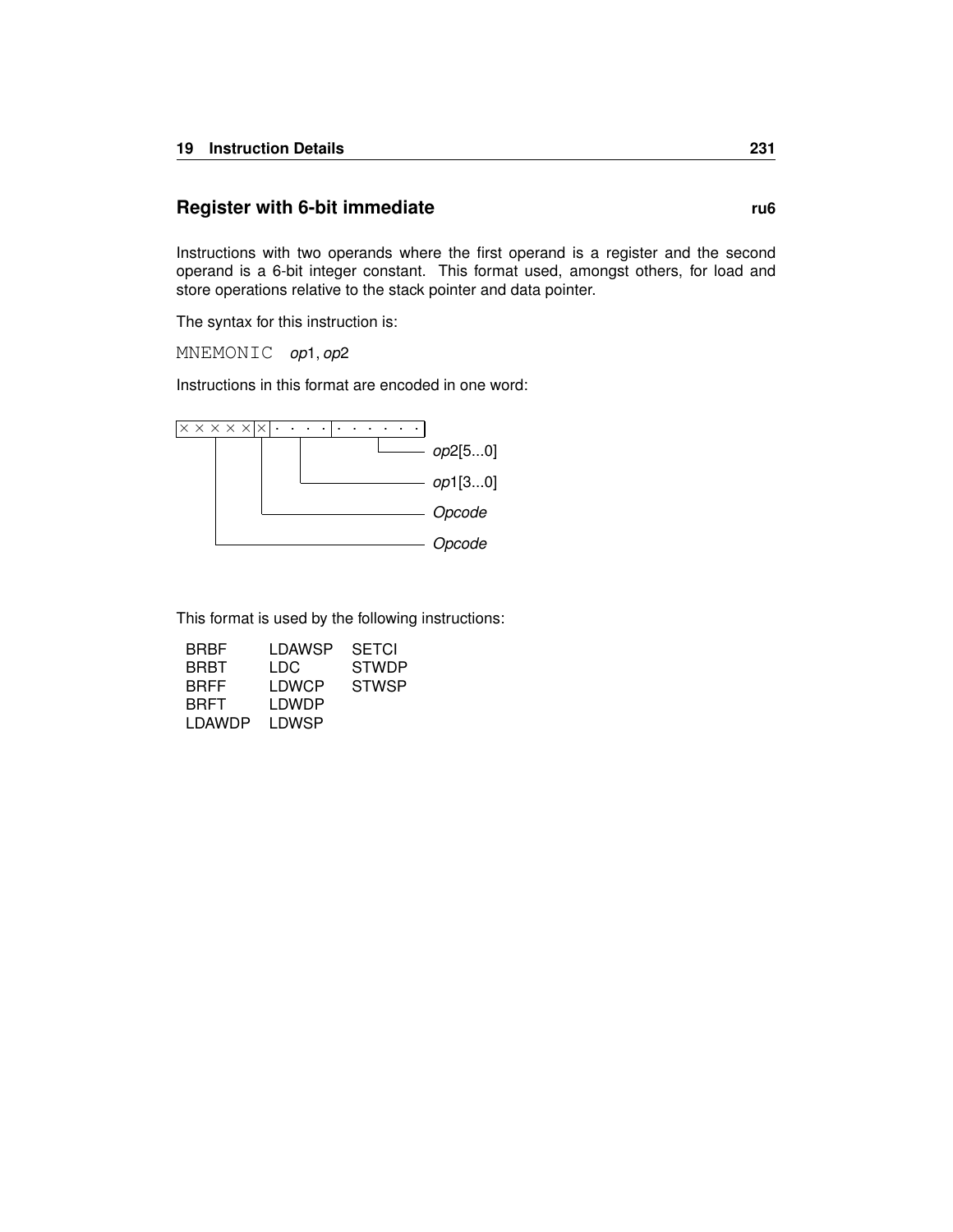### **Register with 16-bit immediate limits and the set of the set of the set of the set of the set of the set of the set of the set of the set of the set of the set of the set of the set of the set of the set of the set of t**

Instructions with two operands where the first operand is a register and the second operand is a 16-bit integer constant. This instruction is a prefixed version of [ru6.](#page-234-0) This format is used, amongst others, for load and store operations relative to the stack pointer and data pointer.

The syntax for this instruction is:

MNEMONIC *op*1, *op*2

Instructions in this format are encoded in two words:



| <b>BRBF</b> | LDAWSP | <b>SETCI</b> |
|-------------|--------|--------------|
| BRBT        | LDC    | <b>STWDP</b> |
| <b>BRFF</b> | LDWCP  | <b>STWSP</b> |
| BRFT        | LDWDP  |              |
| LDAWDP      | LDWSP  |              |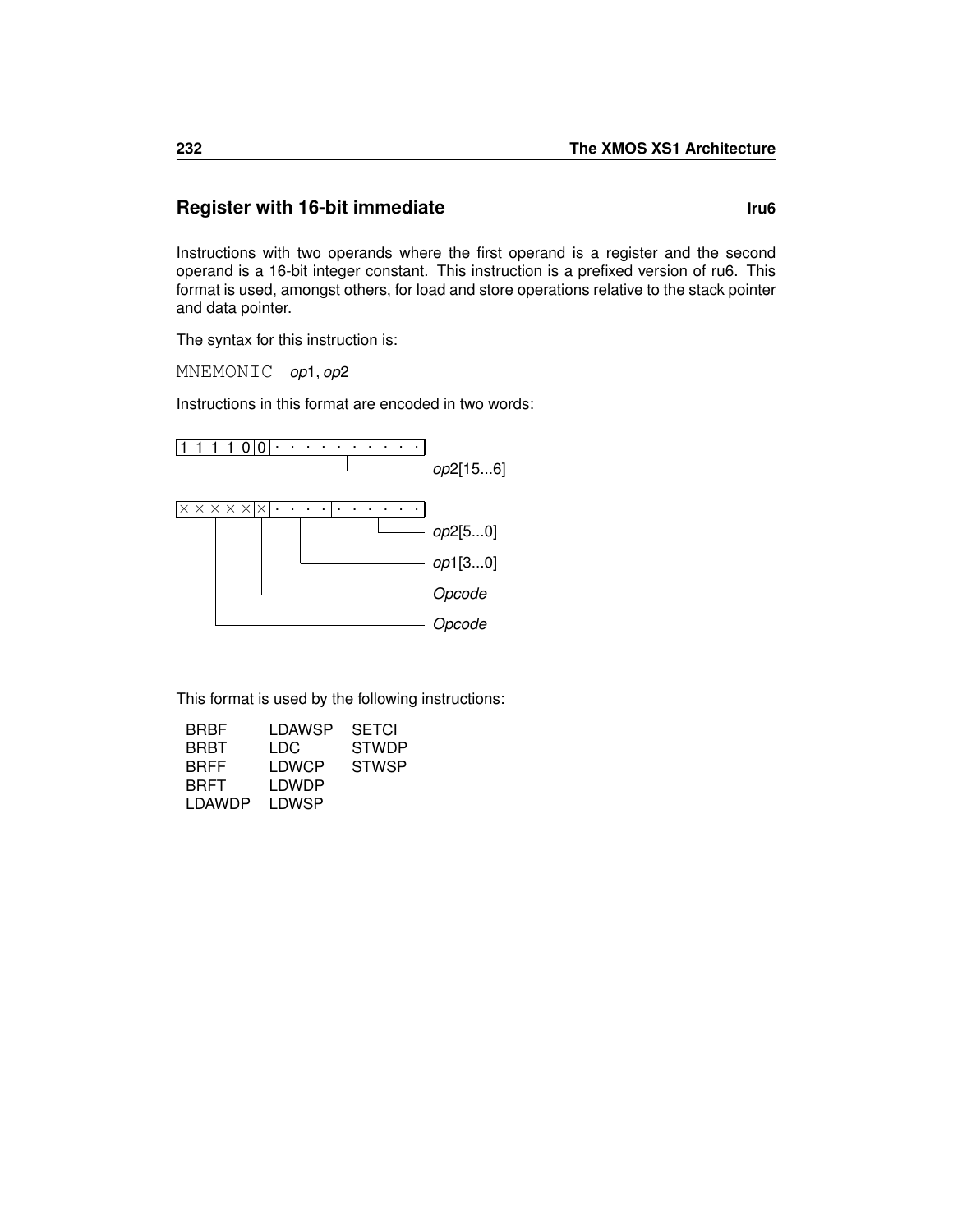#### <span id="page-236-0"></span>**6-bit immediate u6**

Instructions with a single operand encoding a 6-bit integer.

The syntax for this instruction is:

MNEMONIC *op*1

Instructions in this format are encoded in one word:



| BL AT | EXTDP         | <b>KRESTSP</b> |
|-------|---------------|----------------|
| BRBU  | EXTSP         | LDAWCP         |
| BRFU  | GETSR         | <b>RETSP</b>   |
| CLRSR | KCALLI        | <b>SETSR</b>   |
| ENTSP | <b>KENTSP</b> |                |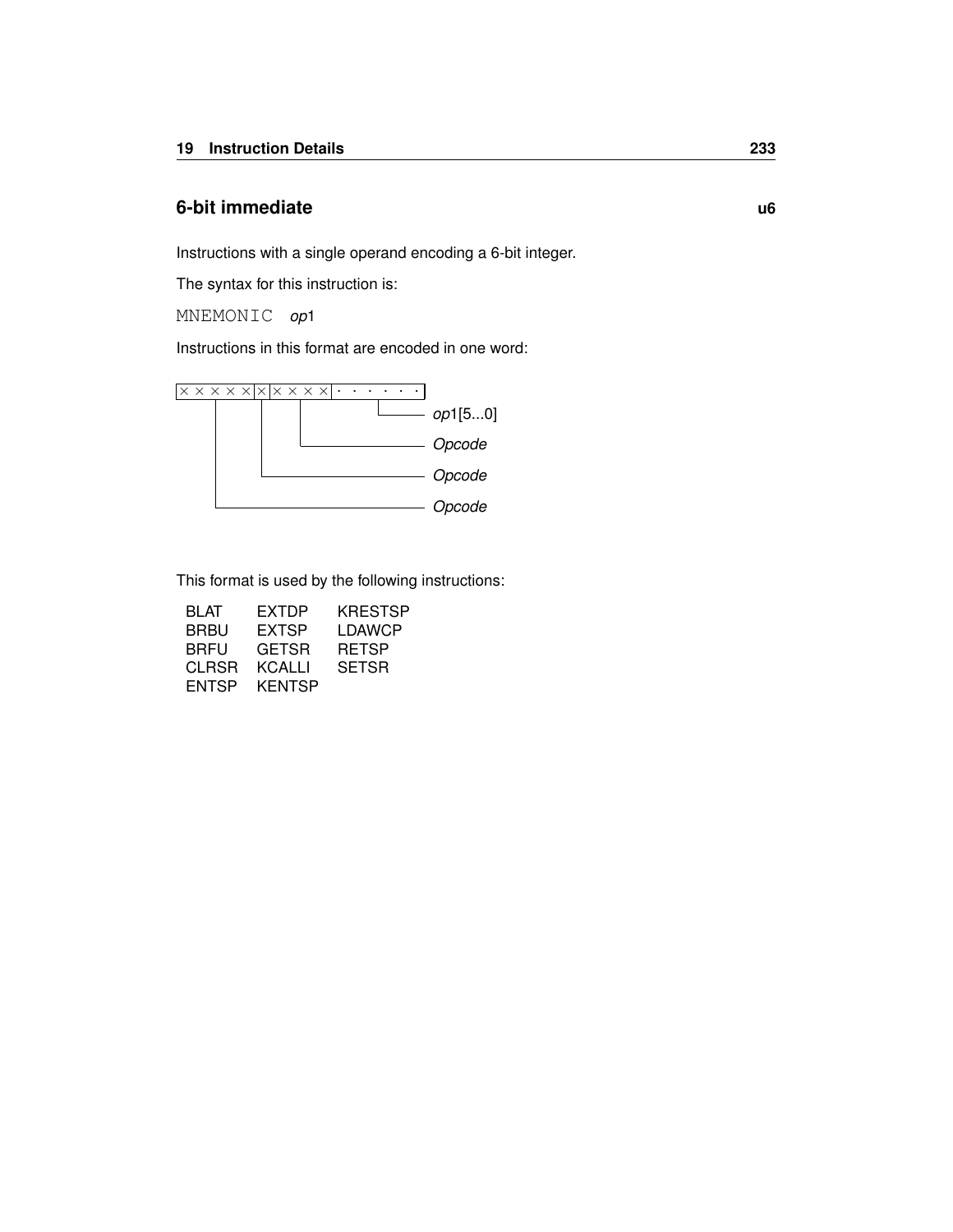### **16-bit immediate lu6**

Instructions with a single operand encoding a 16-bit integer. This instruction is a prefixed version of [u6.](#page-236-0)

The syntax for this instruction is:

MNEMONIC *op*1

Instructions in this format are encoded in two words:



| BLAT  | EXTDP        | KRESTSP      |
|-------|--------------|--------------|
| BRBU  | EXTSP        | LDAWCP       |
| BRFU  | <b>GETSR</b> | <b>RETSP</b> |
| CLRSR | KCALLI       | <b>SETSR</b> |
| ENTSP | KENTSP       |              |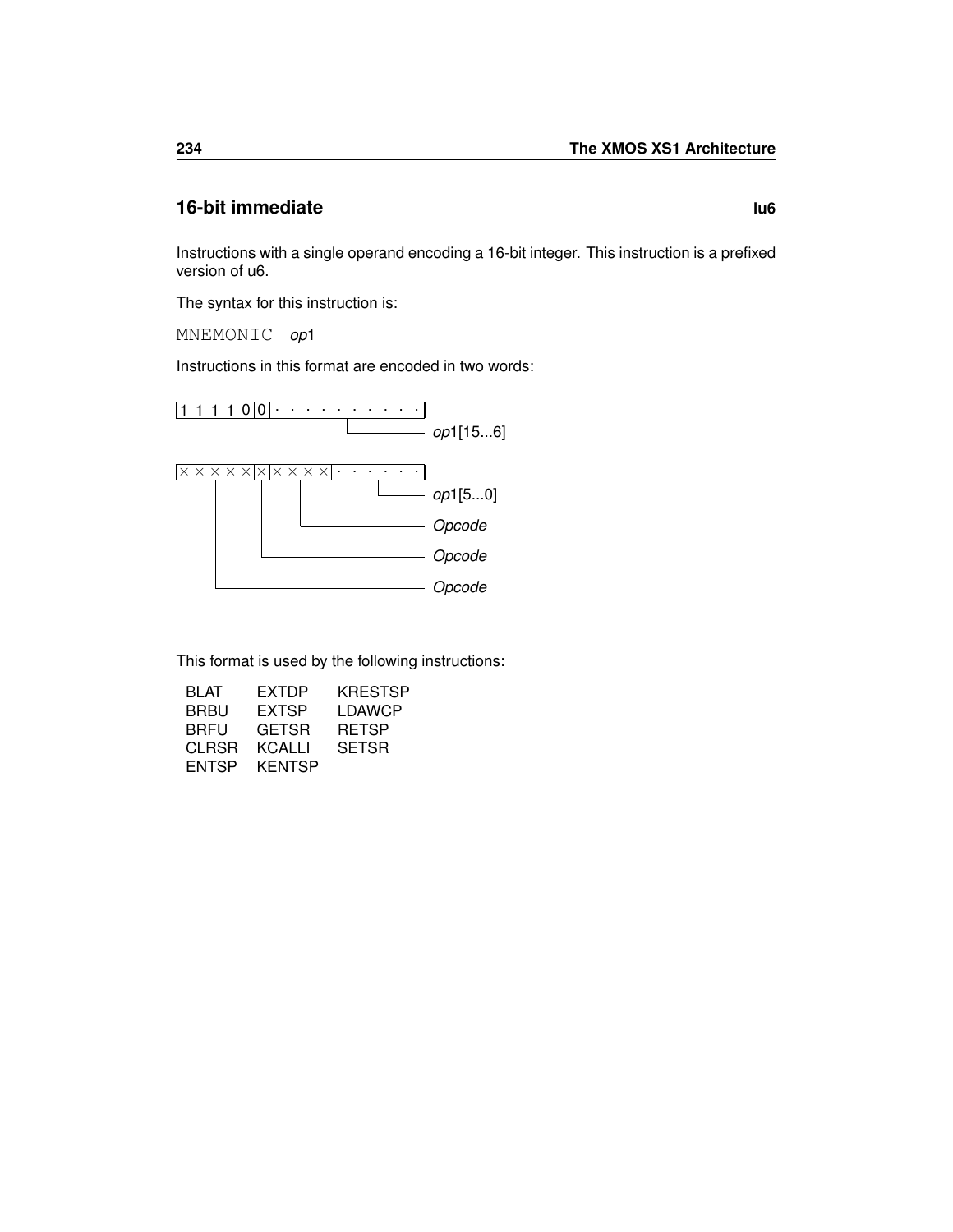### <span id="page-238-0"></span>**10-bit immediate u10**

Instructions with a single operand encoding a 10-bit integer.

The syntax for this instruction is:

MNEMONIC *op*1

Instructions in this format are encoded in one word:



| <b>BLACP</b> | BI RF | LDAPF         |
|--------------|-------|---------------|
| <b>BLRB</b>  | LDAPB | <b>LDWCPL</b> |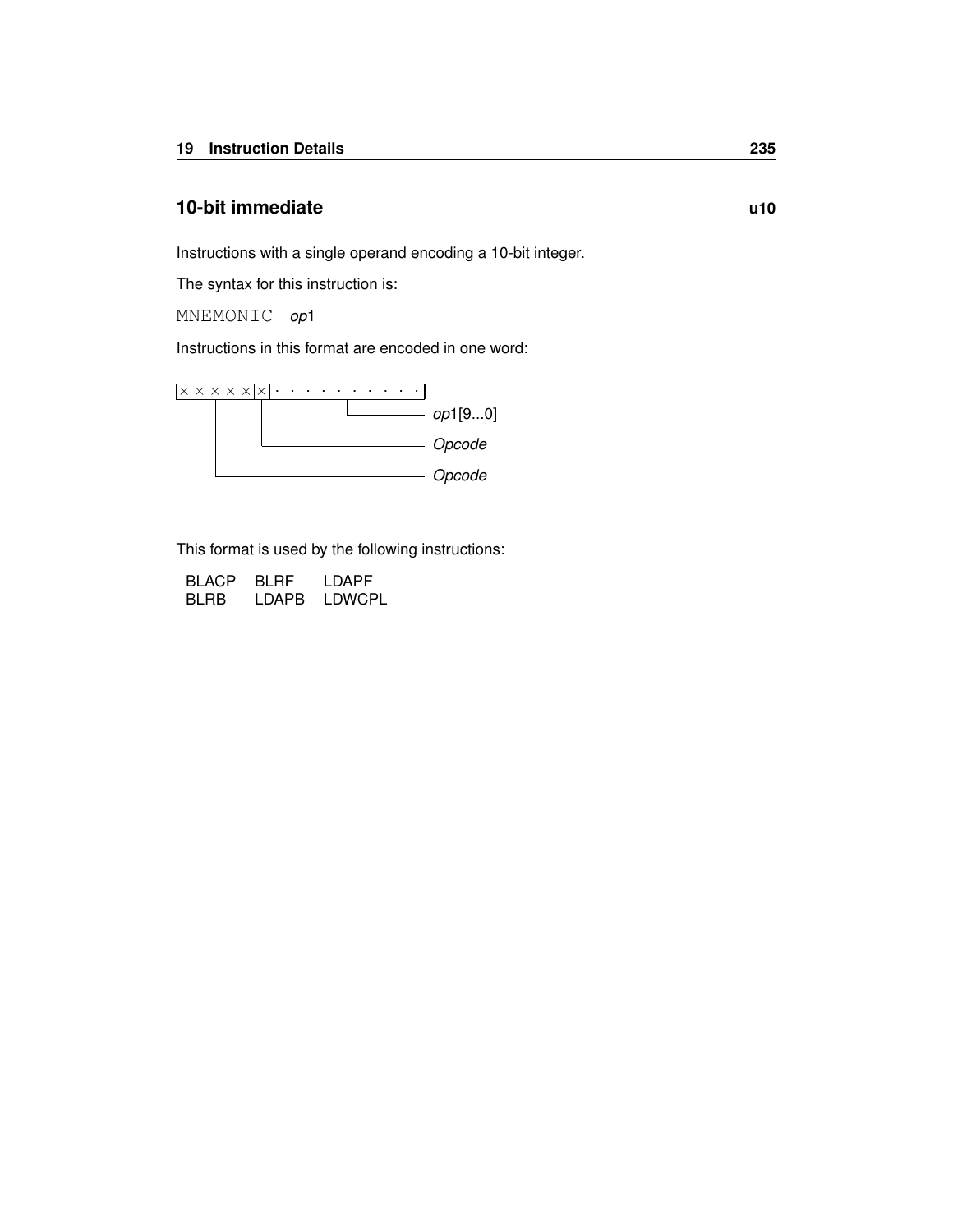### **20-bit immediate lu10**

Instructions with a single operand encoding a 20-bit integer. This instruction is a prefixed version of [u10.](#page-238-0)

The syntax for this instruction is:

MNEMONIC *op*1

Instructions in this format are encoded in two words:



| <b>BLACP</b> | BI RF | LDAPF         |
|--------------|-------|---------------|
| <b>BLRB</b>  | LDAPB | <b>LDWCPL</b> |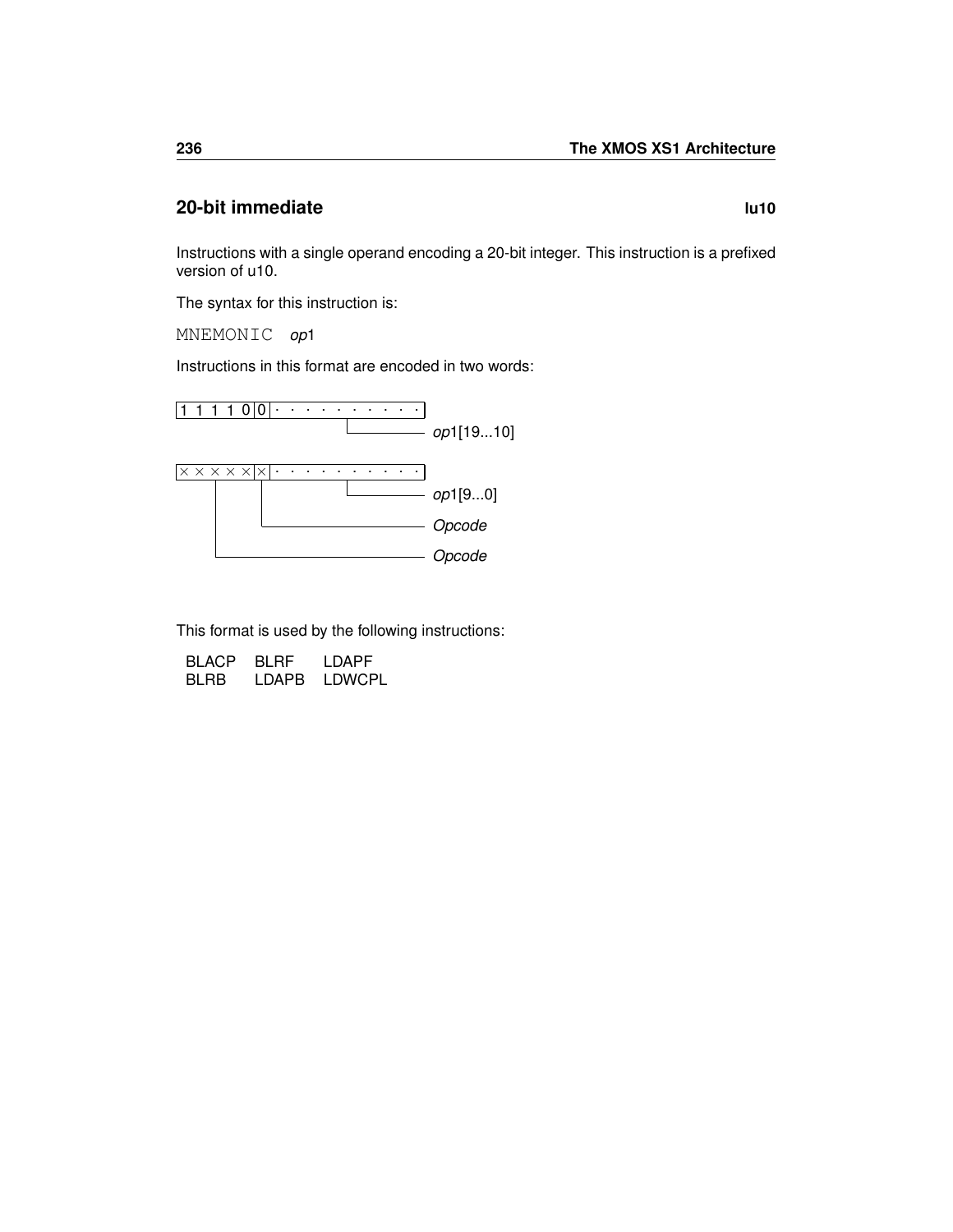### <span id="page-240-0"></span>**Two register 2r**

Instructions with two operand registers; the last operand is always a source register, the first operand maybe a destination register.

The syntax for this instruction is:

MNEMONIC *op*1, *op*2

Instructions in this format are encoded in one word:



| ANDNOT       | <b>INSHR</b>  | <b>TESTWCT</b> |
|--------------|---------------|----------------|
| <b>CHKCT</b> | INT           | <b>TINITCP</b> |
| <b>EEF</b>   | <b>MKMSK</b>  | <b>TINITDP</b> |
| <b>EET</b>   | NEG           | <b>TINITPC</b> |
| <b>ENDIN</b> | <b>NOT</b>    | <b>TINITSP</b> |
| <b>GETST</b> | <b>OUTCT</b>  | <b>TSETMR</b>  |
| <b>GETTS</b> | <b>PEEK</b>   | <b>ZEXT</b>    |
| IN           | <b>SEXT</b>   |                |
| <b>INCT</b>  | <b>TESTCT</b> |                |
|              |               |                |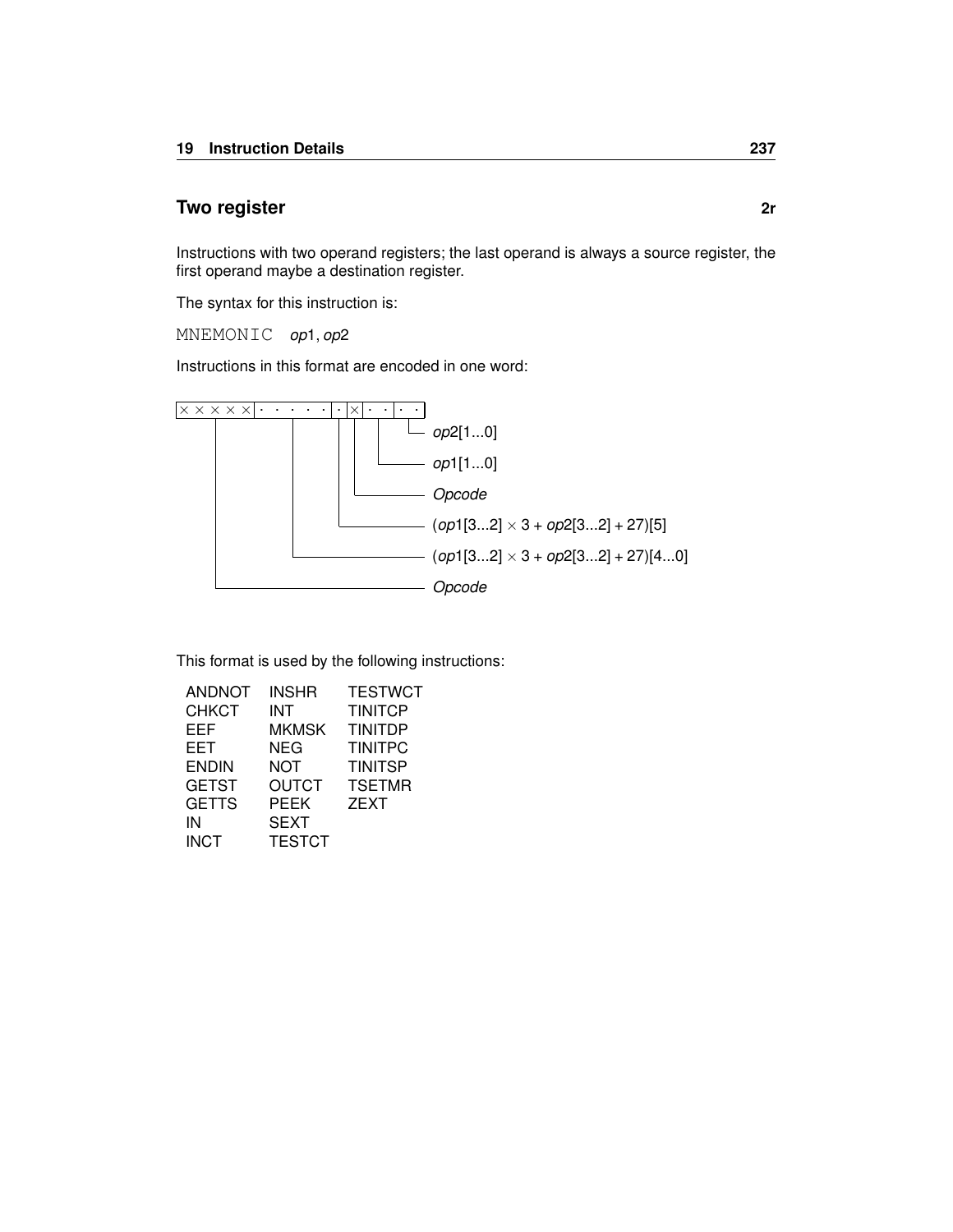#### **Two register reversed r2r**

Instructions with two operand registers used for resources; the first operand is always a source register containing the resource to operate on, the last operand maybe a destination register.

The syntax for this instruction is:

MNEMONIC *op*1, *op*2

Instructions in this format are encoded in one word:



| OUT               | OUTT SETPSC |
|-------------------|-------------|
| OUTSHR SETD SETPT |             |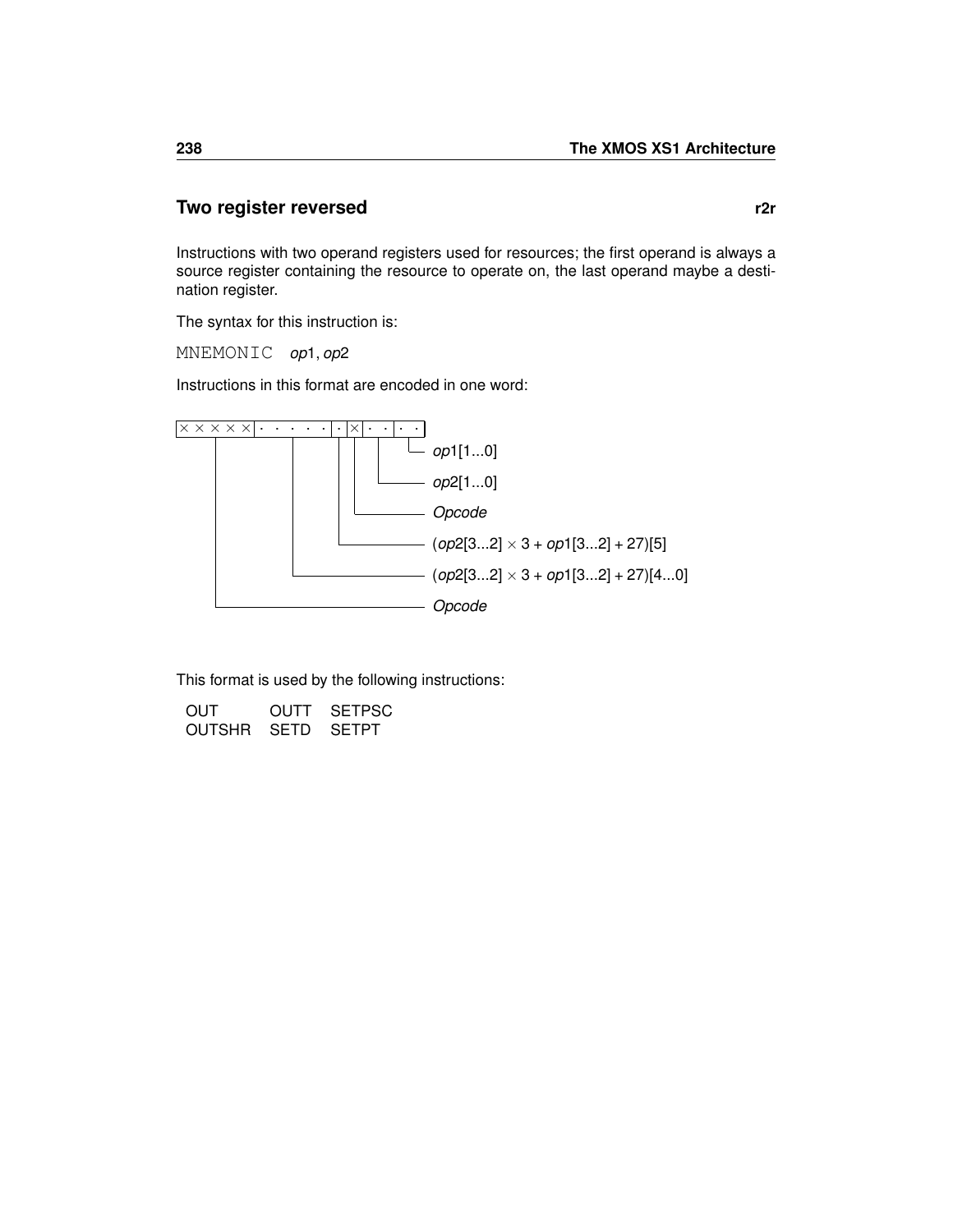# <span id="page-242-0"></span>**Two register long later later later later later later later later**

Instructions with two operand registers; the last operand is always a source register, the first operand maybe a destination register.

The syntax for this instruction is:

MNEMONIC *op*1, *op*2

Instructions in this format are encoded in two words:



| <b>BITREV</b>  | GETD         | <b>SETC</b>    |
|----------------|--------------|----------------|
| <b>BYTEREV</b> | GETN         | <b>TESTLCL</b> |
| CLZ            | <b>GFTPS</b> | TINITLR        |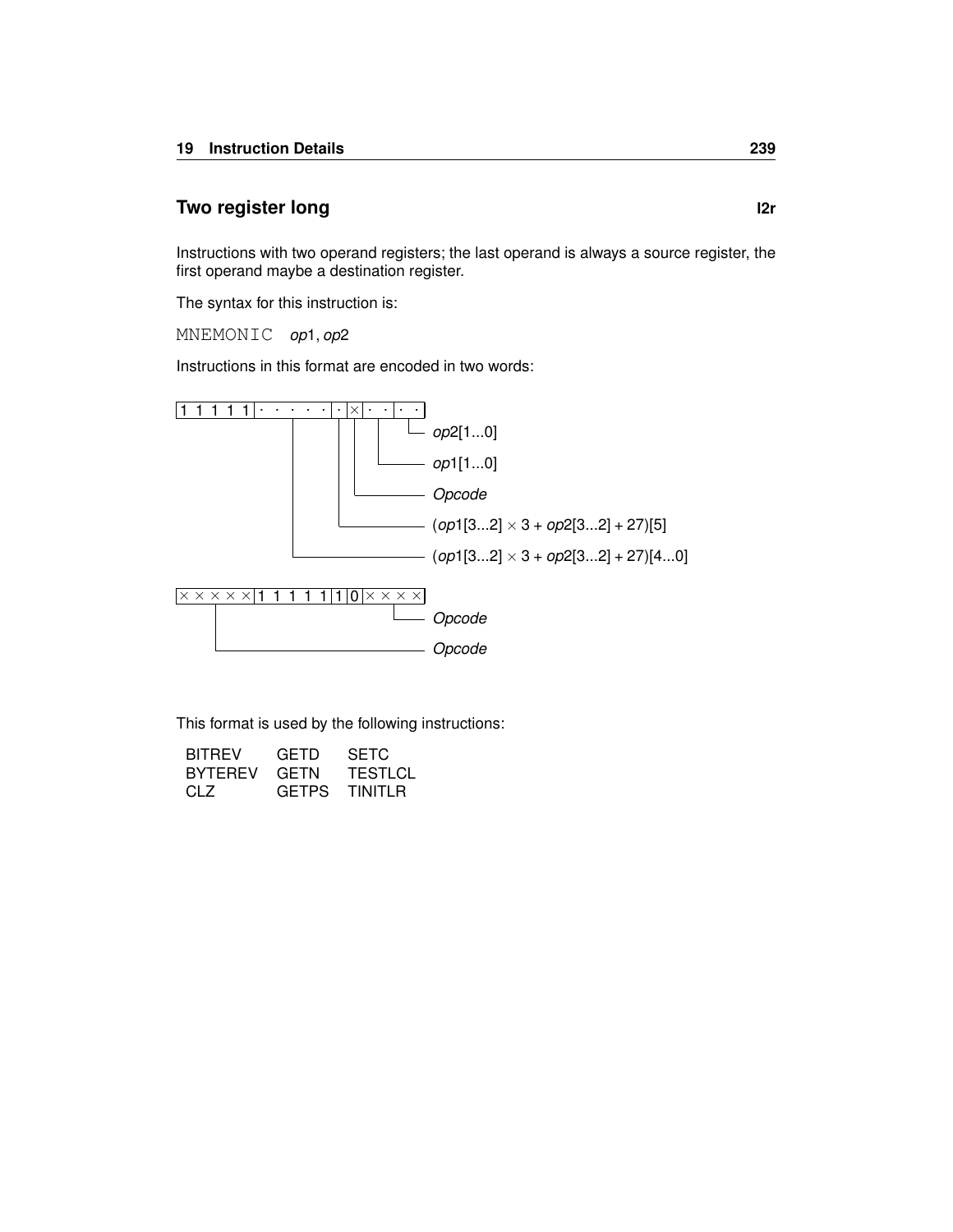### **Two register reversed long letter and the latter of the latter of the latter of the latter of the latter of the latter of the latter of the latter of the latter of the latter of the latter of the latter of the latter of**

Instructions with two operand registers; the first operand is always a source register containing a resource identifier, the last operand maybe a destination register.

The syntax for this instruction is:

MNEMONIC *op*1, *op*2

Instructions in this format are encoded in two words:



| SETCLK SETPS |               | <b>SETTW</b> |
|--------------|---------------|--------------|
| SETN         | <b>SETRDY</b> |              |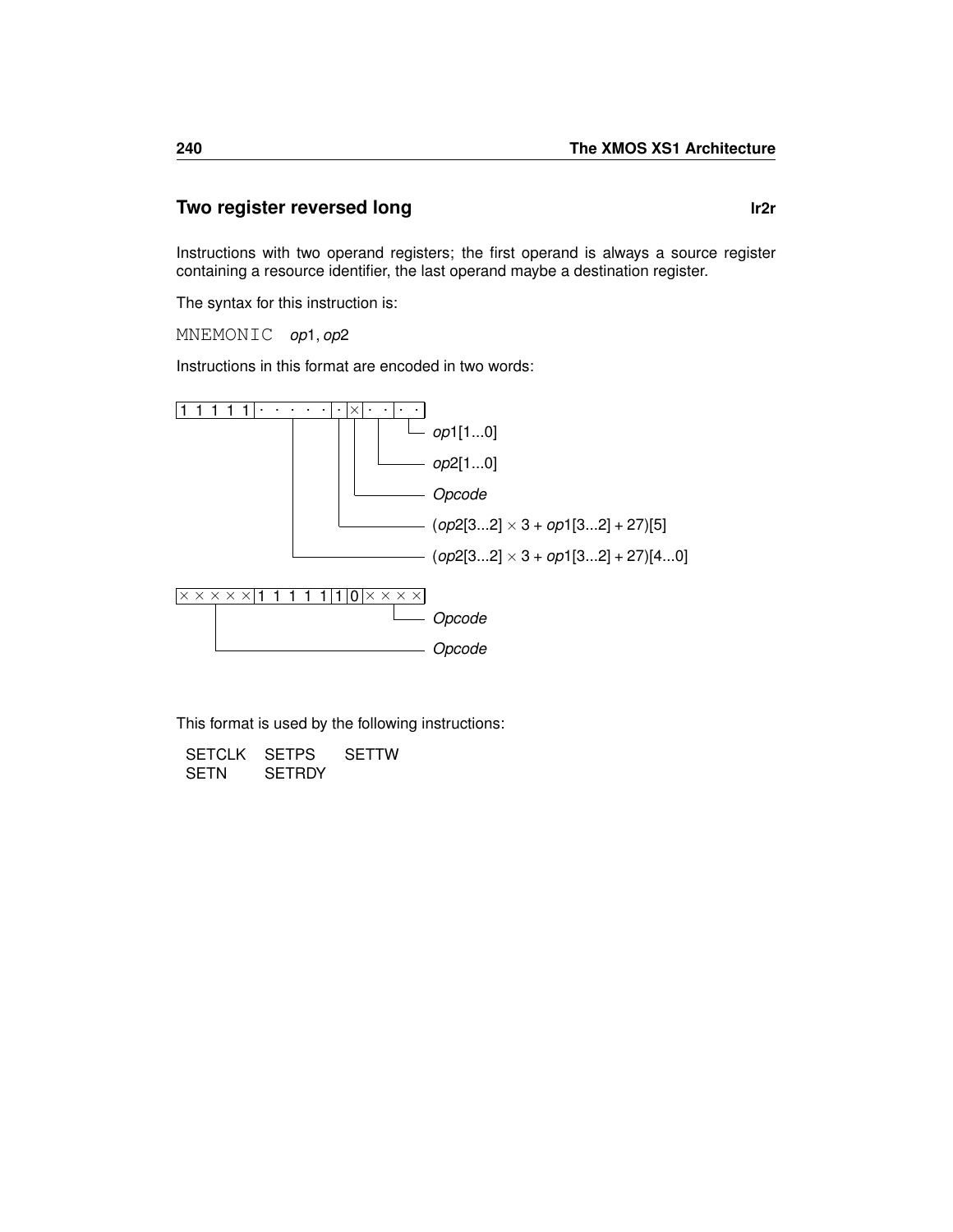#### <span id="page-244-0"></span>**Register with immediate rus rus rus**

Instructions with two operands. The last operand is a small constant (0..11). The first operand is a register that may be used as source and or destination.

The syntax for this instruction is:

MNEMONIC *op*1, *op*2

Instructions in this format are encoded in one word:



| CHKCTI | MKMSKI | SEXTI        |
|--------|--------|--------------|
| GETR   | OUTCTI | <b>ZEXTI</b> |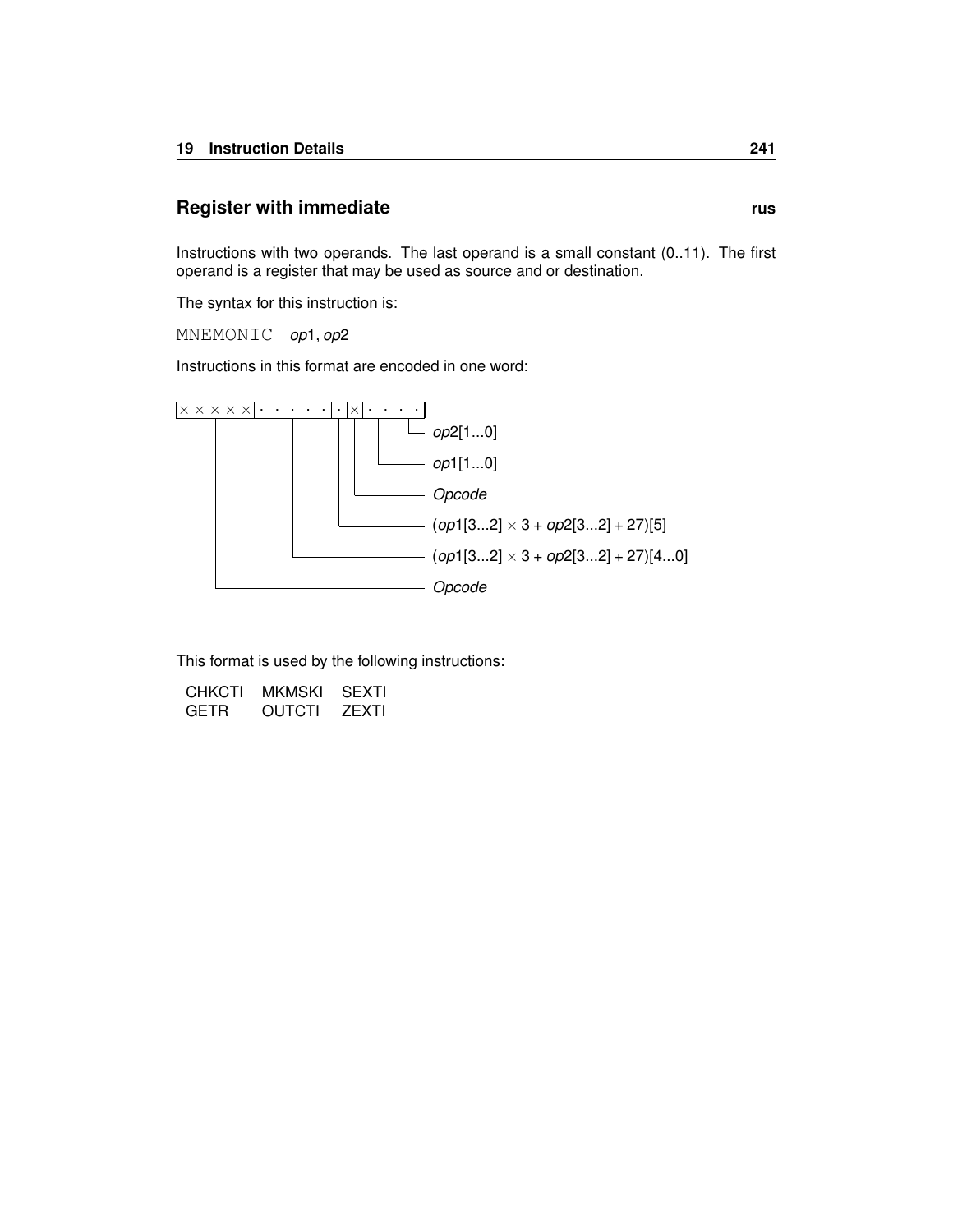# <span id="page-245-0"></span>**Register 1r**

Instructions with one operand register.

The syntax for this instruction is:

MNEMONIC *op*1

Instructions in this format are encoded in one word:



| BAU            | EEU          | <b>SETSP</b>  |
|----------------|--------------|---------------|
| BLA            | <b>FREER</b> | <b>SETV</b>   |
| BRU            | KCALL        | <b>SYNCR</b>  |
| <b>CLRPT</b>   | MJOIN        | <b>TSTART</b> |
| <b>DGETREG</b> | MSYNC        | <b>WAITEF</b> |
| ECALLF         | <b>SETCP</b> | WAITET        |
| ECALLT         | <b>SETDP</b> |               |
| EDU            | <b>SETEV</b> |               |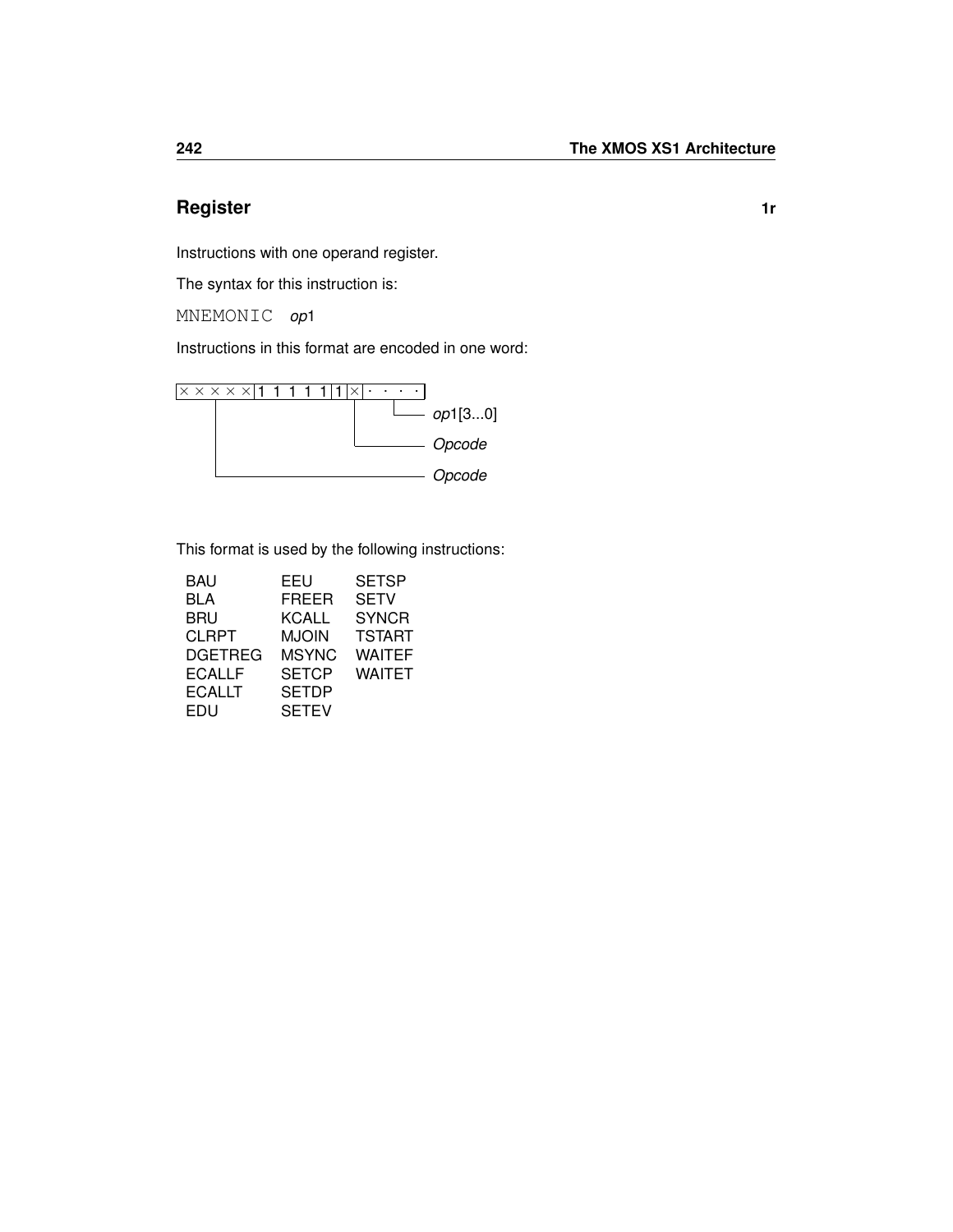#### <span id="page-246-0"></span>**No operands 0r**

These instructions operate on implicit operands.

The syntax for this instruction is:

MNEMONIC

Instructions in this format are encoded in one word:



| <b>CLRE</b>    | GETID         | <b>SETKEP</b> |
|----------------|---------------|---------------|
| DCALL          | <b>GETKEP</b> | <b>SSYNC</b>  |
| <b>DENTSP</b>  | <b>GETKSP</b> | <b>STET</b>   |
| <b>DRESTSP</b> | KRET          | <b>STSED</b>  |
| DRET           | LDET          | <b>STSPC</b>  |
| FREET          | LDSED         | <b>STSSR</b>  |
| <b>GETED</b>   | <b>LDSPC</b>  | WAITEU        |
| <b>GETET</b>   | LDSSR         |               |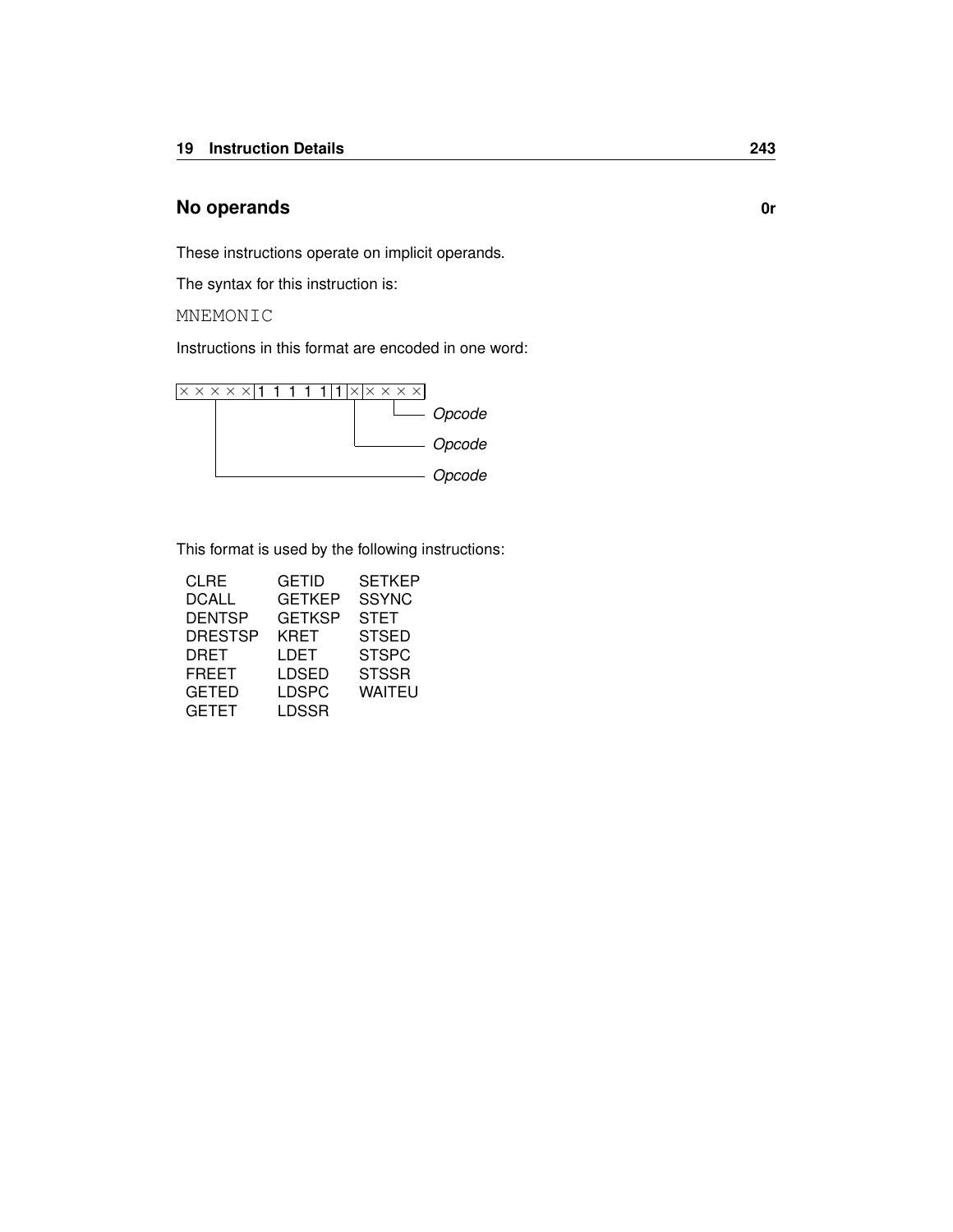### **Four register long later later later later later**

Operations on four registers - the last two operands are source registers, the first two may be used as source and or destination registers.

The syntax for this instruction is:

MNEMONIC *op*1, *op*4, *op*2, *op*3

Instructions in this format are encoded in two words:



This format is used by the following instructions:

[CRC8](#page-78-0) [MACCS](#page-153-0) [MACCU](#page-154-0)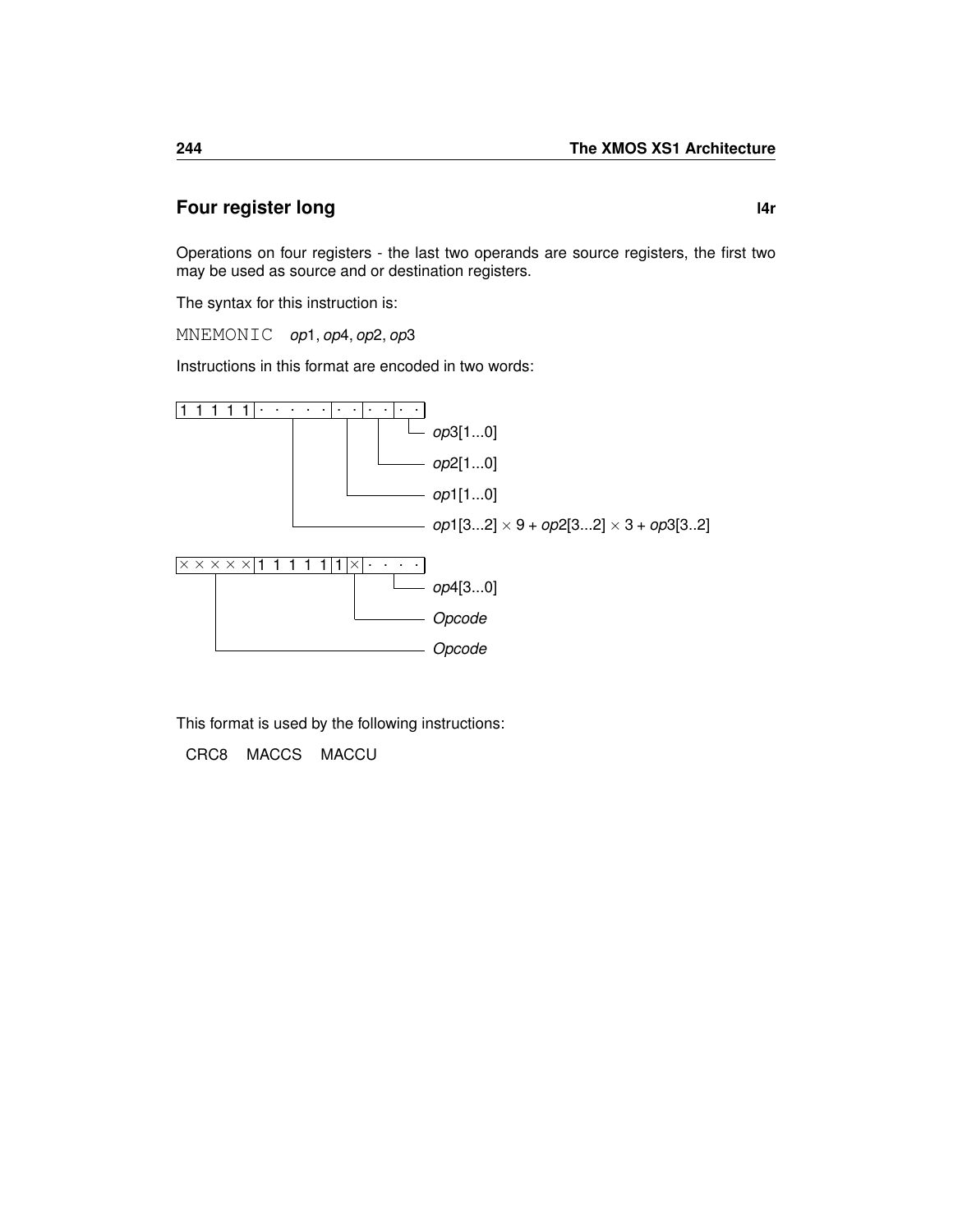#### **Five register long l5r**

Operations on five registers - the last three operands are source registers, the first two may be used as source and or destination registers.

The syntax for this instruction is:

MNEMONIC *op*1, *op*4, *op*2, *op*3, *op*5

Instructions in this format are encoded in two words:



This format is used by the following instructions:

[LADD](#page-123-0) [LDIVU](#page-139-0) [LSUB](#page-152-0)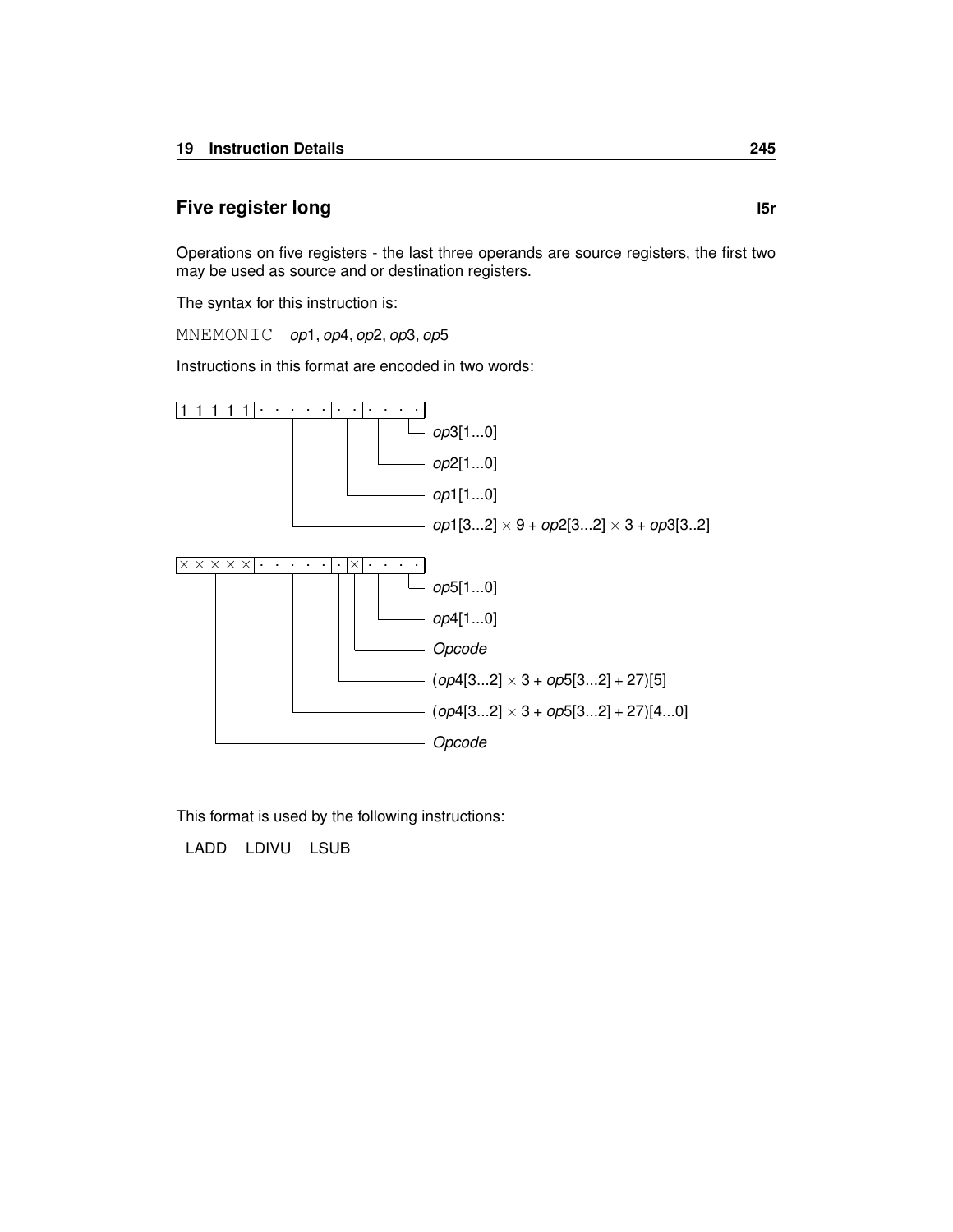# **Six register long later left left left left left left**

Operations on six registers - the last four operands are source registers, the first two may be used as source and or destination registers.

The syntax for this instruction is:

MNEMONIC *op*1, *op*4, *op*2, *op*3, *op*5, *op*6

Instructions in this format are encoded in two words:



This format is used by the following instructions:

[LMUL](#page-149-0)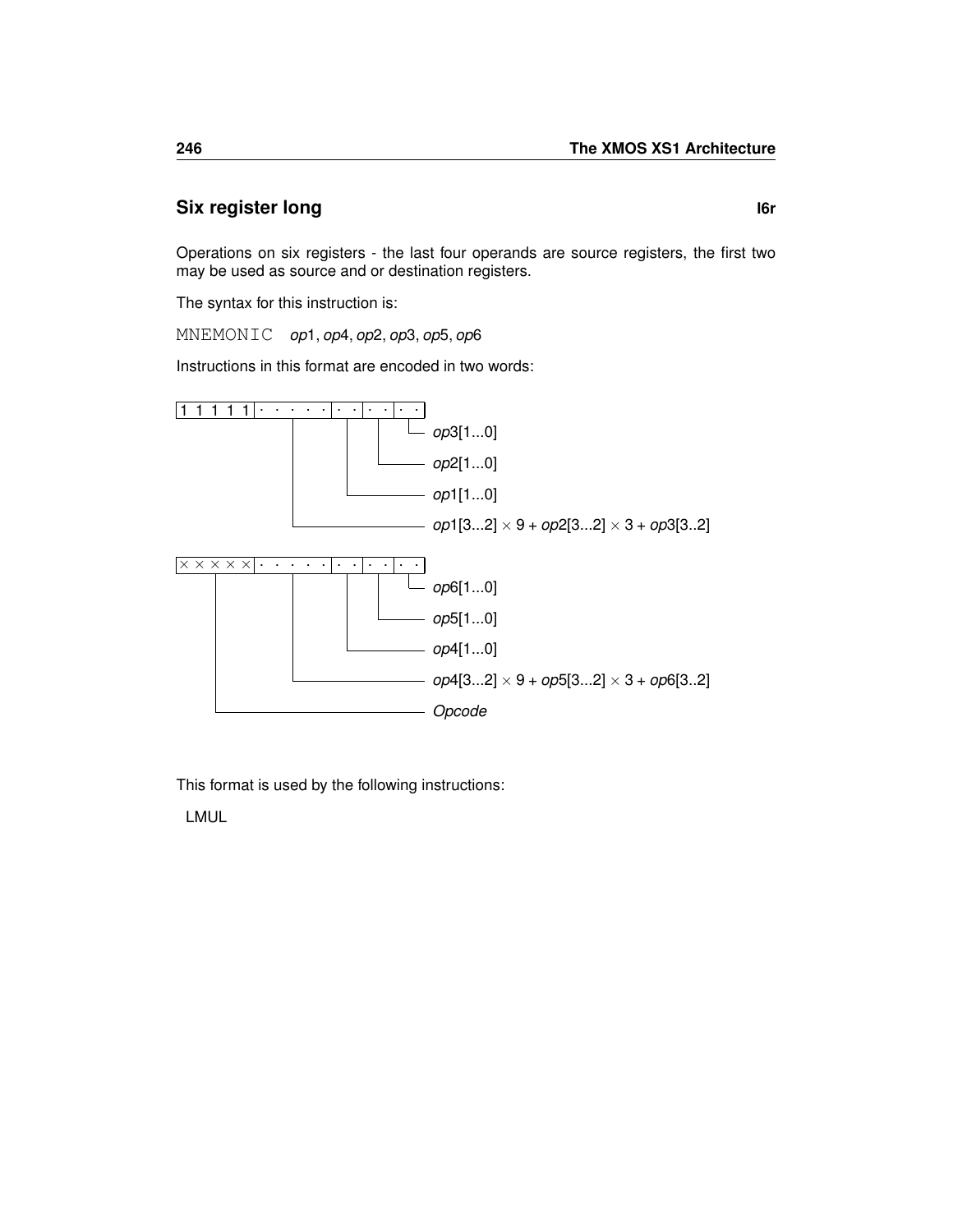#### **19.3 Exceptions**

Exceptions change the normal flow of control on an XS1; they may be caused by interrupts, errors arising during instruction execution and by system calls. On an exception, the processor will save the *pc* and *sr* in *spc* and *ssr*, disable events and interrupts, and start executing an exception handler. The program counter that is saved normally points to the instruction that raised the exception. Two registers are also set. The exceptiondata (*ed*) and exception-type (*et*) will be set to reflect the cause of the exception. The exception handler can choose how to deal with the exception.

The different types of exception are listed in this section, together with their representation, their meaning, and the instructions that may cause them.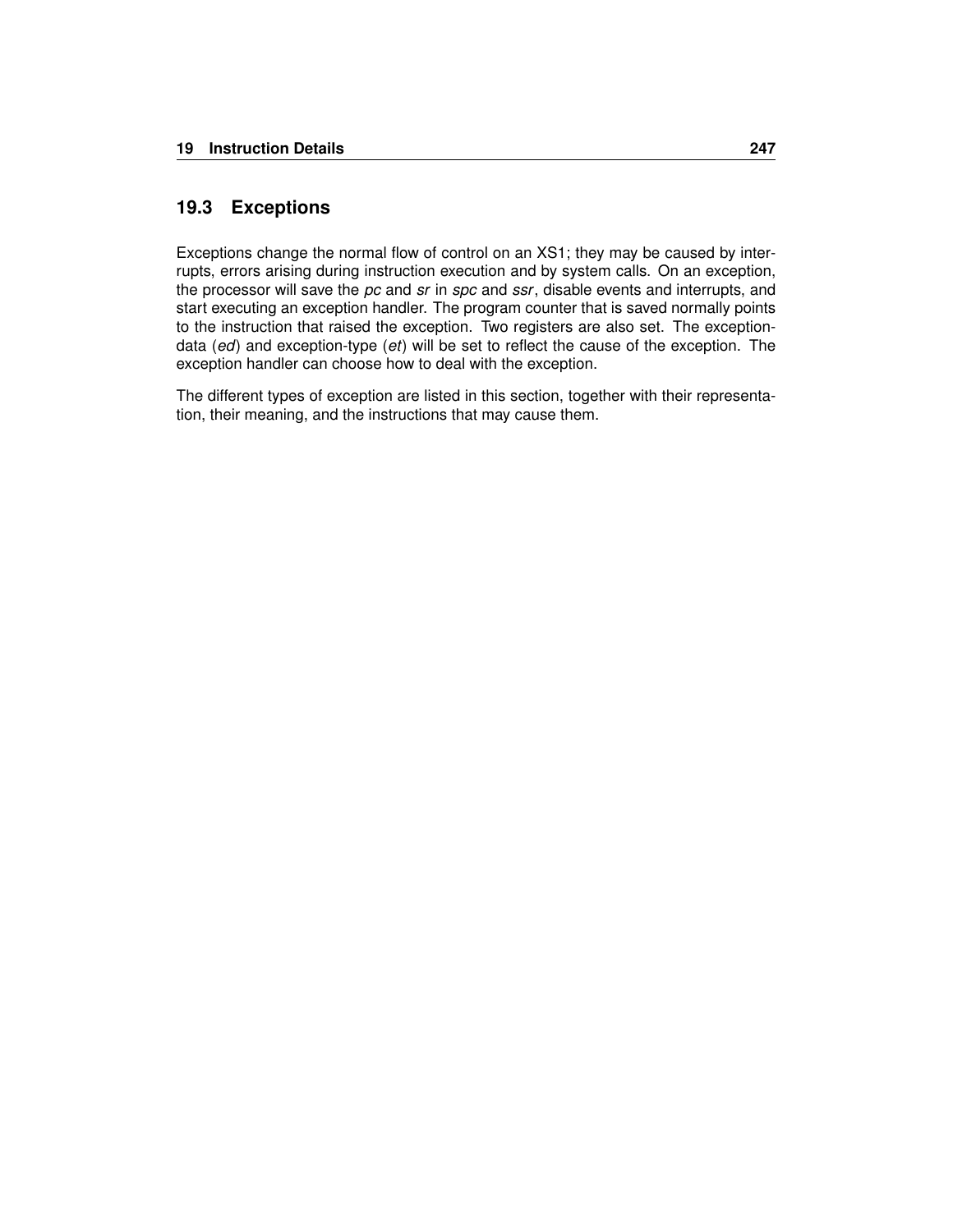# **ET LINK ERROR 1**

A reserved hardware control token was output to a channel end. Alternatively, a channel end was used to transmit data without its destination being set first.

When ET\_LINK\_ERROR is raised:

- *et* will be set to 1.
- *ed* will be set to the resource ID of the channel end which generated the exception.

This exception may be raised by the following instructions:

[OUT](#page-163-0) [OUTCT](#page-164-0) [OUTT](#page-168-0)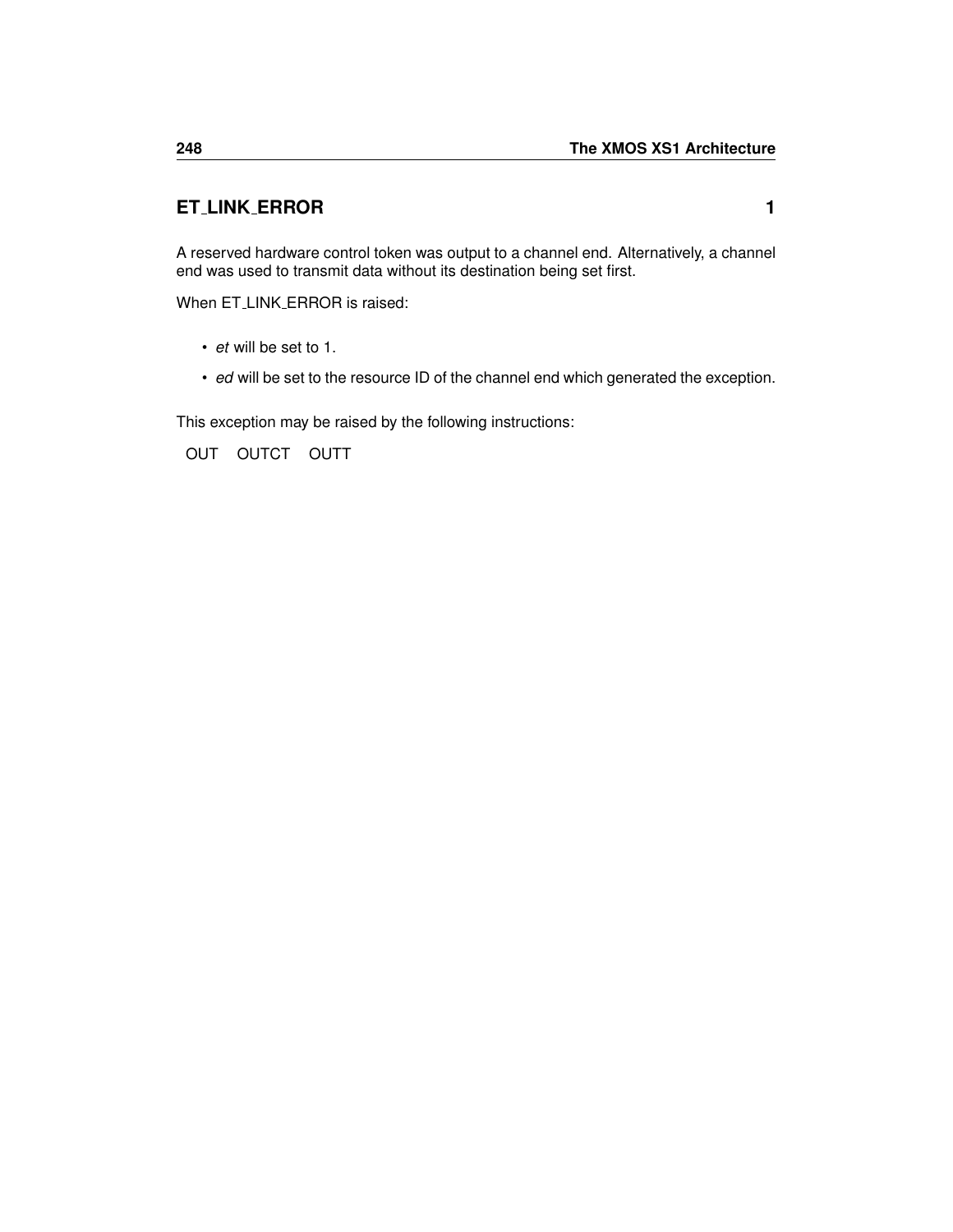## <span id="page-252-0"></span>**ET ILLEGAL PC 2**

The program counter points to a position that could not be accessed, for example, beyond the end of memory, or a non 16-bit aligned memory location.

This exception is raised on dispatch of the instruction corresponding to the illegal program counter. The program counter that is saved in *spc is* the illegal program counter; the memory address of the instruction that caused the program counter to become illegal is not known. Note that this exception could be caused by, for example, loading a resource with an illegal vector [\(SETV\)](#page-191-0), but that this will not be known until an event happens.

When ET\_ILLEGAL\_PC is raised:

- *et* will be set to 2.
- *ed* will be set to the PC which generated the exception.

| BRBF        | BRU           |
|-------------|---------------|
| BRBT        | DRET          |
| BRBU        | KRET          |
| BRFF        | MSYNC         |
| <b>BRFT</b> | <b>SETSP</b>  |
| BRFU        | <b>TSTART</b> |
|             |               |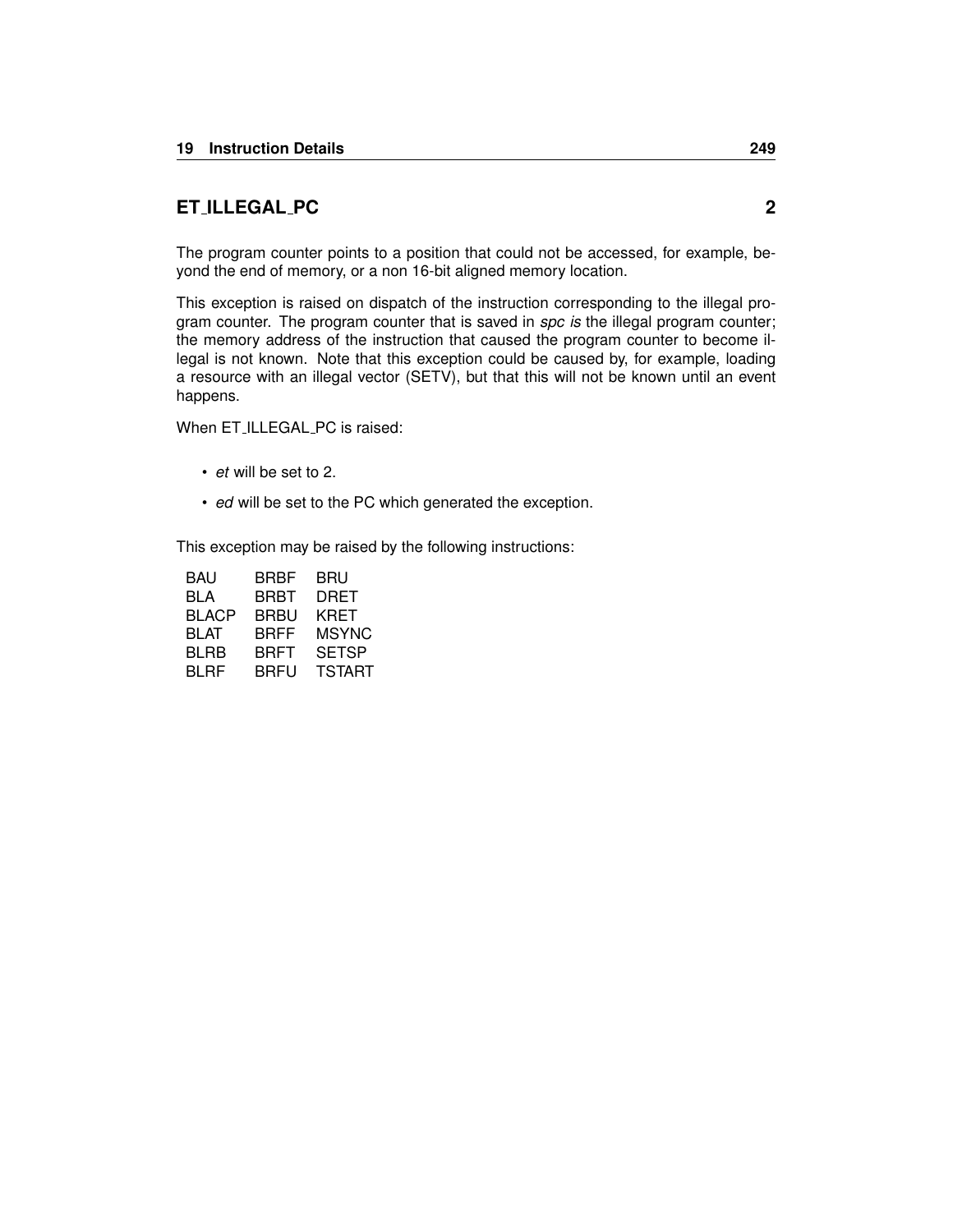## <span id="page-253-0"></span>**ET ILLEGAL INSTRUCTION 3**

A 16-bit/32-bit word was encountered that could not be decoded. This typically indicates that the program counter was incorrect and addresses data memory. Alternatively, a binary is executed that was not compiled for this device.

When ET\_ILLEGAL\_INSTRUCTION is raised:

- *et* will be set to 3.
- *ed* will be set to 0.

This exception may be raised by the following instructions:

[DENTSP](#page-80-0) [DRESTSP](#page-84-0) [DGETREG](#page-81-0) [DRET](#page-85-0)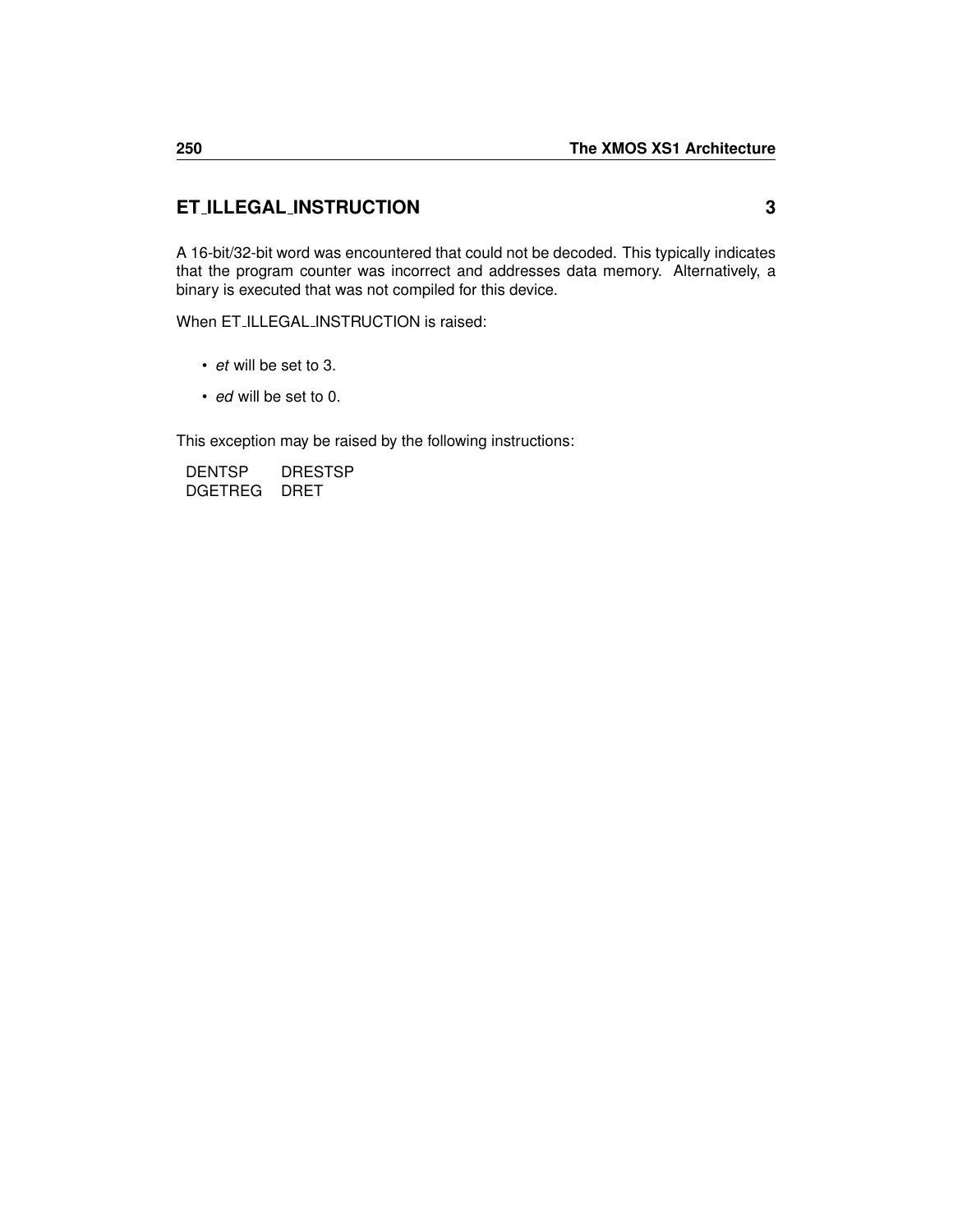## <span id="page-254-0"></span>**ET ILLEGAL RESOURCE 4**

A resource operation was performed and failed because either the resource identifier supplied was not a valid resource, it was not allocated, or the operation was not legal on that resource.

When ET\_ILLEGAL\_RESOURCE is raised:

- *et* will be set to 4.
- *ed* will be set to the resource identifier passed to the instruction.

| <b>CHKCT</b> | INT           | <b>SETRDY</b>  |
|--------------|---------------|----------------|
| CLRPT        | MJOIN         | <b>SETTW</b>   |
| EDU          | <b>MSYNC</b>  | SETV           |
| EEF          | OUT           | <b>SYNCR</b>   |
| EET          | OUTCT         | <b>TESTLCL</b> |
| EEU          | OUTPW         | <b>TESTCT</b>  |
| <b>ENDIN</b> | OUTSHR        | TESTWCT        |
| FREER        | <b>OUTT</b>   | <b>TINITCP</b> |
| GETD         | PEEK          | <b>TINITDP</b> |
| GETN         | SETC          | TINITLR        |
| GETST        | <b>SETCLK</b> | <b>TINITPC</b> |
| GETTS        | <b>SETD</b>   | <b>TINITSP</b> |
| IN           | <b>SETEV</b>  | <b>TSETMR</b>  |
| <b>INCT</b>  | SETN          | <b>TSETR</b>   |
| <b>INPW</b>  | <b>SETPSC</b> | <b>TSTART</b>  |
| INSHR        | <b>SETPT</b>  |                |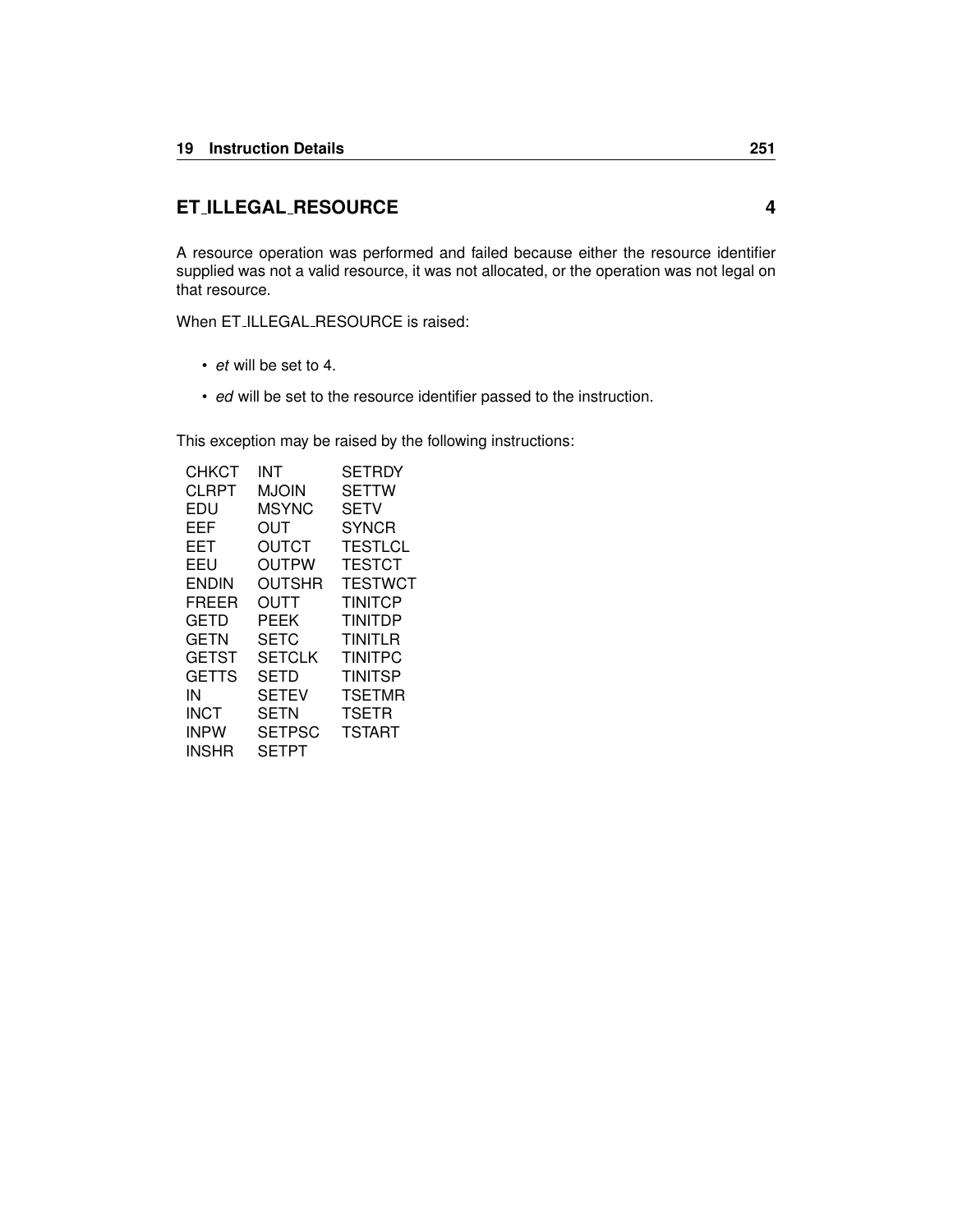## <span id="page-255-0"></span>**ET LOAD STORE 5**

A memory operation was performed that was not properly aligned. This could be a word load or word store to an address where the least significant log<sub>2</sub> Bpw bits were not zero, or access to a 16-bit number using LD16S or ST16 where the least significant bit of the address was one.

Many load and store operations multiply their operand by *Bpw* in order to increase the density of the encoding; even though this part of the address is guaranteed to be aligned, it is possible for one of *sp*, *cp*, or *dp* to be unaligned, causing any subsequent load or store which uses them to fail.

When ET\_LOAD\_STORE is raised:

- *et* will be set to 5.
- *ed* will be set to the load or store address which generated the exception.

| <b>BLACP</b>   | LDSPC        | ST <sub>8</sub> |
|----------------|--------------|-----------------|
| <b>BLAT</b>    | LDSSR        | <b>STET</b>     |
| <b>ENTSP</b>   | LDW          | <b>STSED</b>    |
| <b>KENTSP</b>  | LDWCP        | <b>STSPC</b>    |
| <b>KRESTSP</b> | LDWCPL       | <b>STSSR</b>    |
| <b>LD16S</b>   | <b>LDWDP</b> | <b>STW</b>      |
| LD8U           | LDWSP        | <b>STWDP</b>    |
| LDET           | <b>RETSP</b> | <b>STWSP</b>    |
| <b>LDSED</b>   | <b>ST16</b>  |                 |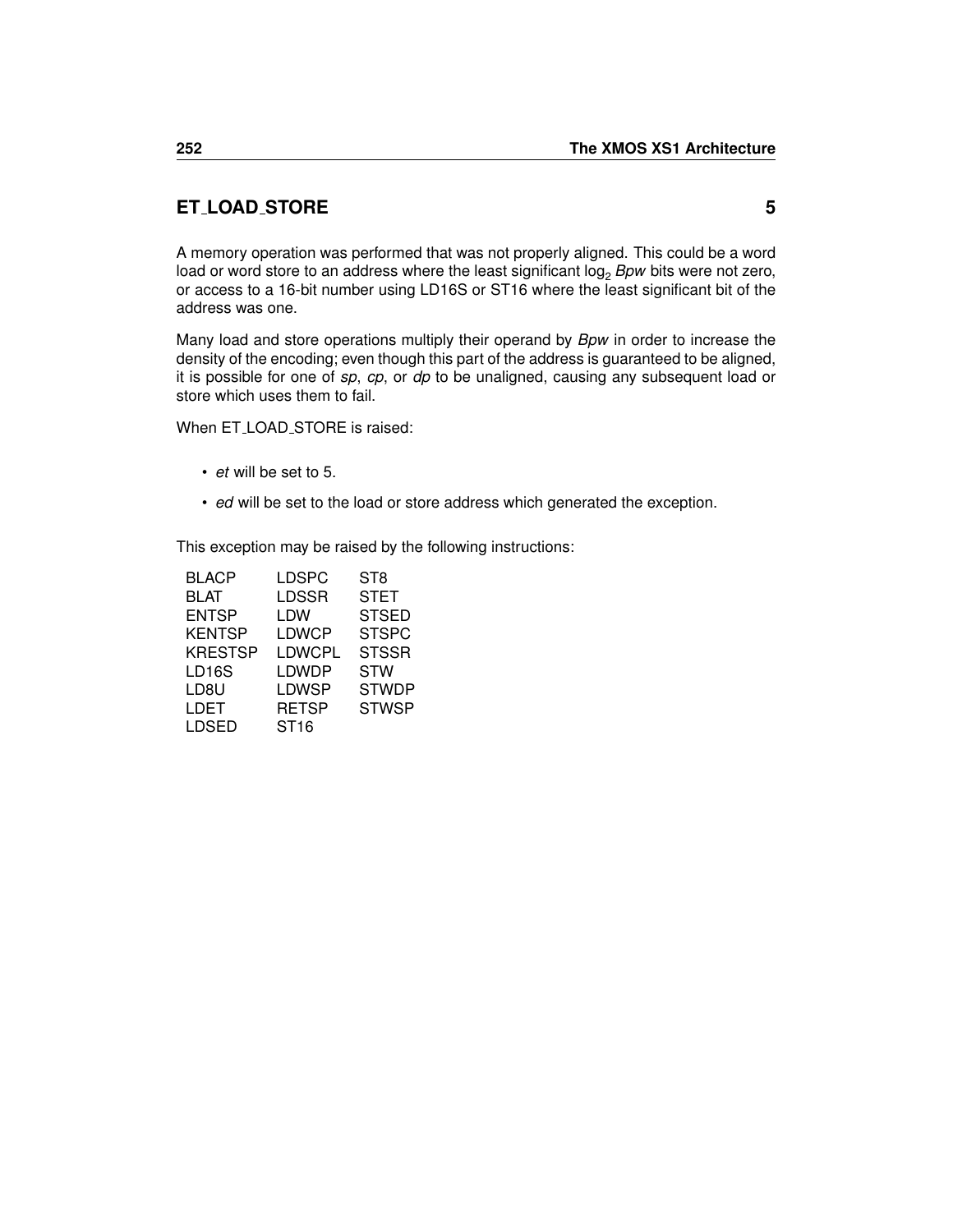## <span id="page-256-0"></span>**ET ILLEGAL PS 6**

Access to a non existent processor status register was requested by either GETPS or SETPS.

When ET\_ILLEGAL\_PS is raised:

- *et* will be set to 6.
- *ed* will be set to the processor status register identifier.

This exception may be raised by the following instructions:

[GETPS](#page-107-0) [SETPS](#page-184-0)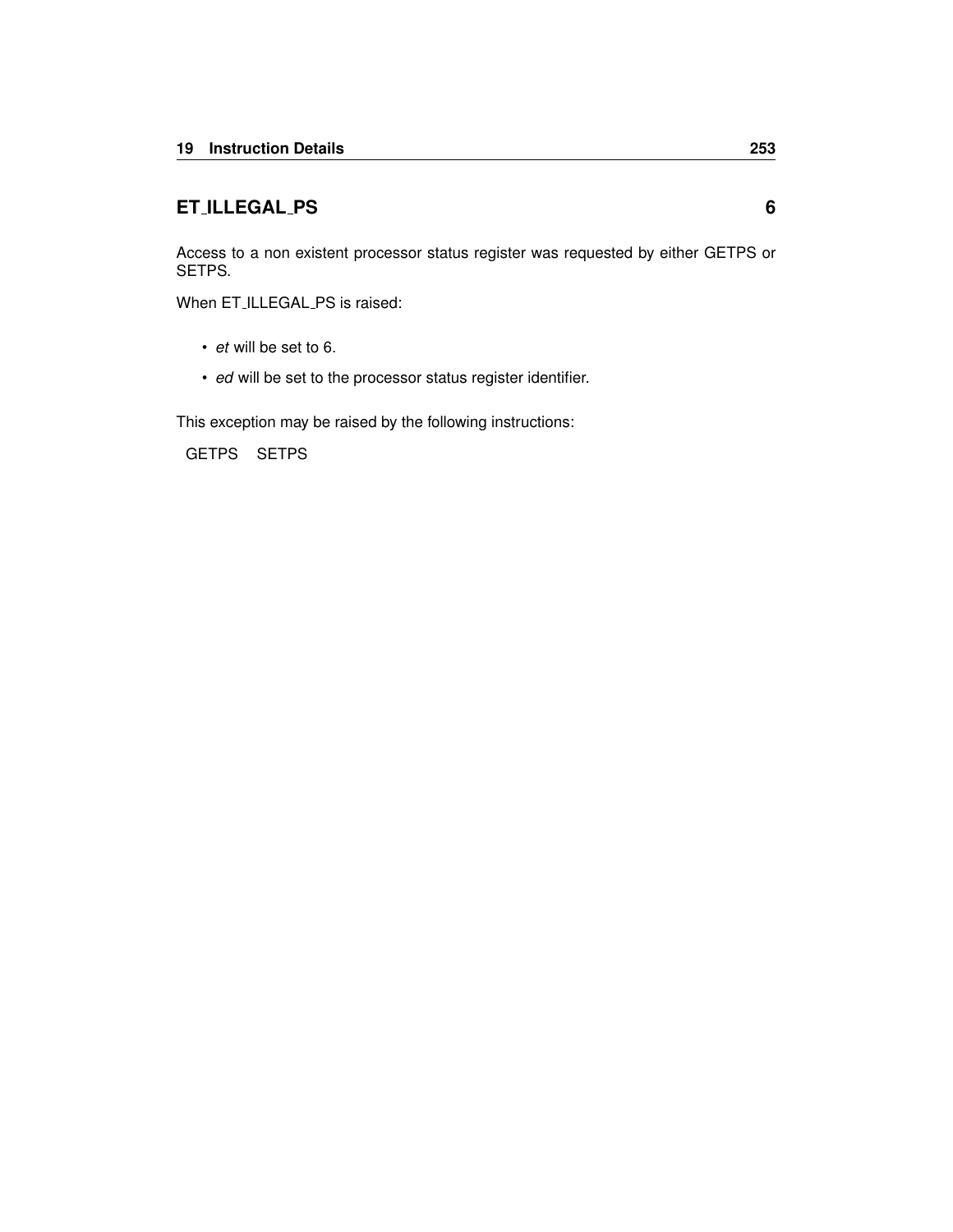## <span id="page-257-0"></span>**ET ARITHMETIC 7**

Signals an arithmetic error, for example a division by 0 or an overflow that was detected. When ET ARITHMETIC is raised:

- *et* will be set to 7.
- *ed* will be set to 0.

This exception may be raised by the following instructions:

[DIVS](#page-82-0) [LDIVU](#page-139-0) [REMU](#page-171-0) [DIVU](#page-83-0) [REMS](#page-170-0)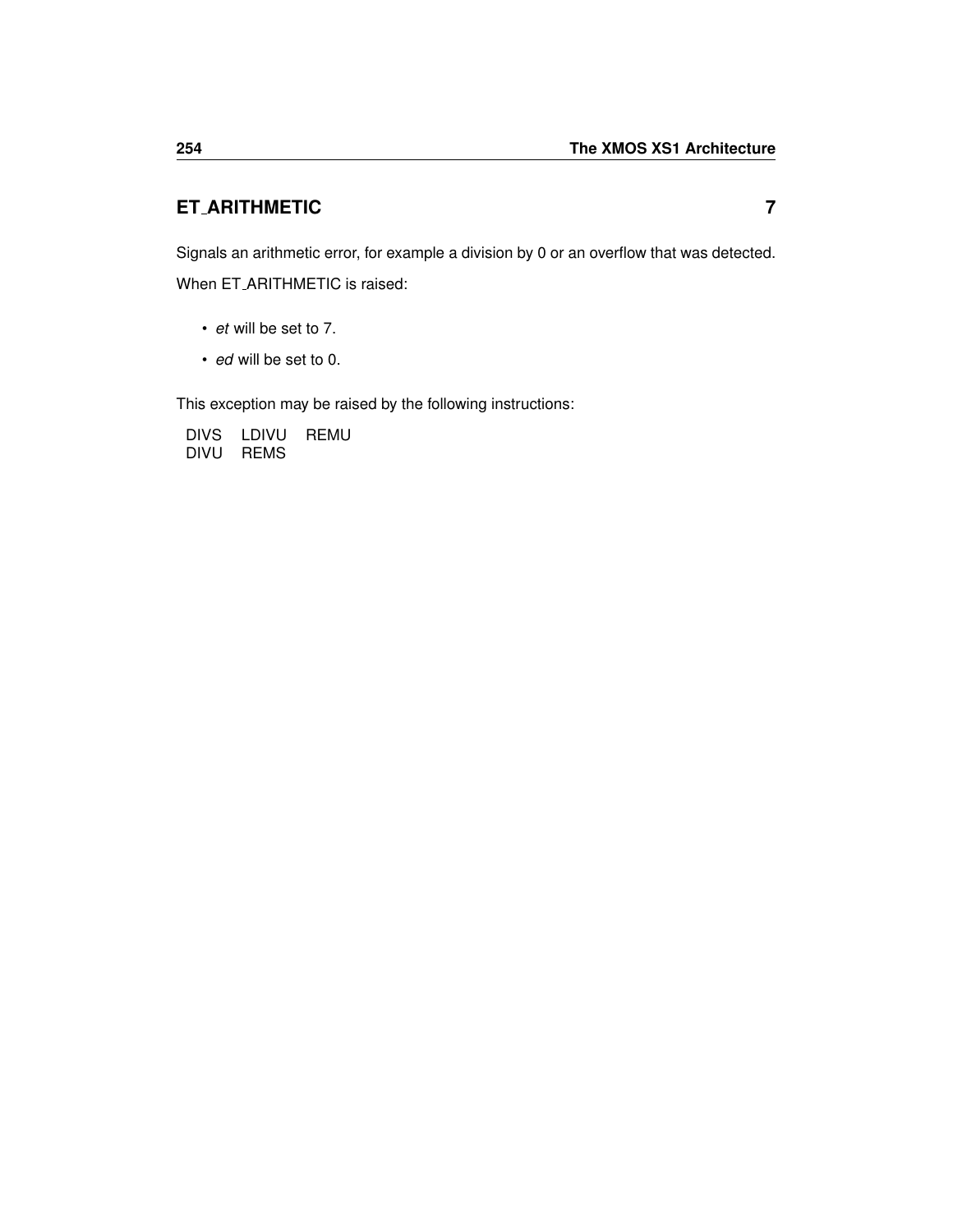### <span id="page-258-0"></span>**ET ECALL 8**

An ECALL instruction was executed, and the associated condition caused an exception. Indicates that the application program raised an exception, for example to signal array bound errors or a failed assertion.

When ET\_ECALL is raised:

- *et* will be set to 8.
- *ed* will be set to 0.

This exception may be raised by the following instructions:

[ECALLF](#page-86-0) [ECALLT](#page-87-0)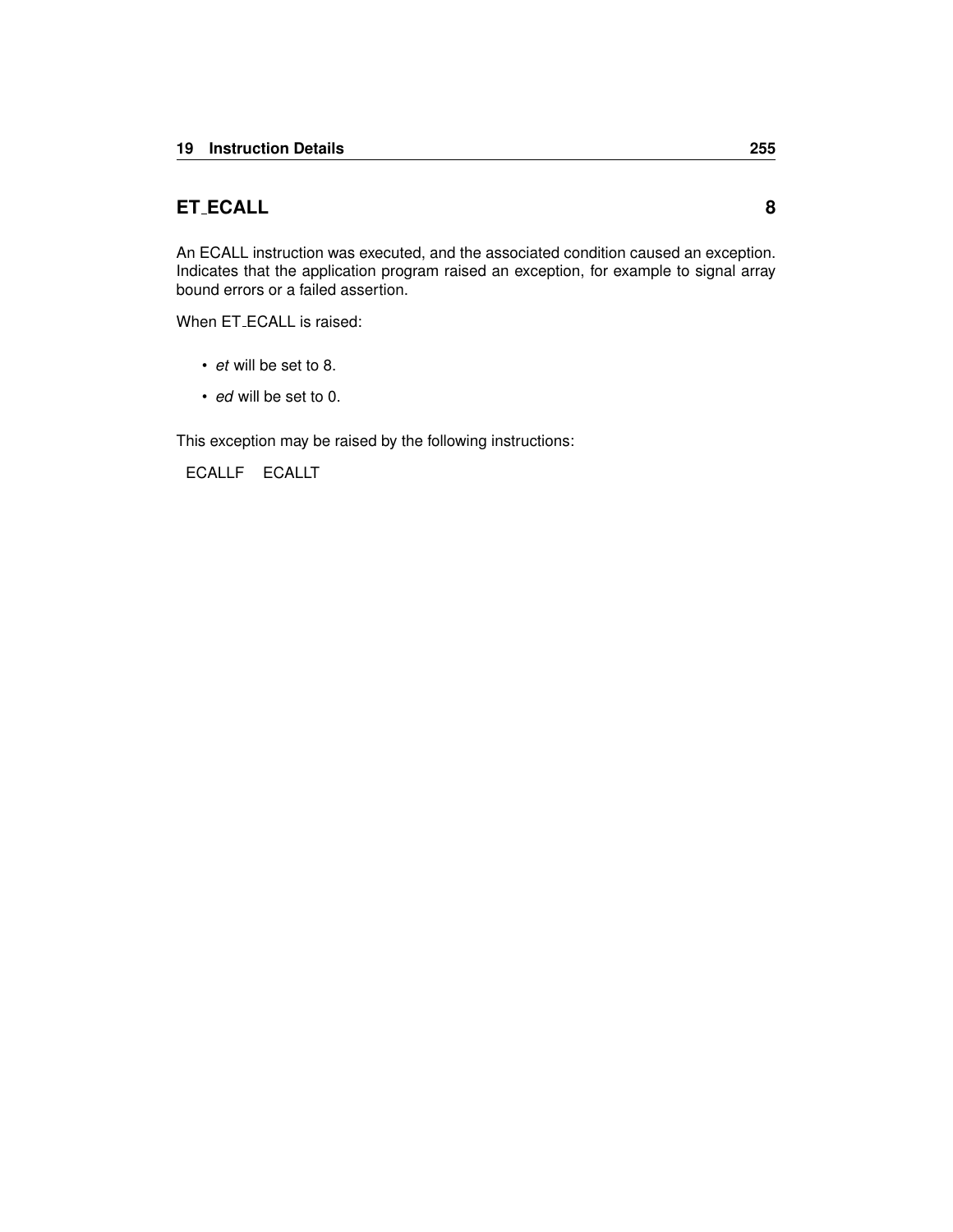#### <span id="page-259-0"></span>**ET RESOURCE DEP 9**

Resources are owned and used by a single thread. If multiple threads attempt to access the same resource within 4 cycles of each other, a Resource Dependency exception will be raised.

When ET\_RESOURCE\_DEP is raised:

- *et* will be set to 9.
- *ed* will be set to the resource identifier supplied by the instruction.

| СНКСТ        | INT           | <b>SETRDY</b>  |
|--------------|---------------|----------------|
| CLRPT        | <b>MJOIN</b>  | <b>SETTW</b>   |
| EDU          | <b>MSYNC</b>  | <b>SETV</b>    |
| EEF          | OUT           | <b>SYNCR</b>   |
| <b>EET</b>   | OUTCT         | <b>TESTLCL</b> |
| EEU          | <b>OUTPW</b>  | <b>TESTCT</b>  |
| <b>ENDIN</b> | OUTSHR        | TESTWCT        |
| FREER        | OUTT          | <b>TINITCP</b> |
| GETD         | PEEK          | <b>TINITDP</b> |
| GETN         | SETC          | TINITLR        |
| <b>GETST</b> | <b>SETCLK</b> | <b>TINITPC</b> |
| GETTS        | SETD          | <b>TINITSP</b> |
| IN           | <b>SETEV</b>  | <b>TSETMR</b>  |
| <b>INCT</b>  | <b>SETN</b>   | <b>TSETR</b>   |
| <b>INPW</b>  | <b>SETPSC</b> | <b>TSTART</b>  |
| INSHR        | SETPT         |                |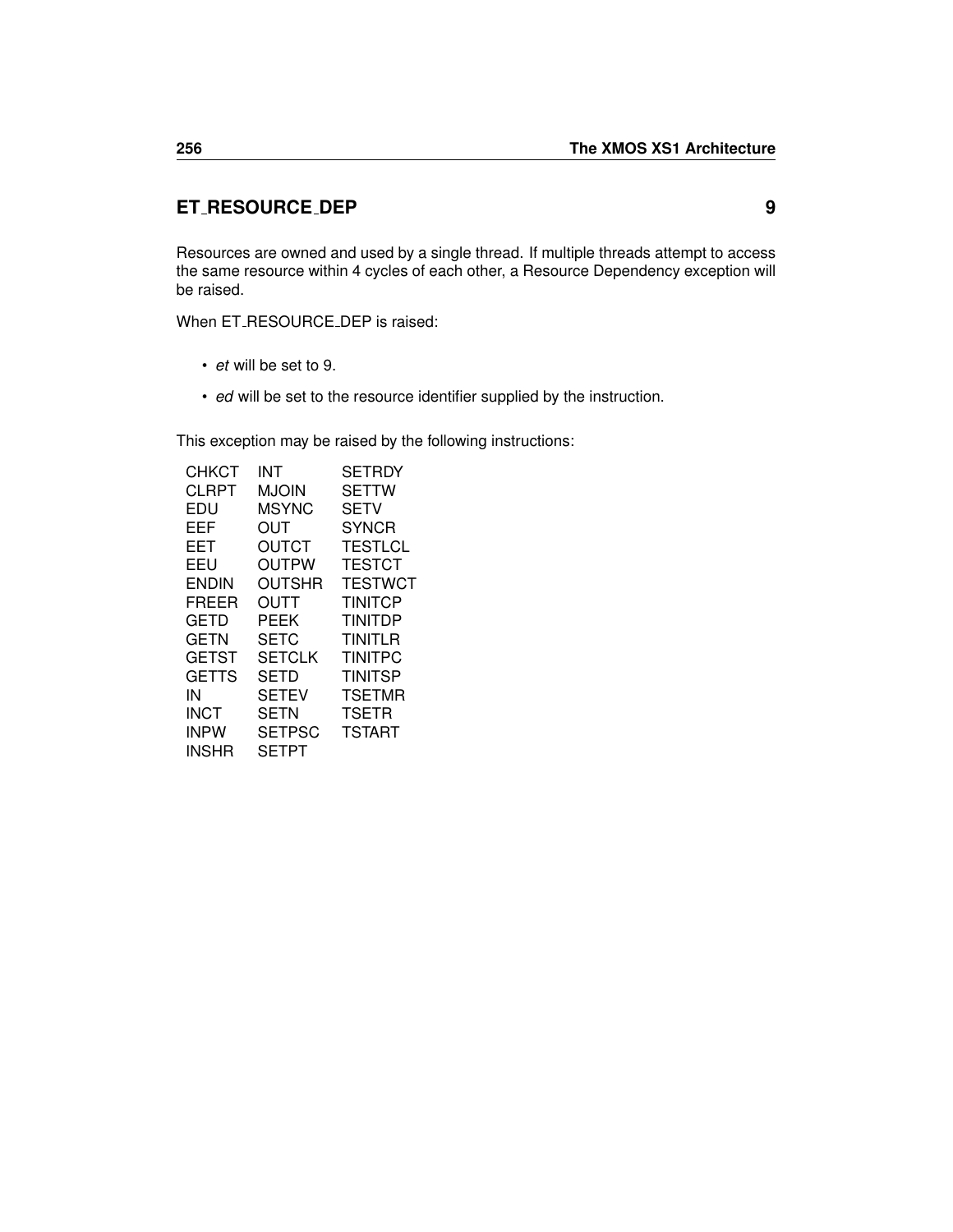### <span id="page-260-0"></span>**ET KCALL 15**

Indicates that the KCALL or KCALLI instruction was executed.

When ET\_KCALL is raised:

- *et* will be set to 15.
- *ed* will be set to the kernel call operand.

This exception may be raised by the following instructions:

[KCALL](#page-118-0)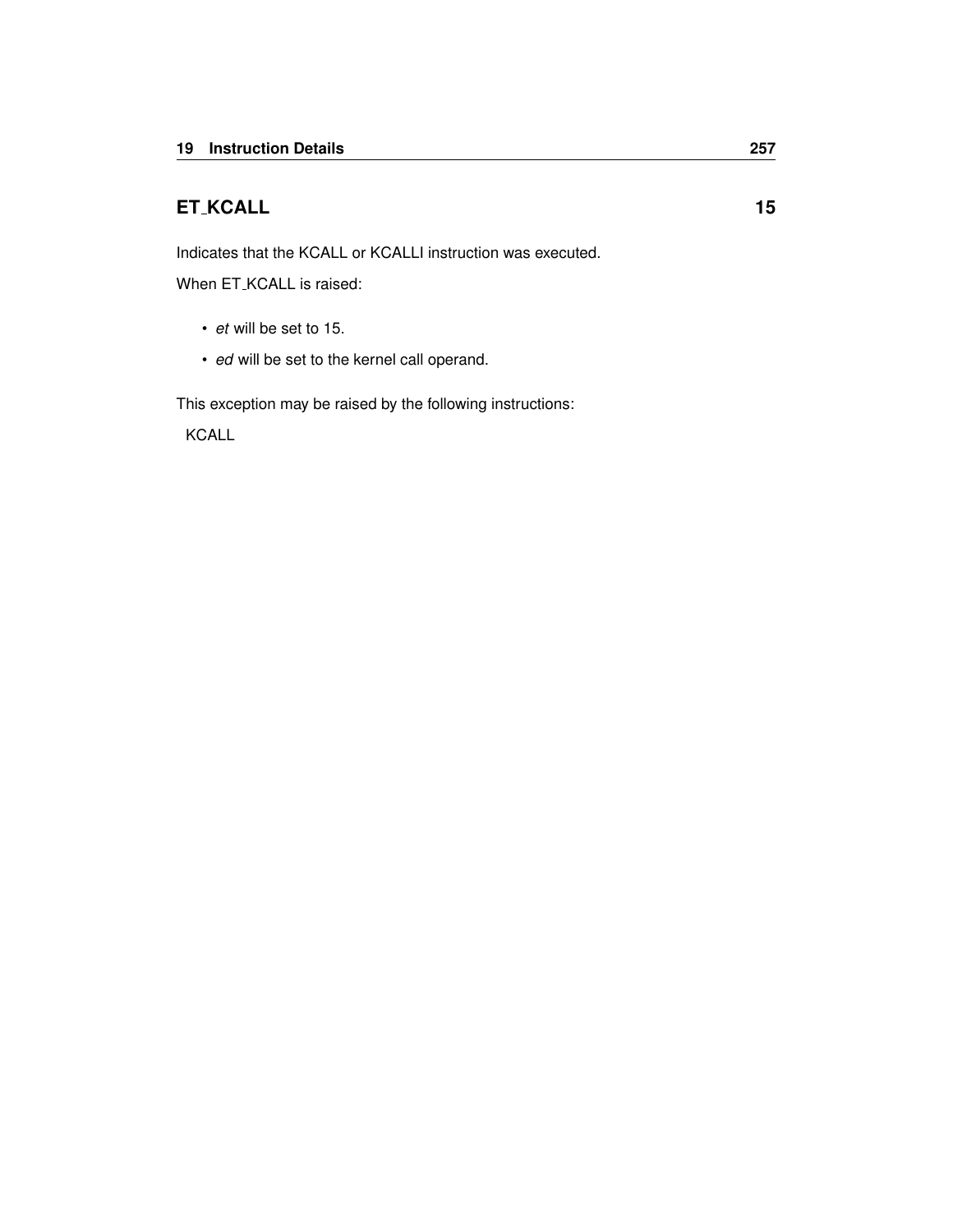# **Index**

Branching, Jumping and Calling Adjust stack and save link register, [90](#page-93-1) Branch absolute unconditional register, [53](#page-56-1) Branch and link absolute via constant pool, [56](#page-59-1) Branch and link absolute via register, [55](#page-58-1) Branch and link absolute via table, [57](#page-60-1) Branch and link relative backwards, [58](#page-61-1) Branch and link relative forwards, [59](#page-62-1) Branch relative backwards false, [60](#page-63-1) Branch relative backwards true, [61](#page-64-1) Branch relative backwards unconditional, [62](#page-65-1) Branch relative forward false, [63](#page-66-1) Branch relative forward true, [64](#page-67-1) Branch relative forward unconditional, [65](#page-68-1) Branch relative unconditional register, [66](#page-69-1) Extend data, [93](#page-96-0) Extend stack, [94](#page-97-0) Return, [169](#page-172-1) Set constant pool, [175](#page-178-0) Set the data pointer, [177](#page-180-0) Set the stack pointer, [185](#page-188-1) Communication Get network, [103](#page-106-1) Input a token of data, [114](#page-117-1) Input control tokens, [111](#page-114-1) Input data, [110](#page-113-1) Output a control token, [161](#page-164-1) Output a control token immediate, [162](#page-165-0) Output a token, [165](#page-168-1) Output data, [160](#page-163-1) Set network, [180](#page-183-1)

Test for control token, [68,](#page-71-1) [210](#page-213-1) Test for control token immediate, [69](#page-72-0) Test local, [209](#page-212-1) Concurrency and Thread Synchronisation Free unsynchronised thread, [96](#page-99-0) Get a synchronised thread, [108](#page-111-1) Get the thread's ID, [100](#page-103-0) Initialise a thread's CP, [212](#page-215-1) Initialise a thread's DP, [213](#page-216-1) Initialise a thread's LR, [214](#page-217-1) Initialise a thread's PC, [215](#page-218-1) Initialise a thread's SP, [216](#page-219-1) Master synchronise, [155](#page-158-1) Set register in thread, [218](#page-221-1) Set the master's register, [217](#page-220-1) Slave synchronise, [195](#page-198-0) Start thread, [219](#page-222-1) Synchronise and join, [152](#page-155-1) Data Access 16-bit store, [196](#page-199-1) 8-bit store, [197](#page-200-1) Add to a 16-bit address, [124](#page-127-0) Add to a word address, [131](#page-134-0) Add to a word address immediate, [132](#page-135-0) Load address of word in constant pool, [129](#page-132-0) Load address of word in data pool, [130](#page-133-0) Load address of word on stack, [133](#page-136-0) Load backward pc-relative address, [125](#page-128-0) Load constant, [134](#page-137-0) Load ET from the stack, [135](#page-138-1) Load forward pc-relative address, [126](#page-129-0) Load SED from stack, [137](#page-140-1) Load signed 16 bits, [121](#page-124-1) Load SSR from stack, [139](#page-142-1) Load the SPC from the stack, [138](#page-141-1) Load unsigned 8 bits, [122](#page-125-1)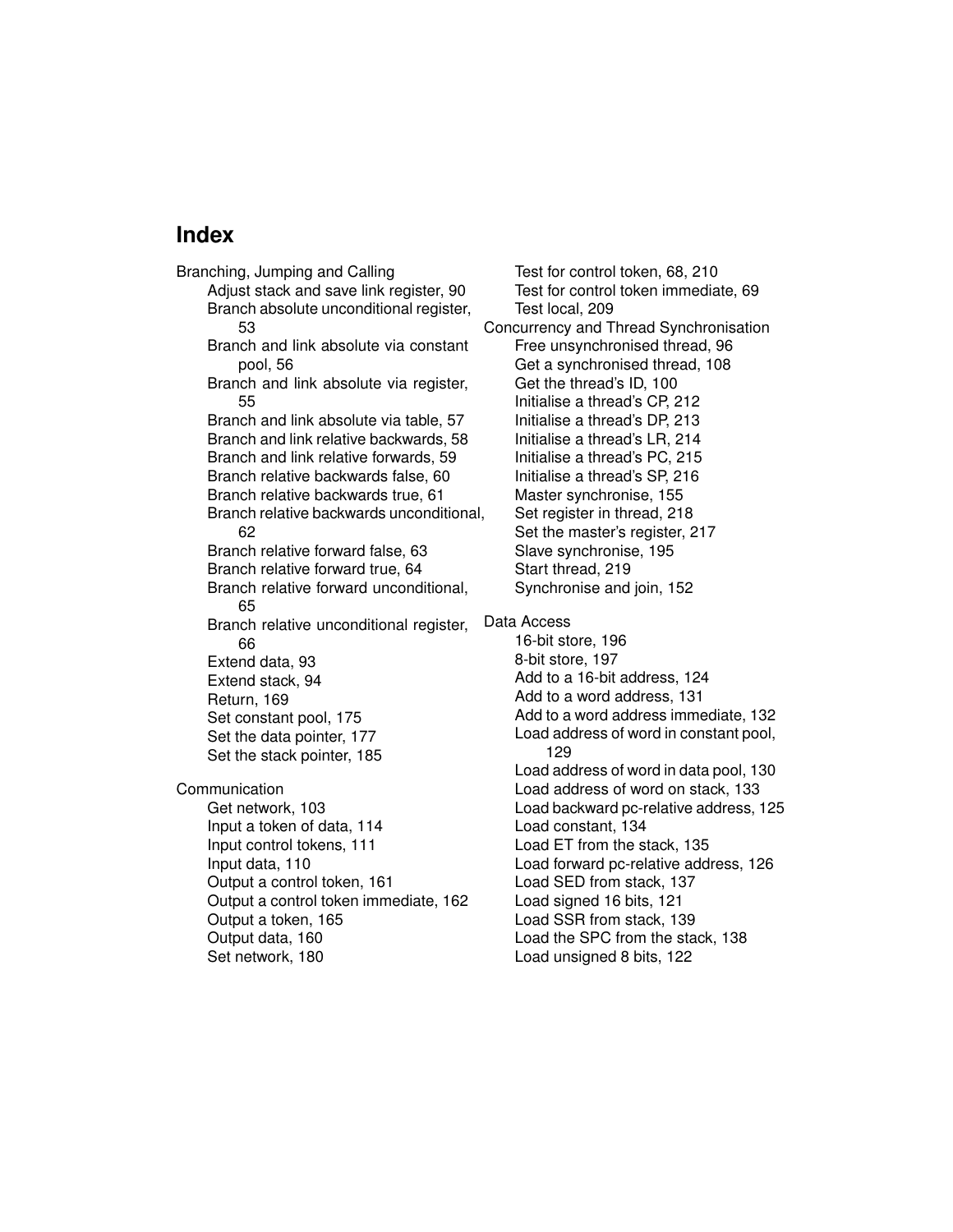Load word, [140](#page-143-1) Load word form data pool, [144](#page-147-1) Load word from constant pool, [142](#page-145-1) Load word from large constant pool, [143](#page-146-1) Load word from stack, [145](#page-148-1) Load word immediate, [141](#page-144-0) Make n-bit mask, [153](#page-156-0) Make n-bit mask immediate, [154](#page-157-0) Set constant pool, [175](#page-178-0) Set the data pointer, [177](#page-180-0) Set the stack pointer, [185](#page-188-1) Sign extend an n-bit field, [189](#page-192-0) Sign extend an n-bit field immediate, [190](#page-193-0) Store ET on the stack, [198](#page-201-1) Store SED on the stack, [199](#page-202-1) Store SPC on the stack, [200](#page-203-1) Store the SSR to the stack, [201](#page-204-1) Store word, [202](#page-205-1) Store word immediate, [203](#page-206-0) Store word in data pool, [204](#page-207-1) Store word on stack, [205](#page-208-1) Subtract from 16-bit address, [123](#page-126-0) Subtract from word address, [127](#page-130-0) Subtract from word address immediate, [128](#page-131-0) Zero extend, [224](#page-227-0) Zero extend immediate, [225](#page-228-0) Data Manipulation 8-step CRC, [75](#page-78-0) And not, [50](#page-53-0) Arithmetic shift right, [51](#page-54-0) Arithmetic shift right immediate, [52](#page-55-0) Bit reverse, [54](#page-57-0) Bitwise and, [49](#page-52-0) Bitwise exclusive or, [223](#page-226-0) Bitwise not, [158](#page-161-0) Bitwise or, [159](#page-162-0) Byte reverse, [67](#page-70-0) Count leading zeros, [73](#page-76-0)

Equal, [91](#page-94-0) Equal immediate, [92](#page-95-0) Integer unsigned add, [47](#page-50-0) Integer unsigned add immediate, [48](#page-51-0) Integer unsigned subtraction, [206](#page-209-0) Integer unsigned subtraction immediate, [207](#page-210-0) Less than signed, [147](#page-150-0) Less than unsigned, [148](#page-151-0) Long multiply, [146](#page-149-0) Long unsigned add with carry, [120](#page-123-0) Long unsigned divide, [136](#page-139-1) Long unsigned subtract, [149](#page-152-0) Make n-bit mask, [153](#page-156-0) Make n-bit mask immediate, [154](#page-157-0) Multiply and accumulate signed, [150](#page-153-0) Multiply and accumulate unsigned, [151](#page-154-0) Shift left, [191](#page-194-0) Shift left immediate, [192](#page-195-0) Shift right, [193](#page-196-0) Shift right immediate, [194](#page-197-0) Sign extend an n-bit field, [189](#page-192-0) Sign extend an n-bit field immediate, [190](#page-193-0) Signed division, [79](#page-82-1) Signed remainder, [167](#page-170-1) Two's complement negate, [157](#page-160-0) Unsigned divide, [80](#page-83-1) Unsigned multiply, [156](#page-159-0) Unsigned remainder, [168](#page-171-1) word CRC, [74](#page-77-0) Zero extend, [224](#page-227-0) Zero extend immediate, [225](#page-228-0) **Debugging** Call a debug interrupt, [76](#page-79-0) Debug read of another thread's register, [78](#page-81-1) Get processor state, [104](#page-107-1) Restore non debug stack pointer, [81](#page-84-1) Return from debug interrupt, [82](#page-85-1)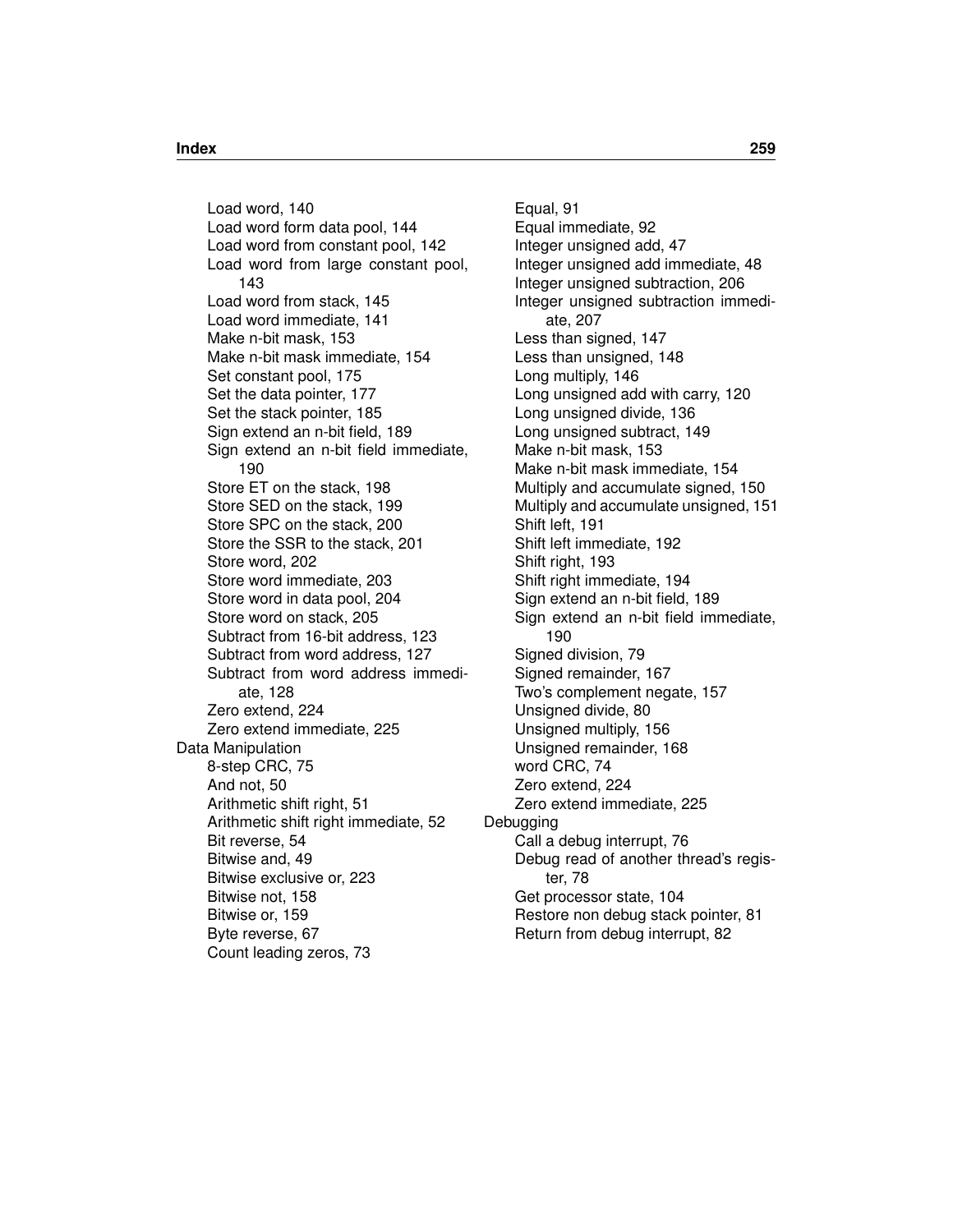Save and modify stack pointer for debug, [77](#page-80-1) Set processor state, [181](#page-184-1) Event Handling Clear all events, [70](#page-73-0) Clear bits SR, [72](#page-75-0) Enable events conditionally, [87](#page-90-1) Enables events conditionally, [86](#page-89-1) Get bits from SR, [107](#page-110-0) If false wait for event, [220](#page-223-0) If true wait for event, [221](#page-224-0) Set bits in SR, [186](#page-189-0) Unconditionally disable event, [85](#page-88-1) Unconditionally enable event, [88](#page-91-1) Wait for event, [222](#page-225-0) **Exceptions** ET ARITHMETIC, [254](#page-257-0) ET ECALL, [255](#page-258-0) ET ILLEGAL INSTRUCTION, [250](#page-253-0) ET ILLEGAL PC, [249](#page-252-0) ET ILLEGAL PS, [253](#page-256-0) ET ILLEGAL RESOURCE, [251](#page-254-0) ET KCALL, [257](#page-260-0) ET LINK ERROR, [248](#page-251-0) ET LOAD STORE, [252](#page-255-0) ET RESOURCE DEP, [256](#page-259-0) Formats 10-bit immediate, [235](#page-238-0) 16-bit immediate, [234](#page-237-0) 20-bit immediate, [236](#page-239-0) 6-bit immediate, [233](#page-236-0) Five register long, [245](#page-248-0) Four register long, [244](#page-247-0) No operands, [243](#page-246-0) Register, [242](#page-245-0) Register with 16-bit immediate, [232](#page-235-0) Register with 6-bit immediate, [231](#page-234-0)

Register with immediate, [241](#page-244-0)

Six register long, [246](#page-249-0)

Three register, [227](#page-230-0) Three register long, [228](#page-231-0) Two register, [237](#page-240-0) Two register long, [239](#page-242-0) Two register reversed, [238](#page-241-0) Two register reversed long, [240](#page-243-0) Two register with immediate, [229](#page-232-0) Two register with immediate long, [230](#page-233-0) Interrupts, Exceptions and Kernel Calls Clear bits SR, [72](#page-75-0) Get bits from SR, [107](#page-110-0) Get ED into r11, [98](#page-101-0) Get ET into r11, [99](#page-102-0) Get Kernel Stack Pointer, [102](#page-105-0) Get the Kernel Entry Point, [101](#page-104-0) Kernel call, [115](#page-118-1) Kernel call immediate, [116](#page-119-0) Kernel Return, [119](#page-122-1) Restore stack pointer from kernel stack, [118](#page-121-1) Set bits in SR, [186](#page-189-0) Set the kernel entry point, [179](#page-182-0) Switch to kernel stack, [117](#page-120-1) Throw exception if non-zero, [84](#page-87-1) Throw exception if zero, [83](#page-86-1) Resource Operations Clear the port time, [71](#page-74-1) End a current input, [89](#page-92-1) Free a resource, [95](#page-98-1) Get a resource, [105](#page-108-0) Get resource data, [97](#page-100-1) Get the time stamp, [109](#page-112-1) Input a part word, [112](#page-115-1) Input and shift right, [113](#page-116-1) Input data, [110](#page-113-1) Output a part word, [163](#page-166-1) Output data, [160](#page-163-1) Output data and shift, [164](#page-167-1)

Peek at port data, [166](#page-169-1)